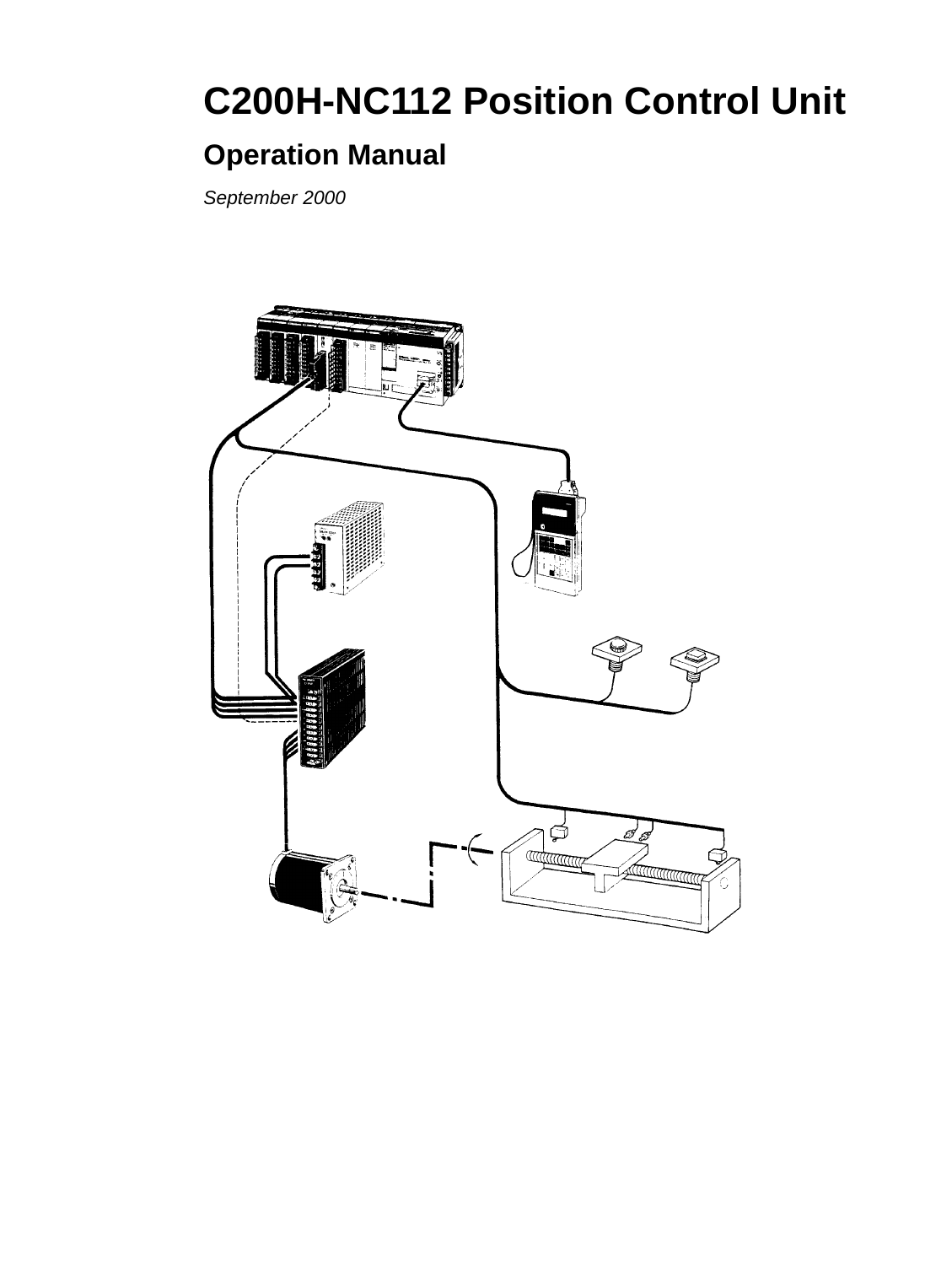### **Notice:**

OMRON products are manufactured for use according to proper procedures by a qualified operator and only for the purposes described in this manual.

The following conventions are used to indicate and classify precautions in this manual. Always heed the information provided with them. Failure to heed precautions can result in injury to people or damage to property.

- **/!\DANGER DANGER** Indicates an imminently hazardous situation which, if not avoided, will result in death or serious injury.
- **! WARNING** Indicates a potentially hazardous situation which, if not avoided, could result in death or serious injury.
- $\bigwedge$ **!** Caution **Caution** Indicates a potentially hazardous situation which, if not avoided, may result in minor or moderate injury, or property damage.

### **OMRON Product References**

All OMRON products are capitalized in this manual. The word "Unit" is also capitalized when it refers to an OMRON product, regardless of whether or not it appears in the proper name of the product.

The abbreviation "Ch," which appears in some displays and on some OMRON products, often means "word" and is abbreviated "Wd" in documentation in this sense.

The abbreviation "PC" means Programmable Controller and is not used as an abbreviation for anything else.

### **Visual Aids**

The following headings appear in the left column of the manual to help you locate different types of information.

- **Note** Indicates information of particular interest for efficient and convenient operation of the product.
- **Reference** Indicates supplementary information on related topics that may be of interest to the user.
	- **1, 2, 3...** 1. Indicates lists of one sort or another, such as procedures, checklists, etc.

#### **OMRON, 1990**

All rights reserved. No part of this publication may be reproduced, stored in a retrieval system, or transmitted, in any form, or by any means, mechanical, electronic, photocopying, recording, or otherwise, without the prior written permission of OMRON.

No patent liability is assumed with respect to the use of the information contained herein. Moreover, because OMRON is constantly striving to improve its high-quality products, the information contained in this manual is subject to change without notice. Every precaution has been taken in the preparation of this manual. Nevertheless, OMRON assumes no responsibility for errors or omissions. Neither is any liability assumed for damages resulting from the use of the information contained in this publication.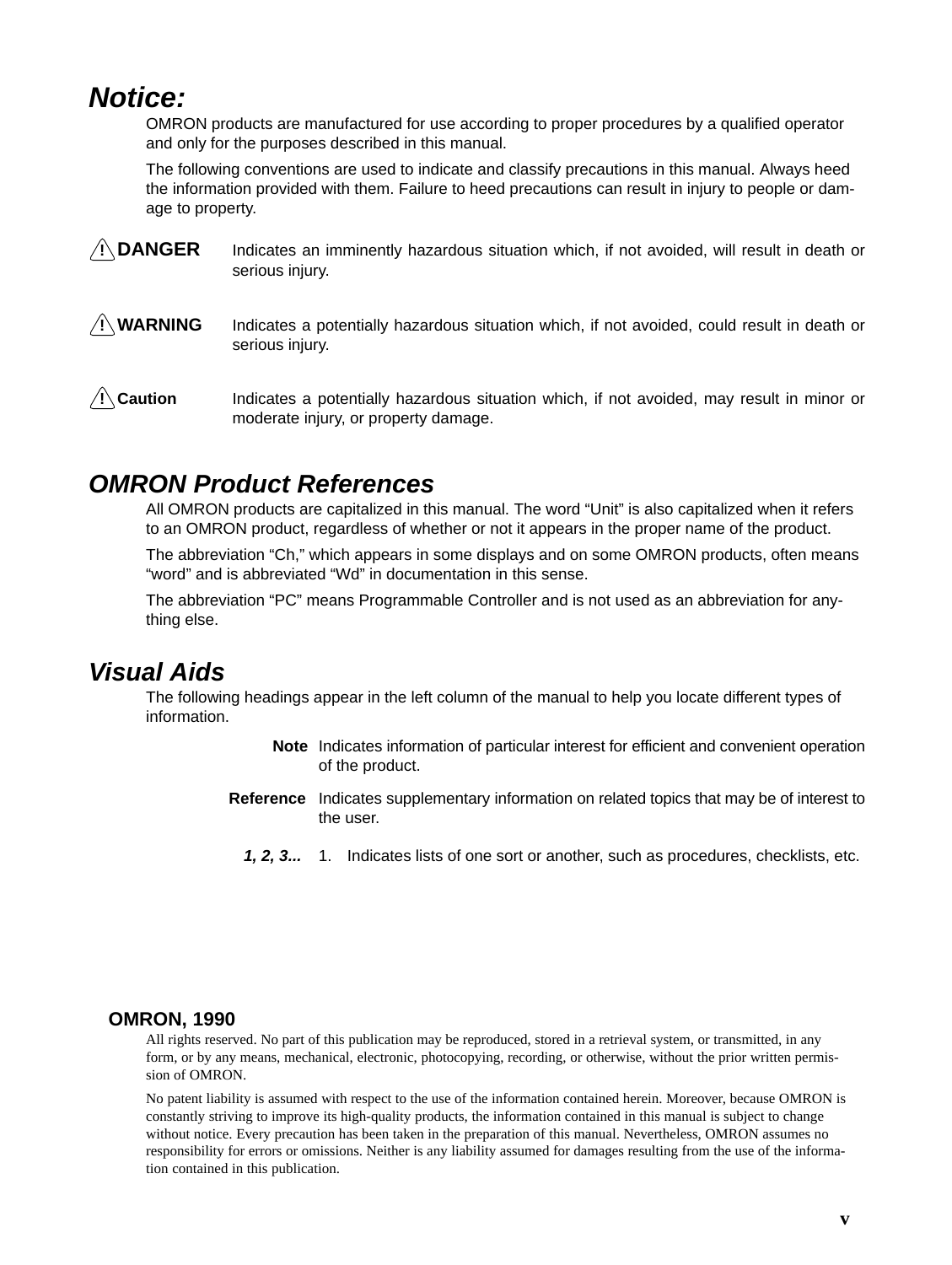# **TABLE OF CONTENTS**

|         | PRECAUTIONS      |
|---------|------------------|
|         |                  |
|         |                  |
|         |                  |
|         |                  |
|         |                  |
|         | <b>SECTION 1</b> |
|         |                  |
|         |                  |
| $1 - 1$ |                  |
| $1 - 2$ |                  |
| $1 - 3$ |                  |
| $1 - 4$ |                  |
| $1 - 5$ |                  |
|         | <b>SECTION 2</b> |
|         | Before Operation |
| $2 - 1$ |                  |
| $2 - 2$ |                  |
| $2 - 3$ |                  |
|         | <b>SECTION 3</b> |
|         |                  |
|         |                  |
| $3 - 1$ |                  |
| $3 - 2$ |                  |
| $3 - 3$ |                  |
| $3 - 4$ |                  |
| $3 - 5$ |                  |
| $3 - 6$ |                  |
| $3 - 7$ |                  |
|         | <b>SECTION 4</b> |
|         |                  |
|         | 4-1 START        |
| $4 - 2$ |                  |
| $4 - 3$ |                  |
| $4 - 4$ |                  |
| $4 - 5$ |                  |
| $4 - 6$ |                  |
| $4 - 7$ |                  |
| $4 - 8$ |                  |
| $4 - 9$ |                  |
|         |                  |
|         |                  |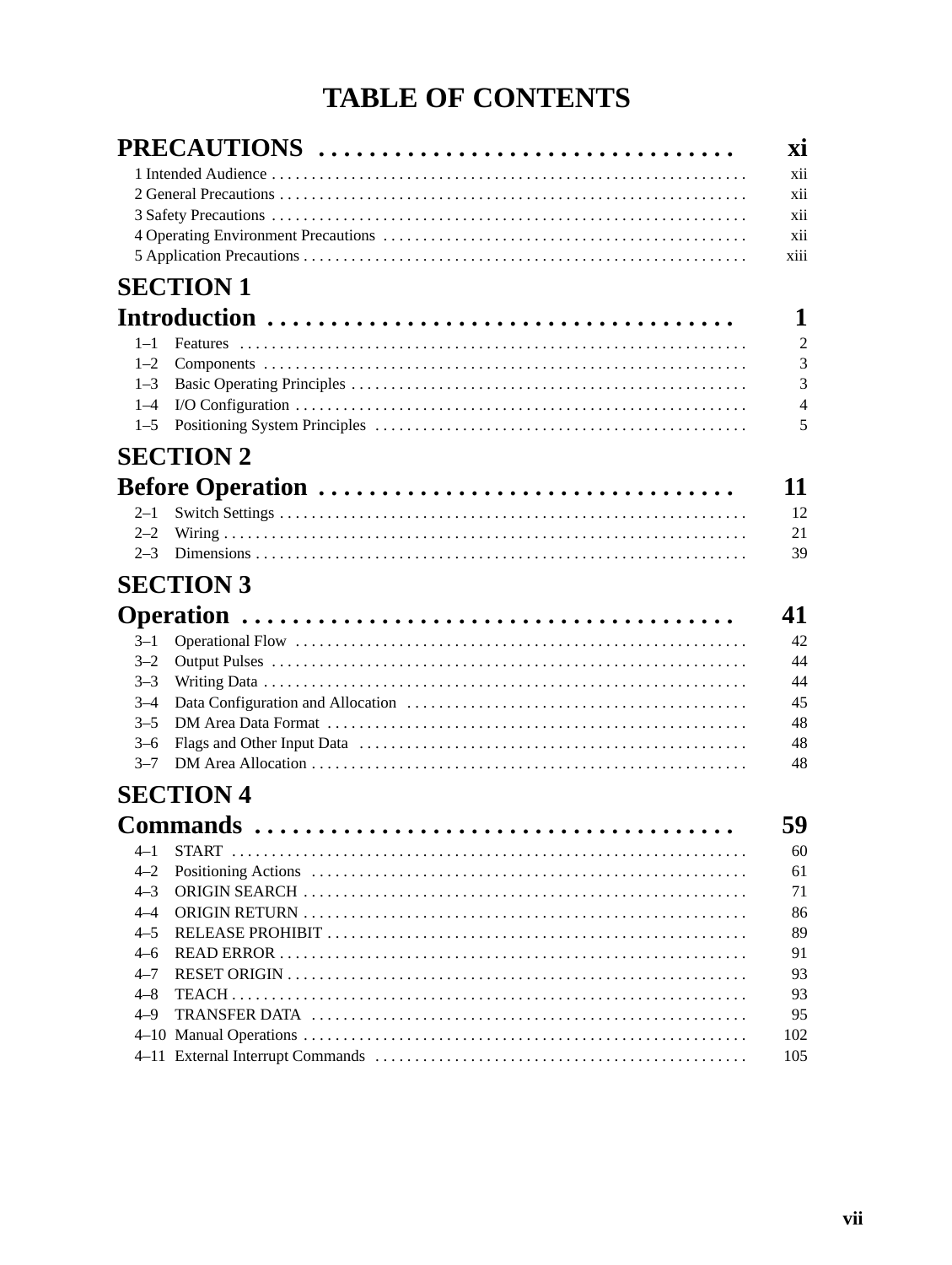### **SECTION 5**

|         | <b>117</b><br>Programming Examples                         |     |  |  |
|---------|------------------------------------------------------------|-----|--|--|
|         | 5–1 Operation with Minimum Data (Displaying JOG Positions) | 118 |  |  |
|         | 5–2 Positioning at Intervals Using RESET ORIGIN            | 119 |  |  |
|         |                                                            | 121 |  |  |
|         |                                                            | 123 |  |  |
|         |                                                            | 125 |  |  |
|         | 5–6 Using START to Carry Out Positioning Actions           | 128 |  |  |
|         | 5–7 Using Origin and Origin Proximity Signals              | 132 |  |  |
|         |                                                            | 132 |  |  |
| $5 - 9$ |                                                            | 134 |  |  |
|         |                                                            | 134 |  |  |

# **SECTION 6**<br>**Error Processi**

| Error Processing $\ldots \ldots \ldots \ldots \ldots \ldots \ldots \ldots \ldots \ldots \ldots \qquad 137$ |  |
|------------------------------------------------------------------------------------------------------------|--|
|                                                                                                            |  |
|                                                                                                            |  |
|                                                                                                            |  |
|                                                                                                            |  |
|                                                                                                            |  |
|                                                                                                            |  |
|                                                                                                            |  |

# **Appendices**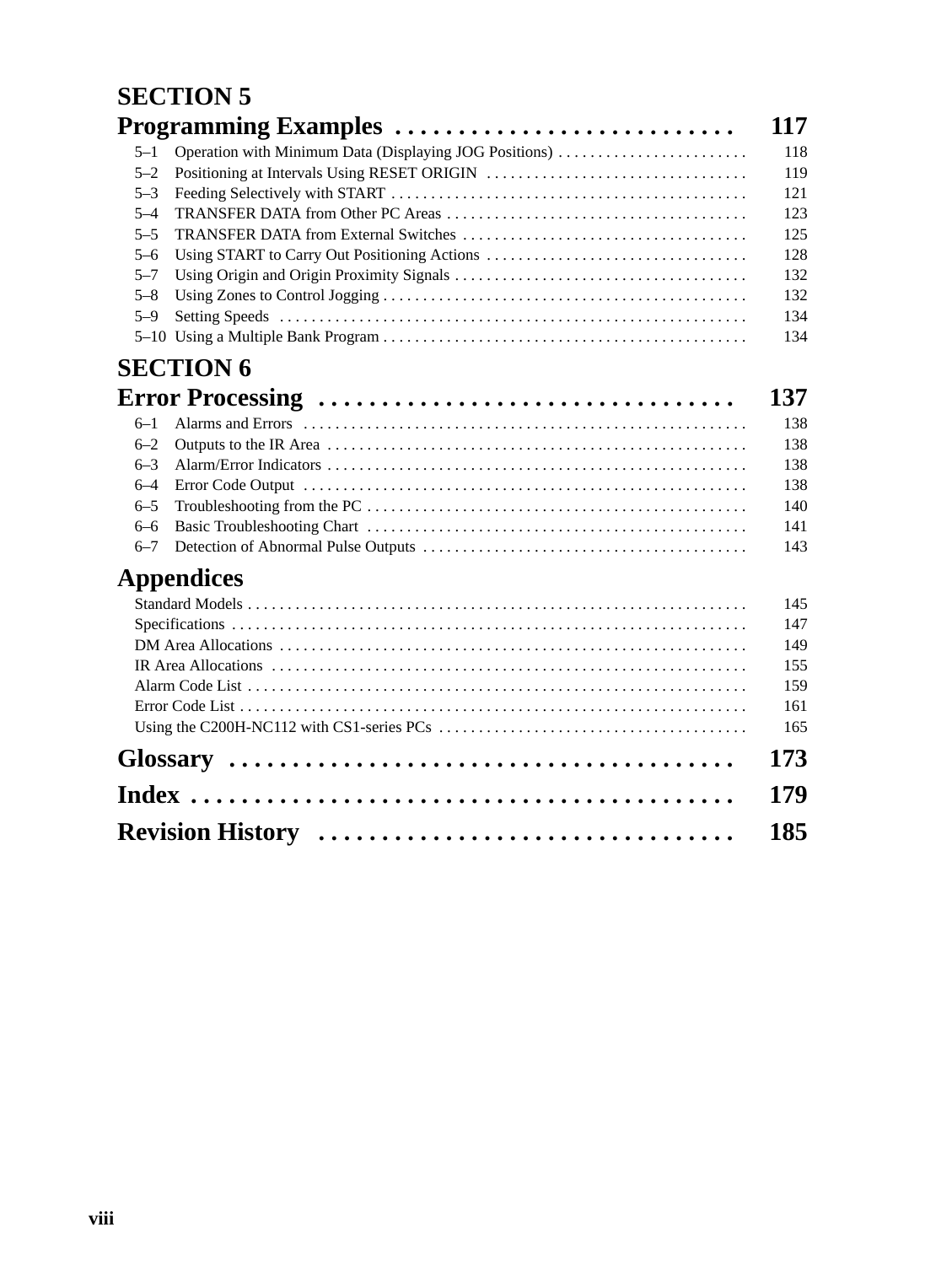### **About this Manual:**

The OMRON C200H-NC112 Position Control Unit is a Special I/O Unit for C200H PCs. It is designed to control positioning actions through pulse train outputs to a motor driver, based on PC programming and external control inputs.

This manual covers the specifications and procedures necessary for operation and installation. Before attempting to operate the C200H Position Control Unit, be sure to thoroughly familiarize yourself with the information contained herein.

During operation, refer to the C200H PC Operation Manual as necessary for programming and system details. Note that the term "channel" employed in the C200H PC Operation Manual (and other earlier manuals) has been replaced by the term "word" in this manual, where it refers to a 16-bit address. Wherever the term "channel" (either written in full or abbreviated as "ch") continues to appear, whether in earlier manuals, on displays, or on the Units themselves, it can be taken to have the same meaning as "word."

**Section 1** describes the basic features, components, and operation of the Position Control Unit, as well as the basic configuration and principles of positioning control systems. Reading this section first will give you a familiarity with the essential terminology used in this manual and an understanding of the fundamentals necessary for successful operation.

**Section 2** covers procedures such as wiring and switch setting which are necessary before operation.

**Section 3** explains data format and configuration, basic operating procedure, and various aspects of Position Control Unit operation other than commands.

**Section 4** covers commands and the data settings which are necessary for their execution.

**Section 5** provides examples of possible applications of PCU commands, inputs, and outputs.

**Section 6** outlines the procedures for handling errors and alarms that occur during Position Control Unit operation.

The appendices contain lists of error and alarm codes, DM and IR area data allocation charts, specifications, and a table of standard models. There are also an index and a glossary of terms at the back of the manual.

#### **WARNING** Failure to read and understand the information provided in this manual may result in **!**personal injury or death, damage to the product, or product failure. Please read each section in its entirety and be sure you understand the information provided in the section and related sections before attempting any of the procedures or operations given.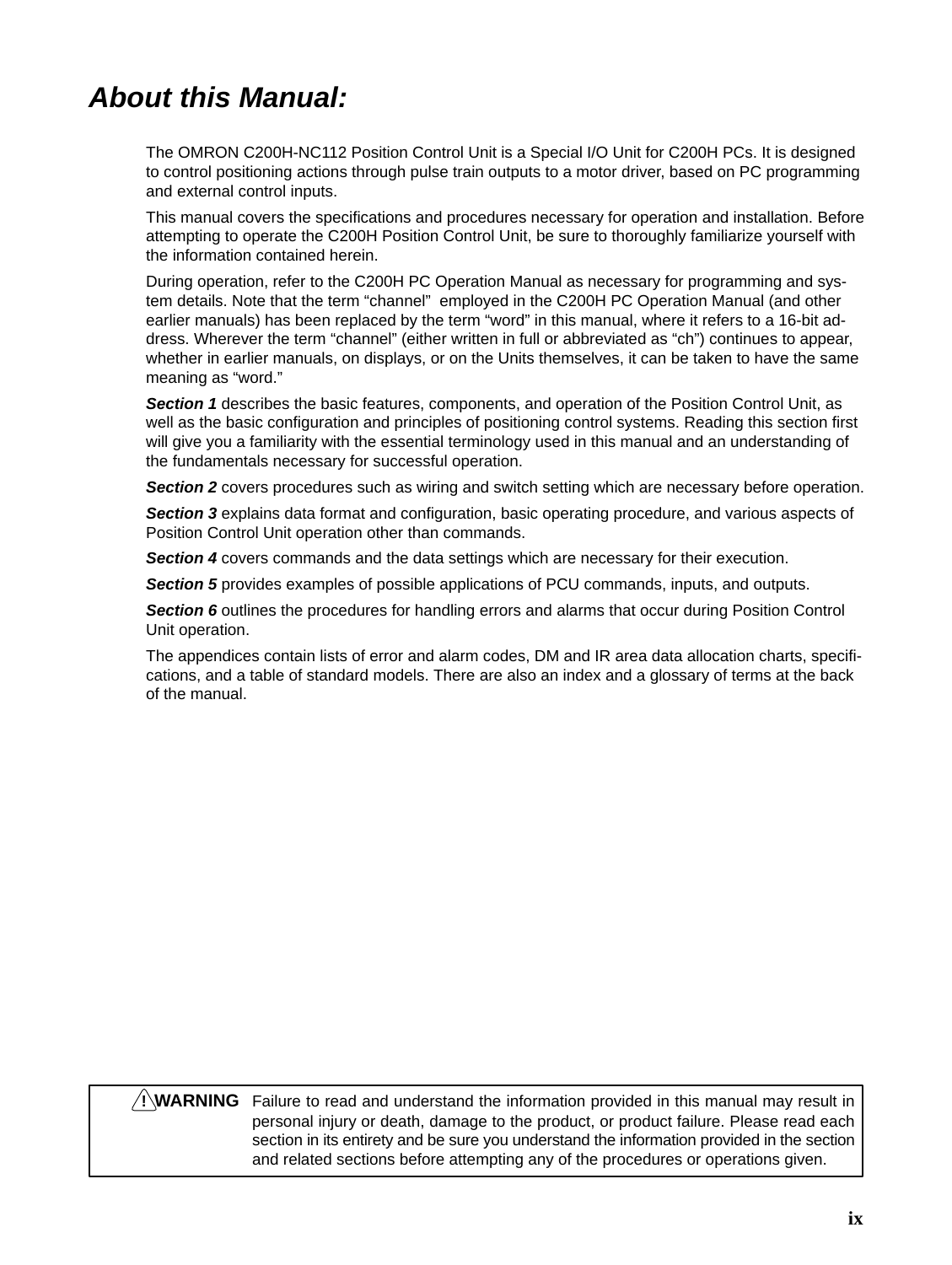## **PRECAUTIONS**

This section provides general precautions for using the Programmable Controller (PC) and related devices.

**The information contained in this section is important for the safe and reliable application of the Programmable Controller. You must read this section and understand the information contained before attempting to set up or operate a PC system.**

| xii |
|-----|
| xii |
| xii |
| xii |
|     |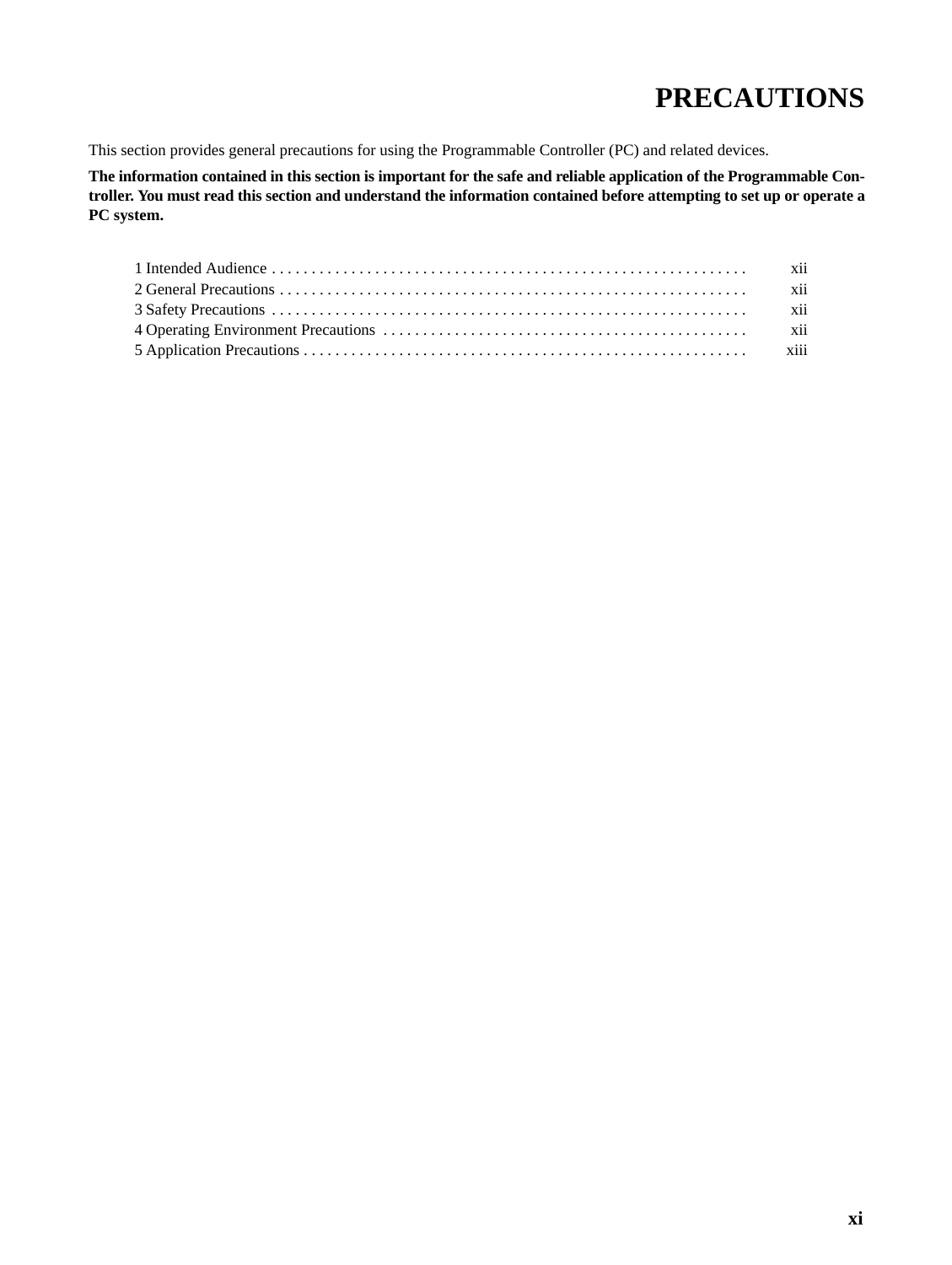### **1 Intended Audience**

This manual is intended for the following personnel, who must also have knowledge of electrical systems (an electrical engineer or the equivalent).

- Personnel in charge of installing FA systems.
- Personnel in charge of designing FA systems.
- Personnel in charge of managing FA systems and facilities.

### **2 General Precautions**

The user must operate the product according to the performance specifications described in the relevant manuals.

Before using the product under conditions which are not described in the manual or applying the product to nuclear control systems, railroad systems, aviation systems, vehicles, combustion systems, medical equipment, amusement machines, safety equipment, and other systems, machines, and equipment that may have a serious influence on lives and property if used improperly, consult your OMRON representative.

Make sure that the ratings and performance characteristics of the product are sufficient for the systems, machines, and equipment, and be sure to provide the systems, machines, and equipment with double safety mechanisms.

This manual provides information for programming and operating the Unit. Be sure to read this manual before attempting to use the Unit and keep this manual close at hand for reference during operation.

**! WARNING** It is extremely important that a PC and all PC Units be used for the specified purpose and under the specified conditions, especially in applications that can directly or indirectly affect human life. You must consult with your OMRON representative before applying a PC system to the above-mentioned applications.

### **3 Safety Precautions**

- **! WARNING** Do not attempt to take any Unit apart while the power is being supplied. Doing so may result in electric shock.
- **! WARNING** Do not touch any of the terminals or terminal blocks while the power is being supplied. Doing so may result in electric shock.
- **! WARNING** Do not attempt to disassemble, repair, or modify any Units. Any attempt to do so may result in malfunction, fire, or electric shock.

/**!**∖ Caution

**Caution** Confirm safety at the destination node before transferring a program to another node or changing contents of the I/O memory area. Doing either of these without confirming safety may result in injury.

### **4 Operating Environment Precautions**

/**!** Caution

Do not operate the control system in the following locations:

- Locations subject to direct sunlight.
- Locations subject to temperatures or humidity outside the range specified in the specifications.
- Locations subject to condensation as the result of severe changes in temperature.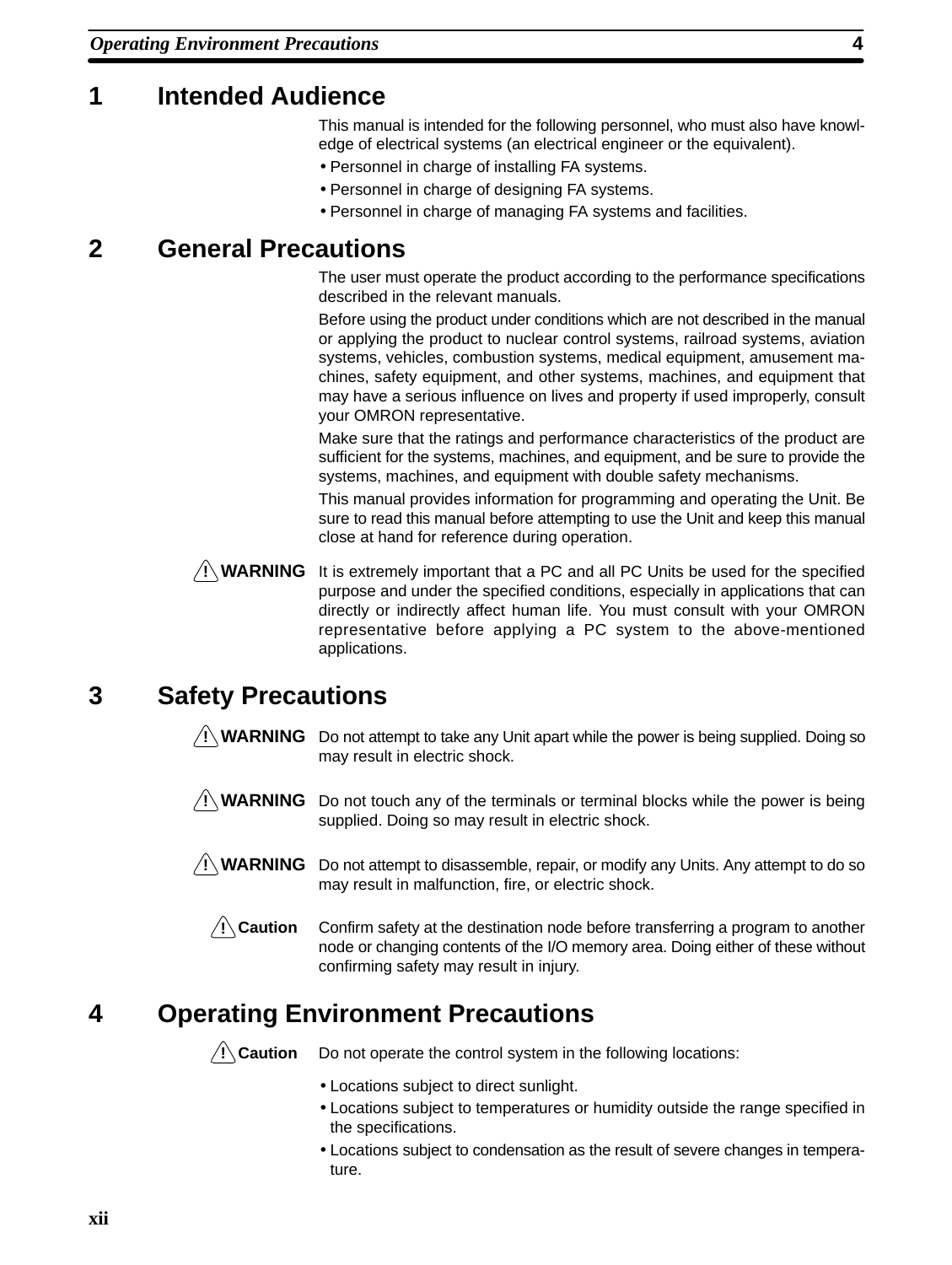- Locations subject to dust (especially iron dust) or salts.
- Locations subject to exposure to water, oil, or chemicals.
- Locations subject to shock or vibration.

**/!**∖Caution Take appropriate and sufficient countermeasures when installing systems in the following locations:

- Locations subject to static electricity or other forms of noise.
- Locations subject to strong electromagnetic fields.
- Locations subject to possible exposure to radioactivity.
- Locations close to power supplies.

**/!∖** Caution The operating environment of the PC system can have a large effect on the longevity and reliability of the system. Improper operating environments can lead to malfunction, failure, and other unforeseeable problems with the PC system. Be sure that the operating environment is within the specified conditions at installation and remains within the specified conditions during the life of the system.

### **5 Application Precautions**

Observe the following precautions when using the PC system.

**! WARNING** Always heed these precautions. Failure to abide by the following precautions could lead to serious or possibly fatal injury.

- Always ground the system to 100  $\Omega$  or less when installing the Units. Not connecting to a ground of 100  $\Omega$  or less may result in electric shock.
- Always turn OFF the power supply to the PC before attempting any of the following. Not turning OFF the power supply may result in malfunction or electric shock.
	- Mounting or dismounting Power Supply Units, I/O Units, CPU Units, Memory Units, or any other Units.
	- Assembling the Units.
	- Setting DIP switches or rotary switches.
	- Connecting cables or wiring the system.
	- Connecting or disconnecting the connectors.



Failure to abide by the following precautions could lead to faulty operation of the PC or the system, or could damage the PC or PC Units. Always heed these precautions.

- Fail-safe measures must be taken by the customer to ensure safety in the event of incorrect, missing, or abnormal signals caused by broken signal lines, momentary power interruptions, or other causes.
- Interlock circuits, limit circuits, and similar safety measures in external circuits (i.e., not in the Programmable Controller) must be provided by the customer.
- Always use the power supply voltages specified in this manual. An incorrect voltage may result in malfunction or burning.
- Take appropriate measures to ensure that the specified power with the rated voltage and frequency is supplied. Be particularly careful in places where the power supply is unstable. An incorrect power supply may result in malfunction.
- Install external breakers and take other safety measures against short-circuiting in external wiring. Insufficient safety measures against short-circuiting may result in burning.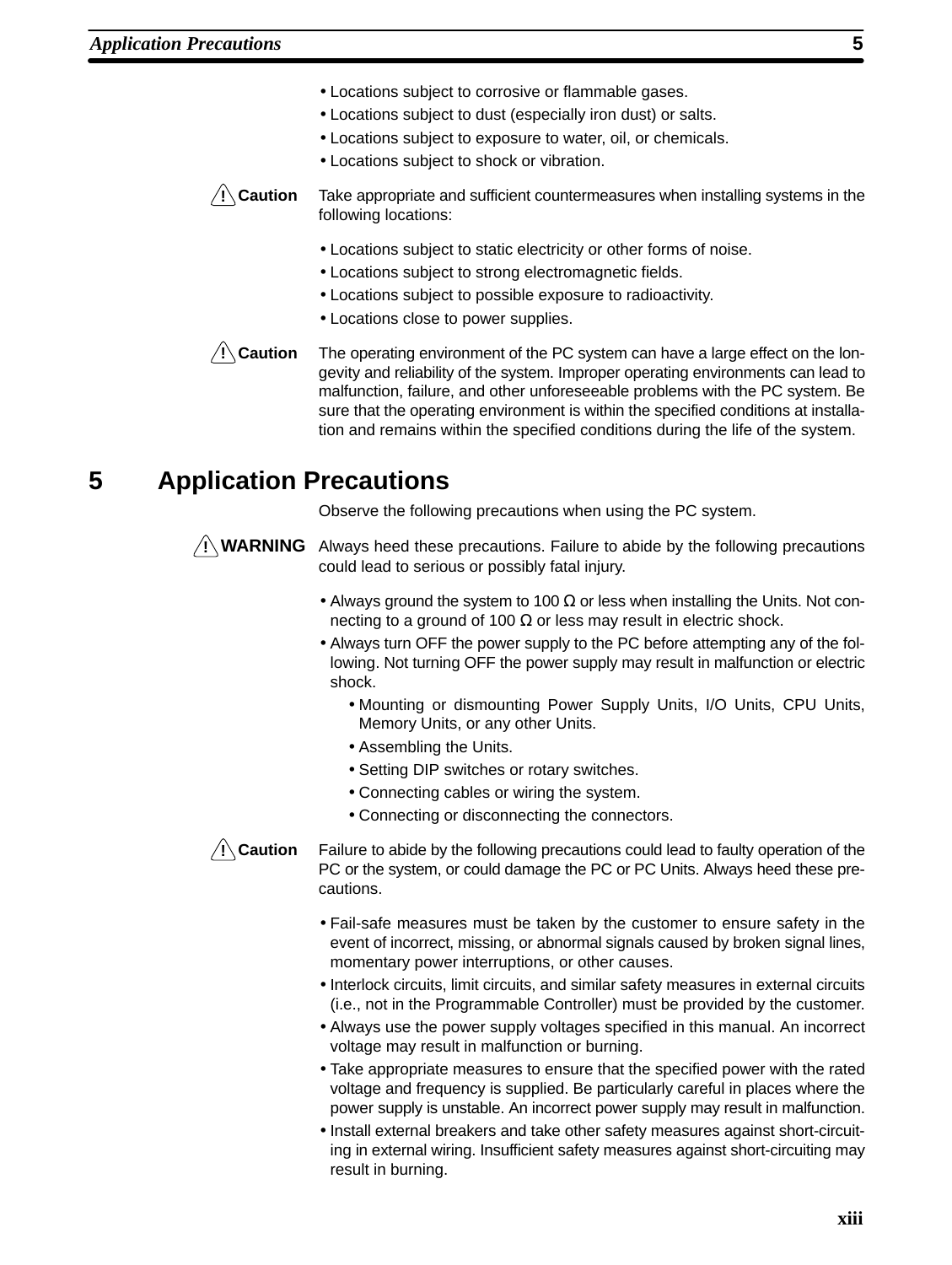- Do not apply voltages to the Input Units in excess of the rated input voltage. Excess voltages may result in burning.
- Do not apply voltages or connect loads to the Output Units in excess of the maximum switching capacity. Excess voltage or loads may result in burning.
- Disconnect the functional ground terminal when performing withstand voltage tests. Not disconnecting the functional ground terminal may result in burning.
- Be sure that all the mounting screws, terminal screws, and cable connector screws are tightened to the torque specified in this manual. Incorrect tightening torque may result in malfunction.
- Leave the label attached to the Unit when wiring. Removing the label may result in malfunction if foreign matter enters the Unit.
- Remove the label after the completion of wiring to ensure proper heat dissipation. Leaving the label attached may result in malfunction.
- Double-check all wiring and switch settings before turning ON the power supply. Incorrect wiring may result in burning.
- Wire correctly. Incorrect wiring may result in burning.
- Mount Units only after checking terminal blocks and connectors completely.
- Be sure that the terminal blocks, Memory Units, expansion cables, and other items with locking devices are properly locked into place. Improper locking may result in malfunction.
- Check the user program for proper execution before actually running it on the Unit. Not checking the program may result in an unexpected operation.
- Confirm that no adverse effect will occur in the system before attempting any of the following. Not doing so may result in an unexpected operation.
	- Changing the operating mode of the PC.
	- Force-setting/force-resetting any bit in memory.
	- Changing the present value of any word or any set value in memory.
- Resume operation only after transferring to the new CPU Unit the contents of the DM Area, HR Area, and other data required for resuming operation. Not doing so may result in an unexpected operation.
- Do not pull on the cables or bend the cables beyond their natural limit. Doing either of these may break the cables.
- Do not place objects on top of the cables or other wiring lines. Doing so may break the cables.
- Use crimp terminals for wiring. Do not connect bare stranded wires directly to terminals. Connection of bare stranded wires may result in burning.
- When replacing parts, be sure to confirm that the rating of a new part is correct. Not doing so may result in malfunction or burning.
- Before touching a Unit, be sure to first touch a grounded metallic object in order to discharge any static built-up. Not doing so may result in malfunction or damage.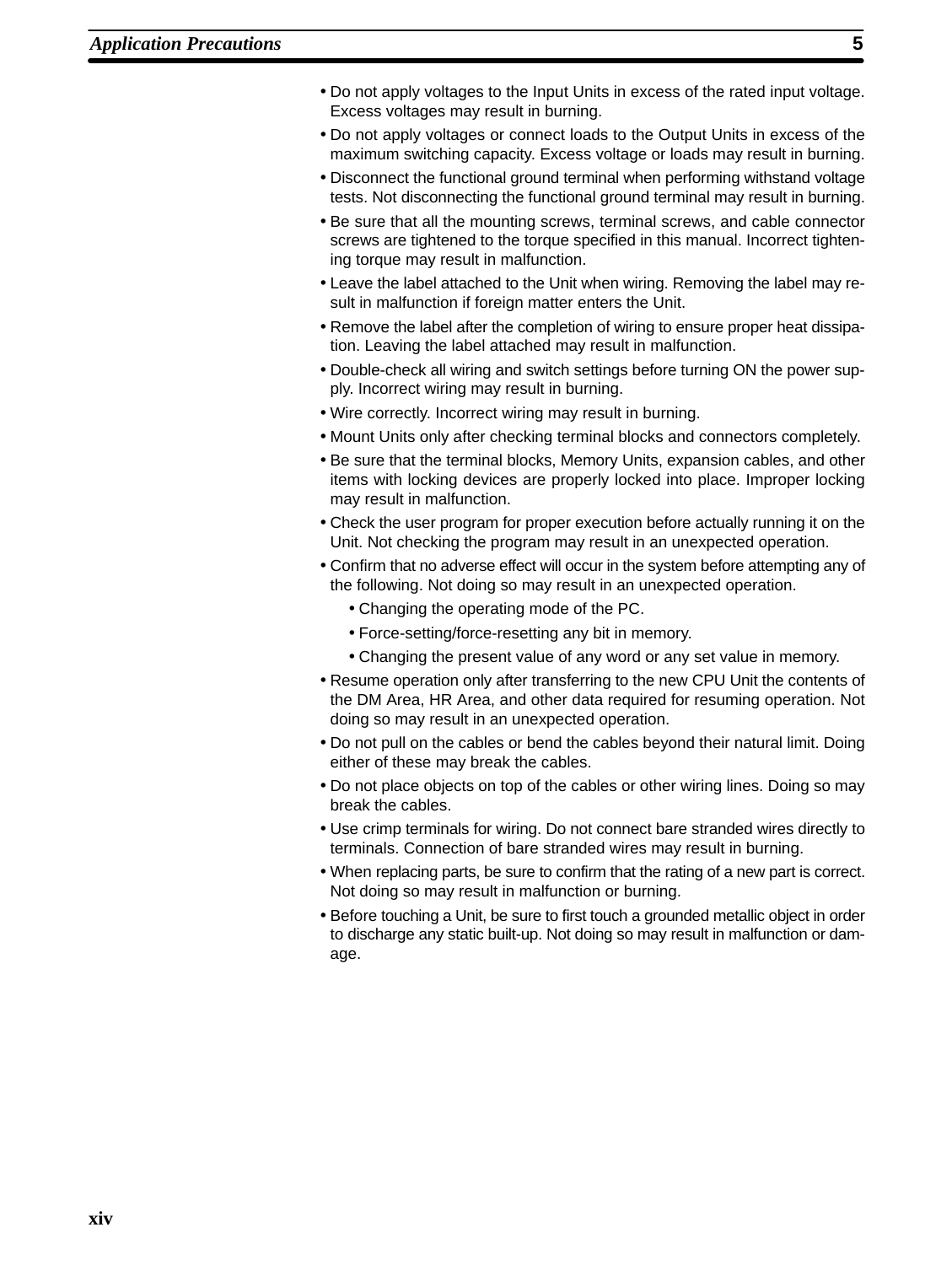## **SECTION 1 Introduction**

The C200H-NC112 Position Control Unit is a Special I/O Unit that outputs pulse trains to control a stepping motor driver or a servomotor driver in accordance with a PC program or external inputs.

This section describes the basic features, components, and operation of the Position Control Unit, as well as the basic configuration and principles of positioning control systems. Reading this section first will give you a familiarity with the essential terminology used in this manual and an understanding of the fundamentals necessary for successful operation.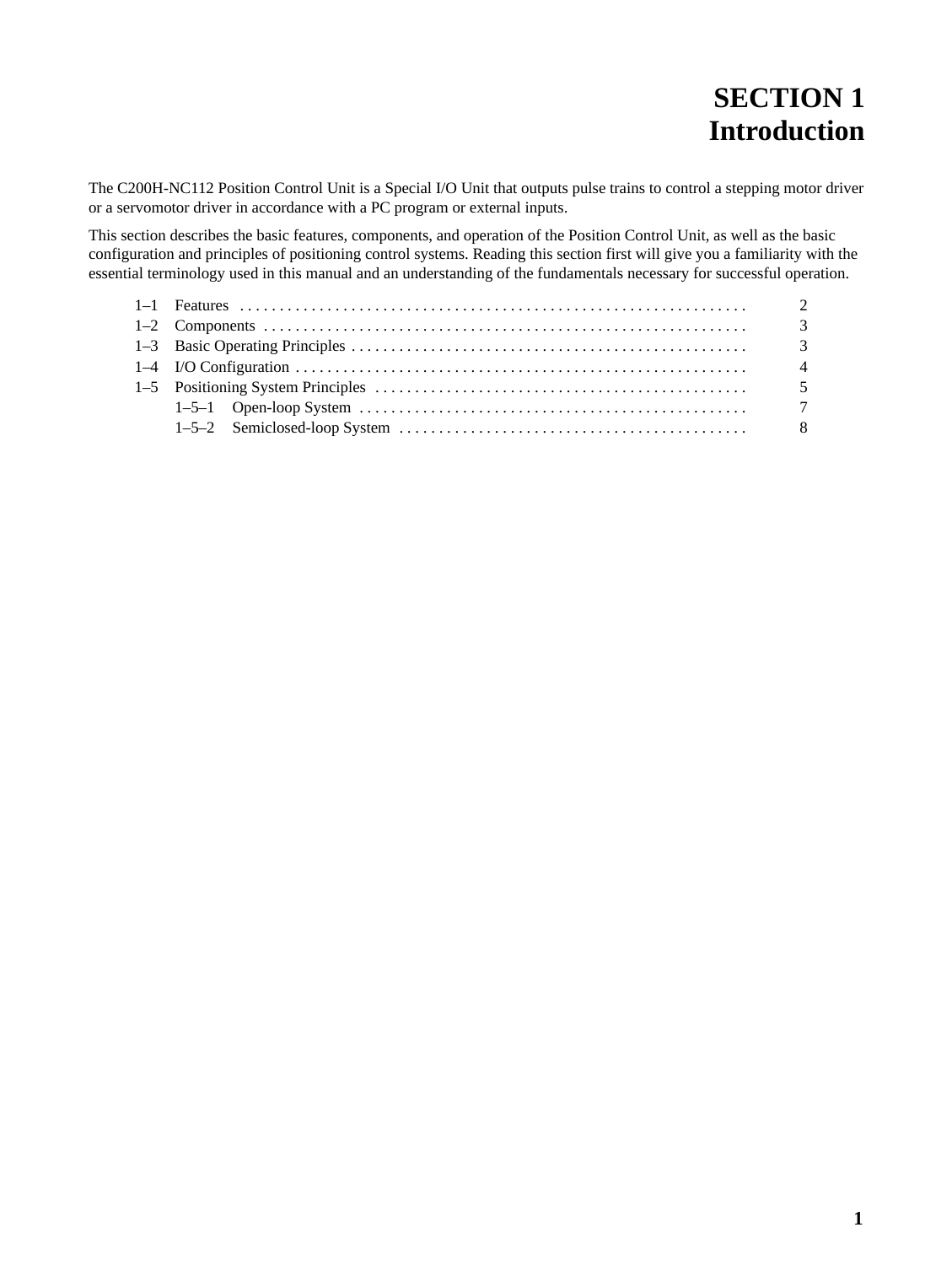### **1–1 Features**

| <b>Applicable Motor Drivers</b>                           | The pulse train output can be easily connected to either of the following de-<br>vices:                                                                                                                                                                                                                                                                                    |  |  |
|-----------------------------------------------------------|----------------------------------------------------------------------------------------------------------------------------------------------------------------------------------------------------------------------------------------------------------------------------------------------------------------------------------------------------------------------------|--|--|
|                                                           | Stepping motor driver<br>1.                                                                                                                                                                                                                                                                                                                                                |  |  |
|                                                           | 2. Servomotor driver designed for pulse train input                                                                                                                                                                                                                                                                                                                        |  |  |
| <b>Number of Control Axes</b><br>and Controlling Capacity | The Position Control Unit is designed to control a single axis and is capable<br>of controlling speeds and positions in accordance with data recorded in the<br>DM area of the C200H PC.                                                                                                                                                                                   |  |  |
| <b>Manual Operation</b>                                   | Three commands enable manual positioning control: HIGH-SPEED JOG,<br>LOW-SPEED JOG, and INCH.                                                                                                                                                                                                                                                                              |  |  |
| <b>Data Transfer</b>                                      | PCU positioning actions, speeds, and other data can be stored in the DM<br>area or other areas of the PC and quickly transferred to the PCU via a<br>TRANSFER DATA command. This effectively increases the amount of<br>memory available to the PCU.                                                                                                                       |  |  |
| <b>Establishing Position</b>                              | The TRANSFER DATA command can also be used to change the present<br>position to any desired value, including 0 (origin), any time the Position Con-<br>trol Unit is not outputting pulses.                                                                                                                                                                                 |  |  |
| <b>Teaching</b>                                           | The present position can be written into the memory of the PC as positioning<br>data whenever pulses are not being output.                                                                                                                                                                                                                                                 |  |  |
| <b>Operation in Four Modes</b>                            | The C200H-NC112 Position Control Unit can be operated in any of four<br>modes, which are selected via the mode switch on the Unit. Mode 0 is equiv-<br>alent to the C200H-NC111 Position Control Unit; the other three are for use<br>with servomotor drivers. Mode 3 is designed especially for use with the OM-<br>RON R88D-EP/SR (marketed in Japan) servomotor driver. |  |  |
| <b>Choice of Origin Detection</b><br><b>Method</b>        | The method employed to detect the origin may be selected via the rear-panel<br>DIP switch.                                                                                                                                                                                                                                                                                 |  |  |
| <b>Expanded Speed Range</b>                               | The speed range has been expanded to enable settings anywhere from 1 to<br>250,000 pps (compared with 1 to 99,990 for the NC111). In addition, acceler-<br>ation and deceleration speeds between 2 and 2,000 pps/ms are now possi-<br>ble (compared with 1 to 999 pps/ms for the NC111).                                                                                   |  |  |
| <b>Greater Switching Capacity</b>                         | The minimum switching capacity has been increased from 2.5 mA (in the<br>NC111) to 7 mA at 5 VDC.                                                                                                                                                                                                                                                                          |  |  |
| <b>Optional Speed Numbers</b>                             | In the NC111, the speed number currently being executed is always increm-<br>ented by one to obtain the subsequent target speed, but in the NC112, the<br>next speed number can be set in the DM area of the C200H PC. If desired,<br>speed numbers may be allowed to increment one by one as in the NC111.                                                                |  |  |
| <b>Smoother Acceleration and</b><br><b>Deceleration</b>   | Acceleration and deceleration have been made smoother by reducing each<br>incremental step from the NC111's 10 ms to 4 ms.                                                                                                                                                                                                                                                 |  |  |
| <b>More Completion Codes</b>                              | In addition to the five completion codes possible with the NC111, the NC112<br>allows for a sixth, i.e., "extended with positioning".                                                                                                                                                                                                                                      |  |  |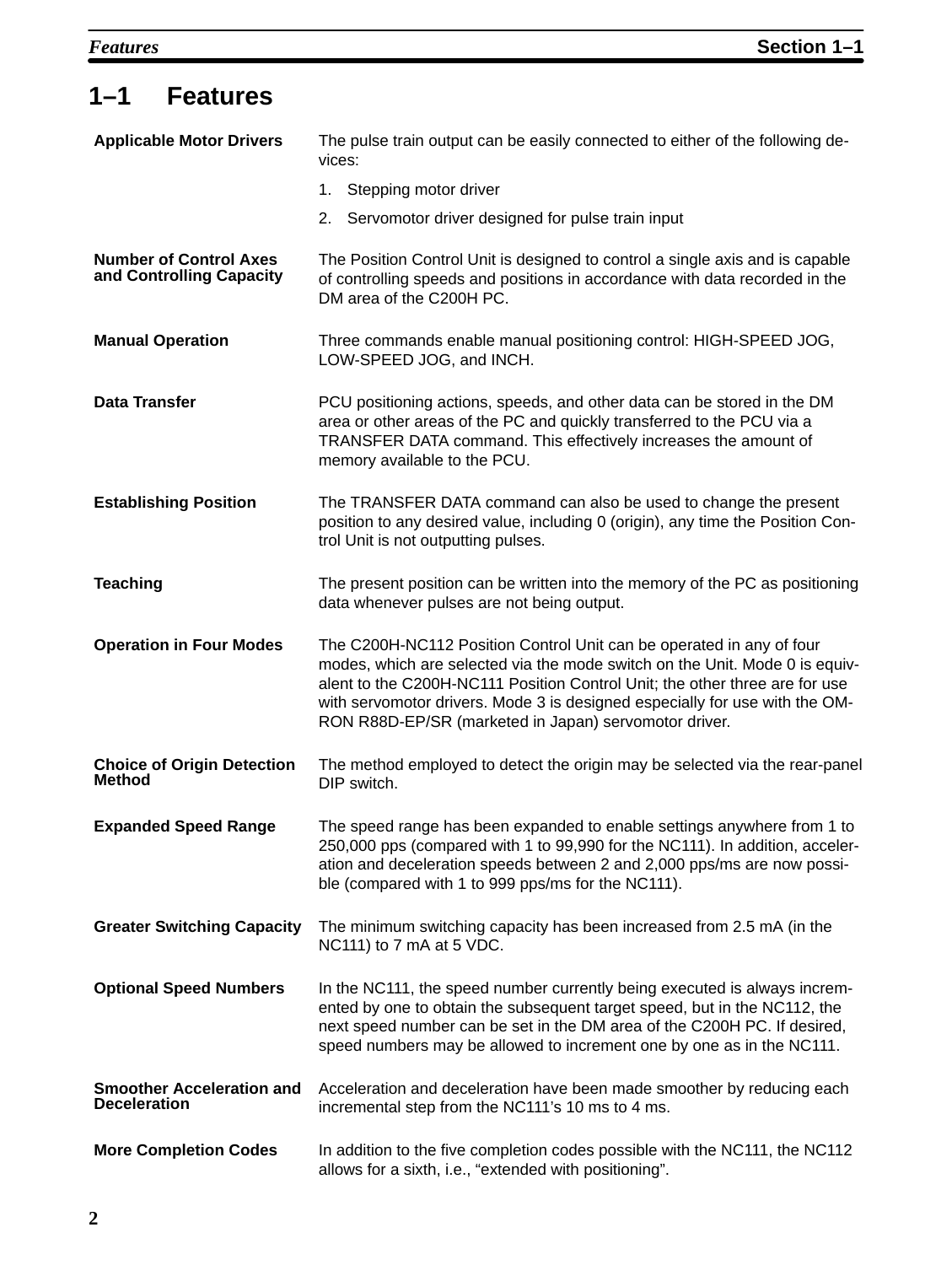### **1–2 Components**

In addition to the front-panel components described below, there is a DIP switch located on the back panel. Pin settings for this switch, which are described in Section 2-1, determine certain aspects of Unit operation.

When setting the switches, use a screwdriver if necessary.

Do not apply excessive force to the switches.

Do not leave the switches halfway between two setting points or the Position Control unit may malfunction.

Before operating these switches, make sure that power to the PC is off.



#### **Indicators**

Position Control Unit indicators (LEDs) are used to quickly determine operating status. They are particularly valuable in initial system activation and debugging, but can also be used to monitor Unit operation.

| <b>Indicator</b>     | Color | <b>Function</b>                                                                                                            |
|----------------------|-------|----------------------------------------------------------------------------------------------------------------------------|
| <b>RUN</b>           | Green | Lit during normal operation. Goes out on errors.                                                                           |
| <b>CW</b>            | Green | Lit during output of CW (clockwise) pulses.                                                                                |
| <b>CCW</b>           | Green | Lit during output of CCW (counterclockwise)<br>pulses.                                                                     |
| <b>BUSY</b>          | Green | Lit during positioning or data transfer.                                                                                   |
| AL ARM<br>(flashing) | Red   | Flashing when a BCD error exists in initial data,<br>speed data, or positioning data updated with<br><b>TRANSFER DATA.</b> |
| <b>ERROR</b>         | Red   | Lit when an error has caused operation to stop.                                                                            |

### **1–3 Basic Operating Principles**

The basic operation of the C200H-NC112 Position Control Unit is fairly simple. It controls either a stepping motor or a servomotor in accordance with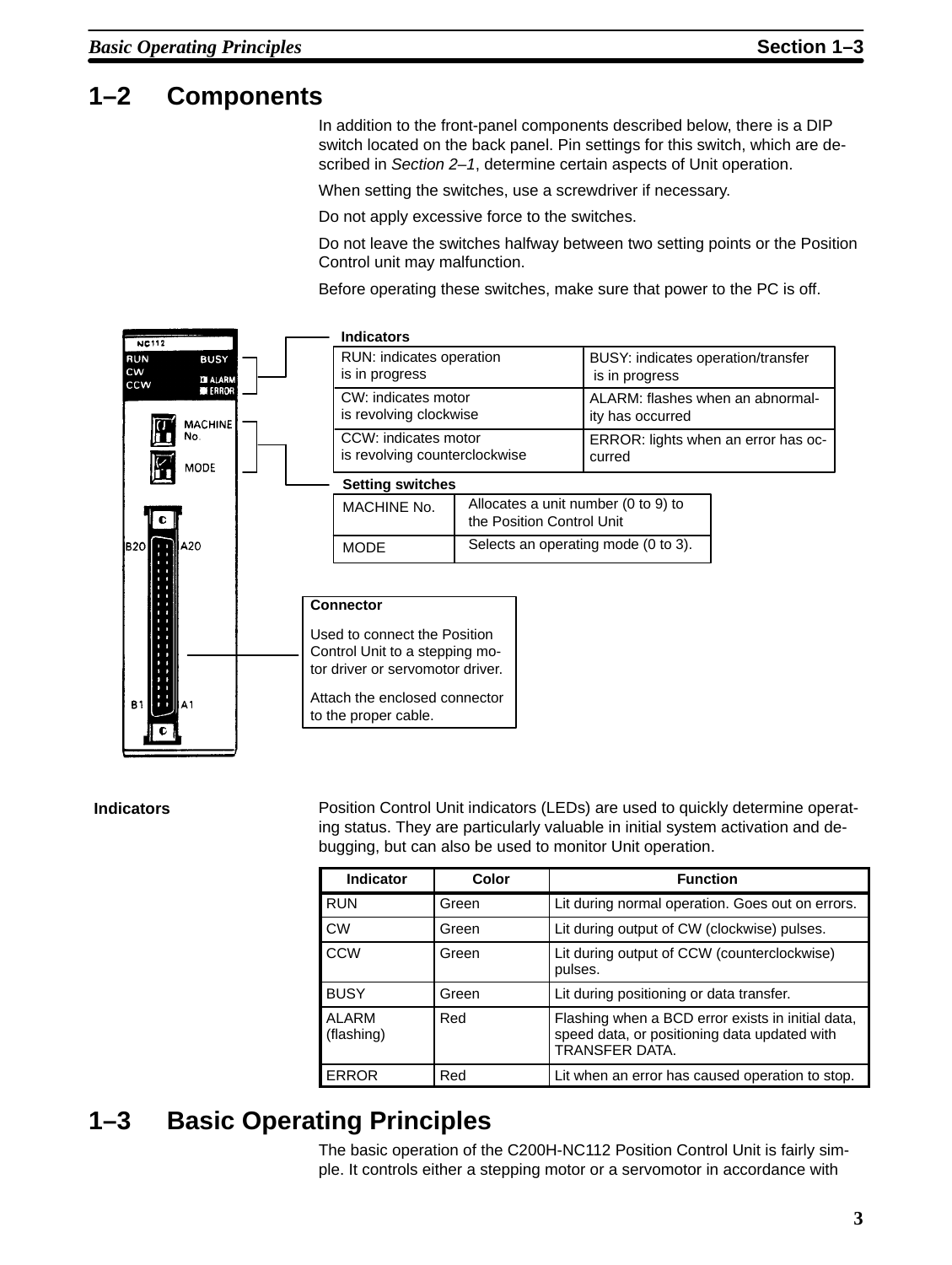data stored in the DM area of the PC. This data includes directions, speeds, positions, and other information necessary for effective control. Before the Position Control Unit can be operated, you must first input the essential data. This is generally done via the Programming Console, although you can also input data with the TEACH command.

The way in which the Position Control Unit makes use of this data is determined by the program in the PC. The program does not control all of the Position Control Unit's operations directly, but rather, executes the Unit's commands by turning command bits ON and OFF. The commands control such functions as the starting and stopping of positioning, returning to the origin, and so on. (The origin is simply the point which is designated as 0 at any given time.) Thus, while the Position Control Unit functions as an integral part of your overall control system, it also exercises a good deal of autonomy. This capability is essential to the concept of distributed control, whereby control of each portion of an automated system is located near the devices actually being controlled.

The fundamental unit of positioning is the positioning action. A particular positioning action moves the workpiece along the positioning axis in a direction, at a speed, and to a position determined by the data which has previously been set. The positioning action begins when the appropriate command bit (START) is turned ON by the program.

A single positioning action may be executed by itself, or a bank of several positioning actions may be executed in sequence. A particular bank of actions may be repeated again and again. Before beginning execution of positioning actions, it is necessary to define the origin as a reference point by, for example, executing ORIGIN SEARCH.

### **1–4 I/O Configuration**

|                                                             | The basic I/O configuration is shown on the following page. Position Control<br>Unit outputs are connected to a motor driver, either for a stepping motor or<br>for a servomotor (AC or DC) capable of receiving pulse train inputs. The Unit<br>is controlled by inputs from devices and/or a control panel. It, in turn, outputs<br>pulse trains and direction signals to control the motor driver.                                               |
|-------------------------------------------------------------|-----------------------------------------------------------------------------------------------------------------------------------------------------------------------------------------------------------------------------------------------------------------------------------------------------------------------------------------------------------------------------------------------------------------------------------------------------|
|                                                             | The motor driver controls either a stepping motor or a servomotor, depending<br>on whether you choose to employ an open-loop or semiclosed-loop system.<br>(See Section 1-5). The stepping motor or servomotor controls some type of<br>positioning device (such as a feed screw). An independent power supply<br>must be used for the motor driver. Some configurations also require an Input<br>Unit on a C200H Rack to control the motor driver. |
| <b>Maximum Number of</b><br><b>Special I/O Units per PC</b> | A maximum of 10 Special I/O Units, including Position Control Units,<br>High-Speed Counters, etc., can be mounted under the same PC, regardless<br>of whether they are on the CPU Rack, an Expansion I/O Rack, or a Slave<br>Rack. No more than four of these can be mounted onto any one Slave Rack.<br>Refer to the Remote I/O System Operation Manuals for further restrictions.                                                                 |
| <b>Mounting Location</b>                                    | The Position Control Unit can be mounted to any slot on any Rack except for<br>the two rightmost CPU Rack slots. Mounting the Unit to either of these slots<br>will prevent you from mounting devices directly to the CPU. The back-panel<br>DIP switch must be set before the Unit is mounted. This switch is inaccessi-<br>ble on a mounted Unit. (See Section 2-1.)                                                                              |
| <b>Basic Configuration</b>                                  | Although Unit operation can be indirectly controlled from a host computer,<br>Remote I/O Master Unit, or other control system or peripheral device, direct                                                                                                                                                                                                                                                                                          |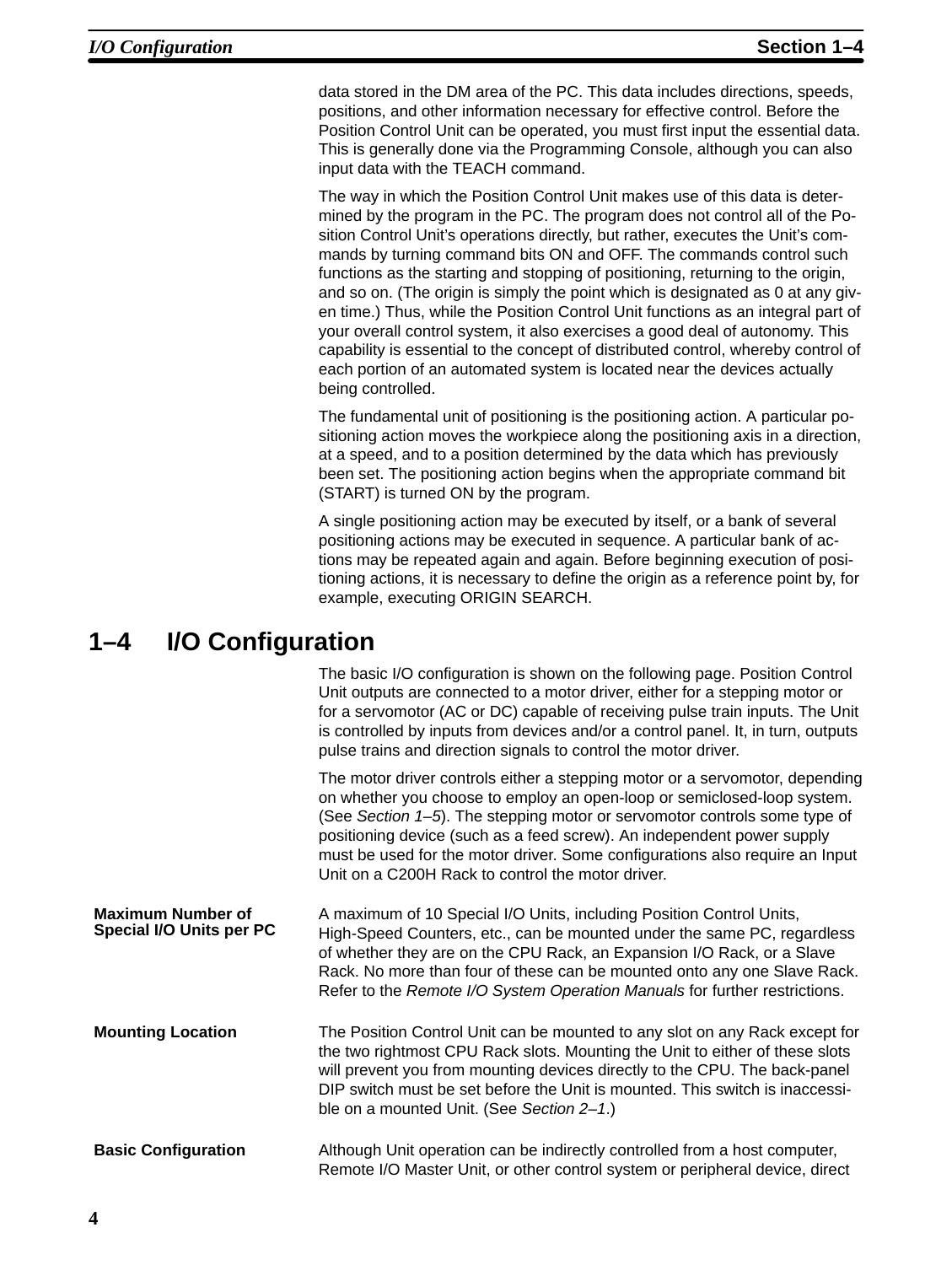control comes from the program of the PC or from connections to external inputs (e.g., control panel switches). (Lists of Position Control Unit inputs and outputs can be found under I/O Circuits in Section 2-2.) The following configuration diagrams show only the positioning system itself. Refer to the operating manuals for other OMRON control devices for details on extended control system operation.



### **1–5 Positioning System Principles**

Positioning systems can be quite simple or relatively complex. The most basic is an open-loop system, in which a particular operation is carried out according to programmed instructions, but in which feedback is not provided for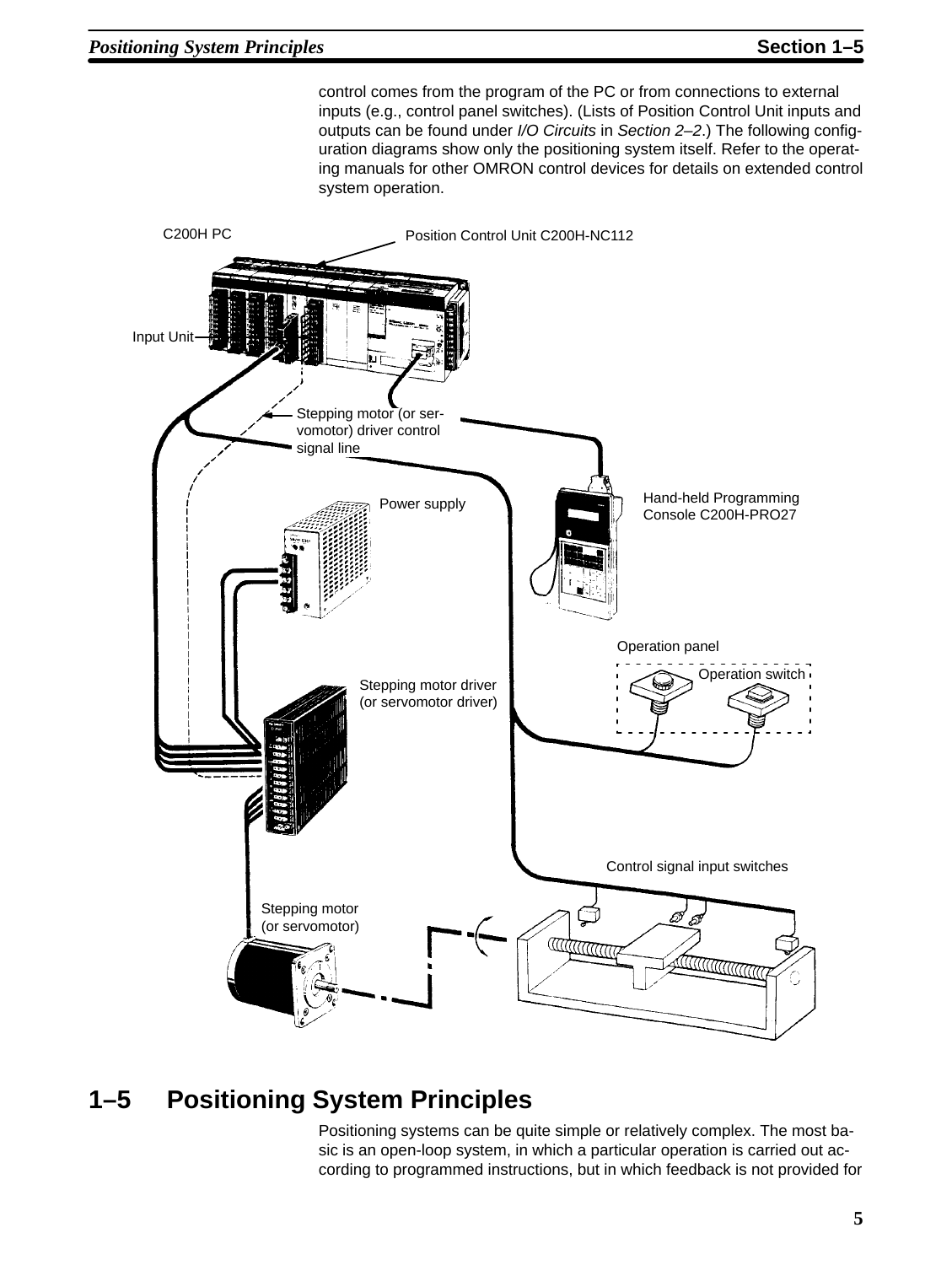automatic adjustments. The C200H-NC112 Position Control Unit can be used in an open-loop system in conjunction with a stepping motor.

In a closed-loop system, on the other hand, the PC controls an external process without human intervention. The servomotor provides direct feedback so that actual values (of positions, speeds, and so on) are continuously adjusted to bring them more closely in line with target values. In some systems, the digital feedback signals will be transmitted to a digital-to-analog converter to complete the feedback loop, thereby permitting automated control of the process.

A semiclosed-loop system is similar to a closed-loop system, except that feedback is provided by a tachogenerator and a rotary encoder rather than directly by the servomotor. If the C200H-NC112 Position Control Unit is used with a servomotor, the servomotor driver must be able to handle digital signals. There is therefore no need for a D/A converter. Here, the servomotor is also connected to a tachogenerator and a rotary encoder.

Both open-loop and semiclosed-loop systems are described in more detail on the following pages.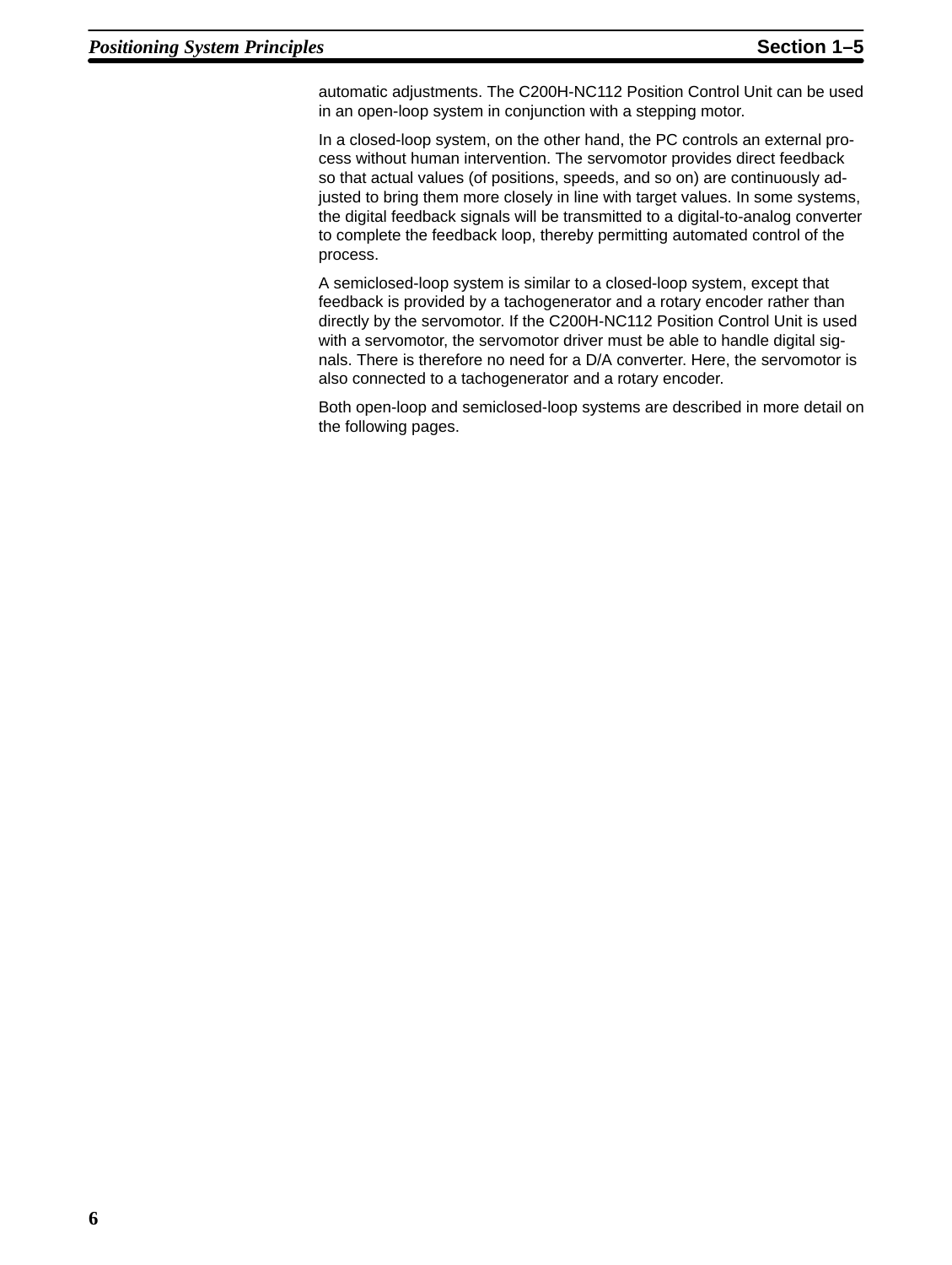#### **Data Flow**



### **1–5–1 Open-loop System**

In an open-loop system, the Position Control Unit outputs pulse trains as specified by the PC program to control the angle of rotation of the motor. Because the Unit outputs pulse trains, it is generally used with a stepping motor. The angle of rotation of a stepping motor can be controlled through the number of pulse signals supplied to the motor driver. The number of rotations of the stepping motor is proportional to the number of pulses supplied by the Unit, and the rotational speed of the stepping motor is proportional to the frequency of the pulse train.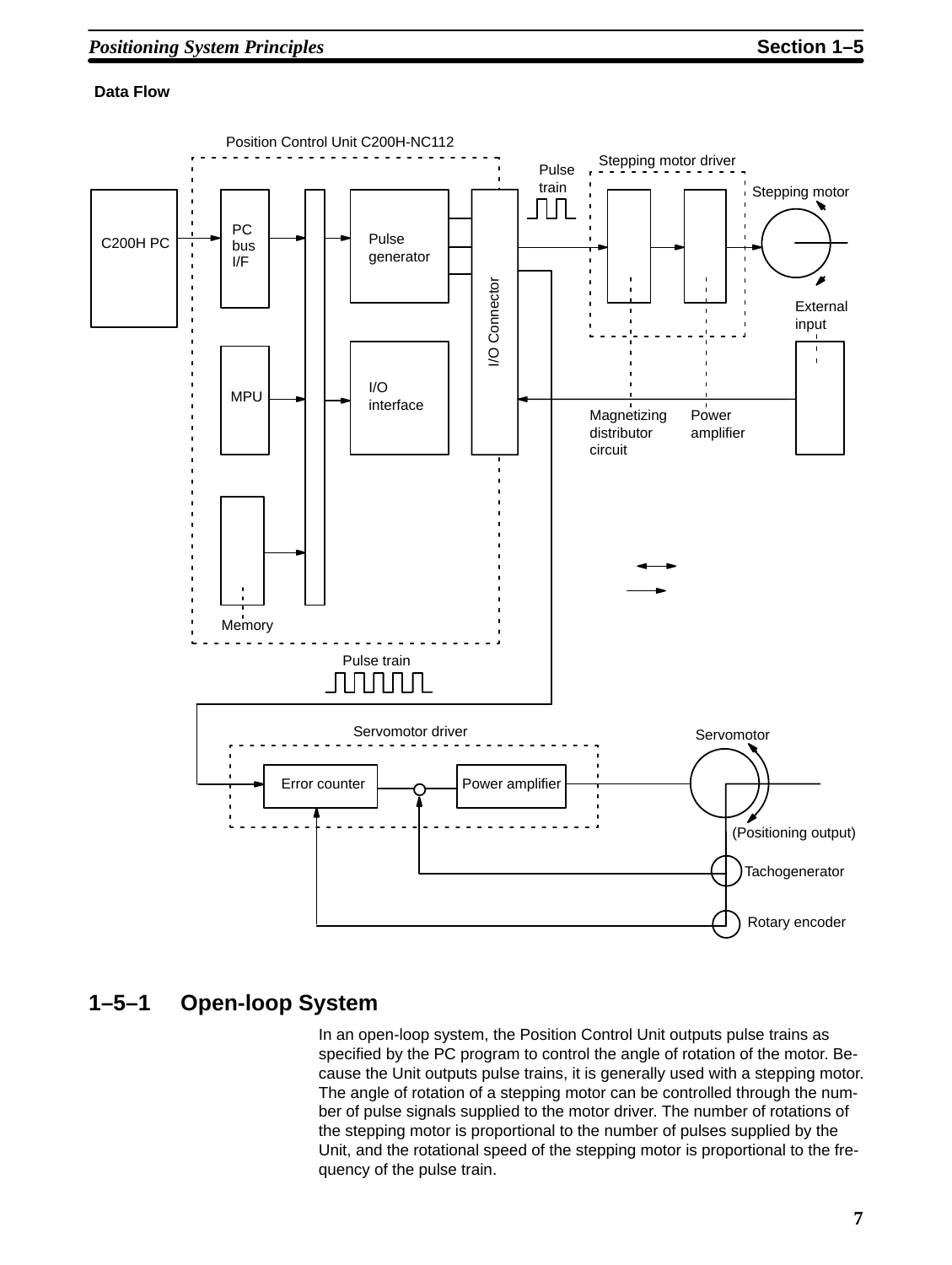

#### **Simplified Positioning System Design**

The following diagram and parameters illustrate a simplified positioning system.



The positioning accuracy in mm/pulse is computed as follows:

Positioning precision =  $P/(p$ ulses per revolution x M)

$$
= P/((360/S) \times M))
$$

$$
= (P \times S)/(360 \times M)
$$

The required pulse frequency from the Unit in pulses per second is computed as follows:

Pulse frequency = V/Positioning precision  $= (360 \times M \times V)/(P \times S)$ 

The required number of pulses to feed an object by a distance L (in mm) is computed as follows:

Number of pulses  $= L/Positioning precision$ 

 $= (360 \times M \times L)/(P \times S)$ 

### **1–5–2 Semiclosed-loop System**

When the Position Control Unit is used in a semiclosed-loop system, the system supplies feedback which is used to compensate for any discrepancy between target values and actual values in position or speed. This system detects motor rotation amounts, for example, computes the error between the target value and actual movement value, and zeroes the error through feedback. The diagram below illustrates the basic configuration of a semiclosed-loop system.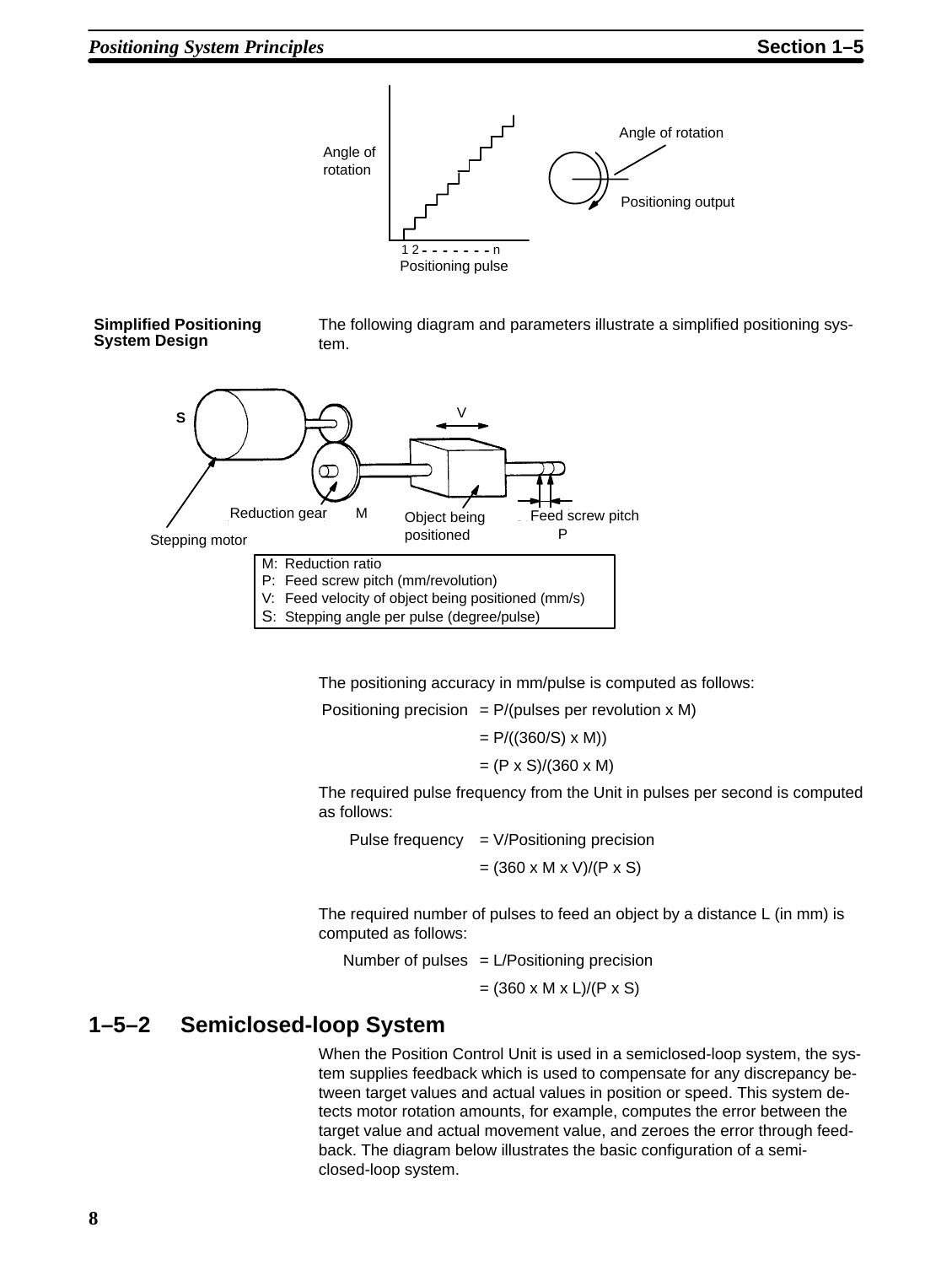



- **1, 2, 3...** 1. First, the target position is transmitted to the error counter in units of encoder pulses. The servomotor driver must be able to handle digital input.
	- 2. The motor rotates at a speed corresponding to the speed voltage. The rotary encoder connected to the motor axis rotates in sync with the motor, generates feedback pulses, and decrements the error counter.
	- 3. Consequently, the encoder rotation is equivalent to the target position, and the motor stops rotating when the error counter count and the speed voltage become zero.
	- 4. While the motor is stopped, the rotary encoder constantly maintains the stopped position through correction. In the event that the motor axis moves slightly, the error counter receives a feedback pulse from the rotary encoder, causing a rotation voltage to be emitted in the reverse direction from which the rotary encoder moved. This makes the motor rotate toward its original position. This operation is called servolock or servoclamp.
	- 5. In order to execute positioning with acceleration and deceleration, target positions are set consecutively in the error counter for processing.
	- 6. The target position becomes the count for the error counter and controls the motor by conversion to a speed voltage for the servomotor driver. The position thus equals the total count of target positions and the speed will depend on the target position per unit time.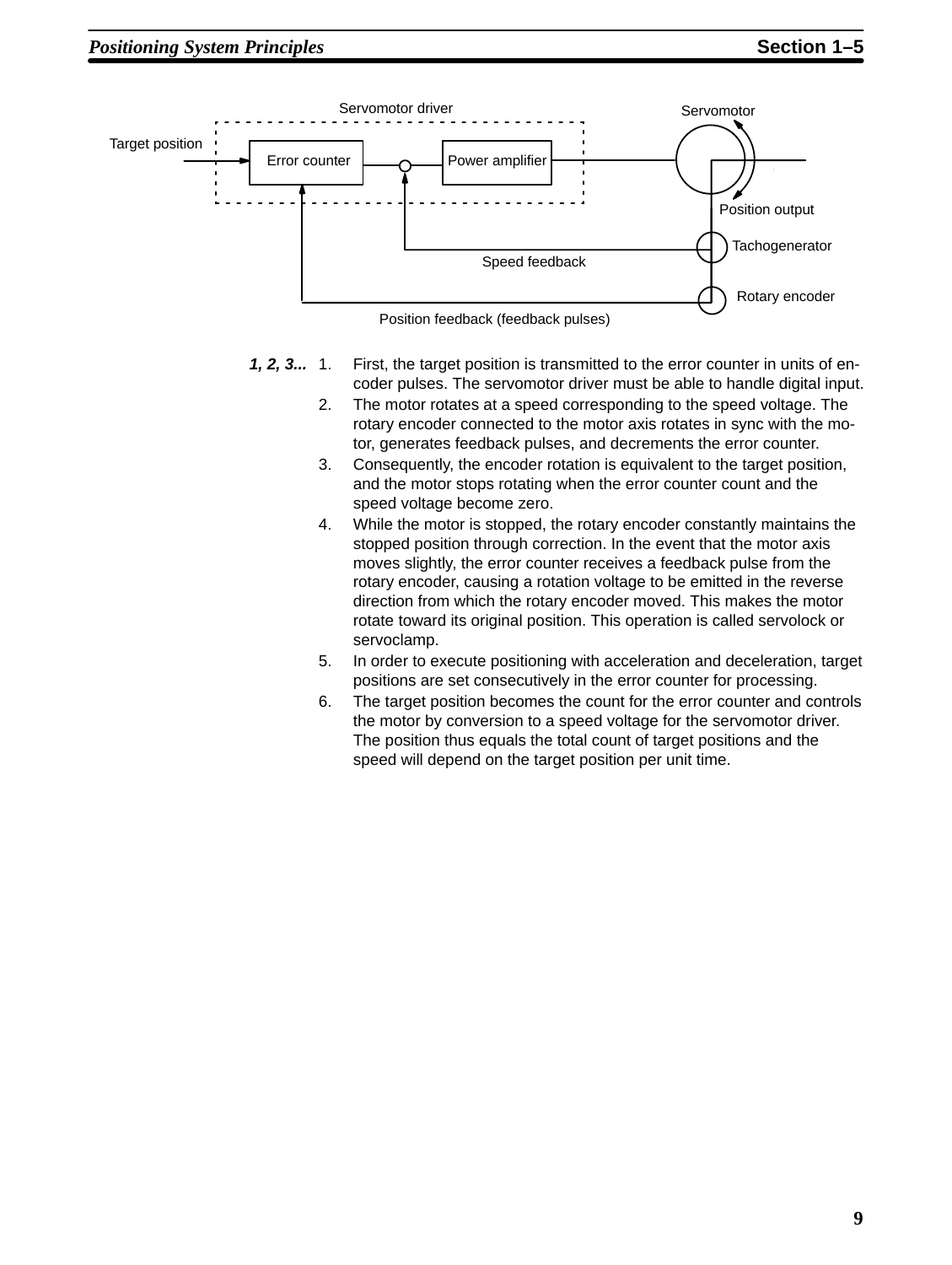### **SECTION 2 Before Operation**

Before the Position Control Unit can be operated, switch settings and wiring must be correct. This section presents the settings and functions of switches, provides examples of and precautions for wiring, and gives dimensions of Units both when unmounted and mounted. Be sure that all settings and wiring match your positioning system specifications.

|  | - 17 |  |  |
|--|------|--|--|
|  | - 21 |  |  |
|  |      |  |  |
|  | - 29 |  |  |
|  | -38  |  |  |
|  | - 39 |  |  |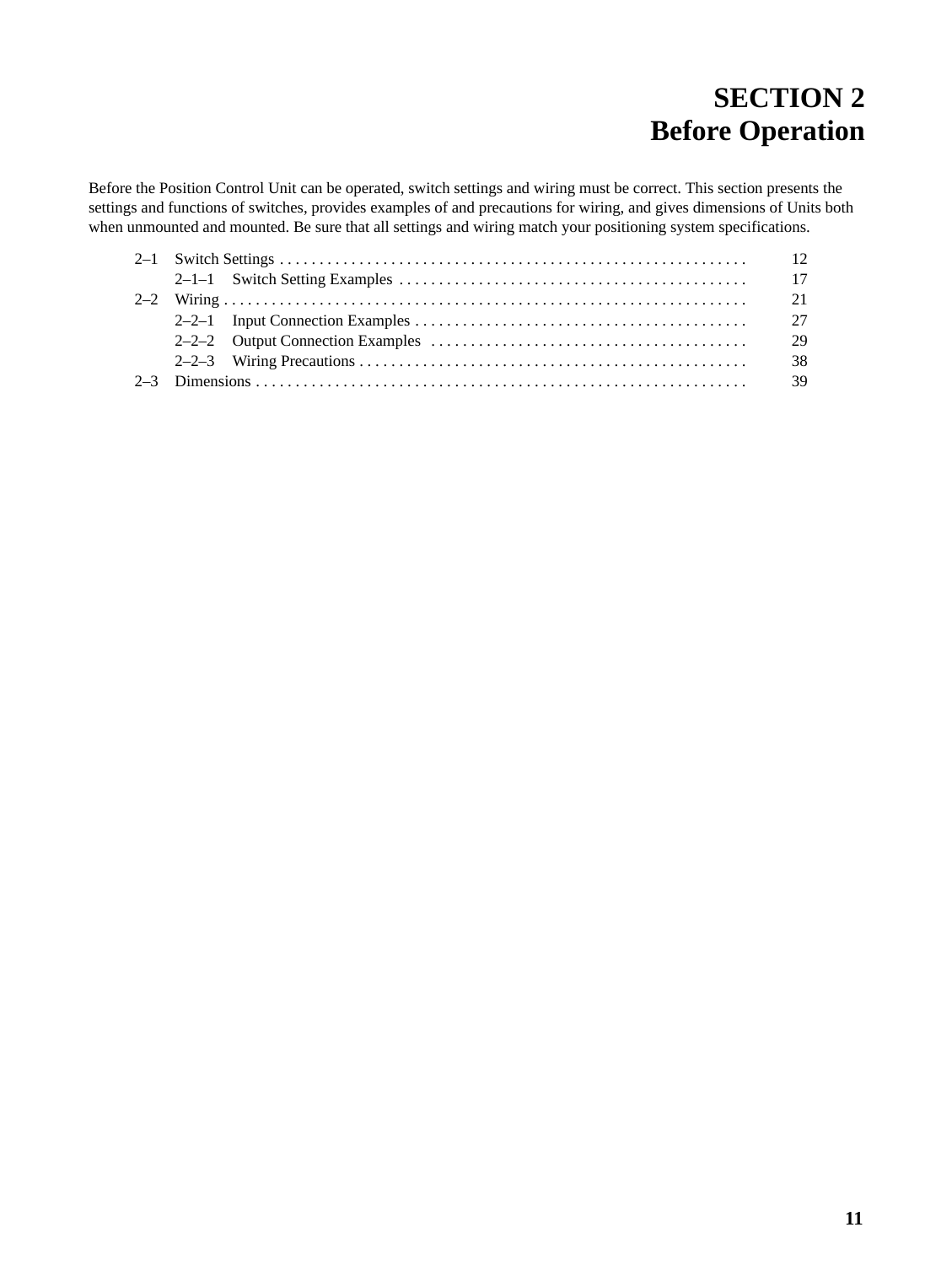### **2–1 Switch Settings**

Always turn off PC power before setting the unit number switch. Use a regular screwdriver, being careful not to damage the slot in the screw. Be sure not to leave the switch midway between settings.

| <b>Switch</b>                             | <b>Function</b>                                                                                                                                                         |  |
|-------------------------------------------|-------------------------------------------------------------------------------------------------------------------------------------------------------------------------|--|
| Unit number<br>(Machine no.)              | Used to set the unit number (between 0 and 9).<br>Do not set the same number for more than one Special I/O Unit.<br>Doing so will cause an error and prevent operation. |  |
| Used to set the mode from 0 to 3.<br>Mode |                                                                                                                                                                         |  |

This switch sets one of operation modes 0 to 3. Select an appropriate operation mode in accordance with the motor driver or signal lines to be used. **Mode Switch**

> Set the Position Control Unit in this mode when it controls a stepping motor driver. In this mode, connect a sensor to the origin signal lines (connector pin nos. A11 and B11). The response time of the origin signal is 1 ms.



**Mode 1**

**Mode 0**

This mode is used to control a servomotor driver. In this mode, the origin line driver input signal lines and deviation counter reset output signal lines are connected, but the driver completed signal lines are not used. The response time of the origin line driver input signal is 0.1 ms.



**Mode 2**

Use this mode when controlling a servomotor driver, and when the driver completed signal is necessary.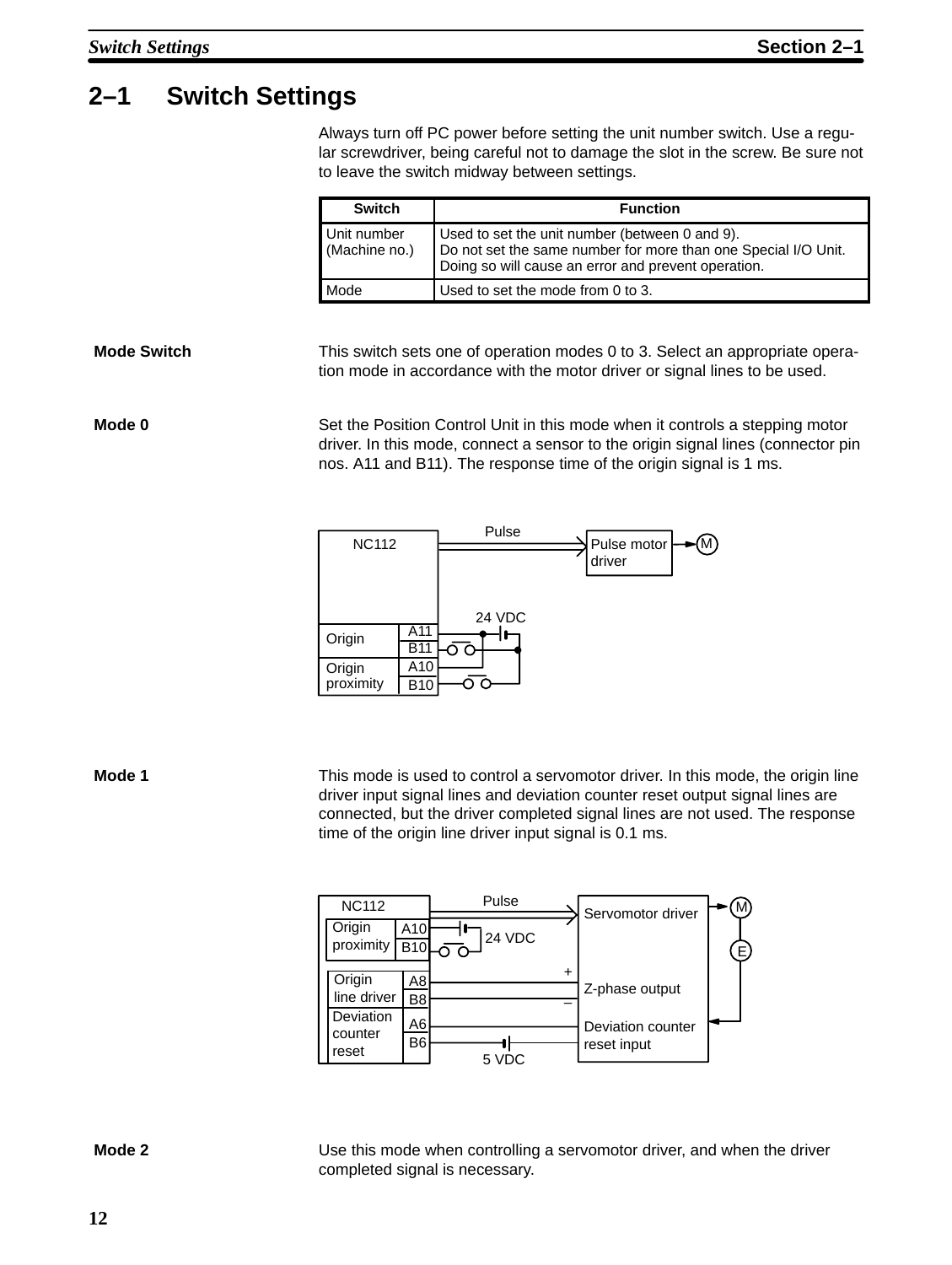

#### This mode is used when a servomotor driver having an origin adjustment signal (such as OMRON Model R88D) is used. **Mode 3**



#### **Note** The above wiring diagrams for modes 1, 2, and 3 are applicable when an OMRON R88D Servomotor Driver is used.

Adjust the servomotor driver so that its positioning complete signal turns OFF while the motor is operating and ON when the motor stops.

#### These pins must be set before the Unit is mounted. **Back Panel DIP Switch**

| Pin no. | <b>Name</b>                                    | ΟN                                                    | <b>OFF</b>                           |
|---------|------------------------------------------------|-------------------------------------------------------|--------------------------------------|
|         | Output pulse<br>selector                       | Nondirectional pulse and<br>direction signal outputs. | Separate CW and CCW<br>pulse outputs |
| 2       | Origin search<br>direction                     | CCW                                                   | <b>CW</b>                            |
| 3       | Origin proximity<br>present/absent             | Present                                               | Absent                               |
| 4       | Origin proximity<br>signal type                | NO input                                              | NC input                             |
| 5       | Origin signal type                             | NO input                                              | NC input                             |
| 6       | <b>External interrupt</b><br>signal type       | Fixed via pin #7                                      | Determined by IR word<br>n, bit 06   |
| 7       | <b>External interrupt</b><br>signal definition | <b>CHANGE SPEED</b>                                   | <b>STOP</b>                          |
| 8       | Origin proximity<br>reverse                    | Present                                               | Absent                               |

**Note** Setting origin proximity to absent is possible in mode 0, but in modes 1, 2, or 3, even if origin proximity is set to absent, operation is performed with origin proximity present.

**Pin 1: Output Pulse Selector**

When this pin is set to the ON position, the Position Control Unit outputs nondirectional pulses and a direction signal; when it is set to the OFF position,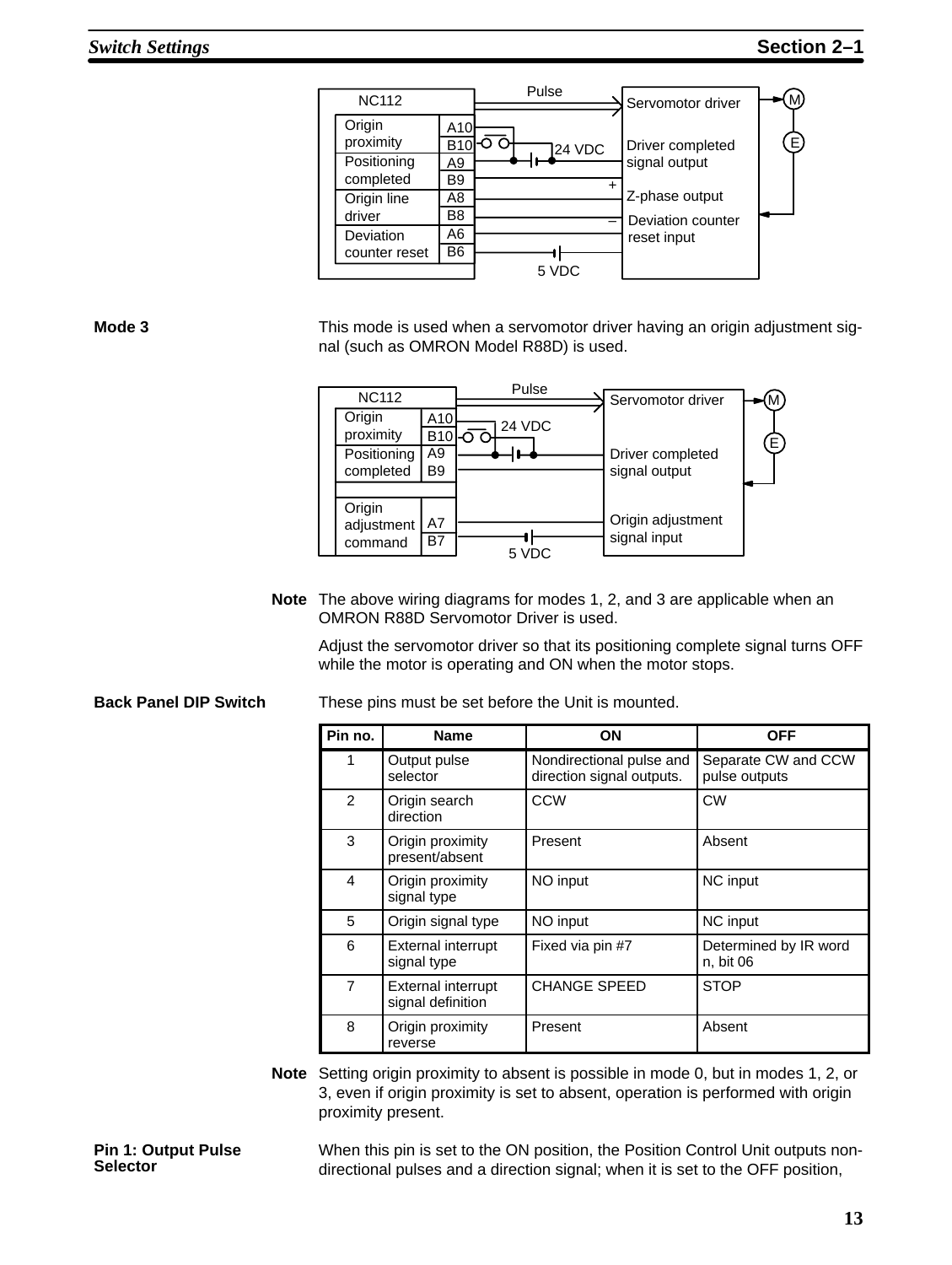separate CW and CCW pulses are output. When nondirectional pulses are output, the direction signal determines the direction of positioning. Set this pin in accordance with the specifications of the motor and motor driver to be used. ON: Pulses Direction **CW** Output transistor is ON **CCW** Output transistor is OFF **CW CCW** OFF: This pin selects the direction in which the origin is searched for and the direction from which the origin is reached. If the present position of the positioning system is near the origin, the origin is searched for in the direction opposite to that set by this pin. **Pin 2: Origin Search Direction**

This pin enables or disables the origin proximity signal. When the pin is set to ON, ORIGIN SEARCH is executed using the origin and origin proximity signals. (Note that the origin proximity signal is necessary in modes 1, 2, and 3.) **Pin 3: Origin Proximity Signal Present/Absent**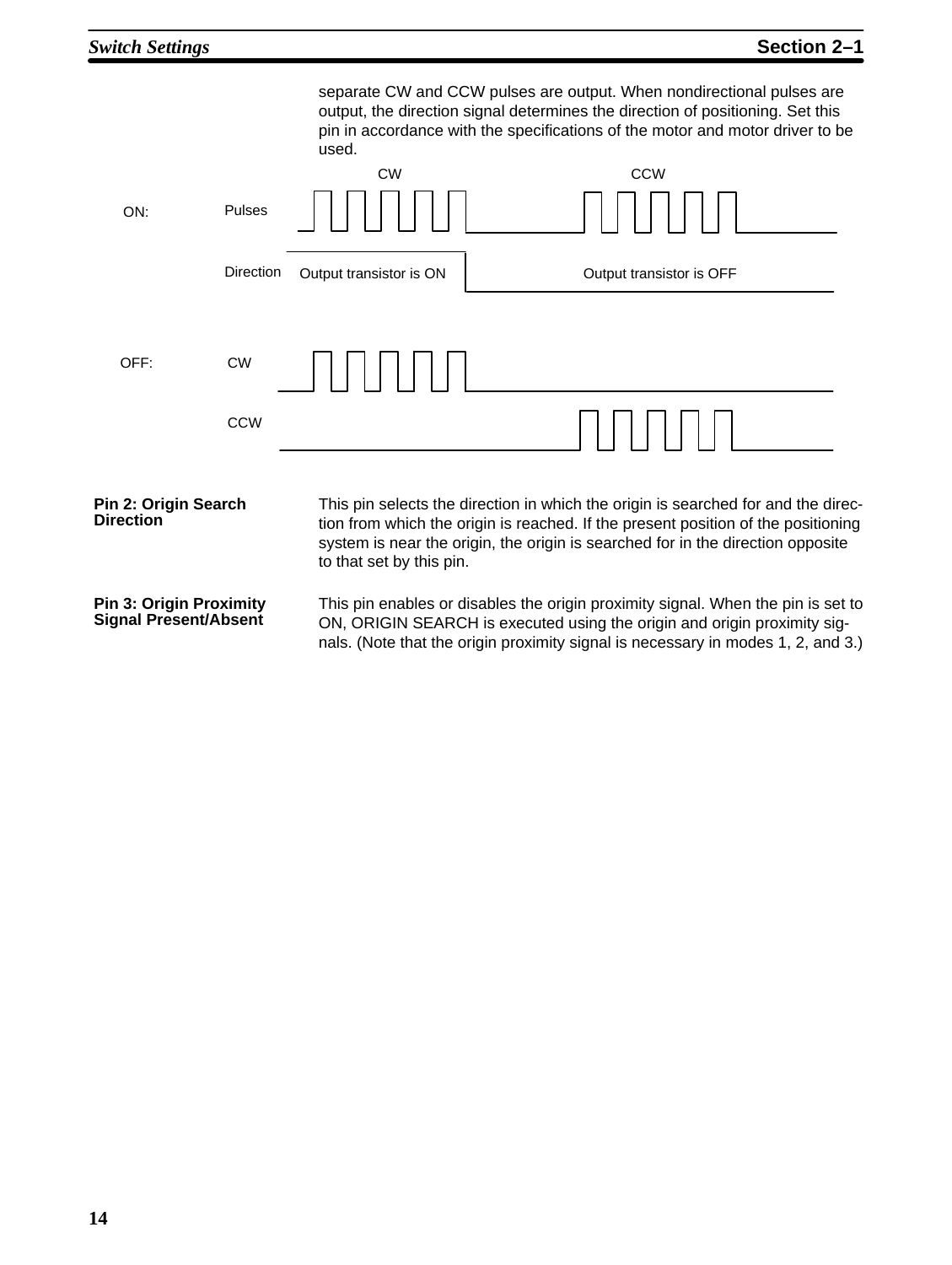### **Switch Settings Section 2–1**



**Pin 4: Origin Proximity Signal Type and Pin 5: Origin Signal Type** These pins determine whether the origin proximity and origin signals are input from NO or NC contacts. When the pin is set to ON, the corresponding signal is input from an NO contact; when set to OFF, from an NC contact.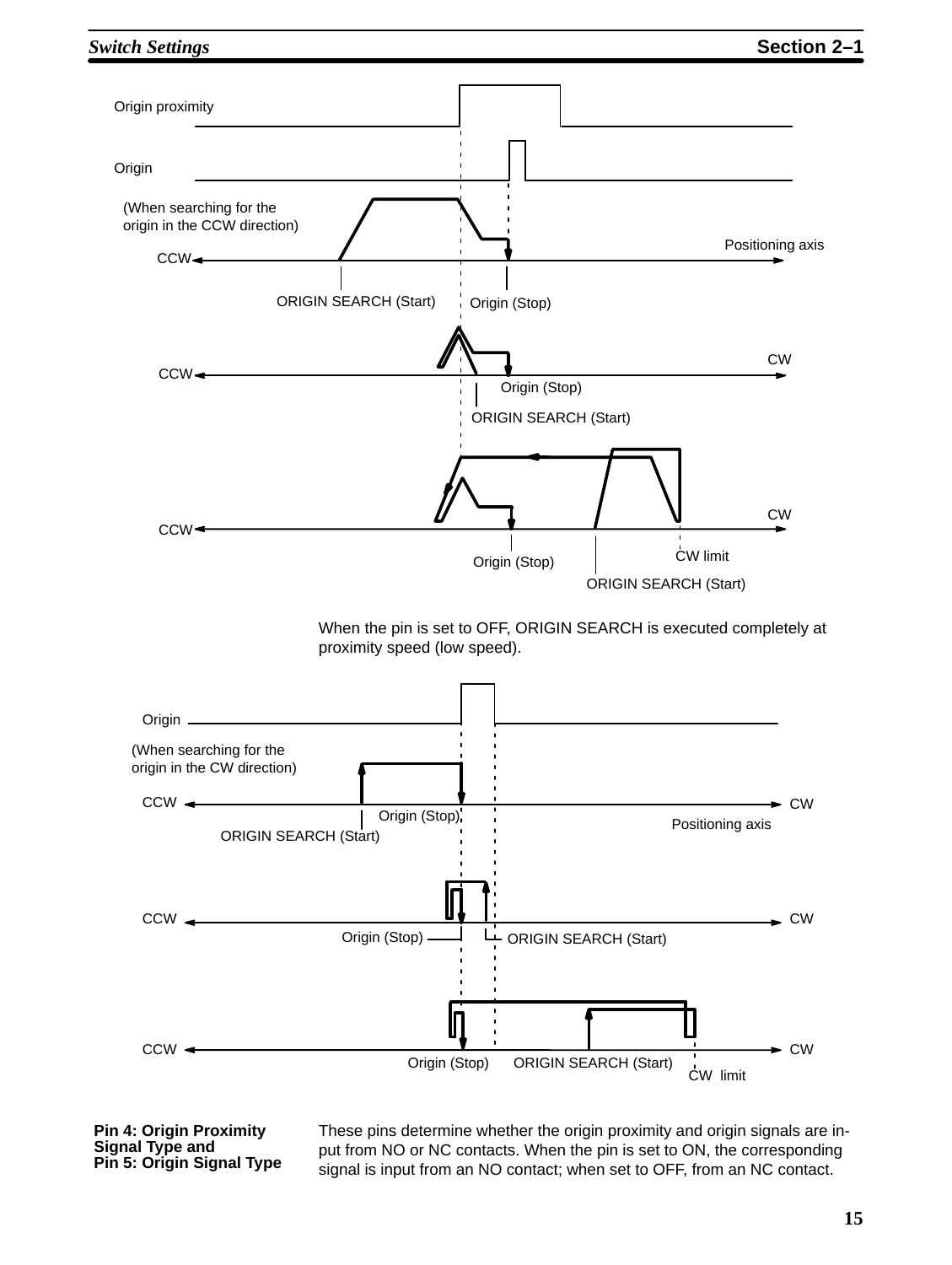

**Pin 6: External Interrupt Signal Type and Pin 7: External Interrupt Signal Definition**

**Pin 8: Origin Proximity Reverse**

with bit 06 of IR word n (n =  $100 + 10$  x unit number). See Section 4-10 for details.

External interrupt processing is determined by pins 6 and 7 in combination

This pin selects whether the origin is detected after the origin proximity signal has turned ON or after it has turned ON once and then OFF.

When the pin is set to ON, origin proximity reverse is enabled. You can use this function to make sure that a sufficient deceleration period elapses when there are multiple origin signals. Set the origin proximity signal such that it remains on longer than the deceleration period. In the following example diagram, ORIGIN SEARCH is executed in the counterclockwise direction.



When the pin is set to OFF, origin proximity reverse is disabled and the origin signal is detected after the origin proximity signal has turned ON. Note, however, that the origin signal is not detected in modes 1, 2, and 3 during deceleration, and that the origin adjustment signal is not output in mode 3 during deceleration. Make sure, therefore, that deceleration is completed by the time the first origin signal is output after the origin proximity signal is turned on.

For details, refer to Section 4–2.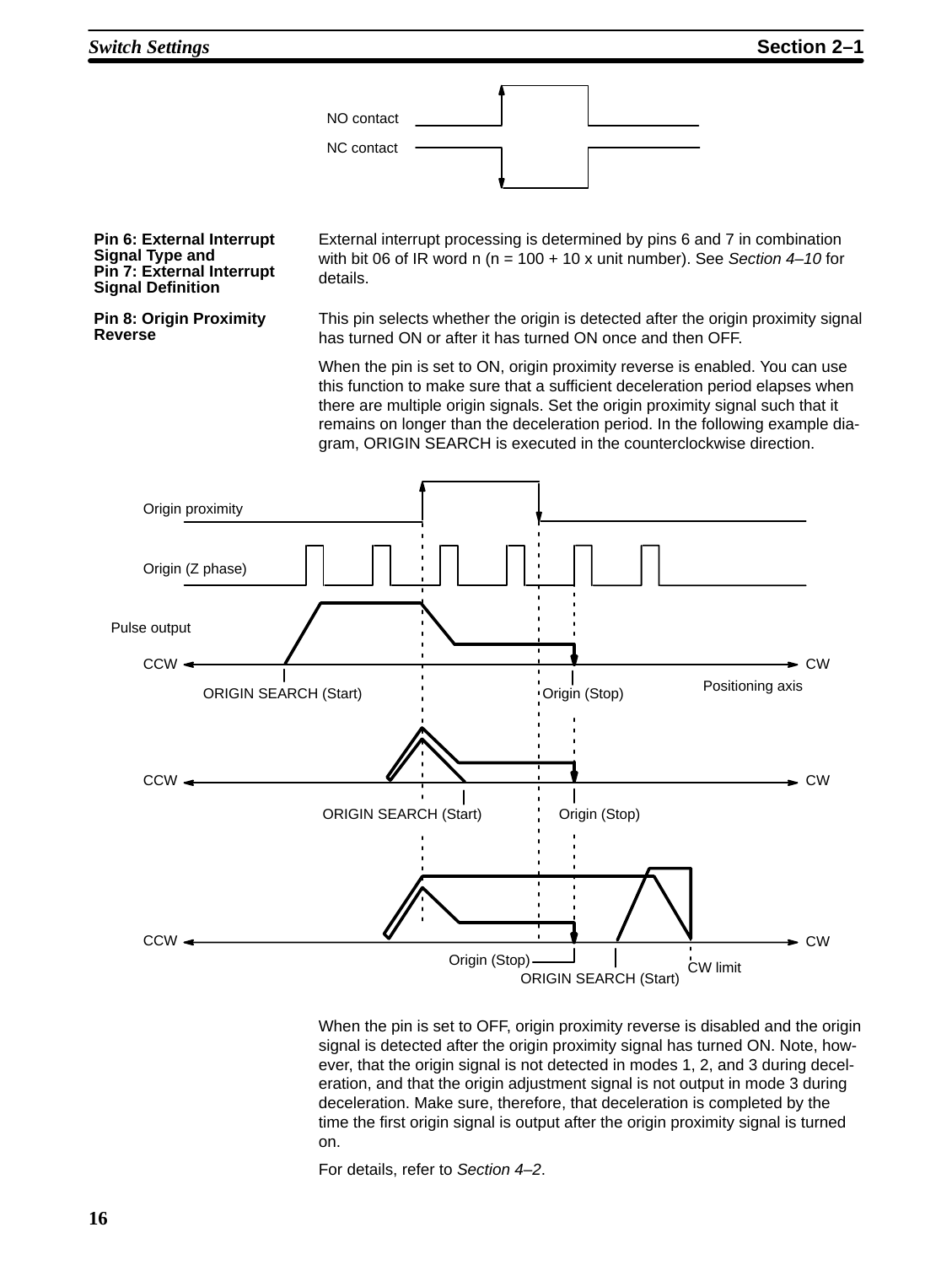

### **2–1–1 Switch Setting Examples**

The examples in this section show switch settings for ORIGIN SEARCH in each of the four Position Control Unit modes. In every case, set the appropriate unit number and mode first, as described at the beginning of Section 2–1. See also Section 4–2.

In this example, the mode switch is set to 0 and the DIP switch pins are set as follows: **Example 1: Settings in Mode 0**

|              | <b>OFF</b> | <b>CW/CCW output</b>                                |  |
|--------------|------------|-----------------------------------------------------|--|
| $\mathsf{L}$ | <b>ON</b>  | Origin search direction: CCW                        |  |
| -3           | ON         | Origin proximity present                            |  |
|              | <b>ON</b>  | Origin proximity signal from NO input (rising edge) |  |
| .5           | ON         | Origin signal from NO input (rising edge)           |  |
| 6            |            | Refer to Section 4-10 External Interrupt Commands.  |  |
|              |            |                                                     |  |
| 8            | OFF        | Origin proximity reverse absent (rising edge)       |  |

Origin search is started after the rising edge of the origin proximity signal and ends with the rising edge of the origin signal.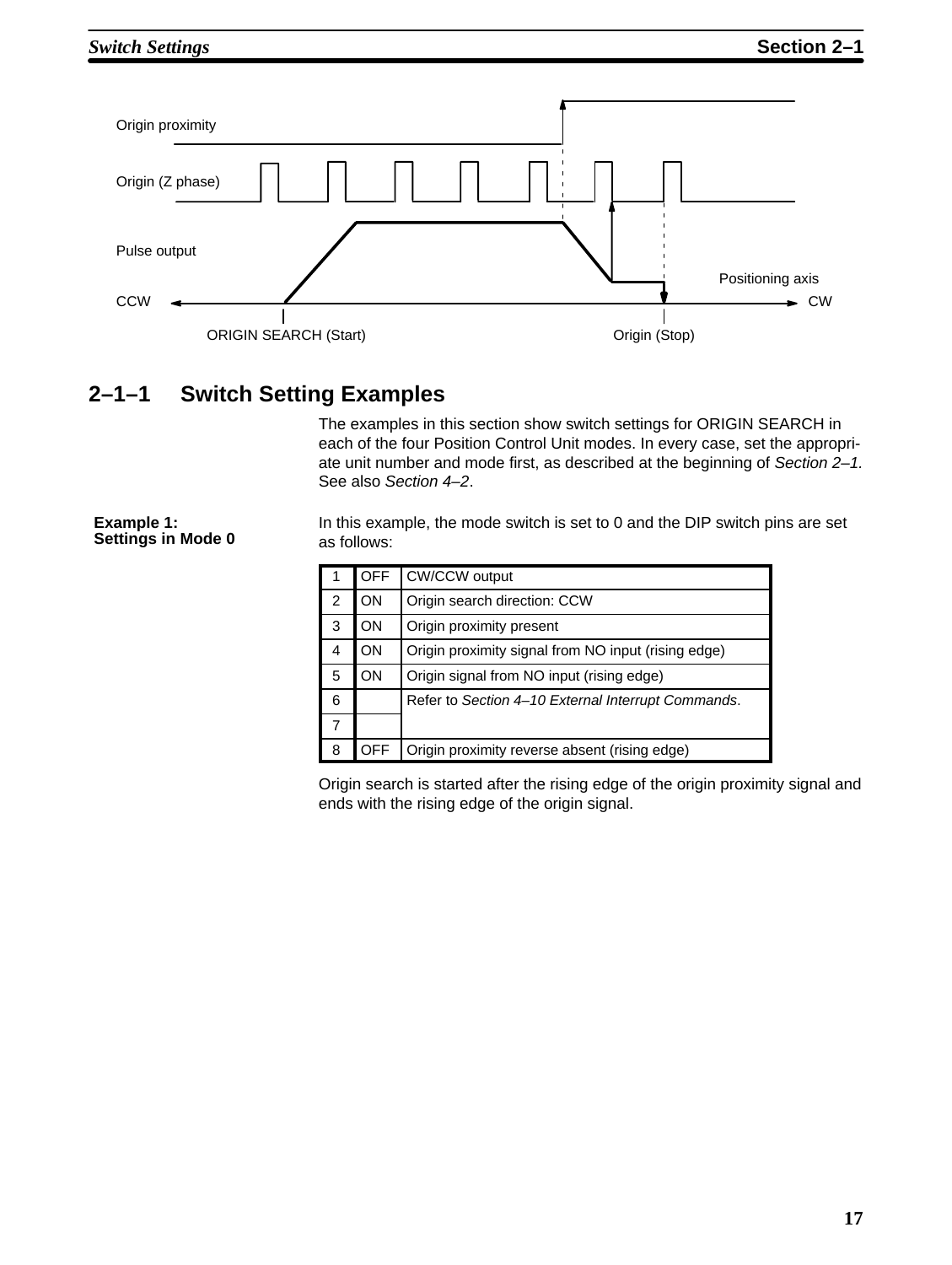

#### **Example 2: Settings in Mode 1**

In this example, the mode switch is set to 1 and the DIP switch pins are set as follows:

|   | <b>OFF</b> | <b>CW/CCW output</b>                                    |  |
|---|------------|---------------------------------------------------------|--|
| 2 | ON         | Origin search direction: CCW                            |  |
| 3 | ON         | Origin proximity present                                |  |
| 4 | ON         | Origin proximity signal from NO input (rising edge)     |  |
| 5 | ON         | Origin signal from NO input (rising edge)               |  |
| 6 |            | Refer to Section 4-10 External Interrupt Commands.      |  |
|   |            |                                                         |  |
| 8 |            | Origin proximity reverse present (rising, falling edge) |  |

Origin search is started after the origin proximity signal has risen and fallen, and stops with completion of the first Z-phase signal after deceleration has stopped.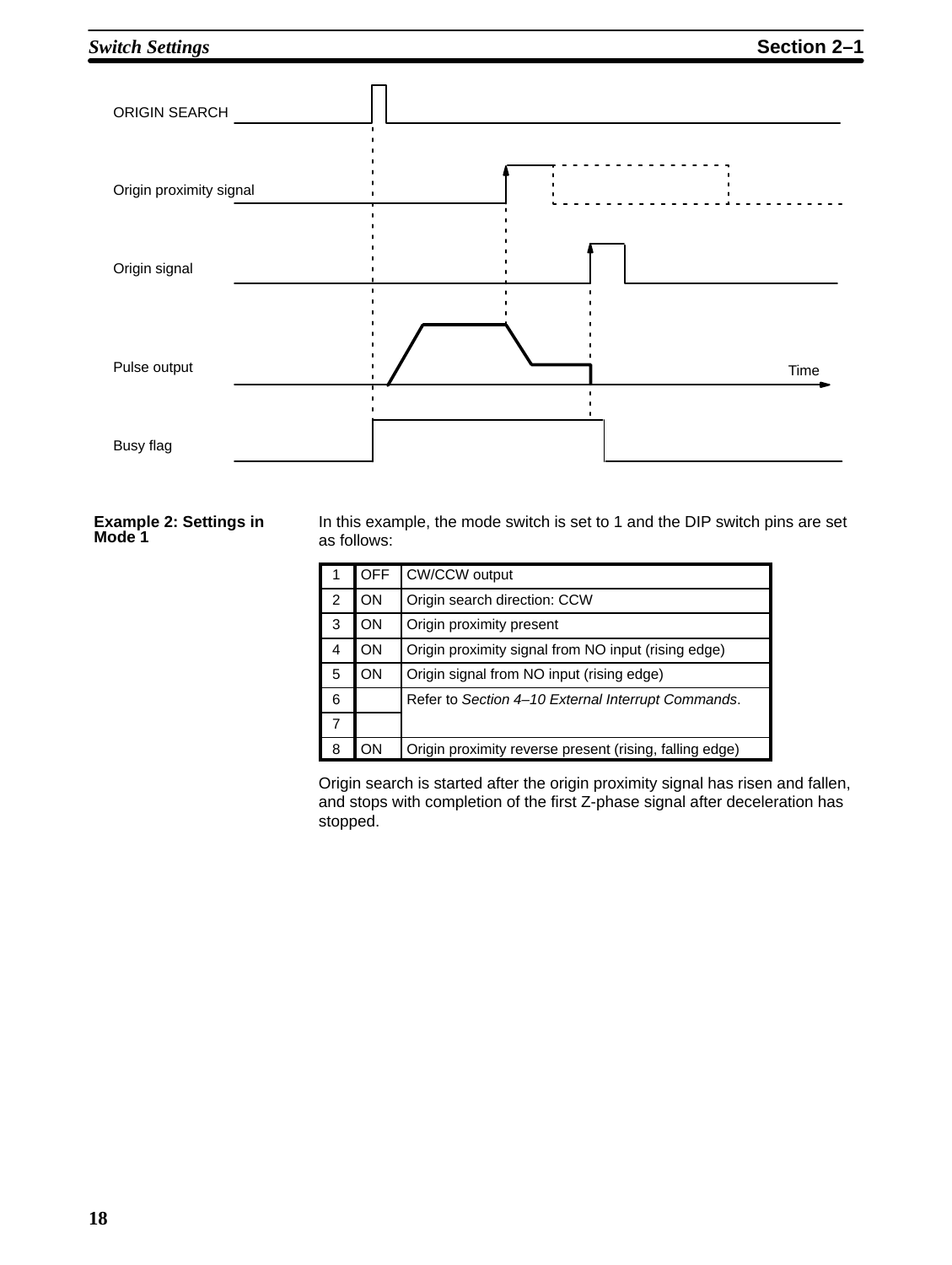

**Example 3: Settings in Mode 2** In this example, the mode switch is set to 2 and the DIP switch pins are set as follows:

|   | <b>OFF</b> | CW/CCW output                                           |  |
|---|------------|---------------------------------------------------------|--|
| 2 | ON         | Origin search direction: CCW                            |  |
| 3 | ON         | Origin proximity present                                |  |
| 4 | ON         | Origin proximity signal from NO input (rising edge)     |  |
| 5 | ON         | Origin signal from NO input (rising edge)               |  |
| 6 |            | Refer to Section 4-10 External Interrupt Commands.      |  |
| 7 |            |                                                         |  |
| 8 | nΝ         | Origin proximity reverse present (rising, falling edge) |  |

Origin search is started after the origin proximity signal has risen and fallen, and stops with completion of the first Z-phase signal after deceleration has stopped.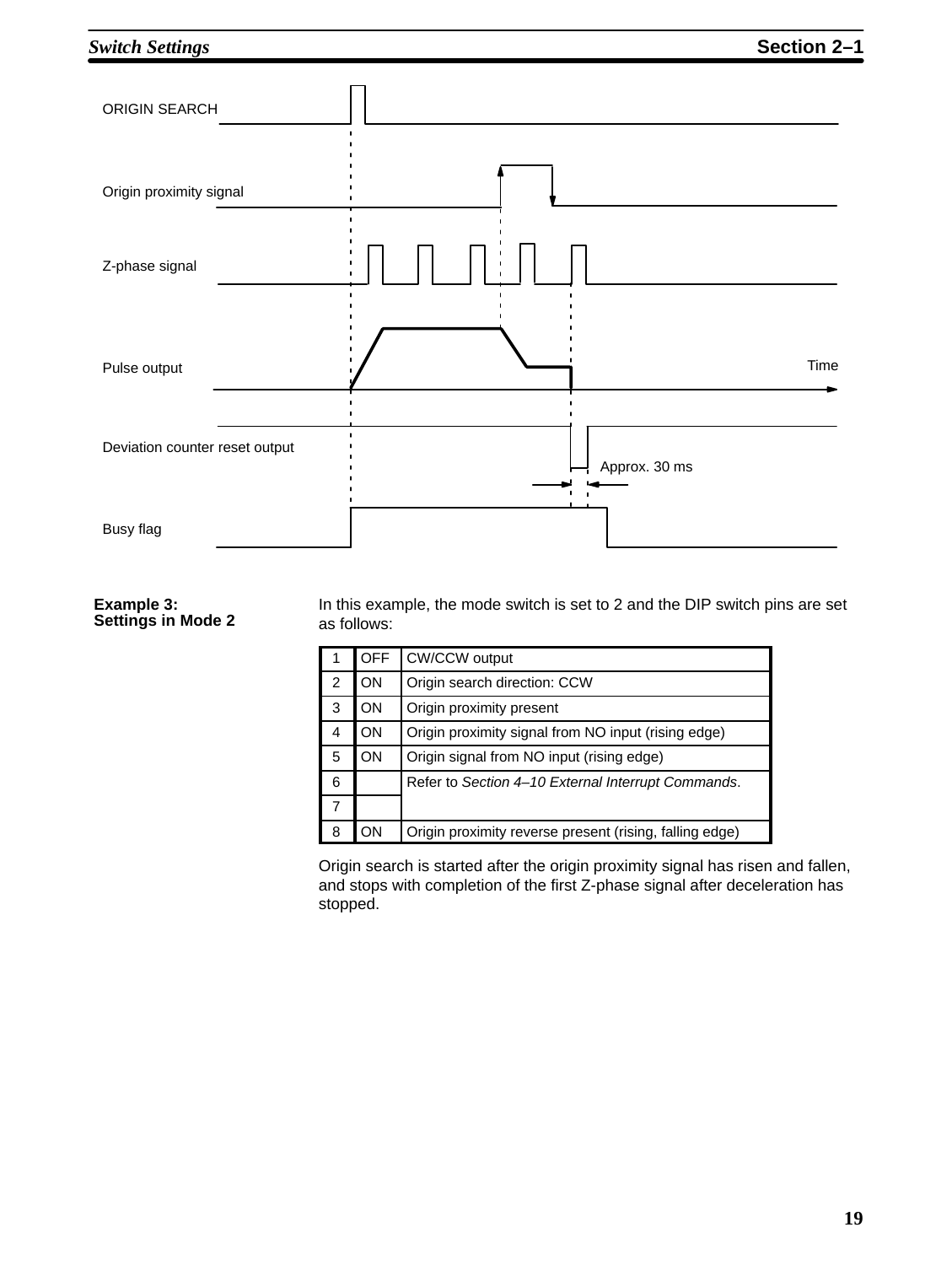

#### **Example 4: Settings in Mode 3**

In this example, the mode switch is set to 3 and the DIP switch pins are set as follows:

|                | <b>OFF</b> | CW/CCW output                                           |  |
|----------------|------------|---------------------------------------------------------|--|
| $\overline{2}$ | ON         | Origin search direction: CCW                            |  |
| l 3            | ON         | Origin proximity present                                |  |
|                | ON         | Origin proximity signal from NO input (rising edge)     |  |
| -5             | ON         | Origin signal from NO input (rising edge)               |  |
| - 6            |            | Refer to Section 4-10 External Interrupt Commands.      |  |
|                |            |                                                         |  |
| я              | NΩ         | Origin proximity reverse present (rising, falling edge) |  |

Origin search is started after the origin proximity signal has risen and fallen, and the origin adjustment signal is output to the servomotor driver after deceleration is completed. The positioning completed signal is then input from the servomotor driver and origin search ends. The servomotor driver stops automatically with the first Z-phase input after it has received the origin adjustment signal.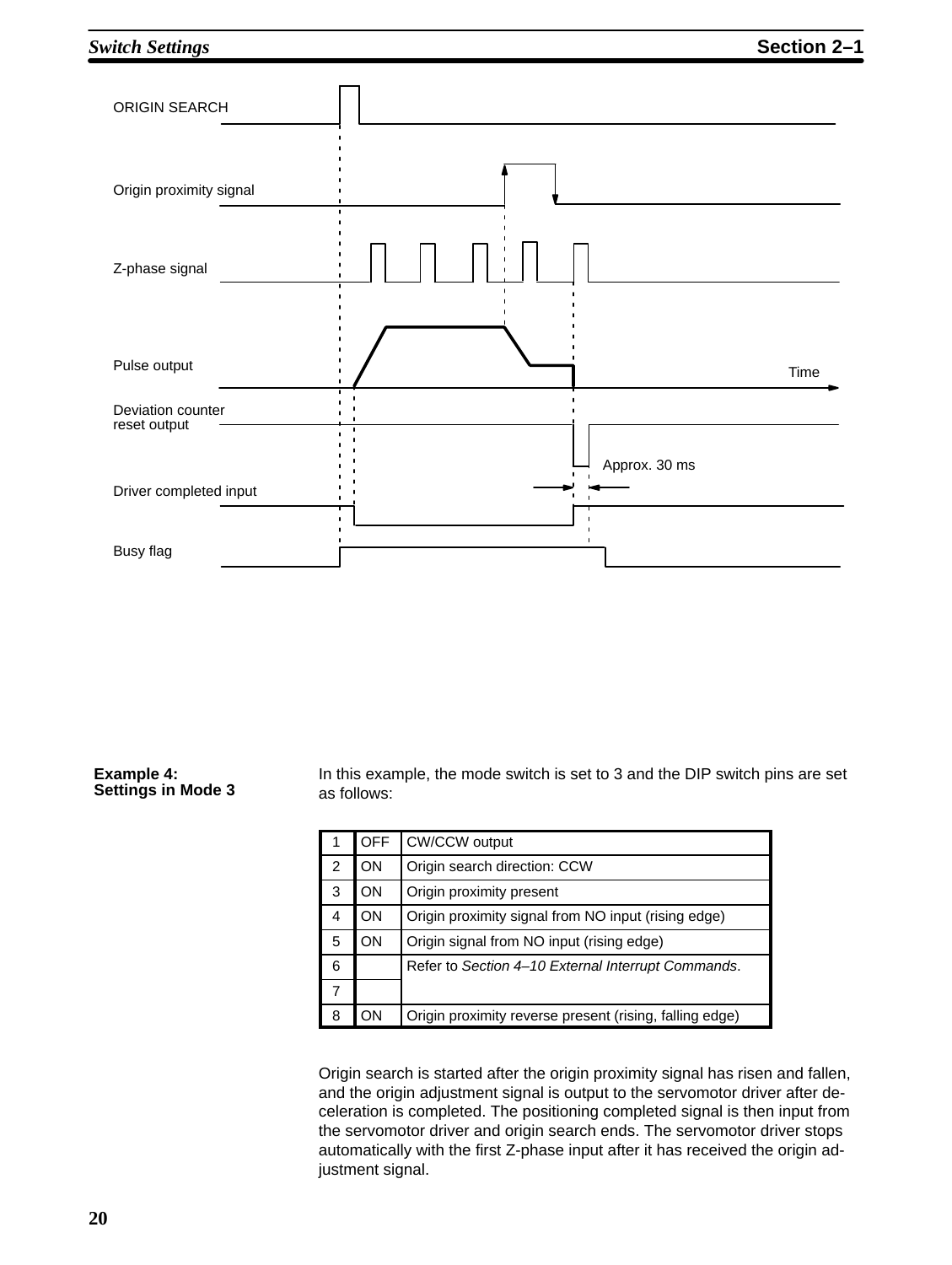

### **2–2 Wiring**

The example diagram below shows I/O connections. **External I/O Connections**



**Connector Pin Arrangement** The following I/O connector pin arrangement is as viewed from the front of the Position Control Unit.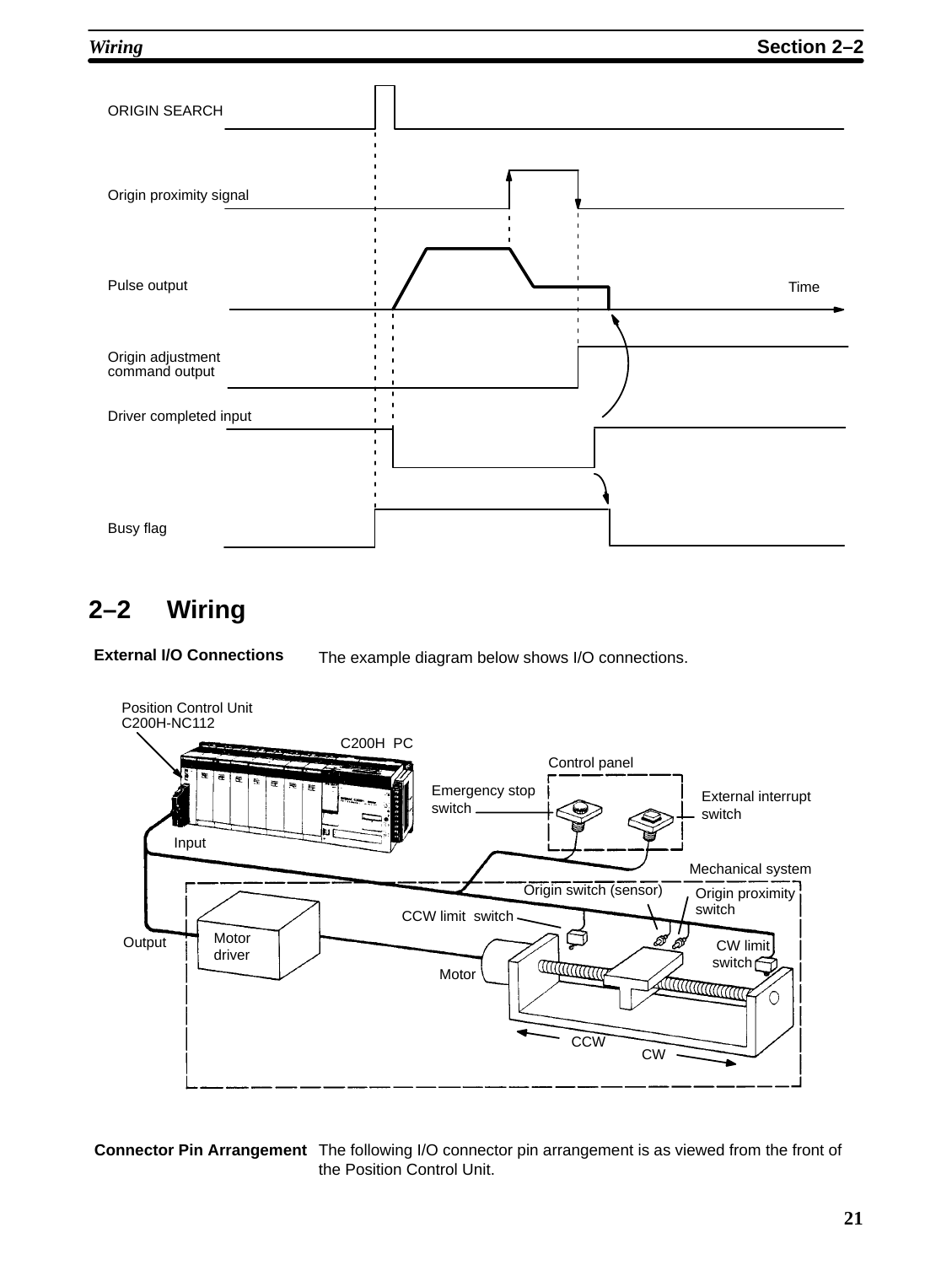| <b>Row B</b>                            | Pin no.        | <b>Row A</b>                                           |
|-----------------------------------------|----------------|--------------------------------------------------------|
| Emergency stop input (0V)               |                | Emergency stop input (12 to 24 VDC)                    |
| External interrupt input (0V)           |                | External interrupt input (12 to 24 VDC)                |
|                                         | 18             |                                                        |
|                                         | 17             |                                                        |
|                                         | 16             |                                                        |
|                                         | 15             |                                                        |
|                                         | 14             |                                                        |
| CW limit input (0V)                     | 13             | CW limit input (12 to 24 VDC)                          |
| CCW limit input (0V)                    | 12             | CCW limit input (12 to 24 VDC)                         |
| Origin input (0V)                       | 11             | Origin input (12 to 24 VDC)                            |
| Origin proximity input (0V)             | 10             | Origin proximity input (12 to 24 VDC)                  |
| Driver completed input (0V)             |                | Driver completed input (12 to 24 VDC)                  |
| Origin line driver input (-Z)           | 8              | Origin line driver input (+Z)                          |
| Origin adjustment output (0V)           | $\overline{7}$ | Origin adjustment output (open collector)              |
| Decrement counter reset output (0V)     | 6              | Decrement counter reset output (open collector)        |
| Output power (0V)                       | 5              | Output power (0V)                                      |
| CW pulse or nondirectional pulse output | 4              | CW pulse or nondirectional pulse output $(1.6k\Omega)$ |
| CW pulse or direction signal output     | 3              | CCW pulse or direction signal output (1.6 $k\Omega$ )  |
| 5-VDC output power supply               | $\overline{2}$ |                                                        |
|                                         | 1              | 24-VDC output power supply                             |

External connector: FCN-361J040 (Fujitsu solder-type; included as an accessory.)

**Caution** Output power supply should be either 24 or 5 VDC. Never connect both 24 and 5 VDC supplies at the same time. Doing so may result in a fire.

#### **Wiring to Connectors**

- Solder-type connectors are included with the Unit.
- Use wire with a cross-sectional area of 0.3 mm2 or less.
- When soldering, do not short-circuit an adjacent terminal. Cover the soldered section with an insulator.
- When using multi-core cable, wire output and input cables separately.

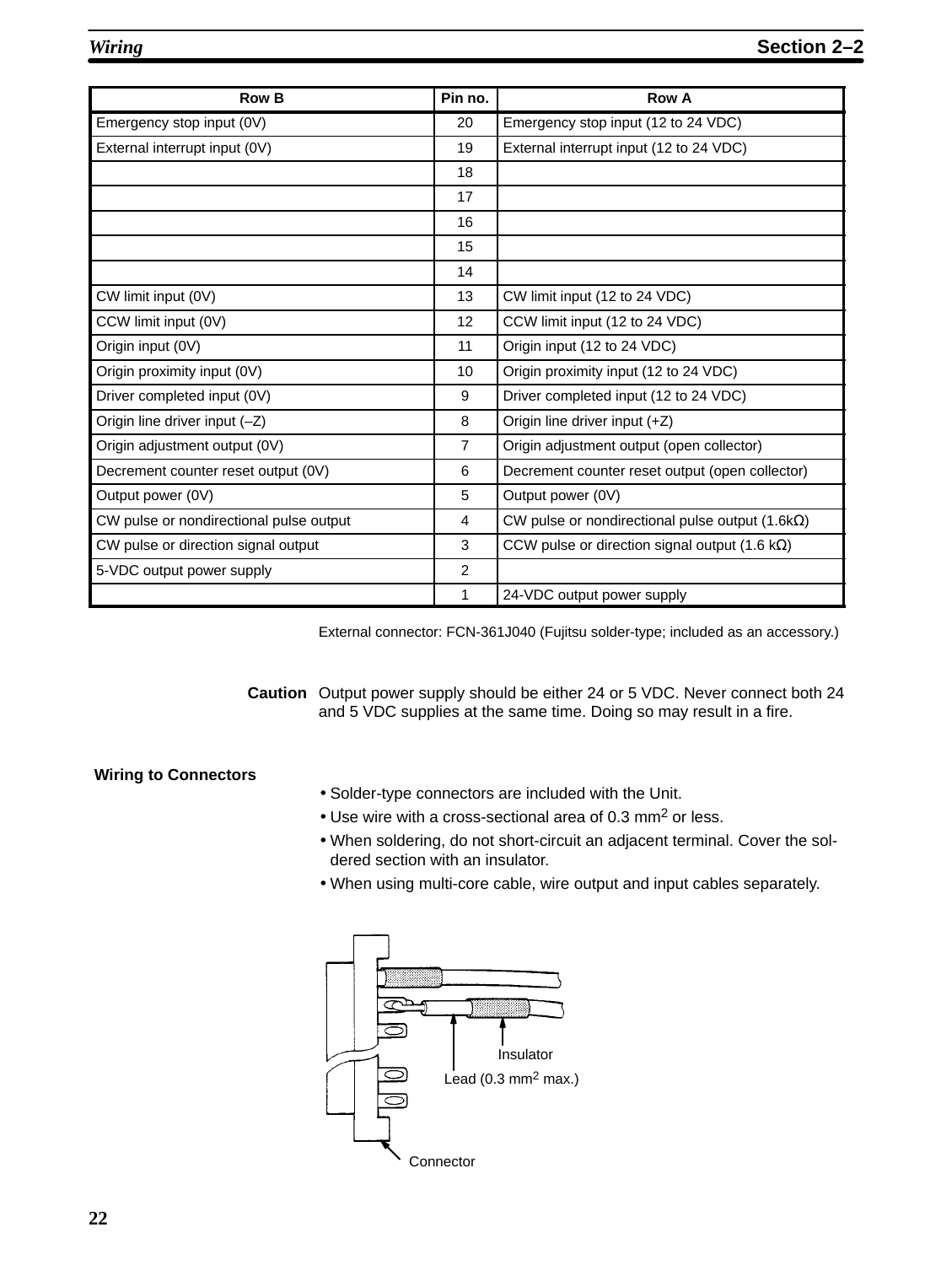• The connector pin numbers are as shown below. Be sure to perform connection correctly.



**View from the Soldered Side**





#### **Assembling Connectors**



Connector 1, above, is included as an accessory. (Manufactured by Fujitsu)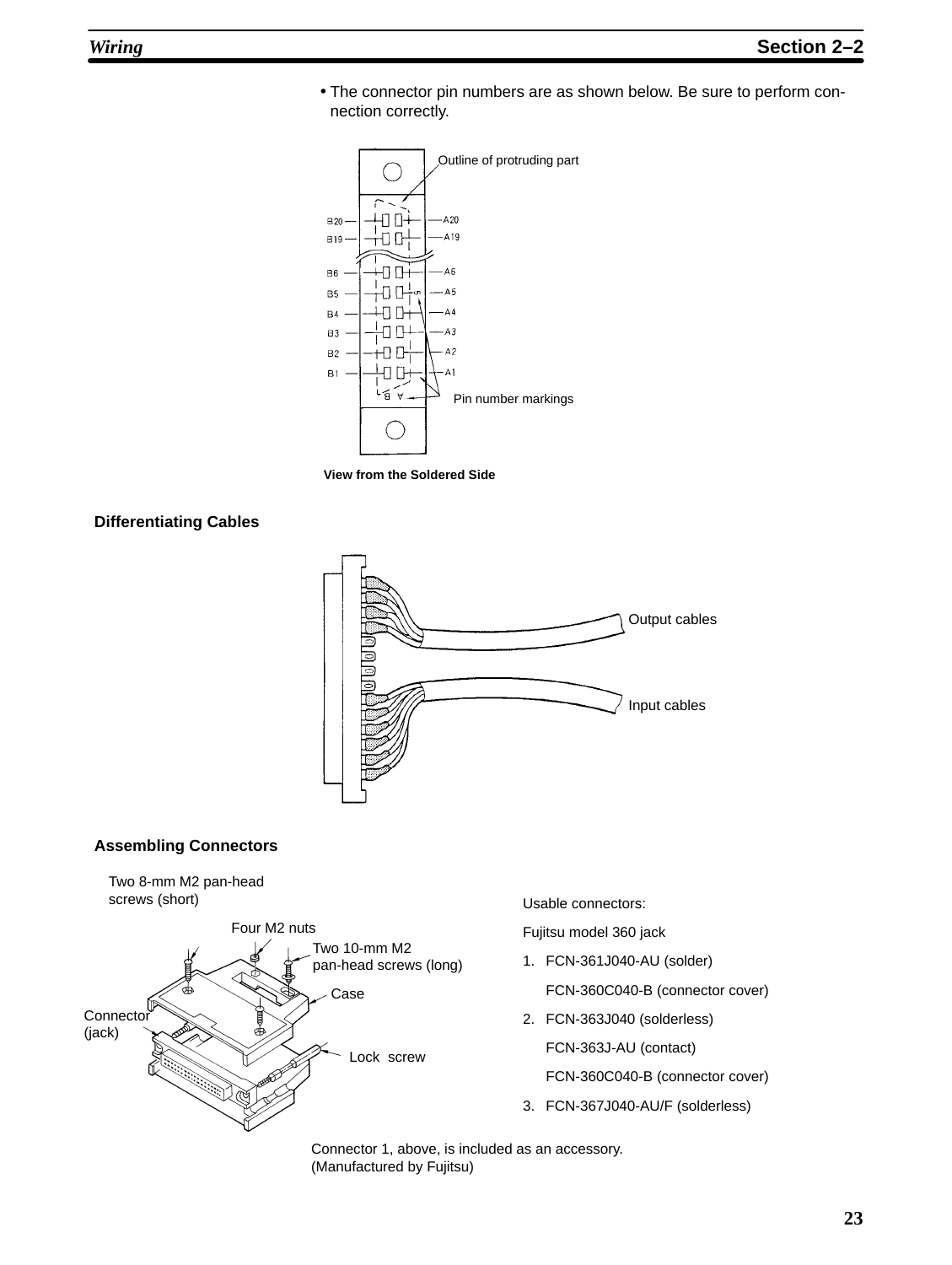**I/O Circuits** In the I/O circuits depicted in the following diagrams, pin numbers on the connector actually start from 1 at the bottom of the connector and run through 20 at the top.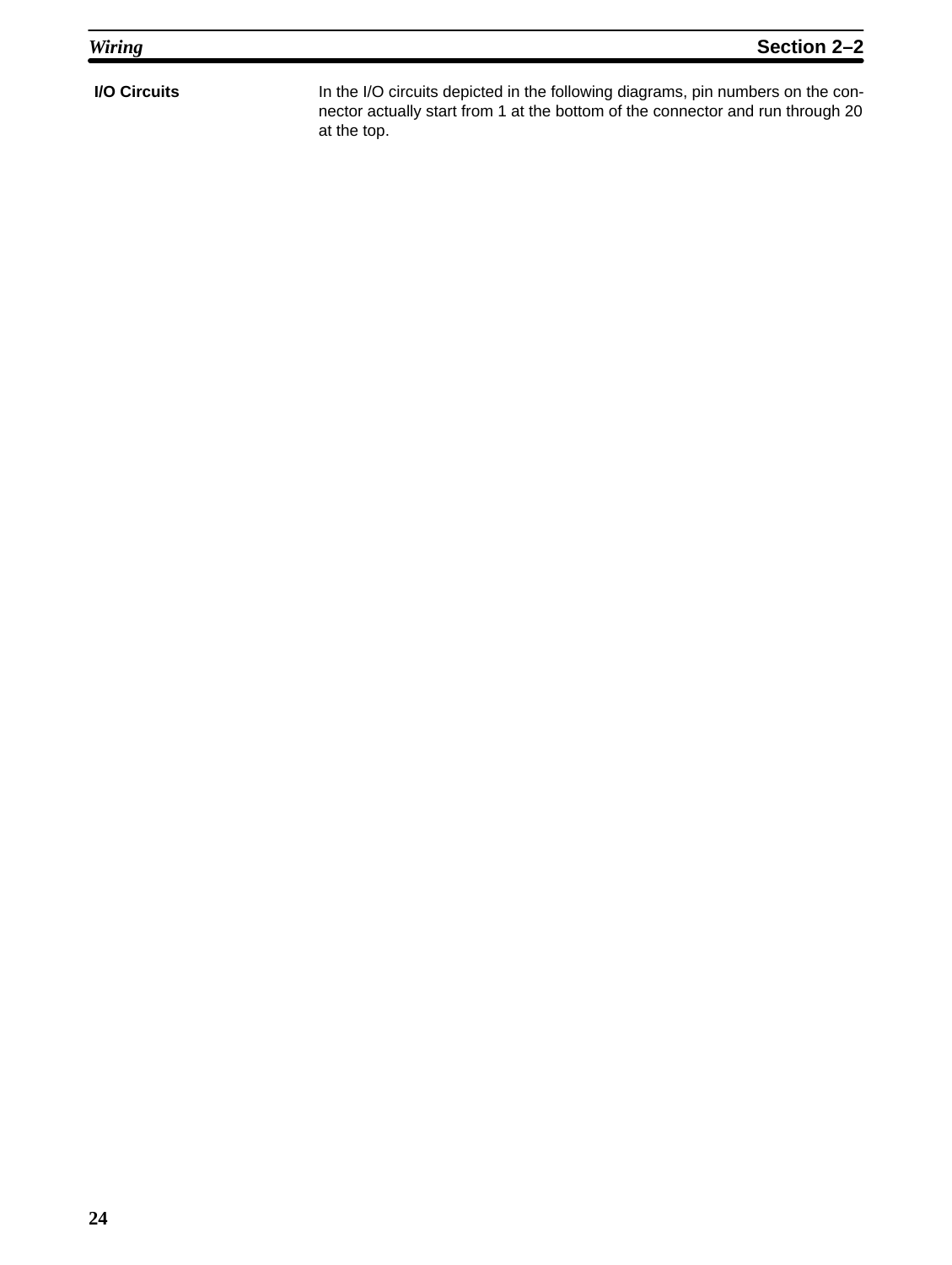### **Outputs**

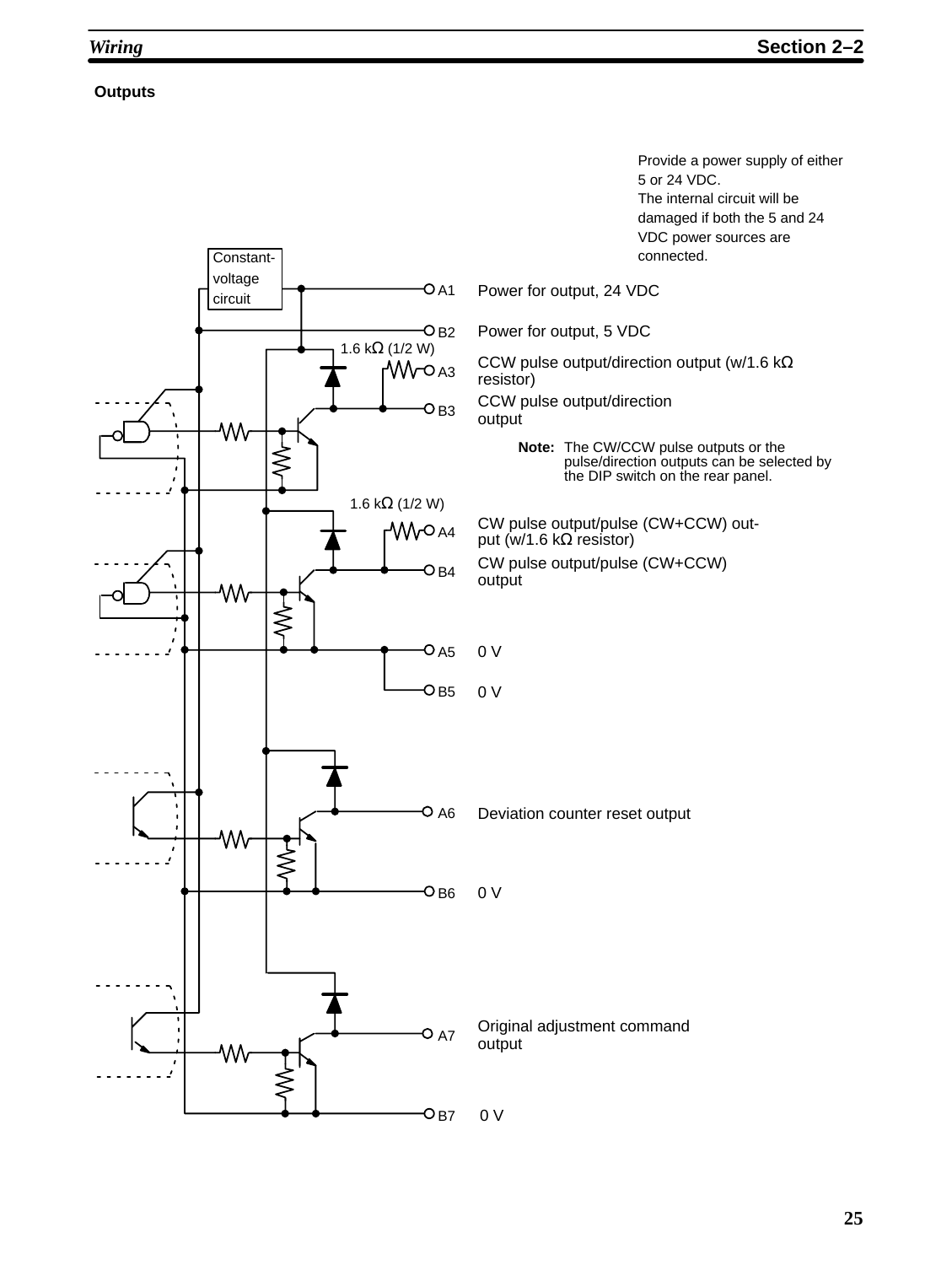### *Wiring* **Section 2–2**

#### **Inputs**



All inputs except the origin line driver input have independent grounds (commons) and are bi-directional.

#### **Origin Inputs (A11, B11), (A8, B8)**

Mode 0 response time: 1.0 ms. Use origin input (A11, B11). Modes 1,2 response time: 0.1 ms. Use origin line input (A8, B8).

**Caution** Origin input should be either (A11,B11) or (A8, B8). Never connect both at the same time; doing so may result in damage to the internal circuit.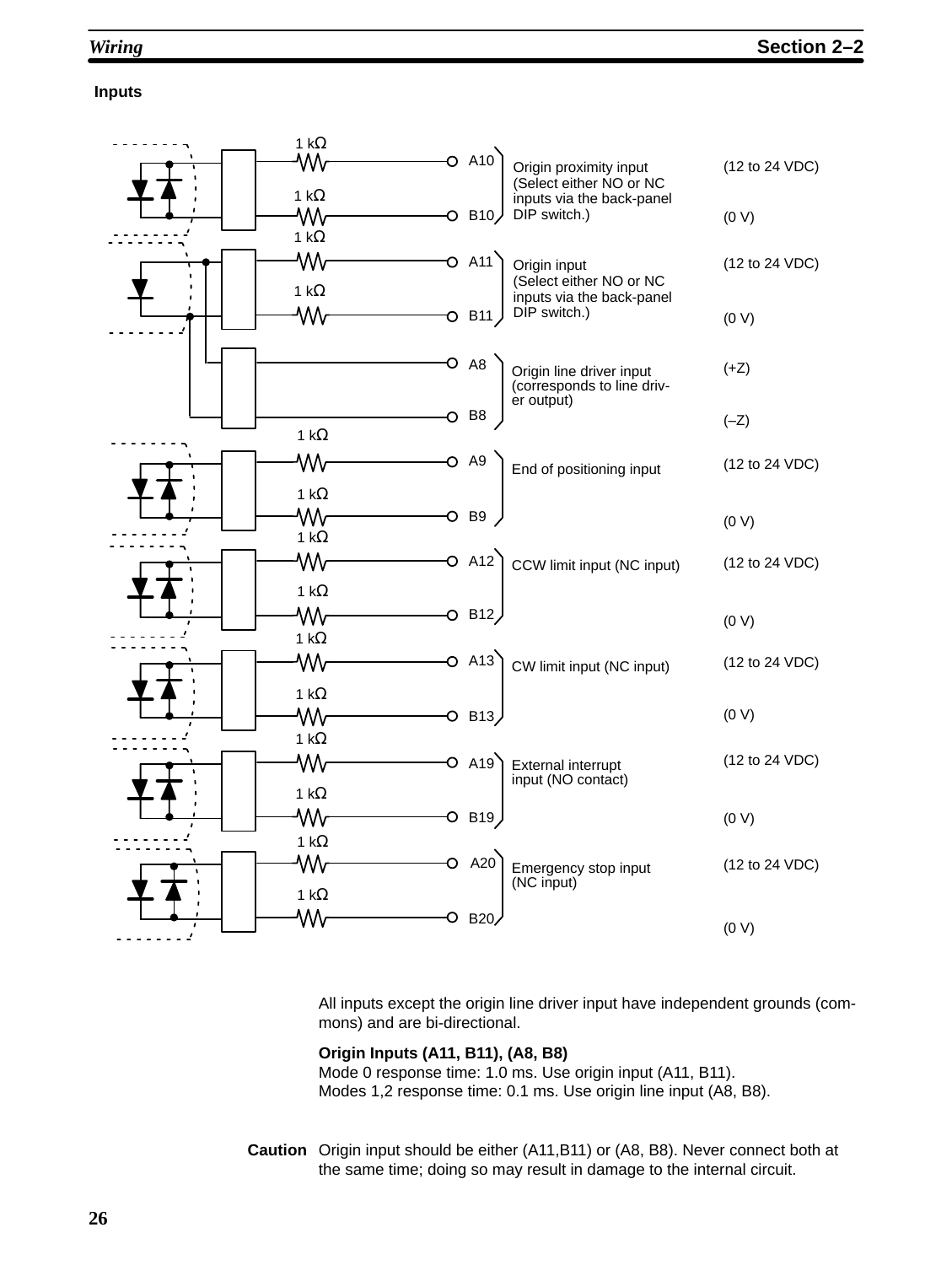### **2–2–1 Input Connection Examples**

Each input is provided with both an NO (normally open) input and an NC (normally closed) input that can be used according to specifications.

Leave unused NO inputs open and connect unused NC inputs to the power supply.



- All inputs have independent grounds (commons) and are bi-directional. Connect switches of at least 12-mA capacity.
- Use a non-contact sensor (such as a proximity sensor) for the origin input to reduce wear and deterioration.

#### **Origin Input Connection Examples**

The Position Control Unit has two pairs of origin input pins: A11 and B11, and A8 and B8. Pins A11 and B11 are used with the open-collector output of a sensor, while pins A8 and B8 are used to connect the line driver output of a Z-phase encoder.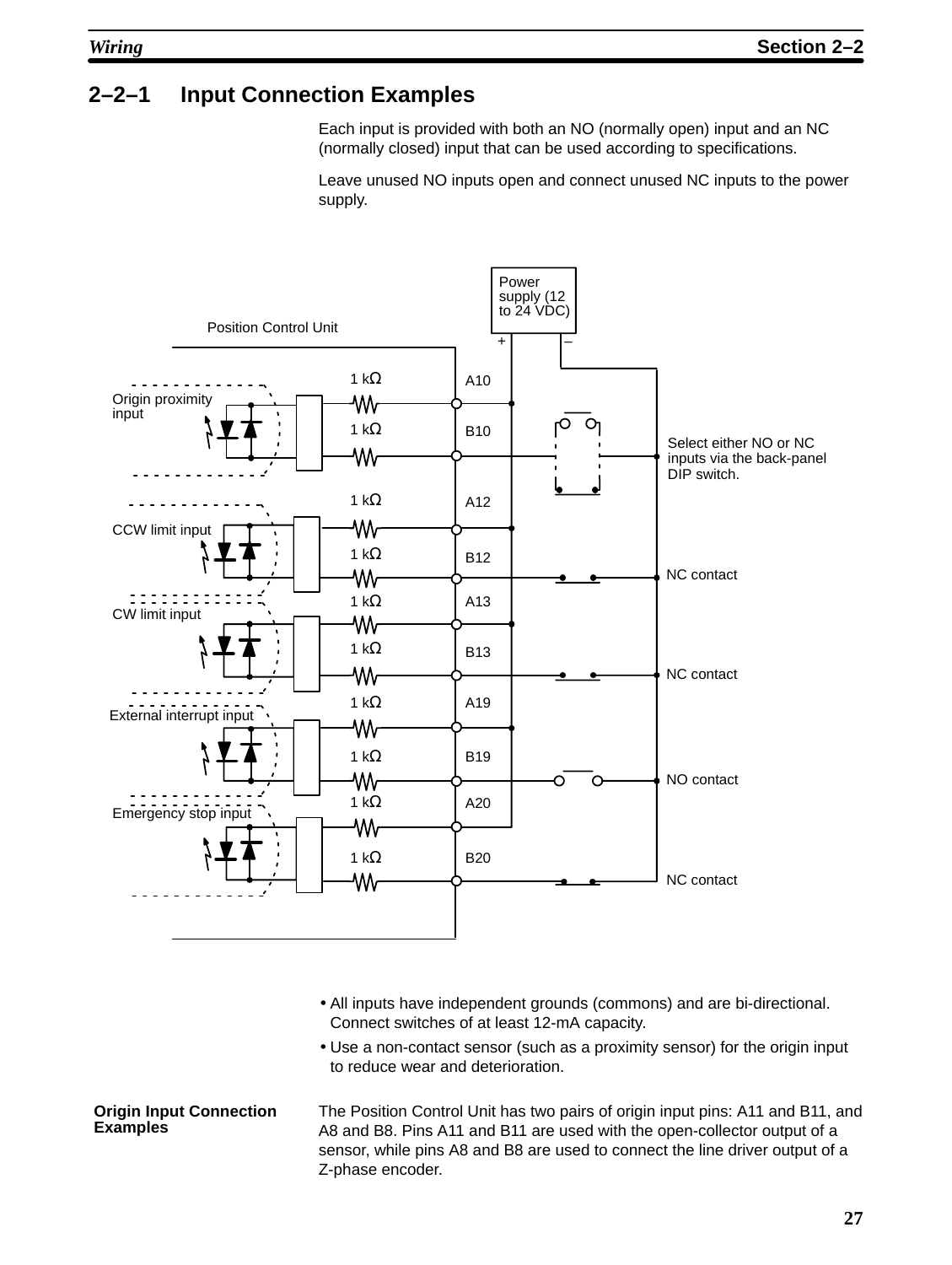### **Origin Input (A11, B11)**



Pins A11 and B11 are internally rectified so that they can be used bi-directionally.

**Origin Line Driver Input (A8, B8)**

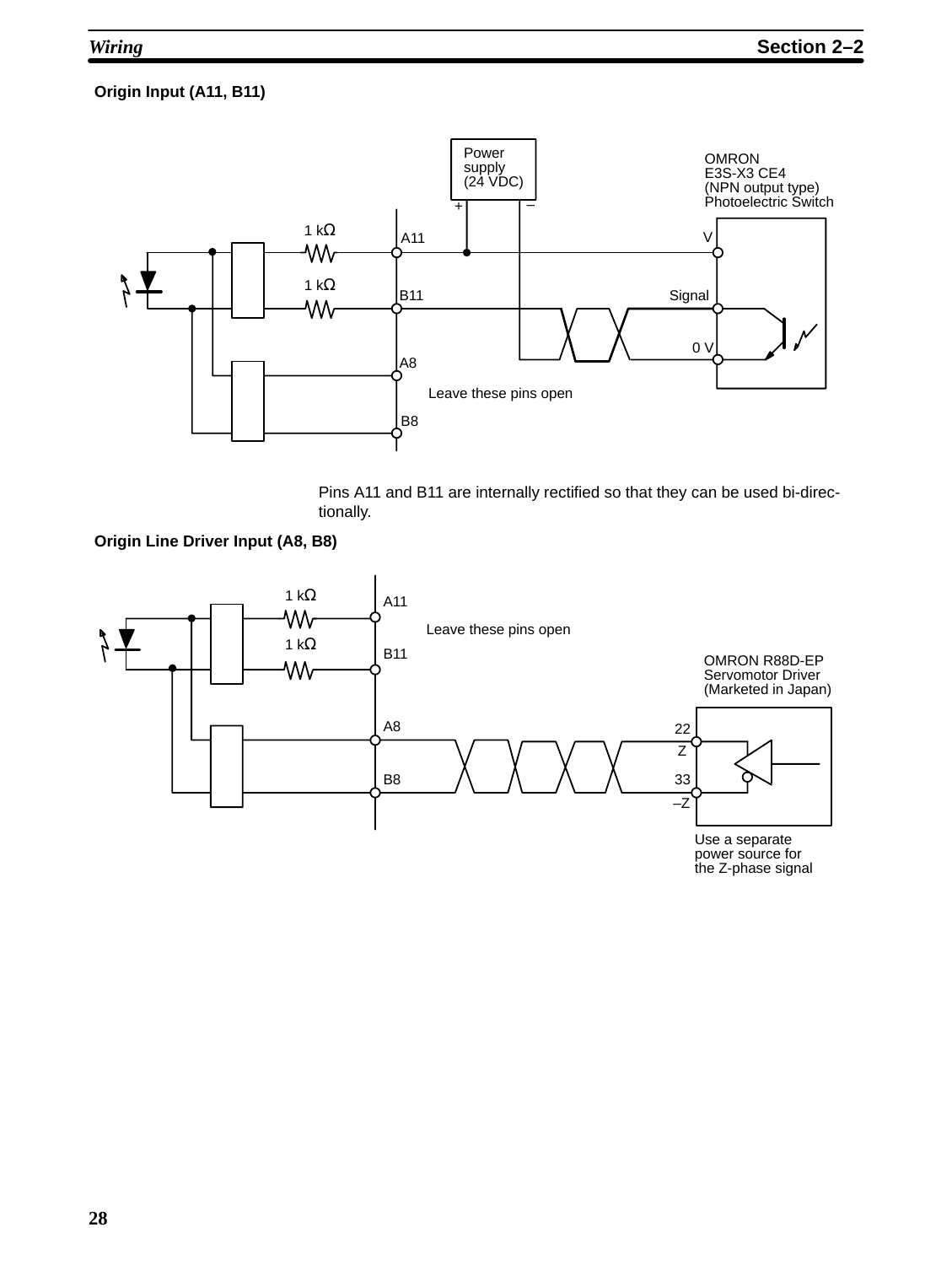# **Driver Completed Input Example**



The driver completed input signal is also used as an origin search completed signal in modes 2 and 3. Adjust the setting of the servomotor driver so that this signal always turns OFF while the servomotor is operating, and ON when the motor stops.

# **2–2–2 Output Connection Examples**

The figures on the following pages illustrate examples of connections to motor drivers. Always confirm motor driver specifications before making connections. Connect between 7 mA and 30 mA loads to the outputs of the Position Control Unit, or add bypass resistance for loads less than 7 mA.

The built-in 1.6 k $\Omega$  resistors can be used as bypass resistors. If, as in the following example diagram, the load current is 4 mA, then the output transistor current  $(7 \text{ mA})$  = load current  $(4 \text{ mA})$  + bypass current  $(3 \text{ mA})$ .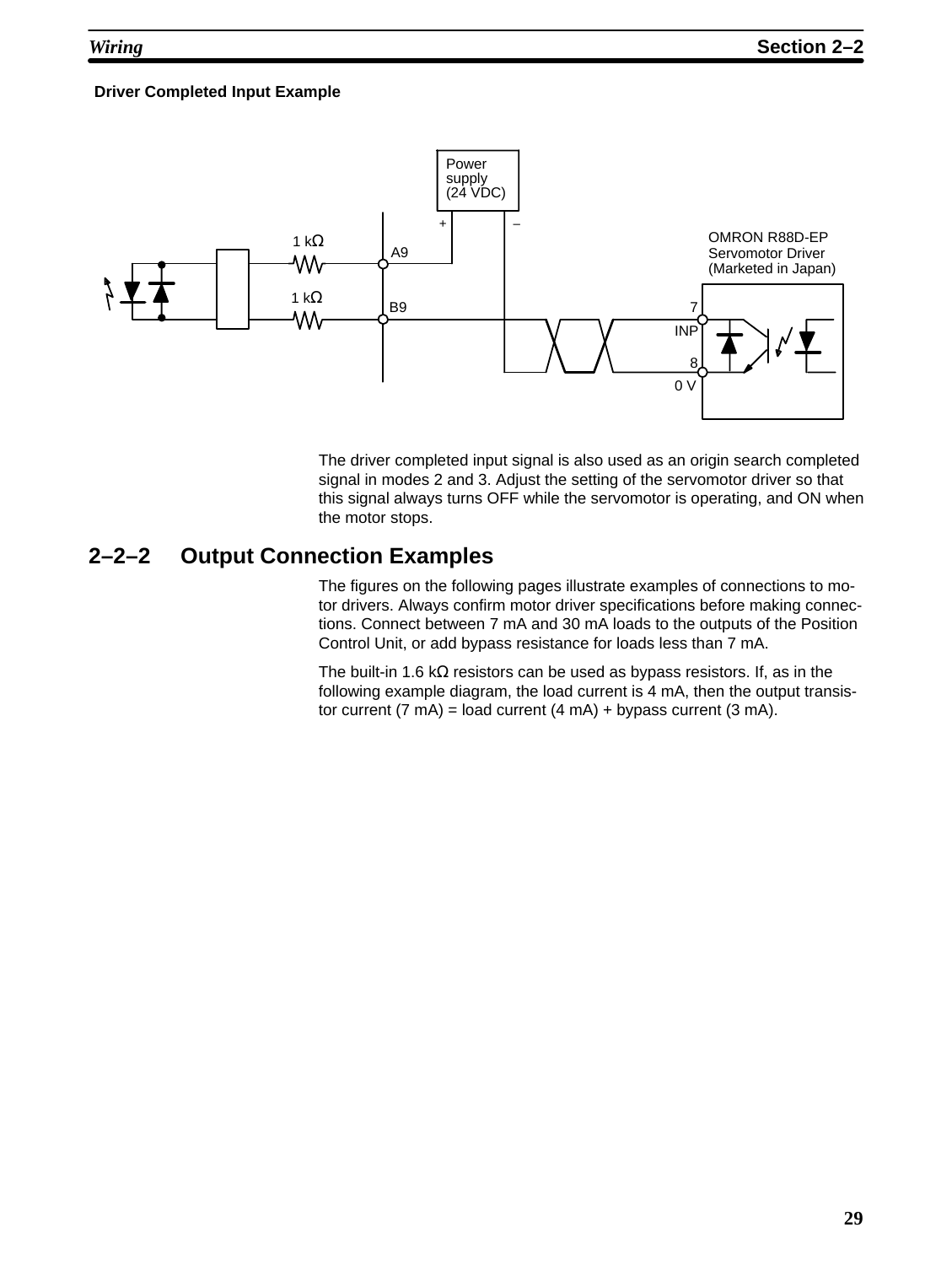

The output circuit of the Position Control Unit is provided with 1.6-kΩ (1/2 W) resistors. Use these resistors in accordance with the power requirements and the specifications of the motor driver to be used.



Open collector output Open collector output with 1.6 kΩ series resistance



Output

7 to 30 mA

Pulses are not output when the output transistor in the pulse output section is OFF. (For direction output, OFF indicates CCW.)



**Caution** Use either a 5 or 24-VDC power supply for the output section.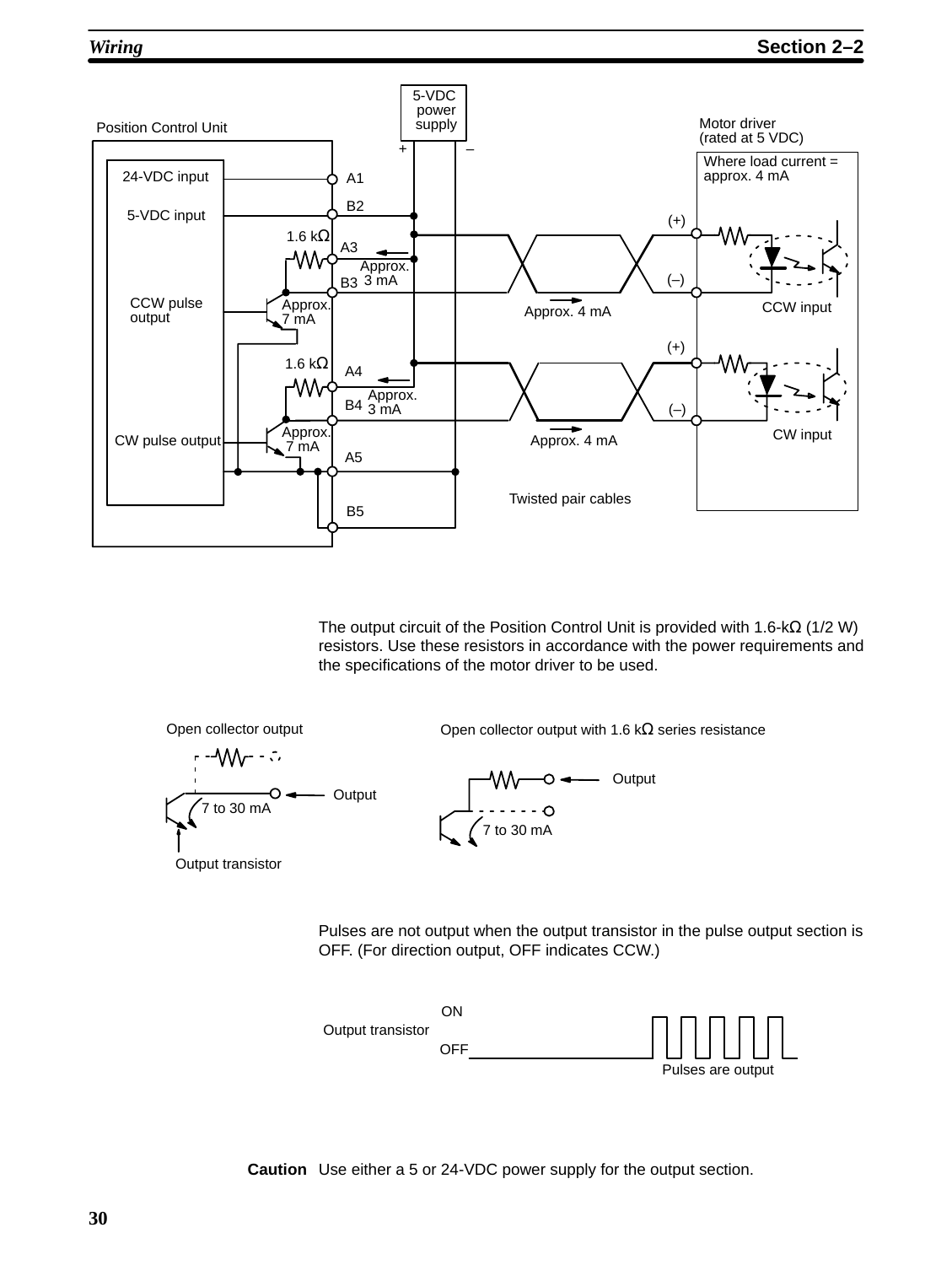# **Example 1: Outputting CW and CCW Pulses with a 5 VDC Power Supply**



**Example 2: Outputting CW and CCW Pulses with a 24-VDC Power Supply and a Motor Driver Rated at 5 VDC**

In this example, the 1.6-kΩ resistors of the Position Control Unit are used to allow a 24 VDC power supply to be used with a motor driver rated at 5 VDC.

When wiring your system, note carefully the current required by the motor driver.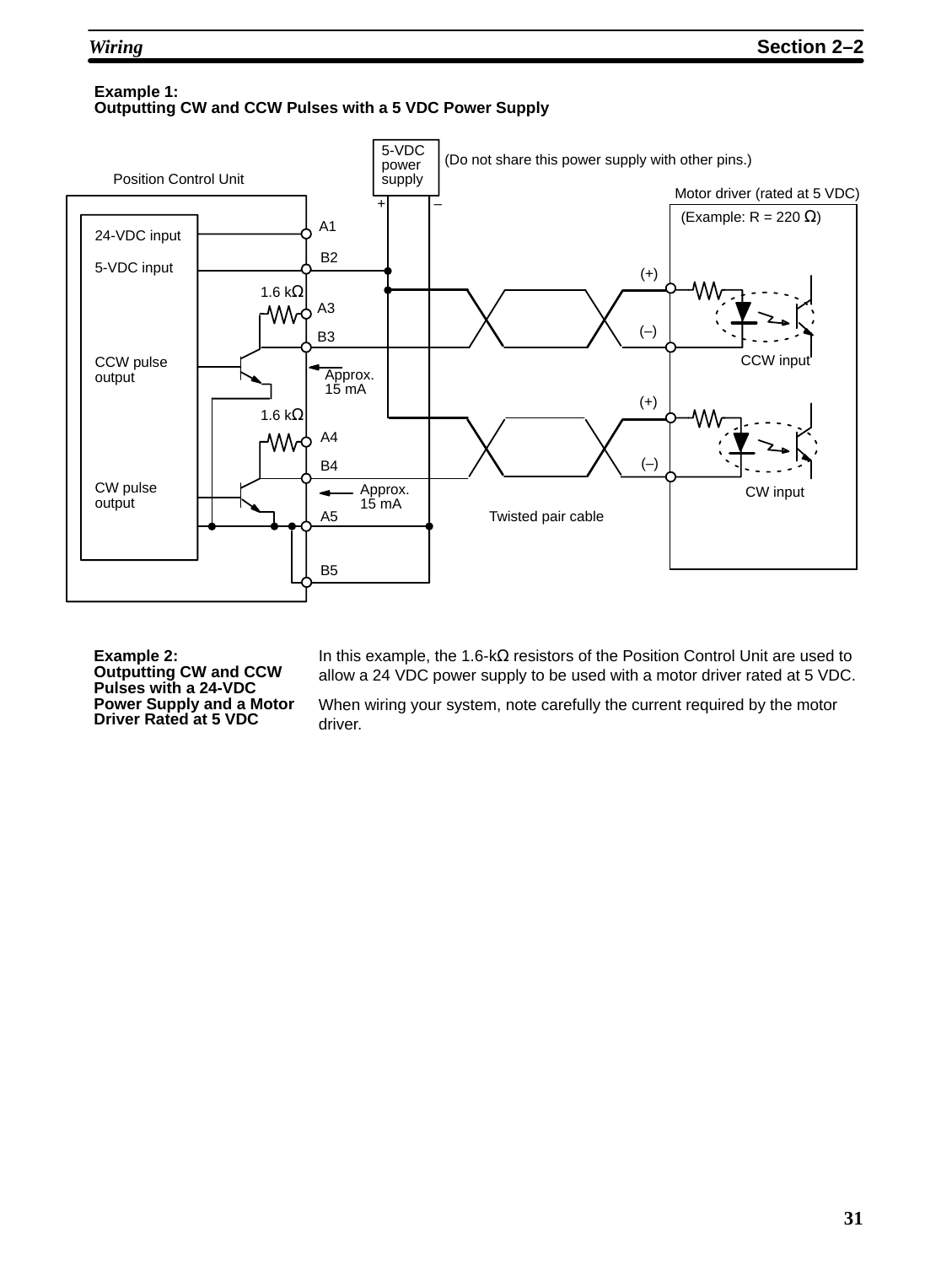# *Wiring* **Section 2–2**



**Example 3: Outputting Pulse and Direction Signals with a 5-VDC Power Supply**



When the Position Control Unit is used to output voltage levels, the low level is obtained when the output transistor turns ON, while the level goes to high when the transistor turns OFF.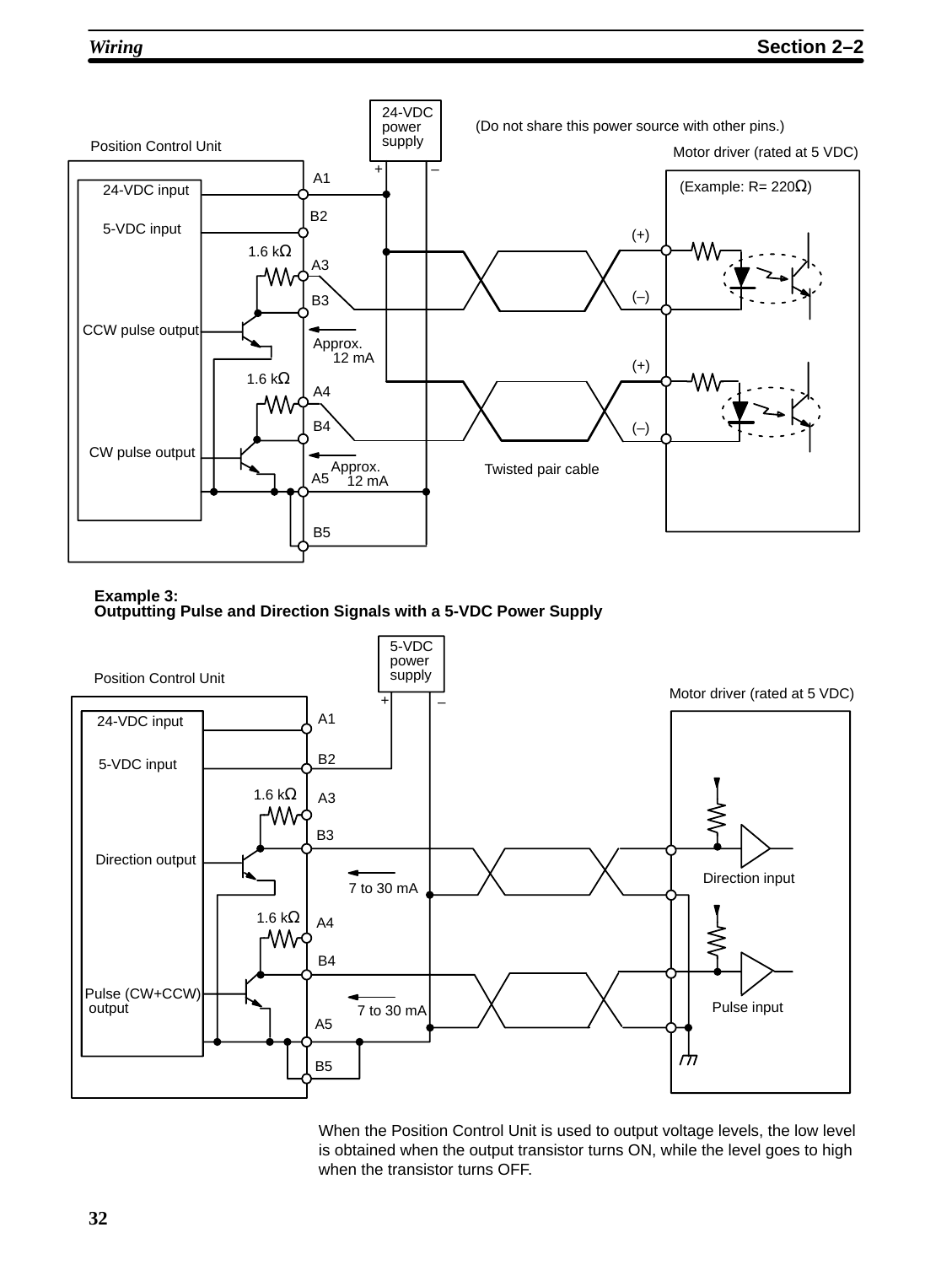# **Example 4: Other Outputs with a 5-VDC Power Supply**

**Deviation Counter Reset Output**

When the Position Control Unit is set to modes 1 or 2, this signal is output for approximately 20 ms following completion of ORIGIN SEARCH.



# **Origin adjustment signal Output**

This signal is output in mode 3.



**Note** Use the same power supply for deviation counter reset output and/or origin adjustment signal output as for pulse output.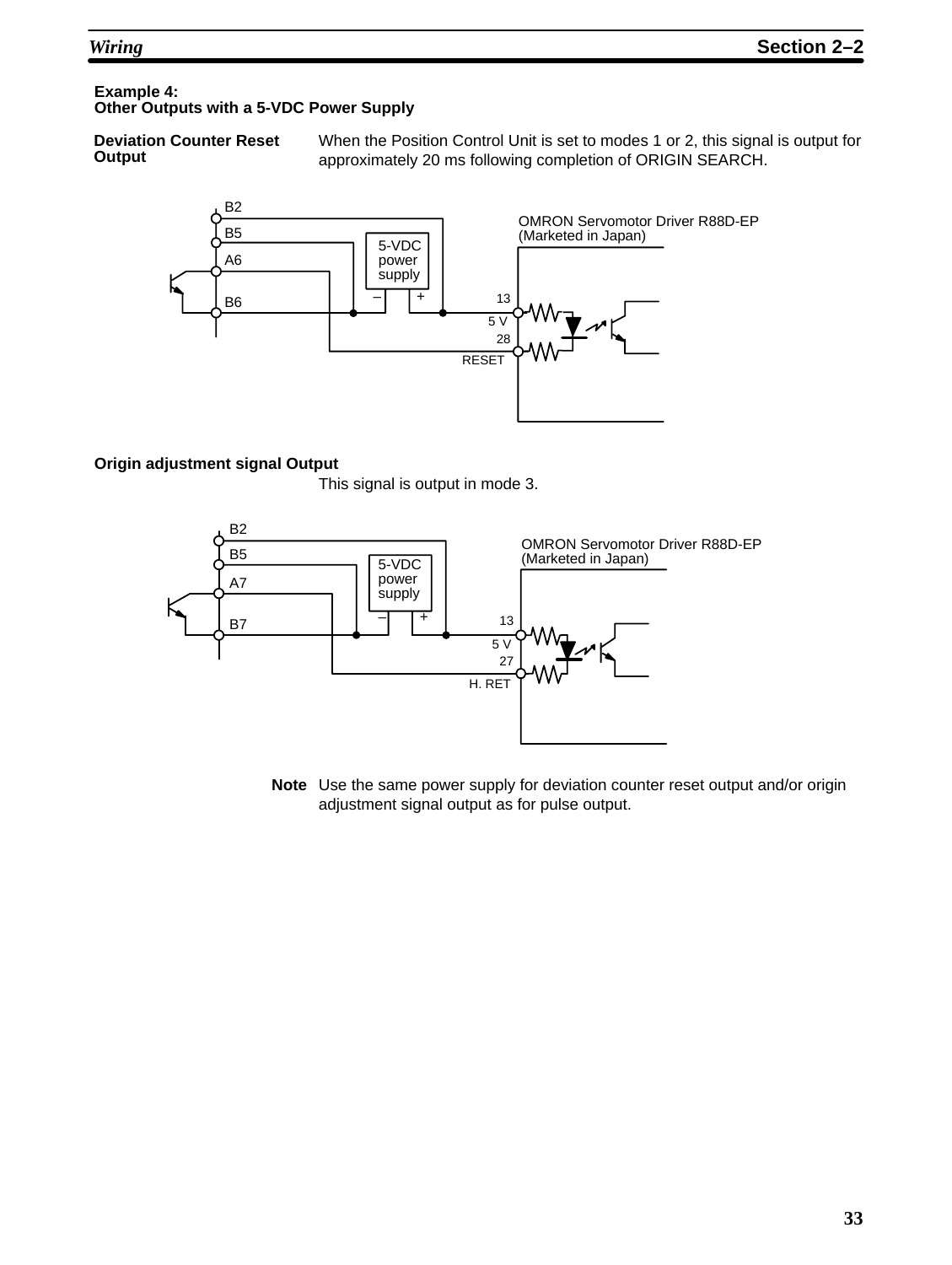# **Example 5: Stepping-Motor Driver Connection**



### **Example 6: Servomotor Driver Connection Examples**

**Mode 1** Connect a servomotor driver, using the Z-phase signal of the encoder as the origin signal. Do not connect anything to the origin signal pins (A11 and B11).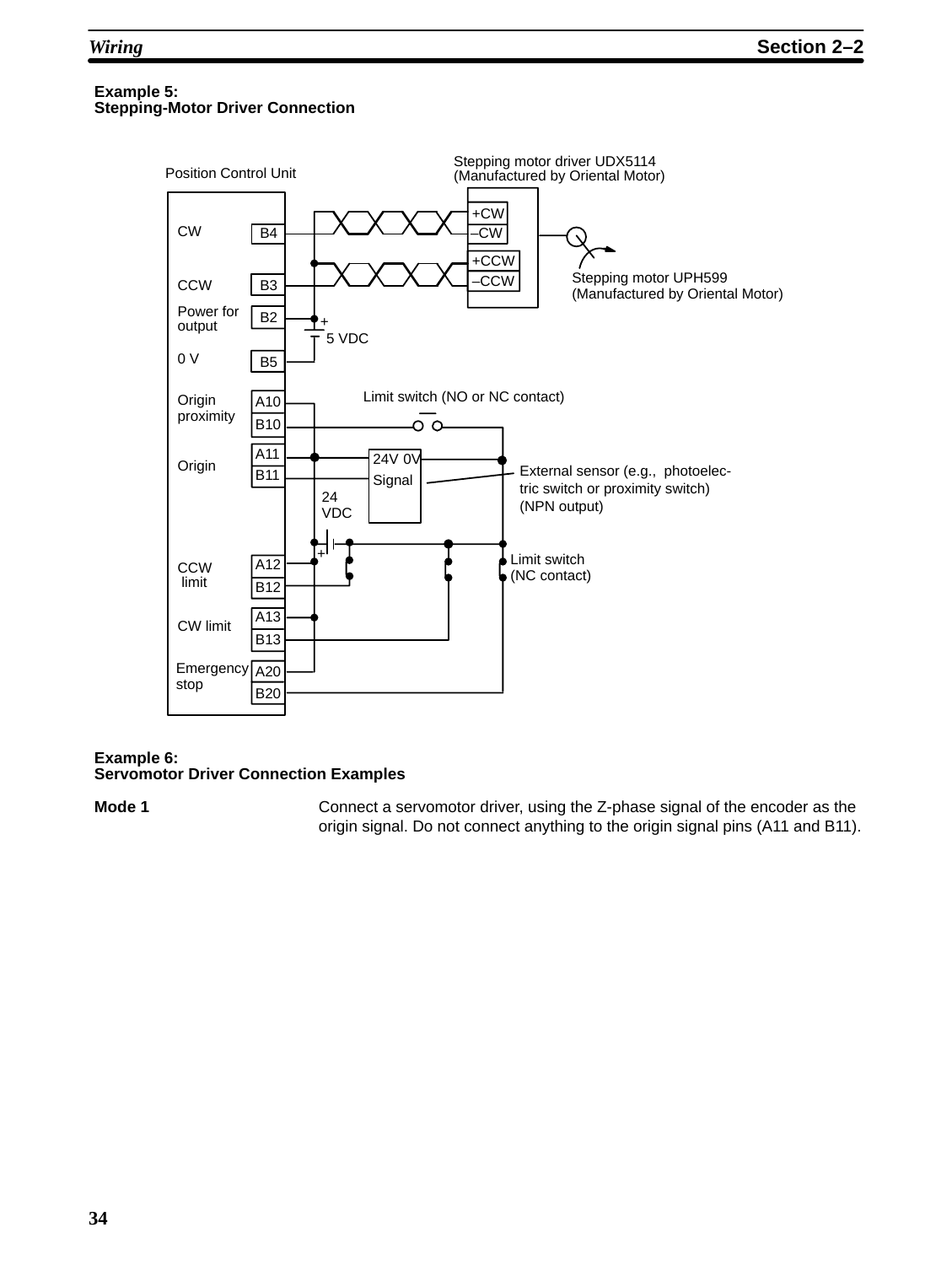

**Mode 2** Connect a servomotor driver, using the Z-phase signal of the encoder as the origin signal. Do not connect anything to the origin signal pins (A11 and B11). The servomotor driver positioning completed signal is used as both the origin search completed and the positioning completed signals. Be sure to set the servomotor driver such that the driver completed signal is OFF during motor operation and ON while it is stopped.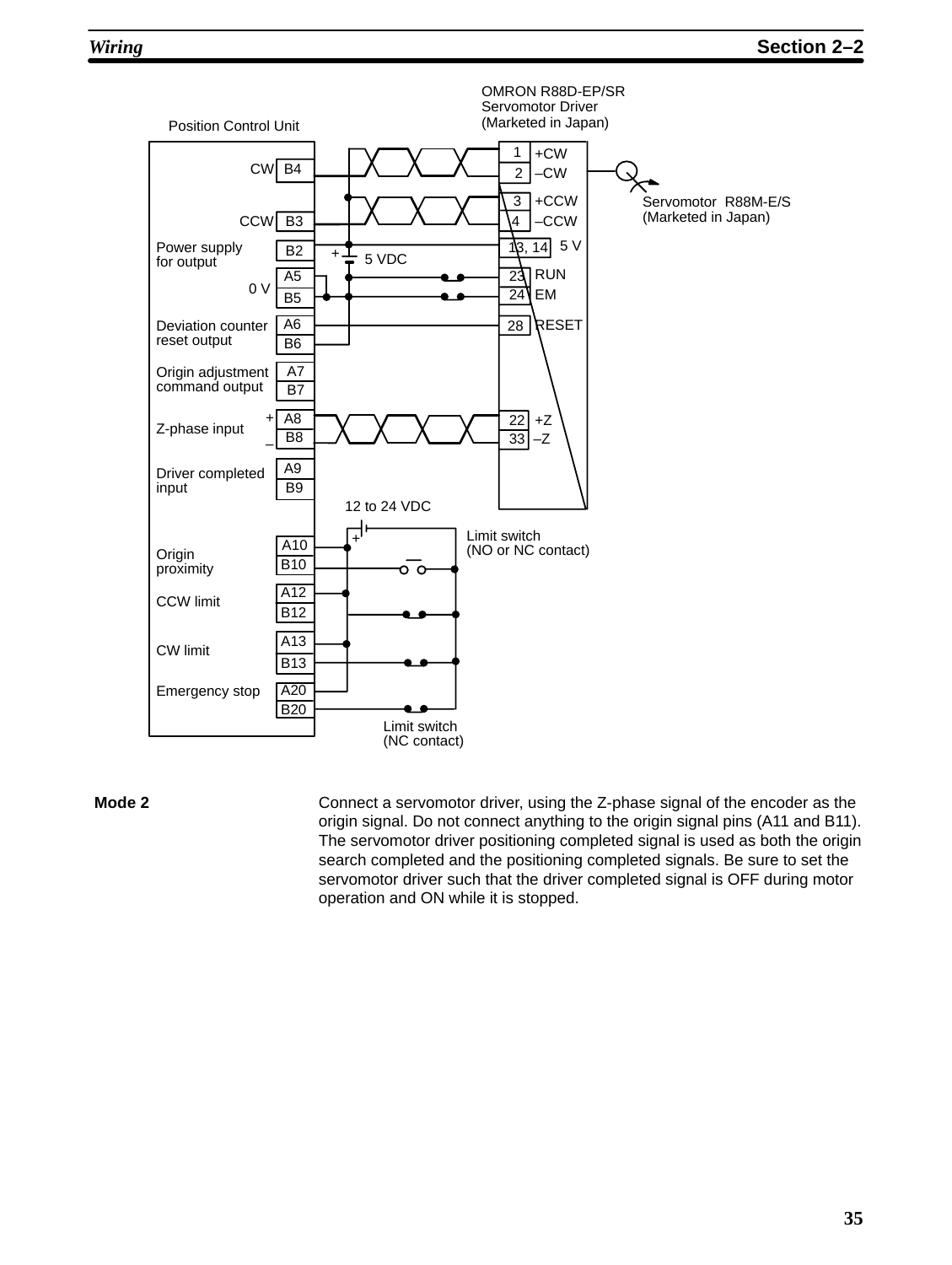

**Mode 3**

This example diagram shows the use of the origin adjustment function of the OMRON R88D-EP/SR Servomotor Driver. The driver completed input (INP) is used as the origin search completed signal as well as the driver completed signal. Using this servomotor driver, it is possible to determine the origin quite accurately. Be sure to set the servomotor driver such that the driver completed signal is OFF during motor operation and ON while it is stopped.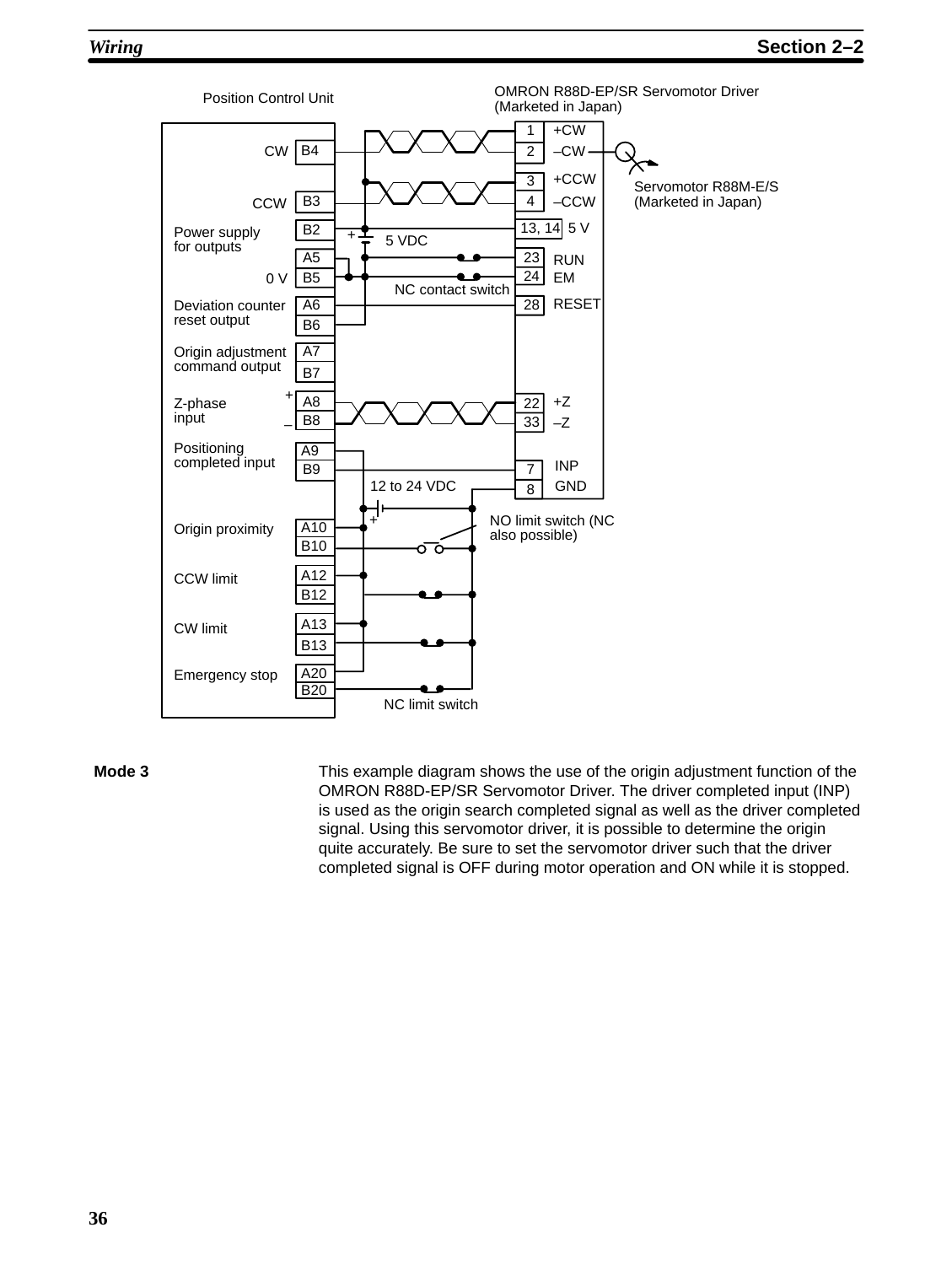

**Mode 3: Connecting an OMRON V-Series AC Servomotor Driver**

The following wiring diagram shows how to connect an OMRON R88D-V10 AC Servomotor Driver. Since this wiring is used with mode 3, the ORIGIN SEARCH timing charts shown in Section 4–3–3 will apply.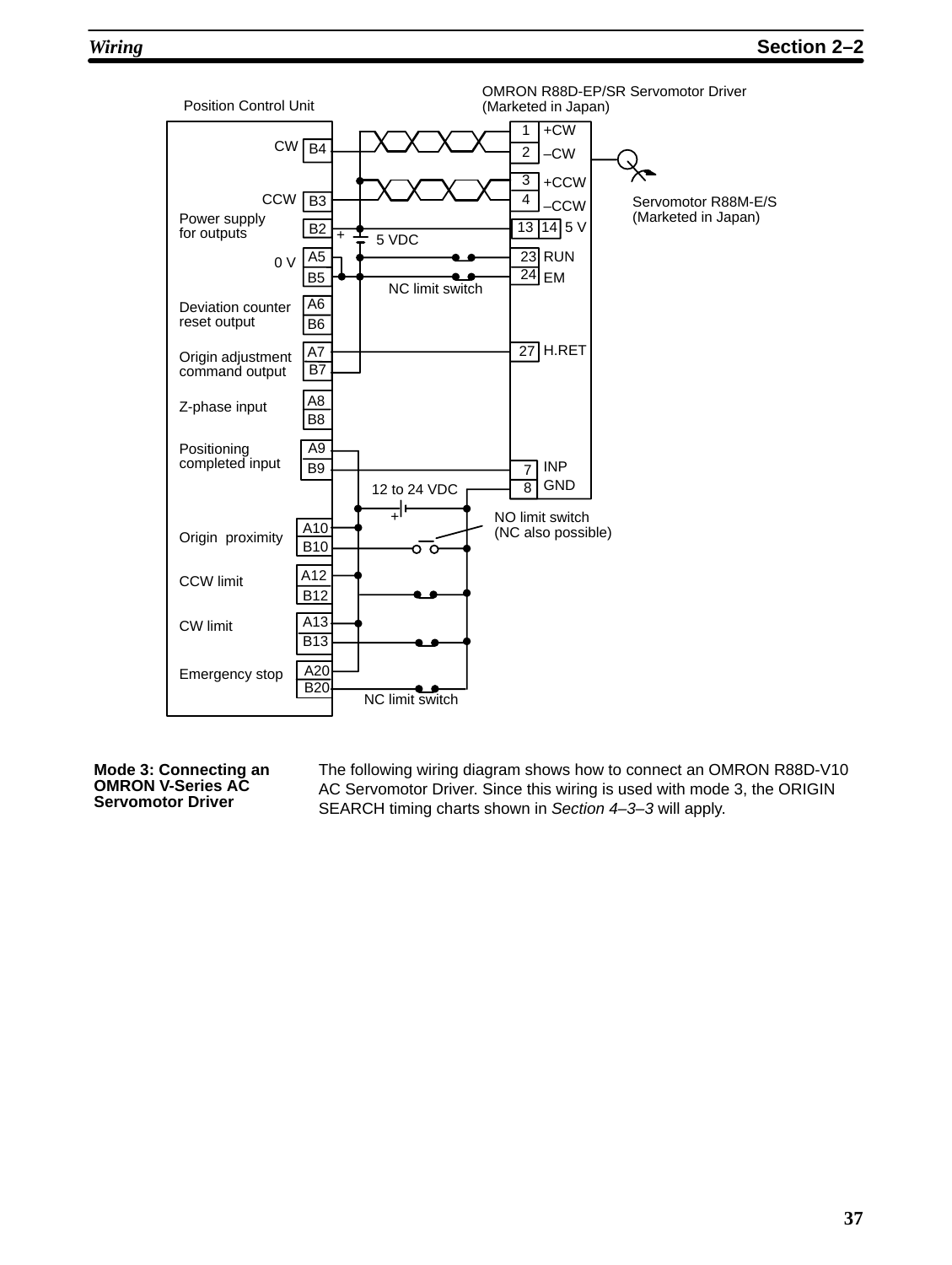# *Wiring* **Section 2–2**



# **2–2–3 Wiring Precautions**

Operational errors can occur in most electronic control devices if they are subjected to electronic noise from nearby power lines or loads. Recovery from such errors is usually very difficult and time-consuming. To avoid such noise-induced operational errors and thus improve system reliability, always abide by the following precautions in wiring the system.

- **1, 2, 3...** 1. Cables must be of the required diameter.
	- 2. Power lines (e.g., AC power supply, motor power line) and control lines (e.g., pulse output lines, external I/O signal lines) must be wired separately. Never put these lines into the same duct or make them into a single bundle.
	- 3. Use shielded cable for control lines.
	- 4. Attach a surge absorber to all inductive loads, such as relays, solenoids, and solenoid valves.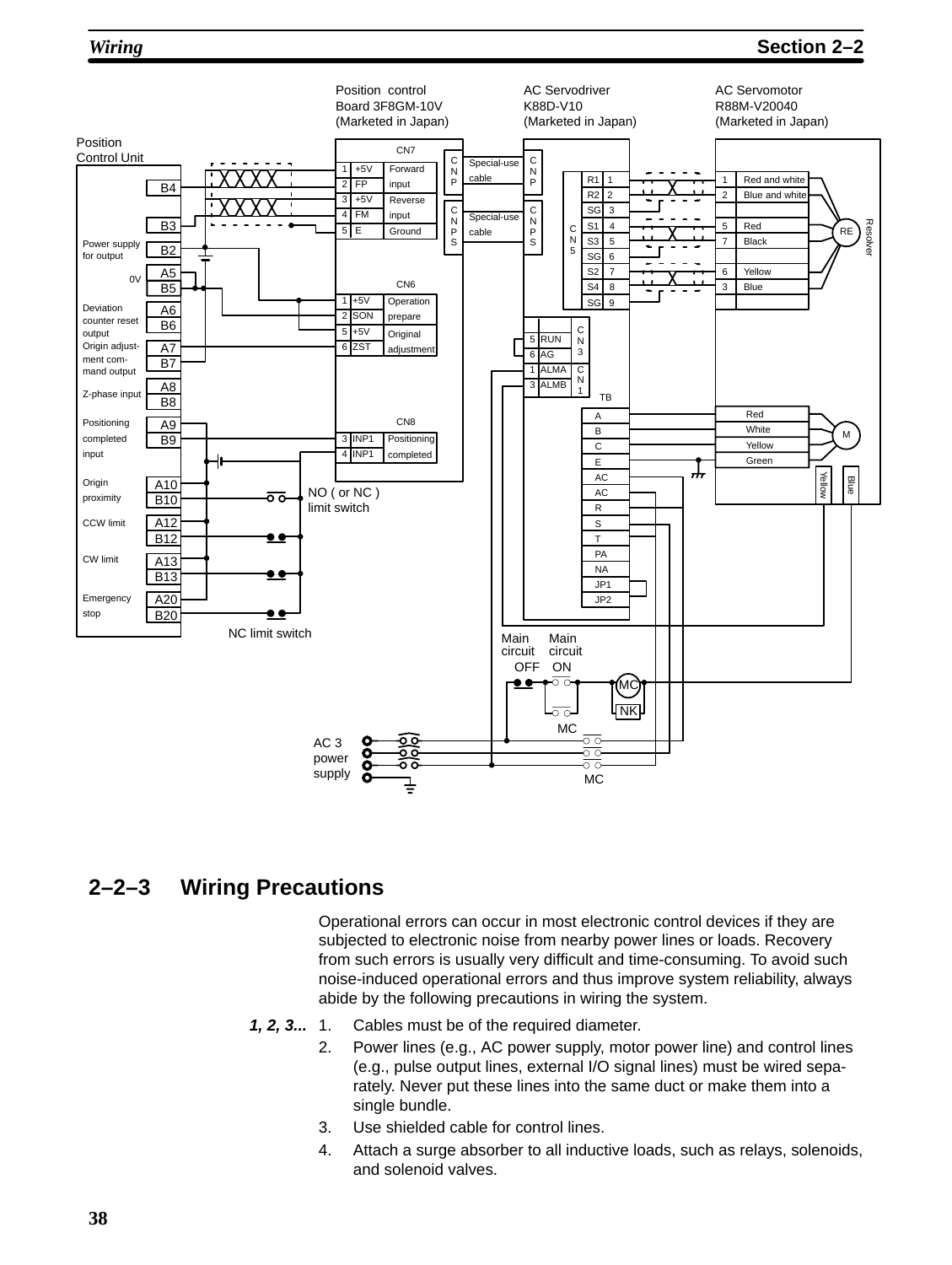

**Note** Connect the diode and surge absorber as close as possible to the relay. Use a diode capable of withstanding a voltage five times greater than the circuit voltage.



- 5. Insert a noise filter into the power supply line if it is noisy (e.g., when it is connected to the same power supply as an electric welder or an electric spark machine or when there is any source generating high frequency noise).
- 6. Twisted pair cable is recommended for power lines.
- 7. For grounds, use cable with a cross-sectional area of at least 1.25 mm<sup>2</sup>.

# **2–3 Dimensions**

**Unit Dimensions (Unit: mm)**

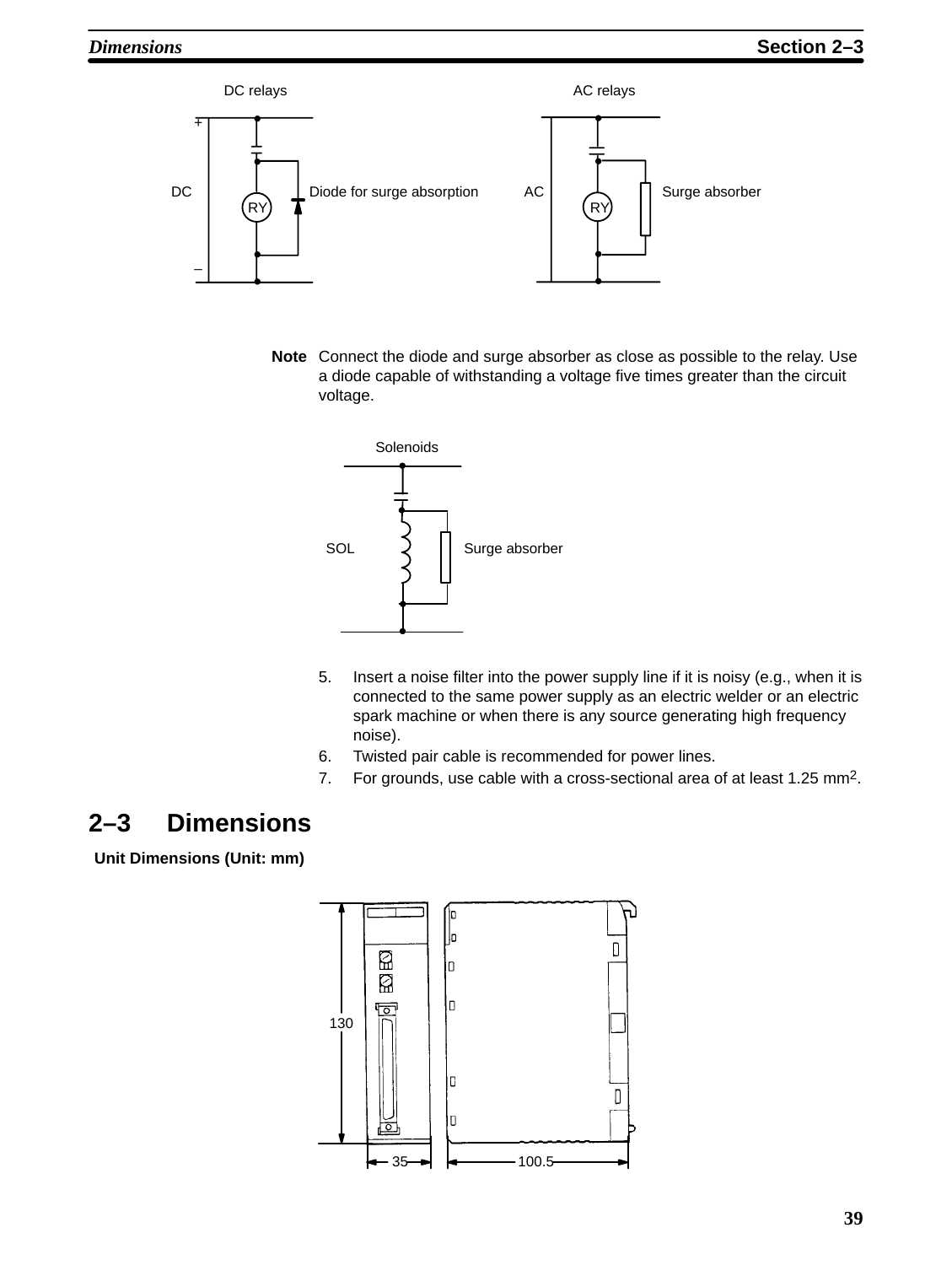# **Mounted Dimensions (Unit: mm)**

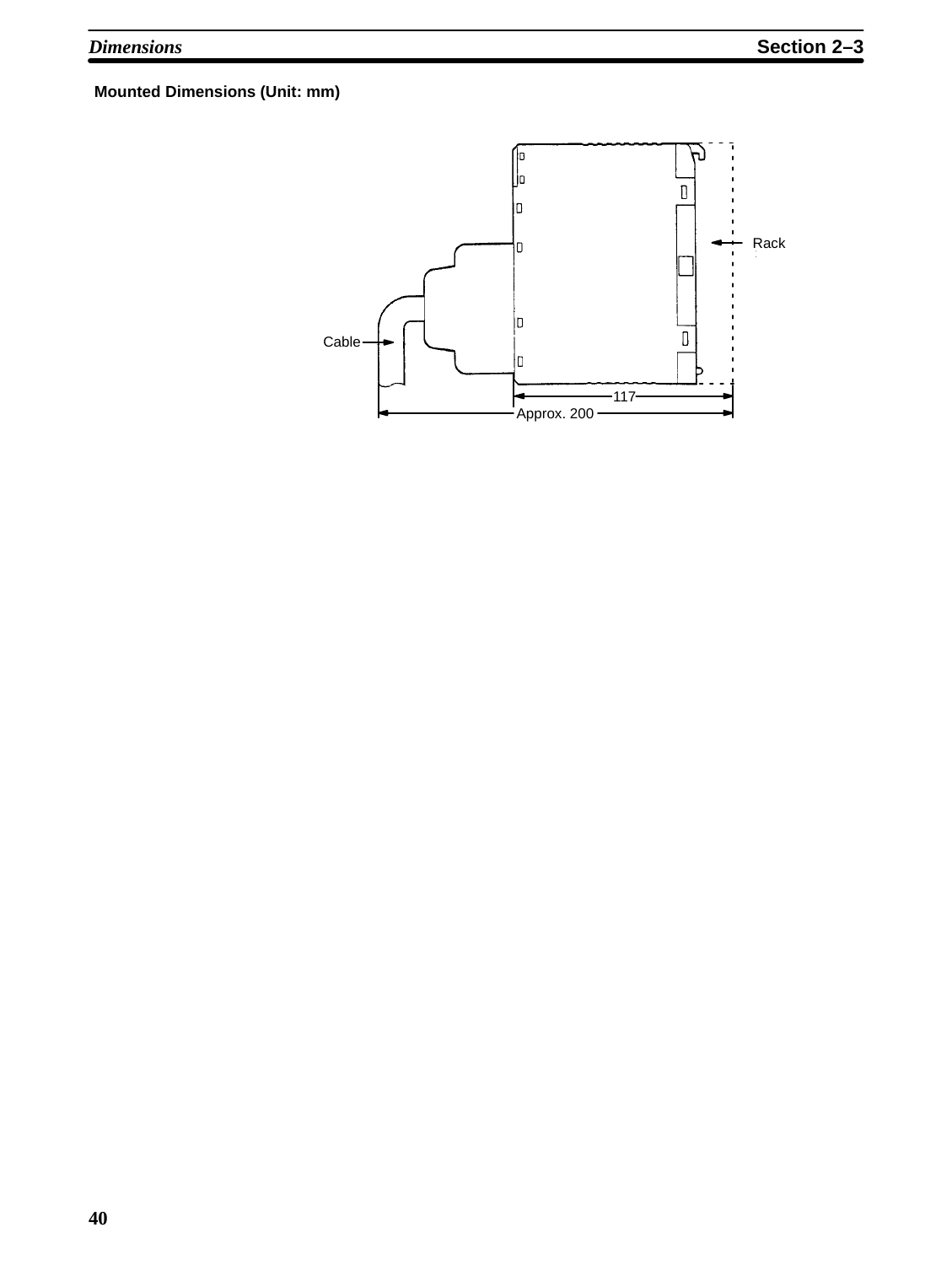# **SECTION 3 Operation**

This section covers all aspects of Position Control Unit operation other than commands, which are covered in the following section. Included in this section are the basic operating procedure, the type of output pulses possible, the basic data format and configuration, some special features to aid operation (such as flags, zone settings, backlash compensation and internal limits) and the internal data calculation methods used in processing user-input data.

|                                                                                                                        | 42  |
|------------------------------------------------------------------------------------------------------------------------|-----|
|                                                                                                                        | 44  |
|                                                                                                                        | 44  |
|                                                                                                                        | 45  |
|                                                                                                                        | 48  |
| $3-6$ Flags and Other Input Data $\dots \dots \dots \dots \dots \dots \dots \dots \dots \dots \dots \dots \dots \dots$ | 48  |
|                                                                                                                        | 48  |
|                                                                                                                        | 50  |
|                                                                                                                        | 52  |
|                                                                                                                        | .53 |
|                                                                                                                        | 53  |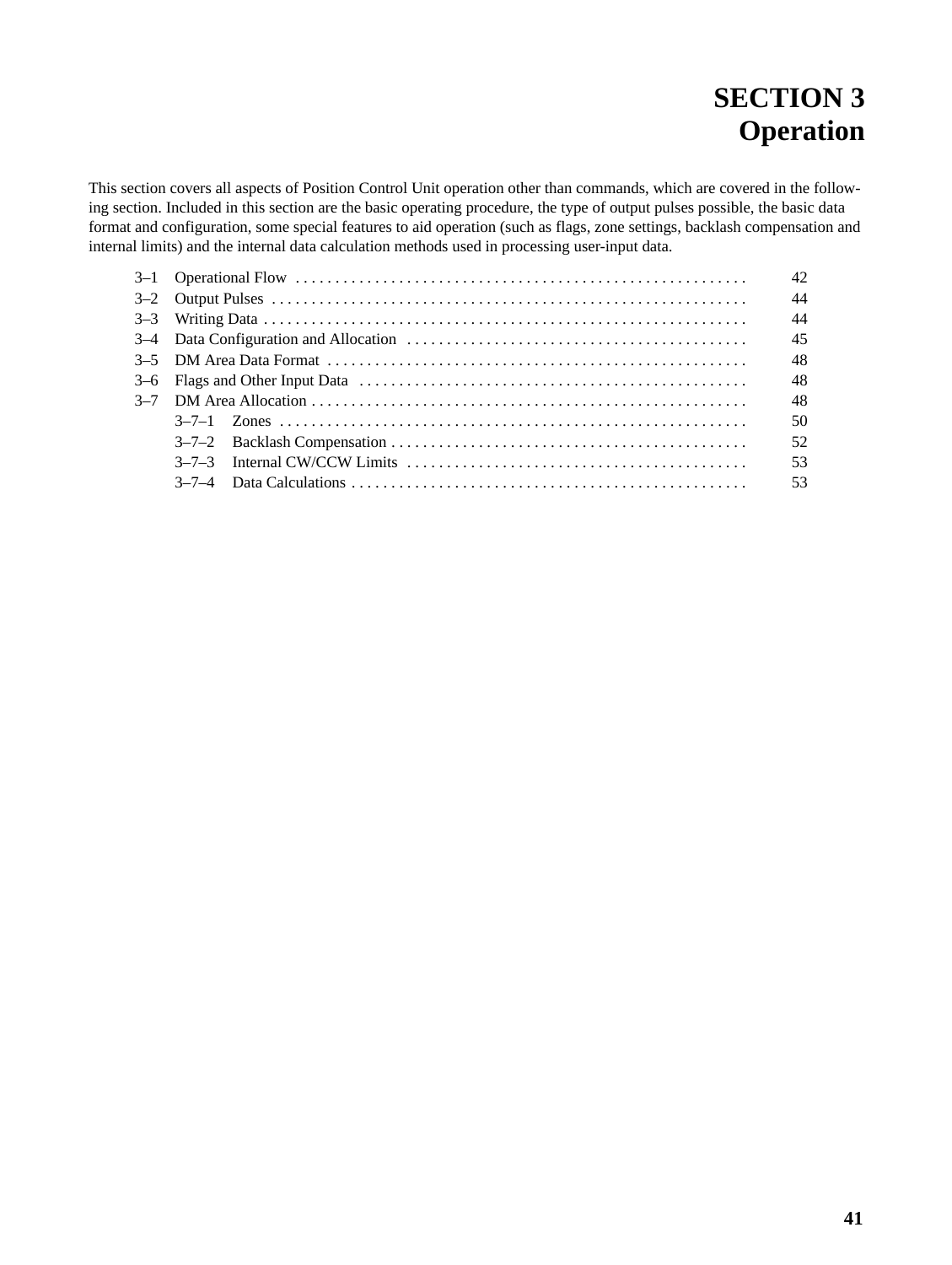# **3–1 Operational Flow**

The basic procedure used to operate the Unit initially is outlined below. Refer to applicable sections of the manual for details on each of these steps.

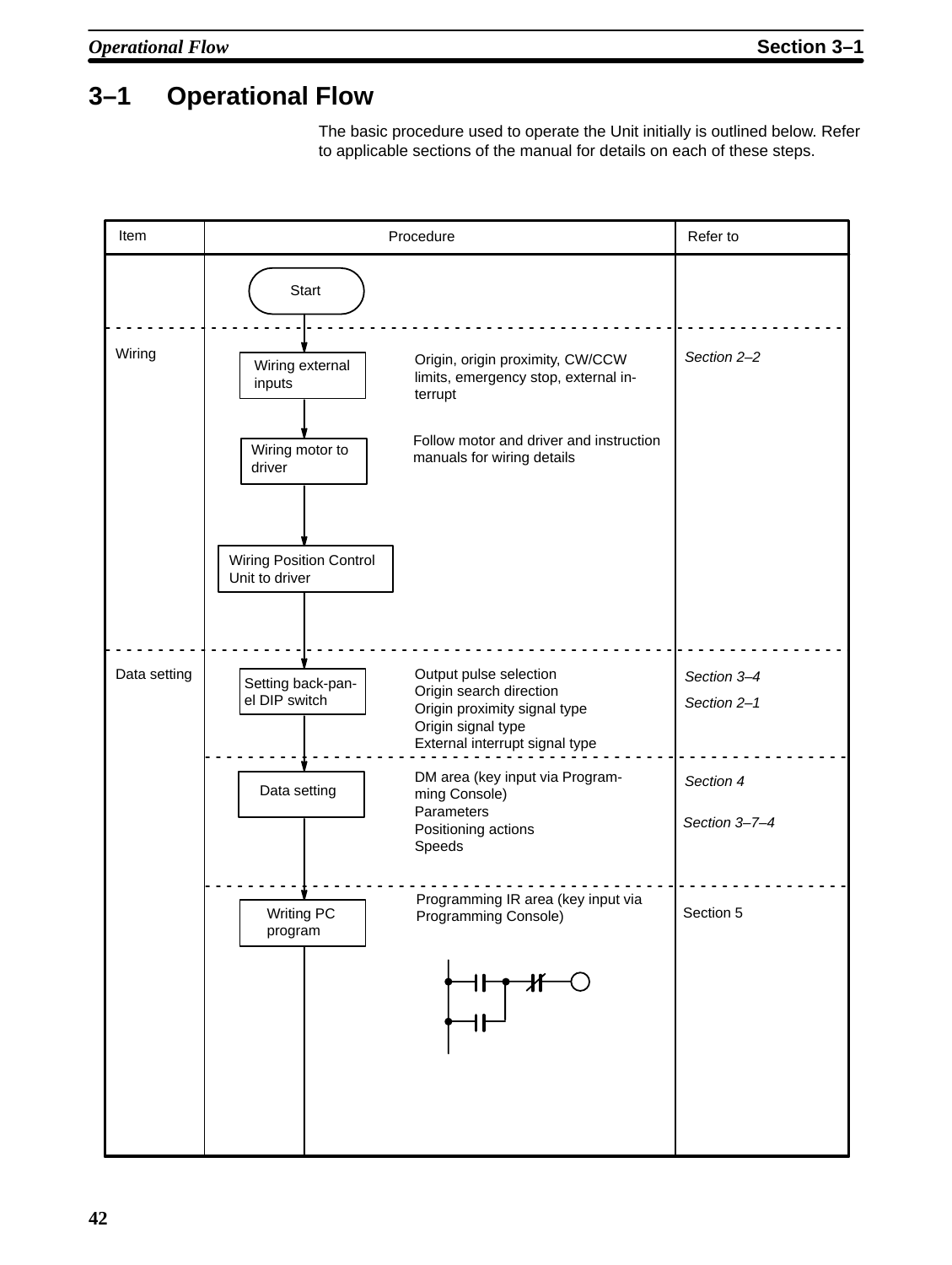

**Caution** Before starting trial operation, disconnect the motor from the device it is driving and run the trial operation controlling the motor only. If it is not possible to disconnect the motor, check the system being controlled completely to ensure that no dangerous situations could occur during trial operation.

**Final Wiring Check** Before applying power to the PCU, check the following carefully.

- **1, 2, 3...** 1. Is the wiring correct?
	- 2. Are any clippings left from wiring causing shorts in the system?
	- 3. Are all terminals tight?
	- 4. Are all loads okay?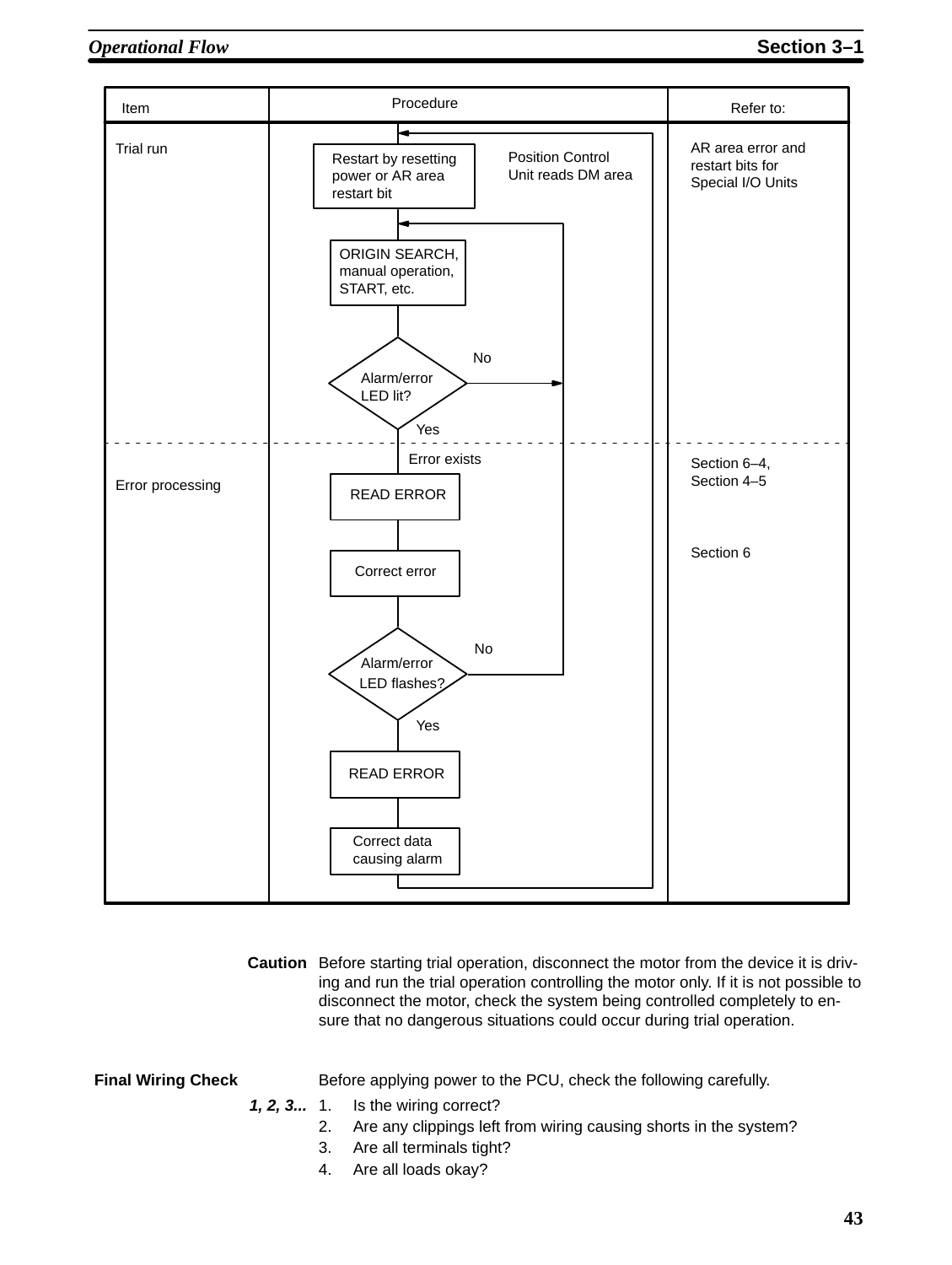# **3–2 Output Pulses**

The Position Control Unit can be set to output either independent CW and CCW pulses or a nondirectional pulse and a direction signal. Set pin #1 on the back-panel DIP switch to designate the desired type of output. (See Section  $2-1$ .)

# **CW and CCW Pulse Outputs**



# **Nondirectional Pulse and Direction Signal Outputs**

 $\equiv$ 

in 19

÷

亭

屋

臣

 $PRO15$ 



# **3–3 Writing Data**

C200H PC

Programming Console



 $\frac{1}{2}$ 

The specific words are DM 1000 through DM 1999, with 100 of these words allocated for each unit number assigned to a Special I/O Unit. Written data is effective the next time power is turned on or when the system is restarted with the Restart bit in the AR area. To write data, use the 3-word change operation of the Programming Console.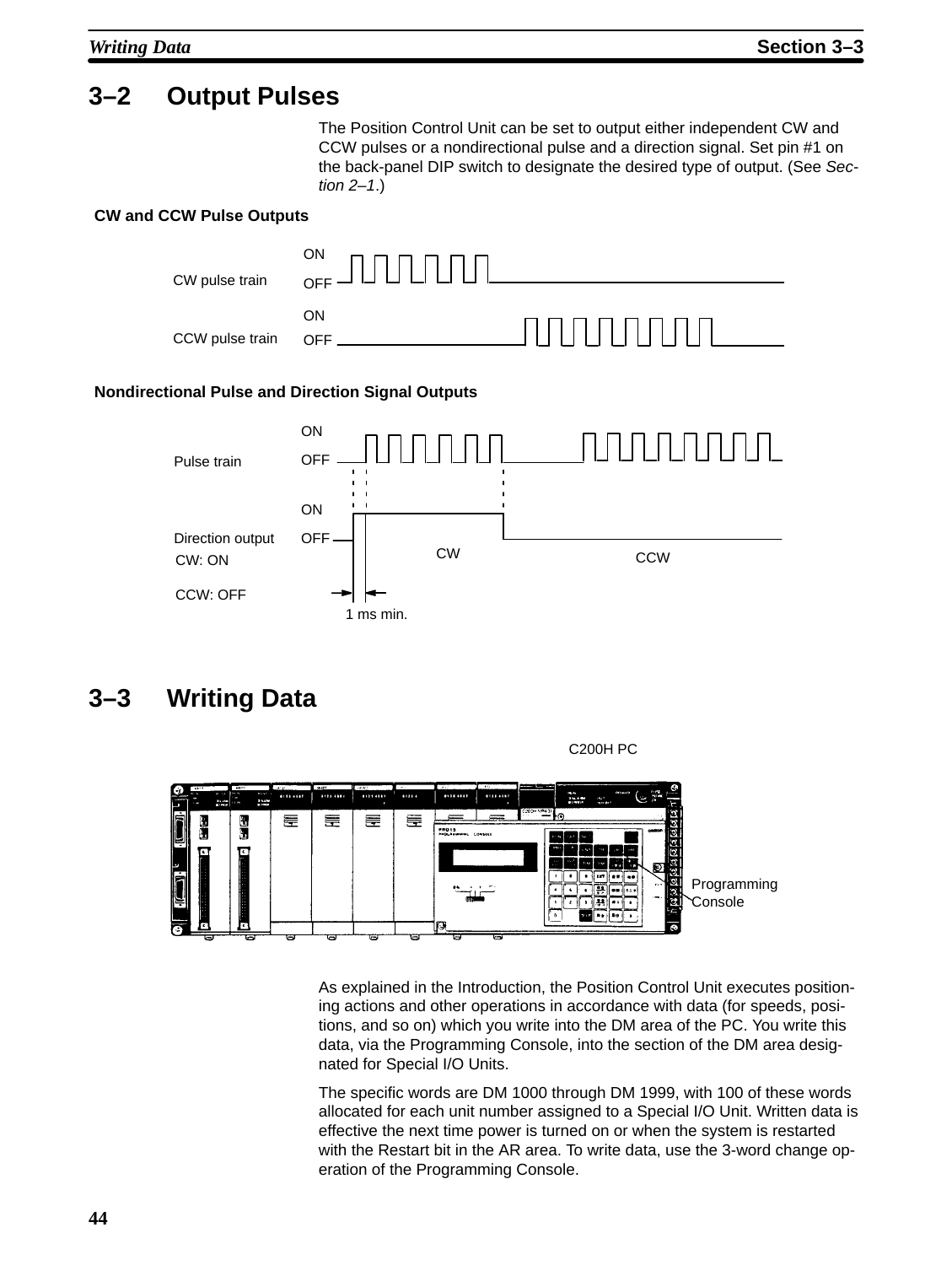| <b>Data Configuration and Allocation</b> | Section 3-4                                                                                                                                                                                                                                                                                                                                                                                                      |
|------------------------------------------|------------------------------------------------------------------------------------------------------------------------------------------------------------------------------------------------------------------------------------------------------------------------------------------------------------------------------------------------------------------------------------------------------------------|
| Programming Console Display              | Key Input Sequence                                                                                                                                                                                                                                                                                                                                                                                               |
| D1824D1823D1822<br>0012<br>5000<br>2000  | $\overline{\mathbf{2}}$<br>$\overline{\mathbf{2}}$<br>8<br><b>EXT</b><br>CHG<br>DM<br><b>MONTR</b>                                                                                                                                                                                                                                                                                                               |
|                                          | The above procedure prepares DM 1824 for change, and new data can be<br>keyed in. Pressing the CHG key again moves the cursor to DM 1823. After<br>inputting data, press the write key to execute the rewrite. In the above exam-<br>ple, positioning action #0 of Unit #8 is shown.                                                                                                                             |
| <b>Starting</b>                          | When starting the Position Control Unit, the OUT refresh area is used. (The<br>OUT refresh area is comprised of the first five of the ten IR words allocated<br>to each Unit as refresh area. See Section 3-4 for details.) The Busy flag and<br>present position status can be read from the IN refresh area, the last five of<br>these words.                                                                  |
|                                          | To start the Unit, set (turn ON) the START command bit. This works regard-<br>less of whether the Unit is in RUN or PROGRAM mode. Do not shift the<br>mode between MONITOR and PROGRAM while pulses are being output.<br>Doing so will generate an error, preventing Unit operation.                                                                                                                             |
|                                          | Example: Starting Unit #8 in MONITOR or PROGRAM Mode                                                                                                                                                                                                                                                                                                                                                             |
|                                          | 18000<br>Start input<br>START (command)                                                                                                                                                                                                                                                                                                                                                                          |
|                                          | In the above example, IR 180 through IR 184 are allocated as the OUT re-<br>fresh area; IR 185 through IR 190, as the IN refresh area.                                                                                                                                                                                                                                                                           |
| <b>Special I/O Unit Restart Bits</b>     | Restart bits in AR 01 can be used to transfer altered DM area data to the Po-<br>sition Control Unit without turning power off and on. Refer to Section 6-3 for<br>Restart bit allocations. The following Programming Console operation exam-<br>ple shows how to access the restart bit for Unit #0. The ladder diagram sec-<br>tion below it shows how to achieve the same operation through program-<br>ming. |



# **3–4 Data Configuration and Allocation**

IR 100 through IR 199 are allocated as I/O refresh areas. Each Position Control Unit is allocated ten consecutive words. The first word for each Unit, des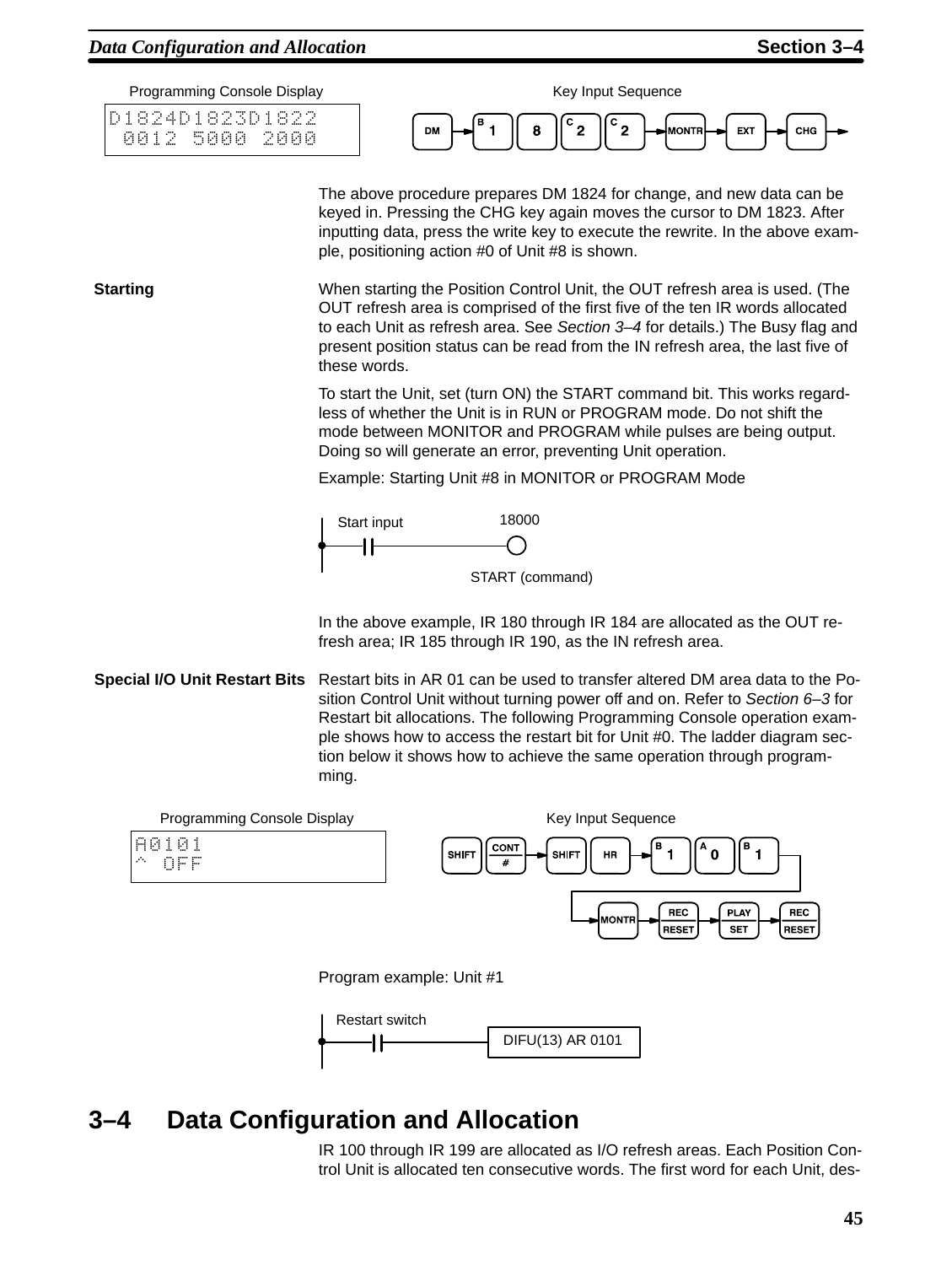ignated in this manual as  $n$ , can be computed from the unit number as follows:

 $n = 100 + 10x$  unit number.

Each Unit is also allocated 100 consecutive words as a fixed data area. These words are in the DM area and run from DM 1000 through DM 1999. The first word for each Unit,  $m$ , can also be computed from the unit number:

 $m = 1000 + 100x$  unit number.

These allocations are shown below for all unit numbers. Details of allocations within these words are given under the operations or commands to which they apply. The tables on the following pages give a quick overview of word and bit allocations. For a more complete overview, see Appendix C and Appendix D.

# **Data Configuration**

| <b>C200H PC</b> |           |                                              |                                                                   | <b>Position Control Unit</b> |                                                          |
|-----------------|-----------|----------------------------------------------|-------------------------------------------------------------------|------------------------------|----------------------------------------------------------|
| IR Area         |           |                                              |                                                                   | I/O refresh data areas       |                                                          |
| IR 100 to 109   | Unit #0   |                                              |                                                                   | IR $n$ to $(n+4)$            |                                                          |
| IR 110 to 119   | Unit #1   |                                              |                                                                   | $IR(n+5)$ to $(n+9)$         | OUT refresh                                              |
| IR 120 to 129   | Unit #2   |                                              |                                                                   |                              | IN refresh                                               |
| IR 130 to 139   | Unit $#3$ | IR area data is trans-<br>ferred between the |                                                                   |                              | Ten words are used<br>$(n: 100 + 10 x \text{ unit no.})$ |
| IR 140 to 149   | Unit #4   |                                              | PC and each Position                                              |                              |                                                          |
| IR 150 to 159   | Unit #5   | I/O data of the PC is                        | Control Unit each time                                            | Fixed data areas             |                                                          |
| IR 160 to 169   | Unit #6   | refreshed.                                   |                                                                   | DM $m$ to $m+21$             | Parameters                                               |
| IR 170 to 179   | Unit #7   |                                              |                                                                   | DM m+22 to m+81              | Position data                                            |
| IR 180 to 189   | Unit #8   |                                              |                                                                   | DM $m+82$ to $m+97$          | Speed data                                               |
| IR 190 to 199   | Unit #9   |                                              |                                                                   | DM m+98                      | Acceleration data                                        |
| DM Area         |           |                                              |                                                                   | DM m+99                      | Deceleration data                                        |
| DM 1000 to 1099 | Unit #0   |                                              |                                                                   |                              | 100 words are used                                       |
| DM 1100 to 1199 | Unit #1   |                                              |                                                                   |                              | (m: 1000 + 100 x unit no.)                               |
| DM 1200 to 1299 | Unit #2   |                                              |                                                                   |                              |                                                          |
| DM 1300 to 1399 | Unit $#3$ |                                              | DM area data is automatically                                     |                              |                                                          |
| DM 1400 to 1499 | Unit #4   |                                              | transferred from the PC to each<br>Position Control Unit on power |                              |                                                          |
| DM 1500 to 1599 | Unit #5   |                                              | application or when the AR area<br>Restart bit is turned ON.      |                              |                                                          |
| DM 1600 to 1699 | Unit #6   |                                              |                                                                   |                              |                                                          |
| DM 1700 to 1799 | Unit #7   |                                              |                                                                   |                              |                                                          |
| DM 1800 to 1899 | Unit #8   |                                              |                                                                   |                              |                                                          |
| DM 1900 to 1999 | Unit #9   |                                              |                                                                   |                              |                                                          |

### **IR Area Allocations**

The command bits, flags, and signals you will employ when programming your control task are contained in the IR area of the PC. The following table gives an overview of the IR area allocations. "n" is the first IR word allocated to the Unit and equals 100 plus 10 times the unit number.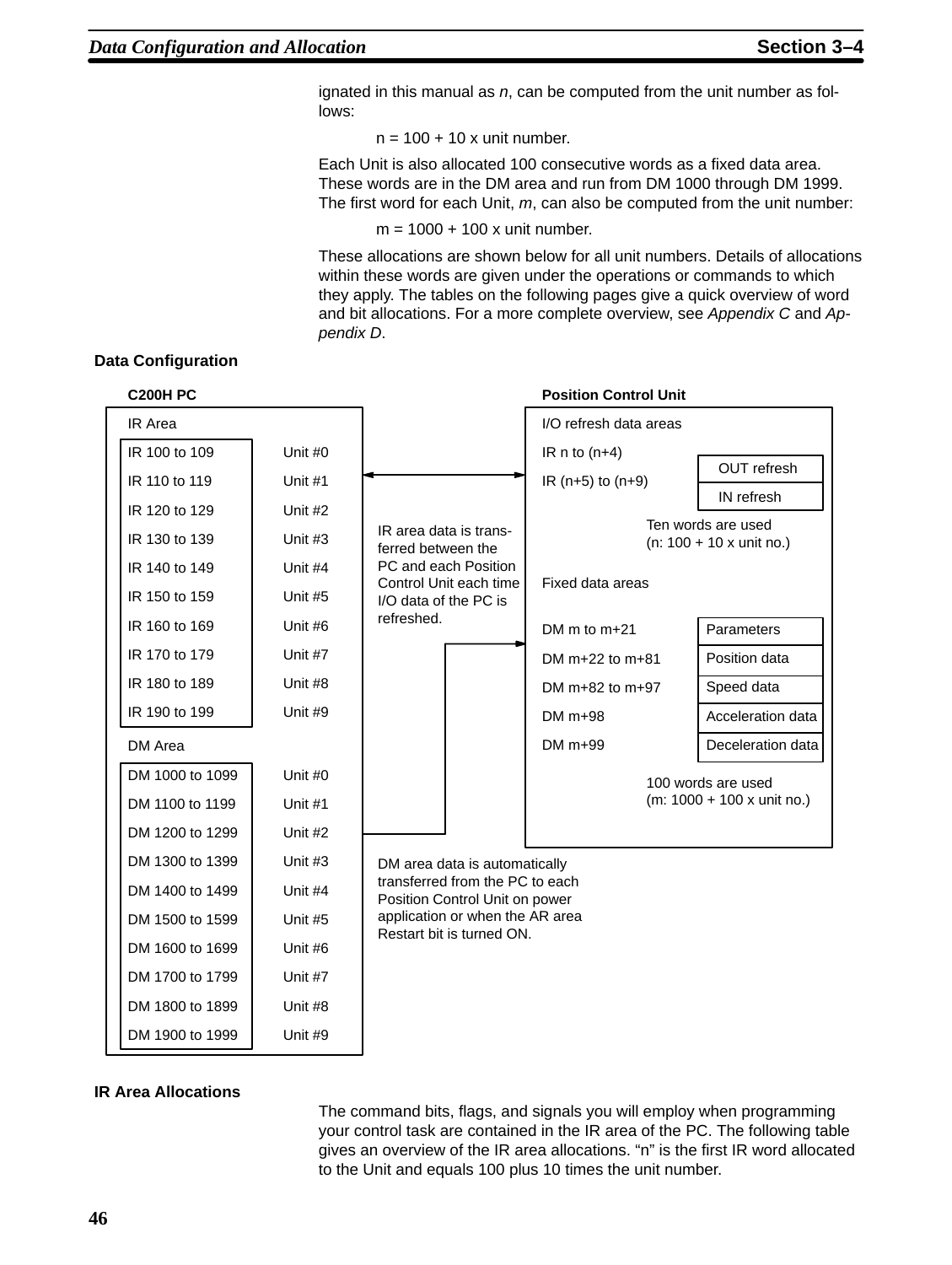|            | Word | n                                          | $n+1$              | $n+2$                        | $n+3$                    | $n+4$                    |
|------------|------|--------------------------------------------|--------------------|------------------------------|--------------------------|--------------------------|
| <b>Bit</b> | 00   | <b>START</b><br>Initial positioning        |                    | Speed                        | Beginning word           | PC data area (for        |
|            | 01   | Valid initial positioning<br>action number | action number      | coefficients                 | <b>TRANSFER</b><br>DATA) | TRANSFER DATA)           |
|            | 02   | <b>ORIGIN SEARCH</b>                       |                    |                              |                          |                          |
|            | 03   | <b>ORIGIN RETURN</b>                       |                    |                              |                          |                          |
|            | 04   | RELEASE PROHIBIT                           |                    |                              |                          |                          |
|            | 05   | <b>READ ERROR</b>                          |                    |                              |                          |                          |
|            | 06   | CHANGE SPEED                               |                    | Deviation counter<br>reset   |                          |                          |
|            | 07   | Valid speed coefficient                    |                    | Origin adjustment            |                          |                          |
|            | 08   | <b>RESET ORIGIN</b>                        | <b>TEACH</b>       | Beginning                    |                          | Number of transfers (for |
|            | 09   | <b>TEACH</b>                               | positioning action | transfer no.                 |                          | TRANSFER DATA)           |
|            | 10   | TRANSFER DATA                              | no. 00 to 19       |                              |                          |                          |
|            | 11   | HIGH-SPEED JOG                             |                    |                              |                          |                          |
|            | 12   | INCH/JOG direction                         |                    |                              |                          |                          |
|            | 13   | LOW SPEED JOG                              |                    |                              |                          |                          |
|            | 14   | <b>INCH</b>                                |                    |                              |                          |                          |
|            | 15   | <b>STOP</b>                                |                    | <b>TRANSFER</b><br>DATA type |                          |                          |

| Word       |        | $n+5$                                              | $n+6$ | $n+7$                          | $n+8$               | $n+9$               |
|------------|--------|----------------------------------------------------|-------|--------------------------------|---------------------|---------------------|
| <b>Bit</b> | $00\,$ | Positioning completed<br>Error code<br>flag<br>no. |       | Positioning action             | Present<br>position | Direction digit     |
|            | 01     | Bank completed flag                                |       |                                | (rightmost 4        |                     |
|            | 02     | At-origin flag                                     |       |                                | digits)             |                     |
|            | 03     | Alarm flag                                         |       |                                |                     |                     |
|            | 04     | Emergency stop flag                                |       |                                |                     | Present position    |
|            | 05     | Error flag                                         |       |                                |                     | (leftmost 3 digits) |
|            | 06     | Zone 0 flag                                        |       |                                |                     |                     |
|            | 07     | Zone 1 flag                                        |       | Positioning<br>completed input |                     |                     |
|            | 08     | Zone 2 flag                                        |       | Output code                    |                     |                     |
|            | 09     | Teaching completed<br>flag                         |       |                                |                     |                     |
|            | 10     | Transfer completed<br>flag                         |       |                                |                     |                     |
|            | 11     | No-origin flag                                     |       |                                |                     |                     |
|            | 12     | <b>Busy flag</b>                                   |       | Emergency stop<br>input        |                     |                     |
|            | 13     | CW limit flag                                      |       | External interrupt<br>input    |                     |                     |
|            | 14     | <b>CCW limit</b>                                   |       | Origin input                   |                     |                     |
|            | 15     | STOP flag                                          |       | Origin proximity<br>input      |                     |                     |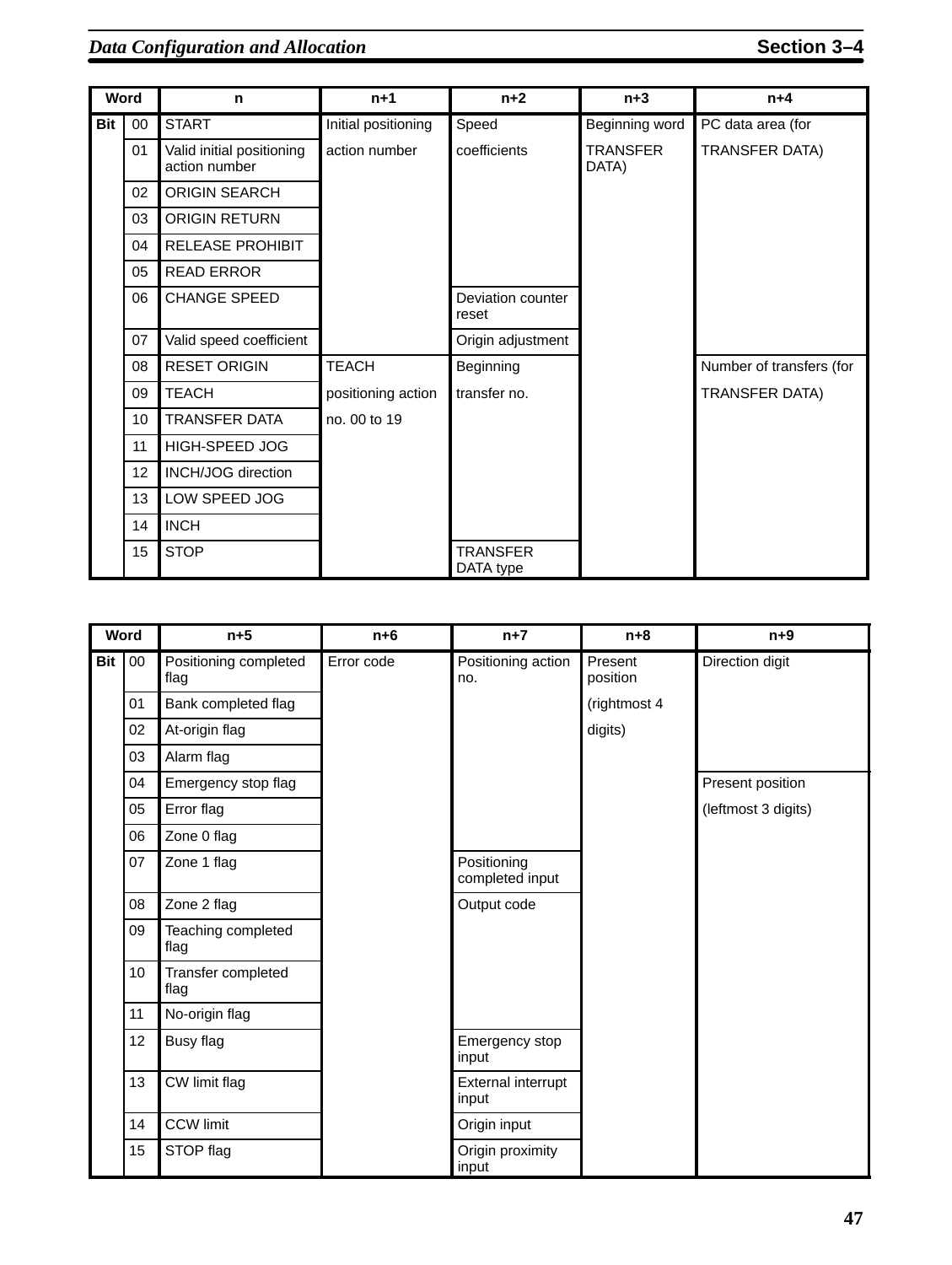# **3–5 DM Area Data Format**

Data is allocated either by bit or by word, though it is often input and output by decimal digit, i.e., four bits (BCD). Position data is held in two adjacent words, generally with a direction digit, in the following format.



Note that the rightmost word is always the first word. If the two words were m+8 and m+9, for example, the rightmost word would be m+8 and the leftmost would be m+9. Furthermore, the rightmost digit in each word begins in the lowest bits. Thus, the digits  $x10^4$  and  $x10^0$  above would be held in bits 00 through 03 of their respective words. The direction digit also provides other information when required.

**Speeds, Acceleration, and Deceleration**

Only one word is used to store speeds, acceleration time, and deceleration time. The formats for these are as follows:

## **Speeds**

| 10 <sub>3</sub> |  | ็ก1 | ገ0 |
|-----------------|--|-----|----|
|-----------------|--|-----|----|

# **Acceleration and Deceleration**

**Data Coding**

Although decimal notation is generally used for data in this manual, data is handled in the system as binary-coded decimal (BCD) unless otherwise noted. Note that this data is generally input as decimal, whereas hexadecimal data is input as hexadecimal. The number of digits given for certain data refers to the decimal digits. For example, "7 digits with direction" indicates that the first word and rightmost 12 bits of the second word are allocated to the 7-digit decimal value; the leftmost four bits are allocated to the direction digit.

# **3–6 Flags and Other Input Data**

IR words n+5 to n+9 are allocated to flags and other inputs that supply information about positioning system operation. Although some of these are described under specific operations or commands, they are presented together in Appendix D for convenience. Of these, an output code has been provided for user application and four signals, the last four in the list, have been provided for system debugging.

# **3–7 DM Area Allocation**

# **Coding Sheet**

The following table can serve as a general coding sheet for the DM area. For a more detailed table describing the functions of all of the bits in the DM area, see Appendix C.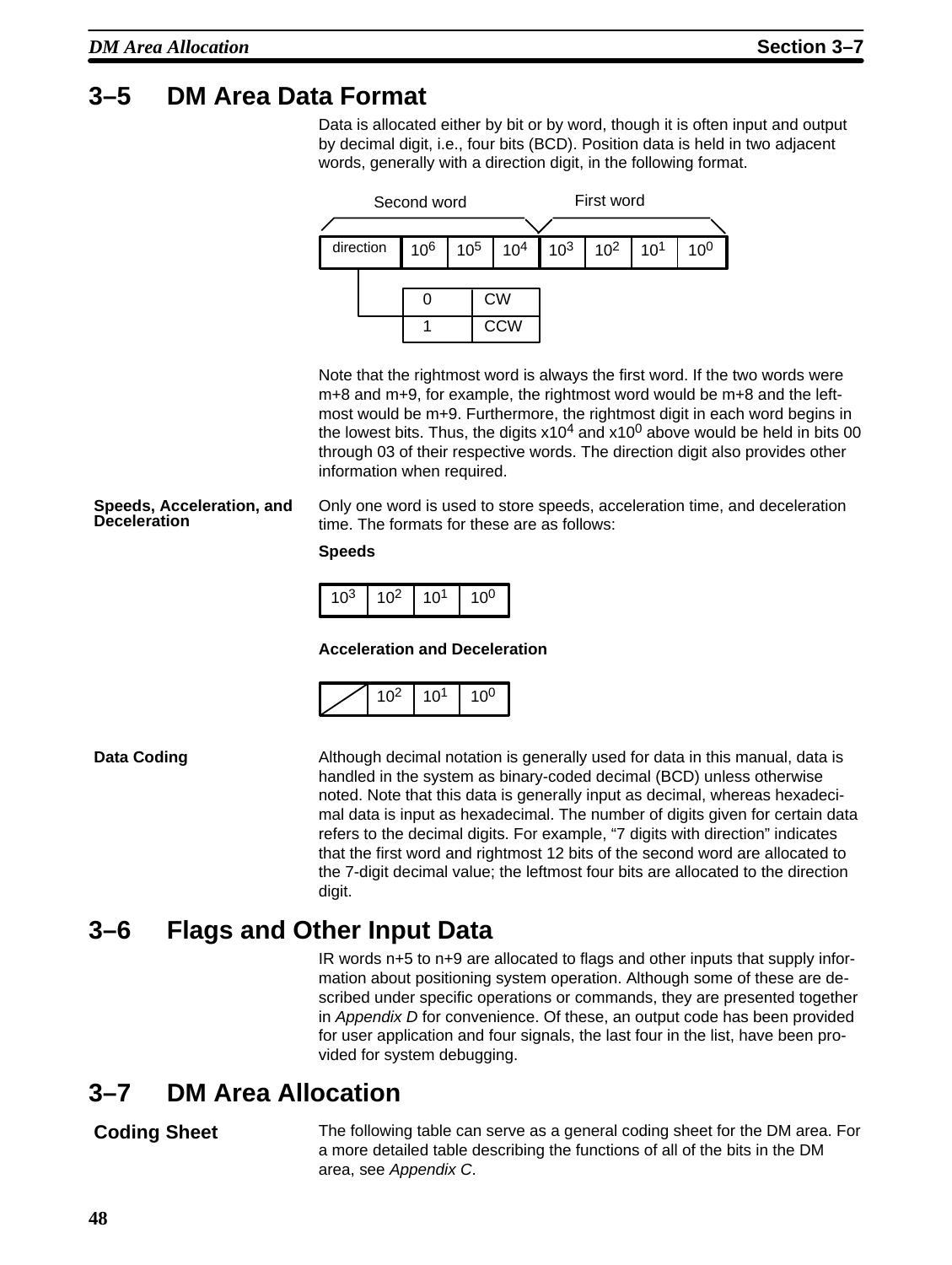The numbers shown for the DM words in the table represent only the final two digits of each word number. In other words, the first two digits (which would be the same for all words) are not shown. The value of the first two digits can be obtained by computing the first DM word allocated to the Unit. This word, designated m, is equal to 1000 plus 100 times the unit number. Thus, for example, it would be 1000 for Unit #0, 1100 for Unit #1, and so on.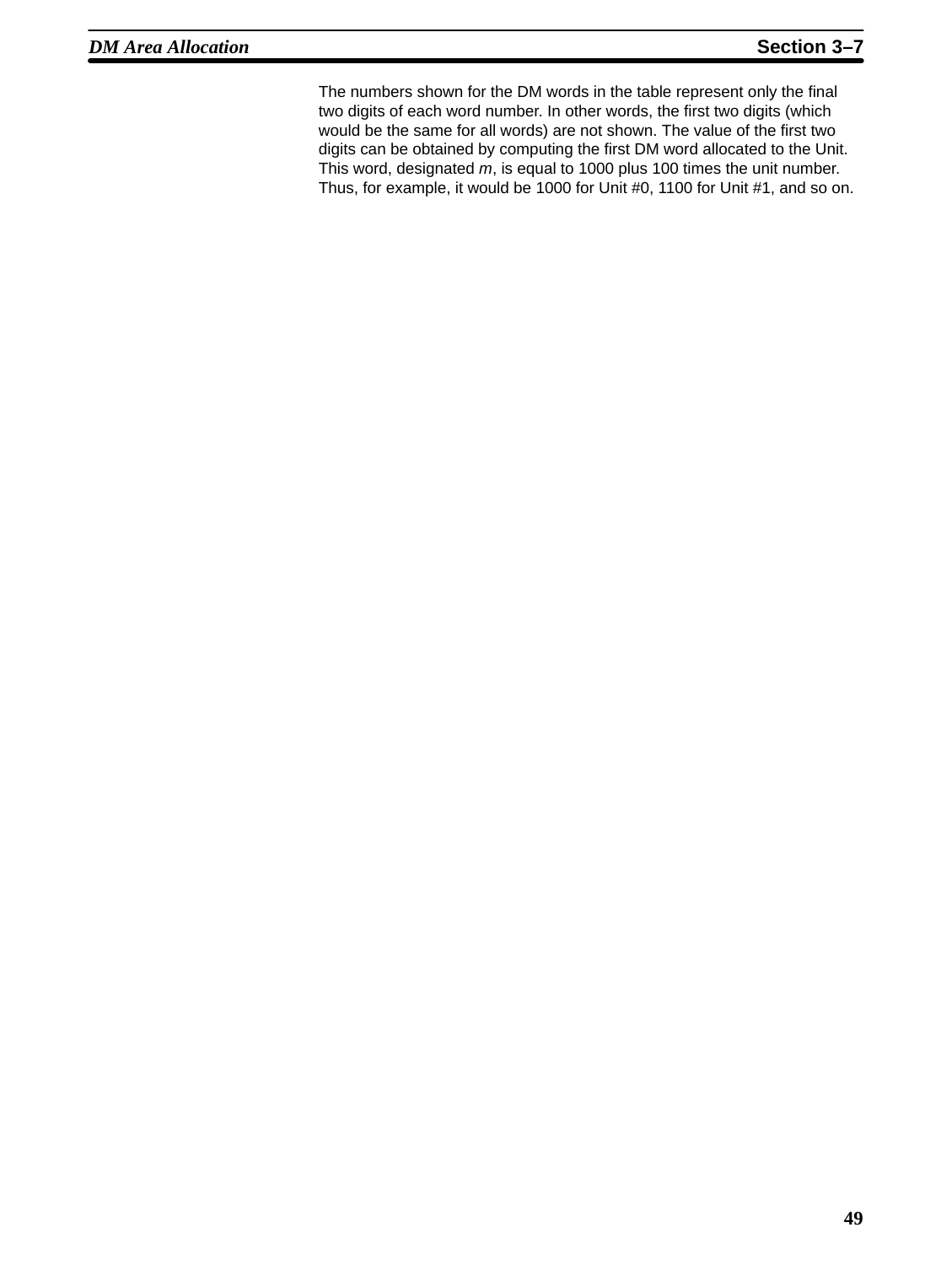# *DM Area Allocation* **Section 3–7**

| W  | 15 | 00 | <b>Function</b>                 |                | W  | 15 | 00 | <b>Function</b>           |                | W  | 15 | 00 | <b>Function</b>     |    |
|----|----|----|---------------------------------|----------------|----|----|----|---------------------------|----------------|----|----|----|---------------------|----|
| 00 |    |    | Initial position nos.;          |                |    |    |    | Transfer <sub>no.</sub> - |                |    |    |    | Transfer no.-       |    |
| 01 |    |    | speed nos.                      |                | 34 |    |    |                           |                | 67 |    |    |                     |    |
| 02 |    |    | Origin compensa-                |                | 35 |    |    | Positioning               | $\overline{4}$ | 68 |    |    | Positioning         | 15 |
| 03 |    |    | tion and direction              |                | 36 |    |    | action #4                 |                | 69 |    |    | action #15          |    |
| 04 |    |    | <b>Backlash</b><br>compensation |                | 37 |    |    |                           |                | 70 |    |    |                     |    |
| 05 |    |    | <b>CW limit</b>                 |                | 38 |    |    | Positioning               | 5              | 71 |    |    | Positioning         | 16 |
| 06 |    |    |                                 |                | 39 |    |    | action #5                 |                | 72 |    |    | action #16          |    |
| 07 |    |    |                                 |                | 40 |    |    |                           |                | 73 |    |    |                     |    |
| 08 |    |    | <b>CCW limit</b>                |                | 41 |    |    | Positioning               | 6              | 74 |    |    | Positioning         | 17 |
| 09 |    |    |                                 |                | 42 |    |    | action #6                 |                | 75 |    |    | action #17          |    |
| 10 |    |    | Zone 0 CW limit                 |                | 43 |    |    |                           |                | 76 |    |    |                     |    |
| 11 |    |    |                                 |                | 44 |    |    | Positioning<br>action #7  | 7              | 77 |    |    | Positioning         | 18 |
| 12 |    |    | Zone 0 CCW limit                |                | 45 |    |    |                           |                | 78 |    |    | action #18          |    |
| 13 |    |    |                                 |                | 46 |    |    |                           |                | 79 |    |    |                     |    |
| 14 |    |    | Zone 1 CW limit                 |                | 47 |    |    | Positioning<br>action #8  | 8              | 80 |    |    | Positioning         | 19 |
| 15 |    |    |                                 |                | 48 |    |    |                           |                | 81 |    |    | action #19          |    |
| 16 |    |    | Zone 1 CCW limit                |                | 49 |    |    |                           |                | 82 |    |    | Speed #1            |    |
| 17 |    |    |                                 |                | 50 |    |    | Positioning<br>action #9  | 9              | 83 |    |    | Speed #2            | 20 |
| 18 |    |    | Zone 2 CW limit                 |                | 51 |    |    |                           |                | 84 |    |    | Speed #3            |    |
| 19 |    |    |                                 |                | 52 |    |    |                           |                | 85 |    |    | Speed #4            |    |
| 20 |    |    | Zone 2 CCW limit                |                | 53 |    |    | Positioning<br>action #10 | 10             | 86 |    |    | Speed #5            | 21 |
| 21 |    |    | Not used                        |                | 54 |    |    |                           |                | 87 |    |    | Speed #6            |    |
| 22 |    |    | Positioning                     |                | 55 |    |    |                           |                | 88 |    |    | Speed #7            |    |
| 23 |    |    | action #0                       | 0              | 56 |    |    | Positioning<br>action #11 | 11             | 89 |    |    | Speed #8            | 22 |
| 24 |    |    |                                 |                | 57 |    |    |                           |                | 90 |    |    | Speed #9            |    |
| 25 |    |    | Positioning                     |                | 58 |    |    |                           |                | 91 |    |    | Speed #10           |    |
| 26 |    |    | action #1                       | 1              | 59 |    |    | Positioning<br>action #12 | 12             | 92 |    |    | Speed #11           | 23 |
| 27 |    |    |                                 |                | 60 |    |    |                           |                | 93 |    |    | Speed #12           |    |
| 28 |    |    | Positioning                     | $\overline{c}$ | 61 |    |    |                           |                | 94 |    |    | Speed #13           |    |
| 29 |    |    | action #2                       |                | 62 |    |    | Positioning<br>action #13 | 13             | 95 |    |    | Speed #14           | 24 |
| 30 |    |    |                                 |                | 63 |    |    |                           |                | 96 |    |    | Speed #15           |    |
| 31 |    |    | Positioning                     |                | 64 |    |    |                           |                | 97 |    |    | <b>Speed Ulnits</b> |    |
| 32 |    |    | action #3                       | 3              | 65 |    |    | Positioning<br>action #14 | 14             | 98 |    |    | Acceleration        | 25 |
| 33 |    |    |                                 |                | 66 |    |    |                           |                | 99 |    |    | Deceleration        |    |

# **3–7–1 Zones**

A zone is a range of positions or values which can be defined so that flags in the IR area are turned ON whenever the present position is within the range. You can set up to three zones in the DM area. A zone flag is ON (1) when the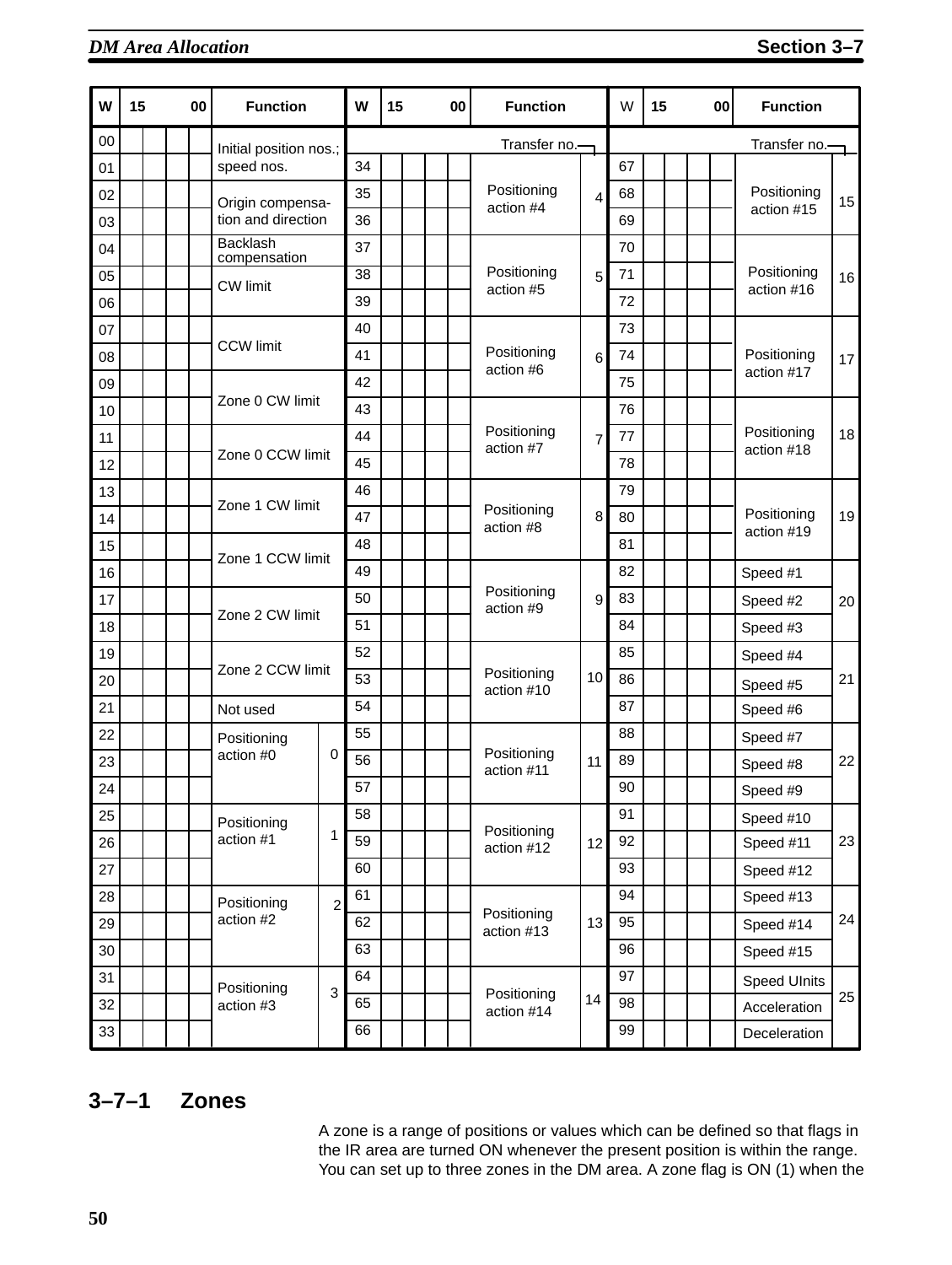present position is within the zone; OFF (0) when it is not. You can set zones to cover a wide range of positions or only part of a single positioning action. Zones can also be set to overlap, if you wish. For an application example, see programming example 8 in Section 5.

**CW and CCW Limit Settings** The CW and CCW limits for any one zone are set in separate word pairs, i.e., four words total are required to establish one zone. These words are allocated as follows:

| Zone 0 CW limit:  | DM m+9 and m+10, 7 digits with direction  |
|-------------------|-------------------------------------------|
| Zone 0 CCW limit: | DM m+11 and m+12, 7 digits with direction |
| Zone 1 CW limit:  | DM m+13 and m+14, 7 digits with direction |
| Zone 1 CCW limit: | DM m+15 and m+16, 7 digits with direction |
| Zone 2 CW limit:  | DM m+17 and m+18, 7 digits with direction |
| Zone 2 CCW limit: | DM m+19 and m+20, 7 digits with direction |

Note that the CW limit for any of the zones can be on the CCW side of the origin; the CCW limit, on the CW side. In other words, a zone can either cross the origin or be completely on one side of it. An alarm will be generated, however, if the CCW limit of a zone is set on the CW side of the CW limit.

## **Example 1: Correct Setting**



**Zone Flags**

When the present position is in one or more of the zones, zone flags in the IR area are turned ON (1). The PC's scan time, however, can produce a delay in indication during pulse output. Flag allocations are as follows: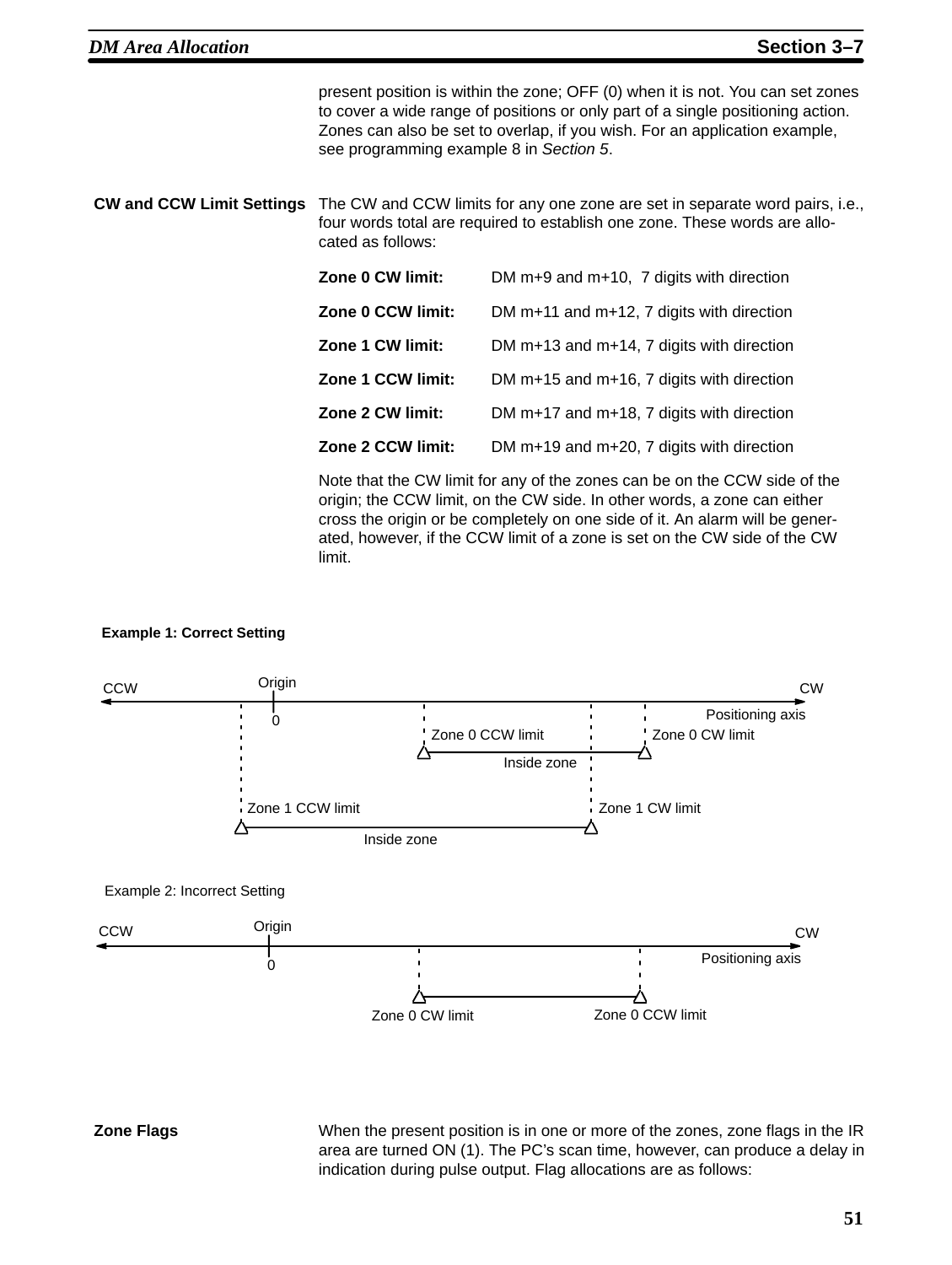

# **3–7–2 Backlash Compensation**

There may be a certain amount of mechanical play present in gears, that will affect positioning accuracy when the direction of positioning actions changes. You can compensate for this by using backlash compensation.

**Setting Parameters**

There is only one parameter that needs to be set to compensate for backlash:

Backlash Compensation

DM m+4

Set to between 0000 and 9999 pulses.



# **Using Backlash**

When the feeding direction is reversed, the number of pulses set in the DM area is output at the initial speed, and the Position Control Unit then proceeds with normal operations.



If STOP is executed during backlash compensation for any operations requiring acceleration or deceleration (HIGH-SPEED JOG, ORIGIN SEARCH, ORIGIN RETURN, and START), the Position Control Unit will stop feeding immediately after outputting the initial step of the acceleration or deceleration, which will include the backlash compensation set above.

**Compensation**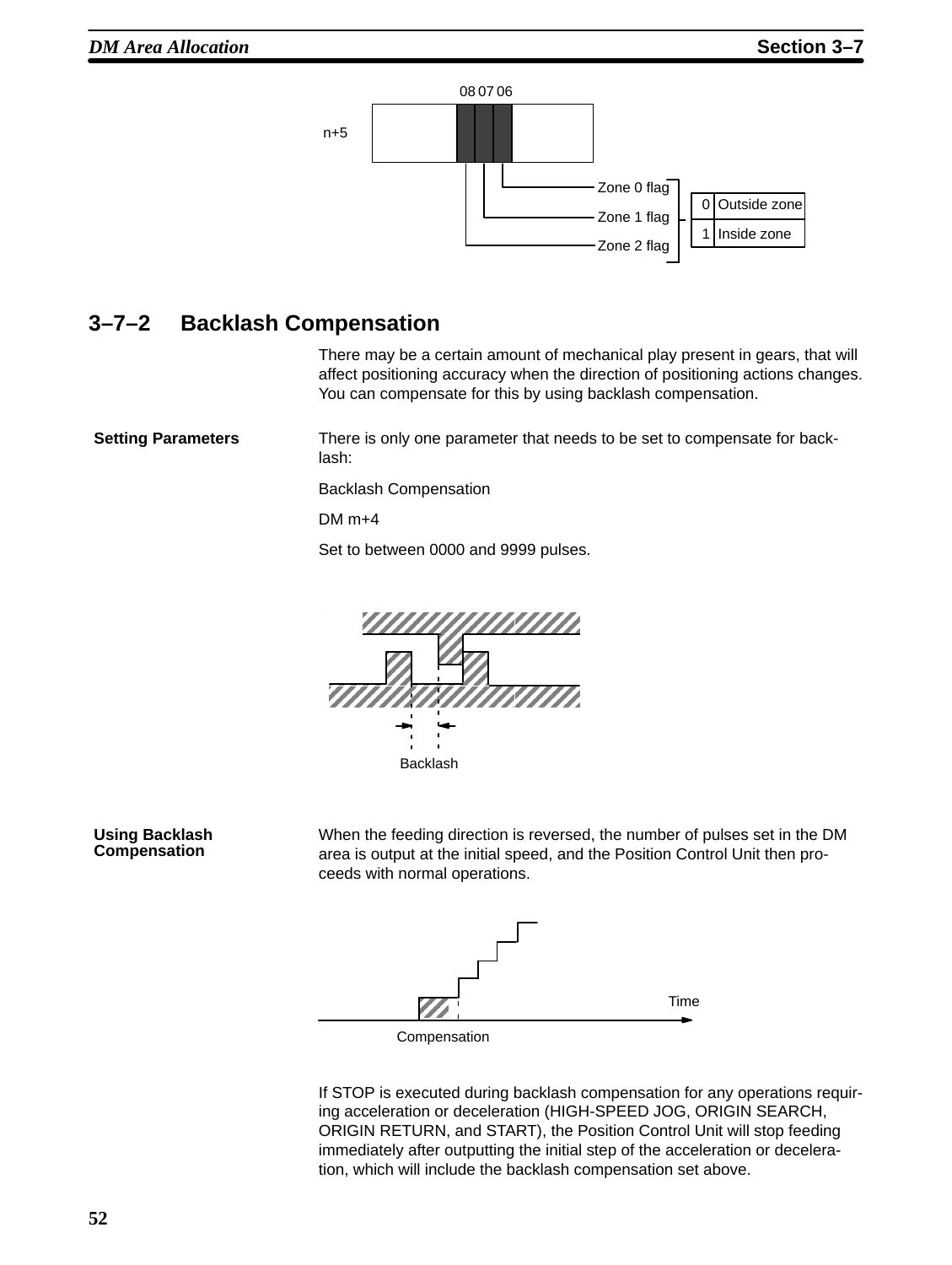

# **3–7–3 Internal CW/CCW Limits**

You can also make settings in the DM area to place internal limits on rotation of the axis on both the CW and CCW sides of the origin.



# **3–7–4 Data Calculations**

# **Speeds**

Slight differences exist between speeds set in the DM area and actual speeds. These differences do not affect positioning accuracy.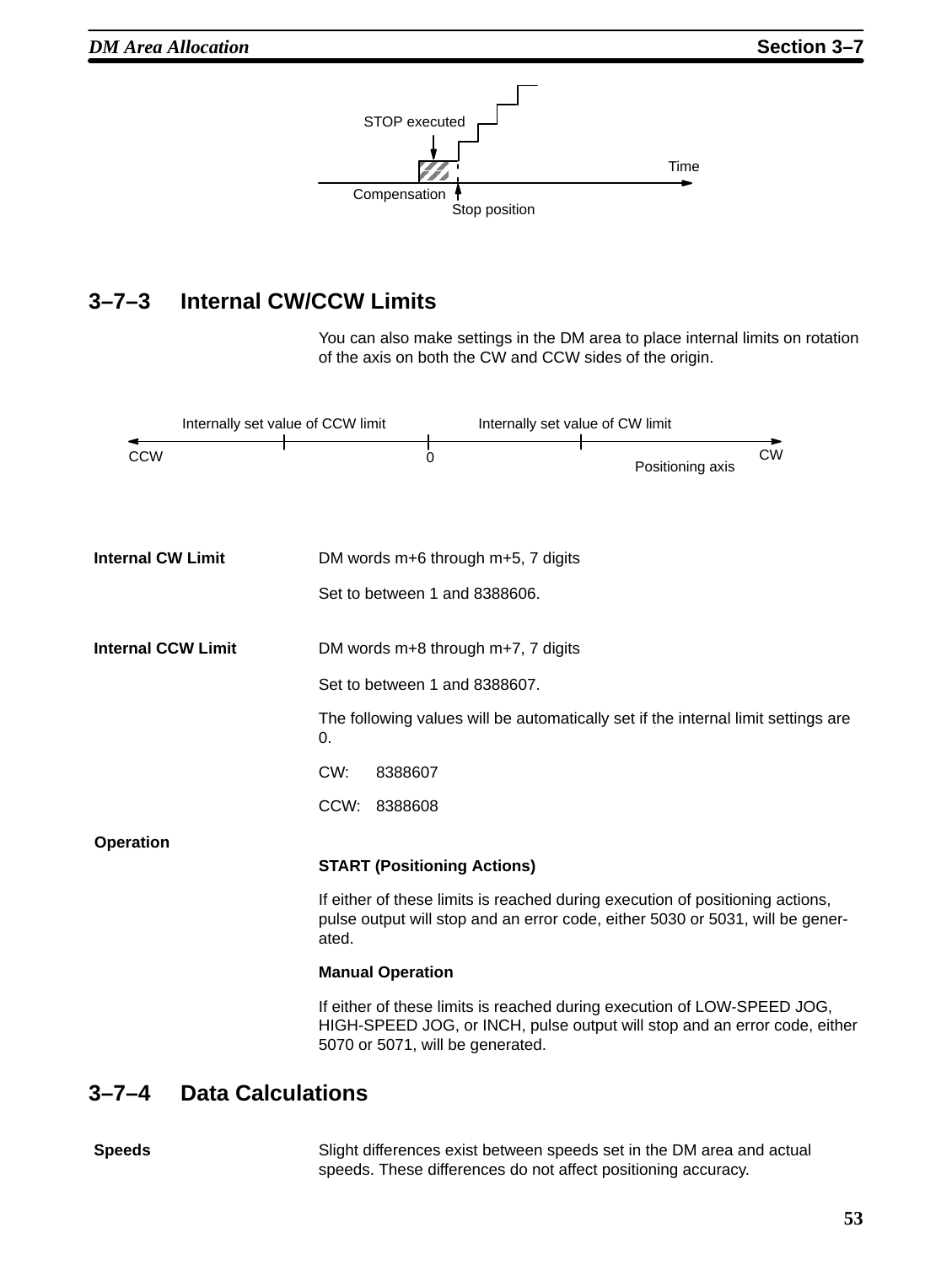# **Settings between 92 and 250,000 pps**

| Actual speed (pps) $=$                  | 6,000,000                |  |  |  |  |
|-----------------------------------------|--------------------------|--|--|--|--|
|                                         | INT(6,000,000/set value) |  |  |  |  |
| where,                                  |                          |  |  |  |  |
| INT:                                    | Nearest integer          |  |  |  |  |
| INT(6,000,000/set value): Divider ratio |                          |  |  |  |  |
| pps:                                    | Pulses per second        |  |  |  |  |
|                                         |                          |  |  |  |  |



The slight difference occurs because a 6-MHz source clock is divided by the integral divider ratio.

## **Example Values**

| <b>Set Value</b><br>(pps) | <b>Actual Speed (pps)</b> |
|---------------------------|---------------------------|
| 250,000                   | 250,000.00                |
| 180,000                   | 18,1818.18                |
| 140,000                   | 142,857.14                |
| 95,000                    | 95,238.10                 |
| 3,500                     | 3,500.58                  |
| 92                        | 92.00                     |

# **Settings between 1 and 91 pps**



INT(23,437.5/set value)



A 62.5-KHz source clock is divided by the integral divider ratio.

### **Example Values**

| <b>Set Value</b><br>(pps) | <b>Actual Speed (pps)</b> |
|---------------------------|---------------------------|
| 91                        | 91.20                     |
| 60                        | 60.10                     |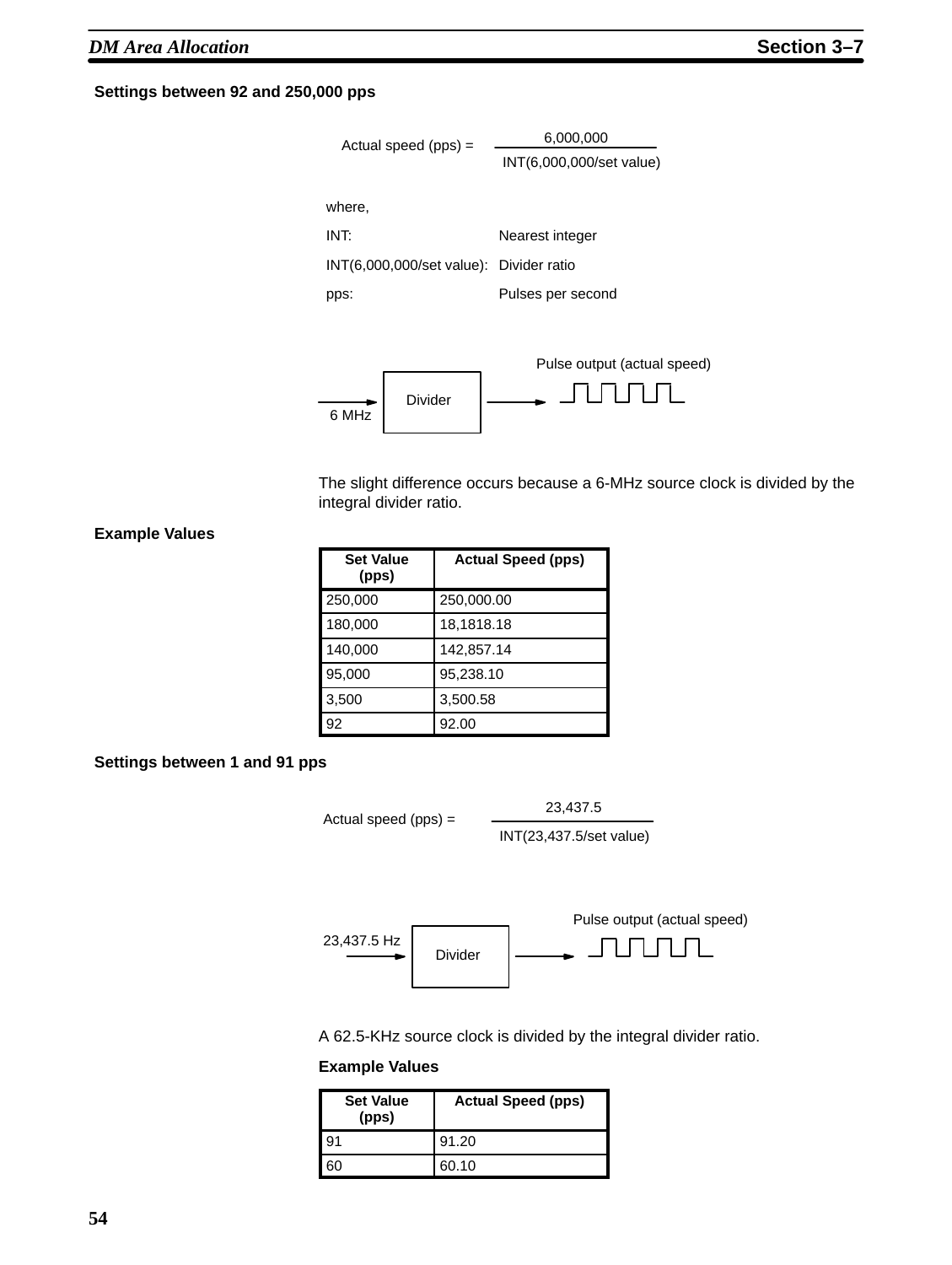#### **Trapezoidal Acceleration/Deceleration**

An internal calculation process is used to create a trapezoidal figure from speed, acceleration, and deceleration settings.



When accelerating or decelerating between two speeds, the speed is varied in a stepwise fashion. To achieve this, acceleration and deceleration tables are created internally when the Unit is first operated or when TRANSFER DATA is used to alter data.

#### The internal processing of the Position Control Unit is as follows during table creation. **Table Creation**

**1, 2, 3...** 1. The speed difference, ∆V, is obtained to express the range of speed settings.

 $\Delta V = MAX - MIN$ 

where,

| MAX: | Twice the maximum set value (not to exceed 250,000). |
|------|------------------------------------------------------|
| MIN: | Speed indicated by initial speed number.             |

2. The number of division steps, L, is determined such that the unit time for each step is 4 ms. The maximum number of steps is 250.

|    | $L = (\Delta V/R)$ |
|----|--------------------|
|    | where, 4           |
| r: |                    |

- Acceleration or deceleration data, whichever smaller
- R: Acceleration or deceleration data, whichever greater.
- ∆V/R: Acceleration (or deceleration) time between MAX and MIN

At this time, the time for one step of the smaller of the acceleration or deceleration data is obtained as follows:

$$
T = \frac{(\Delta V/r)}{L}
$$

3. Next, the speed difference (∆υ) for each step is obtained.

 $Δυ = (ΔV/L)$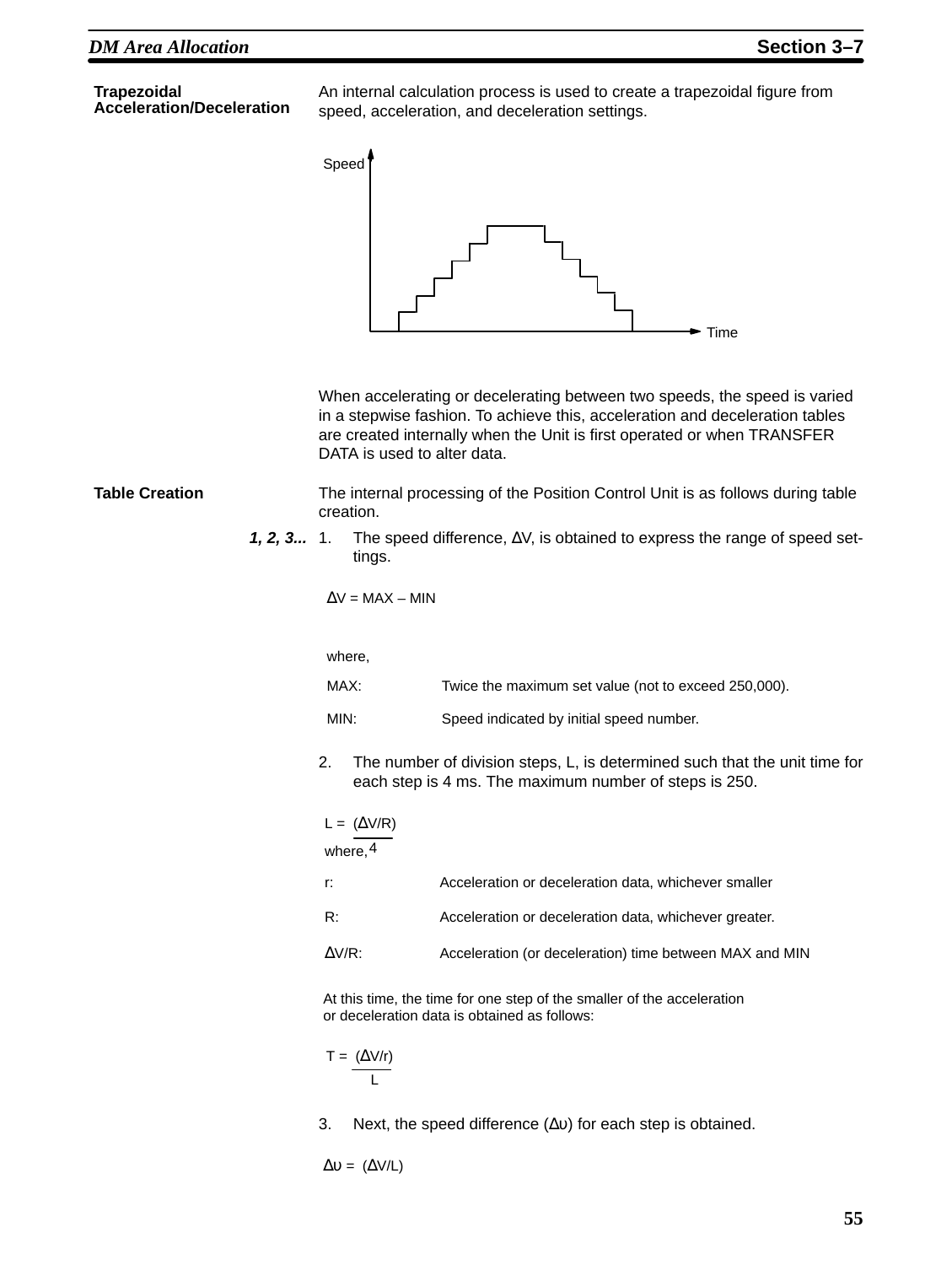| Step | Target (step) speed | Divider ratio |
|------|---------------------|---------------|
|      | <b>MIN</b>          |               |
| 2    | $MIN + \Delta v$    |               |
| з    | $MIN + 2\Delta v$   |               |
|      |                     |               |
|      | <b>MAX</b>          |               |

4. The divider ratios for all steps are calculated and set in a table.

5. Example

| Start speed                              | $0$ (pps)       |
|------------------------------------------|-----------------|
| Maximum value of speed data Nos. 1 to 15 | 20000 (pps)     |
| Acceleration                             | $100$ (pps/1ms) |
| Deceleration                             | $100$ (pps/1ms) |

 $\Delta V = 20000 \times 2 = 40000$ 

L =  $(\Delta V/R)$  =  $(40000/100)$  = 100 4 4

 $Δυ = 40000/100 = 400$ 



| <b>START Activation Time</b> | The time required between START command bit recognition and the begin-<br>ning of pulse output is 0.1 second or less. |
|------------------------------|-----------------------------------------------------------------------------------------------------------------------|
|                              | Only about 10 ms is required to begin execution of positioning actions with<br>"single" completion codes.             |

**External Interrupt Response Time**

The time required between CHANGE SPEED or STOP command bit recognition and the beginning of execution is at least 4 ms.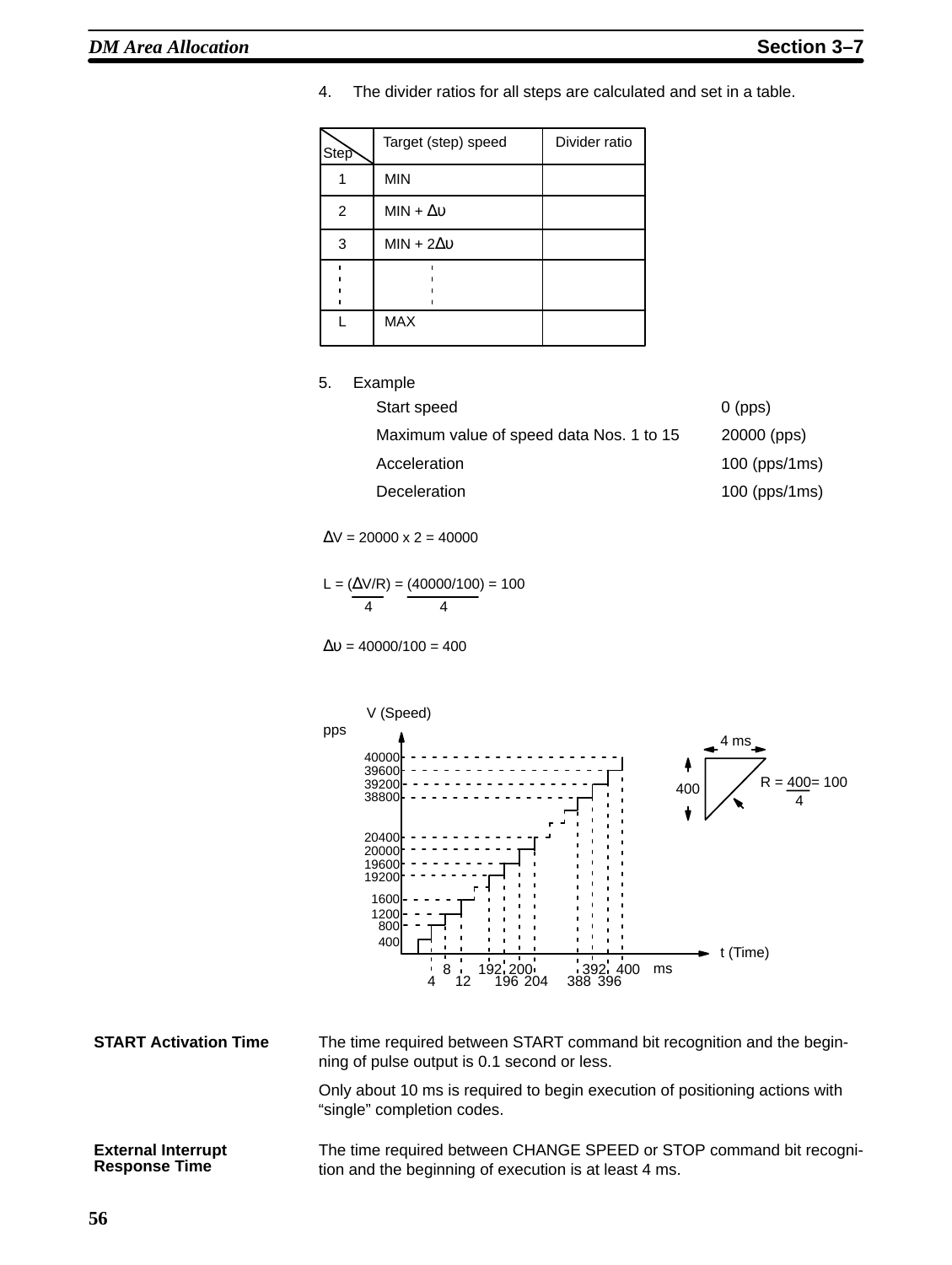# **Data Transfer Time**

When executing TRANSFER DATA, the Busy flag (bit 12 of word n + 5) will be ON during data transfer and processing for the following time periods:

# **Positioning Action Data Only (positioning actions #0 through #19):**

Maximum:  $0.1 s + k$  (scan time)

### **When Speed Data (Transfers #20 through #25) Is Included:**

Maximum:  $0.2 s + k$  (scan time)

The value of k depends on the number of transfers being made, as illustrated in the following table.

| <b>Number of transfers</b> |   |
|----------------------------|---|
| 1 to 6                     |   |
| 7 to 13                    | 2 |
| 14 to 20                   | 3 |
| 21 to 26                   |   |

Mounting one Position Control Unit on a PC extends the PC's scan time by about 3 ms. In addition, when transferring data, the scan time during which data is transferred increases by another 5 ms. For example, to transfer all 20 positioning actions, TRANSFER DATA only needs to be executed once, but both the PC and Position Control Unit require 3 scans. Each of these 3 scan times will be 5 ms longer than the normal scan time. **Influence on PC Scan Time**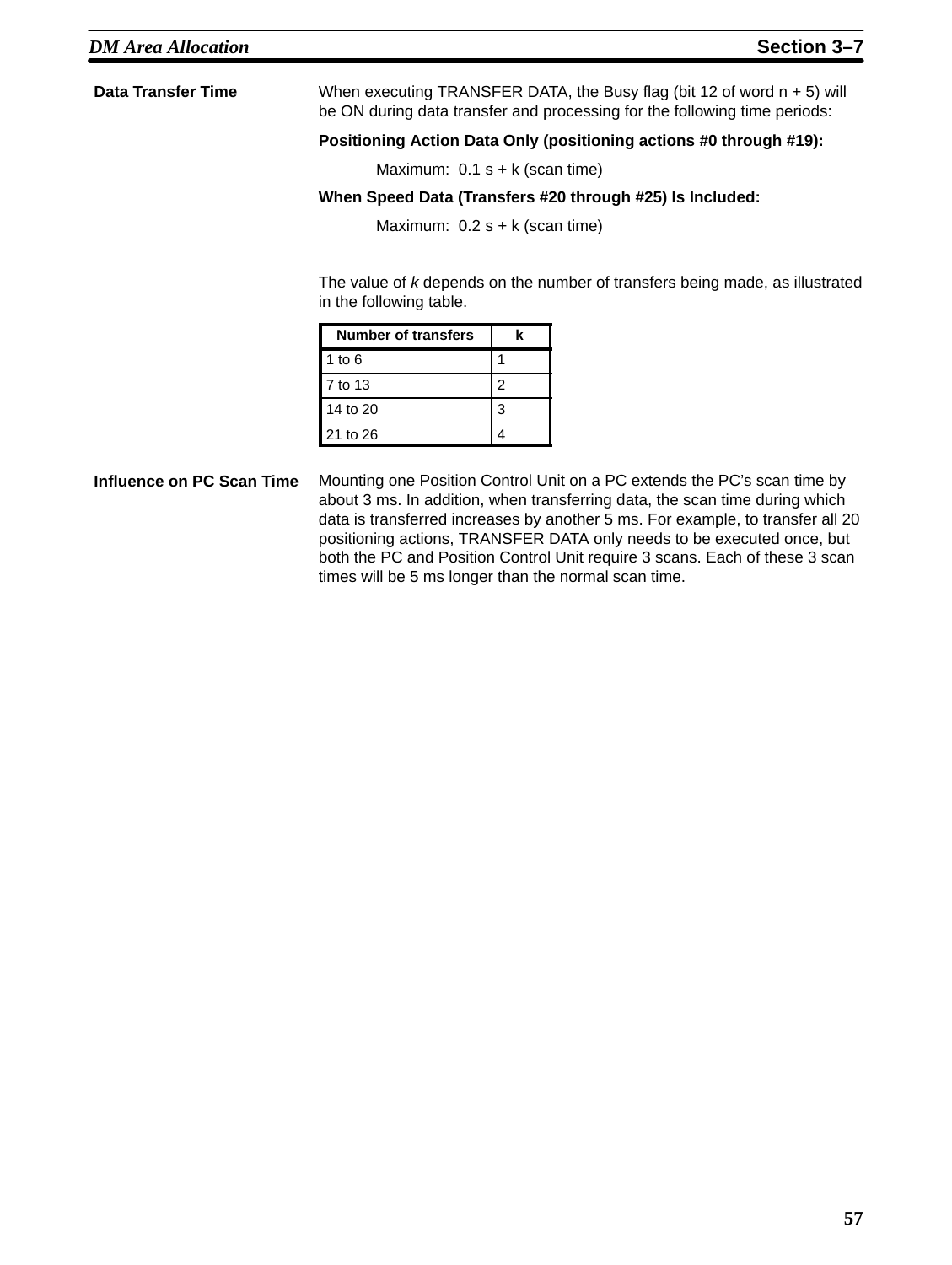# **SECTION 4 Commands**

The Position Control Unit provides thirteen commands to execute automatic and manual positioning actions, define and establish position, transfer data, and handle interrupts and errors. Any given command is executed when the program in the PC turns ON the appropriate command bit in the IR area. In addition to the command bits themselves, the IR area contains certain other data which are necessary for executing commands.

In executing commands, the Position Control Unit makes use of data stored in the DM area. This data includes settings for speeds, positions, and so on. Although the data required for execution is listed under each command, much of this data is used by more than one command. Refer to *Section 3–4* for an outline of the structure of Position Control Unit data, and to *Section 3–5* for format specifications for particular types of data. *Appendix C* and *Appendix D* also provide convenient overviews of data allocation. Applications of most commands are presented in *Section 5*.

| $4 - 1$ |             |  | 60  |
|---------|-------------|--|-----|
|         | $4 - 1 - 1$ |  | 60  |
| $4 - 2$ |             |  | 61  |
|         | $4 - 2 - 1$ |  | 66  |
|         | $4 - 2 - 2$ |  | 68  |
| $4 - 3$ |             |  | 71  |
|         | $4 - 3 - 1$ |  | 71  |
|         | $4 - 3 - 2$ |  | 72  |
|         | $4 - 3 - 3$ |  | 73  |
|         | $4 - 3 - 4$ |  | 84  |
| 4–4     |             |  | 86  |
|         | $4 - 4 - 1$ |  | 87  |
|         | $4 - 4 - 2$ |  | 87  |
|         | $4 - 4 - 3$ |  | 87  |
| $4 - 5$ |             |  | 89  |
| $4 - 6$ |             |  | 91  |
|         | $4 - 6 - 1$ |  | 92  |
|         | $4 - 6 - 2$ |  | 92  |
| $4 - 7$ |             |  | 93  |
| $4 - 8$ |             |  | 93  |
|         | $4 - 8 - 1$ |  | 94  |
|         | $4 - 8 - 2$ |  | 94  |
|         | $4 - 8 - 3$ |  | 94  |
| 4–9     |             |  | 95  |
|         | $4 - 9 - 1$ |  | 96  |
|         | $4 - 9 - 2$ |  | 97  |
|         | $4 - 9 - 3$ |  | 99  |
|         |             |  | 102 |
|         |             |  | 102 |
|         |             |  | 103 |
|         |             |  | 103 |
|         |             |  | 104 |
|         |             |  | 104 |
|         |             |  | 105 |
|         |             |  | 107 |
|         |             |  | 115 |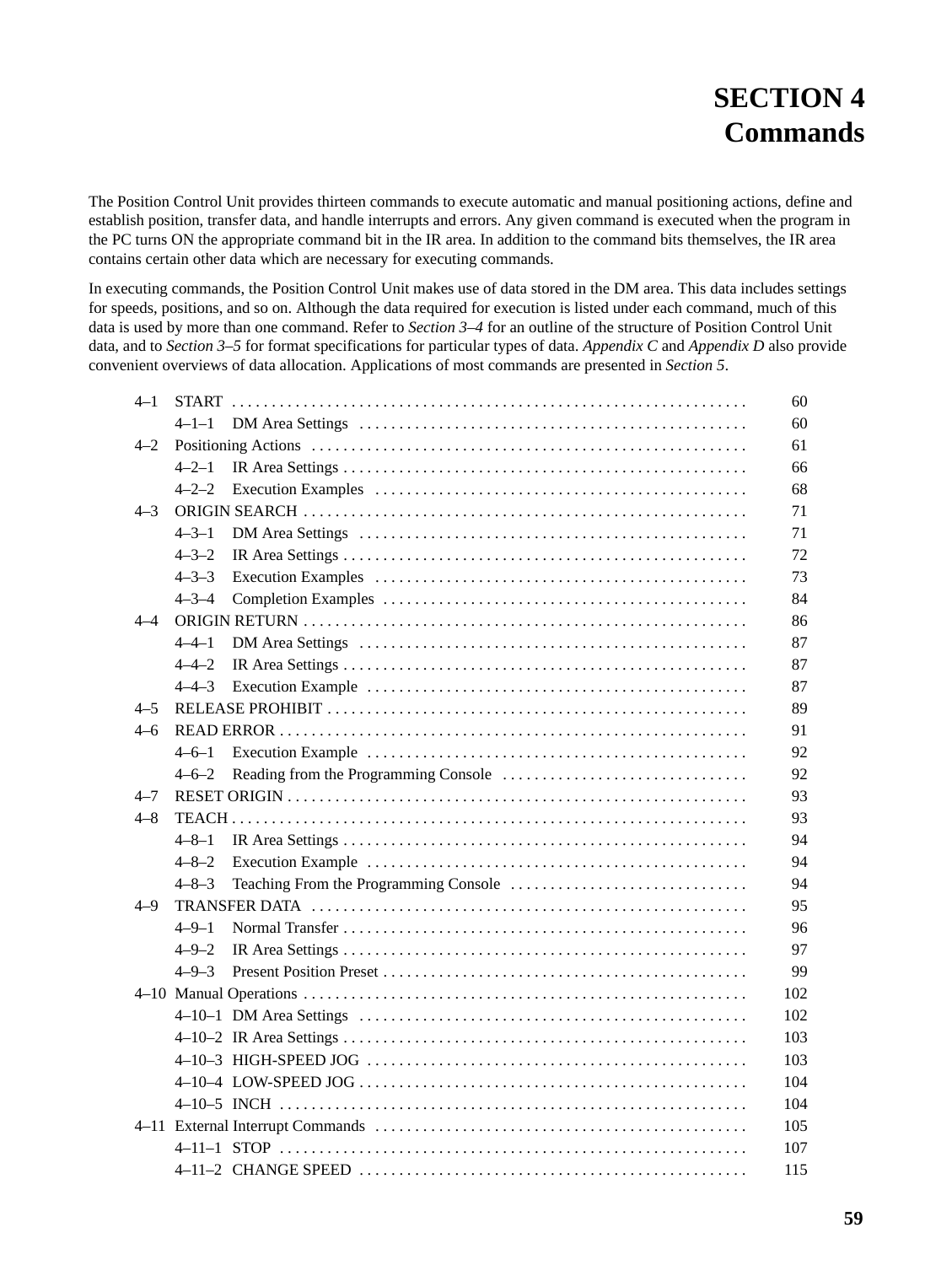# **4–1 START**

Execution of positioning actions begins when the program turns ON the START command bit, bit 00 of IR word n (effective on signal's rising edge). The actions are executed in order from either the initial positioning action designated in the DM area or that designated in the IR area, depending on another setting you make in the IR area. Positioning actions are executed in order until a "single" or "bank end" positioning action is reached, at which time START is again required in order to begin execution of positioning actions. (For an explanation of "single" and "bank end" positioning actions, see Completion Codes under Section 4–1–1 below.)

When a bank end positioning action is reached or when the last positioning action (#19) has been performed, the initial positioning action designated in the DM area is performed next. The initial positioning action and completion codes (i.e., single, pause, continuous, bank end, and extended) are described later in this section.

# **4–1–1 DM Area Settings**

Words 1000 to 1999 of the DM area of the PC are used as data storage areas for the Position Control Unit, storing data such as initial positioning action numbers, initial speed numbers, speed data, acceleration/deceleration data, position data, completion codes, dwell times, and output codes. Before positioning actions can be executed, you must make all of the necessary data settings in the DM area. (For an explanation of data configuration, refer to Section 3–4.)

DM word m, bits 07 to 00 **Initial Positioning Action Number**

Set to a value between 00 and 19. This number is used for the following:

- Initial START after turning on the Unit (if bit 01 of word n is 0)
- START after bank ends
- START after completion of positioning action #19

If bit 01 of IR word n is set to 1, the initial positioning action number designated in the IR area is used for the initial START after turning on the Unit, allowing for a different starting point for positioning system initialization.



**Initial Speed Number**

DM word m, bits 11 to 08

Set to a value between 0 and F (hex). An initial speed number of 0 indicates a speed of 0. All the other speed numbers set here refer to the speeds set in DM words m+82 through m+96.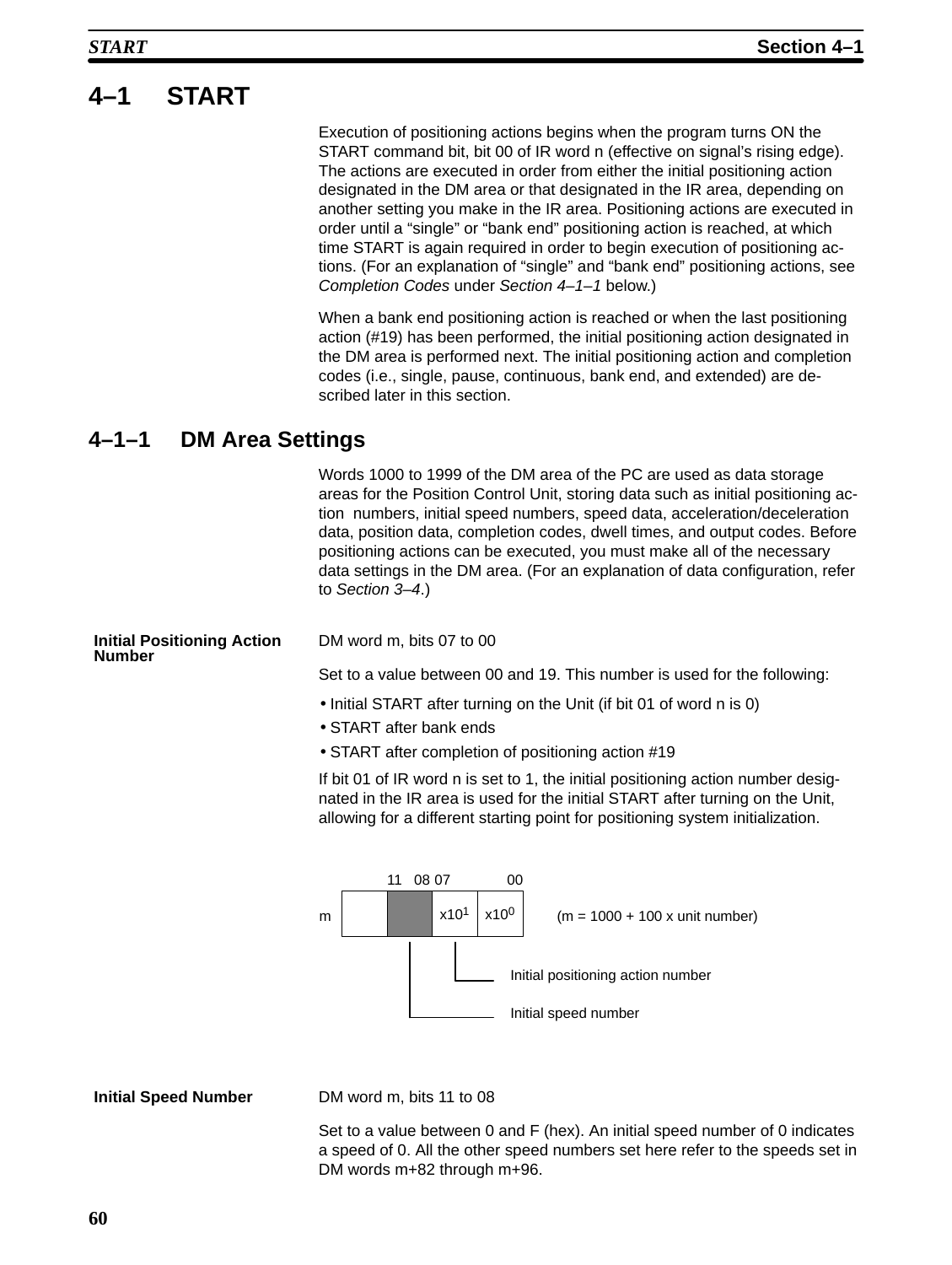

**Speeds**

DM words m+82 through m+96

Set each word to a value between 0000 and 9999 pps (4 digits)

You can set up to fifteen speeds in these DM words, numbered from one to fifteen. To each of these values, you assign a speed unit (in word m+97), which multiplies the corresponding speed by 1, 10, or 100. You can then refer to these settings by number to set speeds for START and several other commands.



**Speed Units**

### DM word m+97

You assign each of the bits in this word to one of the speeds you previously set in words m+82 through m+96. Speed unit multiplication is affected by bit 04 of DM word m+3 as follows:

| $m + 97$ bit <sup>*</sup> | M+3, bit 04 | <b>Condition</b>        |
|---------------------------|-------------|-------------------------|
|                           |             | Speed multiplied by 1   |
|                           |             | Speed multiplied by 10  |
|                           |             | Speed multiplied by 1   |
|                           |             | Speed multiplied by 100 |

\*Bit assignments are as follows:

Bit 00 is not used. Bit 01 is assigned to speed #1, bit 02 to speed #2, bit 03 to speed #3, and so on, up to bit 15.

**Acceleration**

DM word m+98, bits 15 to 00, 3 digits

Set from 2 to 2,000 (BCD). Acceleration is in pps per ms.

**Deceleration**

DM word m+99, bits 15 to 00, 3 digits

Set from 2 to 2,000 (BCD). Deceleration is in pps per ms.

# **4–2 Positioning Actions**

DM words m+22 through m+81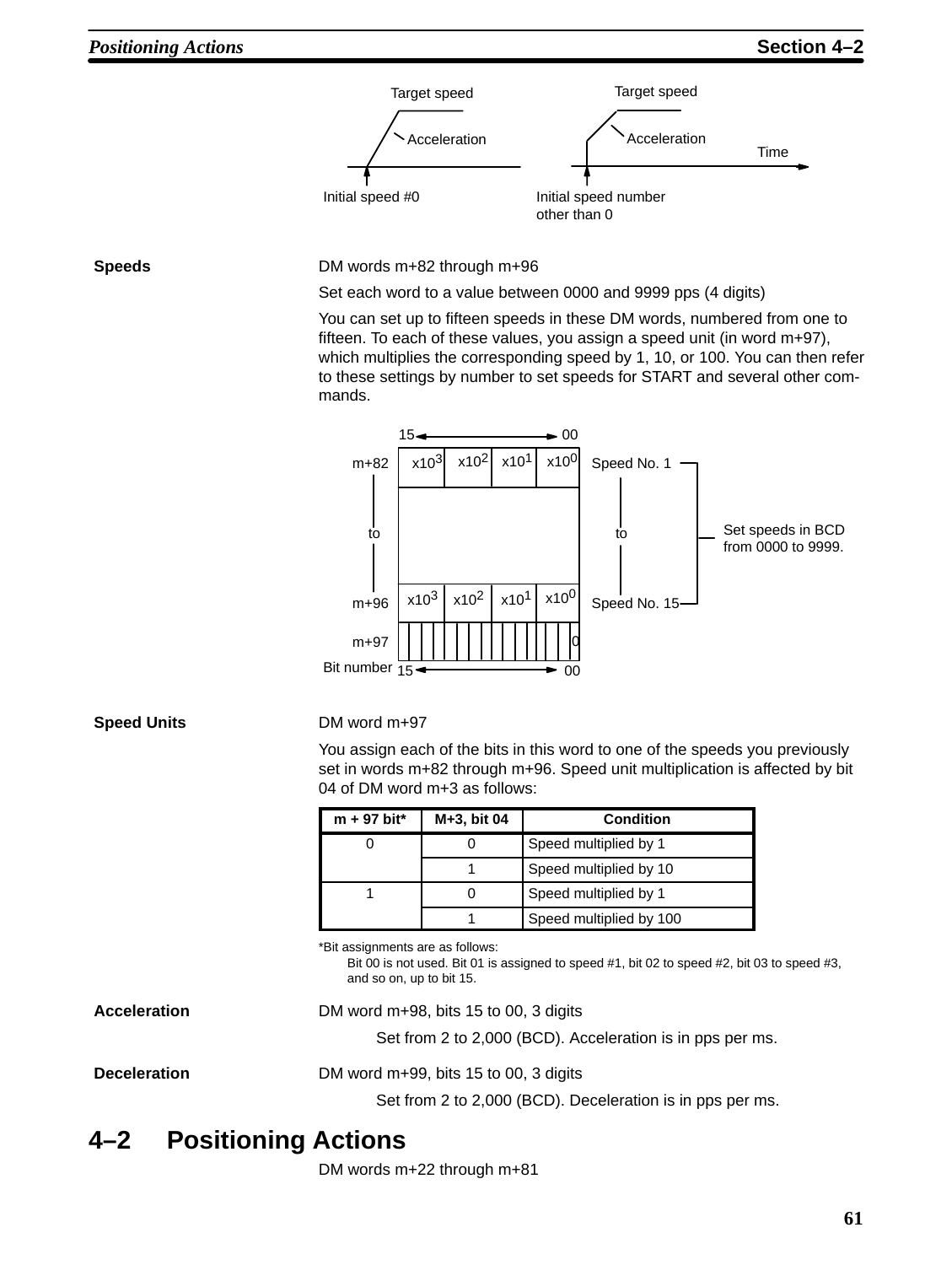The fundamental unit of positioning is the positioning action. In C200H-NC112 Position Control Units, each positioning action is defined by its completion code, dwell time, output code, speed number, and target position, all of which are explained below.

Positioning actions are generally referred to by number and completion code. For example,"#6, continuous" indicates positioning action #6 with a completion code of 2 (continuous). The settings for positioning action #0, DM words m+22 through m+24, are explained below. The same procedure is followed for any other positioning action. See Appendix C for detailed word and bit allocations.

DM word m+22, bits 03 to 00 **Completion Code**

> Each positioning action must be assigned a completion code. A completion code is a setting that specifies what is to happen when the positioning action has been completed. You can select any of six completion codes, all described in detail below, by setting these bits anywhere from 0 to 5. For further explanation, see also Section 4–1–3.



If you designate a positioning action as "single", then it will be executed in accordance with the data set for it and will not directly affect the subsequent positioning action (except, of course, for its initial position). The target position is reached and feeding stops. After completion of this action, START is necessary in order to to execute the next positioning action(s). **0: Single**



### **1: Pause**

If you designate a positioning action as "pause", it will execute in accordance with the data set for it, pause, and then automatically start the next positioning action. After the target position is reached, positioning will pause for the dwell time (see following Dwell Time diagram). The next positioning action is automatically started following the dwell time.



Start of next positioning action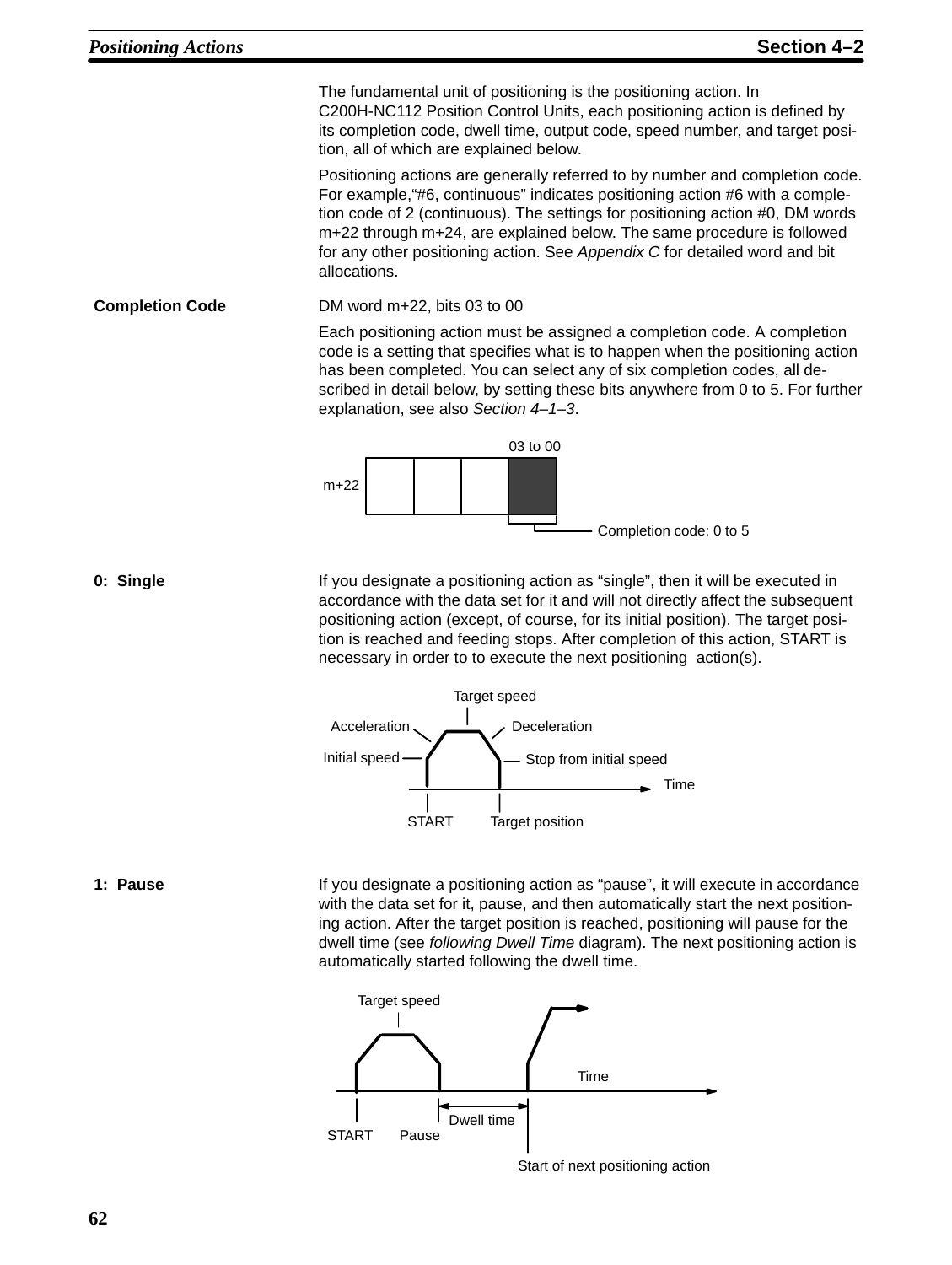### **2: Continuous**

If you designate a positioning action as "continuous", then as soon as the target position for that positioning action is reached, the next positioning action is started. The first target position is reached at the target speed set for the next positioning action, so that the next positioning action can be executed immediately.



#### **3: Bank end**

The term "bank" refers to a combination of several positioning actions or sequences. If you designate the positioning action as "bank end", it will serve as the final positioning action in that bank. The target position is reached and feeding stops. The next positioning action to be executed will be the initial positioning action number in bits 07 to 00 of DM word m. START is required in order to resume execution of positioning actions.



If you designate a positioning action as "extended", the Position Control Unit will continually output pulses, at the speed set for the positioning action, until the action is terminated by STOP. The Unit will not calculate the present position, and the No-origin flag (bit 11 of IR n+5) will go ON during operation. The direction of pulse output is determined by the direction digit set in the positioning data. (See Appendix C.) START is required in order to resume execution of positioning actions. **4: Extended**



**5: Extended With Positioning**

If you designate a positioning action as "extended with positioning", the Position Control Unit continually outputs pulses at the speed set for the positioning action. This is similar to "extended", described above. When STOP is executed, however, the present position that was defined when the positioning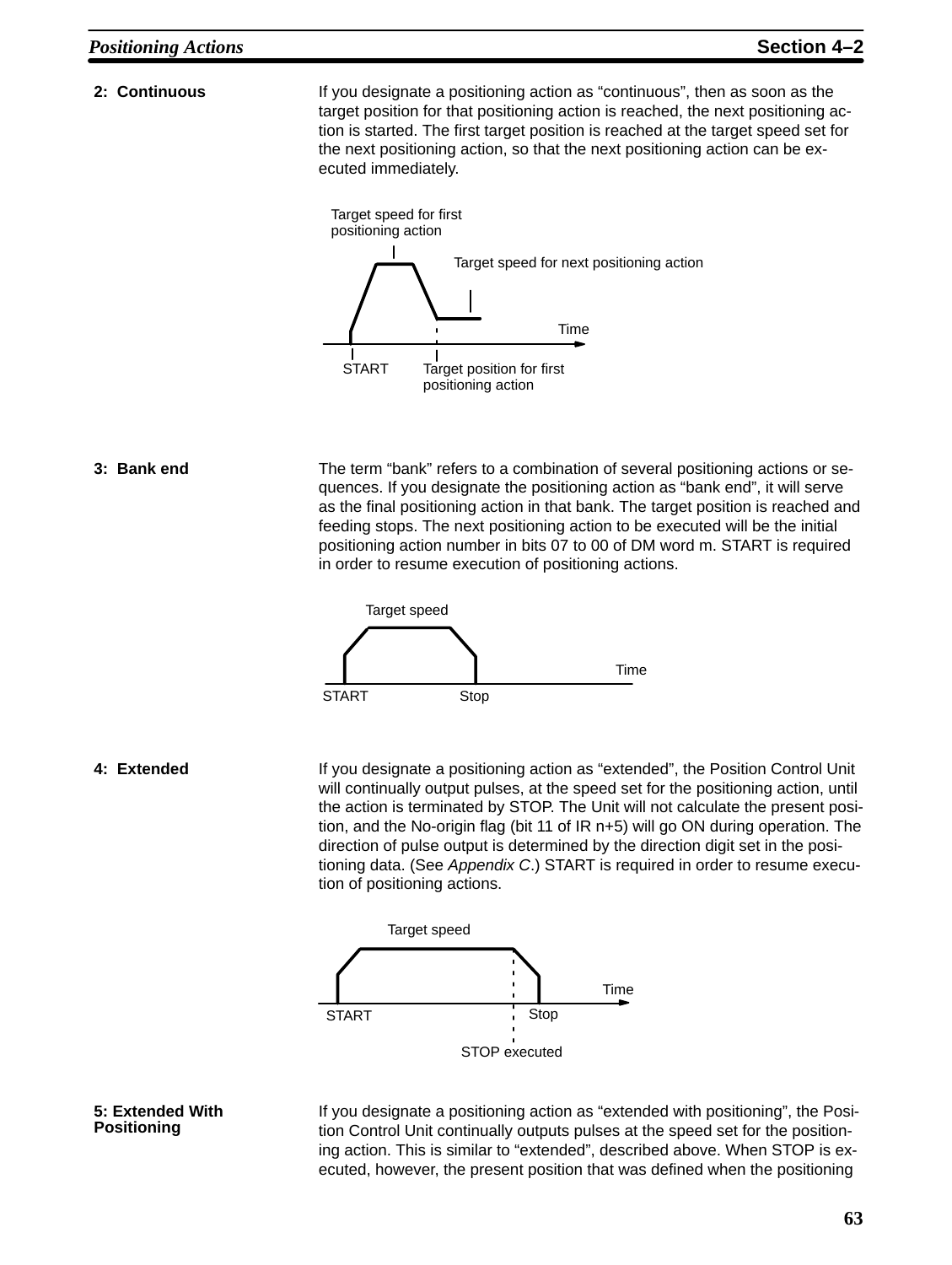action was started is reset and positioning is executed according to the data set for the positioning action. The Unit will not calculate the present position, and the No-origin flag (bit 11 of IR n+5) will go ON during operation. The direction of pulse output is determined by the direction bit set for the positioning action. START is required in order to resume execution of positioning actions.



**Note** STOP can be executed by either an external input signal or by IR word n, bit 15. For details, refer to Section 4–10–1.

#### **Delay Time**

From position A to position B in the above diagram, there is a delay time of approximately 2 ms for internal processing (scan time). From position B to position C, there may be a maximum additional delay time of 2 ms. The delay time between points A and B does not affect the present position set in words n+8 and n+9. During the delay time between B and C, the present position in those words is reset to 0 and then updated. The delay time is also output in those words.

#### **Example: Positioning Action #0 for Unit #0**



After STOP, the present position is as follows:



In this example, the present position after operation has stopped is 10003. Since the target position was 10000, the actual position has exceeded the target position by 3 pulses. Since the speed was set to 10K pps, 3/10,000 =  $0.003$  s = 0.3 ms. Thus the delay time is 0.3 ms.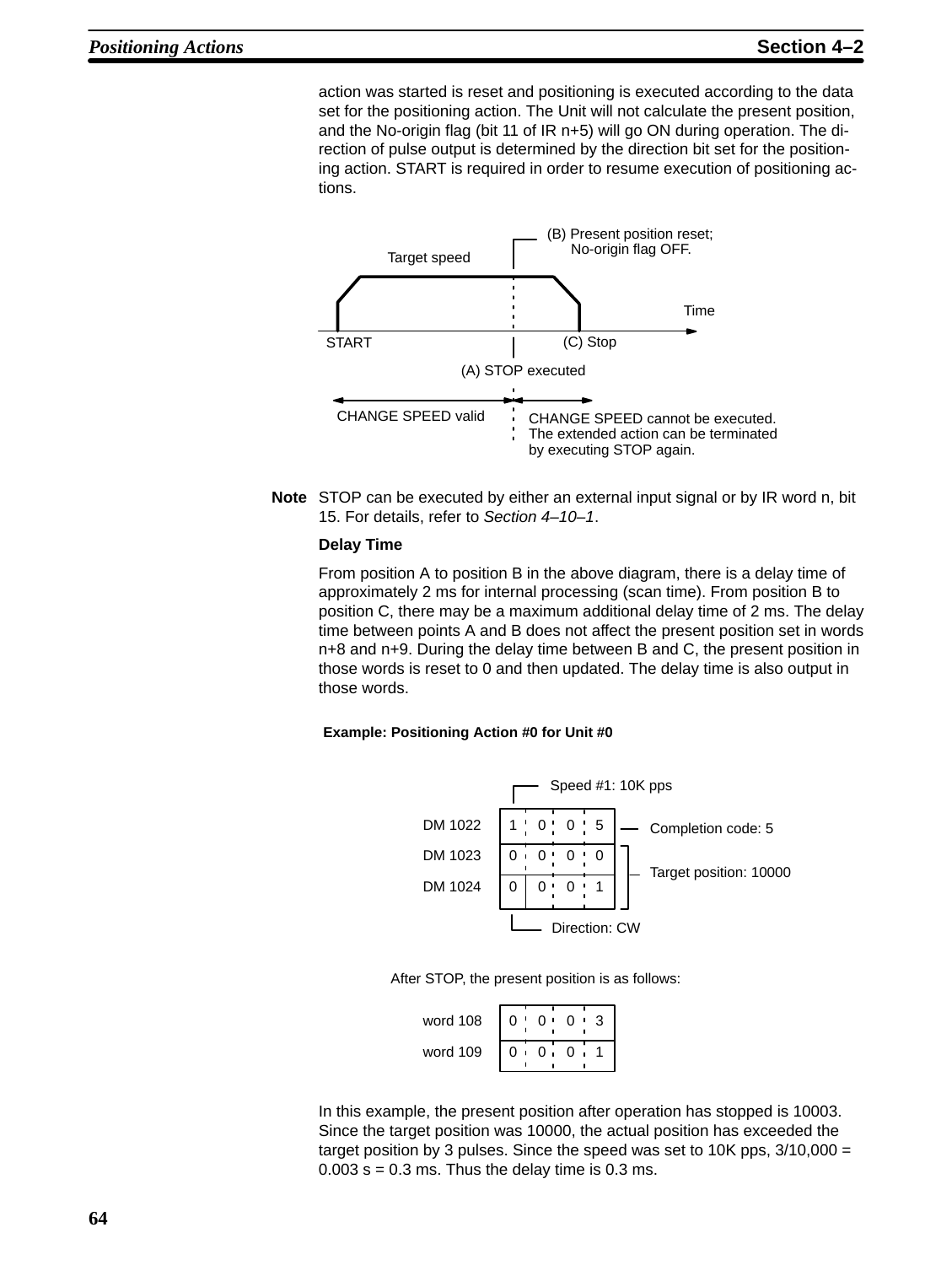If the target position is near the position at which STOP is executed, pulse output will cease before deceleration is completed. However, no error code will be output.

DM word m+22, bits 07 to 04 **Dwell Time**

Set to a value between 0 and F (hex). (Unit: 0.1 s)

You can set a dwell time for however long you want positioning to pause. The next positioning action can be executed when the Busy flag turns OFF after the dwell time has expired. In other words, the Positioning Completed flag remains OFF and the Busy flag remains ON until the dwell time has expired. (See Section 4–1–3.)

DM word m+22, bits 11 to 08 **Output Code**

Set to an integer between 0 to F (hex).

Output codes are user-defined codes output to IR word n+7, bits 11 to 08, of the OUT refresh area following completion of a positioning action.



DM word m+22, bits 15 to 12 Set to a value between 1 and F (hex). The speed number which you set here refers to the speeds which you previously set in DM words m+82 through m+96 (see Speeds above). DM words m+23 through m+24 The target position is set with the rightmost seven digits, i.e., all four digits of word 23 and the rightmost three digits of word 24. The remaining digit of word 24 is used as a direction digit. (See Appendix C.) **Target Speed Number Target Position**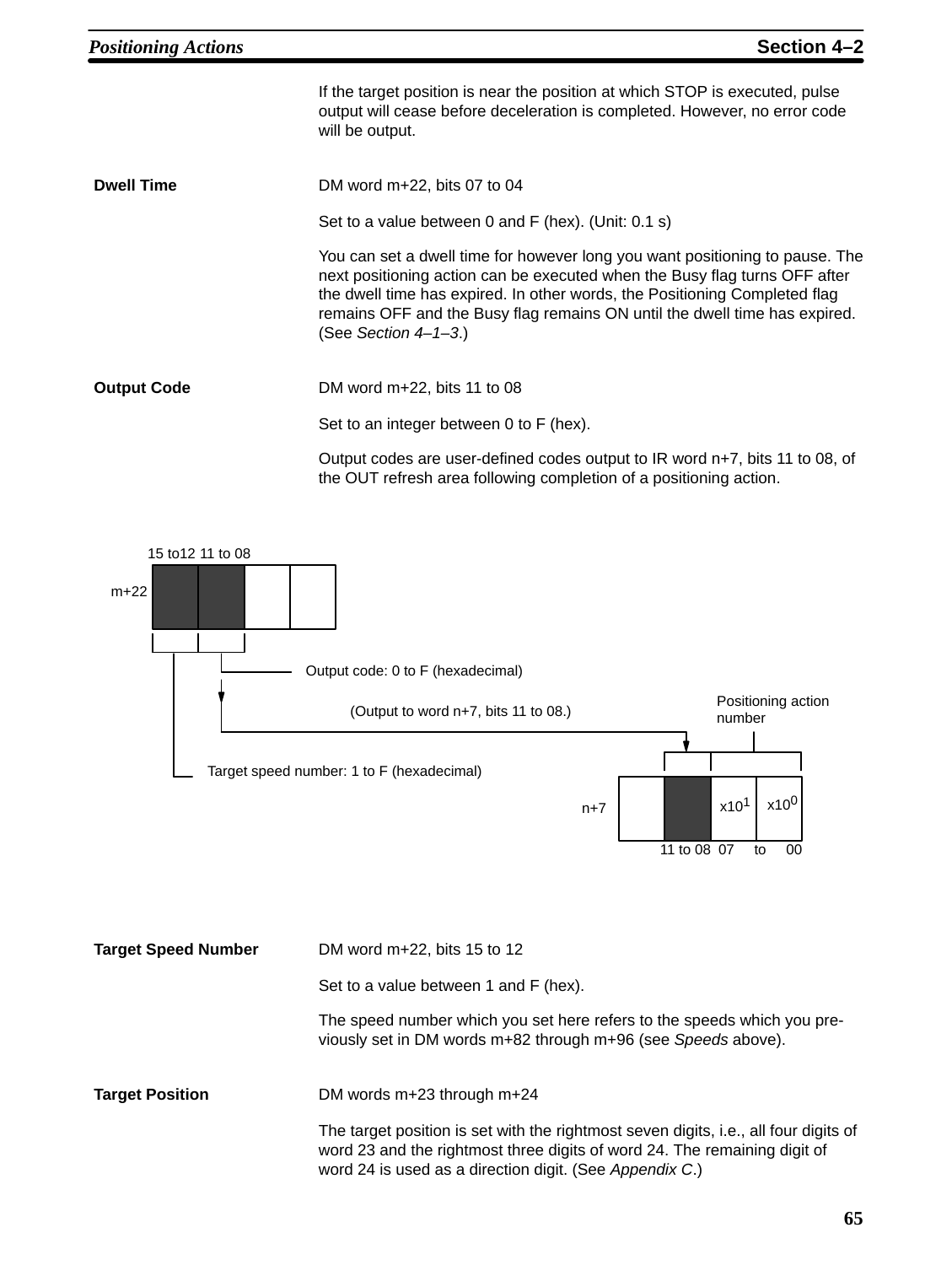

Maximum values are as follows:

CW: 8,388,606 pulses

CCW: 8,388,607 pulses

Absolute values are measured from the origin. Increment values are measured from the present position. Positions resulting from increments (i.e., present value plus the increment) must be between –8,388,607 and +8,388,606.



**Note** The TEACH command can be used to write target positions into the DM area. See Section 4–7 for details.

## **4–2–1 IR Area Settings**

In C200H PCs, IR words 100 to 199 are used for Special I/O Units. When a Position Control Unit is used, they are allocated as I/O refresh areas. For a detailed explanation, see Section 3–4. For a detailed table of words and bits in the IR area, see Appendix D.

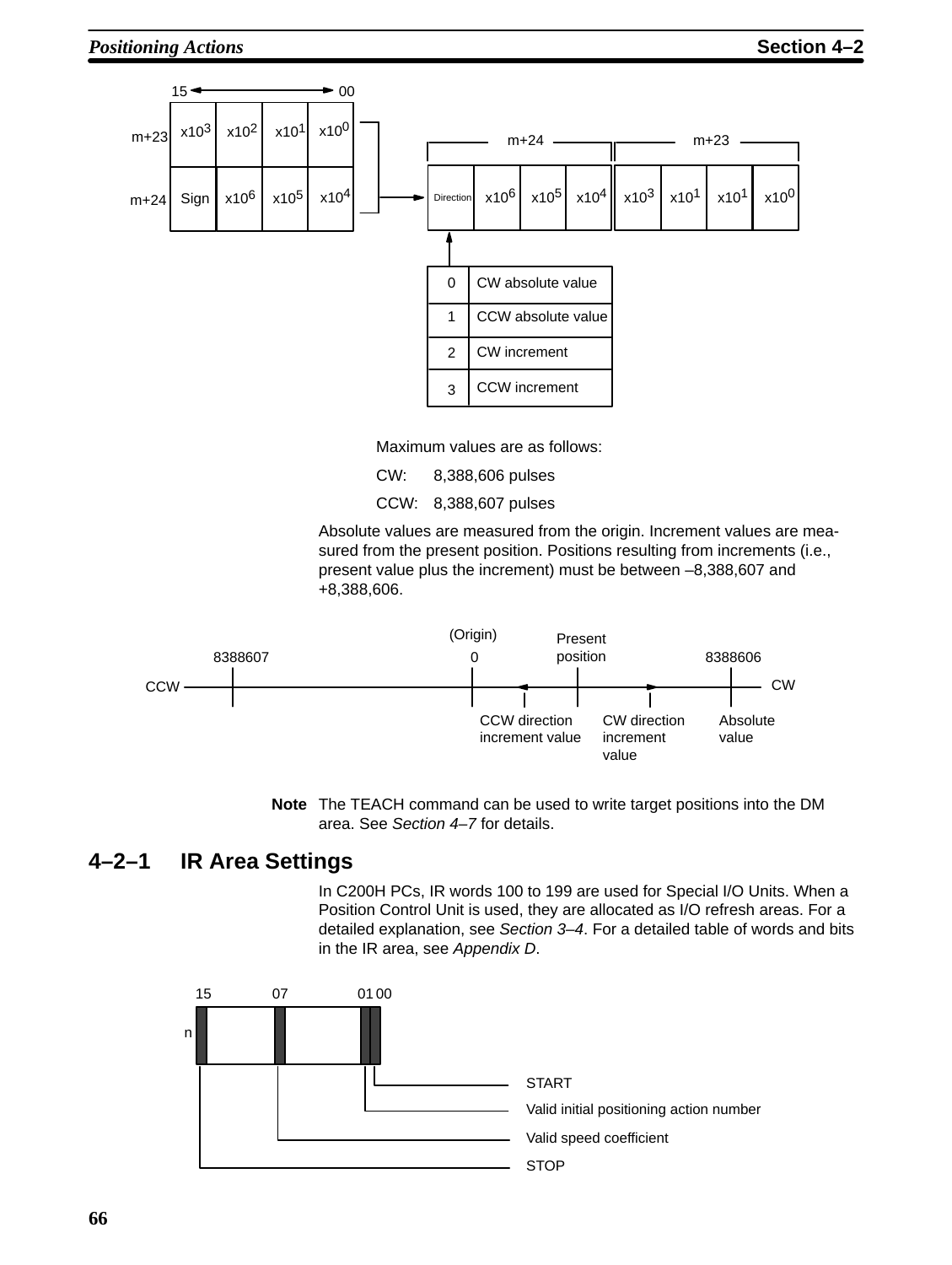| <b>START</b>                                             | IR word n, bit 00                                                                                                                                                                                                                                                                                                                                                                                        |  |
|----------------------------------------------------------|----------------------------------------------------------------------------------------------------------------------------------------------------------------------------------------------------------------------------------------------------------------------------------------------------------------------------------------------------------------------------------------------------------|--|
|                                                          | When the program turns this bit ON (i.e., sets it to 1), bits 01 and 07 are re-<br>ferred to and positioning begins.                                                                                                                                                                                                                                                                                     |  |
| <b>Valid Initial Positioning</b><br><b>Action Number</b> | IR word n, bit 01                                                                                                                                                                                                                                                                                                                                                                                        |  |
|                                                          | This is used when the initial positioning action number is designated in the<br>I/O refresh areas. After the initial positioning action is set with bits 07 to 00 of<br>IR word n+1, the START command is executed according to bit. These val-<br>ues are valid when set within the same scan.                                                                                                          |  |
|                                                          | Initial position number set in bits 07 to 00 of IR word n+1 is valid.<br>1:<br>Initial position number set in bits 07 to 00 of DM word m is valid.<br>0:                                                                                                                                                                                                                                                 |  |
| <b>Valid Speed Coefficient</b>                           | IR word n, bit 07                                                                                                                                                                                                                                                                                                                                                                                        |  |
|                                                          | This is used when the target speed of the positioning action is multiplied by a<br>coefficient. After the speed coefficient is set with bits 07 to 00 of IR word n+2,<br>the START command is executed according to bit. These values are valid<br>when set within the same scan. This bit can function simultaneously with bit<br>01 (described above).                                                 |  |
|                                                          | Coefficient in bits 07 to 00 of IR word n+2 is valid.<br>1:<br>Coefficient is 1.0.<br>0:                                                                                                                                                                                                                                                                                                                 |  |
| <b>Deceleration/Stop</b><br>Command (STOP)               | IR word n, bit 15                                                                                                                                                                                                                                                                                                                                                                                        |  |
|                                                          | The program turns this bit ON to execute STOP. Pulse output cannot be re-<br>sumed as long as this bit remains ON. See Section 4-10-1 for a more de-<br>tailed explanation and several STOP execution examples.                                                                                                                                                                                          |  |
| <b>Initial Positioning Action</b><br><b>Number</b>       | IR word n+1, bits 07 to 00                                                                                                                                                                                                                                                                                                                                                                               |  |
|                                                          | Set to an integer between 00 and 19.                                                                                                                                                                                                                                                                                                                                                                     |  |
|                                                          | START will be executed from the positioning action specified here if bit 01 of<br>IR word n is 1 when the START command bit (bit 00 of IR word n) is set.                                                                                                                                                                                                                                                |  |
| <b>Speed Coefficient</b>                                 | IR word n+2, bits 05 to 00                                                                                                                                                                                                                                                                                                                                                                               |  |
|                                                          | Set a value between 00 and 20 (in units of 0.1). In other words, a setting of<br>15, for example, will represent an actual value of 1.5.                                                                                                                                                                                                                                                                 |  |
|                                                          | This coefficient is valid if bit 07 of IR word n is 1 when the START command<br>bit (bit 00 of word n) is turned ON (i.e., set to 1). It is valid only for START<br>and cannot be changed during positioning, passes,. or dwell time.                                                                                                                                                                    |  |
|                                                          | The speed coefficient represents the coefficient with regard to the target<br>speed. If the value is set at 00, the speed will be considered to be 100 and a<br>coefficient of 1.0 will be used. If the value is set anywhere from 01 to 20, the<br>set value will be multiplied by 0.1 to determine the coefficient. The speed co-<br>efficient can thus be set in increments anywhere from 0.1 to 2.0. |  |
|                                                          | If the speed resulting from the coefficient exceeds 100 kpps or falls below 1<br>kpps, the speed will be set at 100 kpps or 1 kpps, respectively. Speed coeffi-<br>cients will have no effect on accelerations and decelerations.                                                                                                                                                                        |  |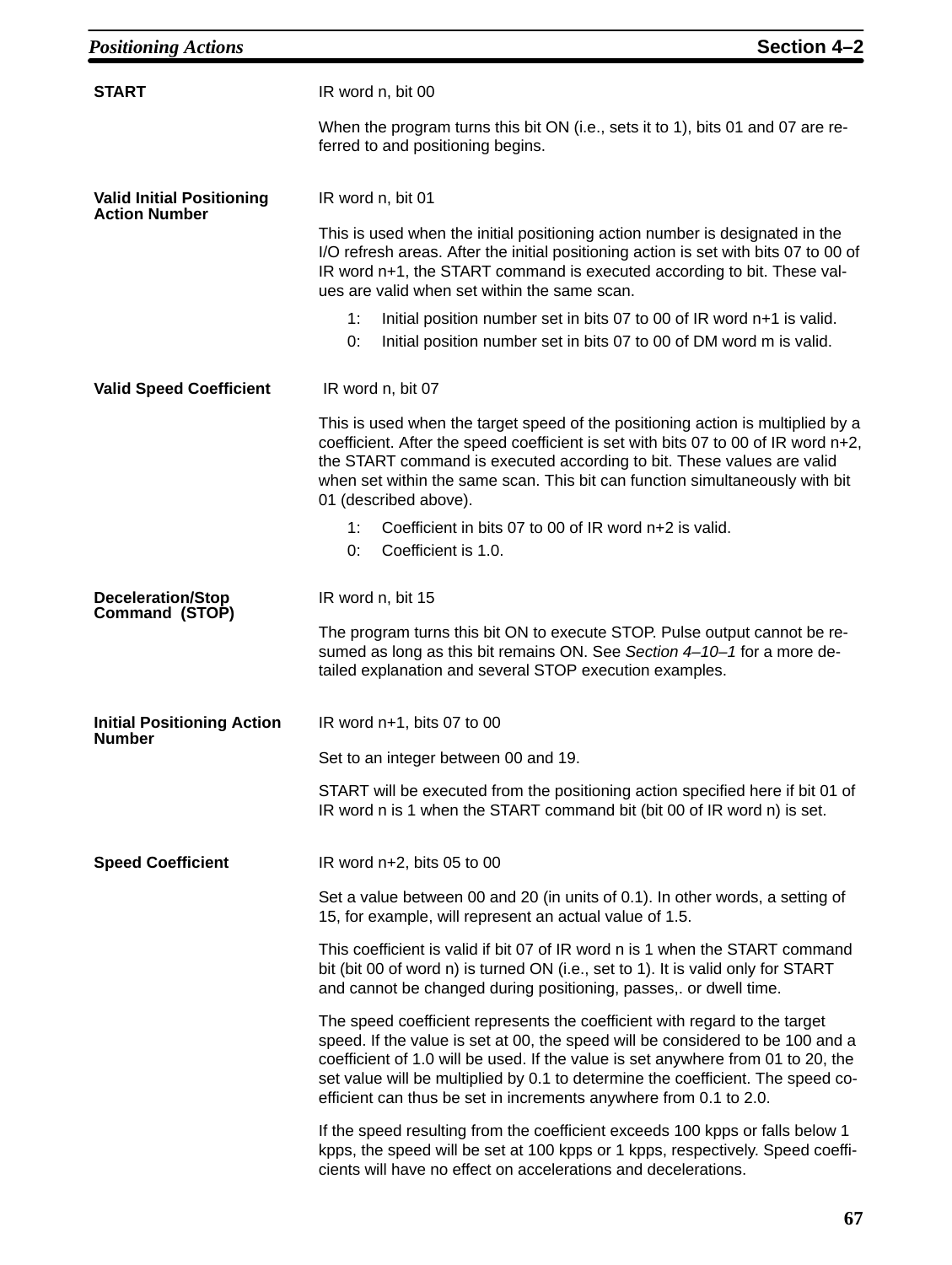

## **4–2–2 Execution Examples**

**Example 1: Using Completion Codes** The example diagram on the following page illustrates the use of completion codes. The initial position and the target position at bank end are the same, and the valid initial positioning action number is 0. Positioning actions in these and all following diagrams are indicated simply by their numbers.



The completion code for positioning action #0 is set to 0, making it a single action. Positioning stops after completion of this action, and START is necessary for operation to begin again.

The completion codes for positioning actions #1 and #2 are set at 2, making them continuous actions. Positioning actions #1, #2, and #3 are thus executed consecutively, with each action reaching its target position at the target speed set for the subsequent action. The completion code for positioning action #3 is set at 0, making it a single action and causing positioning to stop after completion of this sequence of actions.

The completion code for positioning action #4 is set at 1, making it a pause action. Upon completion of this action, there will be a pause (set as dwell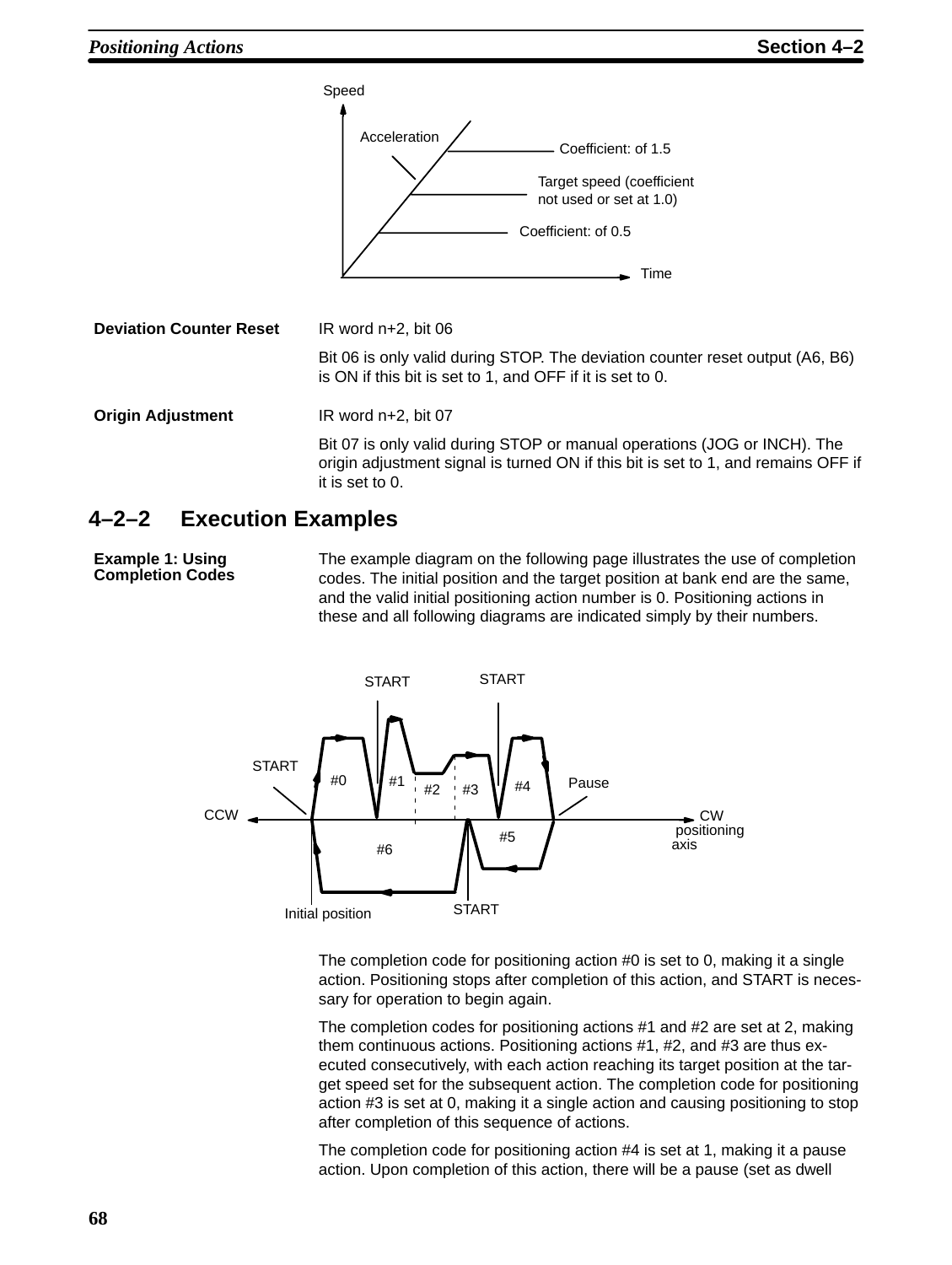time); following the pause, the next positioning action will start automatically. Positioning actions #4 and #5 are thus executed consecutively, with a preset pause in between. Since the completion code for positioning action #5 is set at 1 (single), positioning will stop after completion of this sequence.

The completion code for positioning action #6 is set at 3, making it a bank end. Completion of this action will thereby signal completion of the entire bank of actions. Upon completion of this action, the Unit will be prepared to execute positioning action #0 but will wait for START before beginning.

Refer to the more detailed example diagrams on the following page.



**Example 2: Using Dwell Times**

The following example diagram illustrates the use of dwell times. The completion code for positioning action #1 is set at 1 (pause), with the dwell time set at 0.5 s. The completion code for positioning action #2 is set at 0 (single), with the dwell time set at 1.0 s.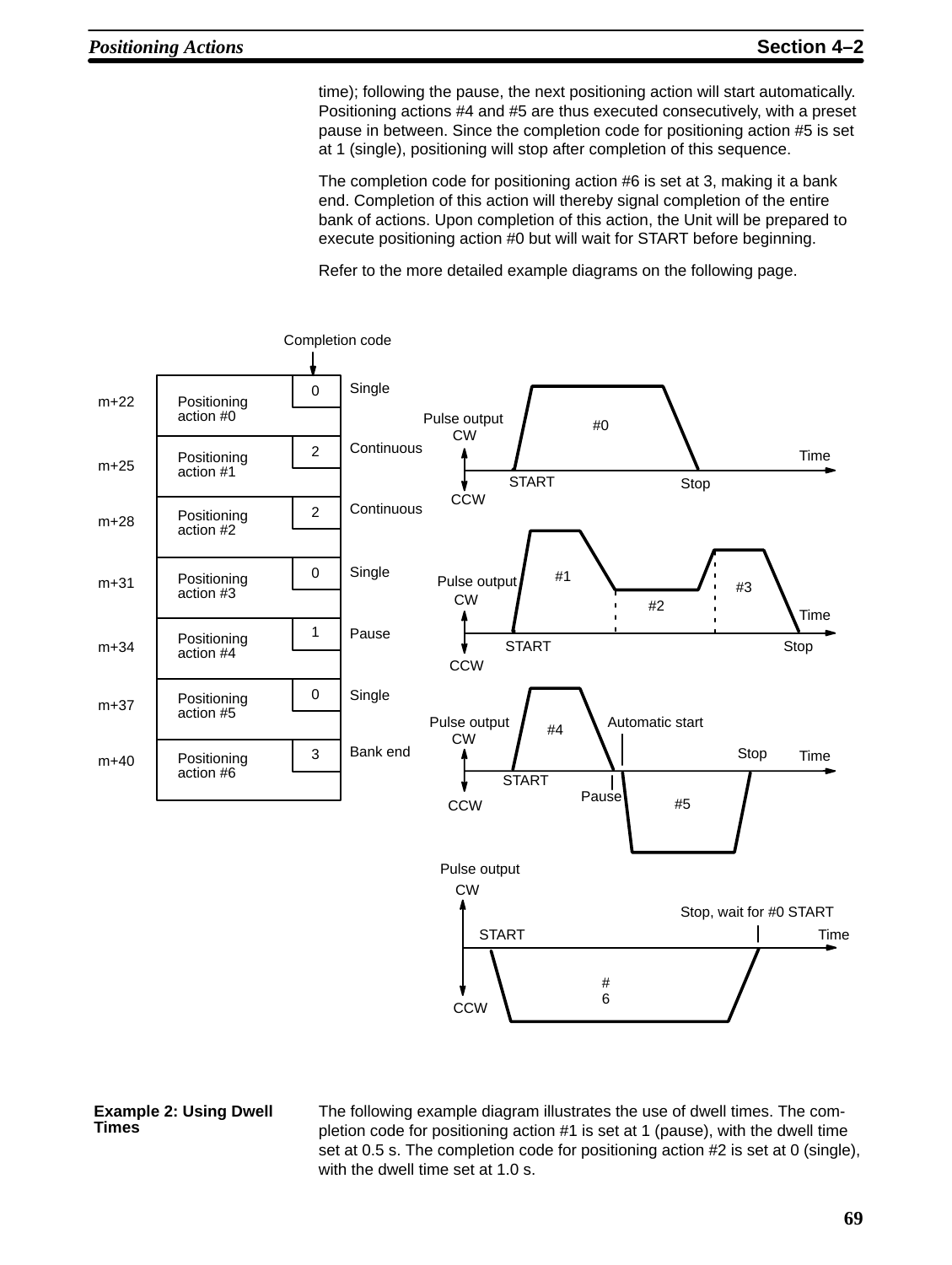

**Example 3: Using START with Single or Bank End Positioning Actions**

Positioning sequences combining several pause and/or continuous positioning actions normally are ended by a single or bank end positioning action. When the last positioning action is completed, including any dwell time designated for it, the Positioning Completed flag turns ON and Busy flag turns OFF. START is then required to begin further execution of positioning actions. START is also required to restart operation after the STOP command has been executed. (See Section 4-10.)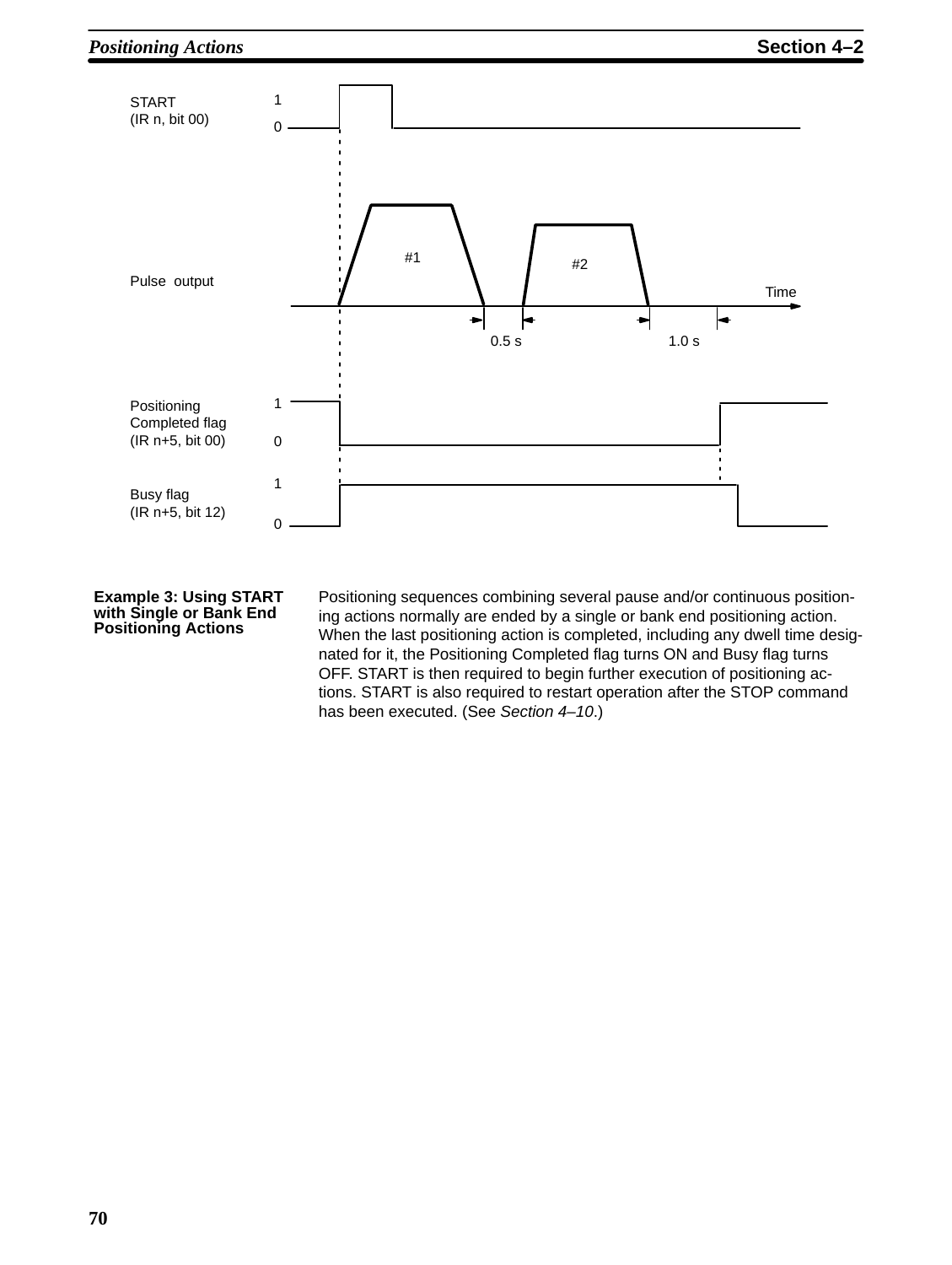

# **4–3 ORIGIN SEARCH**

Before positioning actions can be executed, the origin must be defined as a reference point. The main method for this is ORIGIN SEARCH. The program executes ORIGIN SEARCH by turning ON the ORIGIN SEARCH command bit, bit 02 of IR word n. When this bit is turned ON, the Position Control Unit establishes the position of the origin through inputs from an origin sensor and, if provided, an origin proximity sensor (effective on signal's rising edge). Before using ORIGIN SEARCH, set the DIP switch as described in Section  $2-1$  to establish the direction from which the search will be made, the presence or absence of a proximity sensor, and the type of input used.

## **4–3–1 DM Area Settings**

In addition to the settings described in detail in this section, the data listed below must also be set in order to execute ORIGIN SEARCH. They are the same as those set for START, so they can be set by following the instructions contained in Section 4–1.

| <b>Initial Speed Number</b> | Bits 11 to 08 of DM word m      |
|-----------------------------|---------------------------------|
| Speeds                      | DM words $m+82$ through $m+96$  |
| Speed Units                 | DM word $m+97$                  |
| Acceleration                | Bits 15 to 00 of DM word $m+98$ |
| <b>Deceleration</b>         | Bits 15 to 00 of DM word $m+99$ |

**ORIGIN SEARCH Proximity Speed Number (Low Speed)**

DM word m+1, bits 03 to 00

Set to an integer between 1 and F (hex). The speed number set here refers to one of the speeds set in DM words m+82 through m+96. It cannot be set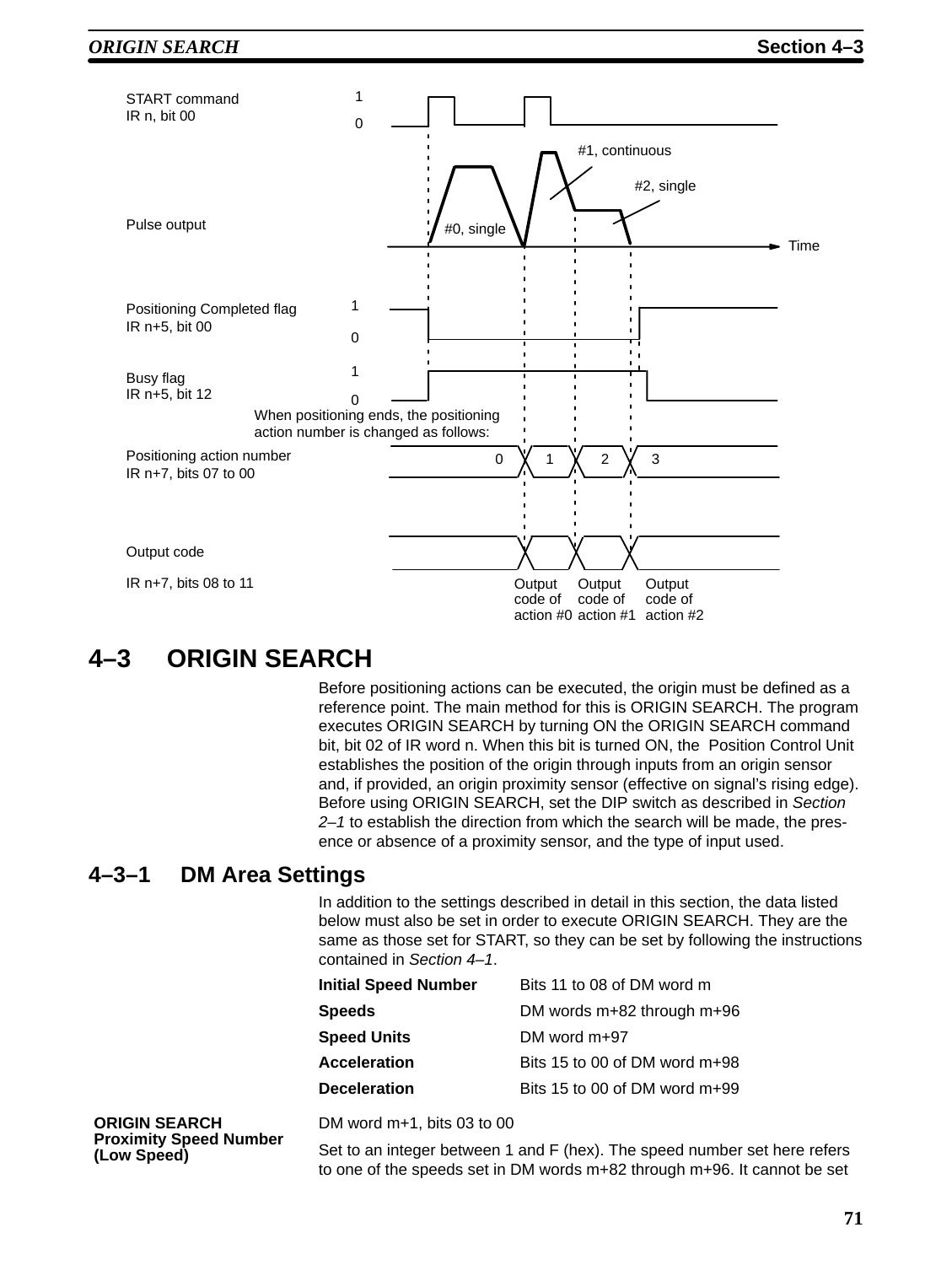higher than the ORIGIN SEARCH high speed number. If there is no origin proximity signal, the speed designated here is used for the entire ORIGIN SEARCH operation.

DM word m+1, bits 07 to 04 **ORIGIN SEARCH High Speed Number**

Set to an integer between 1 and F (hex). The speed number set here refers to one of the speeds set in DM words m+82 through m+96. The speed designated here is used only if an origin proximity signal is present.

DM words m+2 and m+3 **Origin Compensation**

Set DM word m+2 to a value between 0000 and 9999 pulses.

Set bit 00 of DM word m+3 to set the direction of compensation:

- $0^{\circ}$  CW
- 1: CCW

There may be cases where it is difficult to establish the mechanical origin with precision. In such cases you may want to compensate by establishing the origin a few pulses to either side of the origin signal input. If you want the position determined by origin signal input to be treated as the origin (position 0), set word m+2 to 0. Otherwise set the value and direction necessary to obtain the required origin. If there is an origin compensation value set in word m+2, then, after reaching the position determined by origin signal input, compensation will be executed at proximity speed in the direction set at bit 00 of word m+3. See the example given below and Section 4–2–3 for application.

In the example diagram below, bit 00 of DM word m+3 is set at 1, so origin compensation is counterclockwise.



# **4–3–2 IR Area Settings**

In C200H PCs, IR words 100 to 199 are used for Special I/O Units. When a Position Control Unit is used, they are allocated as I/O refresh areas. For a detailed explanation, see Section 3–4. For a detailed table of words and bits in the IR area, see Appendix D.

In the IR area, the ORIGIN SEARCH command is executed with bit 02 of word n. ORIGIN SEARCH begins when the program turns this bit ON.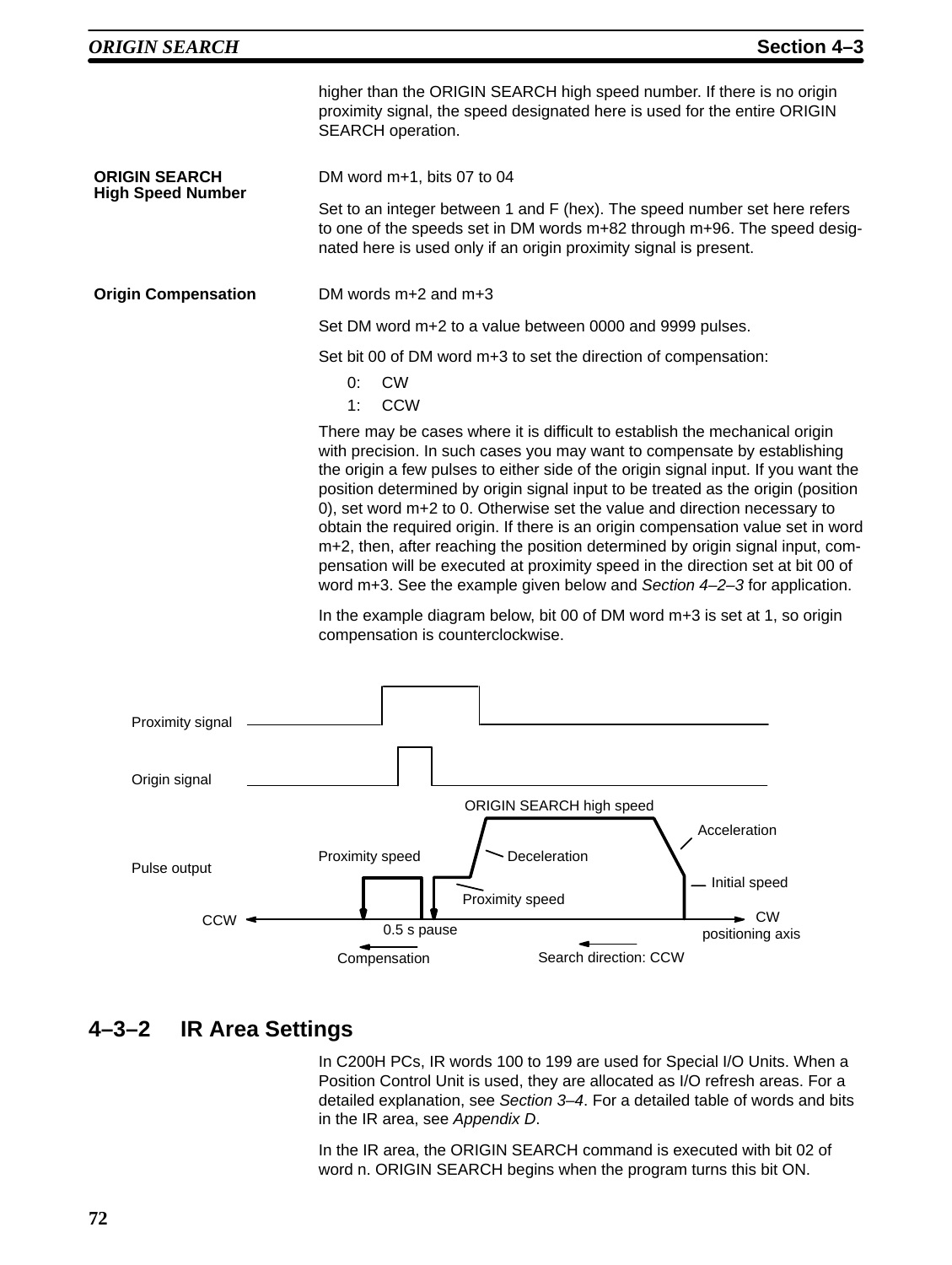

# **4–3–3 Execution Examples**

The following examples show the relationships among the mode number, DIP switch pin no. 3 (origin proximity present/absent), DIP switch pin no. 8 (origin proximity reverse present/absent) and operation. In the examples, the origin and origin proximity signals both use NC inputs (i.e., DIP switches 4 and 5 are ON).

## **Mode 0**

Connect the open collector signals of the sensor, etc., to the origin line driver input (A11, B11) of the Position Control Unit. Origin response time is 1.0 ms. For wiring diagrams in each mode, refer to Section 2–2.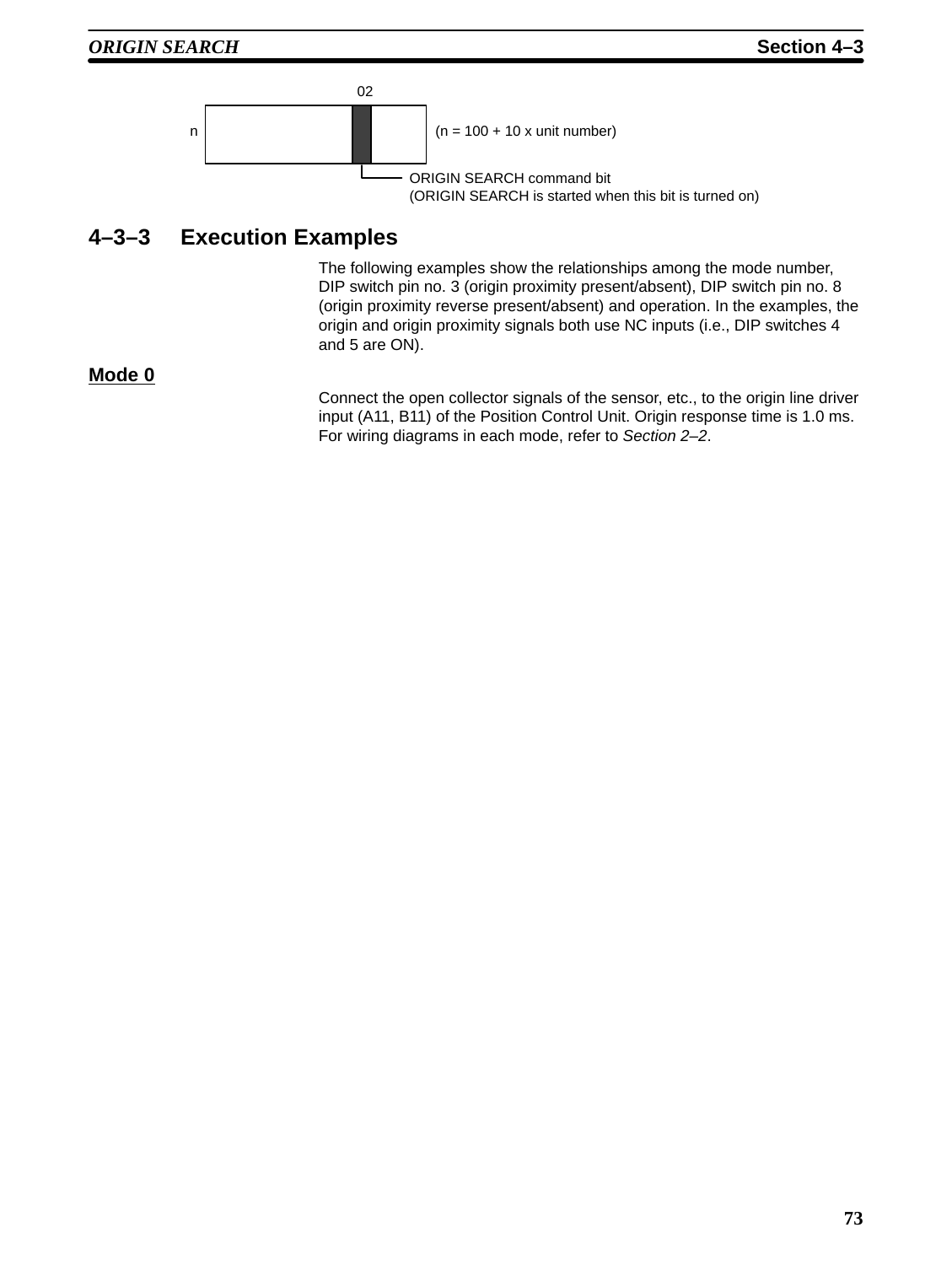#### **Example 1: When Origin Proximity Reverse is Enabled**

As illustrated below, use the origin proximity signal to ensure sufficient deceleration time when using a slit disc for the origin signal. In this example, DIP switch pins 3 and 8 are ON. Refer to Section 2–1.

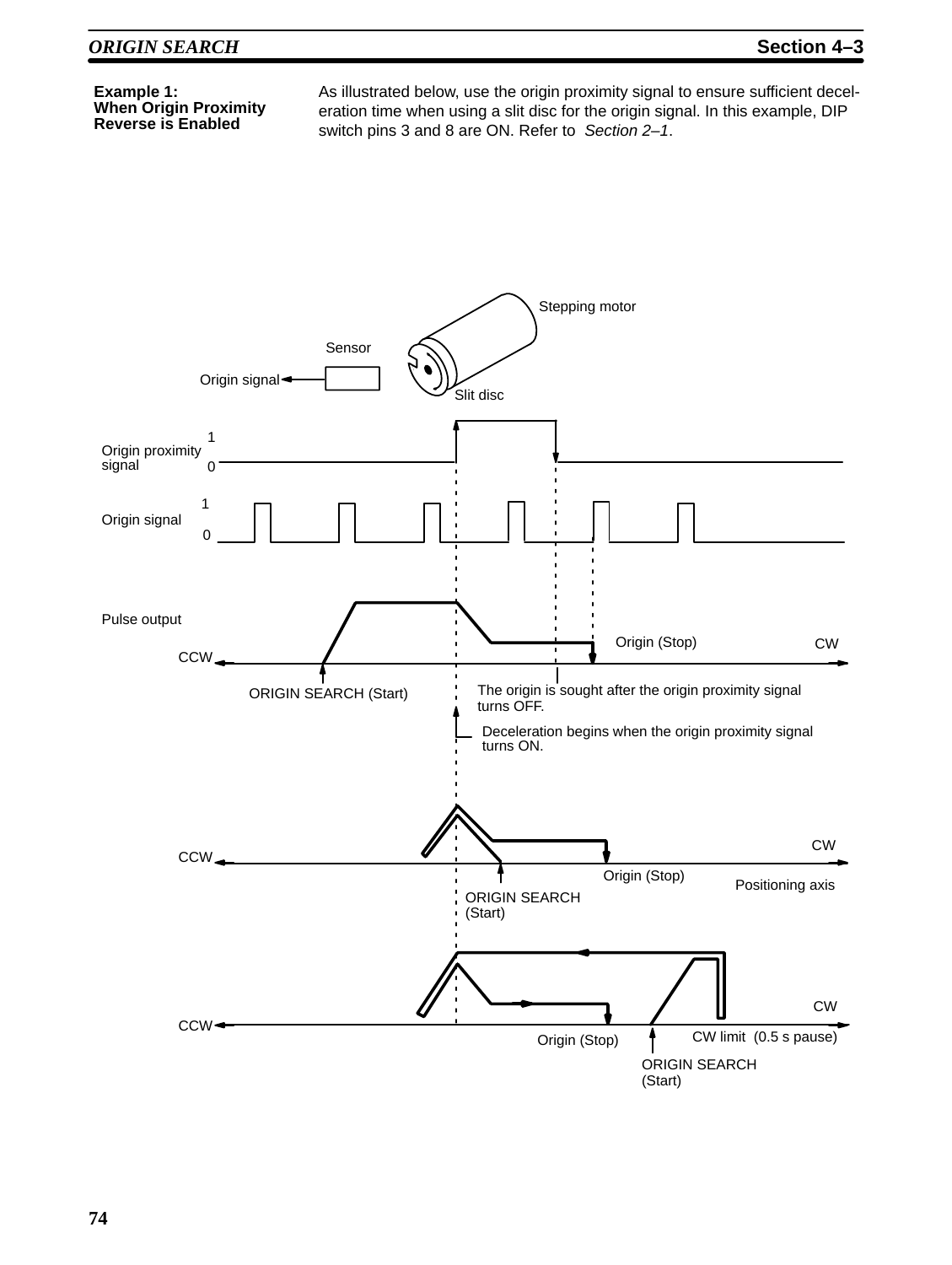#### **Example 2: When Origin Proximity Reverse is Disabled**

In this example, DIP switch pin 3 is ON and 8 is OFF. (Refer to Section 2-1.) The origin proximity signal and origin signal each occur once.

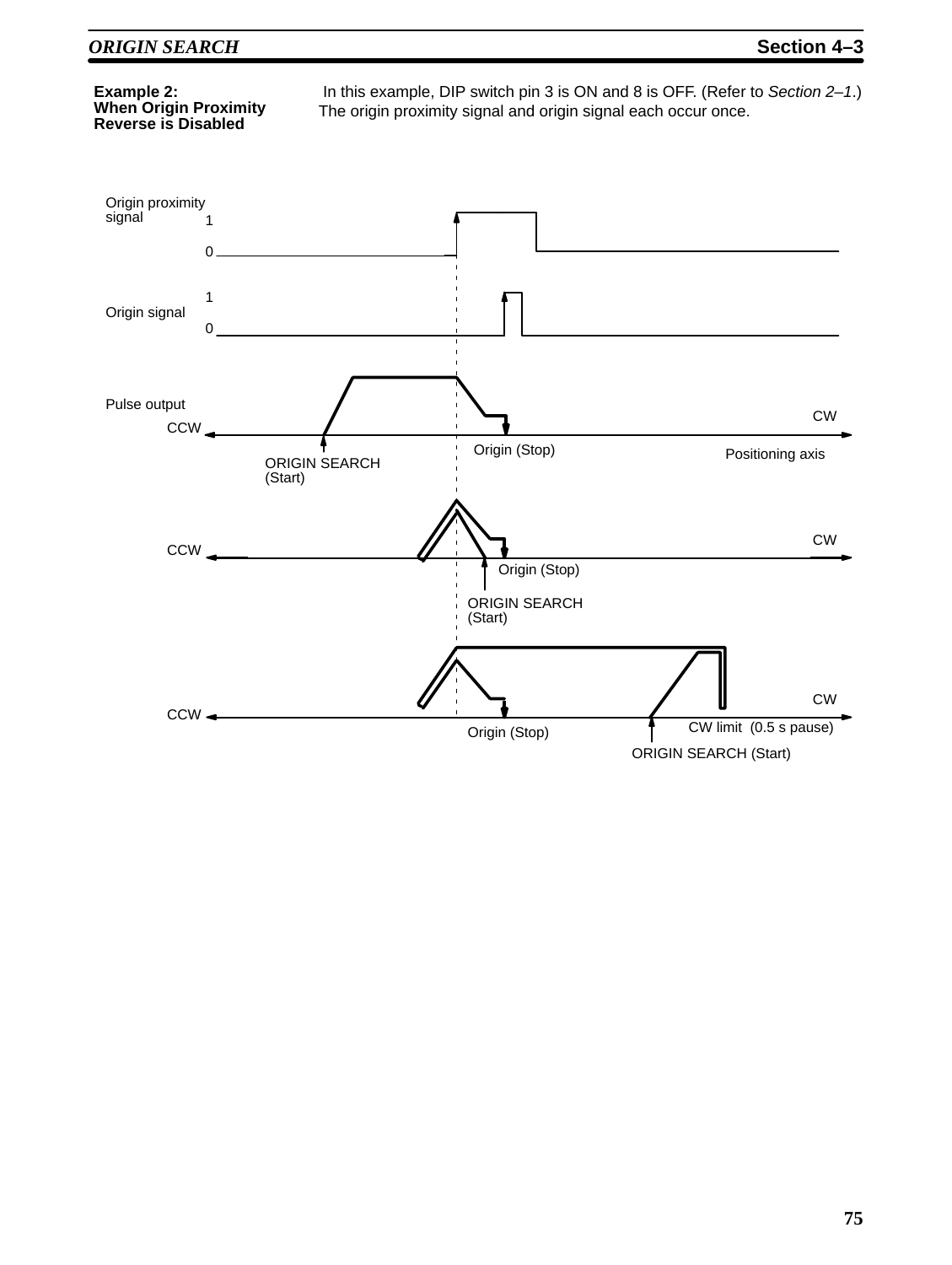**No Origin Proximity Signal**

**Example 3:**

## and use only the origin signal. Positioning will be carried out completely at proximity speed (low speed). Origin signal Pulse output 1  $\mathbf{0}$  $CCW$ CCW CCW<sub></sub> CW limit (0.5 s pause) CW CW ORIGIN SEARCH (Start) Origin (Stop) ORIGIN SEARCH<br>(Start) Origin (Stop) ORIGIN SEARCH (Start) Origin (Stop) Positioning axis CW

## **Mode 1**

Origin response time is 0.1 ms. Connect to pins A8 and B8 the Z-phase signal from an encoder receiving output from the servomotor driver. For wiring diagrams in each mode, refer to Section 2–2.

When the origin proximity signal is not needed, set DIP switch pin 3 to OFF

**Note** In this mode, even if origin proximity is set to absent, operation is performed with origin proximity present.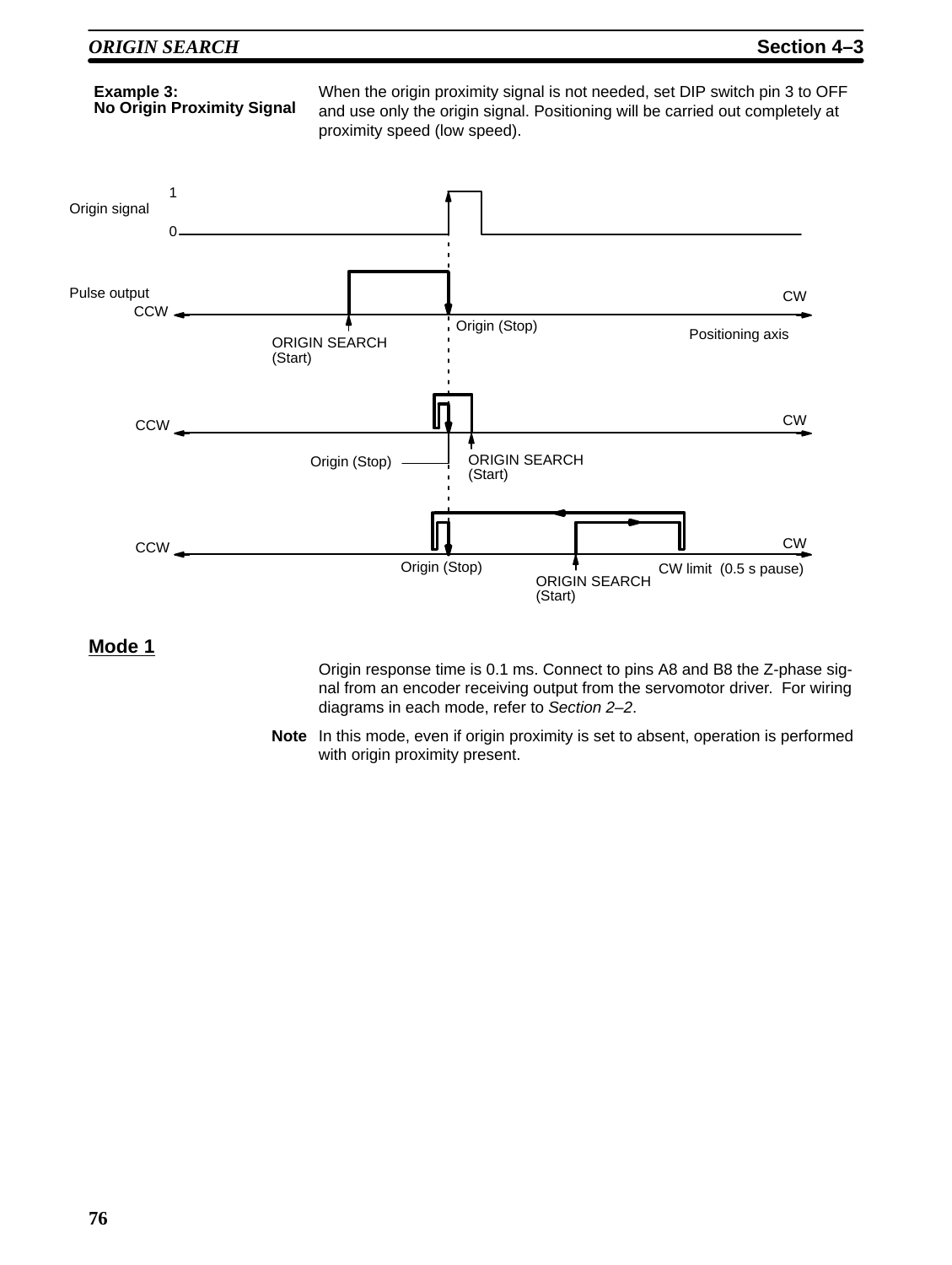#### **Example 1: When Origin Proximity Reverse is Enabled**

Use the origin proximity signal to ensure sufficient deceleration time when the origin proximity reverse is needed. In this example, DIP switch pins 3 and 8 are ON. For DIP switch settings, refer to Section 2–1.



After positioning has been stopped, a deviation counter reset signal of about 30 ms is output.

In this mode, if deceleration has not ended when the origin proximity signal has turned OFF, positioning is stopped by the origin signal input after deceleration has ended. If the deceleration period is short for some reason (such as starting inside the origin proximity area), the Position Control Unit will de-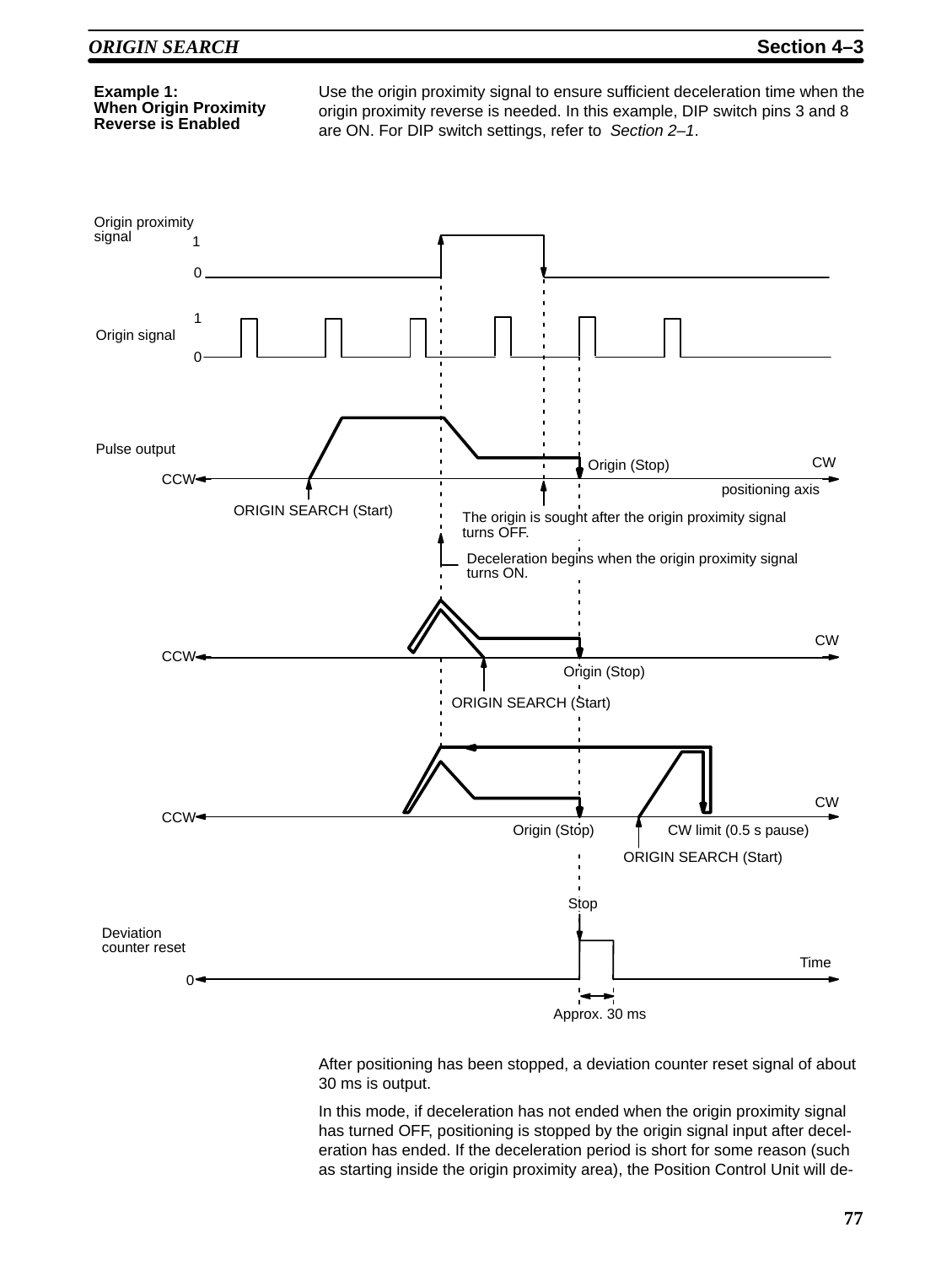tect a different origin signal. Therefore, be sure that the origin proximity signal period is long enough, i.e., at least as long as the deceleration period. The following diagram shows what can happen if this is not done.

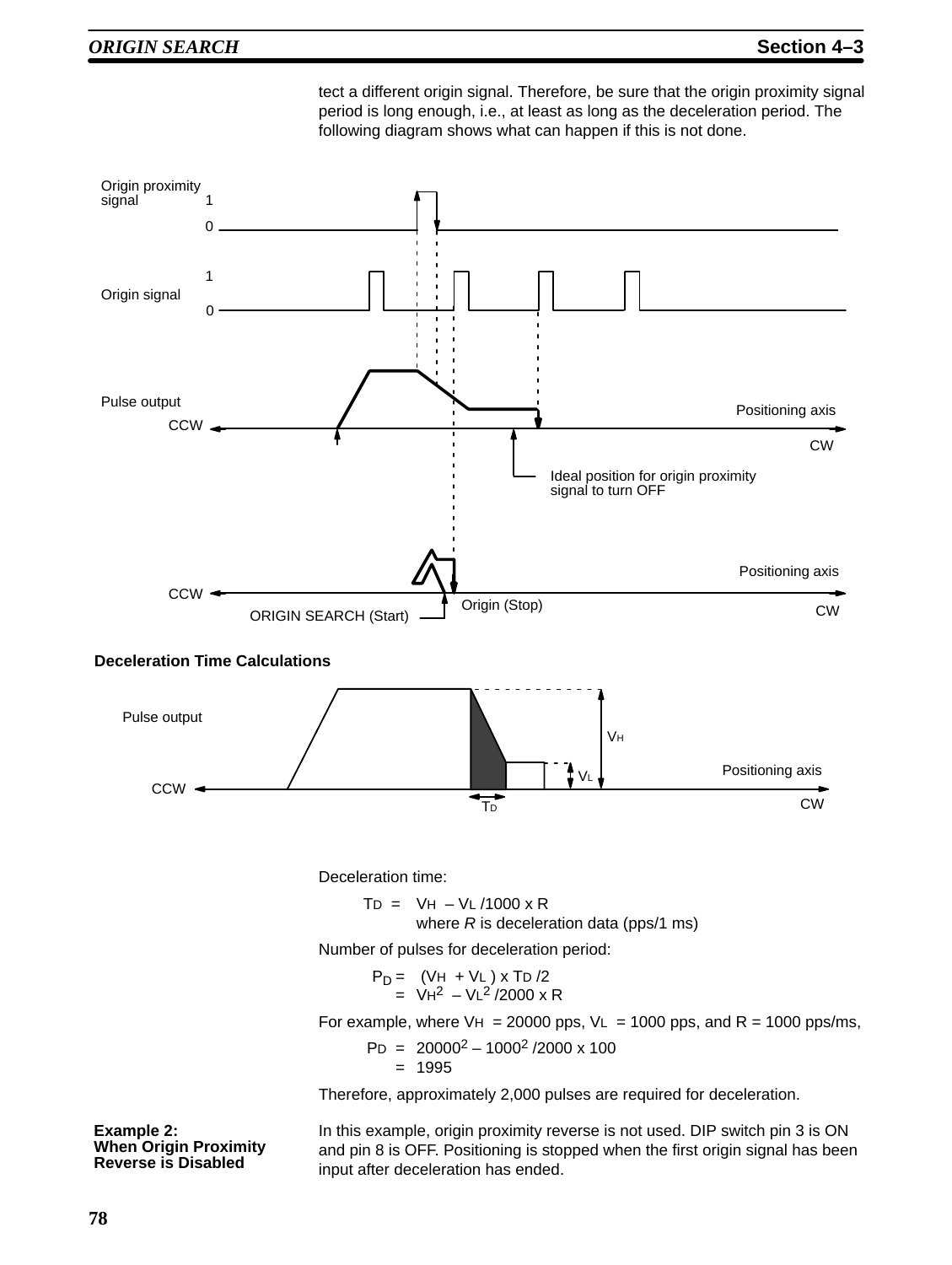

Note that if the origin signal is been input during deceleration, the stop position differs depending on the length of the deceleration period.



In this example diagram, deceleration from ORIGIN SEARCH high speed to proximity speed (low speed) is completed between the time of the origin proximity signal and the first origin signal.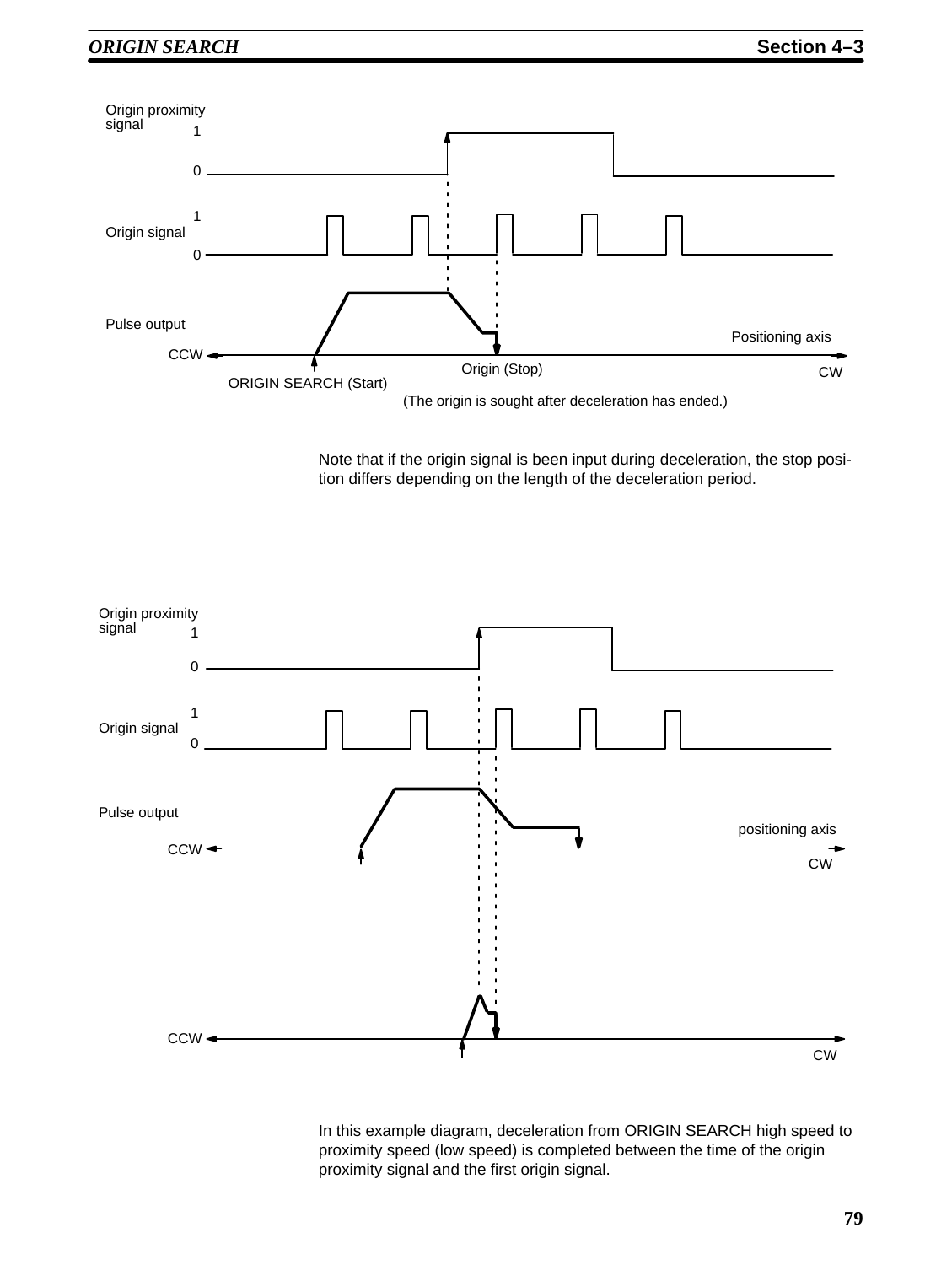

PD =  $[(VH + VL) \times (VH - VL/1000 \times R)]/2 = (VH^2 - VL^2/2000 \times R)$ 

Set the values of VH and R, using this expression, so that the value of PD falls within the range shown in the above figure.

#### **Mode 2**

Mode 2 makes use of the servomotor driver's driver completed signal, in addition to the signals used in mode 1. For the connection of this signal, refer to Section 2–2.

The Busy flag turns OFF when the driver completed signal has been input. Keep the dwell time set to 0; for however long the dwell time is set, the Busy flag takes that much longer to turn OFF.

**Note** In this mode, even if origin proximity is set to absent, operation is performed with origin proximity present.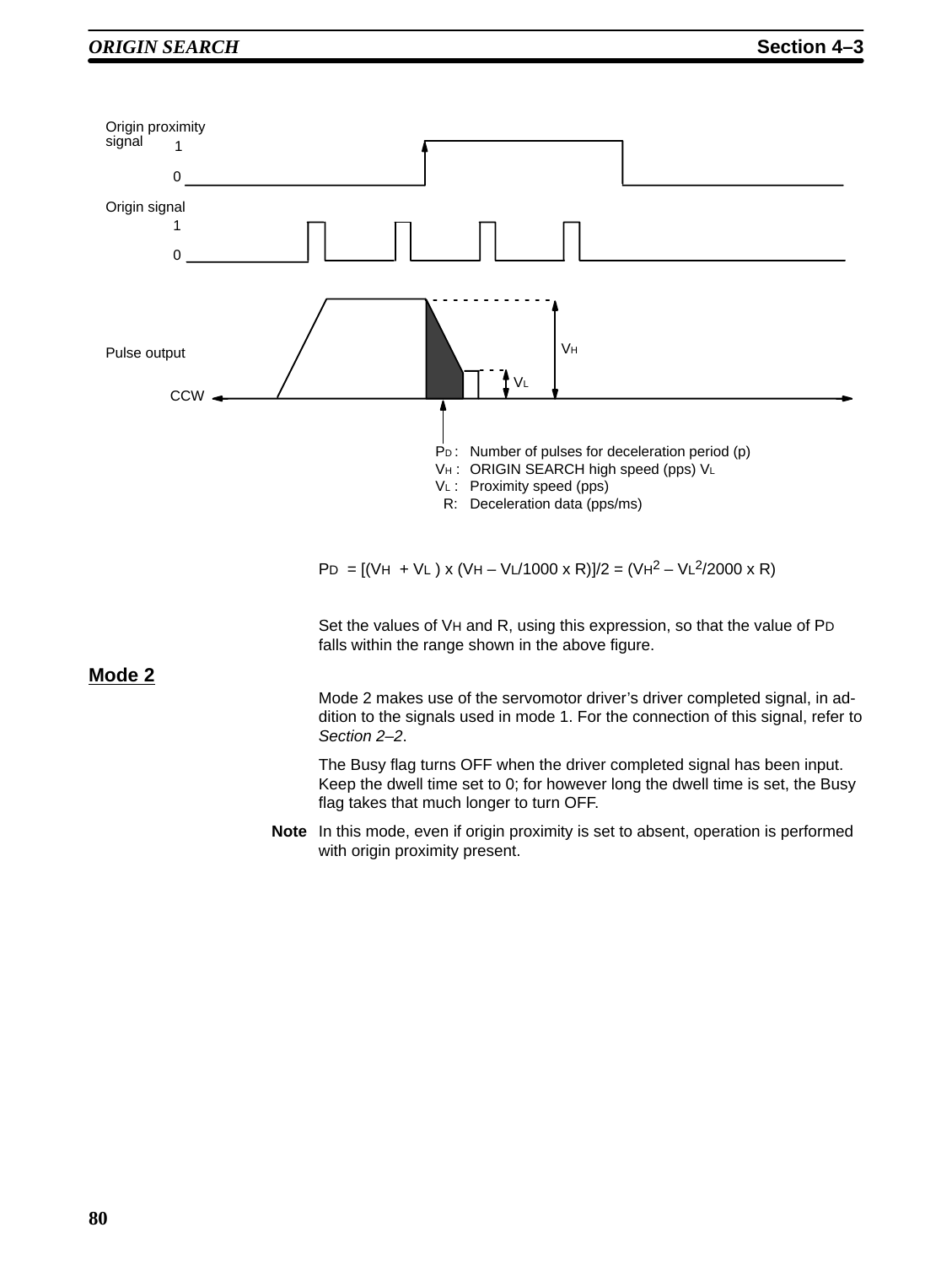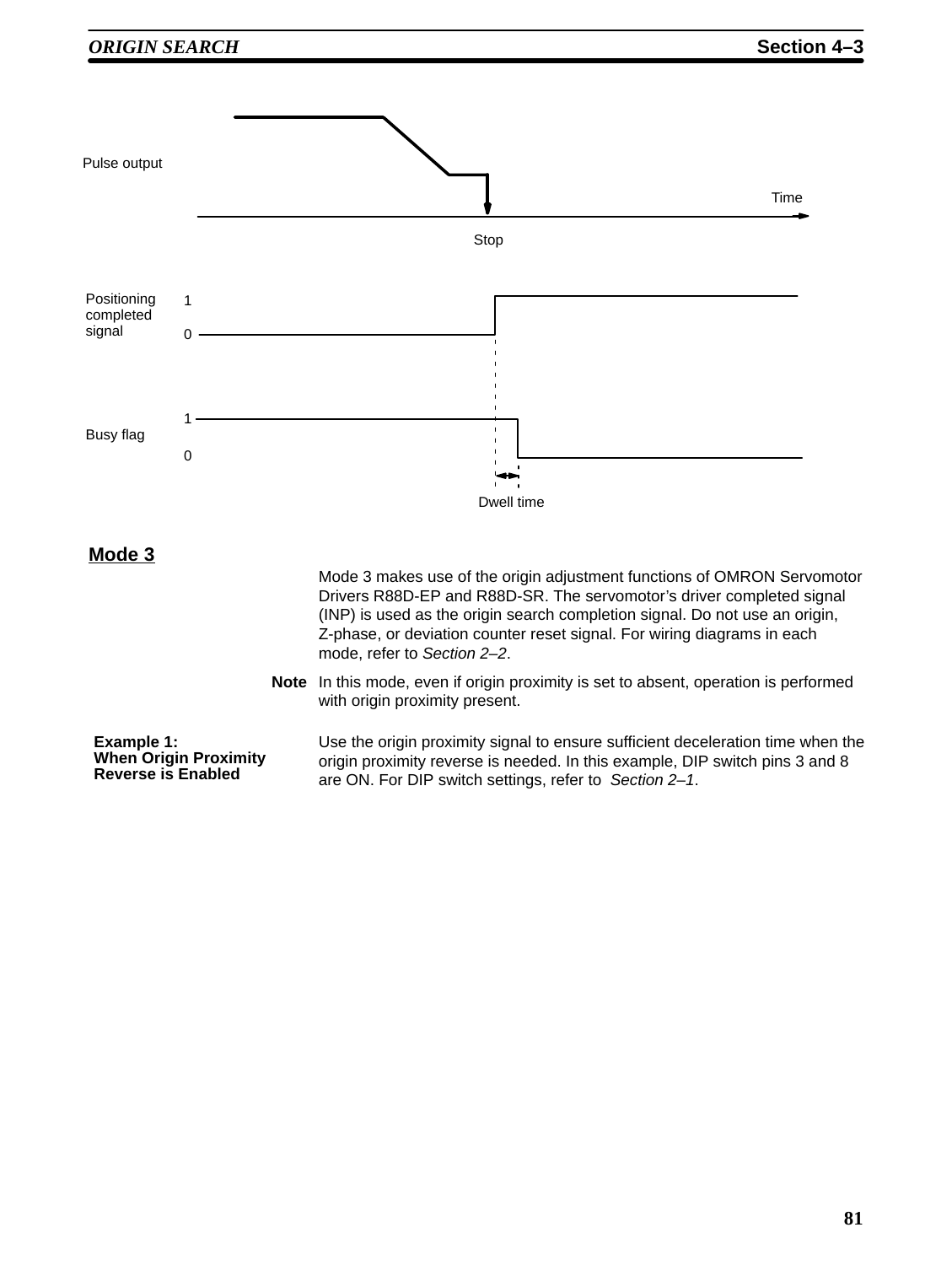

When the servomotor driver receives the origin adjustment signal (H.RET) from the Position Control Unit, the deviation counter of the servomotor driver is internally reset by the Z-phase signal (which is output by the encoder) and the servomotor driver stops.

#### **Processing by Servomotor Driver**



The point at which positioning stops is the same as in modes 1 and 2. There are some differences in operation depending on the starting position for ORI-GIN SEARCH. For details, refer to the examples under Mode 1.

Refer also to the examples under Mode 1 for certain precautions concerning the length of the origin proximity signal. In mode 3, if deceleration has not ended by the time the origin proximity signal has turned OFF, the origin adjustment signal is output when deceleration ends.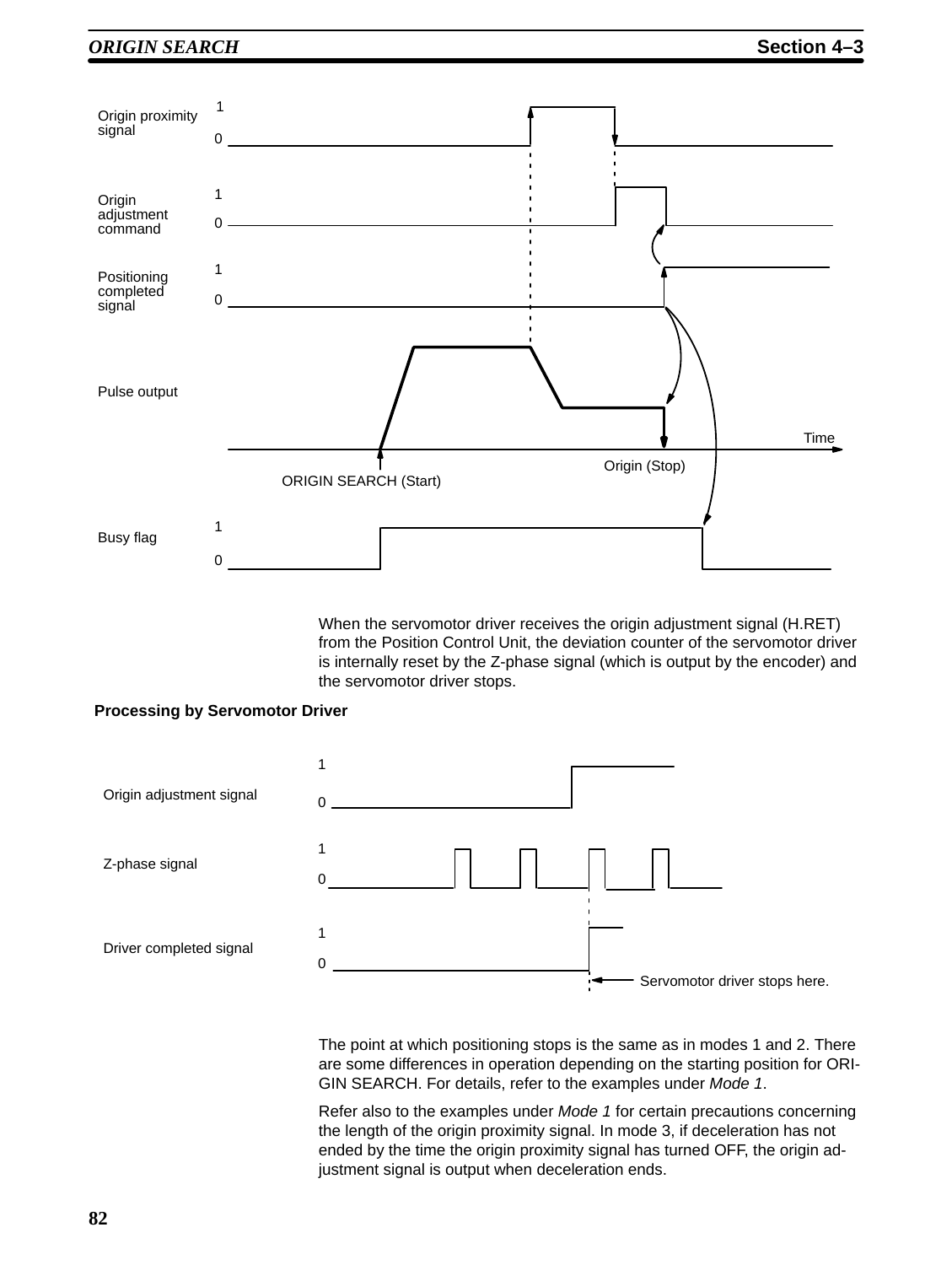## In this example, origin proximity reverse is not used. DIP switch pin 3 is ON and pin 8 is OFF. The origin adjustment command is output after deceleration has ended. Origin proximity **signal** Origin adjustment signal Positioning completed signal Pulse output Busy flag 1 0 1 0 1 0 Start Start Stop Time 1 0 **Example 2: When Origin Proximity Reverse is Disabled**

If the Z-phase signal is input from the encoder during deceleration, the point at which positioning is stopped differs depending on the length of the deceleration period.

For details on calculating the number of pulses during deceleration, refer to Mode 1, Example 2: When Origin Proximity Reverse is Disabled.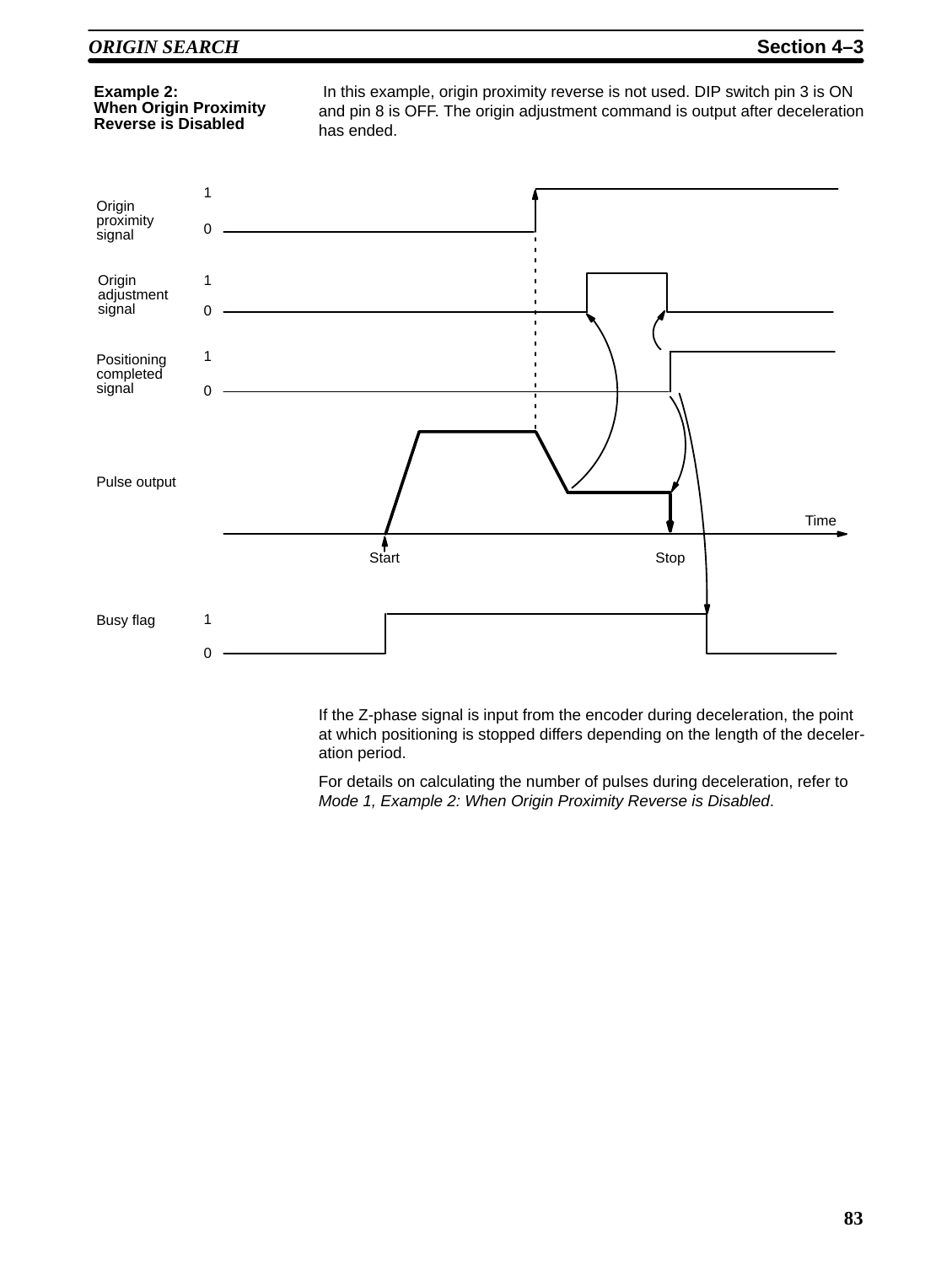

# **4–3–4 Completion Examples**

### **Completion Patterns With an Origin Proximity Signal**

The following two example diagrams both illustrate completion of ORIGIN SEARCH when an origin proximity signal is present (i.e., when DIP switch no. 3 is ON). There is an origin compensation value set in the second example, but not in the first.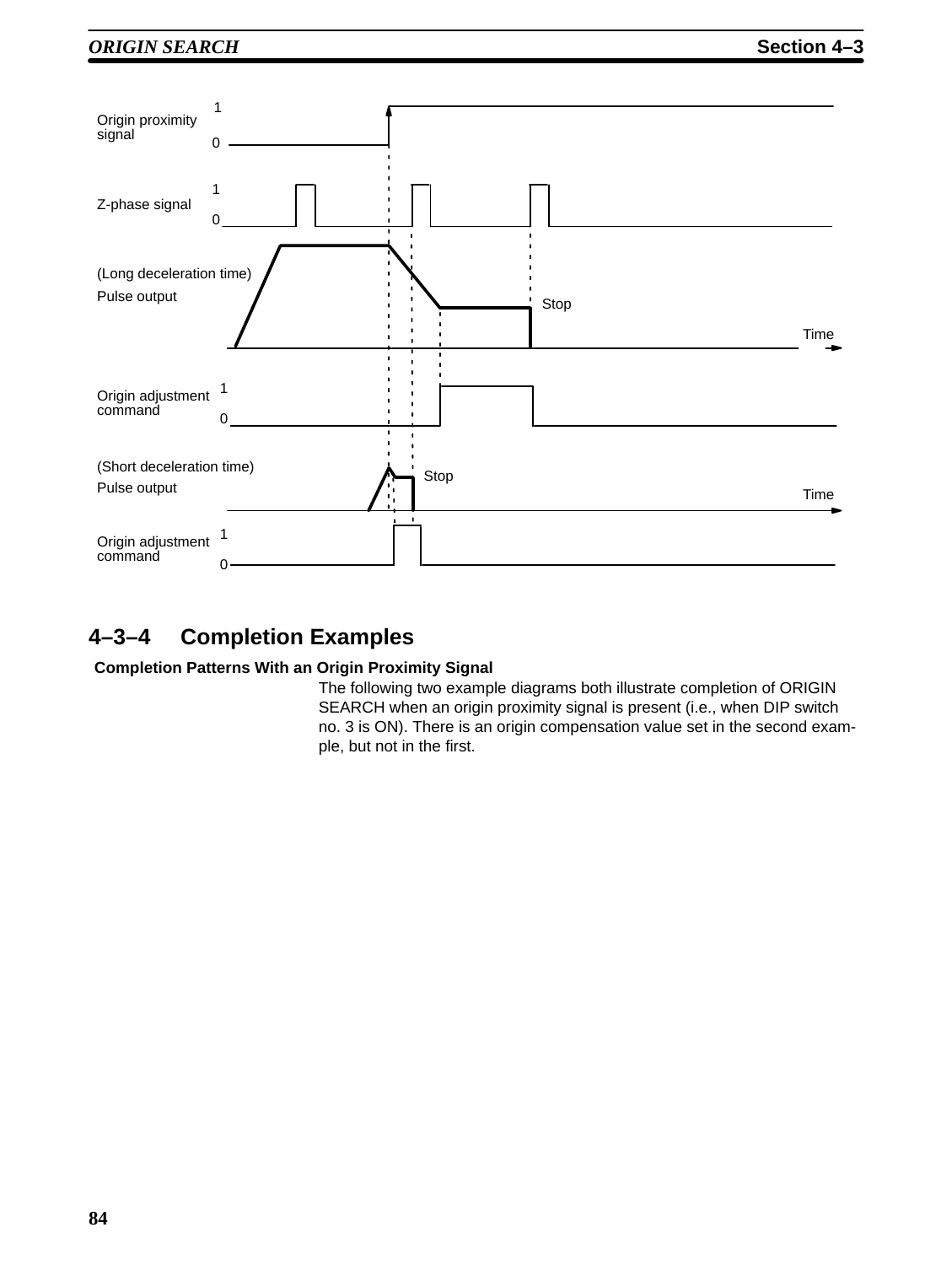## **Example 1: Without Origin Compensation**



#### **Example 2: With Origin Compensation**



#### **Completion Patterns Without an Origin Proximity Signal**

The following two example diagrams both illustrate completion of ORIGIN SEARCH when no origin proximity signal is present (i.e., when DIP switch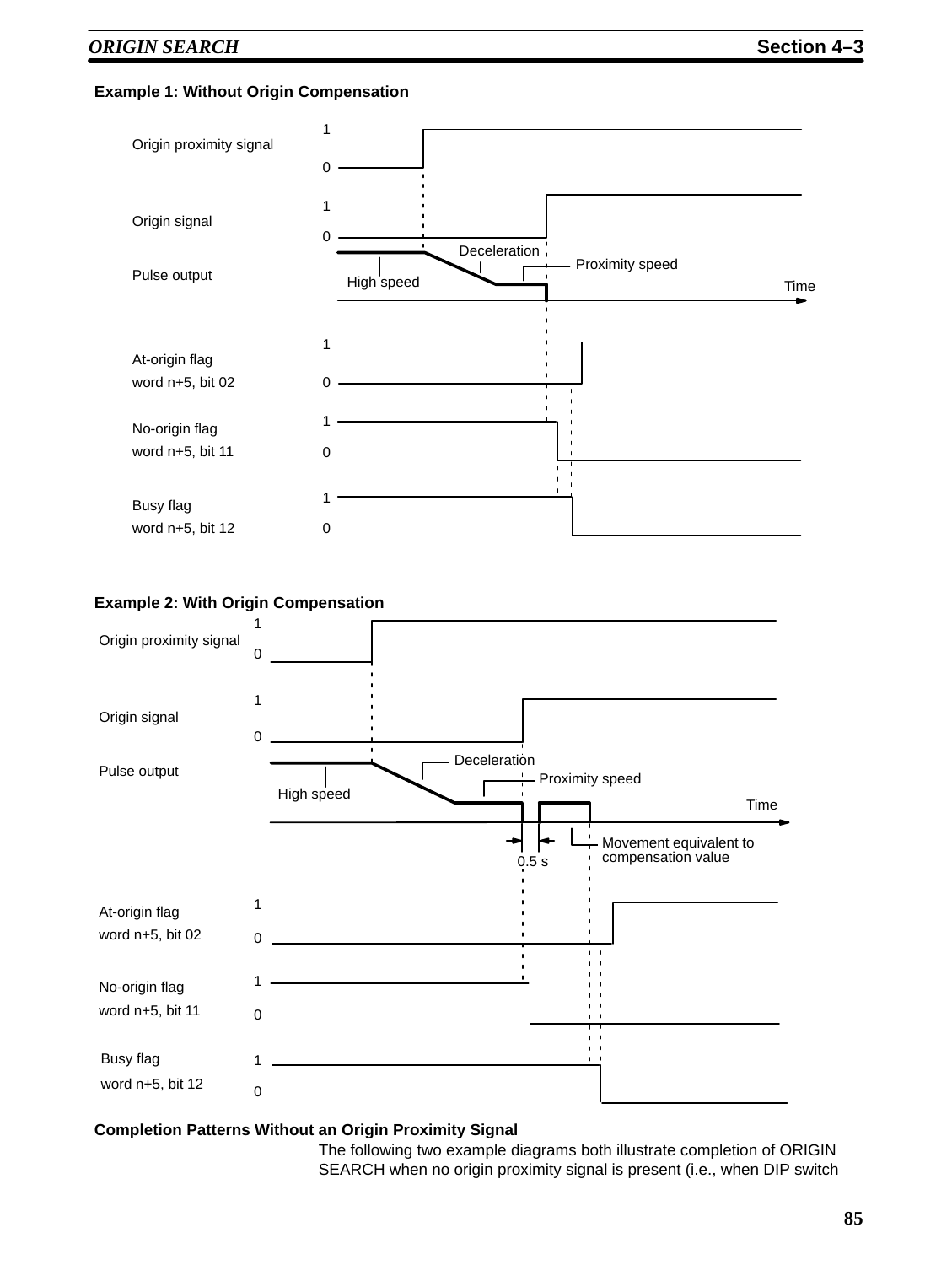## *ORIGIN RETURN* **Section 4–4**

no. 3 is OFF). There is an origin compensation value set in the second example, but not in the first.

#### **Example 1: Without Origin Compensation**



## **Example 2: With Origin Compensation**



# **4–4 ORIGIN RETURN**

Once the origin has been established, it is possible to return to the origin at any time by means of the ORIGIN RETURN command bit, bit 03 of IR word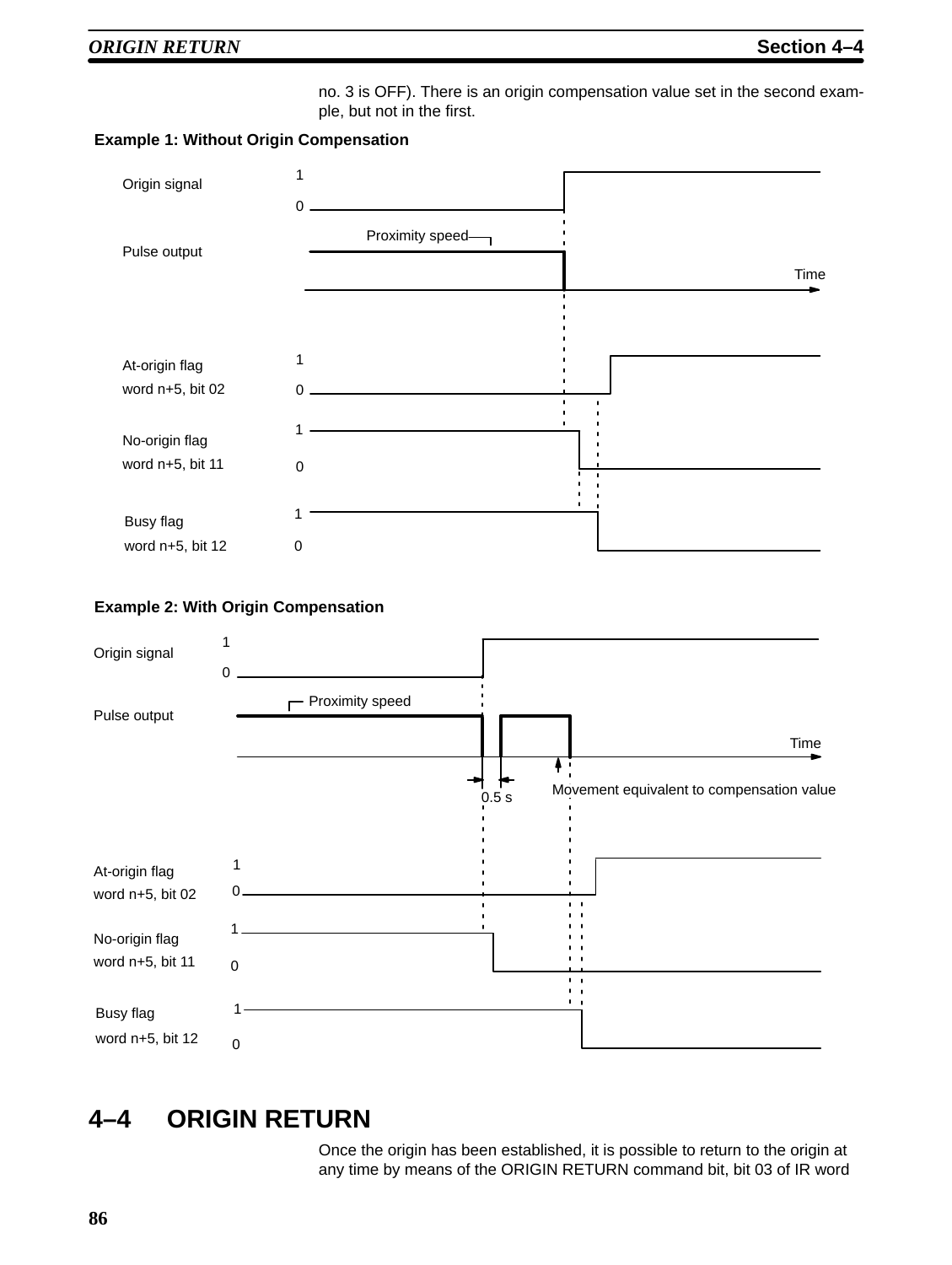n. When the program turns this bit ON (effective on signal's rising edge), the Position Control Unit outputs pulses until the origin is reached. As with ORI-GIN SEARCH, the Position Control Unit uses data stored in the DM area when executing ORIGIN RETURN.

Because origin and origin proximity signals are not used, the present position relative to the origin must be known. ORIGIN SEARCH or TRANSFER DATA (to preset the present position) must therefore be used to establish position before ORIGIN RETURN is executed. When the origin is reached, the At-origin flag turns ON and the Busy flag turns OFF.

## **4–4–1 DM Area Settings**

In addition to the ORIGIN RETURN speed number (described below), the following data must also be set in order to execute ORIGIN RETURN. They are the same as those for START, and can be set by following the instructions contained in Section 4–1.

**Initial Speed Number** Bits 11 to 08 of DM word m

**Speeds** DM words m+82 through m+96 **Speed Units** DM word m+97 **Acceleration** Bits 15 to 00 of DM word m+98 **Deceleration** Bits 15 to 00 of DM word m+99

#### **ORIGIN RETURN Speed Number**

DM word m, bits 15 to 12

Set from 1 to F (hexadecimal). Refers to one of the speeds set in DM words m+82 through m+96.

# **4–4–2 IR Area Settings**

The ORIGIN RETURN command is valid when bit 03 of word n is ON.



# **4–4–3 Execution Example**

ORIGIN RETURN can only be executed when the origin (0) is known. As shown in this example diagram, acceleration and deceleration automatically form a trapezoidal pattern, stopping at the origin.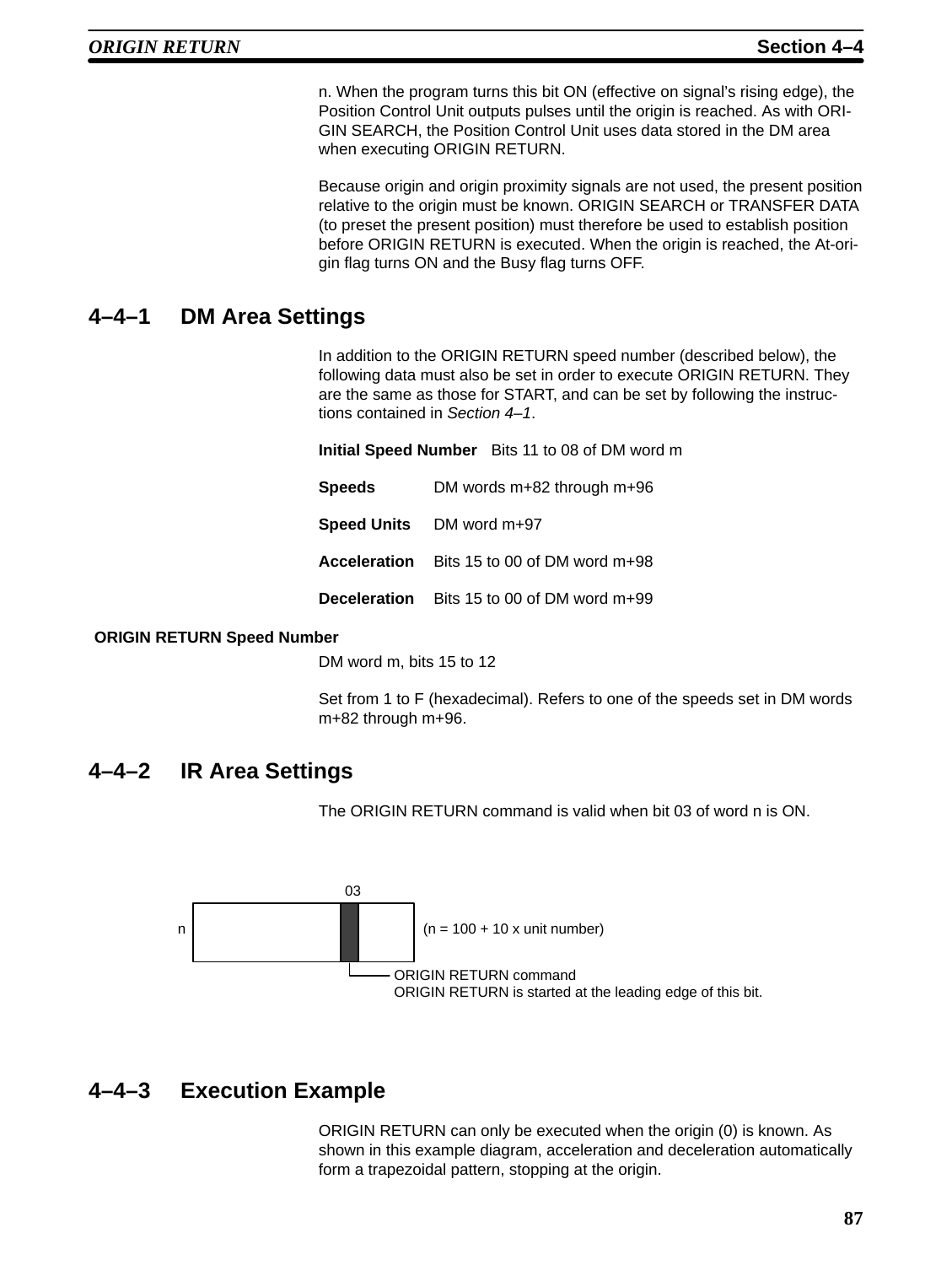## *ORIGIN RETURN* Section 4–4

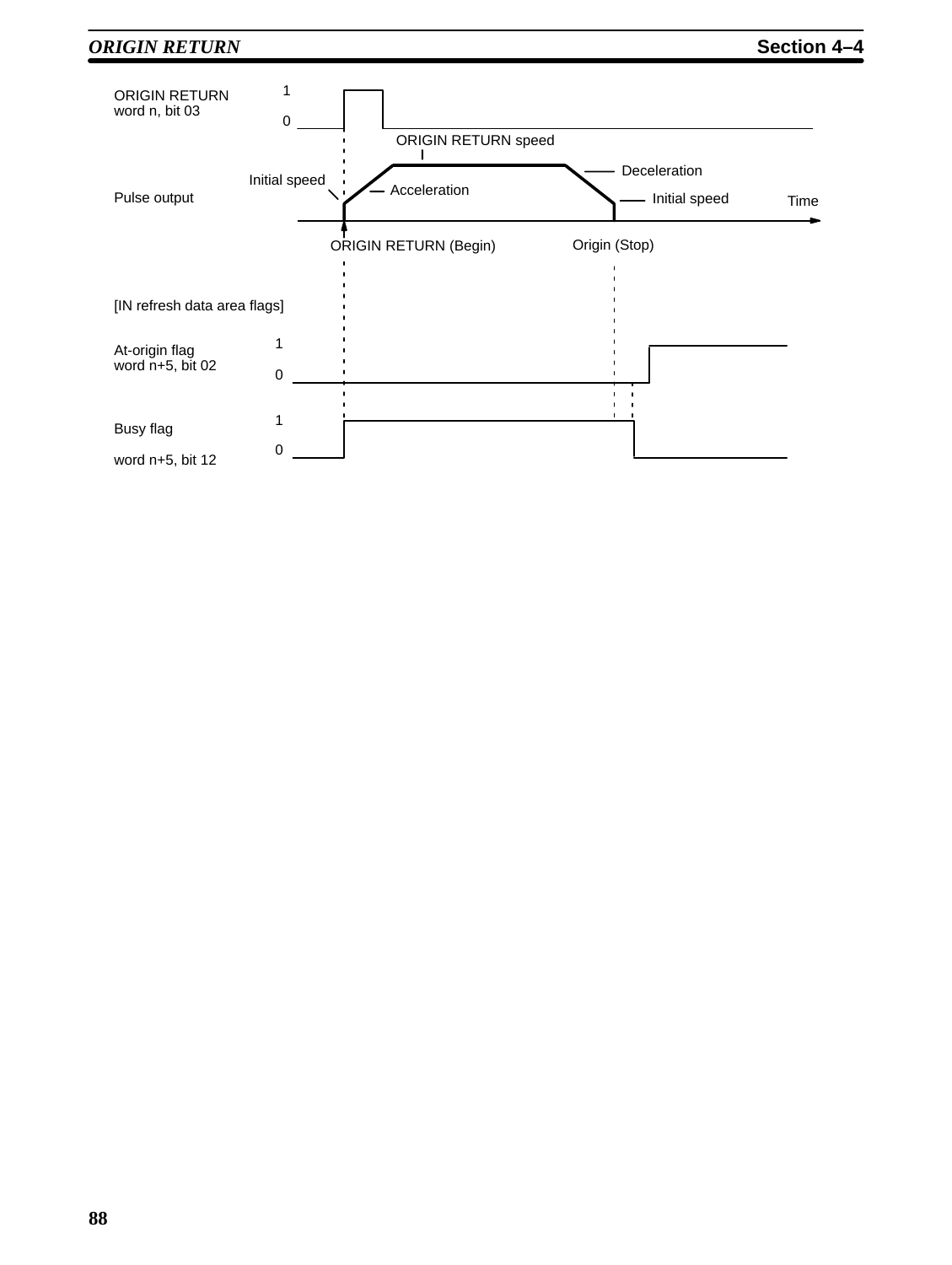# **4–5 RELEASE PROHIBIT**

When Position Control Unit operation is stopped due to an emergency stop, CW limit, or CCW limit signal, (i.e., when the NC input of any of these turns ON), further pulse output is prohibited. In order to resume pulse output, it is necessary to cancel this prohibition by means of the RELEASE PROHIBIT command bit (bit 04 of word n) and release of the external emergency stop switch.



## **Execution Examples**

**Example 1: Emergency Stop**

The present position is lost during an emergency stop, and positioning cannot be started again directly after RELEASE PROHIBIT. Execute ORIGIN SEARCH before proceeding.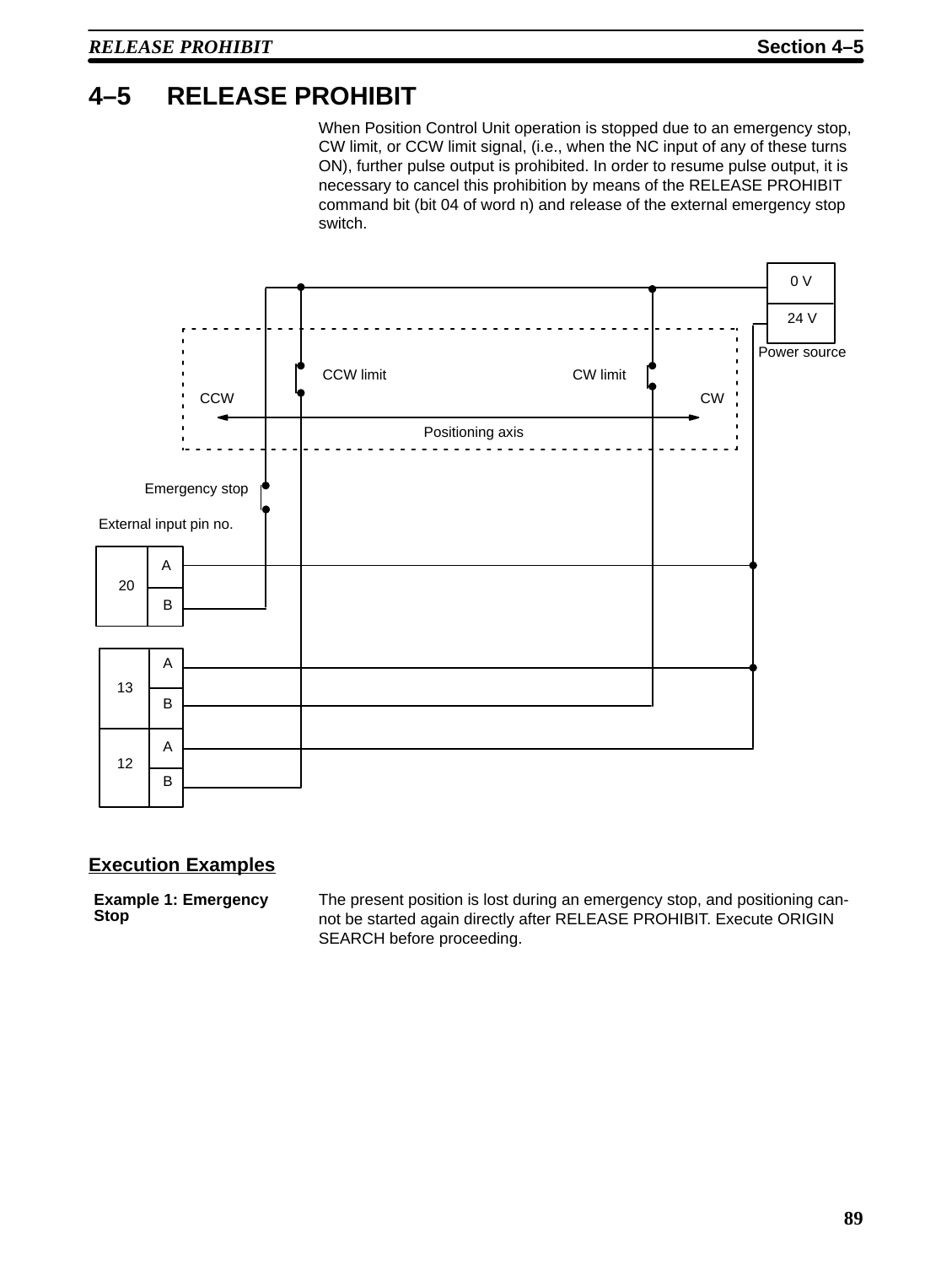## *RELEASE PROHIBIT* **Section 4–5**





**Example 2: Exceeding CW or CCW Limit**

The emergency stop flag is not affected by exceeding the CW or CCW limit. When a limit is exceeded, only pulse output in the opposite direction is possible. In other words, when the CW limit is exceeded, only CCW pulse output is possible. Although a CCW HIGH-SPEED JOG is used to clear the CW limit flag in the example, LOW-SPEED JOG or ORIGIN SEARCH may also be used.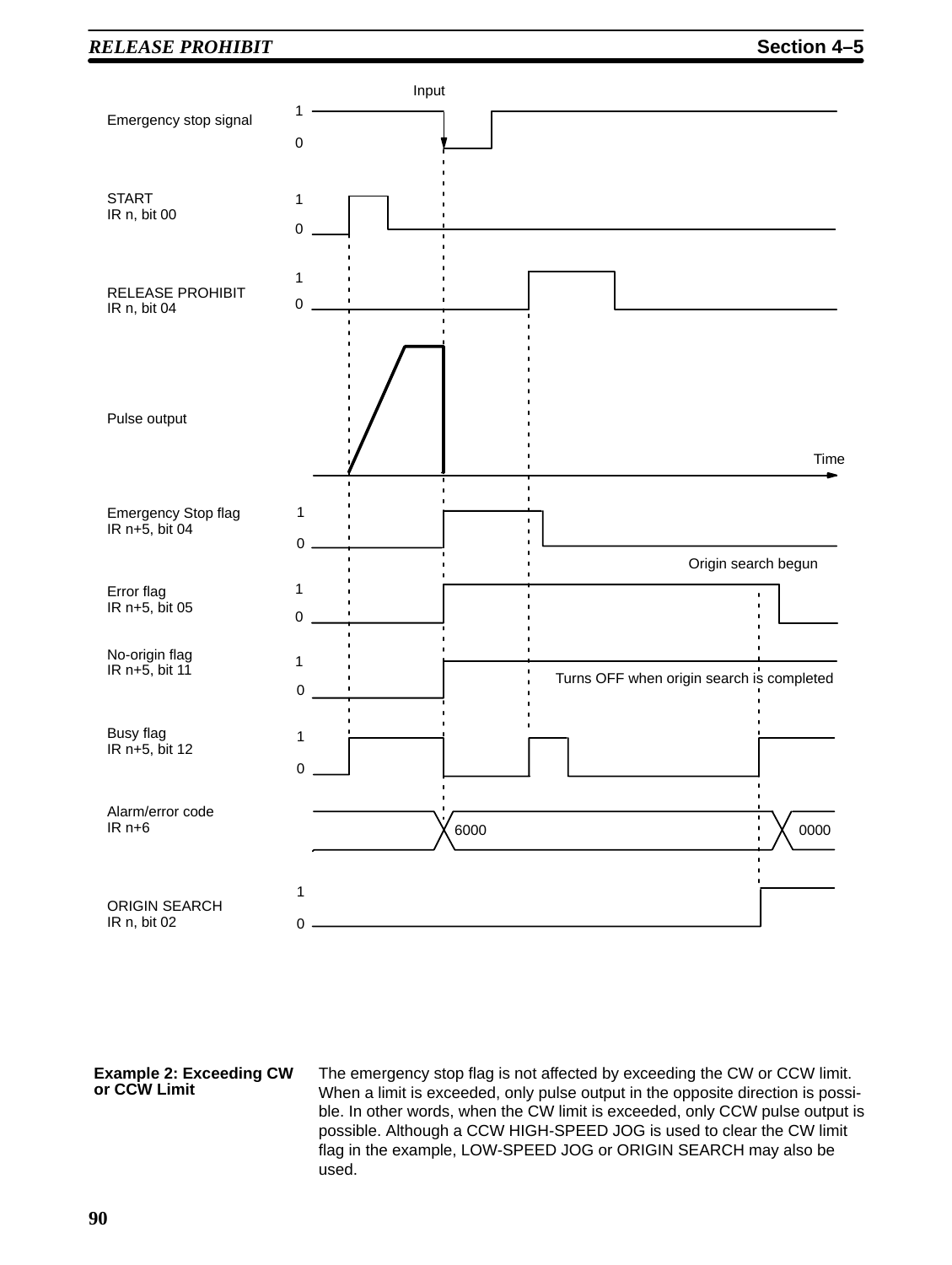## *READ ERROR* **Section 4–6**



# **4–6 READ ERROR**

The READ ERROR command bit, bit 05 of word n, is set to access error and alarm codes when more than one of these is present (effective on signal's rising edge). The codes are consecutively output to IR word n+6. Errors and alarms have separate flags, as follows: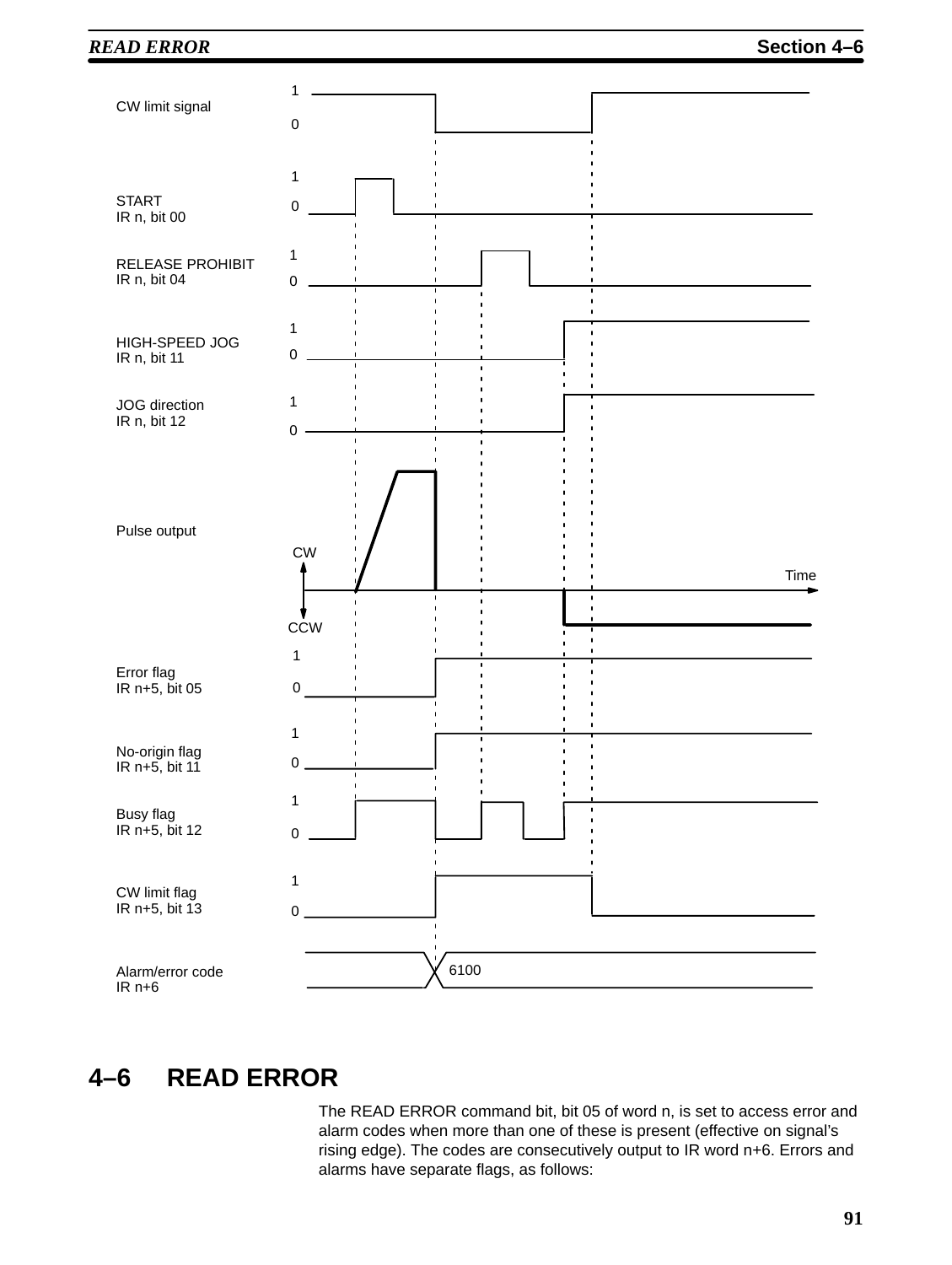

IR word n+6 shows four digits in BCD when displayed on the Programming Console. If there are no errors or alarms, 0000 will be displayed. If there are any errors or alarms, they will be displayed in code. The codes will be displayed in order as READ ERROR is executed. (If there is only one code, however, the display will not change when READ ERROR is executed.)

The error or alarm code (word n+6) is updated via I/O refreshing immediately after the READ ERROR command bit is turned ON. The Busy flag does not turn ON. READ ERROR can be used within a signal scan.

For further information and details, refer to Section 6. For a complete list of alarm codes, refer to Appendix A.

## **4–6–1 Execution Example**

The following diagram shows an example in which first the alarm code 1501 and then the error code 5000 are displayed.



# **4–6–2 Reading from the Programming Console**

The following example diagram (for Unit #1) shows how to read an alarm/error code from the Programming Console.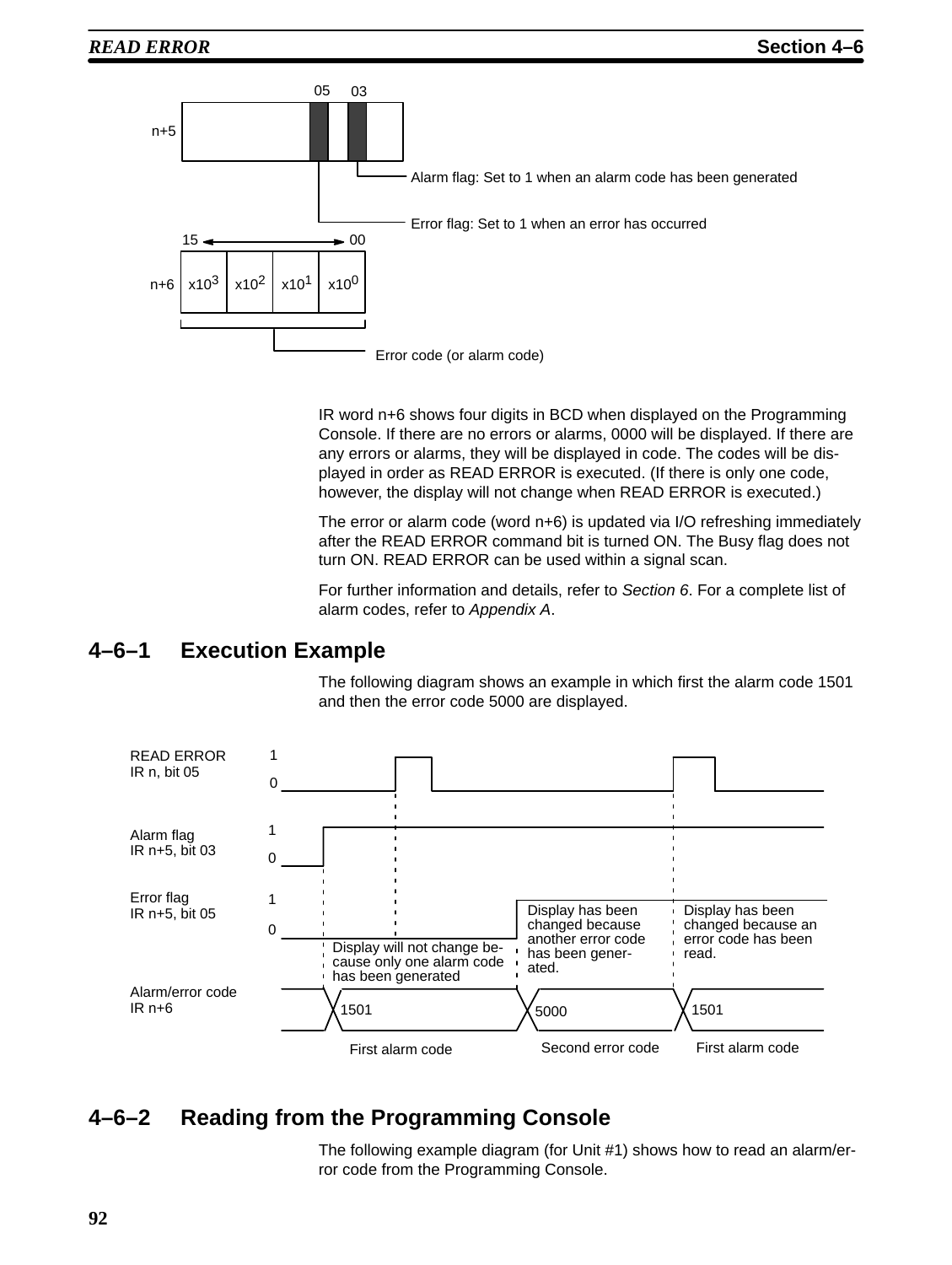

# **4–7 RESET ORIGIN**

The origin is simply the point which is designated as 0 at any given time. You can redefine it whenever you wish by using RESET ORIGIN. When the program turns ON the RESET ORIGIN command bit, bit 08 of word n (effective on signal's rising edge), it redefines the present position as the origin.

#### **Execution Example**



# **4–8 TEACH**

There may be cases where you want to teach your control system a particular operation by leading it through the motions. In such cases, you can use TEACH to write the present position as the target position for a designated positioning action.

When the origin and present position are defined (i.e., when the no-origin flag is OFF), you can use TEACH to write the present position as fixed data into the C200H PC's DM area available for use by Special I/O Units. TEACH is executed by turning ON the TEACH command bit, bit 09 of IR word n. Data is set as absolute positions, and not as increments. TEACH can be executed within a single scan. The following diagram uses Unit #10 as an example.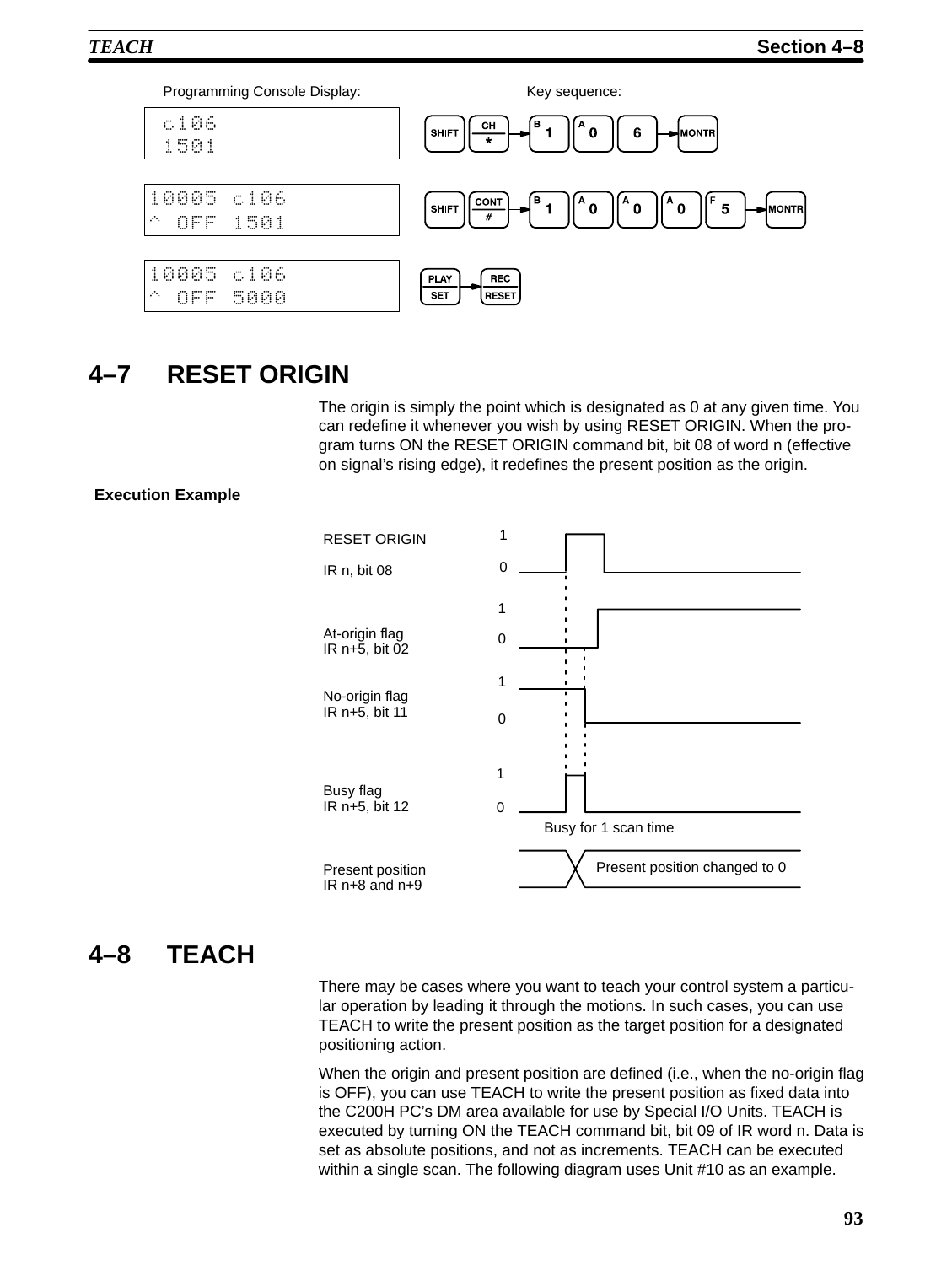

Data set using TEACH is valid immediately and can be used for positioning actions without turning off the power or transferring data. Note that data rewritten using the Programming Console is not valid until data has been transferred again.

## **4–8–1 IR Area Settings**

In C200H PCs, IR words 100 to 199 are used for Special I/O Units. When a Position Control Unit is used, they are allocated as I/O refresh areas. For a detailed explanation, see Section 3–4. For a detailed table of words and bits in the IR area, see Appendix D.

When the No-origin flag is OFF and pulse output is stopped at the position to be taught, the present position is set in IR words n+8 and n+9. **Present Position**

IR word n+1, bits 15 to 08 **TEACH Positioning Action**

Set an integer between 00 and 19. The number set here indicates the positioning action for which the present position is to be set as the target position. **Number**

IR word n, bit 09 **TEACH Command Bit**

TEACH is executed when this bit is ON.

## **4–8–2 Execution Example**



# **4–8–3 Teaching From the Programming Console**

This example display shows how to teach positions from the Programming Console for Unit #0. It assumes that ORIGIN SEARCH has been executed,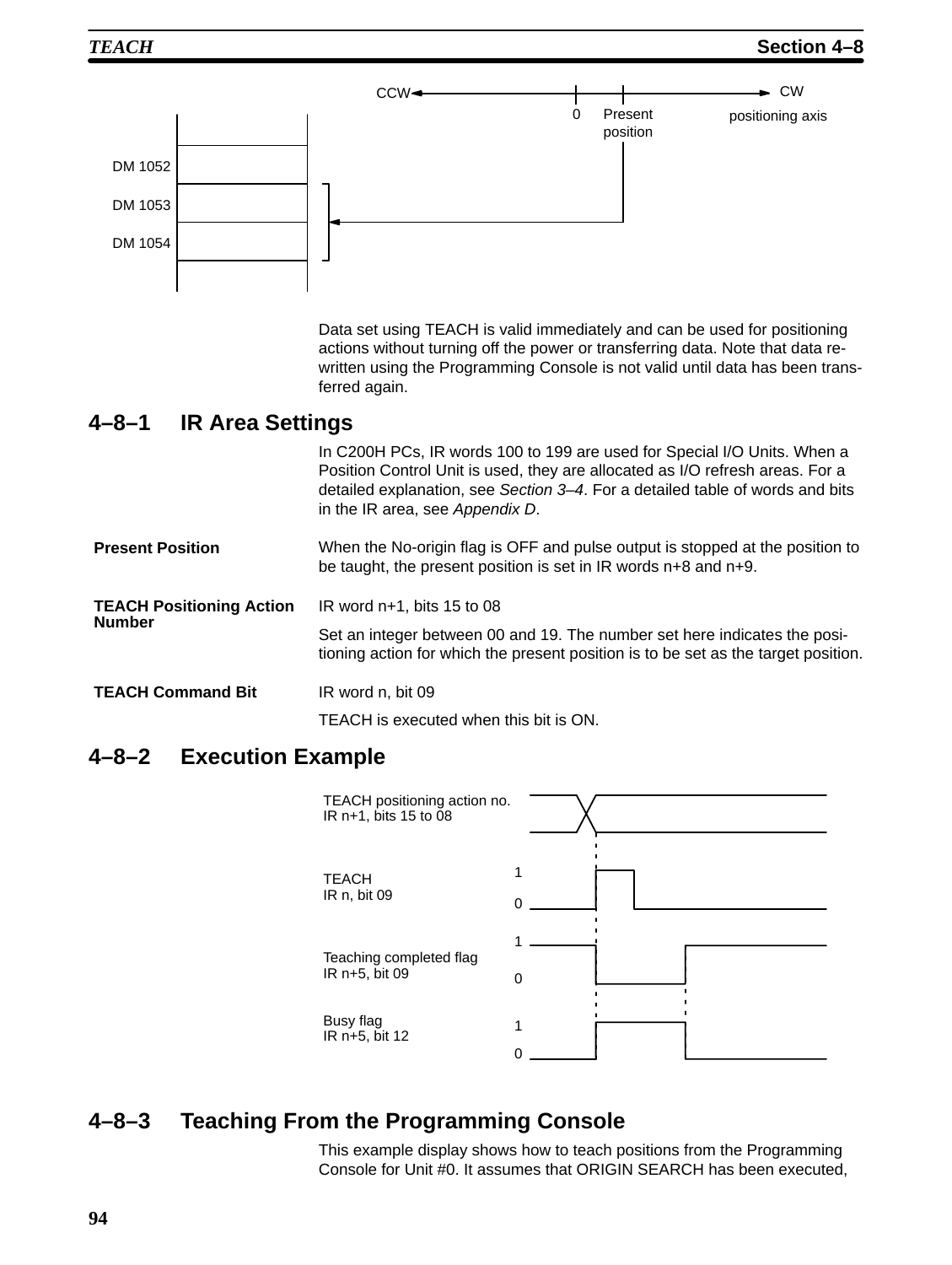and writes the present position into words DM 1053 and DM 1054 as an absolute position (i.e., relative to the origin).



# **4–9 TRANSFER DATA**

The data which you write into the DM area (for positioning actions, speeds, and so on) is automatically transferred from the PC to the Position Control Unit. The data designated for any given Unit is transferred to that Unit when it is powered up or restarted by the AR area Restart bit. There may be times, however, when you want to control an operation requiring additional data. In those situations you can use TRANSFER DATA to access additional data, not only from other parts of the DM area but from any area in the PC.

OFF

0100

As described in Section 3–4, Position Control Units are consecutively allocated 100 words each from the DM area and this data is automatically transferred. TRANSFER DATA, however, can transfer data from other parts of the DM area as well as from the LR, HR, and other areas. Position, speed, acceleration, and deceleration data are all transferable. TRANSFER DATA overwrites the RAM in the Position Control Unit, but does not affect the data set for that Unit in the DM area of the PC.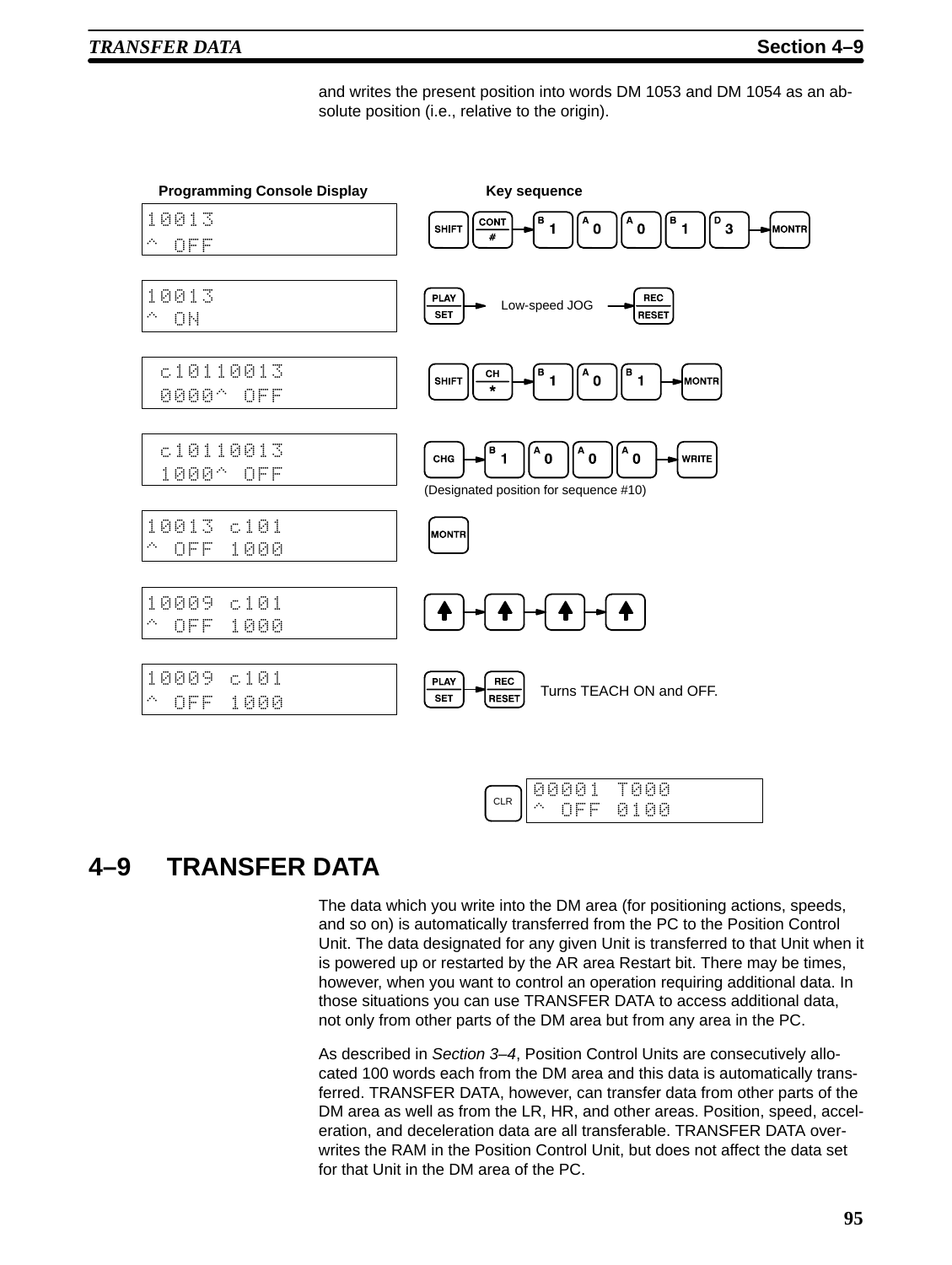

TRANSFER DATA can be executed either to rewrite positioning data set in the Unit or to change the present position to any target position. The type of transfer is determined by the following setting.

#### **TRANSFER DATA type**

- IR word n+2, bit 15
- 1: Preset position
- 0: Normal transfer

If this bit is 0, then bits 15 through 08 of word n+2 determine the beginning transfer number, as explained below. (Bit 15 of word n+2 will always be 0 when a beginning transfer number is designated. When this bit is set to 1, bits 14 through 08 are ignored and only the present position is affected.) This command can be executed within a single scan.

## **4–9–1 Normal Transfer**

If bit 15 of IR word n+2 is 0, the TRANSFER DATA command bit, bit 10 of IR word n, is set to transfer the positioning actions, speeds, acceleration, and deceleration from a data area of the PC other than the one allocated to the Position Control Unit. Any data area in the C200H PC may be designated. This data is directly transferred from the designated area to memory within the Unit; the data set for the Unit in the allocated section of DM area is not affected. Parameters set in DM words m through m+21 are not changed when TRANSFER DATA is executed.

#### Before transferring data, you must prepare it in a PC data area in the required format and in consecutive words. (See Appendix C for the content of each word/bit.) When TRANSFER DATA is executed, the transfers are made **Data Preparation**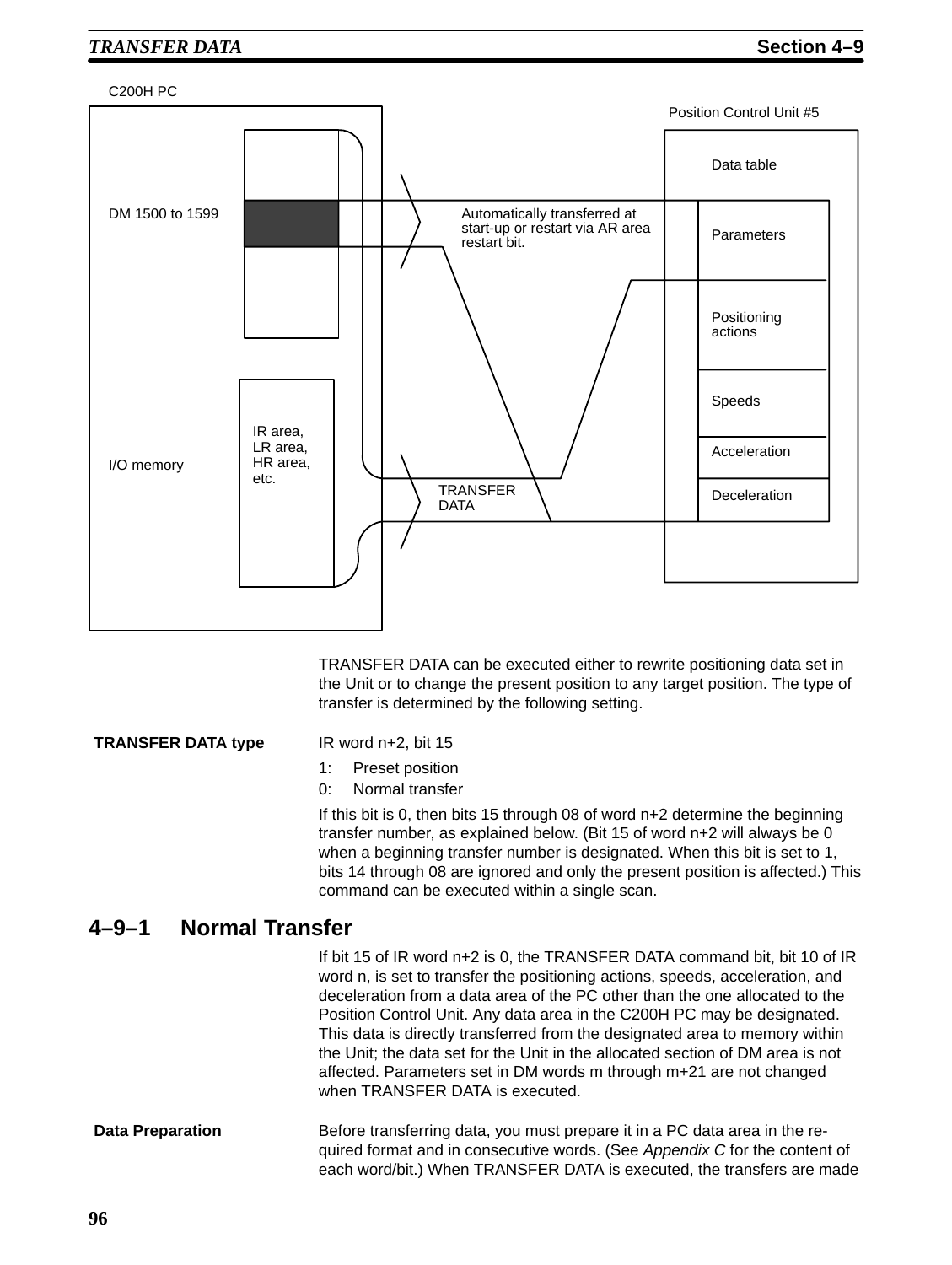consecutively by number, starting with the beginning transfer number set in the IR area. Up to 26 transfers (three words each) can be made each time TRANSFER DATA is executed. Each transfer consists of one positioning action, three speeds, or the speed units, acceleration, and deceleration. In any case, three words are required for each transfer.

As can be seen from the following tables, each transfer number corresponds to one particular positioning action, three of the 15 speeds, or other data. The data which is transferred overwrites the data for that positioning action (or other data) which had previously been automatically transferred to the Position Control Unit. The data to be newly transferred can be drawn from any of the PC data area words shown in the table on the left.

| Transfer #0  | Positioning action #0  |
|--------------|------------------------|
| Transfer #1  | Positioning action #1  |
|              |                        |
| Transfer #19 | Positioning action #19 |
|              | Speed #1               |
| Transfer #20 | Speed #2               |
|              | Speed #3               |
|              | Speed #4               |
| Transfer #21 | Speed #5               |
|              | Speed #6               |
|              |                        |
|              | Speed #13              |
| Transfer #24 | Speed #14              |
|              | Speed #15              |
|              | Speed units            |
| Transfer #25 | Acceleration           |
|              | Deceleration           |

Position Control Unit's Rewritten Data

#### **PC Data Areas Available for TRANSFER DATA**

| Data Area                          | Words        |
|------------------------------------|--------------|
| DM area                            | 0000 to 0999 |
| DM area<br>(for Special I/O Units) | 1000 to 1999 |
| I/O area                           | 000 to 255   |
| LR area                            | 000 to 63    |
| HR area                            | 00 to 99     |
| AR area                            | 00 to 27     |

# **4–9–2 IR Area Settings**

In C200H PCs, IR words 100 to 199 are used for Special I/O Units. When a Position Control Unit is used, they are allocated as I/O refresh areas. For a detailed explanation, see Section 3–4. For a detailed table of words and bits in the IR area, see Appendix D IR Area Allocations.

You use the IR area to designate the PC area from which you want to transfer data, the beginning word number to be transferred from that area, and the number of transfers (of three words each) which you want to execute. As shown in the diagram below, you make most of these settings in two IR words, n+3 and n+4. You write the beginning transfer number in IR word n+2.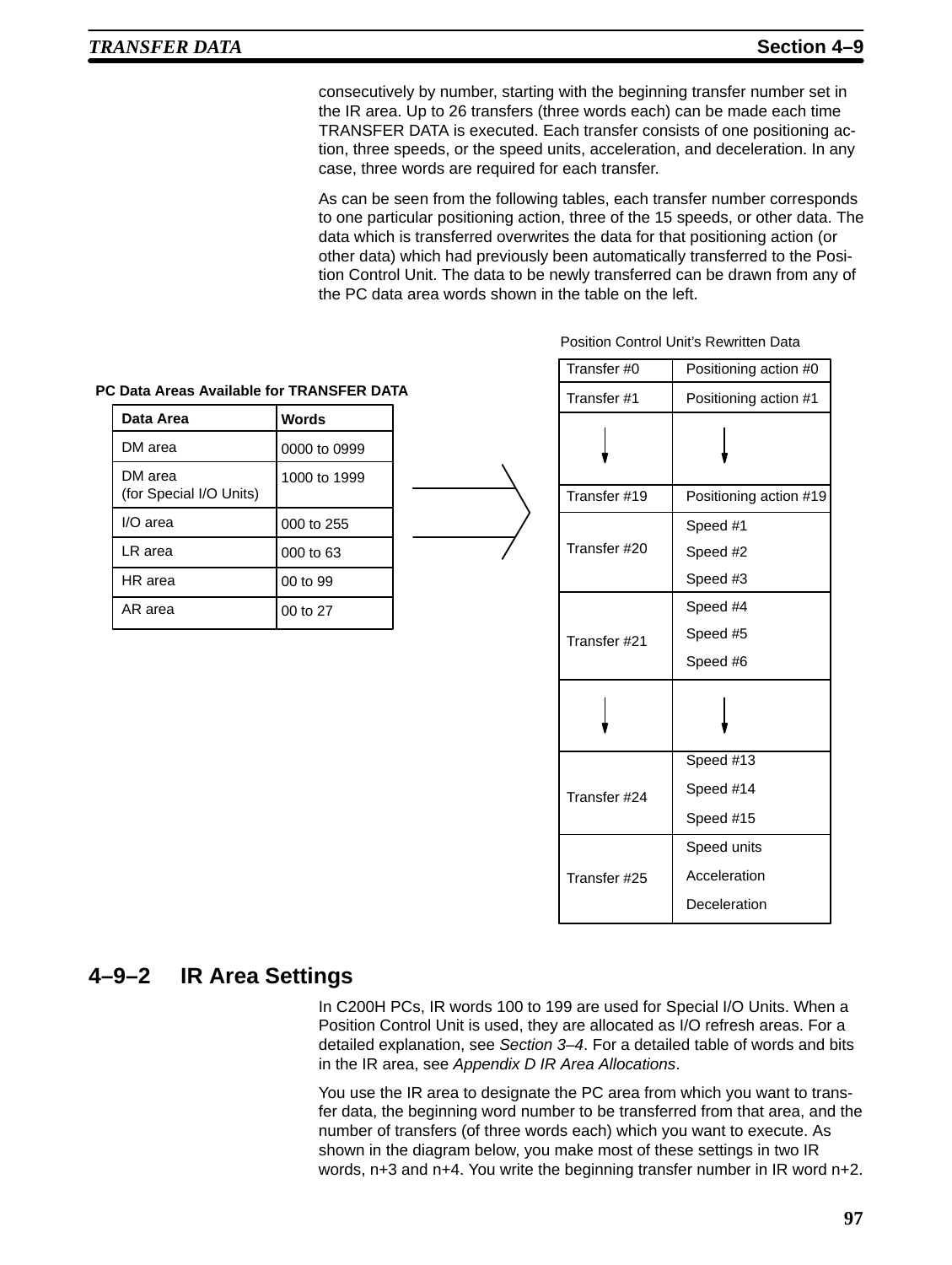

| Beginning Transfer Number IR word n+2, bits 15 to 08 |                                                                                                                                                                                                                                                                                                                                                                                                       |
|------------------------------------------------------|-------------------------------------------------------------------------------------------------------------------------------------------------------------------------------------------------------------------------------------------------------------------------------------------------------------------------------------------------------------------------------------------------------|
|                                                      | Set an integer between 00 and 25.                                                                                                                                                                                                                                                                                                                                                                     |
|                                                      | This is the number of the first word to be transferred. The requested number<br>of words will be transferred starting from this word.                                                                                                                                                                                                                                                                 |
|                                                      | See Appendix C for the words transferred with each transfer number.                                                                                                                                                                                                                                                                                                                                   |
| <b>Beginning Word Number</b>                         | IR word n+3, bits 15 to 00                                                                                                                                                                                                                                                                                                                                                                            |
|                                                      | This is the first word in the PC data area that is to be transferred into the Po-<br>sition Control Unit beginning at the transfer number specified by word n+2,<br>bits 15 to 08. The beginning word and ending word (computed from the num-<br>ber of transfers) must be within one of the data areas designated during data<br>preparation (see Data Configuration and Allocation in Section 3-4). |
| <b>PC Data Area</b>                                  | IR word n+4, bits 07 to 00                                                                                                                                                                                                                                                                                                                                                                            |
|                                                      | Set the data area (in four BCD digits) from which the transfer is to be made.                                                                                                                                                                                                                                                                                                                         |
| <b>Number of Transfers</b>                           | IR word n+4, bits 15 to 08                                                                                                                                                                                                                                                                                                                                                                            |
|                                                      | Set an integer between 01 and 26.                                                                                                                                                                                                                                                                                                                                                                     |
| <b>TRANSFER DATA</b><br><b>Command Bit</b>           | IR word n, bit 10                                                                                                                                                                                                                                                                                                                                                                                     |
|                                                      | After the above settings are made, TRANSFER DATA is executed with this<br>bit. This can all be done in one scan.                                                                                                                                                                                                                                                                                      |
| <b>Execution Example</b><br>(Normal Transfer)        | This example assumes that bit 15 of IR word $n+2$ is 0.                                                                                                                                                                                                                                                                                                                                               |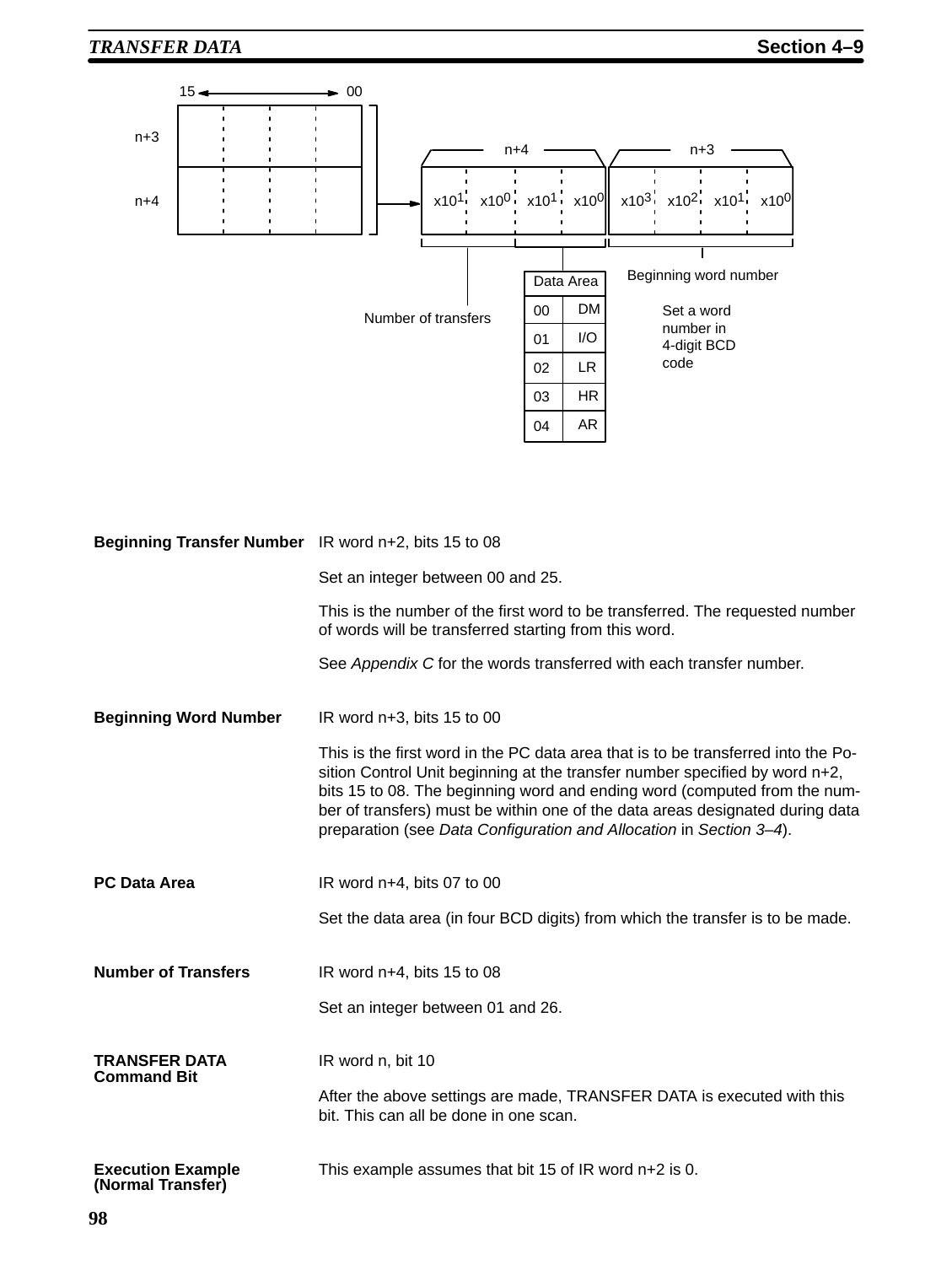

## **4–9–3 Present Position Preset**

You can change the function of the TRANSFER DATA command bit with a setting in the IR area. If bit 15 of IR word n+2 is set to 1, the TRANSFER DATA command bit (bit 10 of IR word n) is set to either preset or change the present position. This command can be used to eliminate the need to execute ORIGIN SEARCH to establish position. Since the origin, present position, and so on, are not known when the Position Control Unit is powered up, it is ordinarily necessary to execute ORIGIN SEARCH first. You can use the present position preset function instead, however, when it is sufficient to set a specific numerical value and use that position as a reference point. In such cases, the origin will be defined in relation to that position, and there is no need to search for the origin first.

No data is retained in the Position Control Unit once power is turned OFF. When the present position needs to be retained, copy it (words n+8 and n+9) to either the HR or DM area, and then restore it by using TRANSFER DATA the next time the Unit is powered up. **Retaining Present Position**

> The following programming example shows IR n+8 data moving to HR 00 and IR n+9 data moving to HR 01. If there is no origin, bit 11 of IR word n+5 (the No-origin flag) turns ON (goes to 1). As long as there is an origin and the present position data is valid, the present position will be transferred.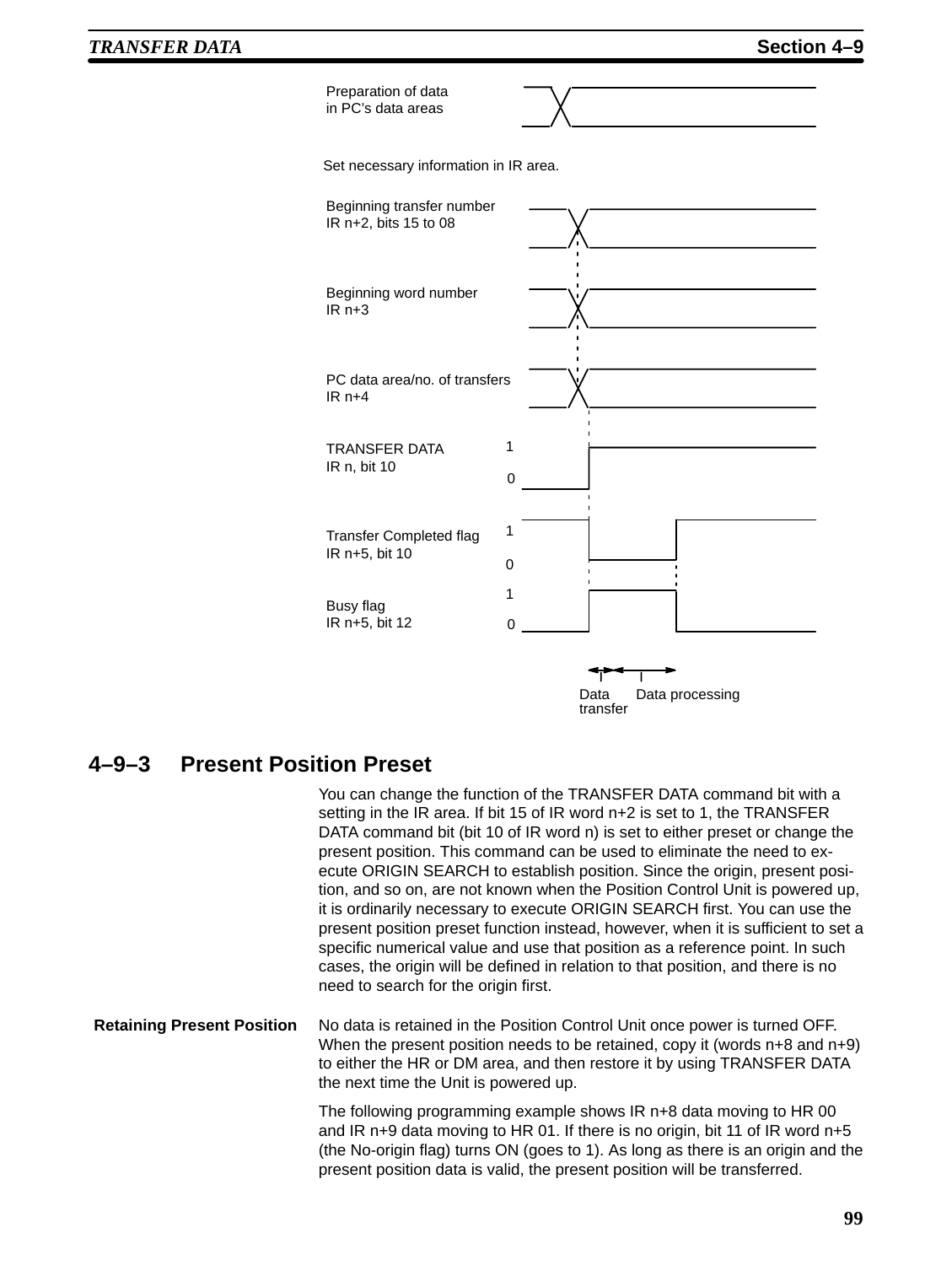

| <b>Data Preparation</b>            | Data must be prepared in the same manner as for normal execution of<br>TRANSFER DATA, except that only two words indicating the target position<br>are necessary.                                                               |
|------------------------------------|---------------------------------------------------------------------------------------------------------------------------------------------------------------------------------------------------------------------------------|
| <b>Present Position Preset Bit</b> | IR word n+2, bit 15                                                                                                                                                                                                             |
|                                    | Set this bit to 1 in order to use the preset function. If this bit is set to 0, the<br>beginning transfer number is set in bits 15 to 08 as described in Beginning<br>Word Number under Section 4-9-2.                          |
| <b>Beginning Word Number</b>       | IR word n+3, bits 15 to 00                                                                                                                                                                                                      |
|                                    | This number indicates the first of the two words to be transferred in as the<br>present position. The two words must be within one of the data areas desig-<br>nated in Data Preparation toward the beginning of Section 4-9-1. |
| <b>PC Data Area</b>                | IR word n+4, bits 07 to 00                                                                                                                                                                                                      |
|                                    | Set the data area (in four digits BCD) from which the transfer is to be made.                                                                                                                                                   |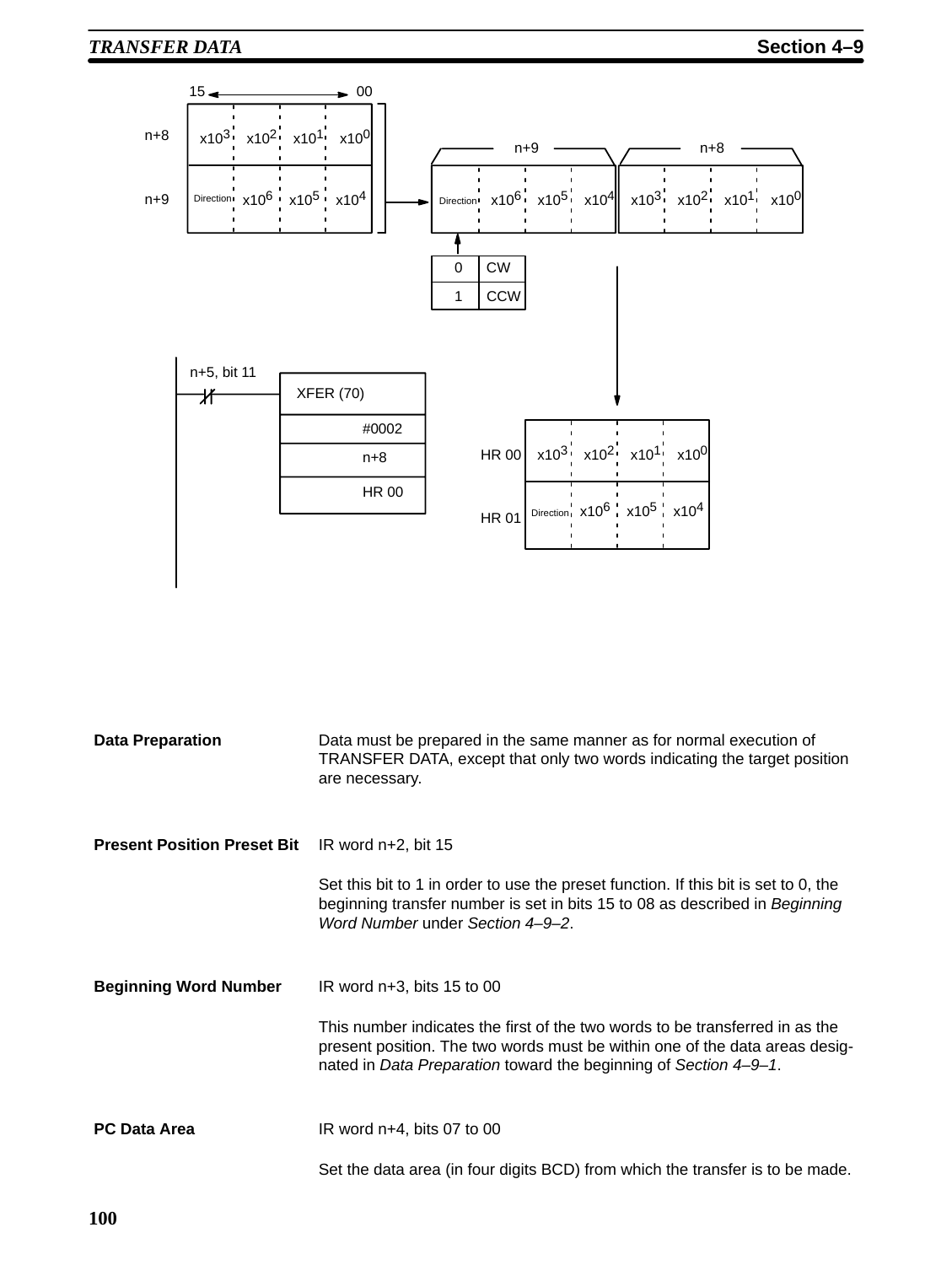

#### **TRANSFER DATA Command Bit**

IR word n, bit 10

After the above settings are made, TRANSFER DATA is executed by turning ON this bit. This can all be done in one scan.

#### **Execution Example (Preset)**

The following example assumes that bit 15 of IR word n+2 has been set to 1.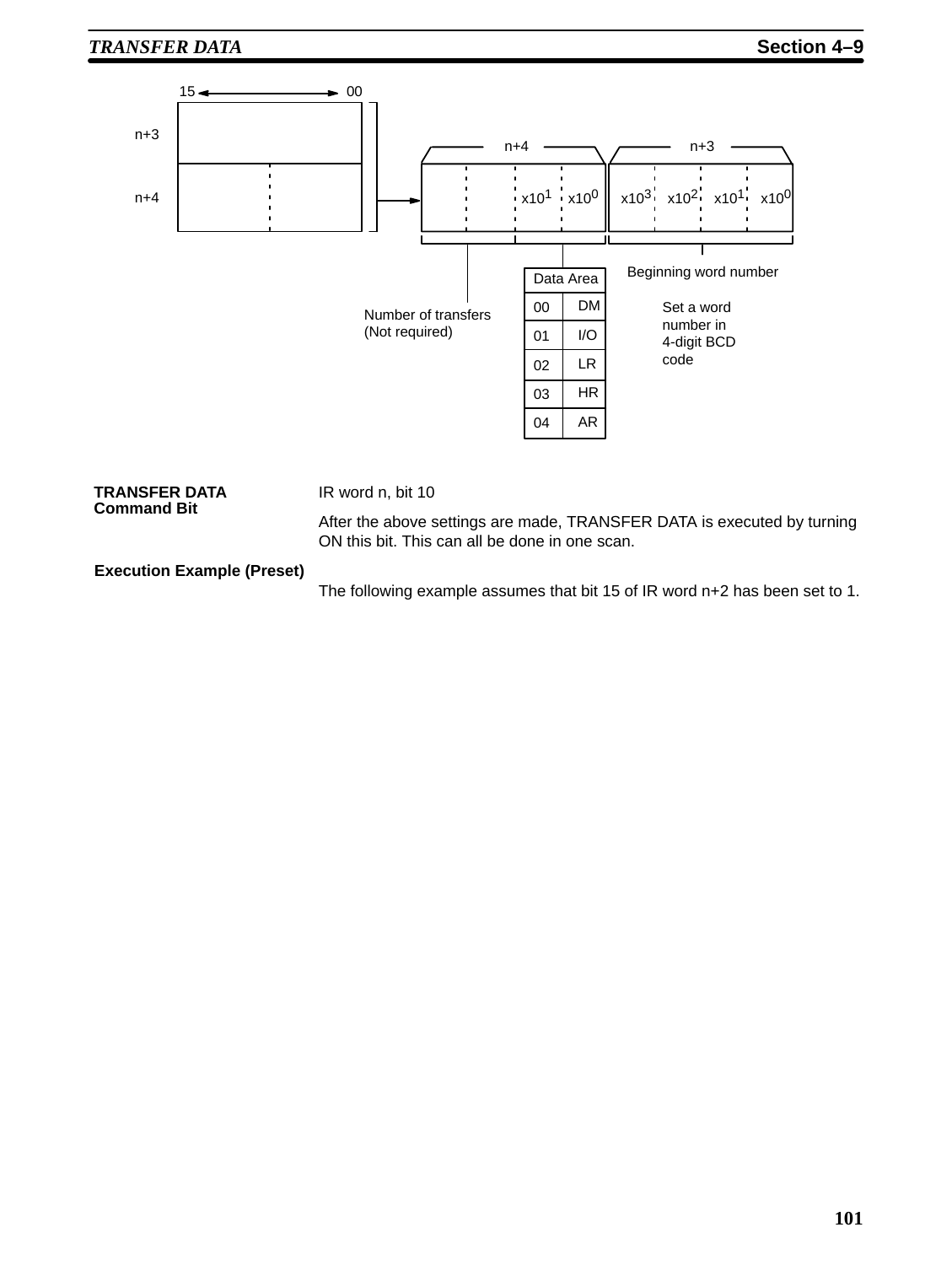| Set necessary information in IR area.<br>Present position preset |                                                                                                      |
|------------------------------------------------------------------|------------------------------------------------------------------------------------------------------|
| IR n+2, bit 15                                                   |                                                                                                      |
|                                                                  |                                                                                                      |
| Beginning word number<br>$IRn+3$                                 |                                                                                                      |
|                                                                  |                                                                                                      |
| PC data area<br>IR n+4 bits 07 to 00                             |                                                                                                      |
| TRANSFER DATA                                                    | 1                                                                                                    |
| IR n, bit 10                                                     | $\mathbf 0$                                                                                          |
|                                                                  |                                                                                                      |
| Transfer completed flag<br>IR n+5, bit 10                        | 1<br>0                                                                                               |
|                                                                  | 1                                                                                                    |
| Busy flag<br>IR n+5, bit 12                                      | $\Omega$                                                                                             |
|                                                                  |                                                                                                      |
|                                                                  | Present position determined<br>Data<br>transfer<br>This position is reflected in the IN refresh area |
| Present position<br>IR $n+8$ and $n+9$                           | Preset value                                                                                         |

# **4–10 Manual Operations**

Although positioning is generally carried out according to the program in the memory of the PC, the Position Control Unit also allows you to position manually when you need to. You can choose from three manual feeding commands, depending on how far and how fast you wish to change the position.

These three, HIGH-SPEED JOG, LOW-SPEED JOG, and INCH, are executed when their respective command bits turn ON in the IR area. As with other commands, the Position Control Unit makes use of the DM area data in carrying them out. You can use HIGH-SPEED JOG or LOW-SPEED JOG for rapid manual positioning. HIGH-SPEED JOG uses acceleration and deceleration as well as the target speed. You can use INCH for very fine adjustments, feeding one pulse at a time.

## **4–10–1 DM Area Settings**

In addition to the settings described in this section, the following data must also be set in order to execute HIGH-SPEED JOG. They are the same as those set for START, so they can be set by following the instructions contained in Section 4–1. Only the first three of these need be set for LOW-SPEED JOG.

**Initial Speed Number** Bits 11 to 08 of DM word m

**Speeds** DM words m+82 through m+96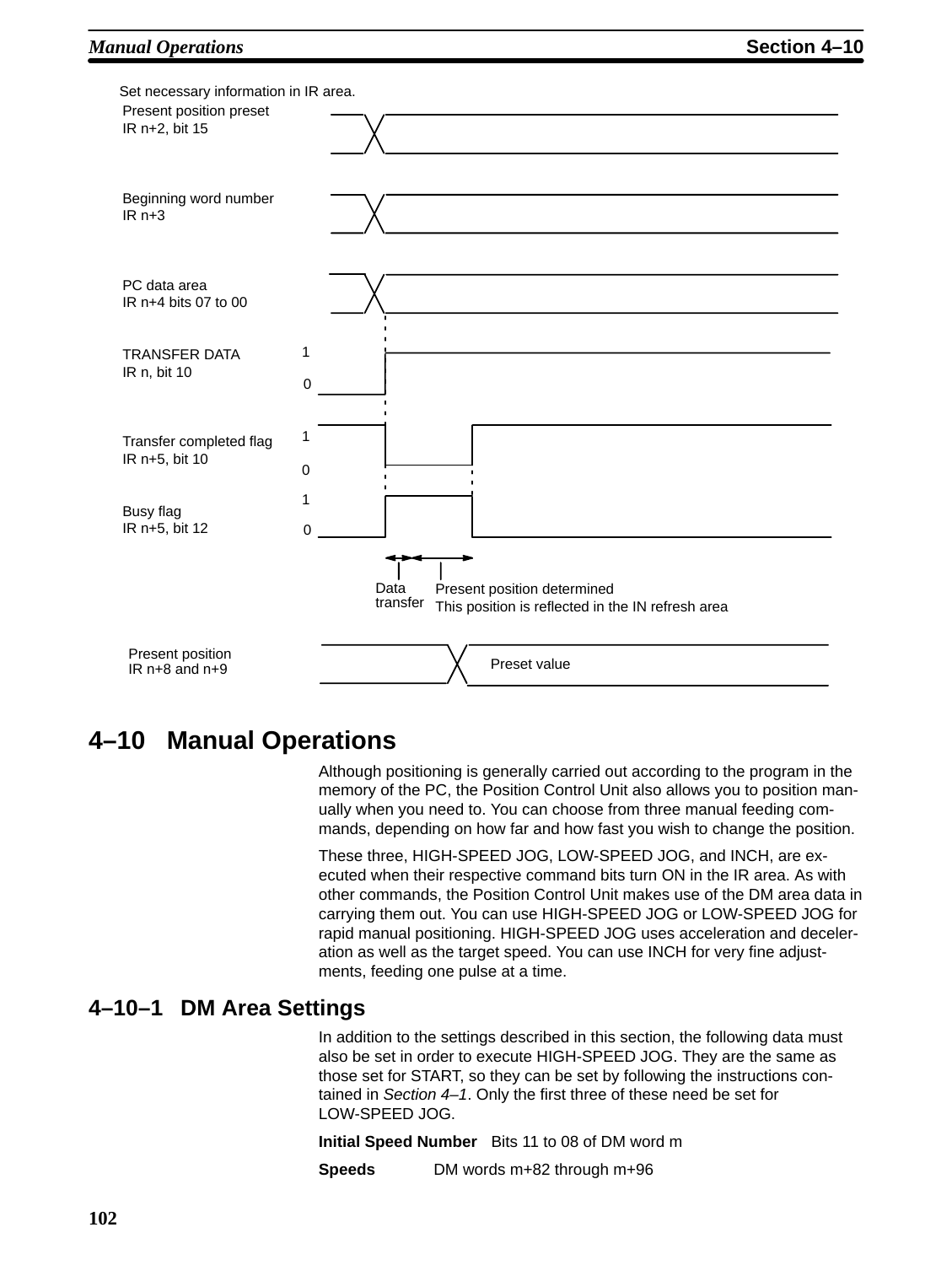|                                              |                               | Speed Units DM word m+97                                                                                                                                                 |
|----------------------------------------------|-------------------------------|--------------------------------------------------------------------------------------------------------------------------------------------------------------------------|
|                                              | <b>Acceleration</b>           | Bits 15 to 00 of DM word $m+98$                                                                                                                                          |
|                                              | <b>Deceleration</b>           | Bits 15 to 00 of DM word $m+99$                                                                                                                                          |
| <b>HIGH-SPEED JOG Speed</b><br><b>Number</b> | DM word $m+1$ , bits 15 to 12 | Set an integer between 1 and F (hex).<br>The speed number set here refers to one of the speeds set in DM words<br>$m+82$ through $m+96$ , and in DM word $m+3$ , bit 04. |
| <b>LOW-SPEED JOG Speed</b><br>Number         | DM word m+1, bits 11 to 08    | Set an integer between 1 and F (hex).<br>The speed number set here refers to one of the speeds set in DM words<br>$m+82$ through $m+96$ , and in DM word $m+3$ , bit 04. |

# **4–10–2 IR Area Settings**

In C200H PCs, IR words 100 to 199 are used for Special I/O Units. When a Position Control Unit is used, they are allocated as I/O refresh areas. For a detailed explanation, see Section 3–4. For a detailed table of words and bits in the IR area, see Appendix D.

| <b>HIGH-SPEED JOG</b><br>Command |      | IR word n, bit 11  |
|----------------------------------|------|--------------------|
|                                  |      | 0: Stop            |
|                                  |      | 1: Operate         |
| <b>INCH/JOG Direction</b>        |      | IR word n, bit 12: |
|                                  |      | 0: CW              |
|                                  |      | 1: CCW             |
| <b>LOW-SPEED JOG</b><br>Command  |      | IR word n, bit 13  |
|                                  |      | 0: Stop            |
|                                  |      | 1: Operate         |
| <b>INCH Command</b>              |      | IR word n, bit 14  |
|                                  |      | 0: Stop            |
|                                  | 1: 1 | Operate            |

# **4–10–3 HIGH-SPEED JOG**

Feeding starts at the designated speed when the HIGH-SPEED JOG command bit (IR word n, bit 11) turns ON (effective on signal's rising edge). Feeding continues until the command bit turns OFF.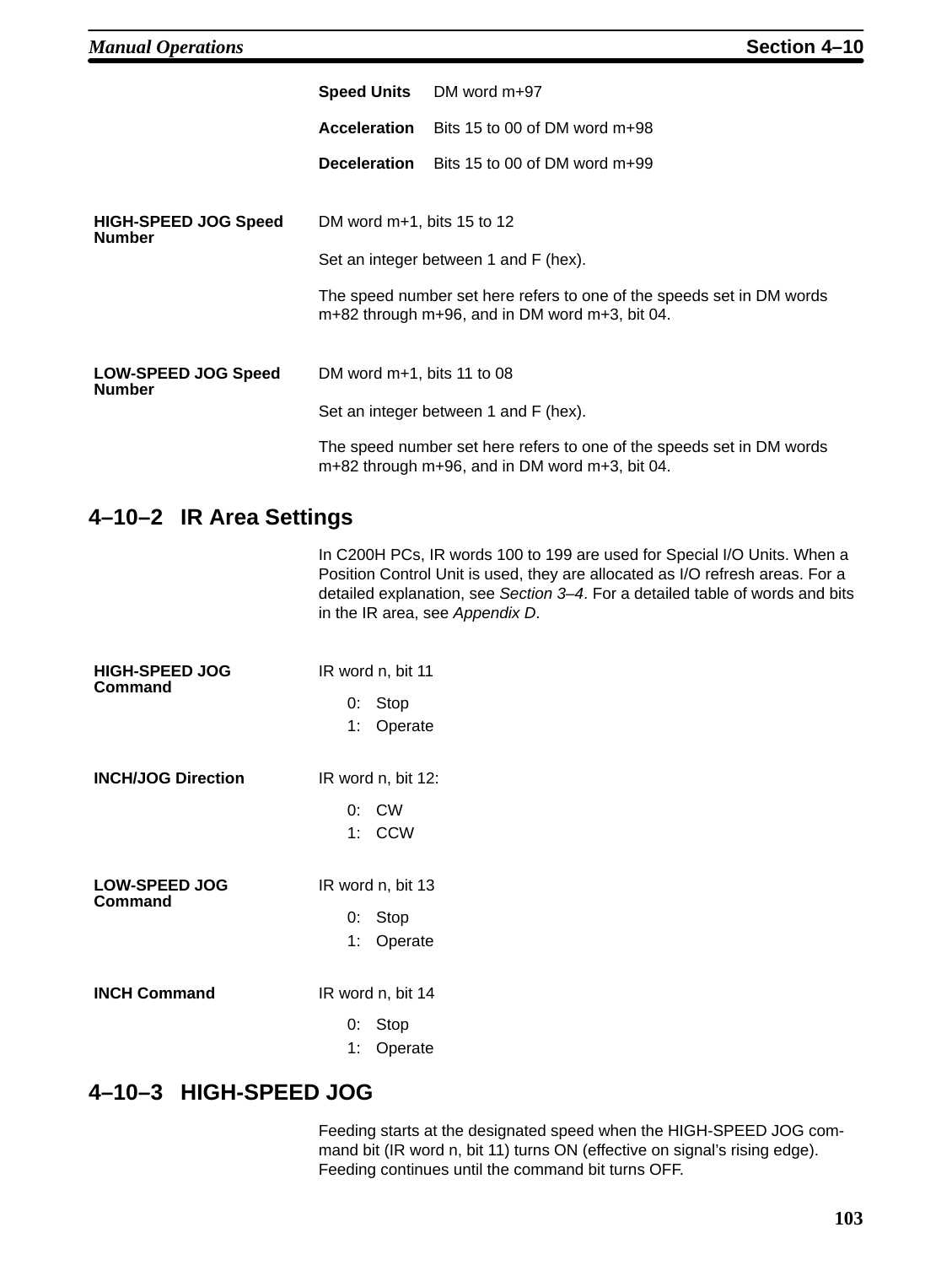## *Manual Operations* **Section 4–10**



# **4–10–4 LOW-SPEED JOG**

Feeding starts at the designated speed when the LOW-SPEED JOG command bit (IR word n, bit 13) turns ON (effective on signal's rising edge). Feeding continues until the command bit turns OFF.



# **4–10–5 INCH**

You can use INCH to manually position one pulse at a time. One pulse is fed each time the INCH command bit, bit 14 of IR word n, is turned ON (effective on signal's rising edge).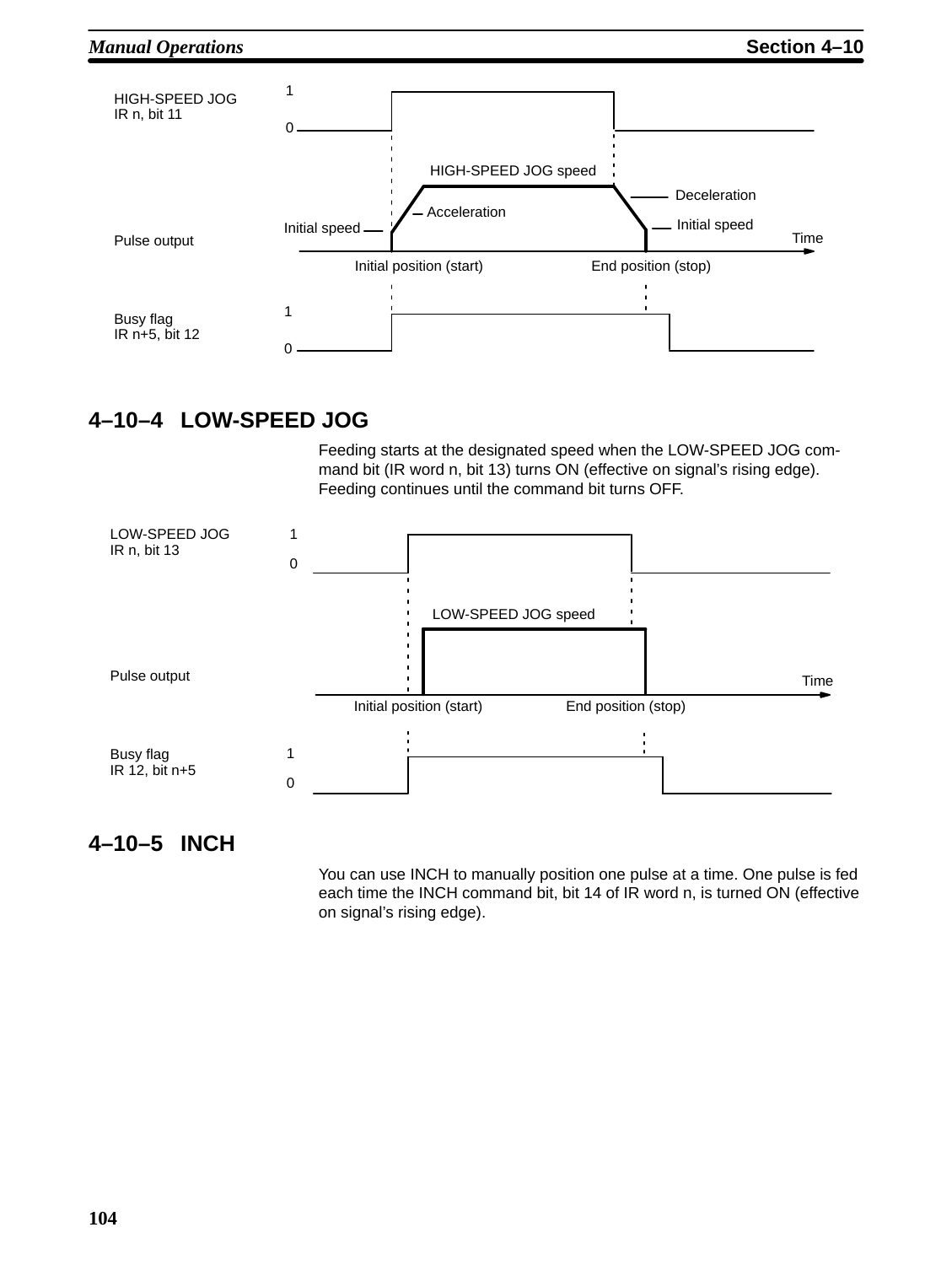#### *External Interrupt Commands* **Section 4–111 Section 4–111 Section 4–11**



# **4–11 External Interrupt Commands**

You can stop positioning or change speeds with either the bits set in the IR area or by external interrupt signal input, depending on your DIP switch settings. It is possible to set the pins so that both of these methods (command bits and external interrupts) are available at the same time for either STOP or CHANGE SPEED.

As illustrated in the following diagrams, positioning decelerates to a stop when STOP is executed. When CHANGE SPEED is executed, positioning accelerates or decelerates to the designated speed. Specify the target speed to be used for CHANGE SPEED by setting the speed numbers in bits 05 to 00 of IR word n+2. If those bits are set to 00, the next speed number after the one currently being executed will be taken as the target speed. The target speeds used during CHANGE SPEED are taken in order, beginning with the lowest speed number, from the DM area.

When executing CHANGE SPEED with an external input, designate the speed number from IR word n+2 at least one scan time in advance or it will not be effective. Otherwise, when designating the speed number, use an IR area work bit. (See IR Area Settings below).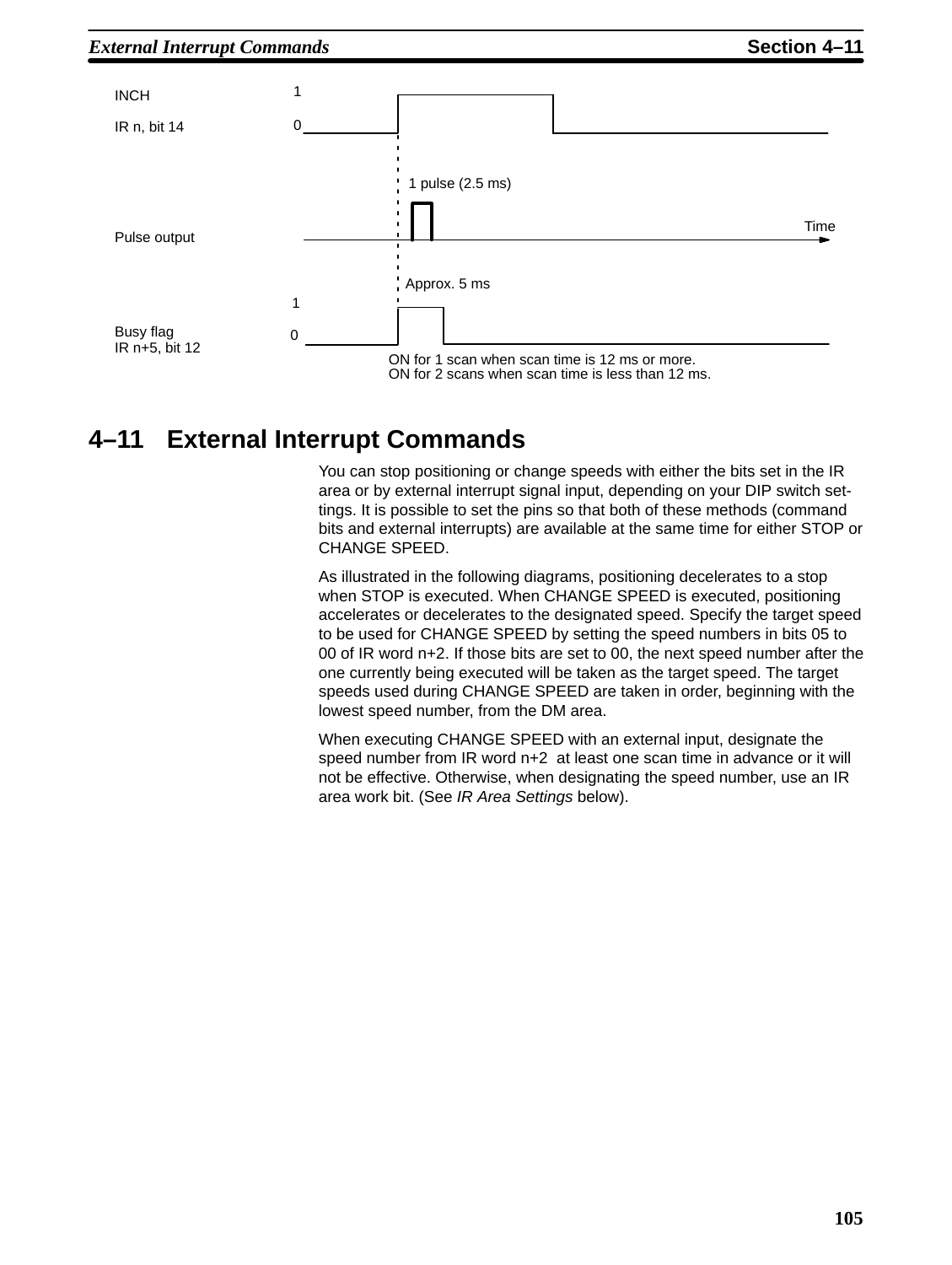



The signal level's rising edge is taken as the input signal.

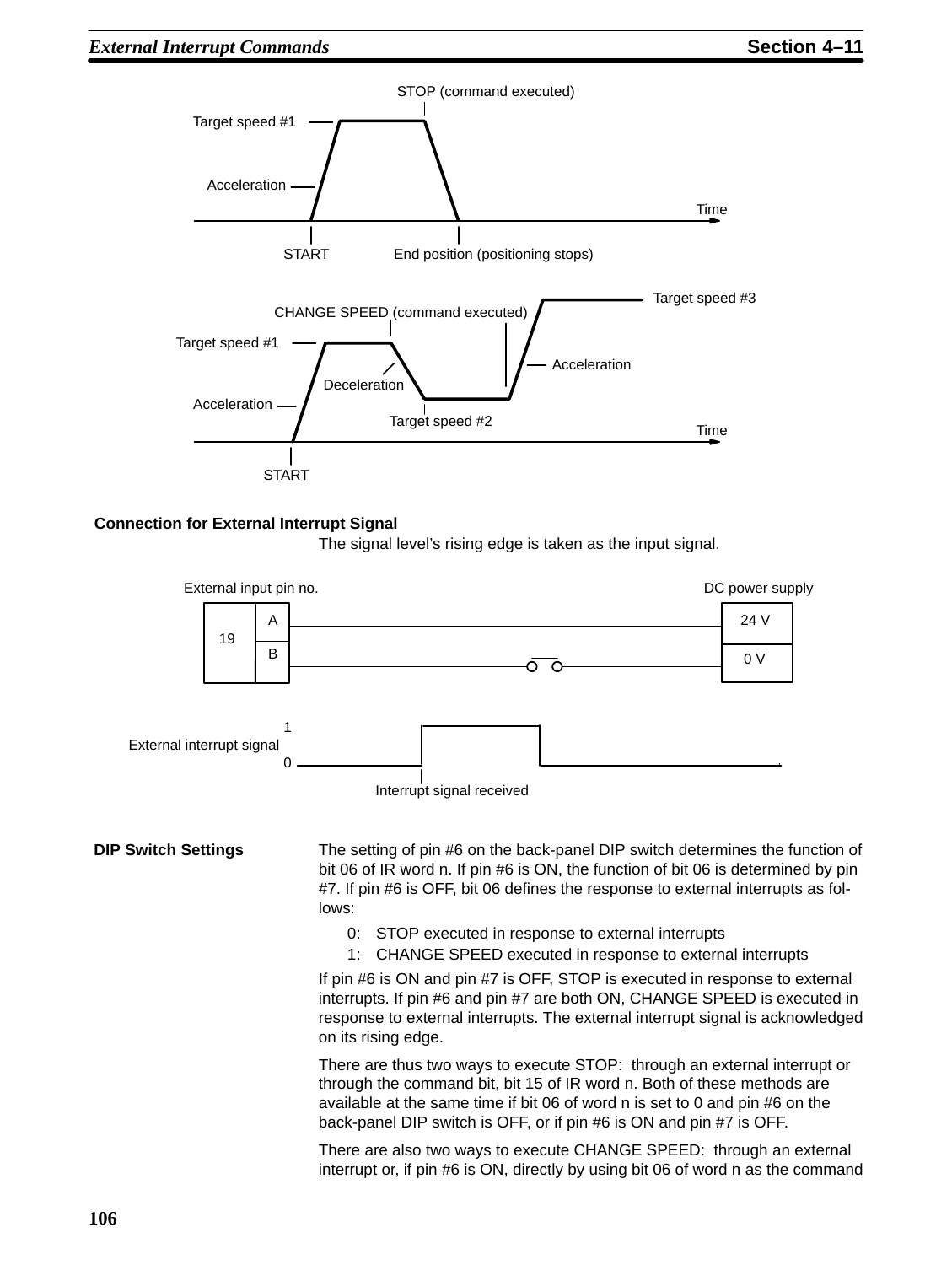|                                                           |                                                                                                                                                 | bit. Execution through an external interrupt is available if bit 06 of word n is<br>set to 1 and pin #6 on the DIP switch is OFF, or if pins #6 and #7 are both<br>ON. In the latter case, execution through the command bit and through an<br>external interrupt are both available.                                                                                                                                                                   |  |  |  |  |  |
|-----------------------------------------------------------|-------------------------------------------------------------------------------------------------------------------------------------------------|---------------------------------------------------------------------------------------------------------------------------------------------------------------------------------------------------------------------------------------------------------------------------------------------------------------------------------------------------------------------------------------------------------------------------------------------------------|--|--|--|--|--|
| <b>DM Area Settings</b>                                   | The following data must be set to execute STOP and CHANGE SPEED, but<br>it is the same as that set for START. Refer to Section 4–1 for details. |                                                                                                                                                                                                                                                                                                                                                                                                                                                         |  |  |  |  |  |
|                                                           | Acceleration                                                                                                                                    | Bits 15 to 00 of DM word $m+98$                                                                                                                                                                                                                                                                                                                                                                                                                         |  |  |  |  |  |
|                                                           | <b>Deceleration</b>                                                                                                                             | Bits 15 to 00 of DM word m+99                                                                                                                                                                                                                                                                                                                                                                                                                           |  |  |  |  |  |
| <b>IR Area Settings</b>                                   |                                                                                                                                                 | In addition to bits 15 and 06 of word n (described under DIP Switch Settings<br>above), set bits 05 to 00 of IR word n+2. If these bits are set to 00, the next<br>speed number after the one currently being executed will be taken as the<br>target speed for CHANGE SPEED. If they are set to from 01 to 15, then they<br>will specify the speed number to be taken as the target speed.                                                             |  |  |  |  |  |
|                                                           |                                                                                                                                                 | When executing CHANGE SPEED with an external interrupt signal, the data<br>from this area must be written in at least one scan time before the interrupt<br>signal. When executing CHANGE SPEED with a work bit (bit 06 of IR word<br>n), it can be written in simultaneously with the rising edge of the work bit.                                                                                                                                     |  |  |  |  |  |
| 4-11-1<br><b>STOP</b>                                     |                                                                                                                                                 |                                                                                                                                                                                                                                                                                                                                                                                                                                                         |  |  |  |  |  |
|                                                           |                                                                                                                                                 | STOP can be executed during pulse output for START, ORIGIN SEARCH,<br>ORIGIN RETURN, HIGH-SPEED JOG, and LOW-SPEED JOG to decelerate<br>to a stop (effective on signal's rising edge). Note, however, that the next<br>START cannot be executed as long as STOP (either from bit 15 of IR word n<br>or from an external interrupt signal) is in effect.                                                                                                 |  |  |  |  |  |
| <b>STOP Executed During</b><br><b>Positioning Actions</b> |                                                                                                                                                 | When the STOP command bit is set during execution of a positioning action<br>under START, the Positioning Completed flag is not turned ON, and the posi-<br>tioning action number is not changed. When START is next executed, the<br>target position and speed of that action will be used, as long as the target<br>position has not been exceeded. The Busy flag, however, turns OFF, allowing<br>manual operations to be used up to the next START. |  |  |  |  |  |

Here is an example in which the following DM words and data are used.



The following diagram shows the situation when STOP is not executed.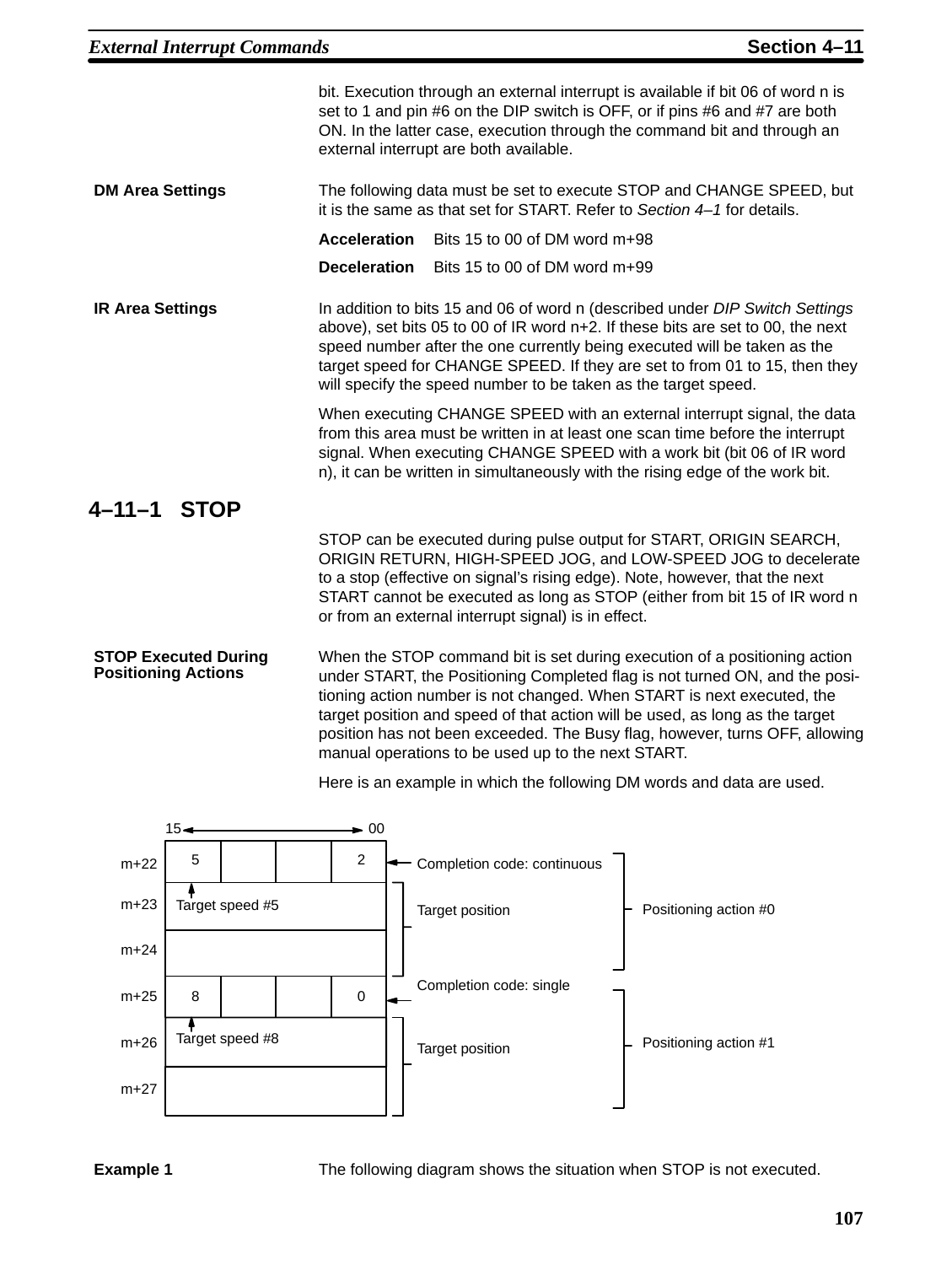

**Example 2**

The next diagram illustrates the case where STOP is executed before positioning is finished. In this example, START has initiated a sequence of two positioning actions, the first "continuous" and the second "single". If STOP was not executed, positioning would reach the target speed (speed #5) for action #0, decelerate to the target speed (speed #8) for action #1, and finally stop at the target position for action #1.

When STOP is executed during positioning action #0, however, positioning immediately decelerates to a stop. The STOP Executed flag turns ON and the Busy flag turns OFF (allowing manual operation). The Positioning Completed flag, however, remains OFF until both action #0 and action #1 have been fully implemented. The positioning action number remains the same, and the target speed and target position for that action are used the next time START is executed (as long as the target position has not already been exceeded).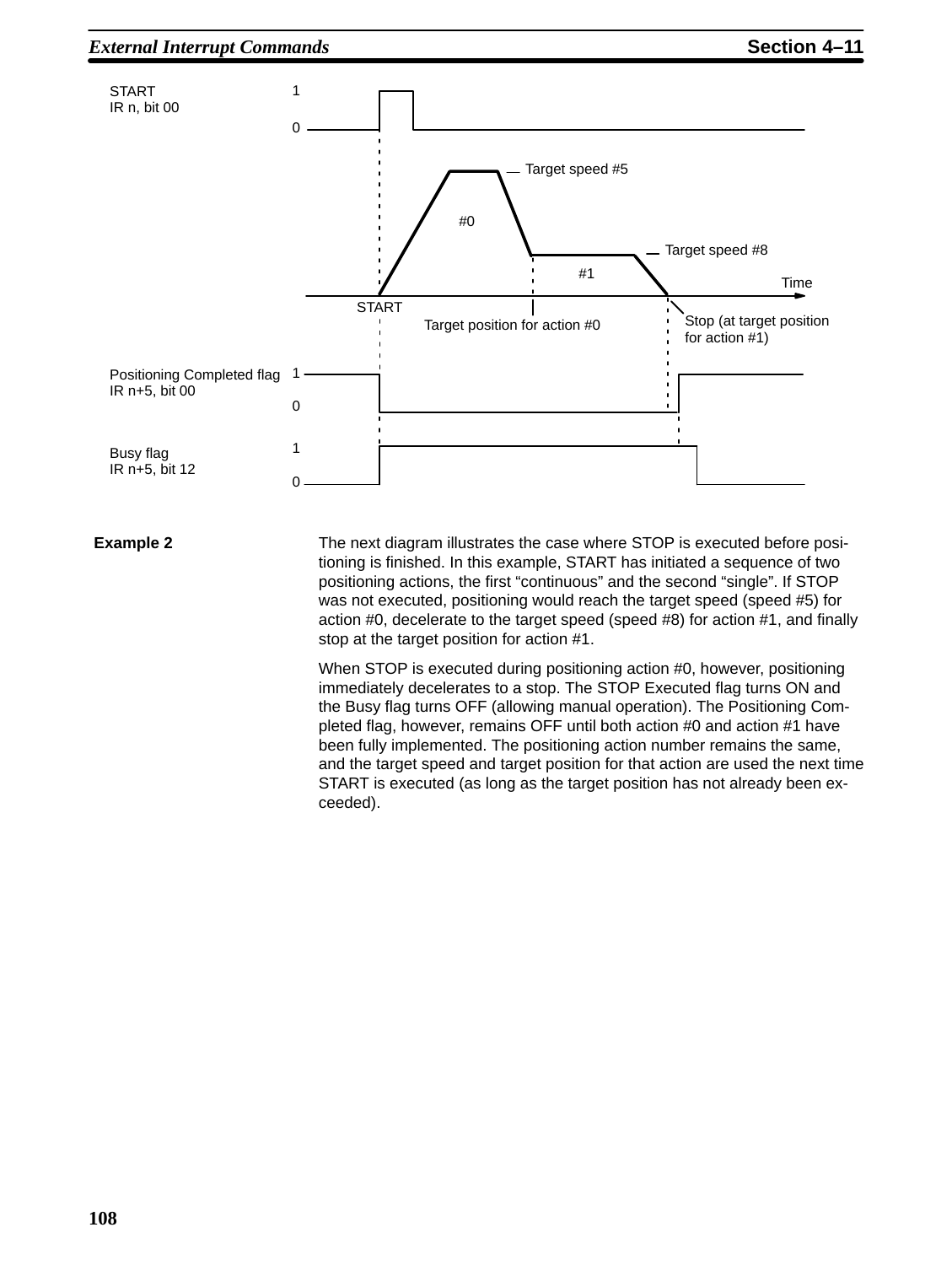





**Example 3**

This diagram shows execution when a target position designated from the origin (i.e., not an increment) is exceeded during deceleration for STOP, as can happen when STOP is executed during the end of a continuous positioning action. If START is executed again before this situation is corrected, the feeding direction for the action will be wrong, and an error (code 5020) will be generated due to inability to begin the action. The Position Control Unit can be restarted after manually feeding (with JOG) back to the other side of the target position for action #0.

This error will also be generated if the target position for action #0 is exceeded through manual operations before START is executed following STOP.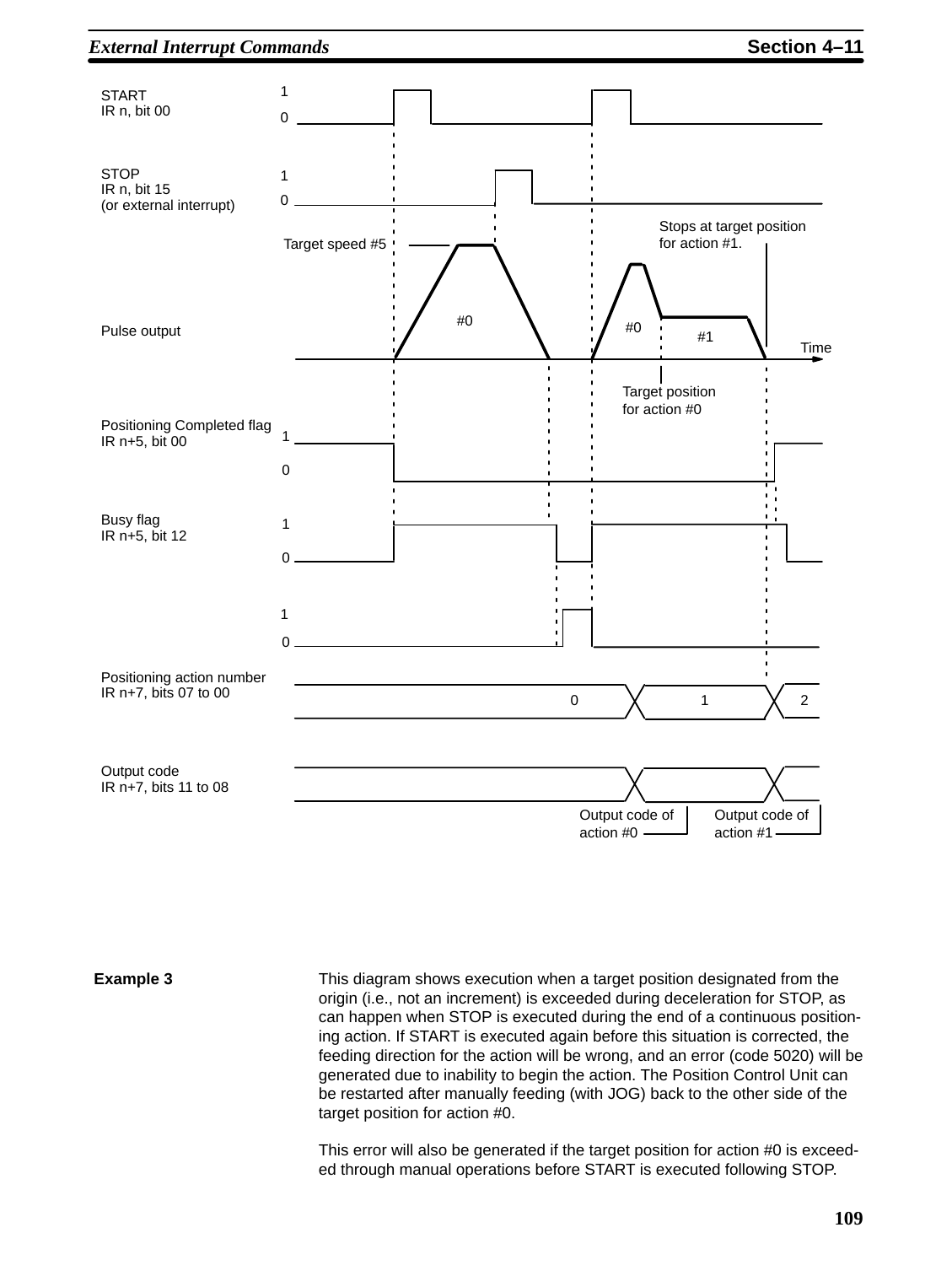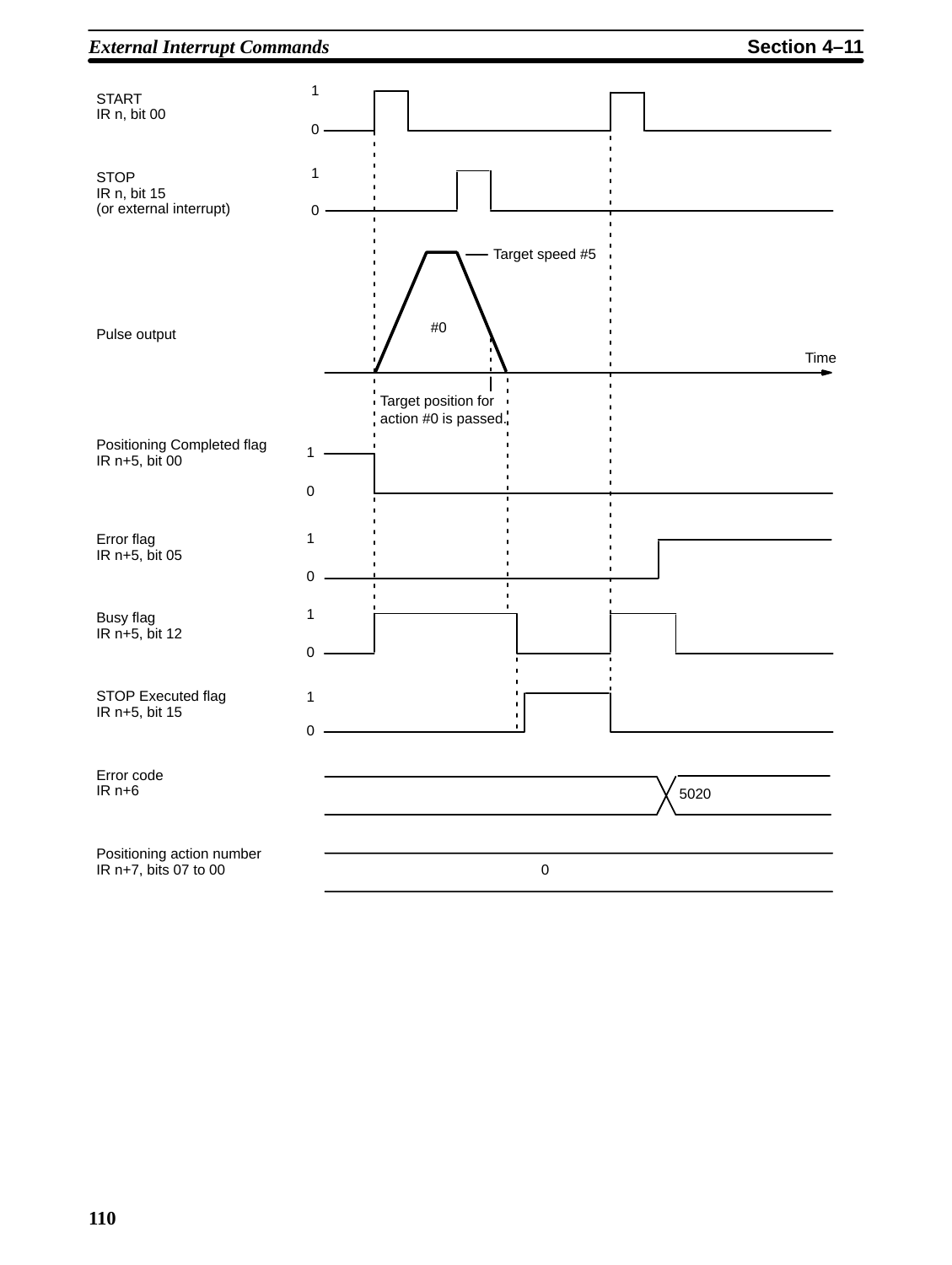#### **Example 4**

When the target position is expressed as an increment, the positioning action will be automatically started over from the position arrived at after STOP was executed.



#### **STOP During ORIGIN SEARCH**

Feeding will be decelerated to a stop and the command must be reexecuted from the position reached at the end of STOP.

#### **STOP During ORIGIN RETURN**

Feeding stops according to the deceleration rate.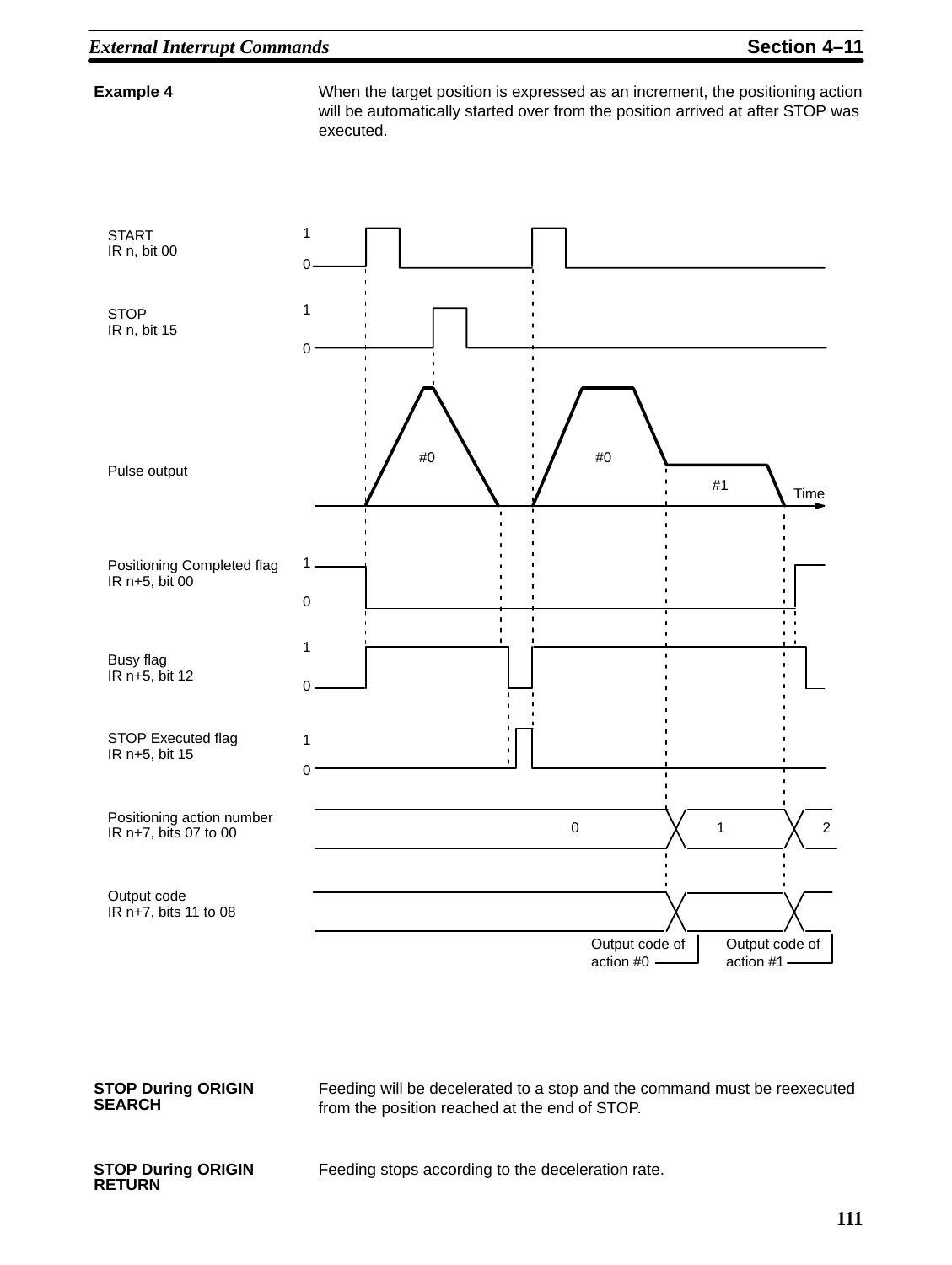

#### **STOP During HIGH-SPEED JOG**

If STOP is executed during HIGH-SPEED JOG, feeding will be stopped just as if the HIGH-SPEED JOG command bit (IR word n, bit 11) were reset to 0. The command bit, however, will remain at 1.

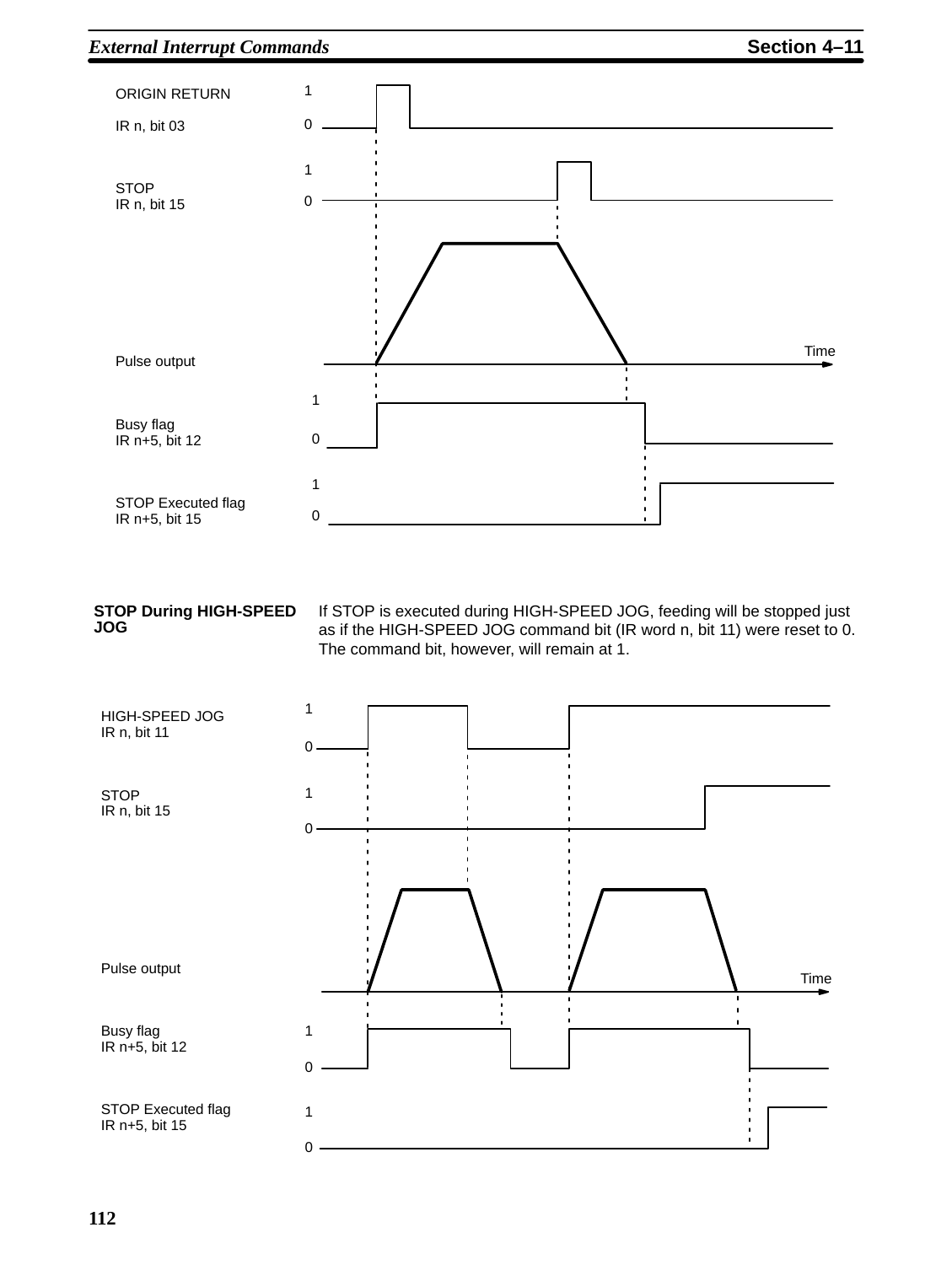#### **STOP During LOW-SPEED JOG**

If STOP is executed during LOW-SPEED JOG, feeding will be stopped just as if the LOW-SPEED JOG command bit (IR word n, bit 13) were reset to 0. The command bit, however, will remain at 1.



#### **STOP During a Completion Code 5 Positioning Action**

When STOP is executed for the first time during a positioning action with a completion code of 5, positioning will be executed according to whatever position data is set. When it is executed for a second time (see the following example diagram), positioning is interrupted and decelerates to a stop. See also Completion Code under Section 4–1–1.

Positioning cannot be restarted as long as the signal defined as the STOP command (either IR word n, bit 15 or an external interrupt signal) is ON. For details on defining either IR word n, bit 15 or an external interrupt signal as the STOP command, see DIP Switch Settings under Section 4-10.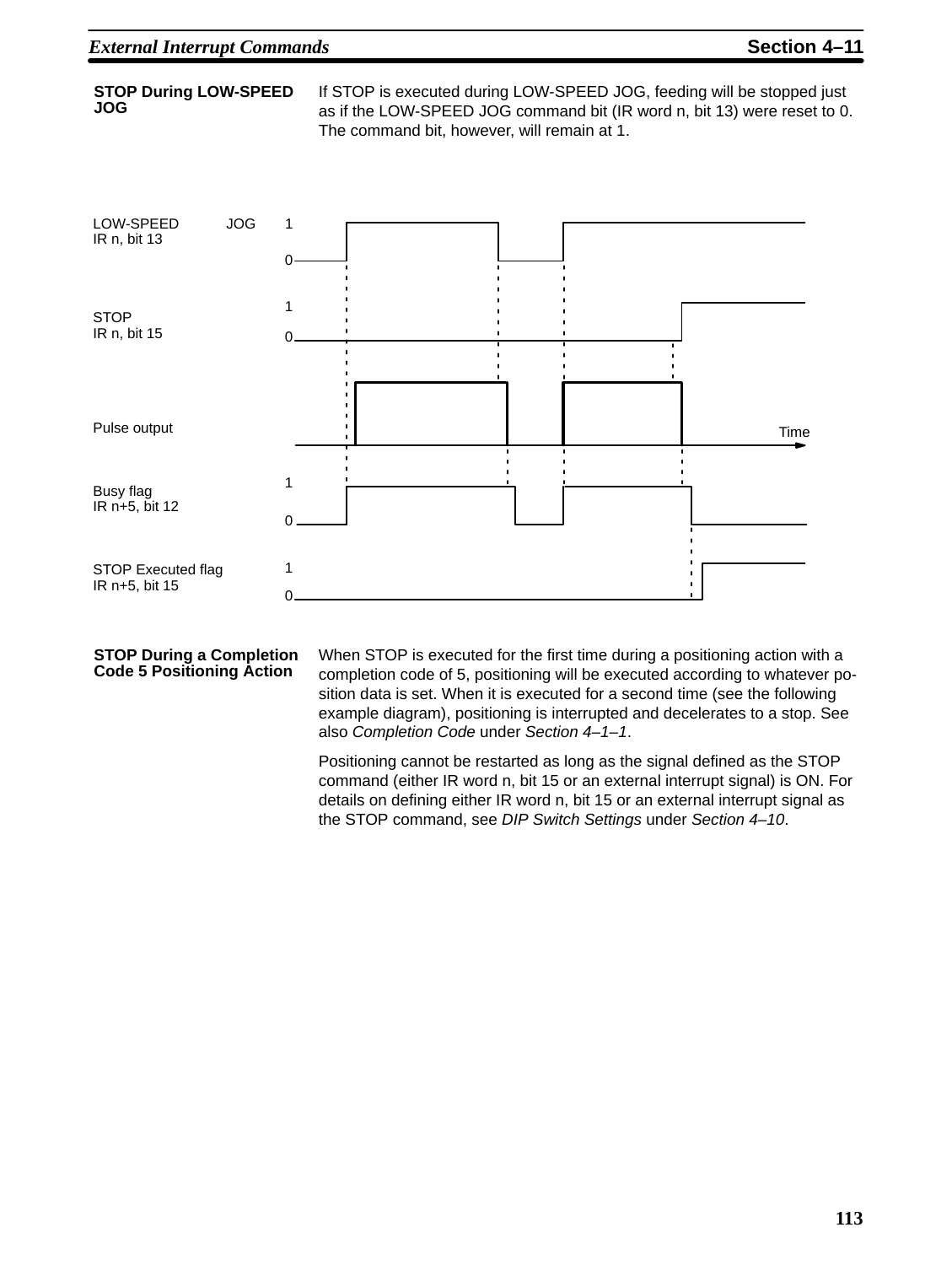

The positioning action number and output code will not be updated.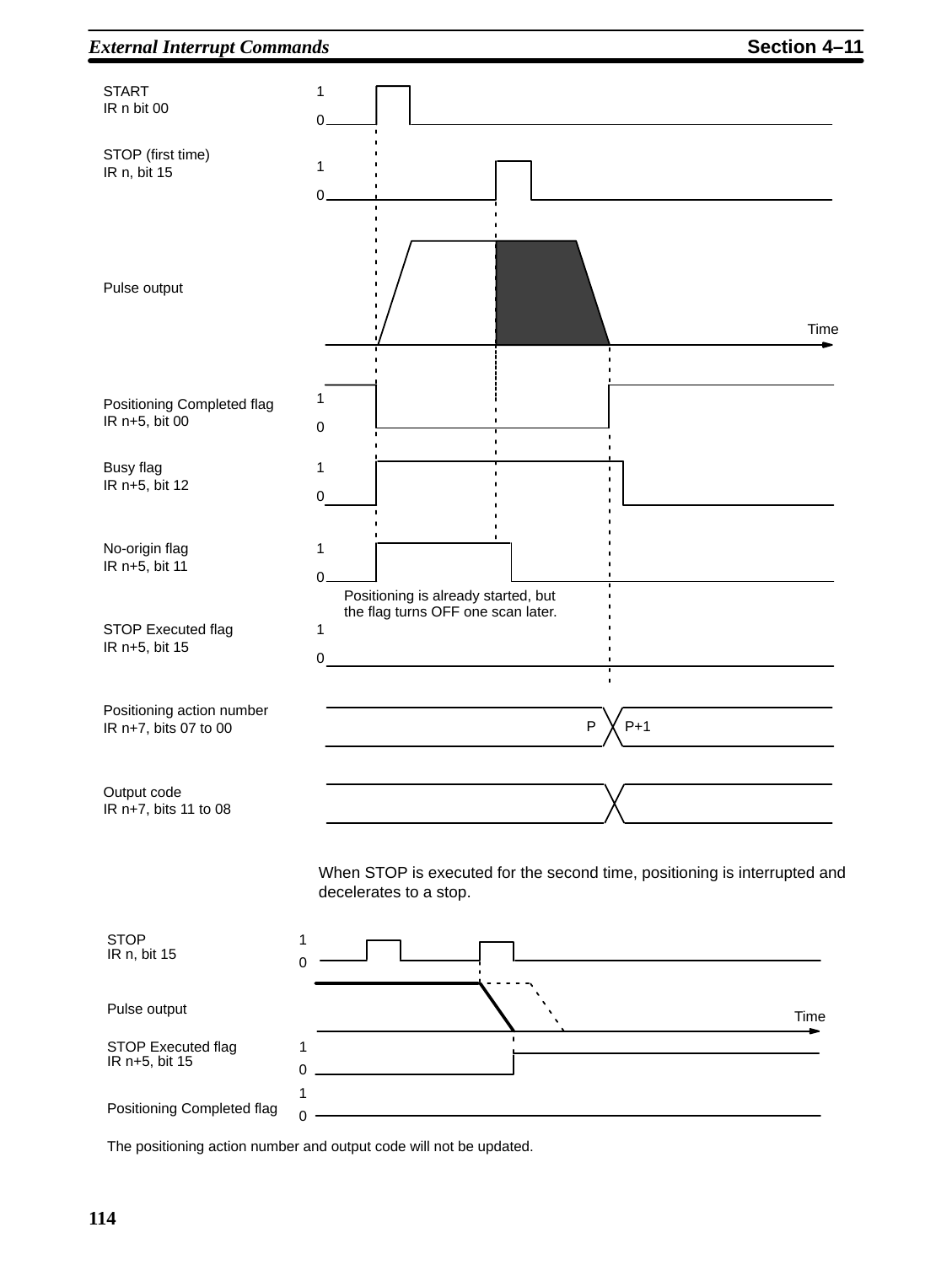# **4–11–2 CHANGE SPEED**

|                                                                      | CHANGE SPEED can only be executed during positioning initiated with<br>START. When executing CHANGE SPEED several times consecutively, you<br>can either choose to have speed numbers incremented one by one, or select<br>specific speed numbers to be executed in any order. Set the speed numbers<br>in bits 05 to 00 of IR word n+2. (See IR Area Settings and DIP Switch Set-<br>tings under Section 4-10). If you set these bits to 00, the speed numbers will<br>be incremented in order from the one currently being executed. You can se-<br>lect specific speed numbers by setting the bits anywhere from 01 to 15. |
|----------------------------------------------------------------------|-------------------------------------------------------------------------------------------------------------------------------------------------------------------------------------------------------------------------------------------------------------------------------------------------------------------------------------------------------------------------------------------------------------------------------------------------------------------------------------------------------------------------------------------------------------------------------------------------------------------------------|
|                                                                      | It is also possible to execute CHANGE SPEED with bit 06 of IR word n, de-<br>pending on the DIP switch settings. If bit 06 is used, the data will simulta-<br>neously be input to IR word n+2. If you use an external interrupt signal, how-<br>ever, be sure to input the data at least one scan time early or it will not be<br>effective.                                                                                                                                                                                                                                                                                  |
|                                                                      | When the target position is being approached, CHANGE SPEED will not af-<br>fect deceleration. In other words, normal deceleration to end at the target<br>position will be carried out for single, pause, or bank end positioning actions,<br>and the target speed for the next positioning action will take priority for a con-<br>tinuous positioning action.                                                                                                                                                                                                                                                               |
| <b>Execution Example</b>                                             | In the following example diagram, speed number 1 is used for the positioning<br>action executed first.                                                                                                                                                                                                                                                                                                                                                                                                                                                                                                                        |
| <b>START</b><br>IR n, bit 00                                         | 1<br>0                                                                                                                                                                                                                                                                                                                                                                                                                                                                                                                                                                                                                        |
| <b>CHANGE SPEED</b><br>(external interrupt input<br>or IR n, bit 06) | 1<br>0<br>Speed #7<br>Speed #1                                                                                                                                                                                                                                                                                                                                                                                                                                                                                                                                                                                                |
| Pulse output                                                         | Speed #2                                                                                                                                                                                                                                                                                                                                                                                                                                                                                                                                                                                                                      |

Speed #6

00 06 00

Speed no. designation IR n+2, bits 05 to 00

**115**

Time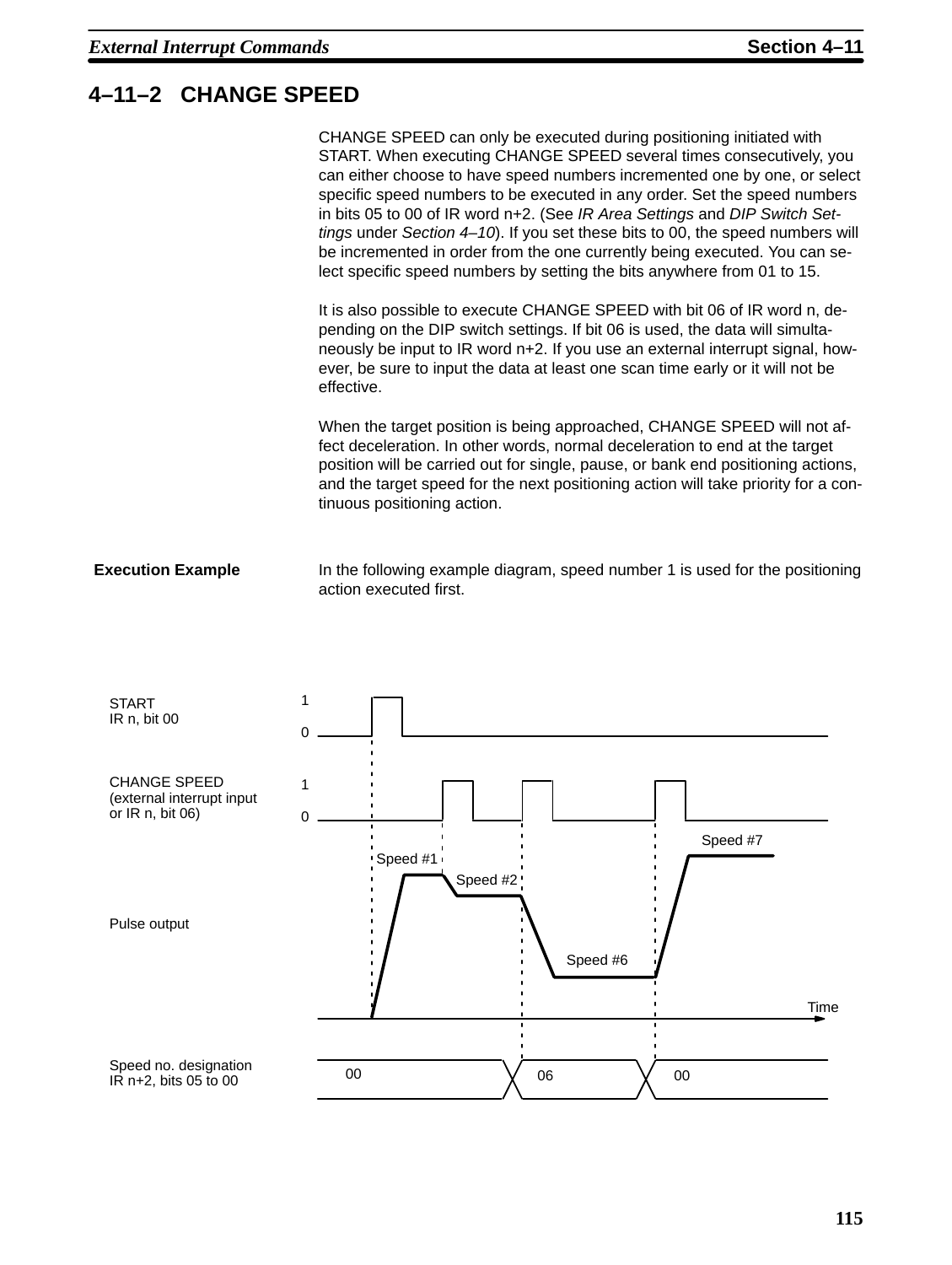# **SECTION 5 Programming Examples**

This section contains examples of possible applications of Positioning Control Unit commands, inputs, and outputs. The first example (see *Section 5–1*) shows the minimum data required for operation. The second example (*Section 5–2*) shows the use of only one positioning action under START augmented by RESET ORIGIN. *Section 5–3* demonstrates the use of external switches to control positioning actions, while *Sections 5–4* and *5–5* show use of TRANSFER DATA: the example in *Section 5–4*, from the PC, and in *Section 5–5*, from external switches. *Section 5–6* shows a complex series of positioning actions under START. The example in *Section 5–7* illustrates possible search patterns under ORIGIN SEARCH, while that in *5–8* illustrates one possible use of zones: controlling manual feeding operations. *Section 5–9* shows how to set speeds by multiplying speed units, and *Section 5–10* shows a program with multiple banks. Refer to the *Appendixes* or individual operation or command descriptions for details.

| 5–1 Operation with Minimum Data (Displaying JOG Positions) | 118  |
|------------------------------------------------------------|------|
| 5–2 Positioning at Intervals Using RESET ORIGIN            | 119  |
|                                                            | 121  |
|                                                            | 123  |
|                                                            | 125  |
| 5–6 Using START to Carry Out Positioning Actions           | 128  |
|                                                            | 132  |
|                                                            | 132  |
|                                                            | 134  |
|                                                            | -134 |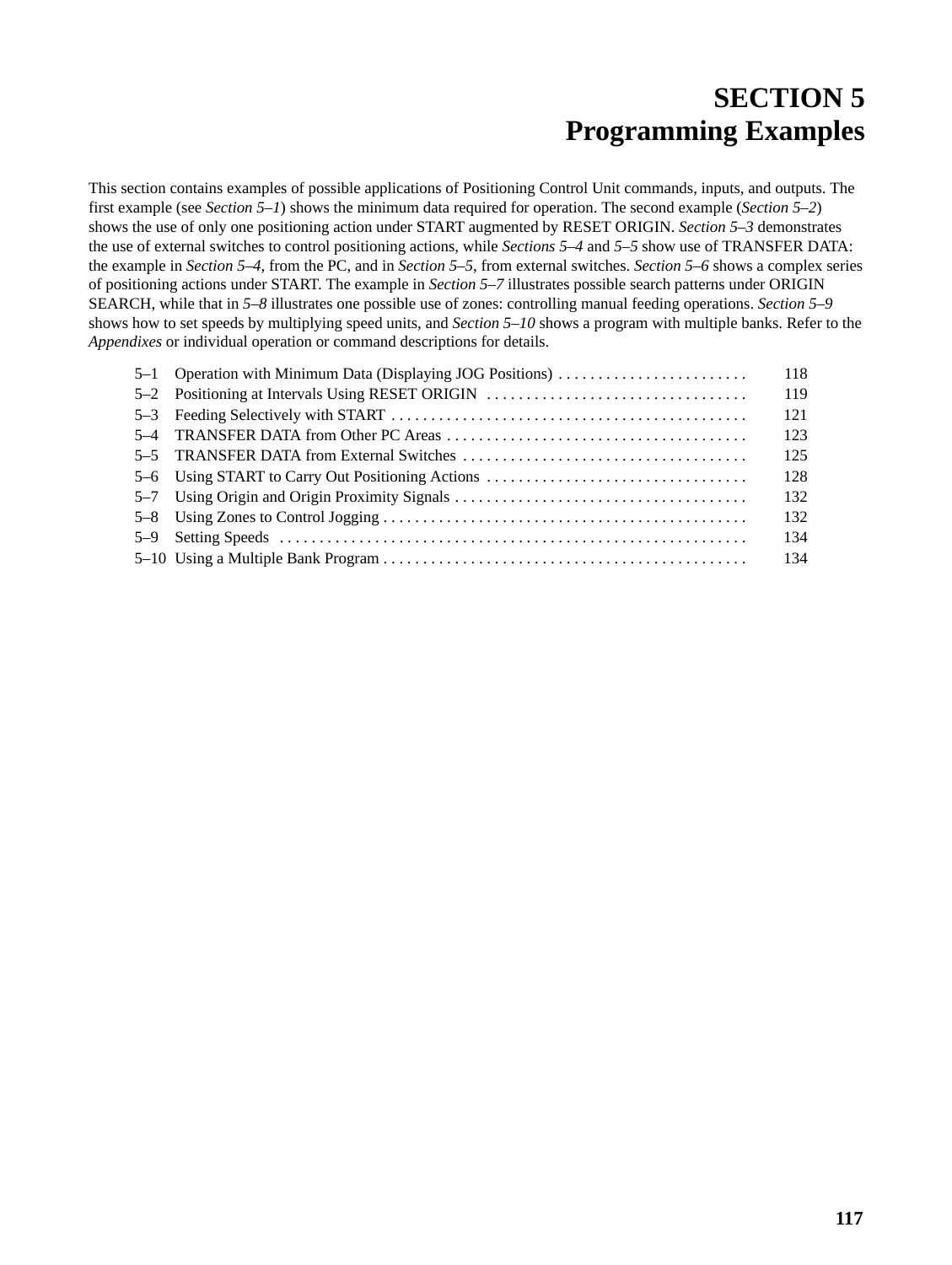# **5–1 Operation with Minimum Data (Displaying JOG Positions)**

**Wiring**

The wiring shown below is the simplest possible for Position Control Unit operation.



The data settings shown below are the minimum required to prevent the alarm/error LED from flashing. **DM Area Settings**



### **Procedure**

- **1, 2, 3...** 1. Set the PC to PROGRAM mode, and then begin operation from the Programming Console.
	- 2. Write data into the DM area and restart.



3. Monitor the present position words.

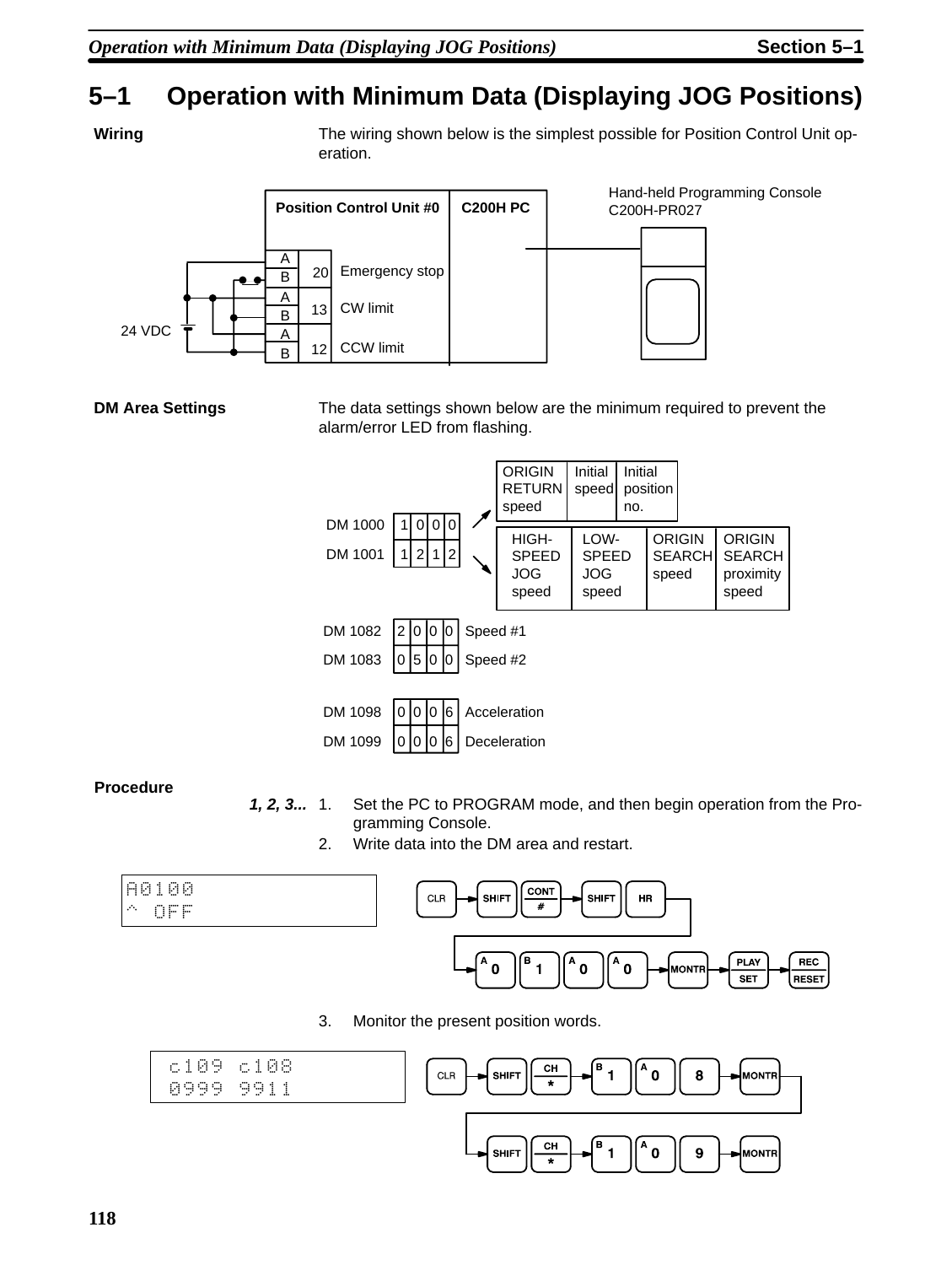4. Monitor the RESET ORIGIN command bit.





5. Reset the present position.



6. Set LOW-SPEED JOG command bit.

Programming Console Display



Indicators on Position Control Unit



CW and busy LEDs light when 10012 (direction) is OFF.

7. Stop LOW-SPEED JOG.



# **5–2 Positioning at Intervals Using RESET ORIGIN**

In this example, the Position Control Unit is assumed to be assigned unit number 0.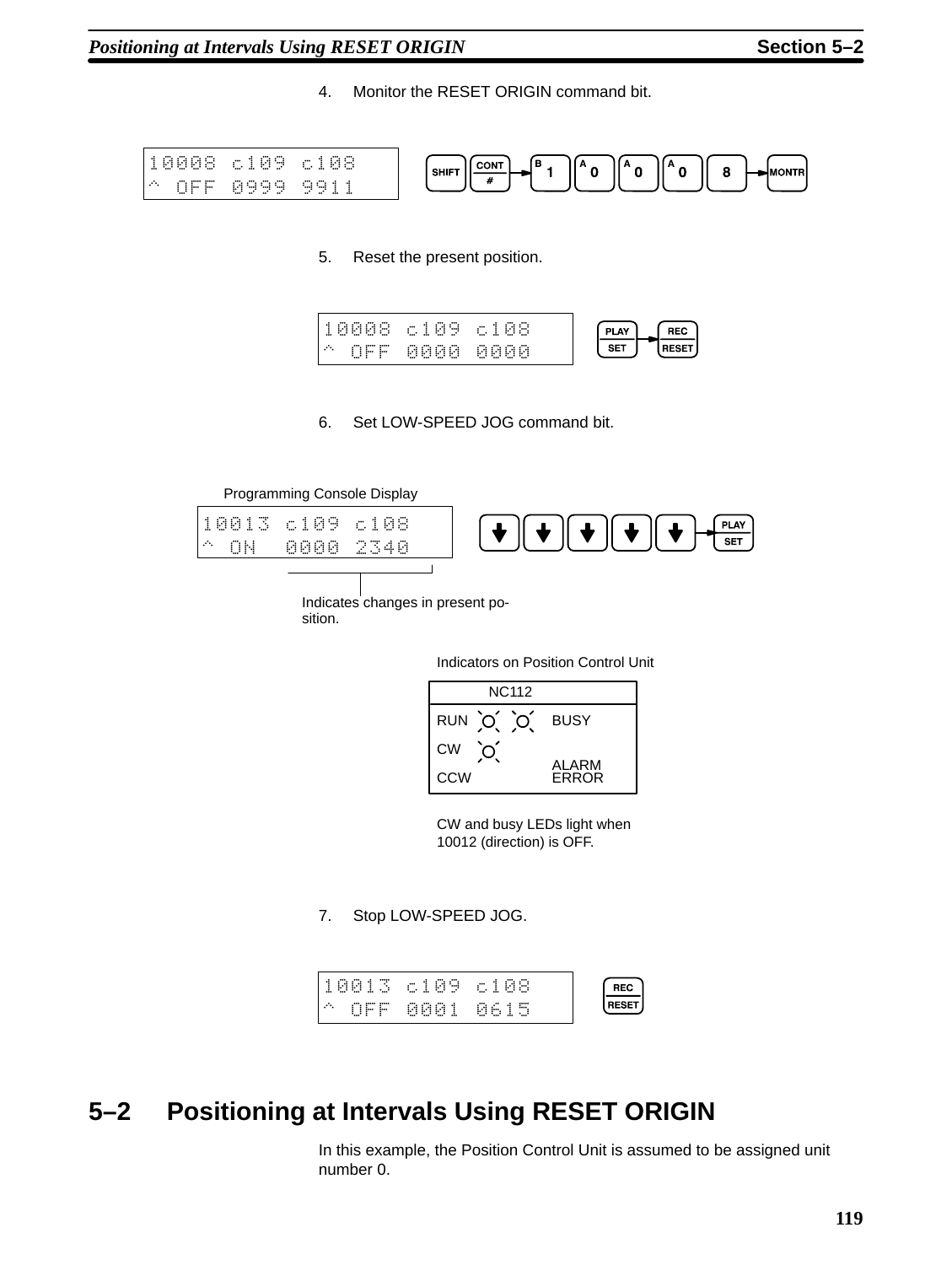## **Configuration**



### **Operation**

Feeding is executed to positions lying at equal distances in the same direction from a specific point, repeatedly using the same positioning action and then RESET ORIGIN.

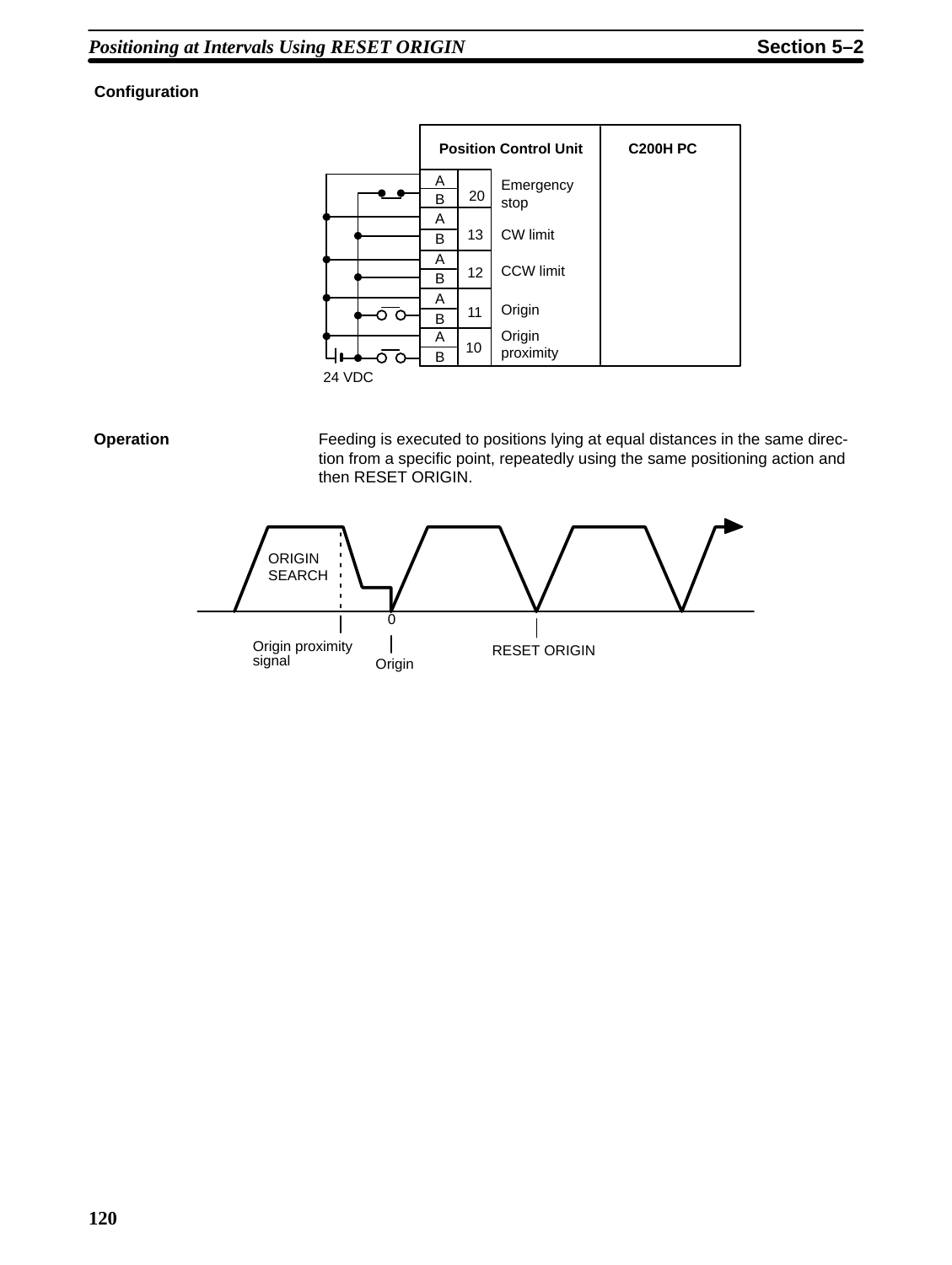## **Programming**



# **5–3 Feeding Selectively with START**

#### **Configuration**

The configuration here is the same as that for Example 1. There is no origin or origin proximity signal used. With the following data and program, the user can select feeding 4,000, 5,000, or 6,000 pulses at a time at 1,000 pps. The data settings shown below are the minimum required to prevent the alarm/error LED from flashing. The positioning actions are all CW (incremental) bank completion actions.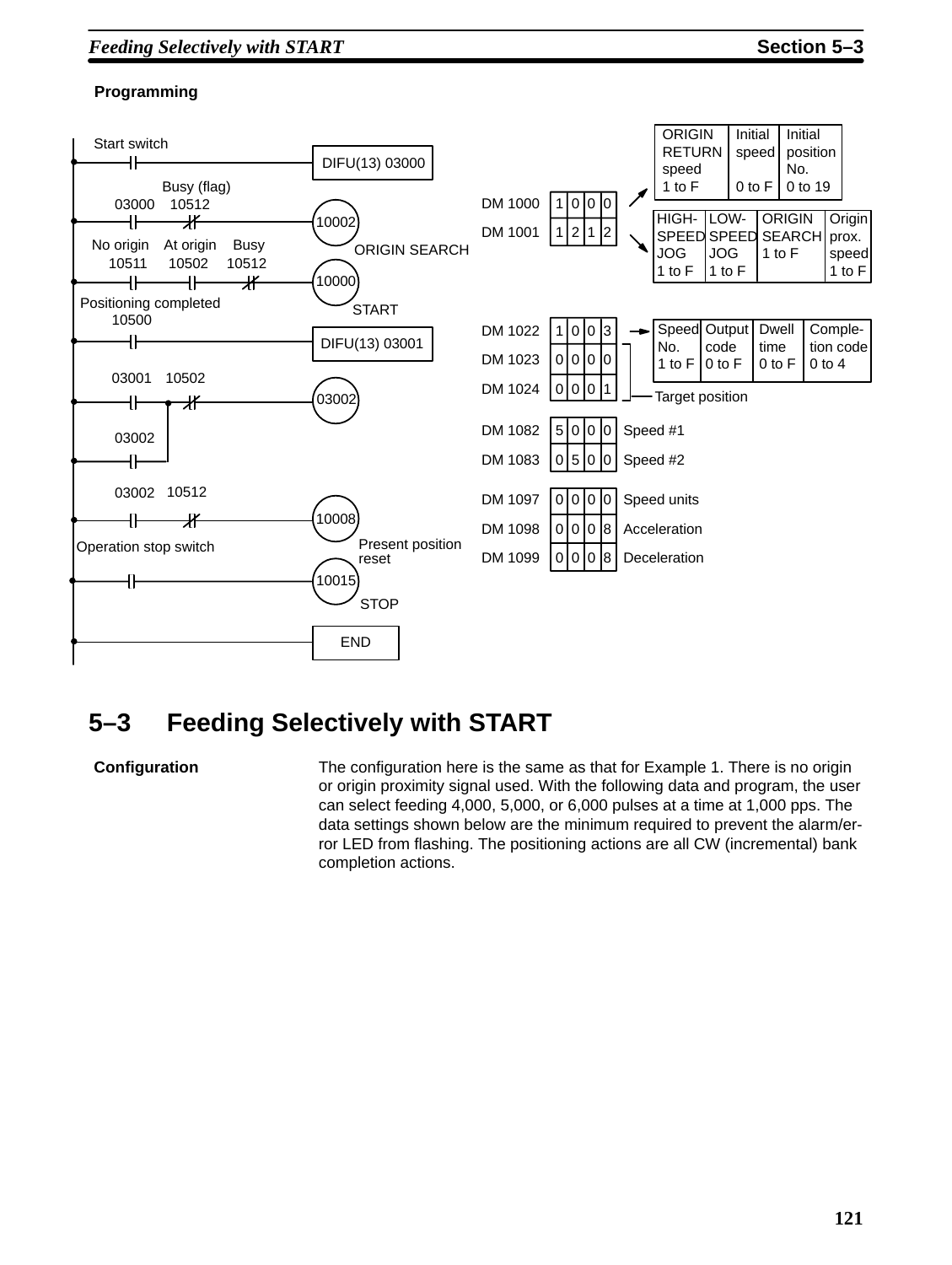

Positioning action #0



#### **Ladder Diagram**

With the following programming, input A, B or C can be selected and START executed to feed the desired target number of pulses.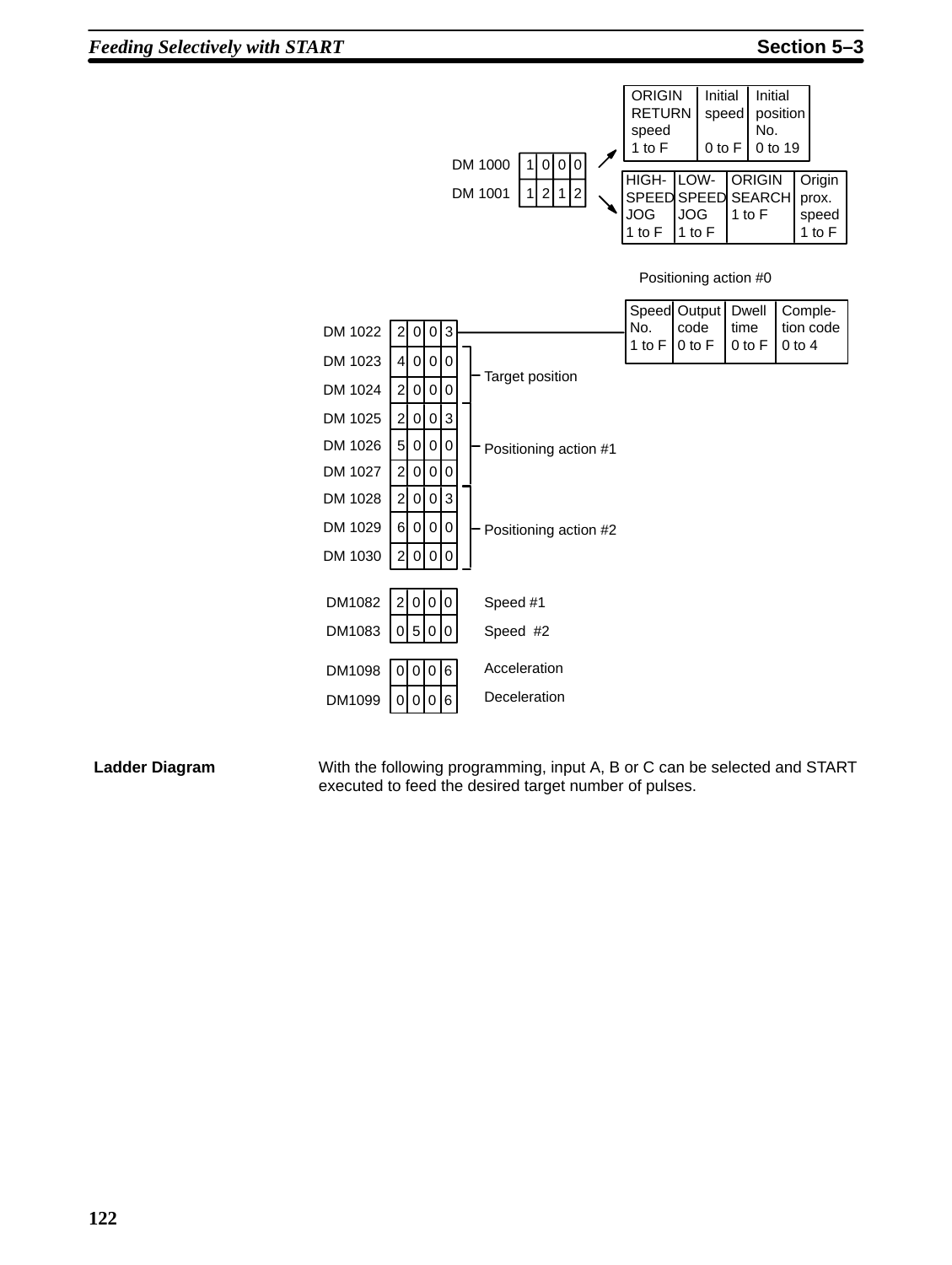## **TRANSFER DATA from Other PC Areas Section 5–4**



**5–4 TRANSFER DATA from Other PC Areas**

This example program shows data for three positioning actions transferred from DM 0010. Note that TRANSFER DATA immediately rewrites the Position Control Unit's memory. Therefore the transfer program must be executed a second time, this time from DM 1022, if the previous origin positioning action is to be repeated.

**Initial Data**

The initial data is entered in DM 1002 to 1030. The data and positioning actions are shown below.

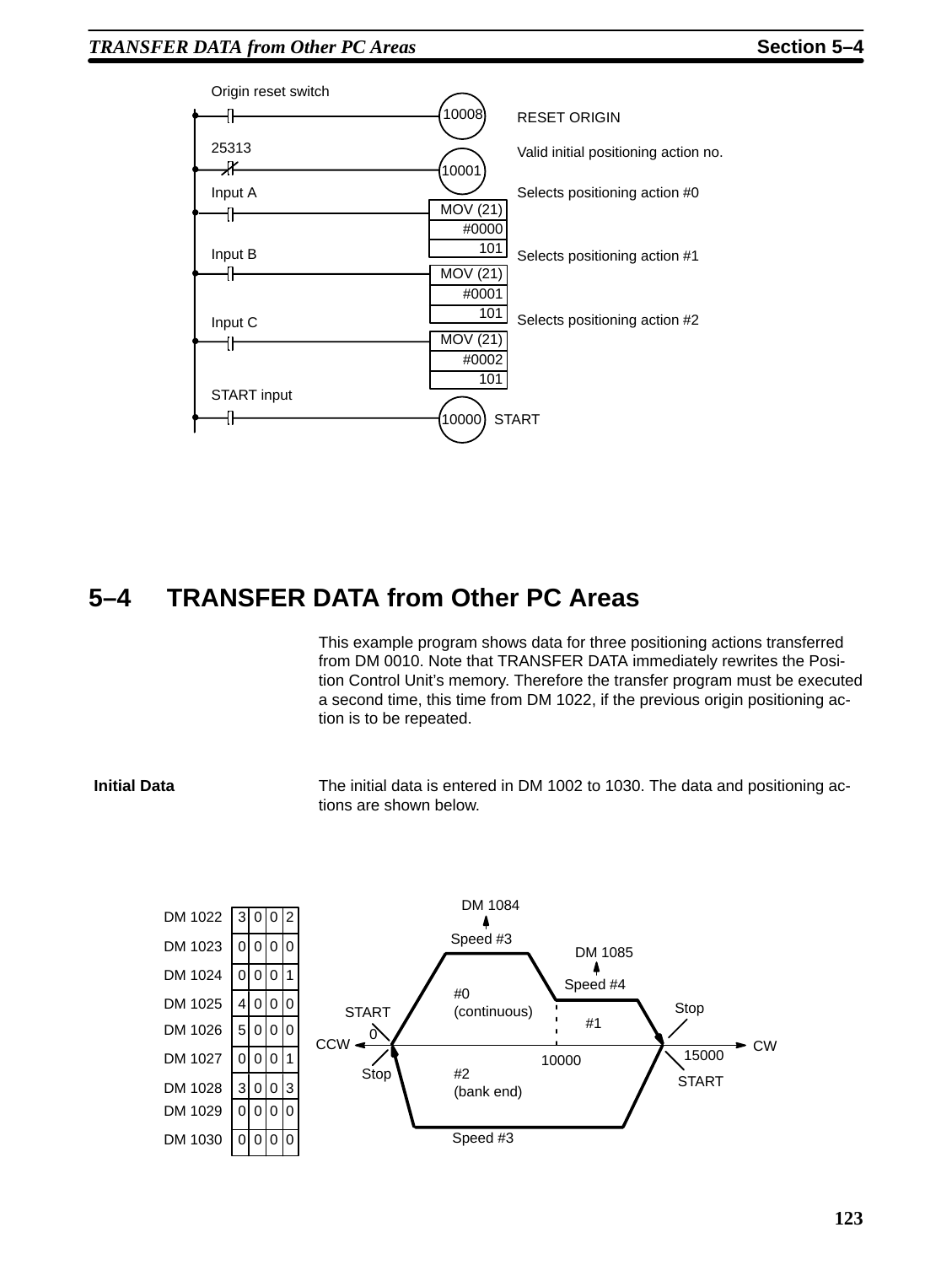## **Data To Be Transferred**

The transfer data is entered in DM words 0010 to 0018. The data and positioning actions are shown below.

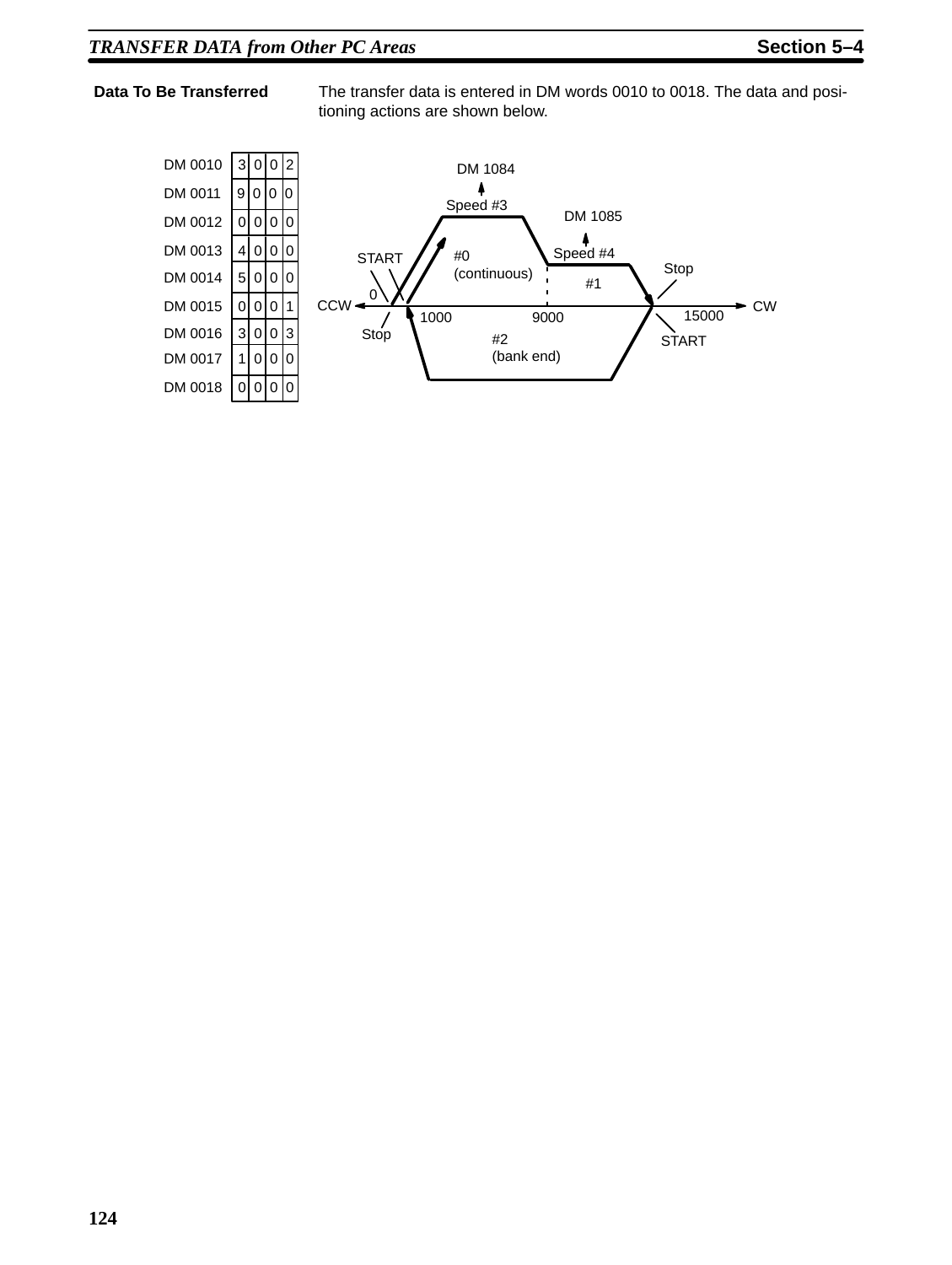## **Program**



# **5–5 TRANSFER DATA from External Switches**

In this example, positioning is executed in accordance with the number of pulses set by external thumbwheel switches.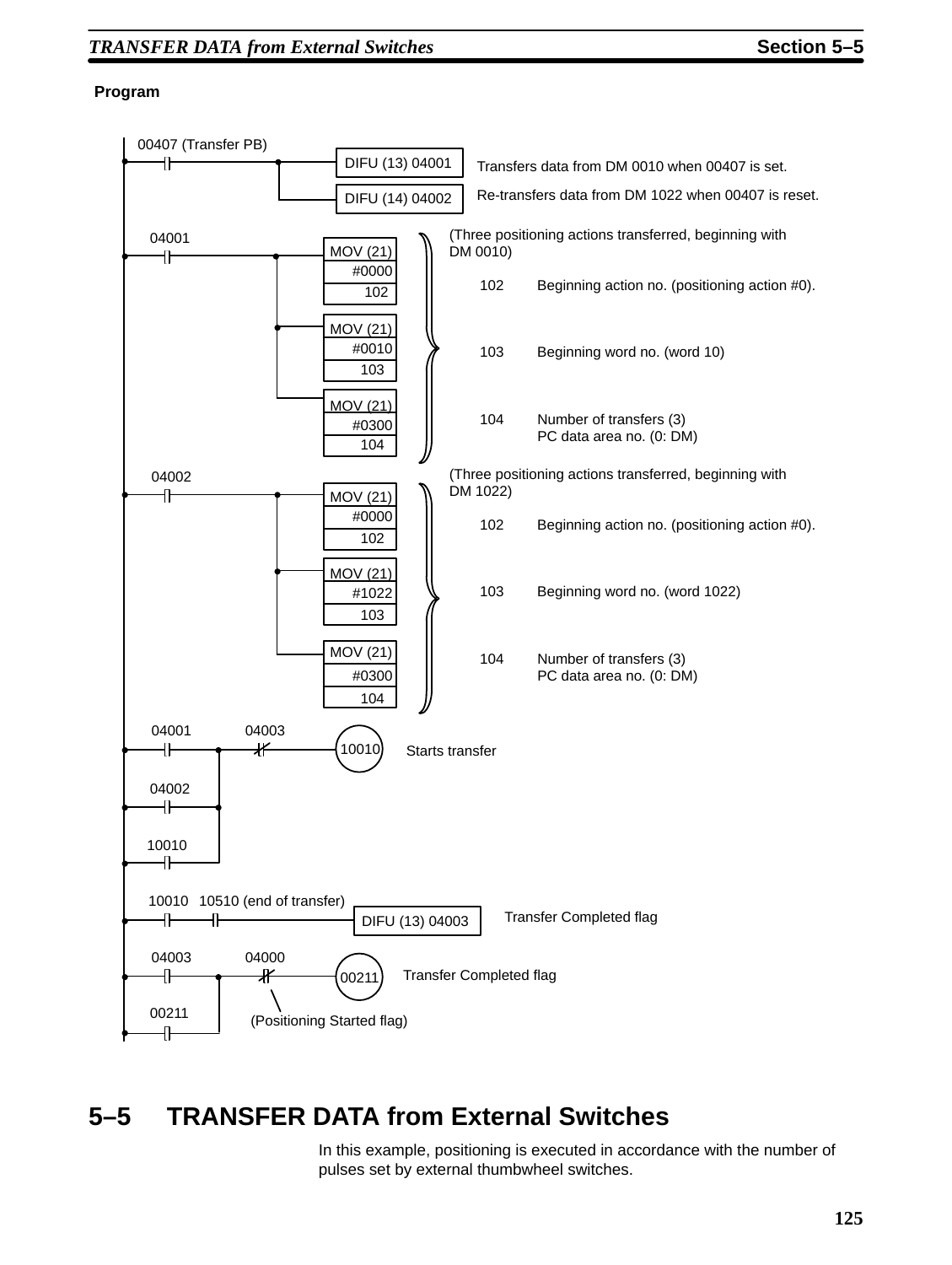## **Configuration**

**Data Memory**



The following is the minimum data required so that an alarm will not be generated.



## **Data To Be Transferred**

Three consecutive words are transferred for positioning action #0. The bits of IR 001, which is allocated to the Position Control Unit, are used as internal relays. The next two words are input from thumbwheel switches connected to Input Units allocated IR 002 and IR 003. Thus, when TRANSFER DATA is executed with the beginning word designated as word 1, external data, which has been prepared according to the data format for positioning action data, can be used to achieve externally designated positioning actions.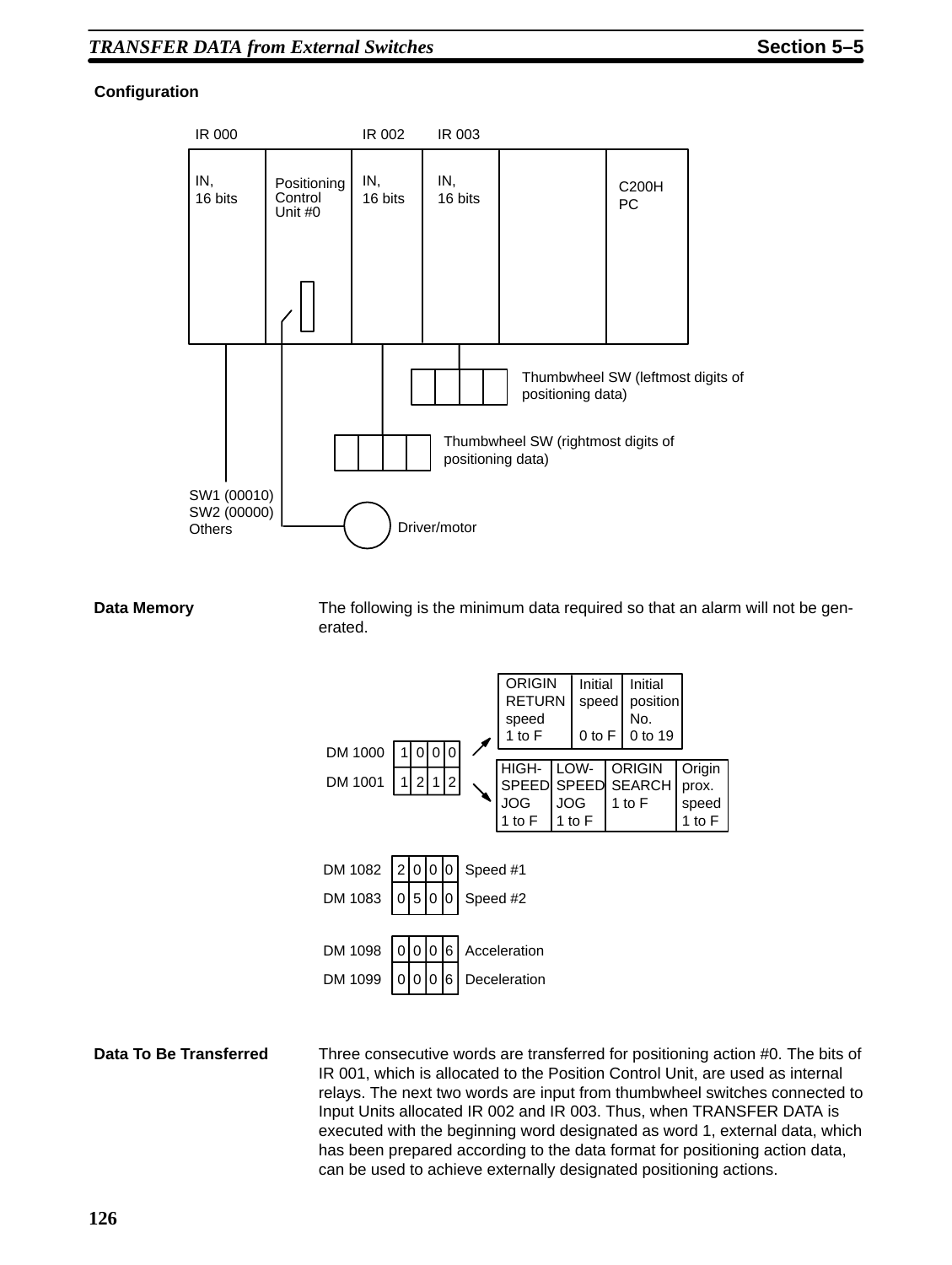### **Program**

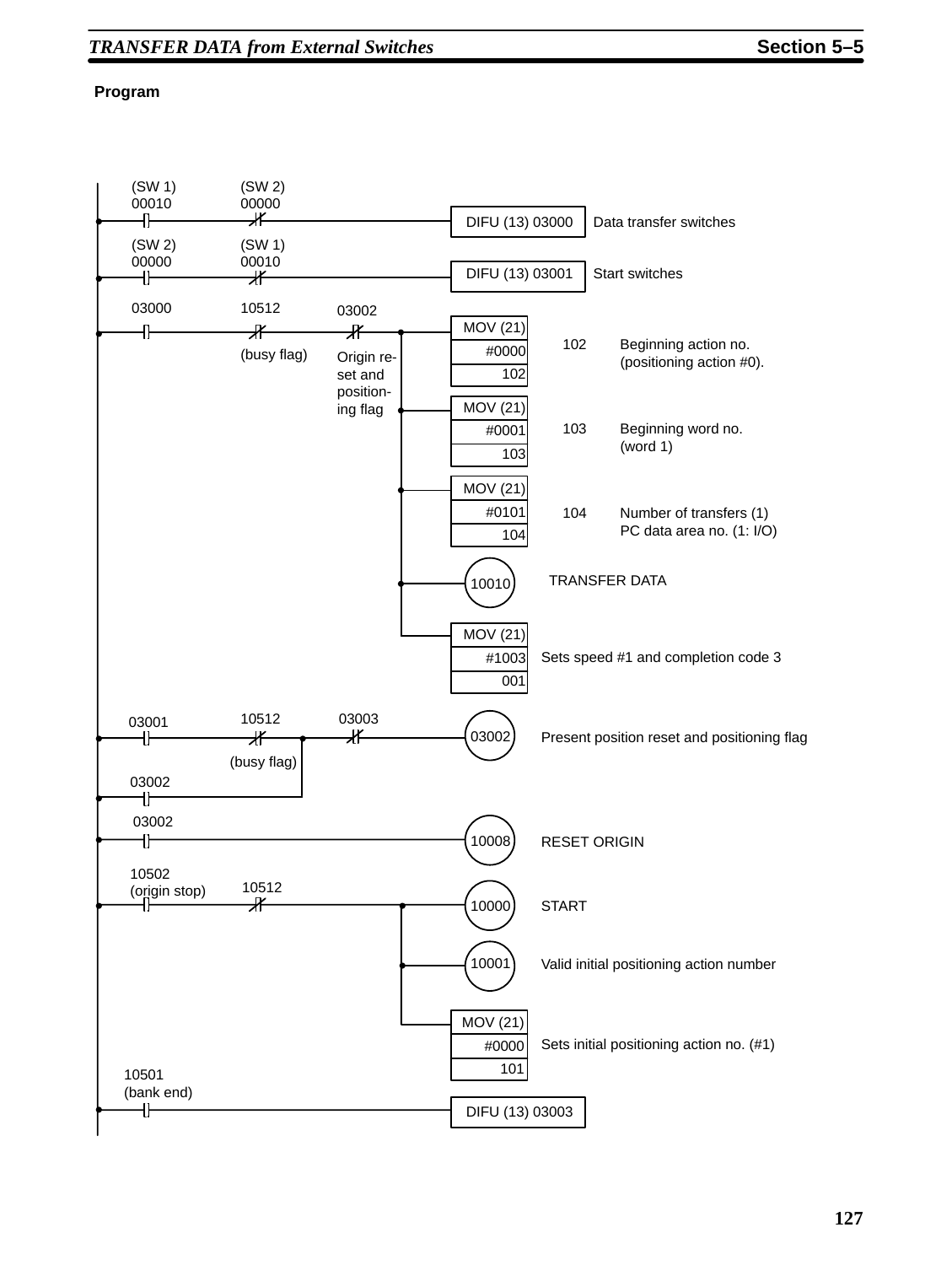# **5–6 Using START to Carry Out Positioning Actions**

**Wiring (Details Omitted)**

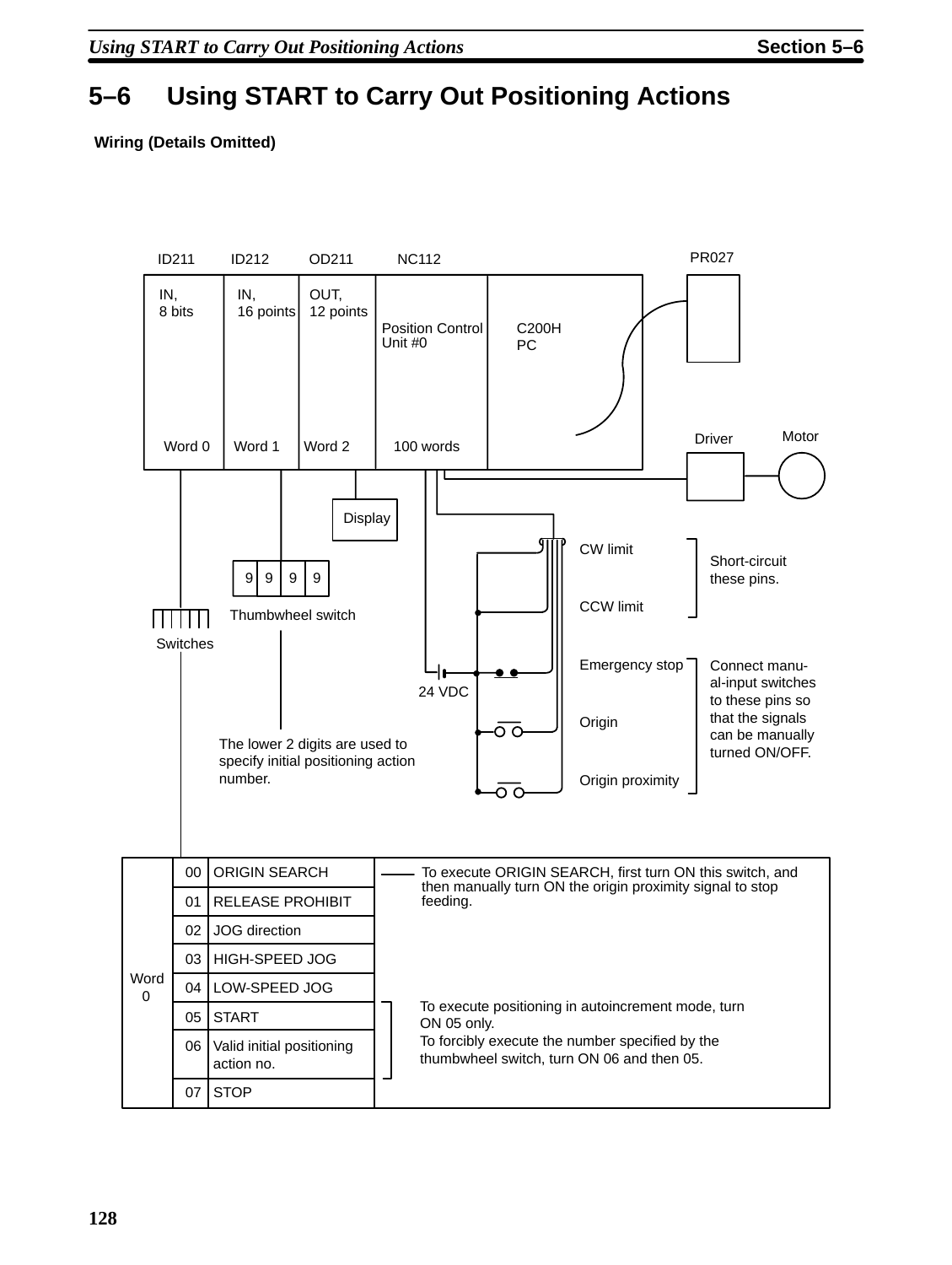# **Feeding Pattern**

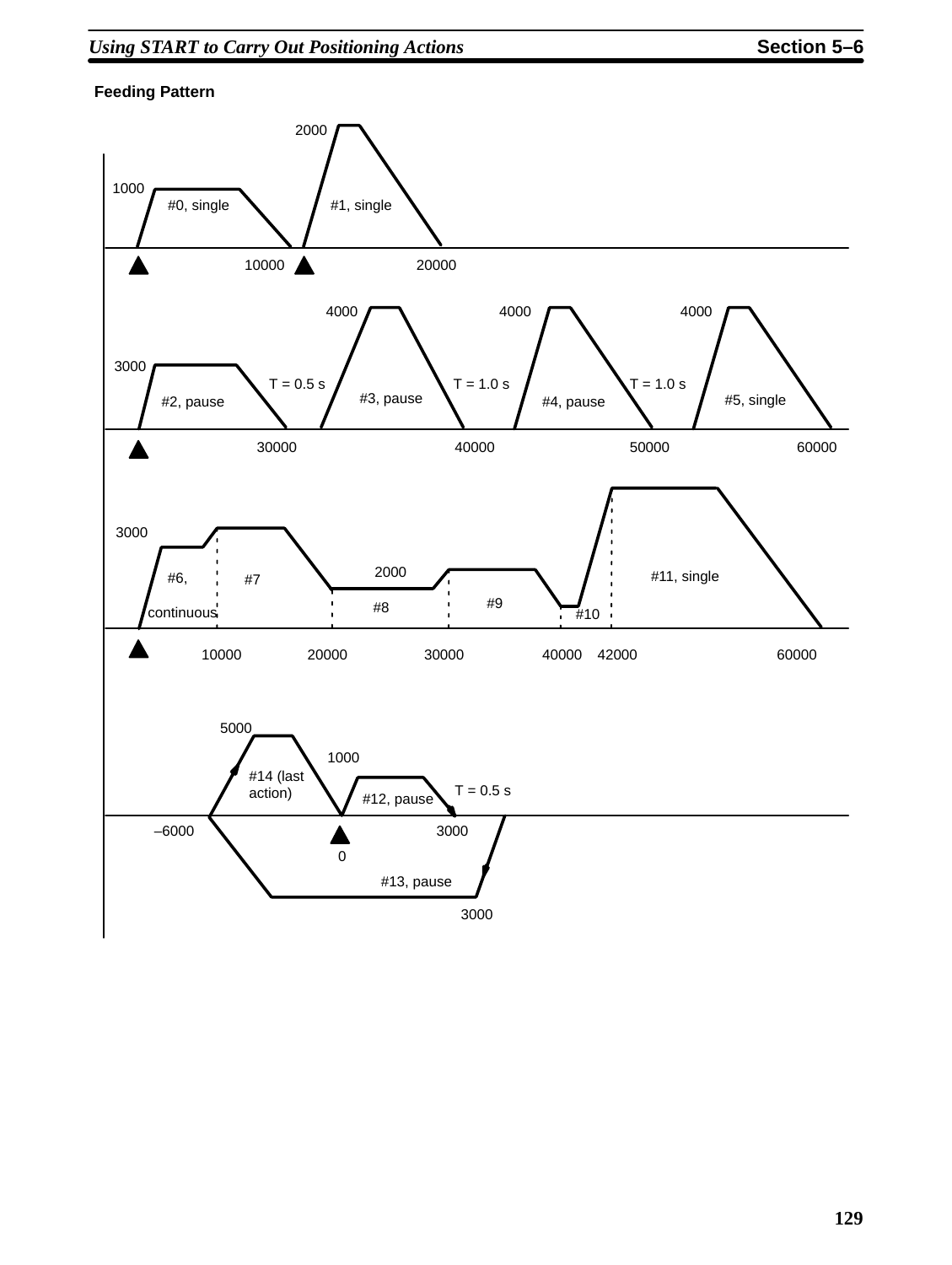## **Program**



**DM Area Coding Sheet**

Unit Number: 0

Allocated DM words:

DM 1000 through DM 1099

The first two digits of the word number have been eliminated from the following table. These are the same for all words and can be obtained by computing the first DM word allocated to the Unit, which in this example is DM 1000. This word, designated m, is equal to 1000 plus 100 times the unit number.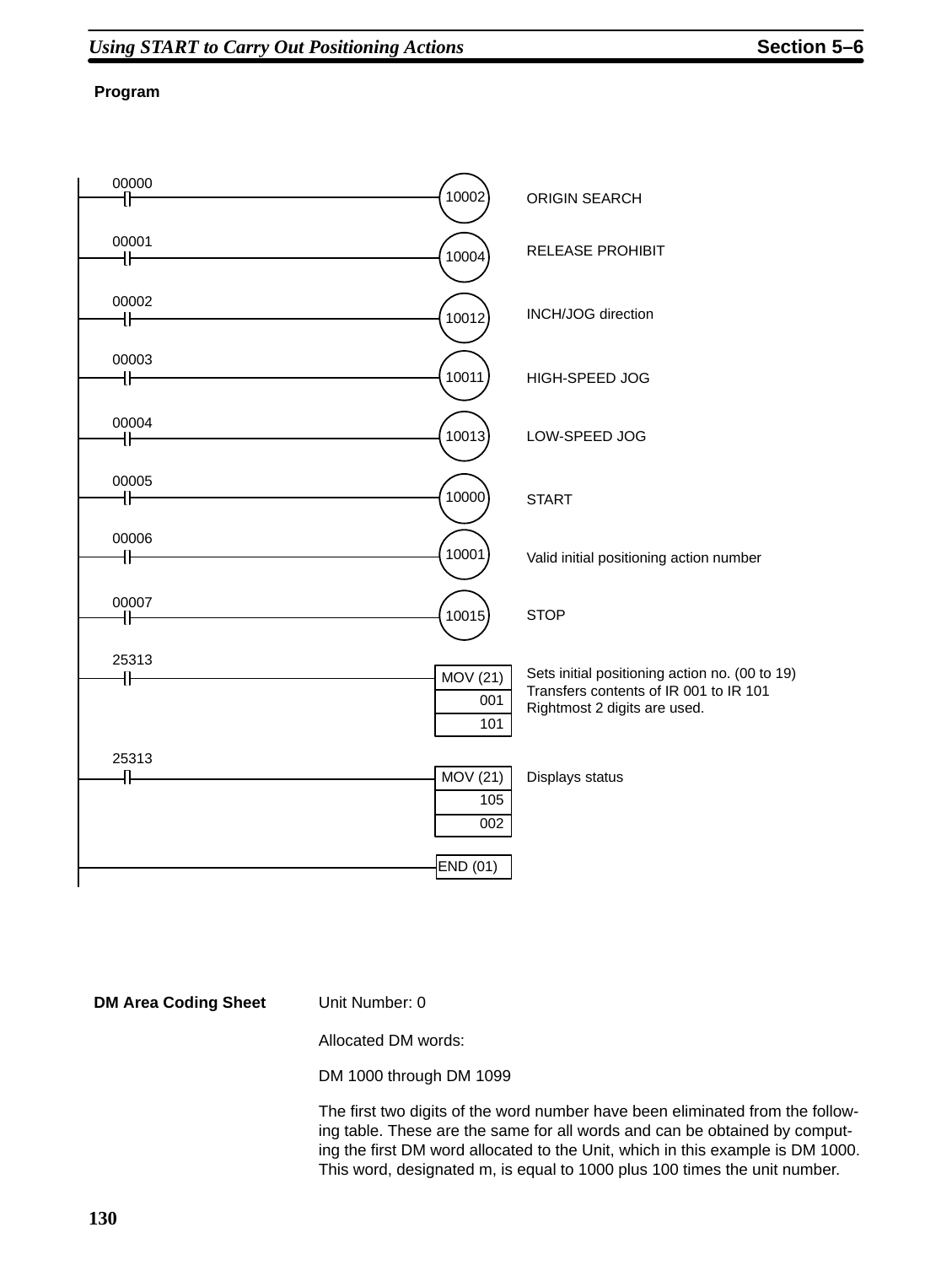# *Using START to Carry Out Positioning Actions* **Section 5–6**

| w  | 15             |                  |                  | 00                      | <b>Function</b>                 |                | w  | 15               |                 |             | 00             | <b>Function</b>             |                | W             |                | 15<br>00    |                |             | <b>Function</b>             |    |
|----|----------------|------------------|------------------|-------------------------|---------------------------------|----------------|----|------------------|-----------------|-------------|----------------|-----------------------------|----------------|---------------|----------------|-------------|----------------|-------------|-----------------------------|----|
| 00 | 1 <sup>1</sup> | $\mathbf{1}$     | $\mathbf{1}$     | 2                       | Initial position nos.;          |                |    |                  |                 |             |                | Transfer no.-               |                | Transfer no.- |                |             |                |             |                             |    |
| 01 | $\overline{c}$ | $\mathbf{3}$     | $\overline{4}$   | 5                       | speed nos.                      |                | 34 | $\boldsymbol{9}$ | 1               | A           | 1              |                             |                | 67            |                |             |                |             |                             |    |
| 02 | 2              | $\mathbf 0$      | $\pmb{0}$        | 0                       | Origin compensa-                |                | 35 | $\mathbf 0$      | 0               | $\Omega$    | $\mathbf 0$    | Positioning<br>action #4    | 4              | 68            |                |             |                |             | Positioning<br>action #15   | 15 |
| 03 | 0              | $\mathbf 0$      | $\mathbf 0$      | 0                       | tion and direction              |                | 36 | $\mathbf 0$      | $\mathbf 0$     | 0           | 5              |                             |                | 69            |                |             |                |             |                             |    |
| 04 | $\Omega$       | $\Omega$         | $\Omega$         | 0                       | <b>Backlash</b><br>compensation |                | 37 | 9                | $\mathbf{1}$    | 0           | $\Omega$       |                             |                | 70            |                |             |                |             |                             |    |
| 05 | 0              | $\mathbf 0$      | $\mathbf 0$      | 0                       | <b>CW limit</b>                 |                | 38 | 0                | 0               | 0           | $\Omega$       | Positioning<br>action #5    | 5              | 71            |                |             |                |             | Positioning<br>action $#16$ | 16 |
| 06 | 0              | 8                | $\mathbf 0$      | 0                       |                                 |                | 39 | 0                | $\mathbf 0$     | 0           | 6              |                             |                | 72            |                |             |                |             |                             |    |
| 07 | 0              | $\boldsymbol{0}$ | $\mathbf 0$      | 0                       |                                 |                | 40 | 8                | 1               | 0           | $\overline{c}$ |                             |                | 73            |                |             |                |             |                             |    |
| 08 | 0              | 8                | $\mathbf 0$      | 0                       | <b>CCW limit</b>                |                | 41 | 0                | 0               | 0           | $\mathbf 0$    | Positioning<br>action #6    | 6              | 74            |                |             |                |             | Positioning<br>action $#17$ | 17 |
| 09 | $\Omega$       | 5                | $\mathbf 0$      | 0                       |                                 |                | 42 | 0                | $\mathbf 0$     | 0           | $\mathbf{1}$   |                             |                | 75            |                |             |                |             |                             |    |
| 10 | $\mathbf 0$    | $\pmb{0}$        | $\mathbf 0$      | 0                       | Zone 0 CW limit                 |                | 43 | 9                | $\overline{2}$  | 0           | $\overline{2}$ |                             |                | 76            |                |             |                |             |                             |    |
| 11 | 0              | 5                | $\mathbf 0$      | 0                       |                                 |                | 44 | 0                | 0               | 0           | $\mathbf 0$    | Positioning<br>action #7    | $\overline{7}$ | 77            |                |             |                |             | Positioning<br>action $#18$ | 18 |
| 12 | 1              | 0                | $\mathbf 0$      | 0                       | Zone 0 CCW limit                |                | 45 | 0                | 0               | 0           | $\overline{2}$ |                             |                | 78            |                |             |                |             |                             |    |
| 13 | 0              | $\pmb{0}$        | $\boldsymbol{0}$ | 0                       |                                 |                | 46 | $\,6$            | 3               | 0           | $\overline{2}$ |                             |                | 79            |                |             |                |             |                             |    |
| 14 | $\Omega$       | $\Omega$         | $\mathbf 0$      | 1                       | Zone 1 CW limit                 |                | 47 | $\mathbf 0$      | $\overline{0}$  | $\Omega$    | $\overline{0}$ | Positioning<br>action #8    | 8              | 80            |                |             |                |             | Positioning<br>action $#19$ | 19 |
| 15 | 8              | $\mathbf 0$      | $\mathbf 0$      | 0                       |                                 |                | 48 | 0                | $\mathbf 0$     | 0           | 3              |                             |                | 81            |                |             |                |             |                             |    |
| 16 | 0              | $\mathbf 0$      | $\mathbf 0$      | 0                       | Zone 1 CCW limit                |                | 49 | $\overline{7}$   | 4               | 0           | $\overline{2}$ |                             |                | 82            | 5              | 0           | 0              | 0           | Speed #1                    |    |
| 17 | $\mathbf 0$    | $\mathbf 0$      | $\mathbf 0$      | 0                       | Zone 2 CW limit                 |                | 50 | $\mathbf 0$      | 0               | 0           | $\mathbf 0$    | Positioning<br>action #9    | 9              | 83            | 5              | 0           | $\mathbf 0$    | $\Omega$    | Speed #2                    | 20 |
| 18 | $\mathbf 0$    | $\mathbf 0$      | $\mathbf 0$      | $\overline{2}$          |                                 |                | 51 | 0                | 0               | 0           | 4              |                             |                | 84            | 0              | 5           | 0              | 0           | Speed #3                    |    |
| 19 | 5              | 0                | 0                | 0                       |                                 |                | 52 | 3                | 5               | $\Omega$    | $\overline{2}$ |                             |                | 85            | 4              | 0           | $\mathbf 0$    | 0           | Speed #4                    |    |
| 20 | $\mathbf 0$    | $\mathbf 0$      | $\mathbf 0$      | 1                       | Zone 2 CCW limit                |                | 53 | $\overline{2}$   | 0               | 0           | $\overline{0}$ | Positioning<br>action $#10$ | 10             | 86            | $\mathbf 0$    | 3           | $\mathbf 0$    | $\Omega$    | Speed #5                    | 21 |
| 21 | 0              | $\mathbf 0$      | $\mathbf 0$      | 0                       | Not used                        |                | 54 | 0                | 0               | 0           | 4              |                             |                | 87            | 1              | 0           | $\mathbf 0$    | $\Omega$    | Speed #6                    |    |
| 22 | 6              | $\mathbf 0$      | $\mathbf 0$      | 0                       | Positioning                     |                | 55 | A                | $6\phantom{1}6$ | 0           | 0              |                             |                | 88            | $\overline{2}$ | 0           | $\mathbf 0$    | 0           | Speed #7                    |    |
| 23 | 0              | $\mathbf 0$      | $\mathbf 0$      | 0                       | action #0                       | 0              | 56 | 0                | 0               | 0           | $\mathbf 0$    | Positioning<br>action #11   | 11             | 89            | 3              | $\mathbf 0$ | $\mathbf 0$    | 0           | Speed #8                    | 22 |
| 24 | 0              | 0                | 0                | 1                       |                                 |                | 57 | 0                | 0               | 0           | 6              |                             |                | 90            | 4              | 0           | 0              | 0           | Speed #9                    |    |
| 25 | 7 <sup>1</sup> | $\mathbf 0$      | $\mathbf 0$      | 0                       | Positioning                     |                | 58 | 6                | $\mathbf 0$     | 5           | $\mathbf{1}$   |                             |                | 91            | 5              | 0           | 0              | 0           | Speed #10                   |    |
| 26 | $\Omega$       | $\mathbf 0$      | $\mathbf 0$      | $\Omega$                | action #1                       | 1              | 59 | $\overline{3}$   | $\overline{0}$  | 0           | $\mathbf 0$    | Positioning<br>action #12   | 12             | 92            | $6\phantom{a}$ | $\mathbf 0$ | $\mathbf 0$    | $\Omega$    | Speed #11                   | 23 |
| 27 | 0              | $\mathbf 0$      | $\mathbf 0$      | $\overline{2}$          |                                 |                | 60 | $\mathbf 0$      | 0               | $\mathbf 0$ | $\Omega$       |                             |                | 93            | $\overline{7}$ | 0           | $\overline{0}$ | $\Omega$    | Speed #12                   |    |
| 28 | 8              | 1                | 5                | 1                       | Positioning                     | $\overline{2}$ | 61 | 8                | $\mathbf 0$     | $\mathbf 0$ | $\mathbf{1}$   |                             |                | 94            | 8              | 0           | $\mathbf 0$    | $\Omega$    | Speed #13                   |    |
| 29 | $\Omega$       | $\mathbf 0$      | $\mathbf 0$      | $\Omega$                | action #2                       |                | 62 | $\,6$            | 0               | 0           | $\mathbf 0$    | Positioning<br>action $#13$ | 13             | 95            | 9              | 0           | 0              | $\Omega$    | Speed #14                   | 24 |
| 30 | 0              | $\mathbf 0$      | $\boldsymbol{0}$ | 3                       |                                 |                | 63 | 1                | $\mathbf 0$     | $\Omega$    | $\Omega$       |                             |                | 96            | 1              | $\mathbf 0$ | $\mathbf 0$    | 0           | Speed #15                   |    |
| 31 | 9              | 1                | $\overline{A}$   | 1                       | Positioning                     |                | 64 | $\overline{A}$   | $\mathbf 0$     | 0           | $\overline{3}$ |                             |                | 97            | 8              | 0           | $\mathbf 0$    | $\Omega$    | Speed units                 |    |
| 32 | $\Omega$       | $\mathbf 0$      | $\mathbf 0$      | 0                       | action #3                       | 3              | 65 | $\mathbf 0$      | 0               | $\mathbf 0$ | $\overline{0}$ | Positioning<br>action $#14$ | 14             | 98            | $\mathbf 0$    | 1           | $\mathbf 0$    | $\Omega$    | Acceleration                | 25 |
| 33 | $\pmb{0}$      | $\,0\,$          | $\pmb{0}$        | $\overline{\mathbf{4}}$ |                                 |                | 66 | $\pmb{0}$        | $\pmb{0}$       | $\pmb{0}$   | $\mathbf 0$    |                             |                | 99            | $\pmb{0}$      | 0           | 5              | $\mathbf 0$ | Deceleration                |    |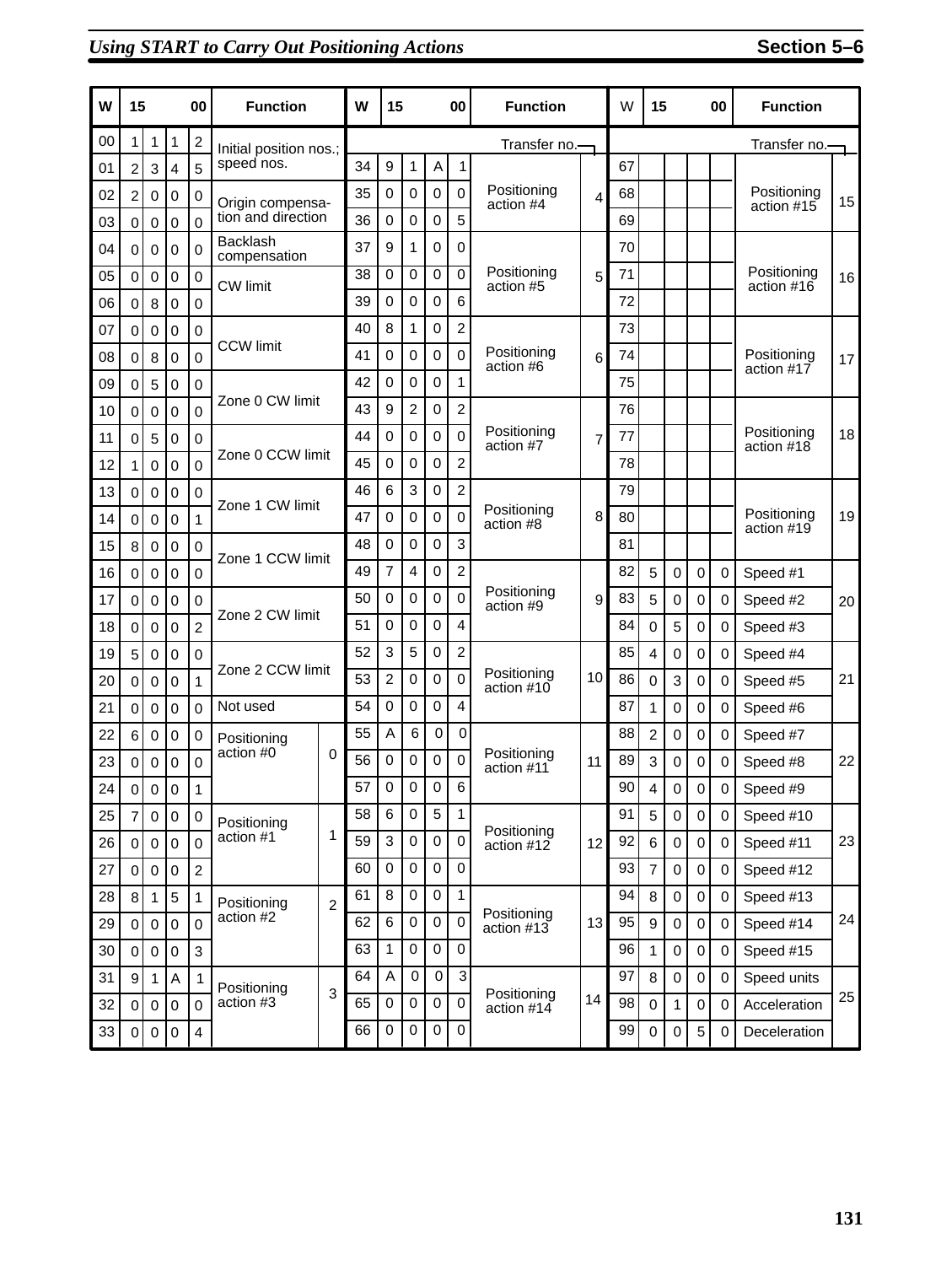# **5–7 Using Origin and Origin Proximity Signals**

## **Configuration**



# **5–8 Using Zones to Control Jogging**

**Operation**

This examples shows how to use zones to change conditions for manual operations (jogging and inching). With the following setup and data, all manual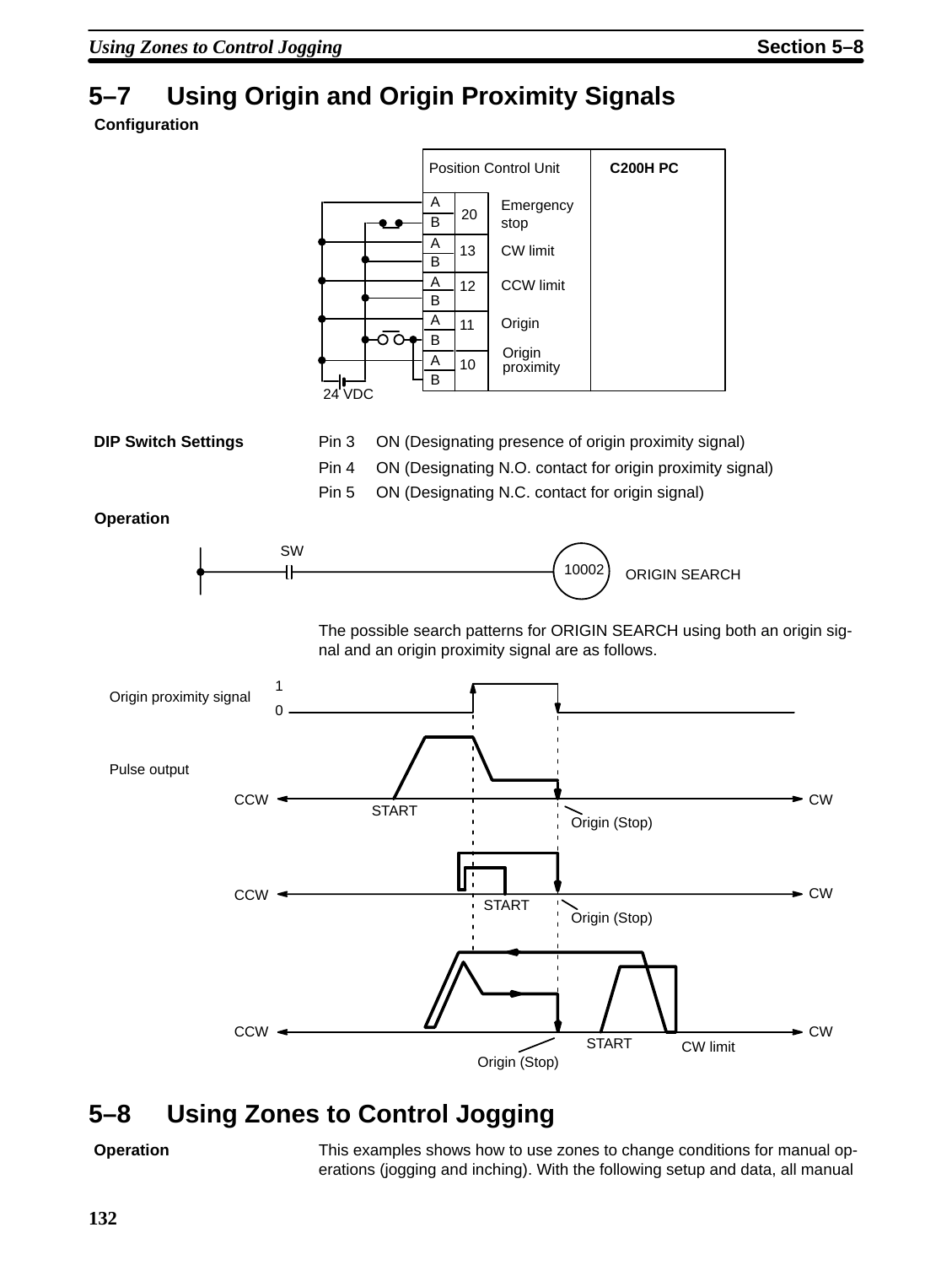operations are possible in zone 1 except for the part of it occupied by zone 0. In zone 0, CCW manual feeding is prohibited.



### **DM Area Settings (Zone Data)**



### **Program**

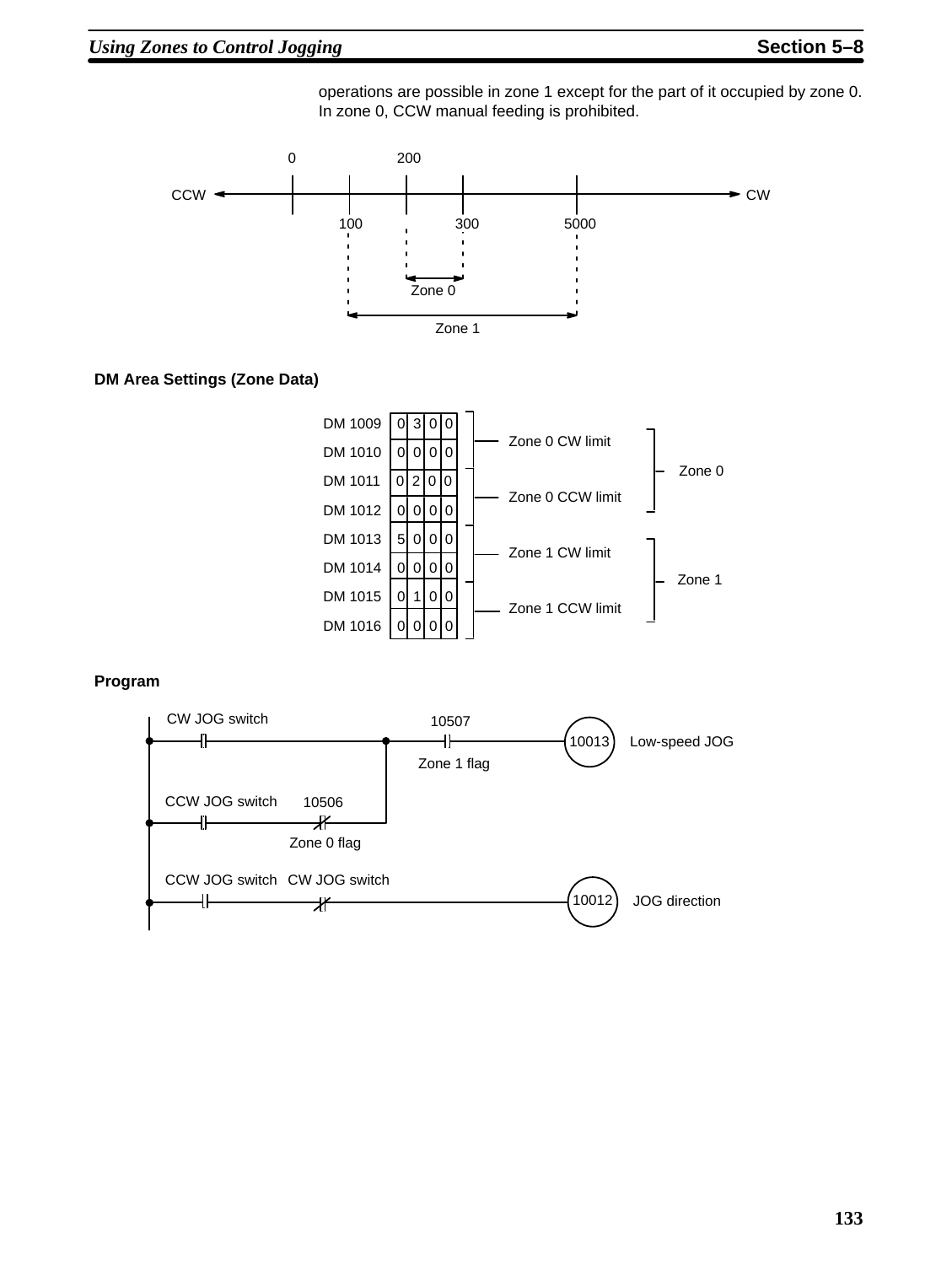# **5–9 Setting Speeds**

**Multiplying the Speed Unit by 10**



**Multiplying the Speed Unit by 100**



# **5–10 Using a Multiple Bank Program**

In this example, it is assumed that the data from the example Section 5–4 has already been input to Unit #0.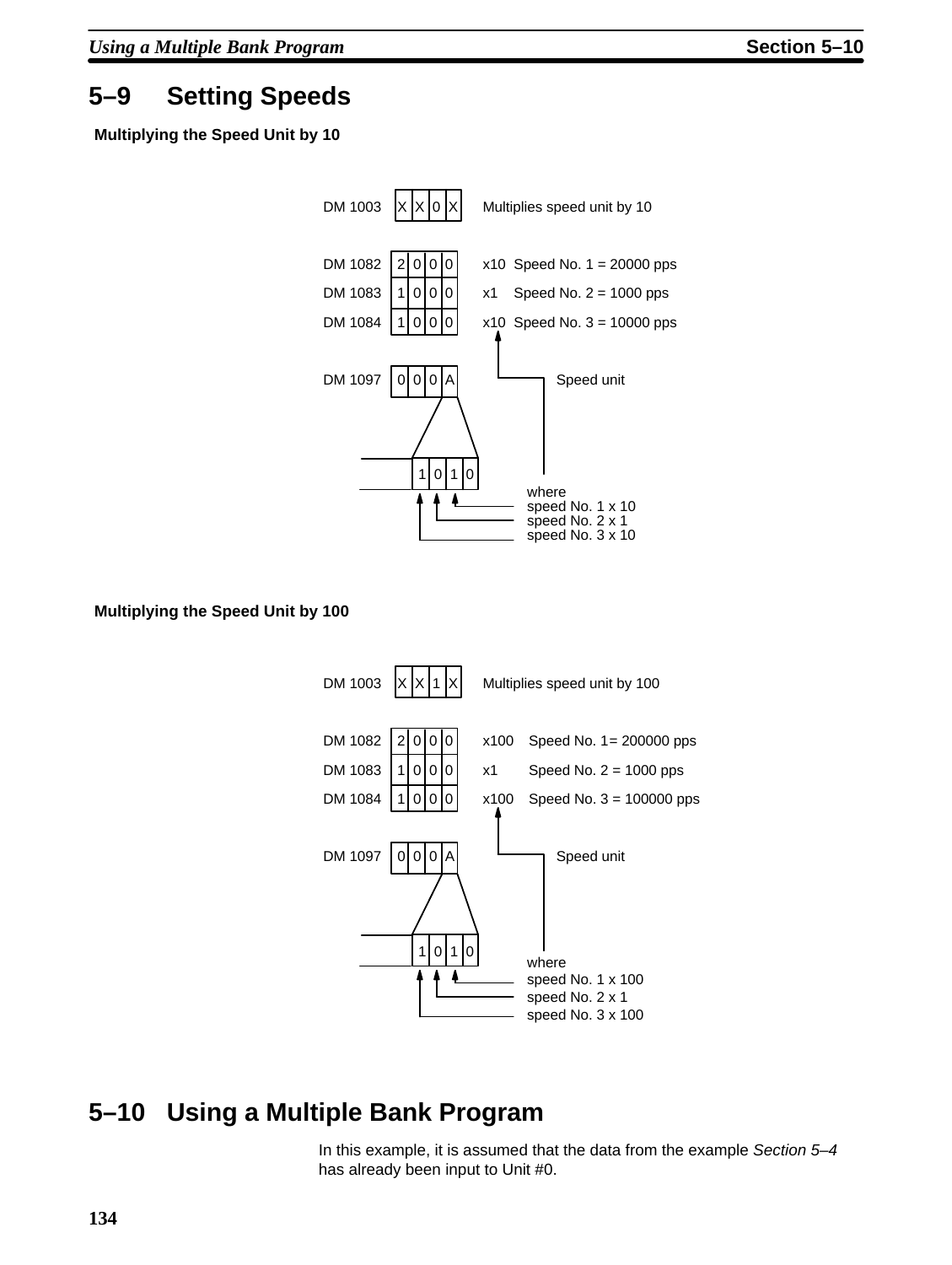

The data for one bank is entered into positioning action numbers 0, 1, and 2.



**Second Bank (Positioning Action Numbers 5 to 7)**

The data for another bank is entered into positioning action numbers 5, 6, and 7.



### **Operation**

This program is used to distinguish between the two banks shown above (position action numbers 0 to 2 and 5 to 7). In order to select and execute either positioning action #0 or #5, it turns the valid bit (bit 01 of word n) of the initial positioning number ON, then immediately OFF. Leaving the initial positioning action valid bit ON forces execution of IR word n+1.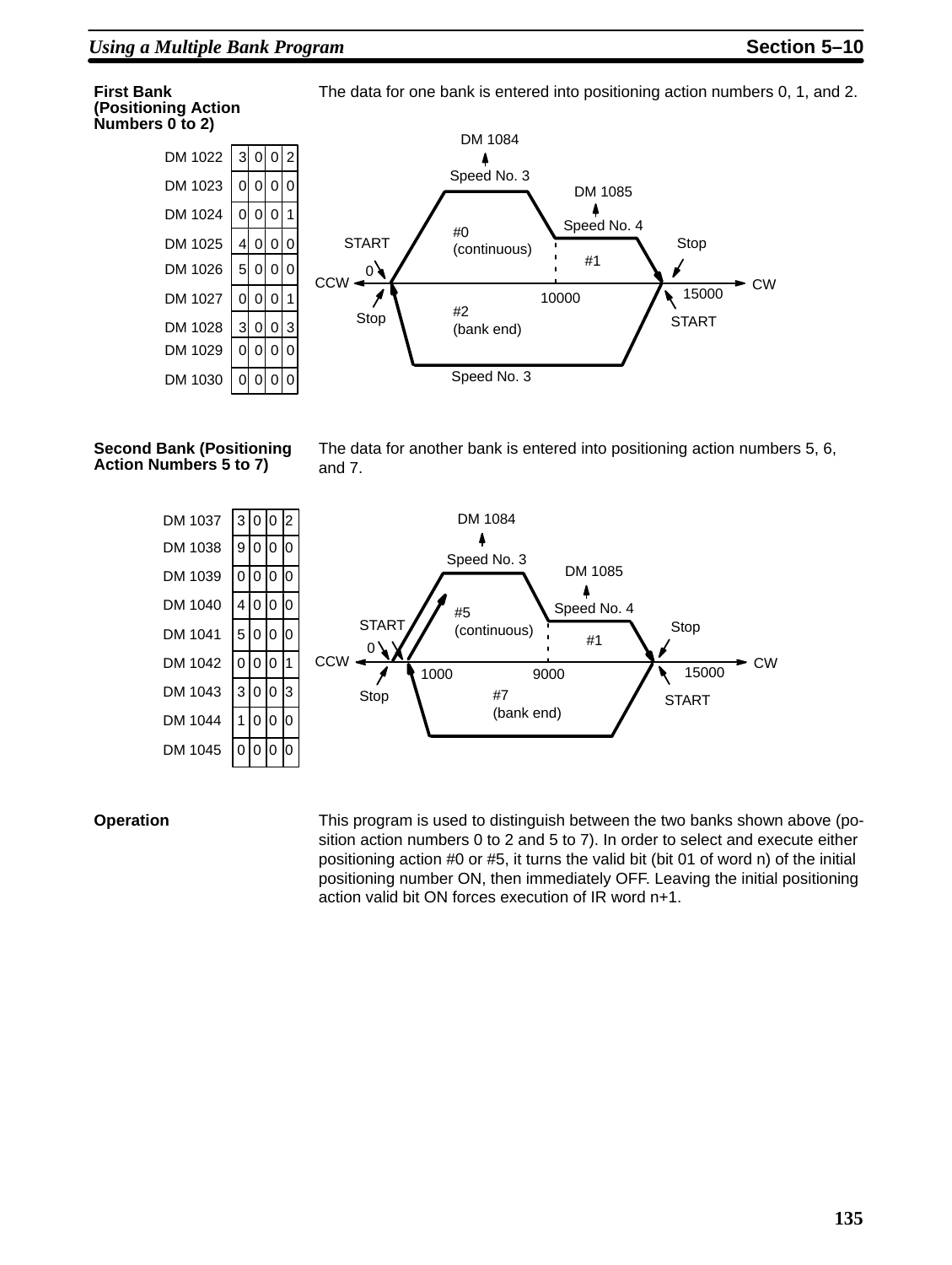## **Program (Unit #0)**

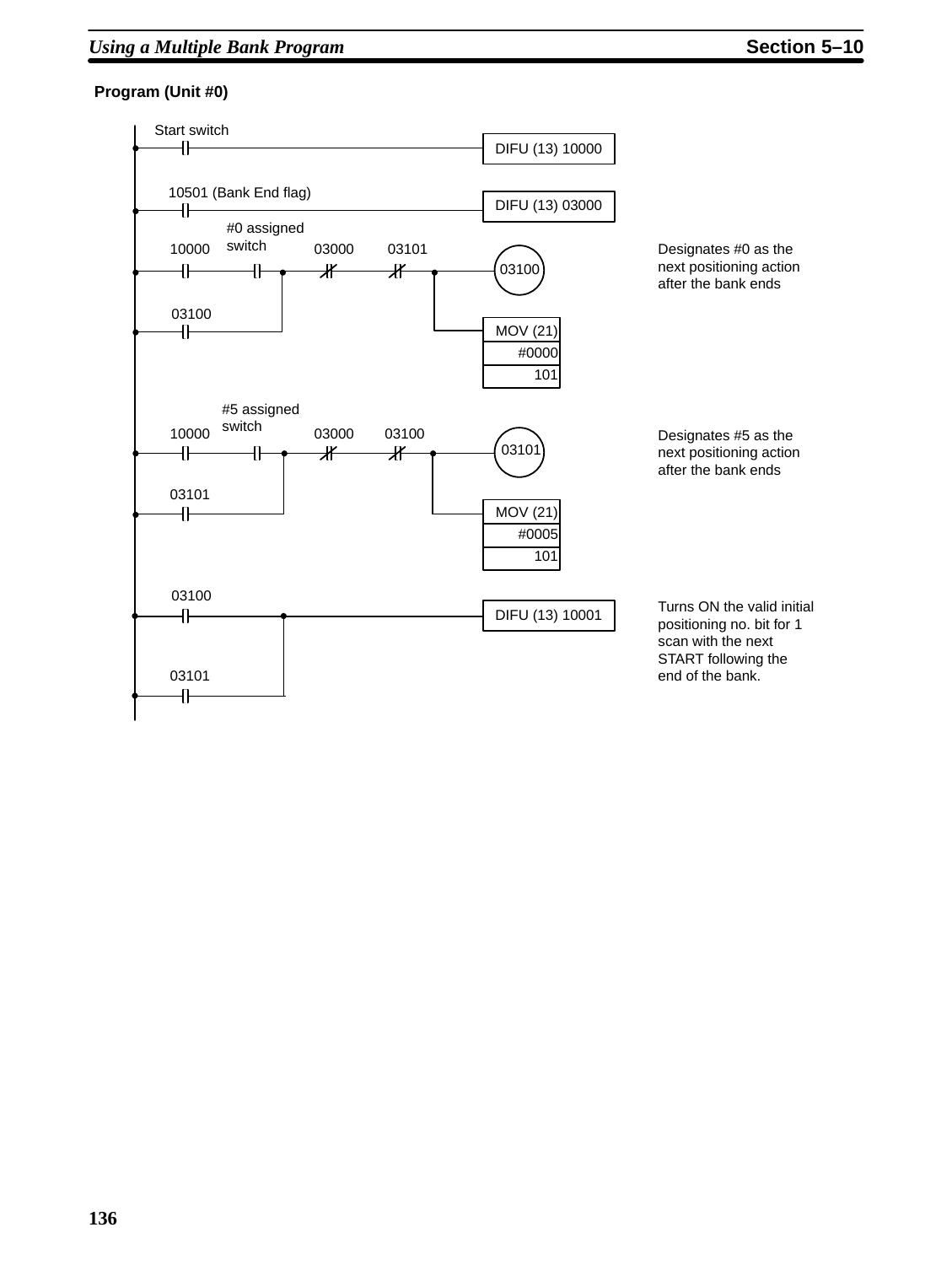# **SECTION 6 Error Processing**

This section covers the procedures for handling errors and alarms during Position Control Unit operation. It includes error codes, alarm codes, error and alarm indicators, troubleshooting from the PC, and AR area Restart bits. For a complete list of alarm codes, see *Appendix A*. For a list of error codes, see *Appendix B*.

|  | 138 |  |  |  |  |  |
|--|-----|--|--|--|--|--|
|  | 138 |  |  |  |  |  |
|  | 138 |  |  |  |  |  |
|  | 138 |  |  |  |  |  |
|  |     |  |  |  |  |  |
|  | 140 |  |  |  |  |  |
|  |     |  |  |  |  |  |
|  | 141 |  |  |  |  |  |
|  |     |  |  |  |  |  |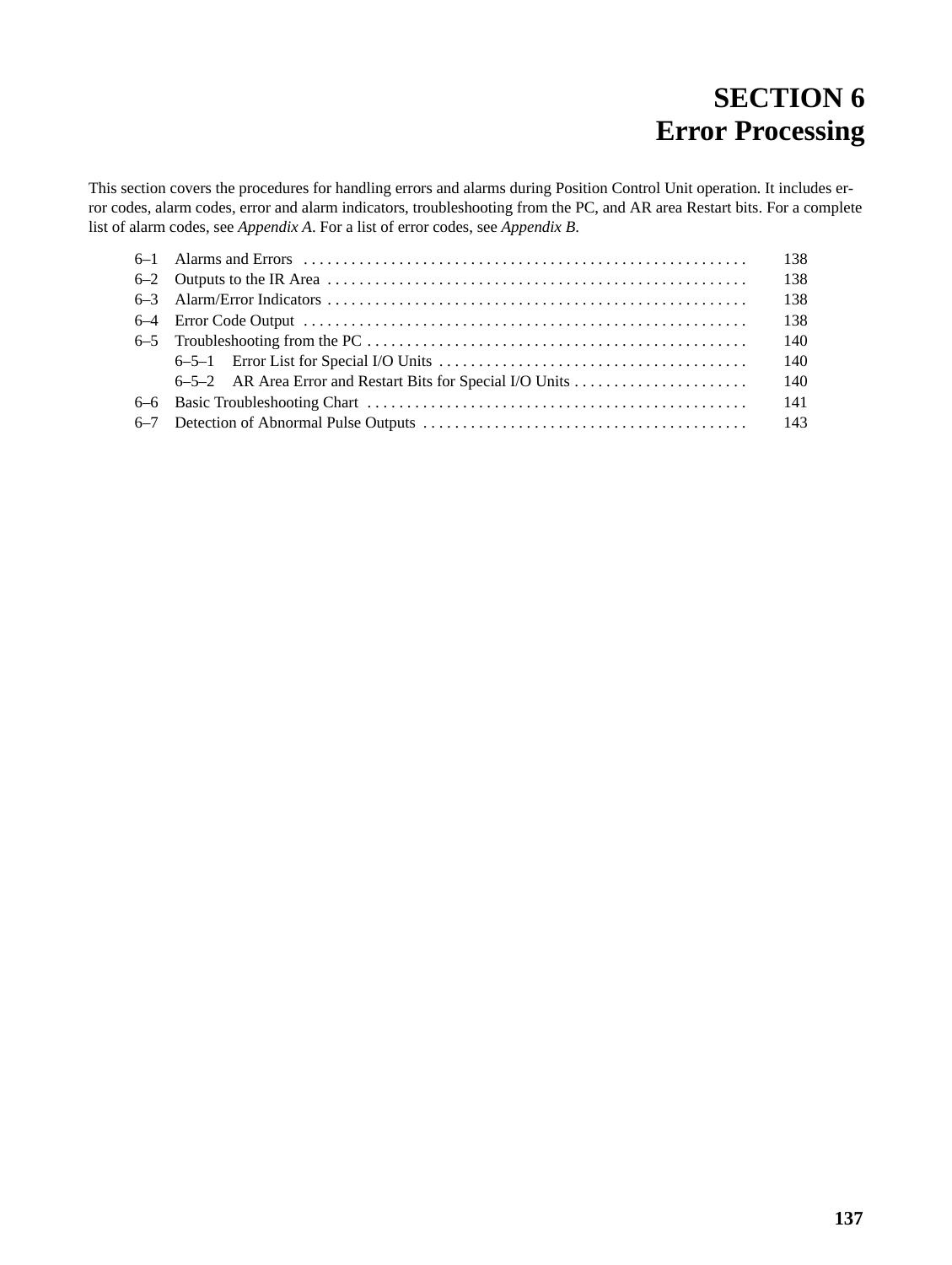# **6–1 Alarms and Errors**

| <b>Alarms</b> | Whenever the Position Control Unit is powered up or data is transferred into<br>the Unit, checks are performed to ensure that the data is in proper form and<br>can be used for operation. If an error exists in speed or positioning action<br>data at this time, an alarm code is generated. Errors that result in alarms in-<br>clude BCD errors, out-of-range data, and no-data errors (when required data<br>is set at 0). An alarm will thus be generated, for example, if the required set-<br>tings are not made in the DM area of the PC. Operation can be continued<br>even after an alarm has been generated, however, as long as the data that<br>generated the alarm is not used. An alarm code begins with a 1 or 2. |
|---------------|------------------------------------------------------------------------------------------------------------------------------------------------------------------------------------------------------------------------------------------------------------------------------------------------------------------------------------------------------------------------------------------------------------------------------------------------------------------------------------------------------------------------------------------------------------------------------------------------------------------------------------------------------------------------------------------------------------------------------------|
| <b>Errors</b> | If operation is attempted with data for which an alarm has been generated,<br>an error code will be generated and further operation will not be possible.<br>Error codes can also be generated during pulse output, e.g., when an emer-<br>gency stop results from CW limit input. An error code begins with a 5 or 9.                                                                                                                                                                                                                                                                                                                                                                                                             |
|               | Refer to Appendix A and Appendix B for specific alarm and error codes.                                                                                                                                                                                                                                                                                                                                                                                                                                                                                                                                                                                                                                                             |

# **6–2 Outputs to the IR Area**

| Alarm Flag               | IR word n+5, bit 03                      |
|--------------------------|------------------------------------------|
|                          | 1: Alarm exists.                         |
| <b>Error flag</b>        | IR word $n+5$ , bit 5                    |
|                          | 1: Error exists.                         |
| <b>Alarm/Error Codes</b> | word $n+6$                               |
|                          | This word contains<br>and/or alarm codes |

ns only the most recent alarm or error code. Several error les can be read out in sequence by setting the READ ER-ROR command bit (bit 05 of IR word n). See Section 4–5 for details.

# **6–3 Alarm/Error Indicators**

The existence of an alarm or error code is indicated both by the alarm/error LED on the front panel (see figure below) and by the flags (see above) in the IR area of the PC.

# **Front Panel LED**



ALARM indicator flashes when an alarm code has been output and ERROR indicator lights when an error has occurred.

# **6–4 Error Code Output**

When there is more than one error code or alarm code, use READ ERROR to read the codes in sequence.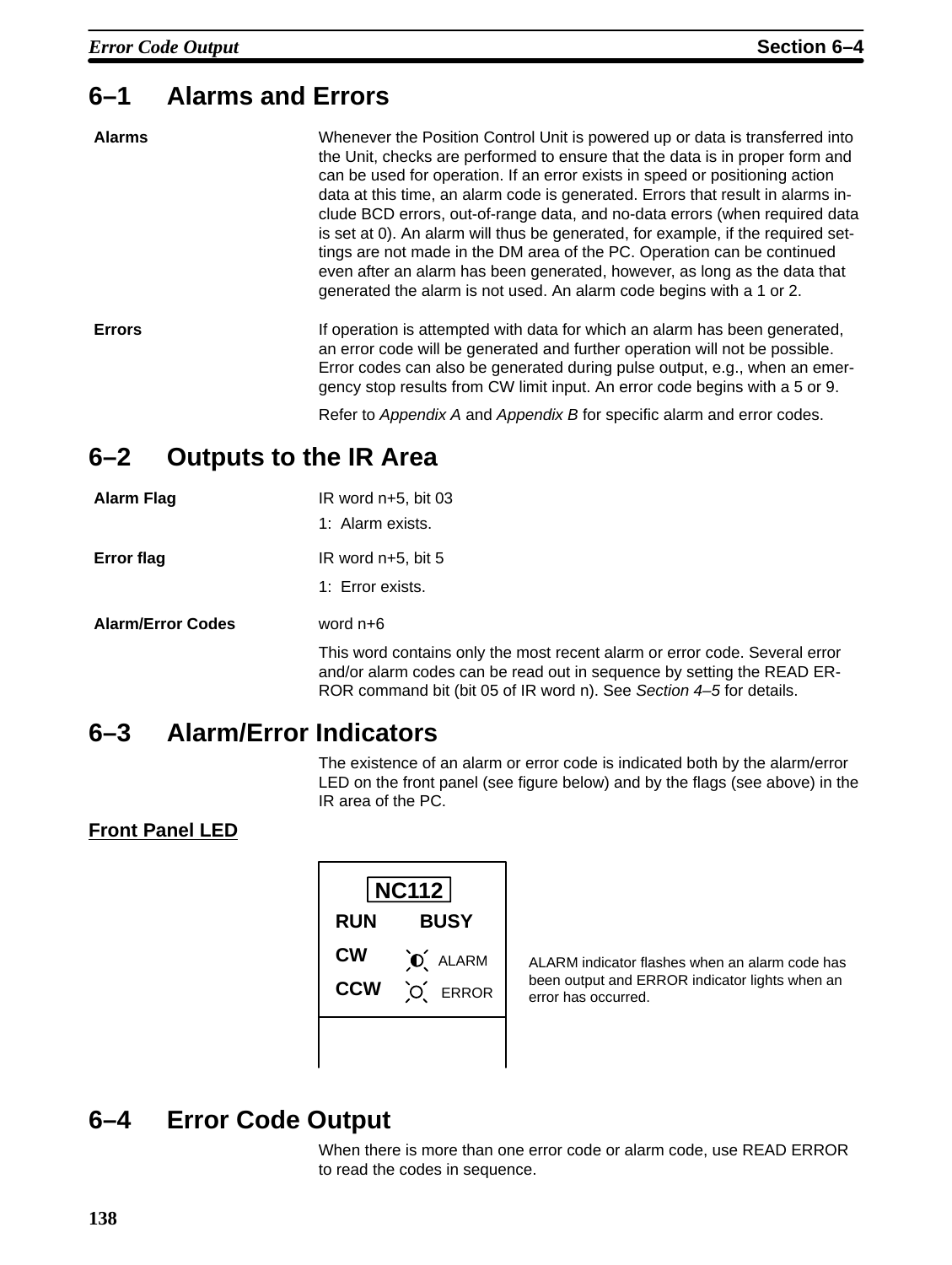If IR word n+6 is displayed on the Programming Console and there are no errors or alarms, the display will be "0000". If an error or an alarm is generated, the code will be displayed. If only one error or alarm has been generated, executing READ ERROR will have no effect. If there is more than one error or alarm, however, the codes can be displayed in order by executing READ ERROR.

### **Setting for READ ERROR**



#### **READ ERROR Execution**

The error code (word n+6) is updated with the first I/O refresh immediately after the READ ERROR command bit (word n, bit 5) is turned ON. The Busy flag does not turn ON.

The case where alarm code 1501 and then error code 5000 are generated is given here as an example.



READ ERROR will still be executed even if the READ ERROR command bit is only ON for one scan.

#### **Reading Error/Alarm Codes Using the Programming Console**

Use the key operations shown below to read the error/alarm codes given in the example above. (Unit number  $= 0$ )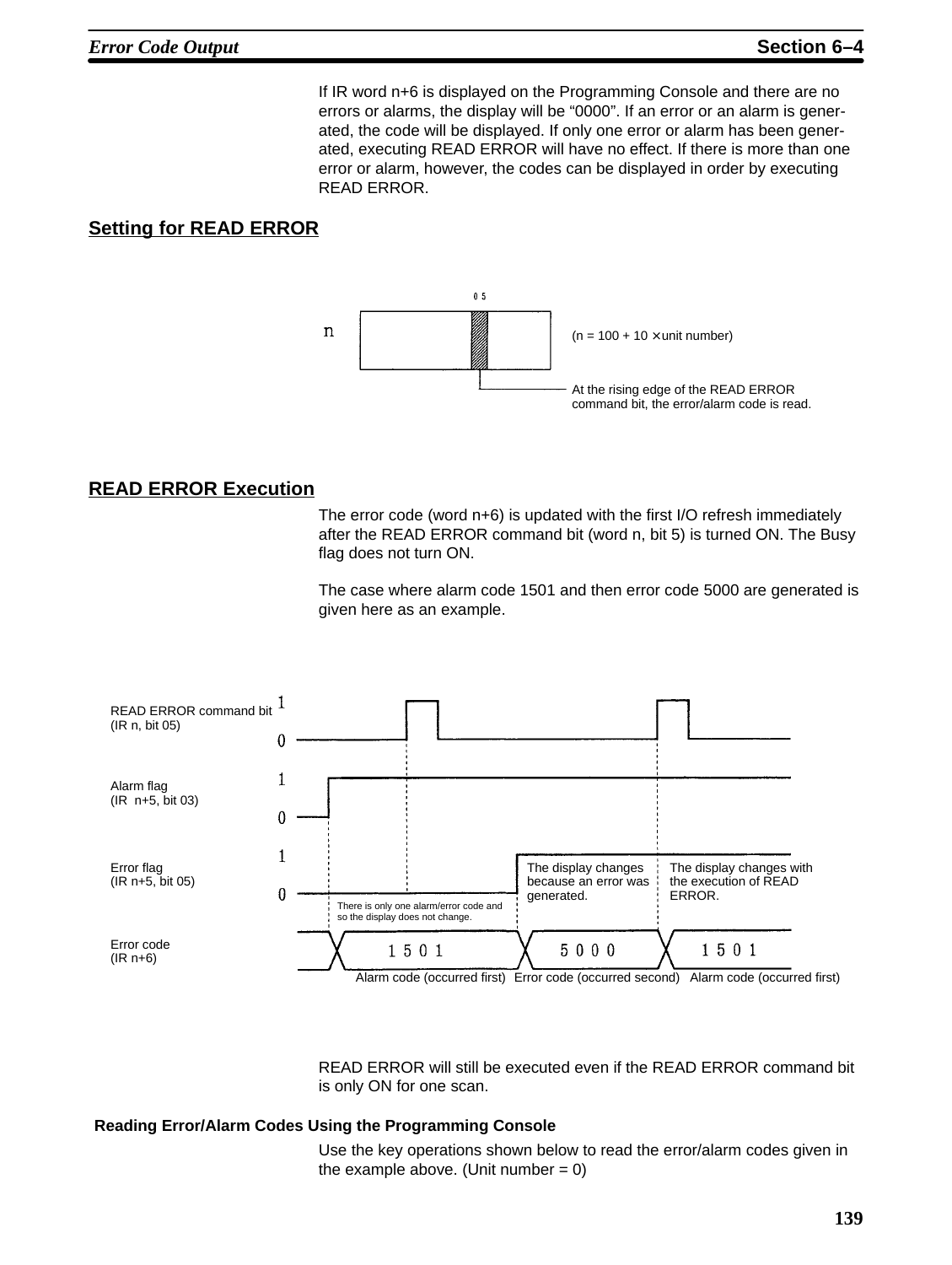### *Troubleshooting from the PC* **Section 6–5**



#### **Clearing Errors**

For details on clearing errors, refer to Appendix E and Appendix F. An outline is given below.

- Alarms Correct DM area data  $\rightarrow$  Restart (Refer to 6–5–2 AR Area Error and Restart Bits for Special I/O Units below.)
- **Emergency Stop** Release the emergency stop input signal  $\rightarrow$  Turn the RELEASE PROHIBIT command bit (unit number 0: word 100, bit 04) ON and OFF  $\rightarrow$  Execute ORIGIN SEARCH

# **6–5 Troubleshooting from the PC**

Abnormalities in the Position Control Unit can be monitored from the C200H PC. It is monitored as a Special I/O Unit, and as such is treated the same as a High-Speed Counter.

## **6–5–1 Error List for Special I/O Units**

| Error                                    | <b>Causes of Abnormality and Operating</b><br><b>Status</b>                           | <b>Correction</b>                                                                                                                                                       |
|------------------------------------------|---------------------------------------------------------------------------------------|-------------------------------------------------------------------------------------------------------------------------------------------------------------------------|
| Waiting for Special I/O Unit<br>start-up | Special I/O Unit has a hardware<br>malfunction                                        | Replace the malfunctioning Special I/O<br>Unit with a new Unit.                                                                                                         |
|                                          | PC will not begin operation.                                                          | (The malfunctioning Unit displays only "\$")<br>when the I/O table is read.)                                                                                            |
| Too many Special I/O Units               | Same unit number has been assigned to<br>more than one I/O Unit.                      | Set unit numbers so that each is used only<br>once.                                                                                                                     |
|                                          | PC will not begin operation. SR bit 25415<br>is ON.                                   | (Unit numbers can be accessed by reading<br>the I/O table.)                                                                                                             |
| Error in Special I/O Unit                | Refreshing between the CPU and the<br>Special I/O Unit was not executed<br>correctly. | Obtain the abnormal unit number by<br>reading AR 0000 to 0009 and remove the<br>cause of the error. Then, restart by turning<br>the appropriate Restart bit (AR 0100 to |
|                                          | Only the abnormal Unit will stop operating.<br>SR bit 25415 is ON.                    | 0109) on and then back off. If the Unit<br>does not begin normal operation after<br>restarting, replace it with a new one.                                              |

## **6–5–2 AR Area Error and Restart Bits for Special I/O Units**

**Error Flags**

The following error flags will turn ON when the same unit number is assigned to more than one Special I/O Unit, or when the refreshing operation between the PC and the Special I/O Unit is not executed properly.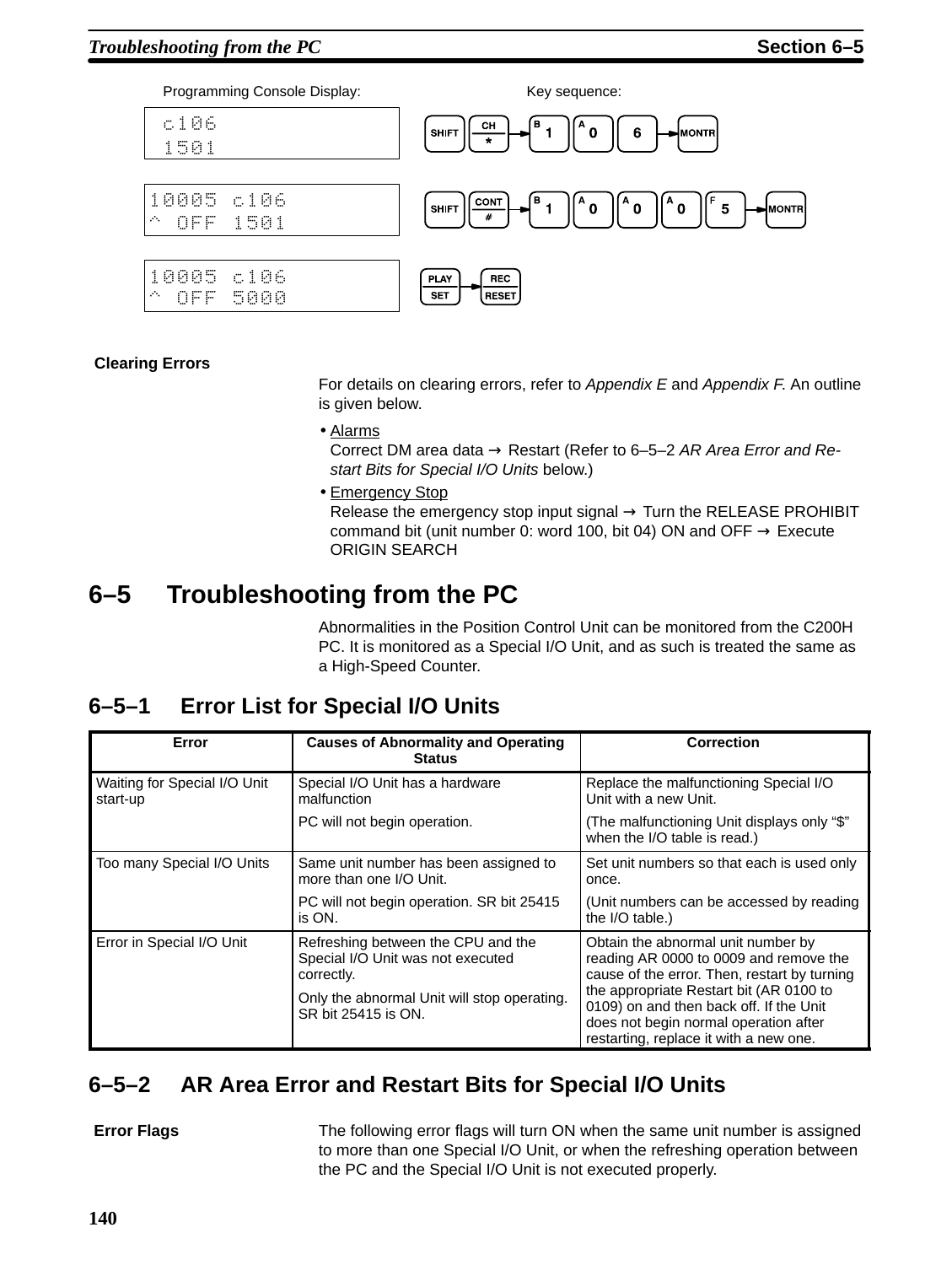| Bit     | Unit number    |
|---------|----------------|
| AR 0000 | O              |
| AR 0001 | 1              |
| AR 0002 | $\overline{2}$ |
| AR 0003 | 3              |
| AR 0004 | 4              |
| AR 0005 | 5              |
| AR 0006 | 6              |
| AR 0007 | 7              |
| AR 0008 | 8              |
| AR 0009 | g              |

#### **Restart Bits**

The following Restart bits are turned off, on, then back off again to restart Special I/O Units. It is not necessary to turn off power to the Unit when its Restart bit is used.

| <b>Bit</b> | Unit number    |
|------------|----------------|
| AR 0100    | O              |
| AR 0101    | 1              |
| AR 0102    | $\overline{2}$ |
| AR 0103    | 3              |
| AR 0104    | 4              |
| AR 0105    | 5              |
| AR 0106    | 6              |
| AR 0107    | 7              |
| AR 0108    | 8              |
| AR 0109    | g              |

# **6–6 Basic Troubleshooting Chart**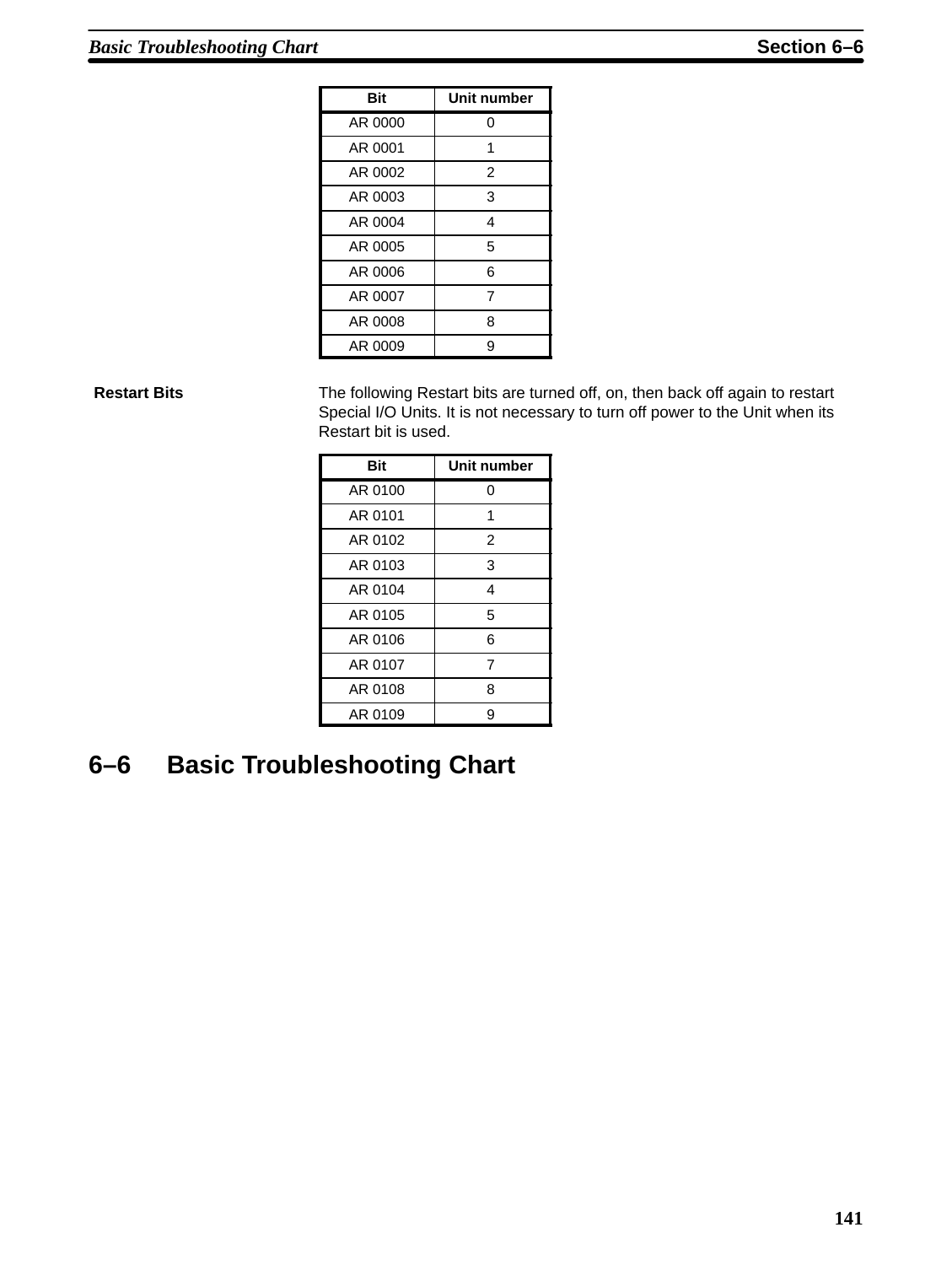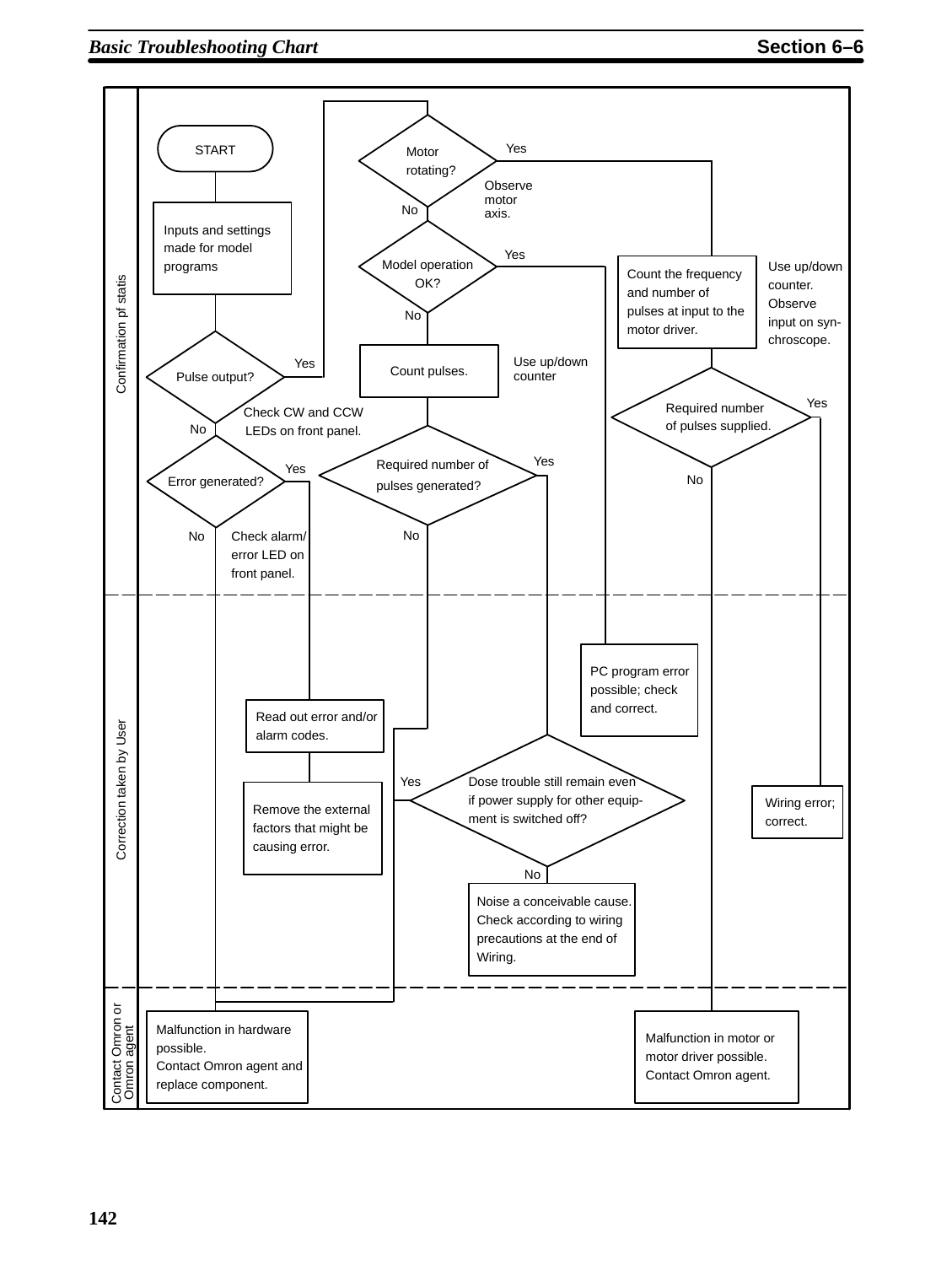## **6–7 Detection of Abnormal Pulse Outputs**

The Position Control Unit outputs pulse trains in accordance with the programmed data. When tracing an abnormality, the following should be taken into consideration.

The Unit only outputs the number of pulses required to reach the target position. Count the number of pulses being output with an up/down counter and check to see if the proper number of pulses is being output. **Number of Pulses in Pulse Train**

The frequency of pulse train output can be observed on a synchroscope at the constant speed interval of the trapezoidal acceleration/deceleration. To measure the frequency during acceleration and deceleration, an F/V converter and X-Y recorder can be used. For regular maintenance, observation of the frequency at stable speed intervals with a synchroscope is sufficient. **Frequency of Pulse Train Output**



Shaded area: Number of pulses (measured with an up/down counter)

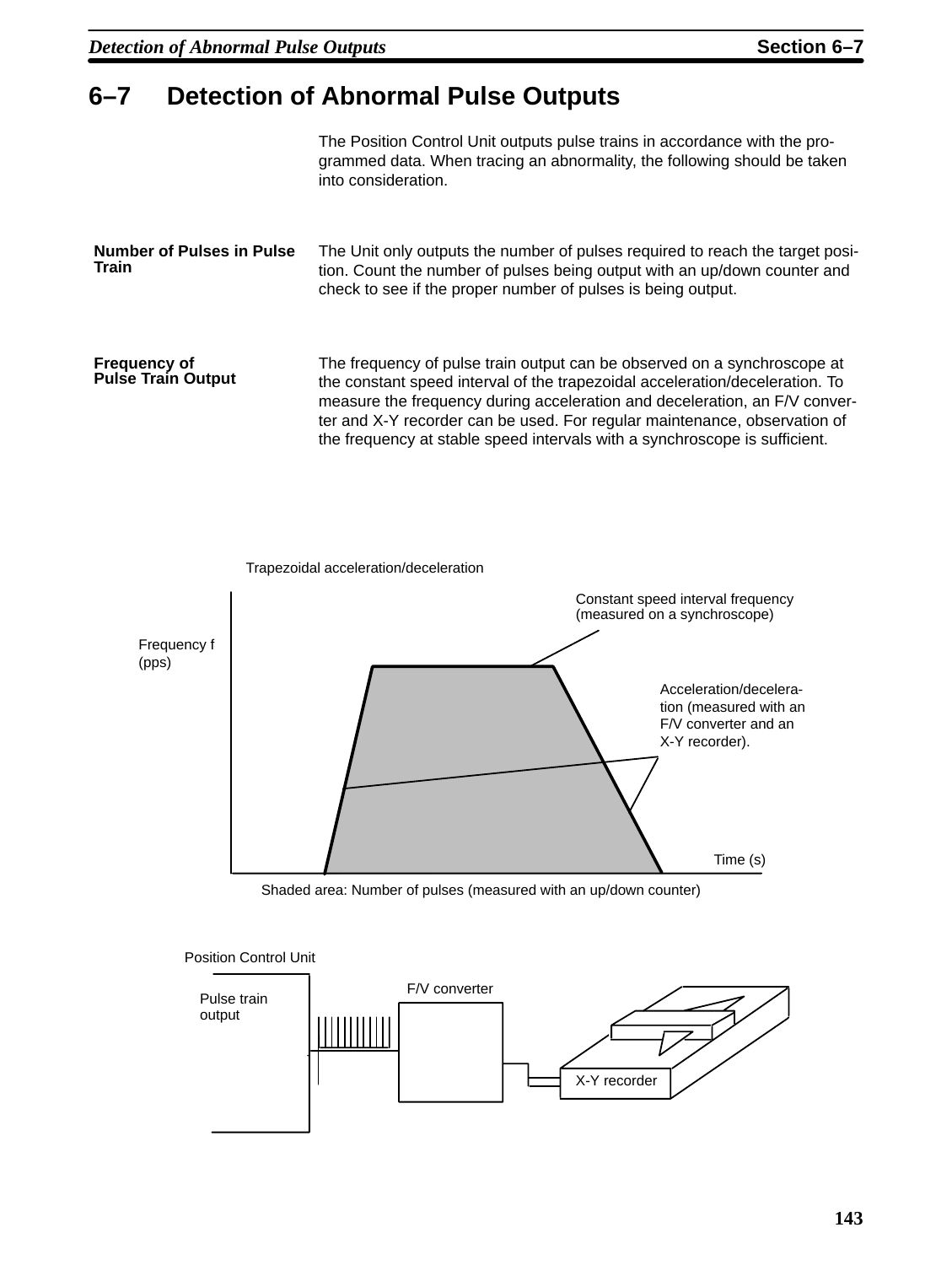#### **Connections to an Up/Down Counter**

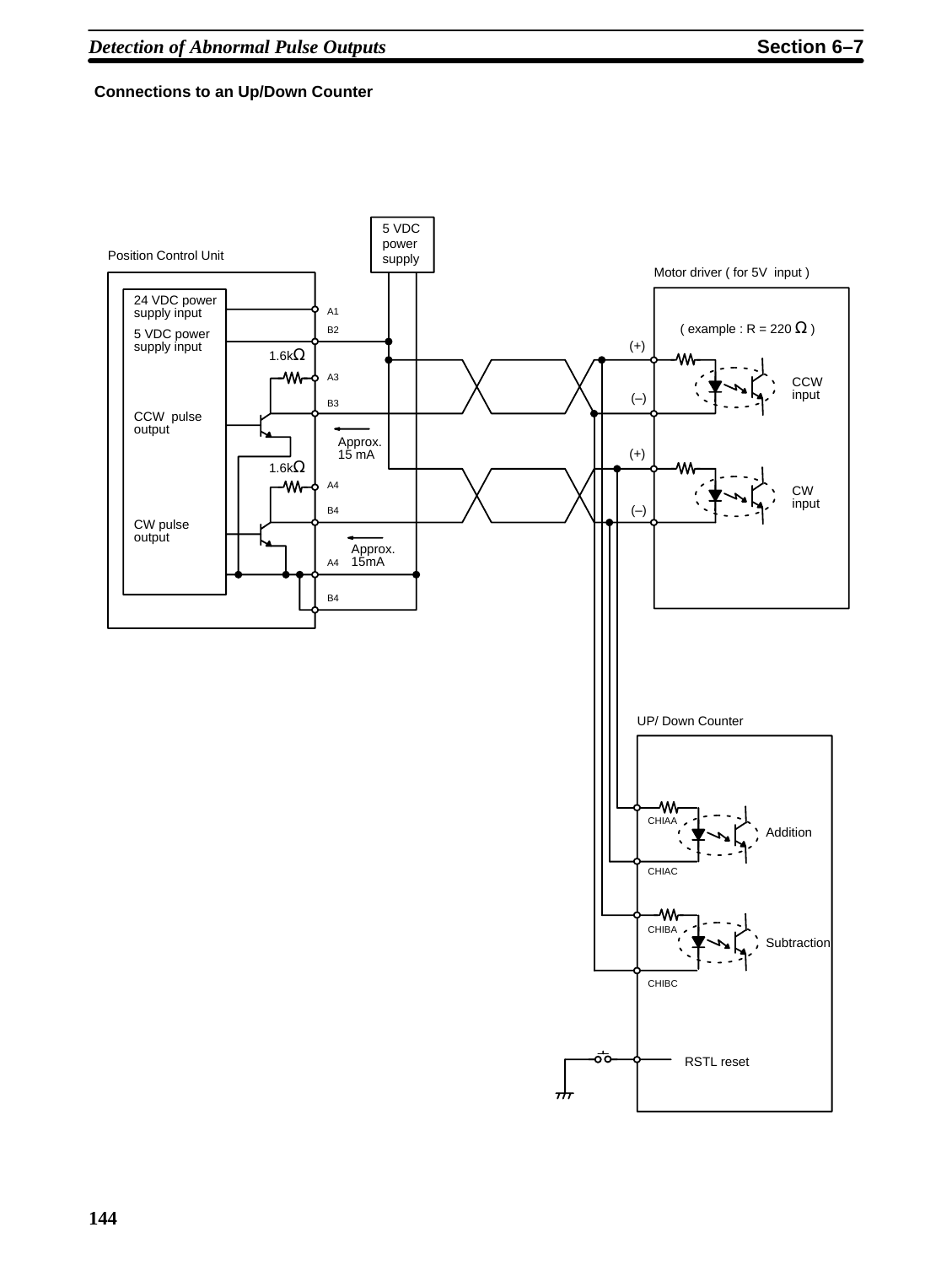# **Appendix A Standard Models**

| <b>Name</b>                  | <b>Specifications</b>                                                                                                                                                      | Model |               |
|------------------------------|----------------------------------------------------------------------------------------------------------------------------------------------------------------------------|-------|---------------|
| CPU                          | 100 to 120/200 to 240 VAC                                                                                                                                                  |       | C200H-CPU01-E |
|                              | 24 VDC                                                                                                                                                                     |       | C200H-CPU03-E |
|                              | 100 to 120/200 to 240 VAC. Compatible with SYSMAC LINK and<br>SYSMAC NET Link Units; Clock funcion provided; new instrucitons<br>added.                                    |       | C200H-CPU11-E |
| <b>Position Control Unit</b> | axis. Directly connectable to servomotor driver; compatible with<br>line driver; speeds: 1 to 250,000 pps                                                                  |       | C200H-NC112   |
| <b>Programming Console</b>   | Hand-held, with backlight. Except for C200H and C20, the<br>Programming Console Adapter AP003 and connecting cable<br>CN222/CN422 are necessary. They are sold separately. |       | C200H-PRO27-E |
| <b>Programming Console</b>   | For Hand-held Programming Console<br>2 <sub>m</sub><br>4 m                                                                                                                 |       | C200H-CN222   |
| <b>Connecting Cable</b>      |                                                                                                                                                                            |       | C200H-CN422   |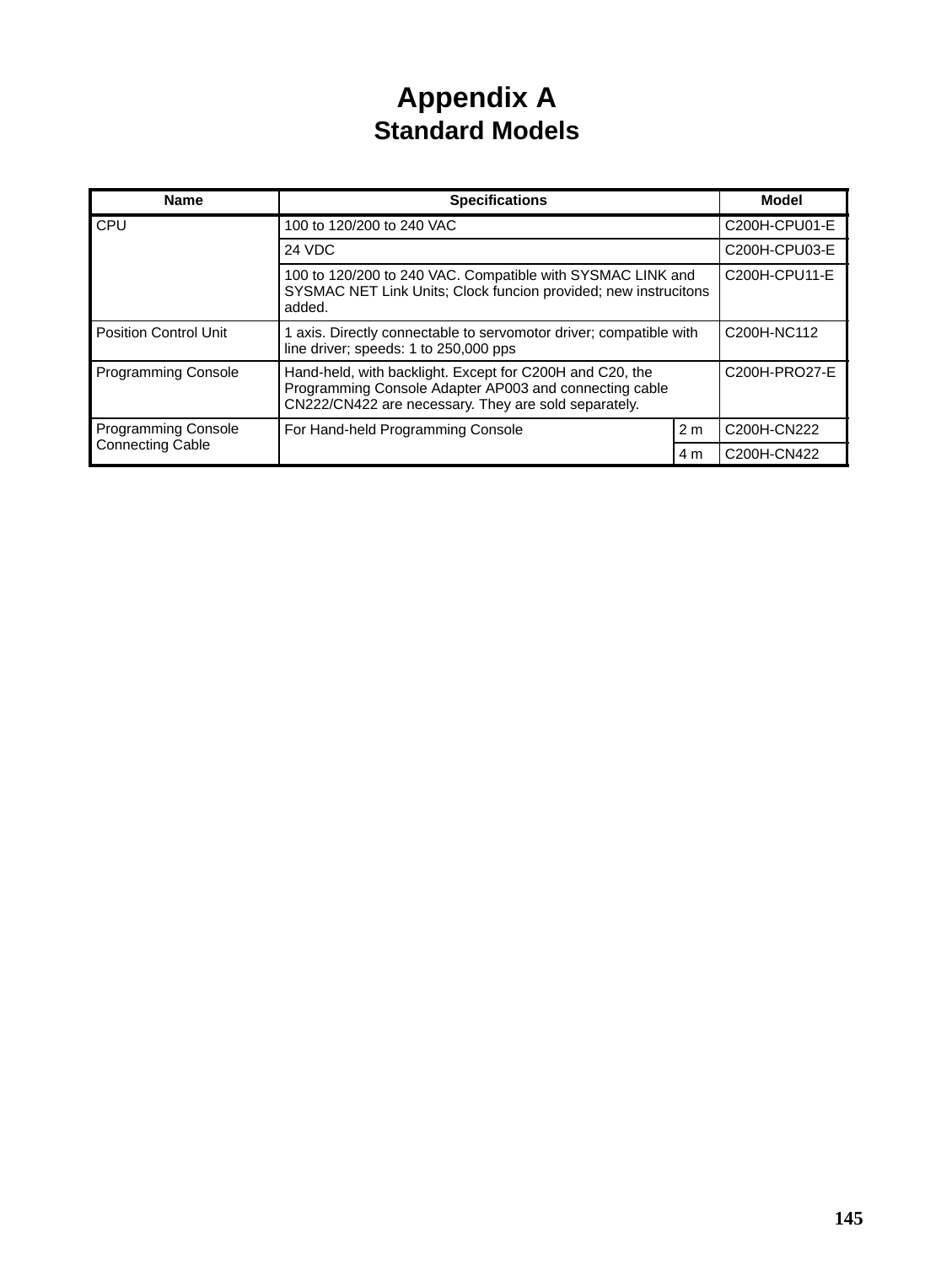# **Appendix B Specifications**

# **General**

Conforms to C-series specifications.

# **Performance**

| <b>Item</b>                   | <b>Specifications</b>                                               |  |
|-------------------------------|---------------------------------------------------------------------|--|
| Number of axes                | 1 per Unit                                                          |  |
| Positioning system            | Automatic trapezoidal acceleration/deceleration system              |  |
| Positions                     | $-8,388,607$ pulses to $+8,388,606$ pulses                          |  |
| Number of positioning actions | 20                                                                  |  |
| Speeds                        | 1 to 250,000 pps                                                    |  |
| Number of speeds              | 15                                                                  |  |
| Acceleration/deceleration     | 2 to 2,000 pps                                                      |  |
| Origin search                 | Origin proximity: either absent, NO input, or NC input (selectable) |  |
|                               | Origin signal: either NO input or NC input (selectable)             |  |
|                               | Origin compensation: 0 to 9,999 pulses                              |  |
|                               | Origin search speeds: high speed and proximity speed available      |  |
| Backlash compensation         | 0 to 9,999 pulses                                                   |  |
| Manual operation              | High-speed jog, low-speed jog, and inching                          |  |
| Internal current              | 200 mA max. at 5 VDC (consumption from Rack)                        |  |
| Dimensions (mm)               | 130 (h) x 35 (w) x 100.5 (d)                                        |  |
| Weight                        | 400 g max. (excluding connectors)                                   |  |

# **Electrical Input**

| <b>Item</b>       | <b>Specifications</b>             |
|-------------------|-----------------------------------|
| Voltage           | 12 to 24 VDC ±10%                 |
| Current           | 5 mA (at 12 V) to 11 mA (at 24 V) |
| ON voltage        | 10.2 VDC min.                     |
| OFF voltage       | 3.0 VDC max.                      |
| ON response time  | 1 ms max.                         |
| OFF response time | ms max.                           |

# **Electrical Output**

| <b>Item</b>               | <b>Specifications</b>                              |
|---------------------------|----------------------------------------------------|
| Max. switching capacity   | 30 mA at 5 to 24 VDC $\pm$ 10%, NPN open collector |
| Min. switching capacity   | 7 mA at 5 to 24 VDC ±10%, NPN open collector       |
| Leakage current           | $0.1 \text{ mA max}$ .                             |
| Residual voltage          | $0.4$ V max.                                       |
| Power for external supply | 5 VDC $\pm$ 5%, 24 VDC +10%, -25% (30 mA max.)     |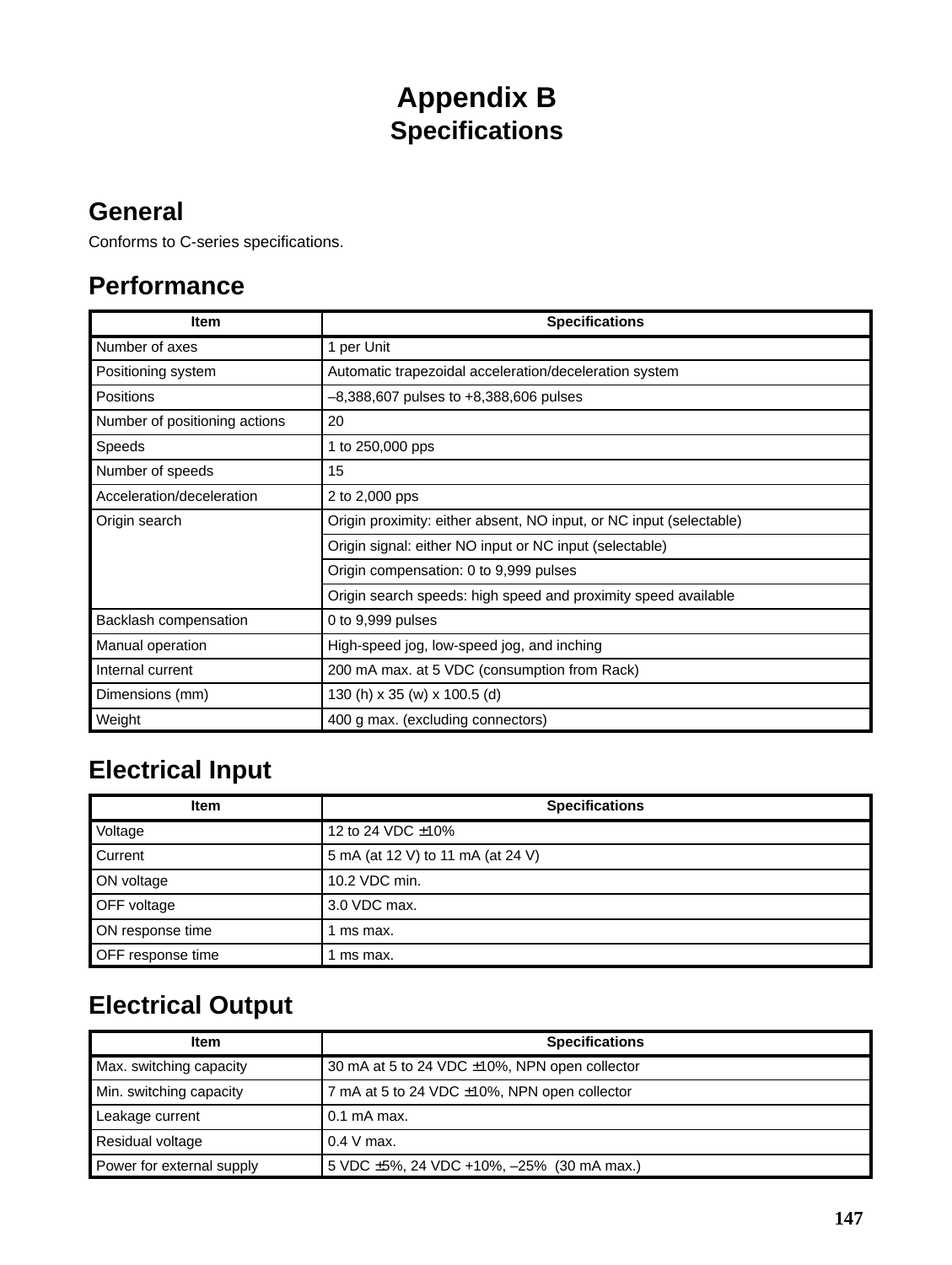# **Origin Signal Input**

| <b>Item</b>           | <b>Connector pins</b> | <b>Specifications</b>                                                                                   |                                      | Response time                          |
|-----------------------|-----------------------|---------------------------------------------------------------------------------------------------------|--------------------------------------|----------------------------------------|
| Open collector signal | A11, B11              | All the above specifications apply,<br>except that the input current is 6<br>mA (12 V) to 13 mA (24 V). | Mode 0:<br>Modes 1 and 2:<br>Mode 3: | 1 ms max.<br>$0.1$ ms max.<br>Not used |
| Line driver signal    | A8. B8                | Am26LS31 provides a suitable<br>line driver signal.                                                     |                                      |                                        |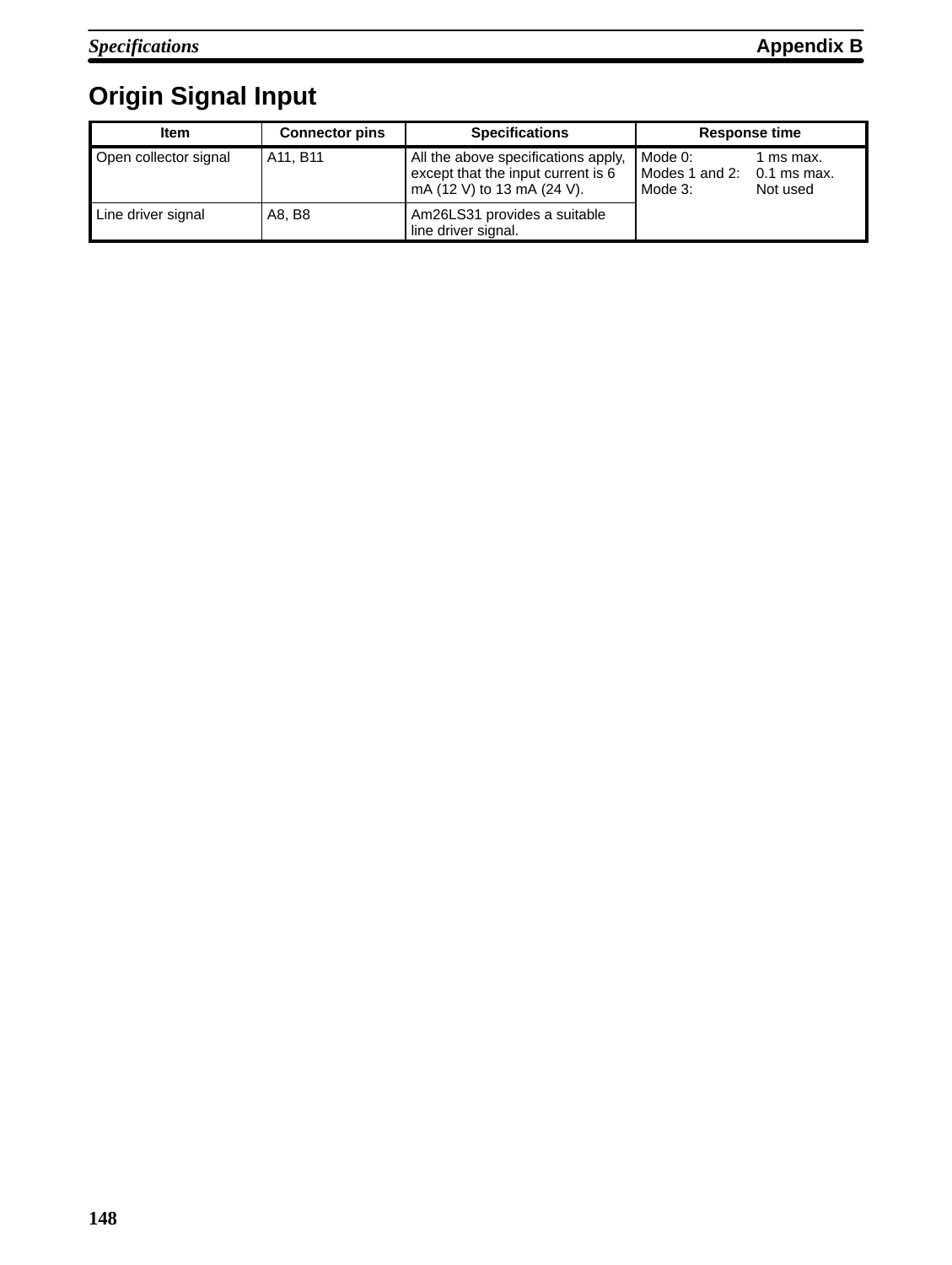# **Appendix C DM Area Allocations**

In these tables,  $m = 1000$  plus 100 times the unit number.

| Word   | <b>Bit</b> | <b>Function</b>                                                                                                                                                        |  |  |
|--------|------------|------------------------------------------------------------------------------------------------------------------------------------------------------------------------|--|--|
|        | 07 to 00   | Initial position no., 00 to 19 (BCD): Initial START and START after bank end.                                                                                          |  |  |
| m      | 11 to 08   | Initial speed no., 0 to F (hexadecimal)<br>ORIGIN RETURN speed no., 1 to F (hexadecimal)                                                                               |  |  |
|        | 15 to 12   |                                                                                                                                                                        |  |  |
|        | 03 to 00   | ORIGIN SEARCH proximity speed no., 1 to F (hexadecimal)                                                                                                                |  |  |
| $m+1$  | 07 to 04   | ORIGIN SEARCH high speed no., 1 to F (hexadecimal)                                                                                                                     |  |  |
|        | 11 to 08   | LOW-SPEED JOG speed no., 1 to F (hexadecimal)                                                                                                                          |  |  |
|        | 15 to 12   | HIGH-SPEED JOG speed no., 1 to F (hexadecimal)                                                                                                                         |  |  |
| $m+2$  | 15 to 00   | Origin compensation value, 0000 to 9999 (BCD)                                                                                                                          |  |  |
|        | 00         | Origin compensation direction digit (0: CW; 1: CCW)                                                                                                                    |  |  |
|        | 03 to 01   | Not used                                                                                                                                                               |  |  |
| $m+3$  | 04         | 0: multiplies speed unit by 1 (if $m+97$ : 0) or 10 (if $m+97$ : 1)<br>Speed unit multiplication<br>1: multiplies speed unit by 1 (if $m+97:0$ ) or 100 (if $m+97:1$ ) |  |  |
|        | 07 to 05   | Not used                                                                                                                                                               |  |  |
|        | 11 to 08   | ORIGIN SEARCH dwell time, 0 to F (hexadecimal), in units of 0.1 s                                                                                                      |  |  |
|        | 15 to 12   | ORIGIN RETURN dwell time 0 to F (hexadecimal), in units of 0.1 s                                                                                                       |  |  |
| $m+4$  | 15 to 00   | Backlash compensation value, 0000 to 9999 (BCD)                                                                                                                        |  |  |
| $m+5$  |            | Internally set value of CW limit                                                                                                                                       |  |  |
|        | 15 to 00   | m+6<br>$m+5$                                                                                                                                                           |  |  |
| m+6    | 11 to 00   | $x10^6$ $\times 10^5$ $\times 10^4$ $\times 10^3$ $\times 10^2$ $\times 10^1$ $\times 10^0$<br>(7 digits BCD)                                                          |  |  |
|        | 15 to 12   | Not used                                                                                                                                                               |  |  |
|        |            |                                                                                                                                                                        |  |  |
| $m+7$  | 15 to 00   | Internally set value of CCW limit<br>$m+8$<br>$m+7$                                                                                                                    |  |  |
| m+8    | 11 to 00   | $x10^6$ $\cdot$ $x10^5$ $\cdot$ $x10^4$ $\cdot$ $x10^3$ $\cdot$ $x10^2$ $\cdot$ $x10^1$ $\cdot$ $x10^0$<br>(7 digits BCD)                                              |  |  |
|        | 15 to 12   | Not used                                                                                                                                                               |  |  |
|        |            | Zone 0: CW side                                                                                                                                                        |  |  |
| $m+9$  | 15 to 00   | $m+10$ .<br>$m+9$                                                                                                                                                      |  |  |
|        |            | (7 digits BCD with<br>$x10^6$ $\mid$ $x10^5$ $\mid$ $x10^4$ $\mid$ $x10^3$ $\mid$ $x10^2$ $\mid$ $x10^1$ $\mid$ $x10^0$<br>direction<br>direction digit)               |  |  |
| $m+10$ | 15 to 00   | $0$ CW<br><b>CCW</b><br>1.                                                                                                                                             |  |  |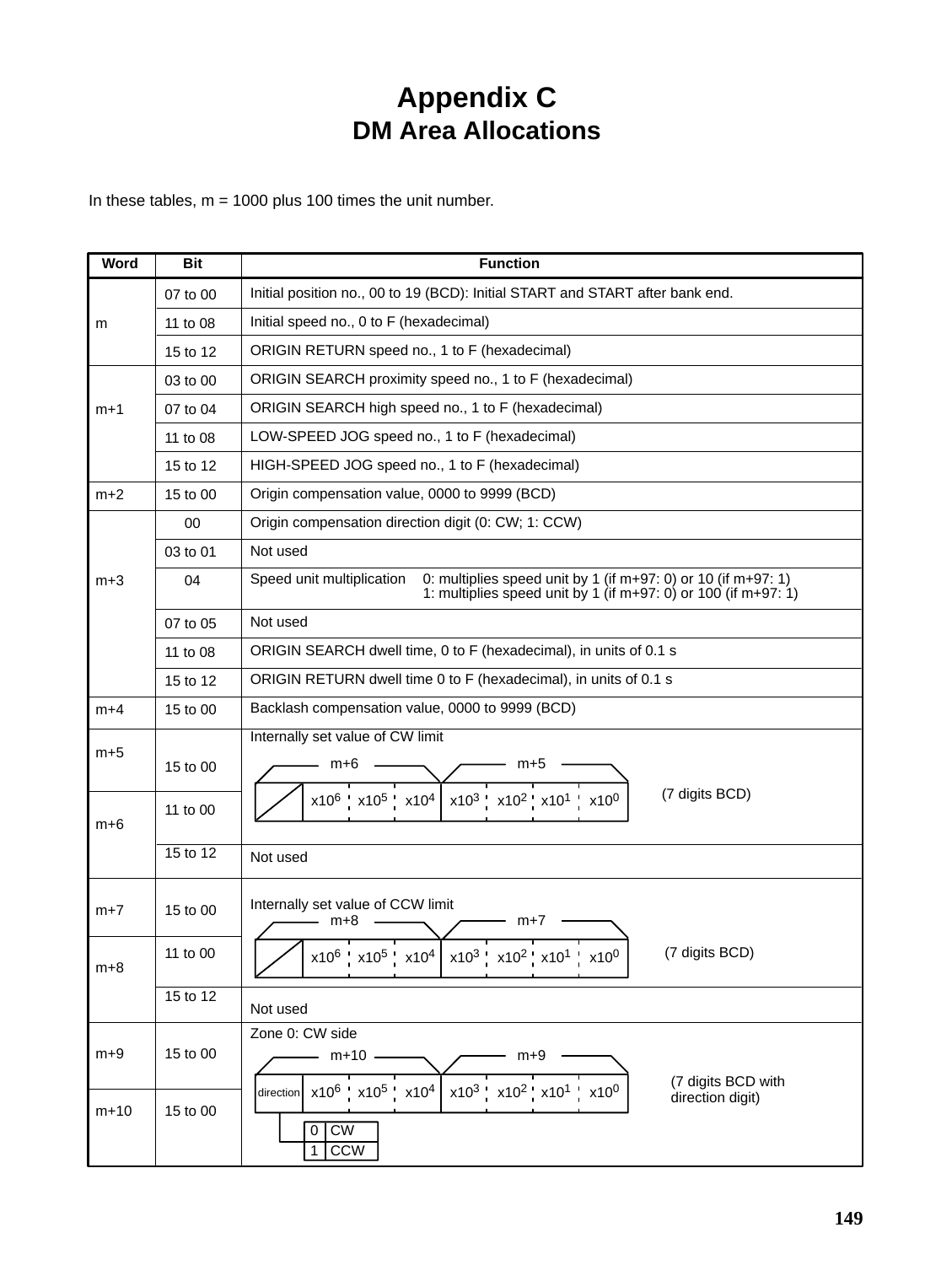| Word   | <b>Bit</b> | <b>Function</b>                                                                                                                                                                                                                                                                                                                                                                      |                                        |
|--------|------------|--------------------------------------------------------------------------------------------------------------------------------------------------------------------------------------------------------------------------------------------------------------------------------------------------------------------------------------------------------------------------------------|----------------------------------------|
| $m+11$ | 15 to 00   | Zone 0: CCW side                                                                                                                                                                                                                                                                                                                                                                     |                                        |
| $m+12$ | 15 to 00   | $\begin{array}{ c c c c c c }\n\hline\nm+12 & m+11 & m+11 & \hline\n\end{array}$<br>direction x10 <sup>6</sup> x10 <sup>5</sup> x10 <sup>4</sup> x10 <sup>4</sup> x10 <sup>3</sup> x10 <sup>2</sup> x10 <sup>1</sup> x10 <sup>0</sup><br>$0$ CW<br><b>CCW</b><br>1                                                                                                                   | (7 digits BCD with<br>direction digit) |
| $m+13$ | 15 to 00   | Zone 1: CW side                                                                                                                                                                                                                                                                                                                                                                      |                                        |
| $m+14$ | 15 to 00   | $0$ CW<br><b>CCW</b><br>1                                                                                                                                                                                                                                                                                                                                                            | (7 digits BCD with<br>direction digit) |
| $m+15$ | 15 to 00   | Zone 1: CCW side                                                                                                                                                                                                                                                                                                                                                                     |                                        |
| $m+16$ | 15 to 00   | m+16 $\overline{$ m+16 $\overline{}$ m+15 $\overline{}$ m+15 $\overline{}$ m+15 $\overline{}$ m+15 $\overline{}$ $\overline{}$ x10 <sup>6</sup> $\overline{}$ x10 <sup>5</sup> $\overline{}$ x10 <sup>4</sup> $\overline{}$ x10 <sup>3</sup> $\overline{}$ x10 <sup>2</sup> $\overline{}$ x10 <sup>1</sup> $\overline{}$ x10 <sup>0</sup> $\overline{}$<br>$0$ CW<br><b>CCW</b><br>1 | (7 digits BCD with<br>direction digit) |
| $m+17$ | 15 to 00   | Zone 2: CW side                                                                                                                                                                                                                                                                                                                                                                      |                                        |
| $m+18$ | 15 to 00   | $\begin{array}{ c c c c c c }\n\hline\nm+18 & m+17 & m+17 \hline\n\text{direction} & x10^6 & x10^5 & x10^4 & x10^3 & x10^2 & x10^1 & x10^0\n\end{array}$<br>$0$ CW<br><b>CCW</b>                                                                                                                                                                                                     | (7 digits BCD with<br>direction digit) |
| $m+19$ | 15 to 00   | Zone 2: CCW side                                                                                                                                                                                                                                                                                                                                                                     |                                        |
| $m+20$ | 15 to 00   | $m+20$<br>$m+19$<br>$x10^6$ $\mid$ $x10^5$ $\mid$ $x10^4$ $\mid$ $x10^3$ $\mid$ $x10^2$ $\mid$ $x10^1$ $\mid$ $x10^0$<br>direction<br>  <sub>cm</sub><br>0<br><b>CCW</b>                                                                                                                                                                                                             | (7 digits BCD with<br>direction digit) |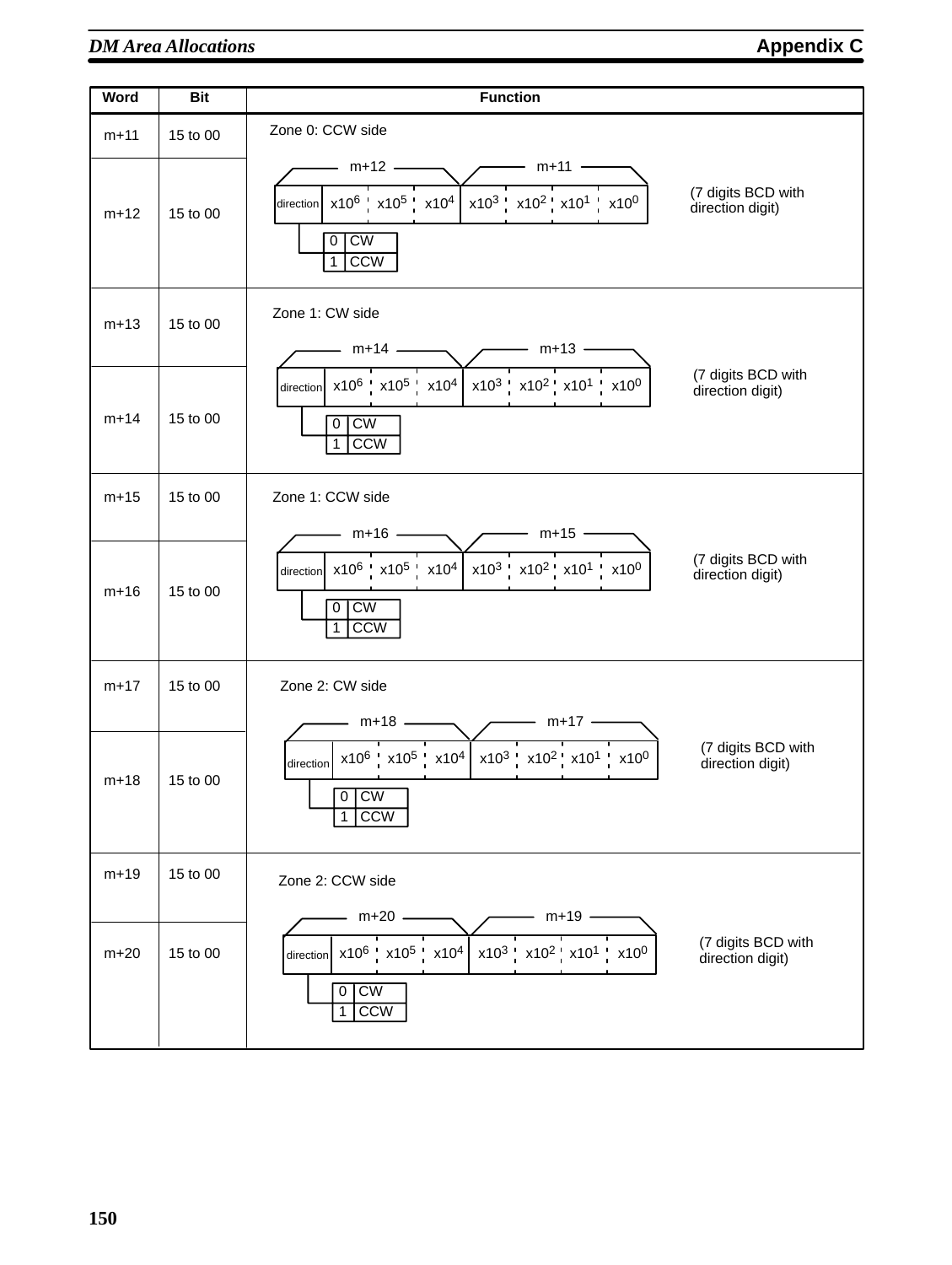## *DM Area Allocations* **Appendix C**

| Word                       | <b>Bit</b>    | <b>Function</b>                                                                                                             |                                             |  |
|----------------------------|---------------|-----------------------------------------------------------------------------------------------------------------------------|---------------------------------------------|--|
| $m+21$                     |               | Not used                                                                                                                    |                                             |  |
|                            | 03 to 00      | Completion code<br>0: Single<br>3: Bank end<br>1: Pause<br>4: Extended<br>2: Continuous<br>5: Ext. w/ positioning           |                                             |  |
| $m+22$                     | 07 to 04      | Dwell time<br>0 to F (hexadecimal) in units of 0.1 s                                                                        |                                             |  |
|                            | 11 to 08      | 0 to F (hexadecimal)<br>Output code                                                                                         | Positioning action #0                       |  |
|                            | 15 to 12      | Target speed no.<br>1 to F (hexadecimal)                                                                                    | (Transfer data #0)                          |  |
|                            |               | Target position (pulses)                                                                                                    |                                             |  |
| $m+23$                     | 15 to 00      | $m+24$ $m+23$ $m+23$<br>$x10^6$ $\times 10^5$ $\times 10^4$ $\times 10^3$ $\times 10^2$ $\times 10^1$ $\times 10^0$         |                                             |  |
| $m+24$                     | 15 to 00      | direction<br>$\overline{\text{CW}}$<br>0<br>Absolute<br><b>CCW</b><br>1<br>2<br><b>CW</b><br>Incremental<br>3<br><b>CCW</b> |                                             |  |
| $m+25$<br>$m+26$<br>$m+27$ | $\rightarrow$ | Data format same as for positioning action #0                                                                               | Positioning action #1<br>(Transfer data #1) |  |
| $m+28$<br>$m+29$<br>$m+30$ | $\rightarrow$ | Data format same as for positioning action #0                                                                               | Positioning action #2<br>(Transfer data #2) |  |
| $m+31$<br>$m+32$<br>$m+33$ | $\rightarrow$ | Data format same as for positioning action #0                                                                               | Positioning action #3<br>(Transfer data #3) |  |
| $m+34$<br>$m+35$<br>$m+36$ | $\rightarrow$ | Data format same as for positioning action #0                                                                               | Positioning action #4<br>(Transfer data #4) |  |
| $m+37$<br>$m+38$<br>$m+39$ | $\rightarrow$ | Data format same as for positioning action #0                                                                               | Positioning action #5<br>(Transfer data #5) |  |
| m+40<br>m+41<br>$m+42$     | $\rightarrow$ | Data format same as for positioning action #0                                                                               | Positioning action #6<br>(Transfer data #6) |  |
| $m+43$<br>$m+44$<br>$m+45$ | $\rightarrow$ | Data format same as for positioning action #0                                                                               | Positioning action #7<br>(Transfer data #7) |  |
| $m+46$<br>$m+47$<br>$m+48$ | $\rightarrow$ | Data format same as for positioning action #0                                                                               | Positioning action #8<br>(Transfer data #8) |  |
| $m+49$<br>$m+50$<br>$m+51$ | $\rightarrow$ | Data format same as for positioning action #0                                                                               | Positioning action #9<br>(Transfer data #9) |  |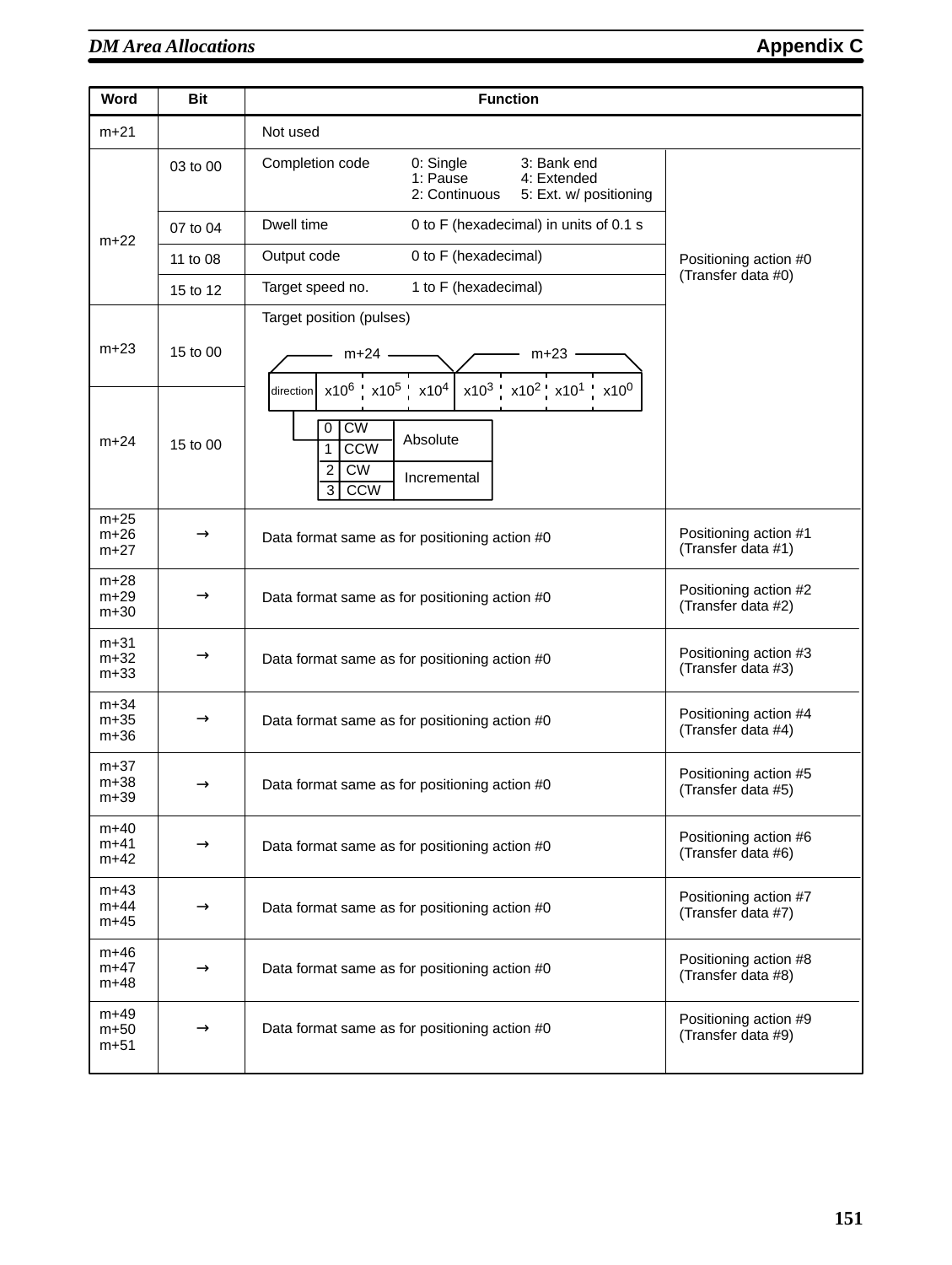## *DM Area Allocations* **Appendix C**

| Word                         | <b>Bit</b>    | <b>Function</b>                               |                                               |  |
|------------------------------|---------------|-----------------------------------------------|-----------------------------------------------|--|
| $m+52$<br>$m+53$<br>m+54     | $\rightarrow$ | Data format same as for positioning action #0 | Positioning action #10<br>(Transfer data #10) |  |
| $m+55$<br>$m+56$<br>$m+57$   | $\rightarrow$ | Data format same as for positioning action #0 | Positioning action #11<br>(Transfer data #11) |  |
| m+58<br>$m+59$<br>$m+60$     | $\rightarrow$ | Data format same as for positioning action #0 | Positioning action #12<br>(Transfer data #12) |  |
| $m + 61$<br>m+62<br>$m+63$   | $\rightarrow$ | Data format same as for positioning action #0 | Positioning action #13<br>(Transfer data #13) |  |
| $m + 64$<br>m+65<br>$m + 66$ | $\rightarrow$ | Data format same as for positioning action #0 | Positioning action #14<br>(Transfer data #14) |  |
| $m+67$<br>m+68<br>$m+69$     | $\rightarrow$ | Data format same as for positioning action #0 | Positioning action #15<br>(Transfer data #15) |  |
| m+70<br>m+71<br>m+72         | $\rightarrow$ | Data format same as for positioning action #0 | Positioning action #16<br>(Transfer data #16) |  |
| m+73<br>m+74<br>m+75         | $\rightarrow$ | Data format same as for positioning action #0 | Positioning action #17<br>(Transfer data #17) |  |
| m+76<br>m+77<br>$m+78$       | $\rightarrow$ | Data format same as for positioning action #0 | Positioning action #18<br>(Transfer data #18) |  |
| m+79<br>$m+80$<br>$m + 81$   | $\rightarrow$ | Data format same as for positioning action #0 | Positioning action #19<br>(Transfer data #19) |  |
| $m+82$                       | 15 to 00      | Speed #1<br>0000 to 9999 (BCD)                |                                               |  |
| $m+83$                       | 15 to 00      | Speed #2<br>0000 to 9999 (BCD)                | Transfer data #20                             |  |
| $m + 84$                     | 15 to 00      | Speed #3<br>0000 to 9999 (BCD)                |                                               |  |
| $m+85$                       | 15 to 00      | Speed #4<br>0000 to 9999 (BCD)                |                                               |  |
| m+86                         | 15 to 00      | Speed #5<br>0000 to 9999 (BCD)                | Transfer data #21                             |  |
| $m+87$                       | 15 to 00      | Speed #6<br>0000 to 9999 (BCD)                |                                               |  |
| $m + 88$                     | 15 to 00      | Speed #7<br>0000 to 9999 (BCD)                |                                               |  |
| m+89                         | 15 to 00      | Speed #8<br>0000 to 9999 (BCD)                | Transfer data #22                             |  |
| $m+90$                       | 15 to 00      | Speed #9<br>0000 to 9999 (BCD)                |                                               |  |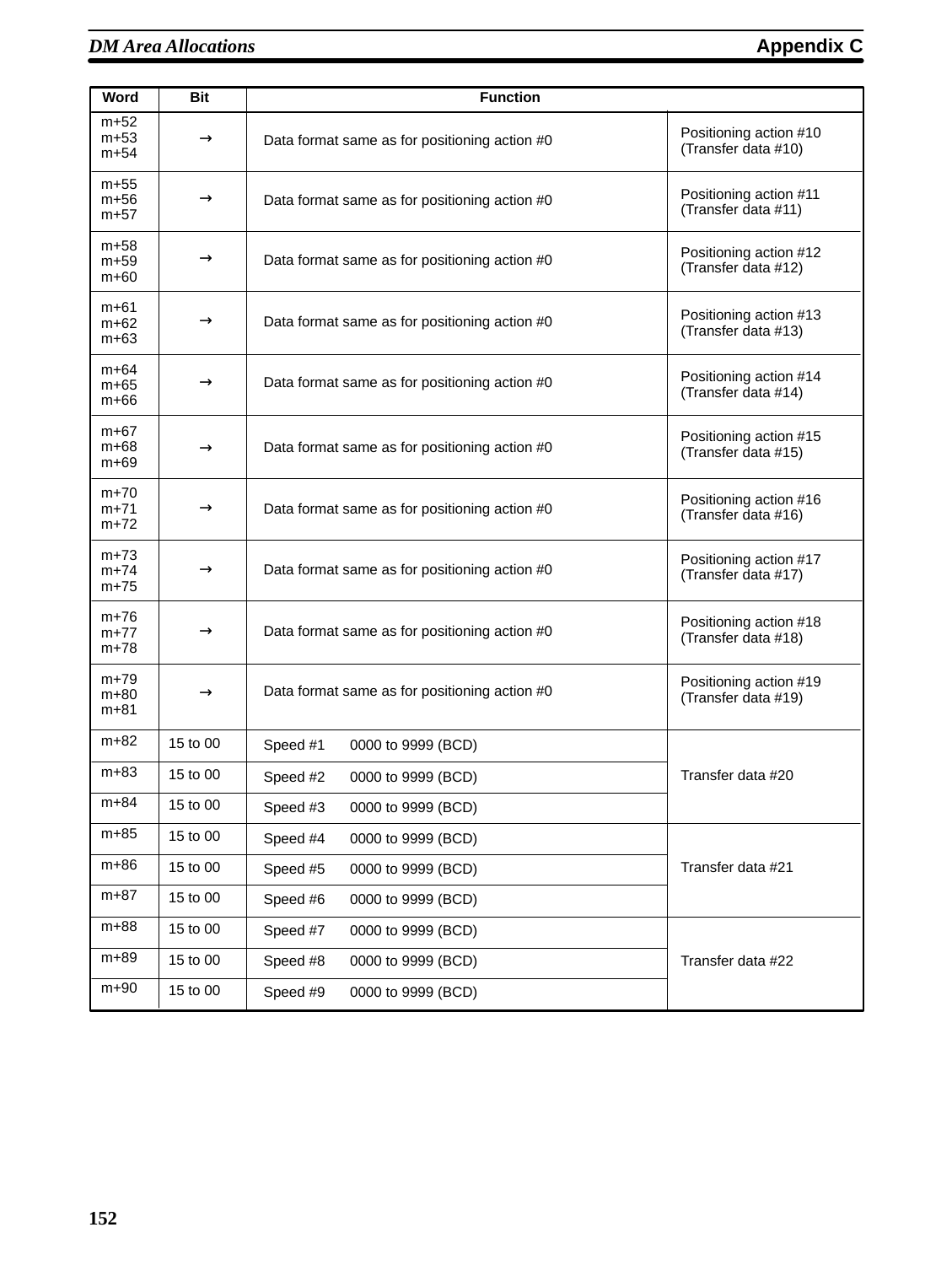| <b>Word</b> | <b>Bit</b> | <b>Function</b>                                                    |                   |
|-------------|------------|--------------------------------------------------------------------|-------------------|
| $m + 91$    | 15 to 00   | Speed #10<br>0000 to 9999 (BCD)                                    |                   |
| $m+92$      | 15 to 00   | 0000 to 9999 (BCD)<br>Speed #11                                    | Transfer data #23 |
| $m+93$      | 15 to 00   | Speed #12<br>0000 to 9999 (BCD)                                    |                   |
| $m + 94$    | 15 to 00   | Speed #13<br>0000 to 9999 (BCD)                                    |                   |
| $m+95$      | 15 to 00   | Speed #14<br>0000 to 9999 (BCD)                                    | Transfer data #24 |
| $m+96$      | 15 to 00   | Speed #15<br>0000 to 9999 (BCD)                                    |                   |
|             | 00         | Not used                                                           |                   |
|             | 01         | Unit for speed #1                                                  |                   |
|             | 02         | Unit for speed #2                                                  |                   |
|             | 03         | Unit for speed #3<br>word m+3, bit 04: 0                           |                   |
|             | 04         | Unit for speed #4<br>$\pmb{0}$<br>x 1 pps                          |                   |
|             | 05         | Unit for speed #5<br>1<br>x 10 pps                                 |                   |
| $m+97$      | 06         | Unit for speed #6                                                  |                   |
|             | 07         | Unit for speed #7                                                  |                   |
|             | 08         | Unit for speed #8                                                  |                   |
|             | 09         | Unit for speed #9                                                  | Transfer data #25 |
|             | 10         | word m+3, bit 04: 1<br>Unit for speed #10                          |                   |
|             | 11         | $\pmb{0}$<br>x 1 pps<br>Unit for speed #11                         |                   |
|             | 12         | x 100 pps<br>$\mathbf{1}$<br>Unit for speed #12                    |                   |
|             | 13         | Unit for speed #13                                                 |                   |
|             | 14         | Unit for speed #14                                                 |                   |
|             | 15         | Unit for speed #15                                                 |                   |
| $m+98$      | 15 to 00   | Acceleration data<br>2 to 2,000 (BCD)<br>(speed incremented in ms) |                   |
| m+99        | 15 to 00   | Deceleration data<br>2 to 2,000 (BCD)<br>(speed decremented in ms) |                   |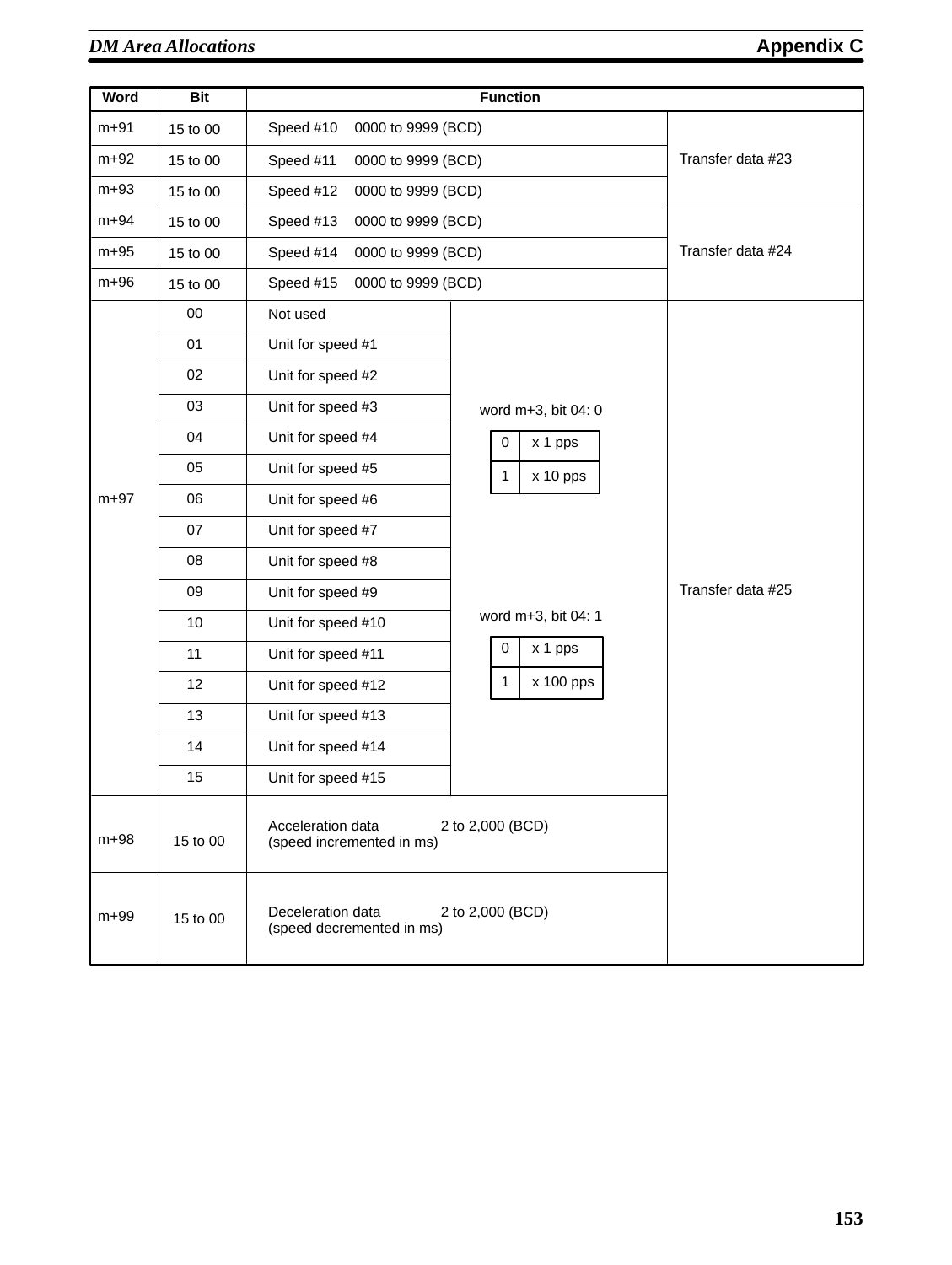# **Appendix D IR Area Allocations**

|                           | Word  | <b>Bit</b> | <b>Function</b> ( $f$ : leading edge; $f$ : trailing edge)                                                                                                                                                      |
|---------------------------|-------|------------|-----------------------------------------------------------------------------------------------------------------------------------------------------------------------------------------------------------------|
|                           |       | $00\,$     | START: At the leading edge ( $\pm$ ) of this bit, the Position Control Unit references<br>bits 01 and 07 of IR n and begins positioning.                                                                        |
|                           |       | 01         | Valid initial positioning no.: When set to 1, the initial positioning no. set in bits 07<br>to 00 of IR n+1 is valid. When set to 0, the initial positioning no. set in bits 07 to<br>00 of DM word m is valid. |
|                           |       | 02         | ORIGIN SEARCH: ( $\pm$ ) Searches for origin proximity signals and origin signals,<br>and determines the origin.                                                                                                |
|                           |       | 03         | ORIGIN RETURN: $( \cdot \text{F})$ Returns to the origin (as long as the origin has already<br>been determined).                                                                                                |
| Outputs                   |       | 04         | RELEASE PROHIBIT: $(f)$                                                                                                                                                                                         |
| $(n = 10 x)$<br>unit no.) |       | 05         | READ ERROR: $(f)$                                                                                                                                                                                               |
|                           | n     | 06         | CHANGE SPEED: $(\,\cdot\,)$ if DIP switch pin no. 6 is ON. If pin no. 6 is OFF, then<br>this bit executes CHANGE SPEED when set to 1 and STOP when set to 0.                                                    |
|                           |       | 07         | Valid speed coefficient: When set to 1, the speed coefficient set in bits 05 to 00 of<br>IR n+2 is valid. When set to 0, the speed coefficient of the target speed is set at<br>1.0.                            |
|                           |       | 08         | RESET ORIGIN: $(f)$                                                                                                                                                                                             |
|                           |       | 09         | TEACH: $(\text{F})$ References bits 15 to 08 of IR n+1 and registers the present posi-<br>tion.                                                                                                                 |
|                           |       | 10         | TRANSFER DATA: $(\text{F})$ References IR n+2 to n+4 and begins the transfer of<br>data.                                                                                                                        |
|                           |       | 11         | HIGH-SPEED JOG: (0: stops, 1: operates) in the direction indicated by bit 12 of<br>IR n.                                                                                                                        |
|                           |       | 12         | INCH/JOG direction: (0: CW, 1: CCW)                                                                                                                                                                             |
|                           |       | 13         | LOW-SPEED JOG: (0: stops, 1: operates) in the direction indicated by bit 12 of<br>IR n.                                                                                                                         |
|                           |       | 14         | INCH: $(f)$ Outputs one pulse.                                                                                                                                                                                  |
|                           |       | 15         | STOP: $(\text{F})$ Positioning cannot be restarted while this bit is set to 1.                                                                                                                                  |
|                           |       | 07 to 00   | Initial positioning action number: 00 to 19 (BCD)                                                                                                                                                               |
|                           | $n+1$ | 15 to 08   | TEACH positioning action number: 00 to 19 (BCD)                                                                                                                                                                 |
|                           |       | 05 to 00   | Speed coefficient: 00 to 20 (BCD) in units of x 0.1<br>Speed numbers for CHANGE SPEED: 00 to 15 (00: current number + 1)                                                                                        |
|                           |       | 06         | Deviation counter reset (A6-B6) ON/OFF bit (1: ON)                                                                                                                                                              |
|                           | $n+2$ | 07         | Origin adjustment (A7-B7) ON/OFF bit (1: ON)                                                                                                                                                                    |
|                           |       | 14 to 08   | Beginning transfer number: 00 to 25 (BCD)                                                                                                                                                                       |
|                           |       | 15         | When set to 1, presets the present position during DATA TRANSFER.                                                                                                                                               |
|                           | $n+3$ | 15 to 00   | Beginning word number for DATA TRANSFER (4 digits BCD)                                                                                                                                                          |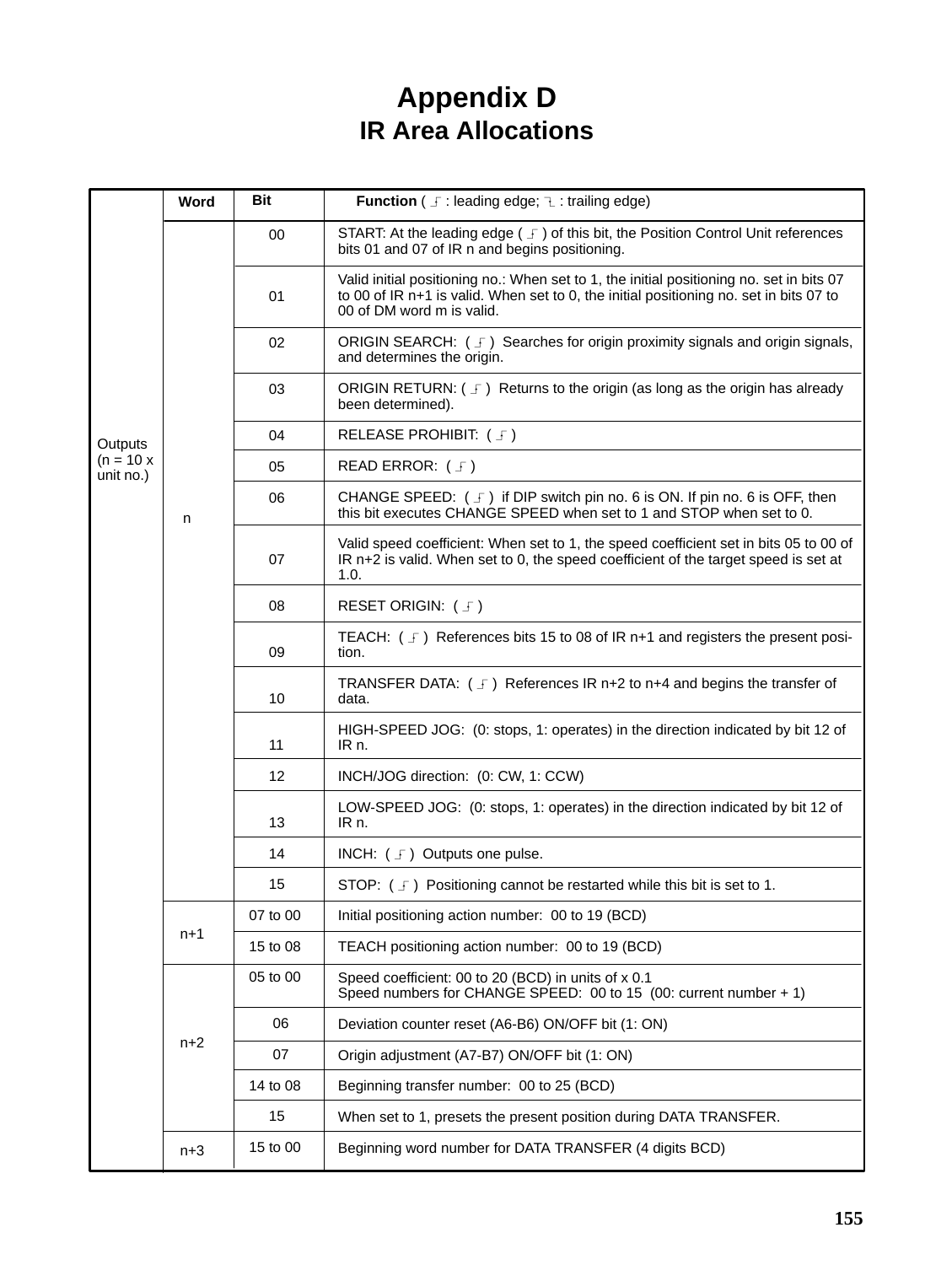# *IR Area Allocations* **Appendix D**

|                            | Word  | <b>Bit</b> | <b>Function</b> ( $f$ : leading edge; $f$ : trailing edge)                                                                                                                                                                     |
|----------------------------|-------|------------|--------------------------------------------------------------------------------------------------------------------------------------------------------------------------------------------------------------------------------|
|                            | $n+4$ | 07 to 00   | PC data area for DATA TRANSFER: 00 to 04 (BCD) (00: DM, 01: I/O, 02: LR,<br>03: HR, 04: AR)                                                                                                                                    |
|                            |       | 15 to 08   | Number of transfers for DATA TRANSFER: 01 to 26 (BCD)                                                                                                                                                                          |
|                            |       | 00         | Positioning Completed flag: ( f : completed, $\top$ : starting )                                                                                                                                                               |
|                            |       | 01         | Bank Completed flag: $(f \text{ :} \text{bank completed}, \exists \text{ : starting})$                                                                                                                                         |
|                            |       | 02         | At-origin flag: (1: stopped at origin)                                                                                                                                                                                         |
|                            |       | 03         | Alarm flag: (1: alarm)                                                                                                                                                                                                         |
|                            |       | 04         | Emergency stop flag: $(f : \text{Energy stop}, \exists : \text{pulse output enabled})$                                                                                                                                         |
|                            |       | 05         | Error flag: (1: error)                                                                                                                                                                                                         |
|                            | $n+5$ | 06         | Zone 0 flag: (0: outside zone 0, 1: inside zone 0)                                                                                                                                                                             |
| Inputs                     |       | 07         | Zone 1 flag: (0: outside zone 1, 1: inside zone 1)                                                                                                                                                                             |
| $(n = 100 x)$<br>unit no.) |       | 08         | Zone 2 flag: (0: outside zone 2, 1: inside zone 2)                                                                                                                                                                             |
|                            |       | 09         | Teaching Completed flag: $(f \cdot f : \text{completed}, \tau : \text{starting})$                                                                                                                                              |
|                            |       | 10         | Transfer Completed flag: $(f : \text{completed}, \t + \t : \text{starting})$                                                                                                                                                   |
|                            |       | 11         | No-origin flag: (1: no origin)                                                                                                                                                                                                 |
|                            |       | 12         | Busy flag: (1: busy) during transfer, pulse output, or dwell time                                                                                                                                                              |
|                            |       | 13         | CW limit flag: (1: CW limit signal is being input.)                                                                                                                                                                            |
|                            |       | 14         | CCW limit flag: (1: CCW limit signal is being input.)                                                                                                                                                                          |
|                            |       | 15         | STOP flag: $(f : STOP$ executed, $\top$ : operation begins)                                                                                                                                                                    |
|                            | $n+6$ | 15 to 00   | Error code: 4 digits (BCD)                                                                                                                                                                                                     |
|                            |       | 06 to 00   | Positioning action number: 00 to 19 (BCD)                                                                                                                                                                                      |
|                            |       | 07         | Positioning Completed signal                                                                                                                                                                                                   |
|                            |       | 11 to 08   | Output code: 0 to F (BCD)                                                                                                                                                                                                      |
|                            | $n+7$ | 12         | Emergency stop signal: (1: Emergency stop signal is being input.)                                                                                                                                                              |
|                            |       | 13         | External interrupt signal: (1: External interrupt signal is being input.)                                                                                                                                                      |
|                            |       | 14         | Origin signal: (1: Origin signal is being input.)                                                                                                                                                                              |
|                            |       | 15         | Origin proximity signal: (1: Origin proximity signal is being input.)                                                                                                                                                          |
|                            | $n+8$ | 15 to 00   | Present position                                                                                                                                                                                                               |
|                            | $n+9$ | 15 to 00   | $n+9$<br>n+8<br>$x10^3$ $\frac{1}{1}$ $x10^2$ $\frac{1}{1}$ $x10^1$ $\frac{1}{1}$ $x10^0$<br>$x10^6$ $x10^5$ $x10^4$<br>Direction<br>$\overline{CW}$<br>$\overline{0}$<br>(7 digits BCD with<br><b>CCW</b><br>direction digit) |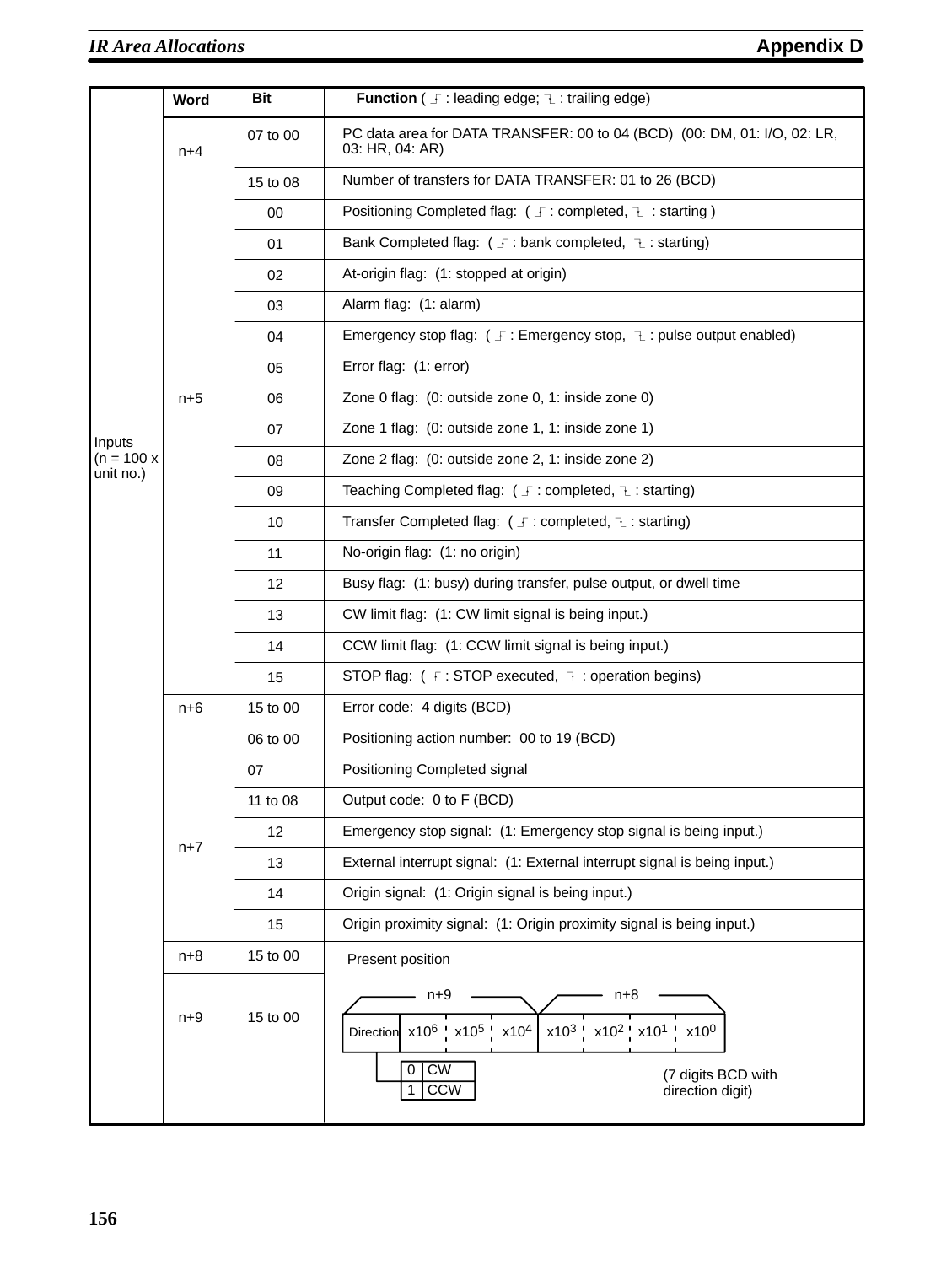#### **Detailed IR Area Allocation Table**

| Word  | <b>Bit</b>     | <b>Function</b>                                                                                                                                                                                                                                                                                                                                                                                                                                                                                                                                                                                                                                                                                                                                                         |
|-------|----------------|-------------------------------------------------------------------------------------------------------------------------------------------------------------------------------------------------------------------------------------------------------------------------------------------------------------------------------------------------------------------------------------------------------------------------------------------------------------------------------------------------------------------------------------------------------------------------------------------------------------------------------------------------------------------------------------------------------------------------------------------------------------------------|
|       | 00             | <b>Positioning Completed flag</b><br>This bit turns OFF when positioning, ORIGIN SEARCH, or ORIGIN RETURN are started. It<br>turns ON when positioning is completed for single or bank end actions (including dwell time),<br>but not when STOP is executed during operation. The Busy flag turns OFF within 1 scan after<br>this flag turns ON.                                                                                                                                                                                                                                                                                                                                                                                                                        |
|       | 01             | <b>Bank Completed flag</b><br>This bit turns OFF when positioning, ORIGIN SEARCH, or ORIGIN RETURN are started, and<br>ON, along with the Positioning Completed flag, when positioning is completed for a bank.                                                                                                                                                                                                                                                                                                                                                                                                                                                                                                                                                         |
|       | 02             | At-origin flag<br>This bit turns ON when positioning stops at the origin, but not when the origin is passed dur-<br>ing operation. It turns ON within 1 scan after the Busy flag turns OFF.                                                                                                                                                                                                                                                                                                                                                                                                                                                                                                                                                                             |
|       | 03             | Alarm flag<br>This bit turns ON when an alarm code (1*** or 2***) is generated.                                                                                                                                                                                                                                                                                                                                                                                                                                                                                                                                                                                                                                                                                         |
|       | 04             | <b>Emergency Stop flag</b><br>This bit turns ON when an emergency stop signal is externally input, regardless of whether<br>the Position Control Unit is operating or not. Pulse output is prohibited during this time. This<br>bit turns OFF when the emergency stop signal is turned off and RELEASE PROHIBIT (bit 04<br>of IR n) is turned ON.                                                                                                                                                                                                                                                                                                                                                                                                                       |
|       | 05             | <b>Error flag</b><br>This bit turns ON when error code (5*** or 9***) has been generated.                                                                                                                                                                                                                                                                                                                                                                                                                                                                                                                                                                                                                                                                               |
| $n+5$ | 00<br>07<br>08 | Zone 0 flag<br>Zone 1 flag<br>Zone 2 flag<br>These bits turn ON when the present position is within the zone ranges set in DM m+9 and<br>$m+20.$                                                                                                                                                                                                                                                                                                                                                                                                                                                                                                                                                                                                                        |
|       | 09             | <b>Teaching Completed flag</b><br>This bit turns OFF when TEACH is executed and ON when teaching is completed.                                                                                                                                                                                                                                                                                                                                                                                                                                                                                                                                                                                                                                                          |
|       | 10             | <b>Transfer Completed flag</b><br>This bit turns OFF when TRANSFER DATA is executed and ON when data transfer is com-<br>pleted. The Busy flag turns OFF when this flag turns ON.                                                                                                                                                                                                                                                                                                                                                                                                                                                                                                                                                                                       |
|       | 11             | No-origin flag<br>This bit turns ON during initial processing and OFF when the origin has been determined. The<br>following conditions cause this bit to turn ON:<br>• When positioning is stopped by an emergency stop or by a CW/CCW limit signal.<br>When an extended completion code is executed.<br>$\bullet$<br>When positioning is stopped due to changing the PC's mode during pulse output.<br>٠<br>(i.e., changing RUN to PROGRAM).<br>When positioning is stopped during operation due to a hardware error.<br>When ORIGIN SEARCH is executed.<br>$\bullet$<br>The following conditions cause this bit to turn OFF:<br>When the origin signal is input during ORIGIN SEARCH.<br>When RESET ORIGIN is completed.<br>When the present position has been reset. |
|       | 12             | <b>Busy flag</b><br>This bit remains ON during initial data transfer or during calculation. It turns ON whenever<br>processing is started and OFF when it is completed. It also turns OFF after information has<br>been set for completion flags (such as for positioning, teaching, and transfer), or after an error<br>is generated and the error code and Error flag are set. If the positioning time is too short, it<br>may not be possible to read the status of this flag during the scan of the ladder program.                                                                                                                                                                                                                                                 |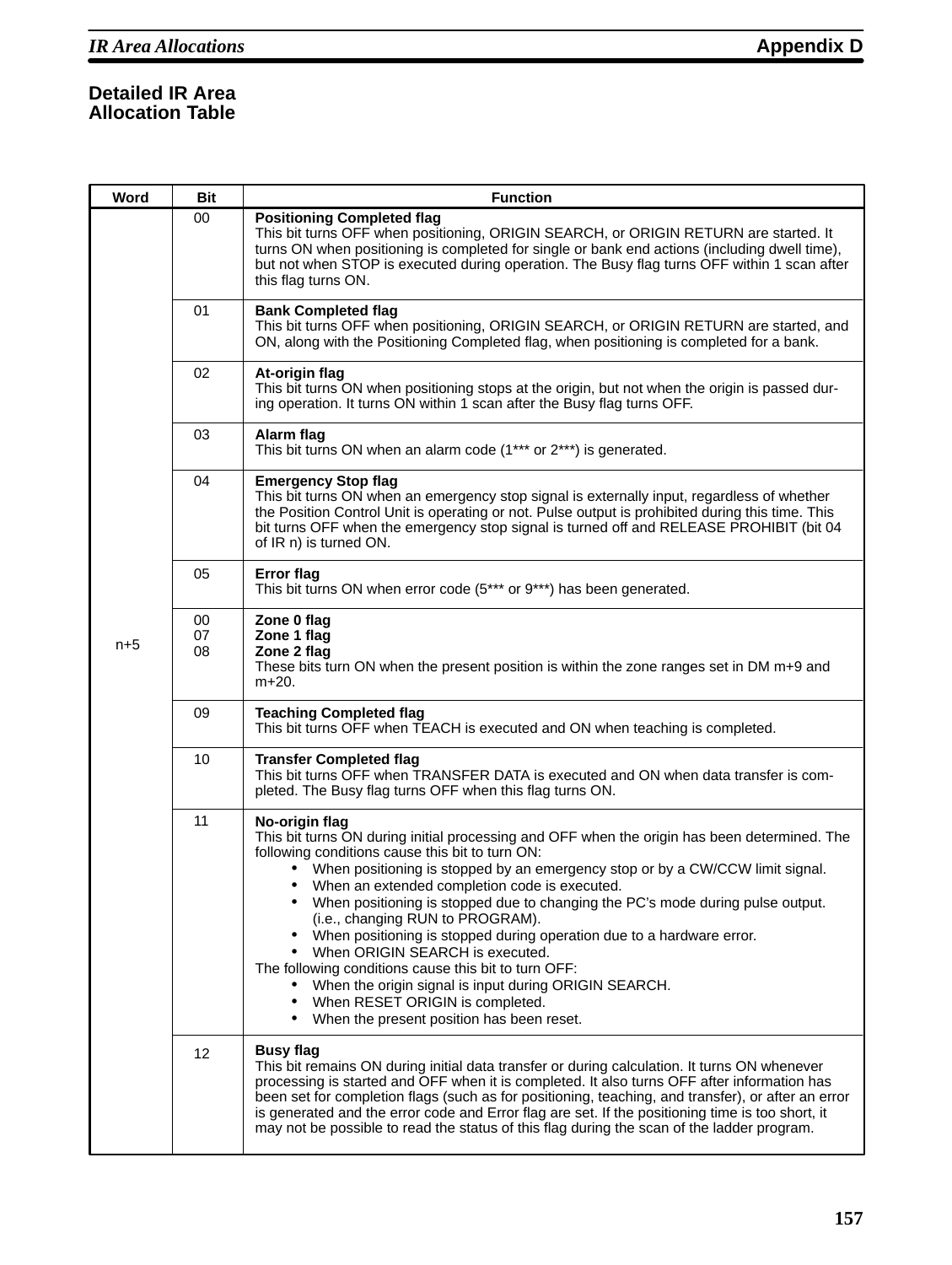| Word         | Bit                  | <b>Function</b>                                                                                                                                                                                                                                                                                                                                                                                                                                                                                                                                                                                               |  |  |  |  |  |  |
|--------------|----------------------|---------------------------------------------------------------------------------------------------------------------------------------------------------------------------------------------------------------------------------------------------------------------------------------------------------------------------------------------------------------------------------------------------------------------------------------------------------------------------------------------------------------------------------------------------------------------------------------------------------------|--|--|--|--|--|--|
|              | 13<br>14             | <b>CW Limit flag</b><br><b>CCW Limit flag</b><br>These bits turn ON while the respective external signals are being input.                                                                                                                                                                                                                                                                                                                                                                                                                                                                                    |  |  |  |  |  |  |
| $n+5$        | 15                   | <b>STOP flag</b><br>This bit goes ON when positioning, ORIGIN SEARCH, ORIGIN RETURN, or JOG stop in<br>response to either an external interrupt signal or the STOP command bit (IR n, bit 15). It<br>goes OFF when any of the above operations is started. Busy flag goes ON 1 scan later.                                                                                                                                                                                                                                                                                                                    |  |  |  |  |  |  |
| $n+6$        | 15 to 00             | <b>Error code</b><br>Only the most recent error code is output. Further codes can be accessed in order by ex-<br>ecuting READ ERROR (IR n, bit 05). Read-out does not erase error codes.                                                                                                                                                                                                                                                                                                                                                                                                                      |  |  |  |  |  |  |
|              | 06 to 00             | <b>Positioning action number</b><br>These bits output a positioning action number during positioning. Upon completion of posi-<br>tioning, they output the next positioning action number to be executed. The positioning ac-<br>tion number is automatically incremented except in cases where STOP has been executed<br>during positioning. In such cases, the number which was being executed at the time is taken<br>as the next number to be executed. After the bank has been completed, or after positioning<br>action #19 has been executed, the initial positioning action set in DM word m is used. |  |  |  |  |  |  |
|              | 07                   | Driver completed signal<br>This bit turns ON during input of the servomotor driver's driver completed signal (connected<br>to A9 and B9). It is used to check external wiring.                                                                                                                                                                                                                                                                                                                                                                                                                                |  |  |  |  |  |  |
| $n+7$        | 11 to 08             | <b>Output code</b><br>These bits output the output code for the completed positioning action. Use this data (0 to F)<br>as a bit in a program as follows:<br>Normally ON<br><b>MPLX (76)</b><br>25313<br>107<br>#0002<br><b>HR 10</b>                                                                                                                                                                                                                                                                                                                                                                         |  |  |  |  |  |  |
|              | 12<br>13<br>14<br>15 | <b>Emergency stop signal</b><br><b>External interrupt signal</b><br>Origin signal<br>Origin proximity signal<br>Each of these bits turns ON when its respective signal is input. These bits are used for sys-<br>tem debugging. Confirm wiring by reading these bits on the Programming Console while<br>pressing switches by hand or using JOG to pass over switches. The bits turn ON at the trail-<br>ing edge when the signal is input through an NC contact, and at the leading edge when input<br>through an NO contact. Do not use use during programming.                                             |  |  |  |  |  |  |
| n+8<br>$n+9$ | 15 to 00             | <b>Present position</b><br>The present position is always output as an absolute value (i.e., not as an increment)<br>through these words. After powering up, output is as follows:                                                                                                                                                                                                                                                                                                                                                                                                                            |  |  |  |  |  |  |
|              | 15 to 00             | $n+9$<br>$n+8$<br>Bit<br>7<br>6<br>5<br>4<br>3<br>$\overline{2}$<br>1<br>0                                                                                                                                                                                                                                                                                                                                                                                                                                                                                                                                    |  |  |  |  |  |  |
|              |                      | 09xx<br>0xxx<br>$\overline{7}$<br>6<br>5<br>3<br>$\overline{2}$<br>$\mathbf{1}$<br>Switch no.<br>8<br>4<br>П                                                                                                                                                                                                                                                                                                                                                                                                                                                                                                  |  |  |  |  |  |  |
|              |                      | ON<br>1<br>$\mathbf{1}$<br>$\mathbf{1}$<br>$\mathbf{1}$<br>$\mathbf{1}$<br>$\mathbf{1}$<br>$\mathbf{1}$<br>$\mathbf{1}$<br>Operating mode no.                                                                                                                                                                                                                                                                                                                                                                                                                                                                 |  |  |  |  |  |  |
|              |                      | OFF<br>0<br>0<br>0<br>0<br>0<br>0<br>0<br>0<br>DIP switch setting                                                                                                                                                                                                                                                                                                                                                                                                                                                                                                                                             |  |  |  |  |  |  |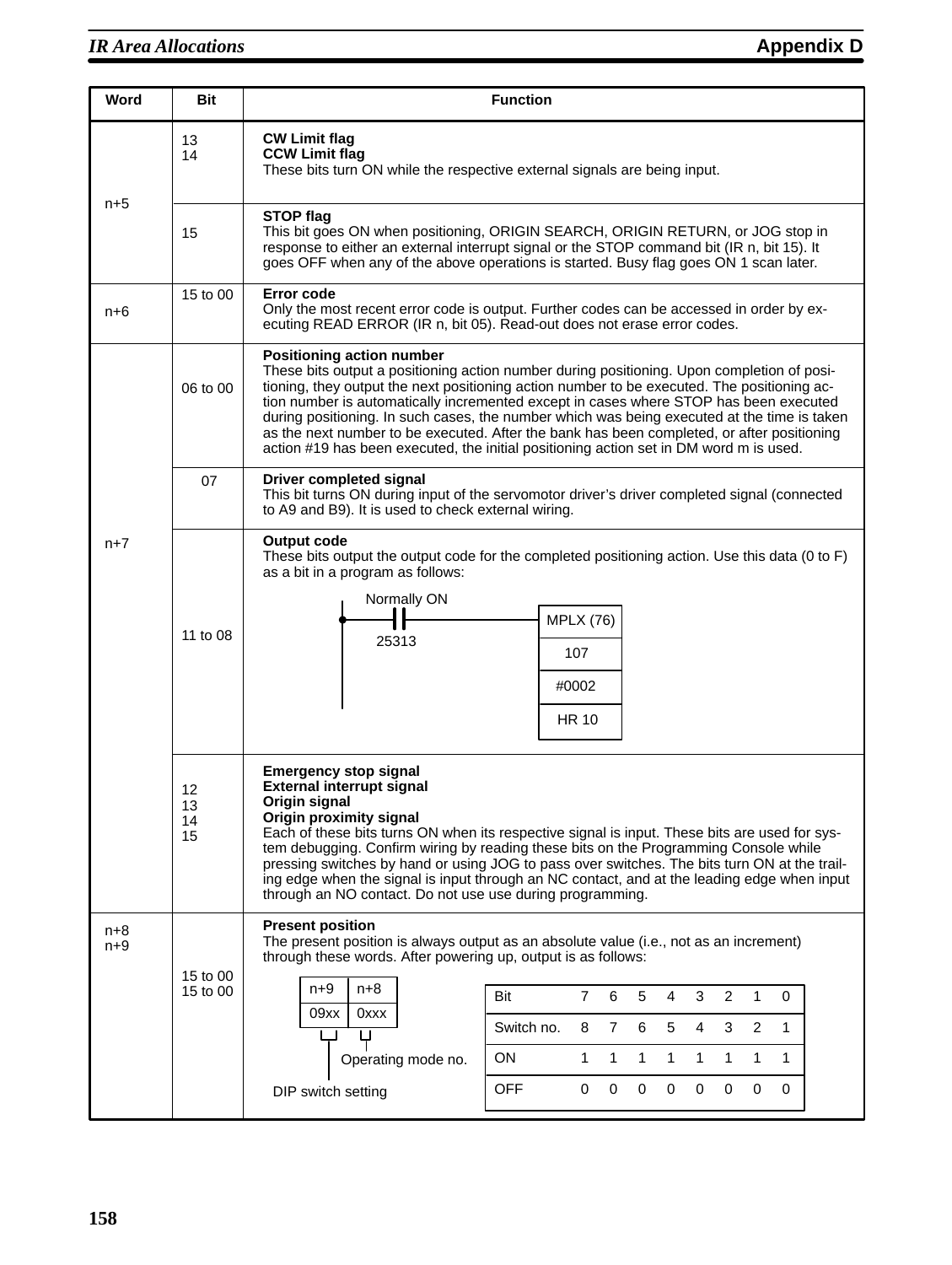# **Appendix E Alarm Code List**

| Area                          | Item                                       | Alarm<br>Code   | Problem                                                                                                                          | Position*1 | Speed <sup>*2</sup> |
|-------------------------------|--------------------------------------------|-----------------|----------------------------------------------------------------------------------------------------------------------------------|------------|---------------------|
| Initial speed                 | <b>BCD</b> error                           | 1000            | There is a BCD error in the speed<br>indicated by the initial speed number.                                                      |            | Yes                 |
| Initial positioning<br>action | Limit error                                | 1100            | Initial positioning action number is not<br>between 00 and 19.                                                                   |            |                     |
|                               | HIGH-SPEED<br>JOG speed error              | 1200            | HIGH-SPEED JOG speed number is 0, or<br>there is a BCD error in the speed<br>designated by the number.                           |            | Yes                 |
| Jog operations                | LOW-SPEED<br>JOG speed error               | 1201            | LOW-SPEED JOG speed number is 0, or<br>there is a BCD error in the speed<br>designated by the number.                            |            | Yes                 |
|                               | Speed<br>contradiction                     | 1202            | The LOW-SPEED JOG is faster than the<br>HIGH SPEED JOG.                                                                          |            | Yes                 |
| Acceleration/                 | Acceleration error                         | 1300            | Acceleration is out-of-range or contains a<br>BCD error.                                                                         |            | Yes                 |
| Deceleration                  | Deceleration error                         | 1301            | Deceleration is out-of-range or contains a<br><b>BCD</b> error.                                                                  |            | Yes                 |
| <b>ORIGIN RETURN</b>          | Speed error                                | 1400            | ORIGIN RETURN speed designated by<br>the number is 0, or there is a BCD error in<br>the speed designated by the number.          |            | Yes                 |
|                               | Speed<br>contradiction                     | 1500            | Table for trapezoidal<br>acceleration/deceleration cannot be<br>created due to error in speed, acceleration,<br>or deceleration. |            | Yes                 |
| Speeds                        | <b>BCD</b> error                           | 1501            | There is a BCD error in speed #1.                                                                                                |            | Yes                 |
|                               |                                            | 1502 to<br>1515 | There is a BCD error in the speed<br>designated by the last two digits of the<br>alarm code.                                     |            |                     |
|                               | Origin<br>compensation<br><b>BCD</b> error | 1600            | Origin compensation contains a BCD error<br>or exceeds the internal limit.                                                       |            |                     |
| <b>ORIGIN SEARCH</b>          | High speed error                           | 1601            | ORIGIN SEARCH high speed number is 0,<br>or there is a BCD error in the speed<br>designated by the number.                       |            | Yes                 |
|                               | Proximity speed<br>error                   | 1602            | ORIGIN SEARCH proximity speed number<br>is 0, or there is a BCD error in the speed<br>designated by the number.                  |            | Yes                 |
|                               | Speed<br>contradiction                     | 1603            | High speed is slower than proximity speed.                                                                                       |            | Yes                 |
| Backlash<br>compensation      | <b>BCD</b> error                           | 1700            | There is a BCD error in the backlash<br>compensation.                                                                            |            |                     |
| Internal limits               | <b>CW limit</b>                            | 1800            | There is a BCD error in internal CW limit<br>setting or setting is not between 0 and<br>8,388,606.                               |            |                     |
|                               | <b>CCW limit</b>                           | 1801            | There is a BCD error in internal CCW limit<br>setting or setting is not between 0 and<br>8,388,607.                              |            |                     |
|                               | Zone 0 CW error                            | 1900            | There is a BCD error in setting for CW limit<br>of zone 0 or setting is not between<br>-8,388,607 and 8,388,606.                 |            |                     |

\*1: Error cleared when new positioning data is set

\*2: Error cleared when new speed data is set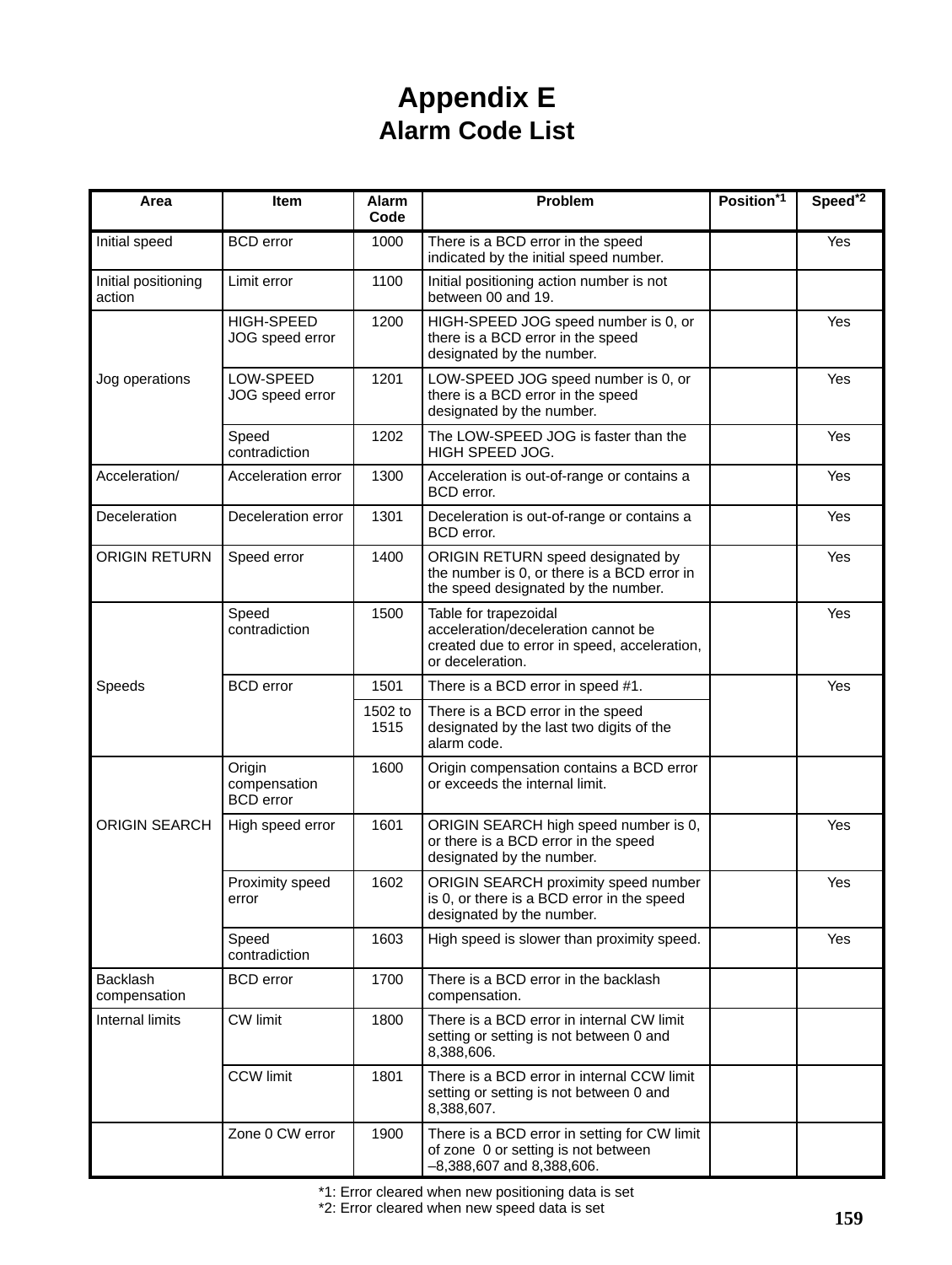| Area                   | Item                                | Alarm<br>Code   | Problem                                                                                                                                                  | Position*1 | Speed <sup>*2</sup> |
|------------------------|-------------------------------------|-----------------|----------------------------------------------------------------------------------------------------------------------------------------------------------|------------|---------------------|
|                        | Zone 0 CCW error                    | 1901            | There is a BCD error in setting for CCW<br>limit of zone 0 or setting is not between<br>$-8,388,607$ and $8,388,606$ .                                   |            |                     |
|                        | Zone $0$<br>contradiction           | 1902            | CW and CCW limit setting for zone 0 are<br>reversed (i.e., CW limit is counterclockwise<br>of CCW limit).                                                |            |                     |
| Zones                  | Zone 1 CW error                     | 1910            | Problems are identical to those for zone 0.                                                                                                              |            |                     |
|                        | Zone 1 CCW error                    | 1911            |                                                                                                                                                          |            |                     |
|                        | Zone 1<br>contradiction             | 1912            |                                                                                                                                                          |            |                     |
|                        | Zone 2 CW error                     | 1920            | Problems are identical to those for zone 0.                                                                                                              |            |                     |
|                        | Zone 2 CCW error                    | 1921            |                                                                                                                                                          |            |                     |
|                        | Zone 2<br>contradiction             | 1922            |                                                                                                                                                          |            |                     |
|                        | Target position<br><b>BCD</b> error | 2000            | There is a BCD error in the target position<br>for positioning action #0.                                                                                | Yes        |                     |
|                        |                                     | 2001 to<br>2019 | There is a BCD error in the target position<br>for the positioning action designated by the<br>last two digits of the alarm code                         |            |                     |
|                        | Speed BCD error                     | 2100            | There is a BCD error in the speed<br>designated by the speed number for<br>positioning action #0.                                                        | Yes        | Yes                 |
| Positioning<br>actions |                                     | 2101 to<br>2119 | There is a BCD error in the speed<br>designated by the speed number for the<br>positioning action designated by the last<br>two digits of the alarm code |            |                     |
|                        | Position<br>contradiction           | 2200            | The completion codes for all positioning<br>actions are 2 (continuous); the Unit cannot<br>begin operation.                                              | Yes        |                     |
|                        | Completion code<br>error            | 2300            | Completion code for positioning action #0<br>is not between 0 and 5.                                                                                     | Yes        |                     |
|                        |                                     | 2301 to<br>2319 | Completion code for the positioning action<br>indicated by the last two digits of the alarm<br>code is not between 0 and 5.                              |            |                     |

\*1: Error cleared when new positioning data is set

\*2: Error cleared when new speed data is set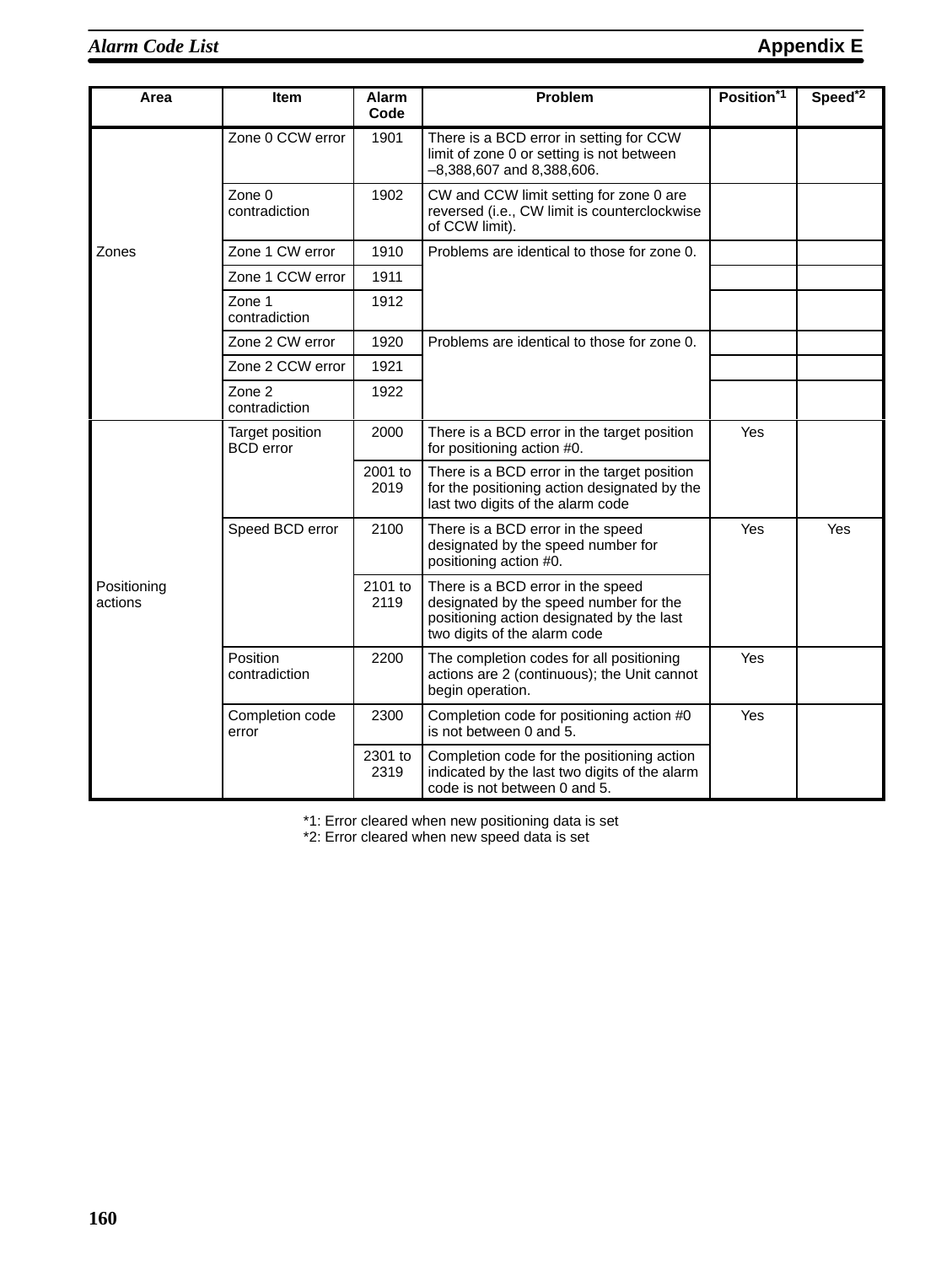# **Appendix F Error Code List**

| Error                            | <b>Error code</b> | <b>Problem</b>                                                                                                                                                                                                                                                                                            | <b>Correction</b>                                                                                                                                                                                    |
|----------------------------------|-------------------|-----------------------------------------------------------------------------------------------------------------------------------------------------------------------------------------------------------------------------------------------------------------------------------------------------------|------------------------------------------------------------------------------------------------------------------------------------------------------------------------------------------------------|
| <b>START</b>                     | 5000              | Pulses cannot be output for START<br>command because of data that gener-<br>ated an alarm. This data includes the<br>initial speed, initial positioning action<br>number, acceleration, deceleration,<br>backlash compensation, internal CW<br>limit, internal CCW limit, speed and tar-<br>get position. | Read out alarm code and correct<br>data accordingly. If there is no<br>alarm, check data in IR n+7. The<br>error code will be erased for the<br>next START if data has been prop-<br>erly corrected. |
| Direction reversed               | 5020              | Pulse output is not possible because the<br>direction was reversed following a con-<br>tinuous positioning action.                                                                                                                                                                                        | Check positioning actions and<br>correct data. After transferring<br>data, the error code will be erased                                                                                             |
| CW limit                         | 5030              | Pulse output is not possible because the<br>internal CW limit would be passed.                                                                                                                                                                                                                            | for the next START if data has<br>been properly corrected                                                                                                                                            |
| <b>CCW limit</b>                 | 5031              | Pulse output is not possible because the<br>internal CCW limit would be passed.                                                                                                                                                                                                                           |                                                                                                                                                                                                      |
| Present position<br>undefined    | 5040              | Execution of START, TEACH, or ORI-<br>GIN RETURN is not possible because<br>the present position has not been estab-<br>lished.                                                                                                                                                                           |                                                                                                                                                                                                      |
| Stopped at CW<br>limit           | 5060              | An attempt was made to feed clockwise<br>using HIGH-SPEED JOG, LOW-SPEED<br>JOG, or INCH following RELEASE<br>PROHIBIT after feeding had been<br>stopped at CCW limit.                                                                                                                                    | Execute ORIGIN SEARCH, RE-<br>SET ORIGIN, or preset the present<br>position with TRANSFER DATA.                                                                                                      |
| Stopped at CCW<br>limit          | 5061              | An attempt was made to feed counter-<br>clockwise using HIGH-SPEED JOG,<br>LOW-SPEED JOG, or INCH following<br>RELEASE PROHIBIT after feeding had<br>been stopped at CCW limit.                                                                                                                           |                                                                                                                                                                                                      |
| Manual CW limit                  | 5070              | The internal CW limit was reached and<br>feeding stopped during execution of<br>HIGH-SPEED JOG, LOW-SPEED JOG,<br>or INCH.                                                                                                                                                                                | Feed counterclockwise.                                                                                                                                                                               |
| Manual CCW limit                 | 5071              | The internal CCW limit was reached and<br>feeding stopped during execution of<br>HIGH-SPEED JOG, LOW-SPEED JOG,<br>or INCH.                                                                                                                                                                               | Feed clockwise.                                                                                                                                                                                      |
| <b>ORIGIN SEARCH</b><br>disabled | 5100              | ORIGIN SEARCH cannot be executed<br>because of data for the origin compen-<br>sation, search speeds, or backlash com-<br>pensation that generated an alarm code.                                                                                                                                          | Based on error code, read out<br>alarm code and correct data ac-<br>cordingly.                                                                                                                       |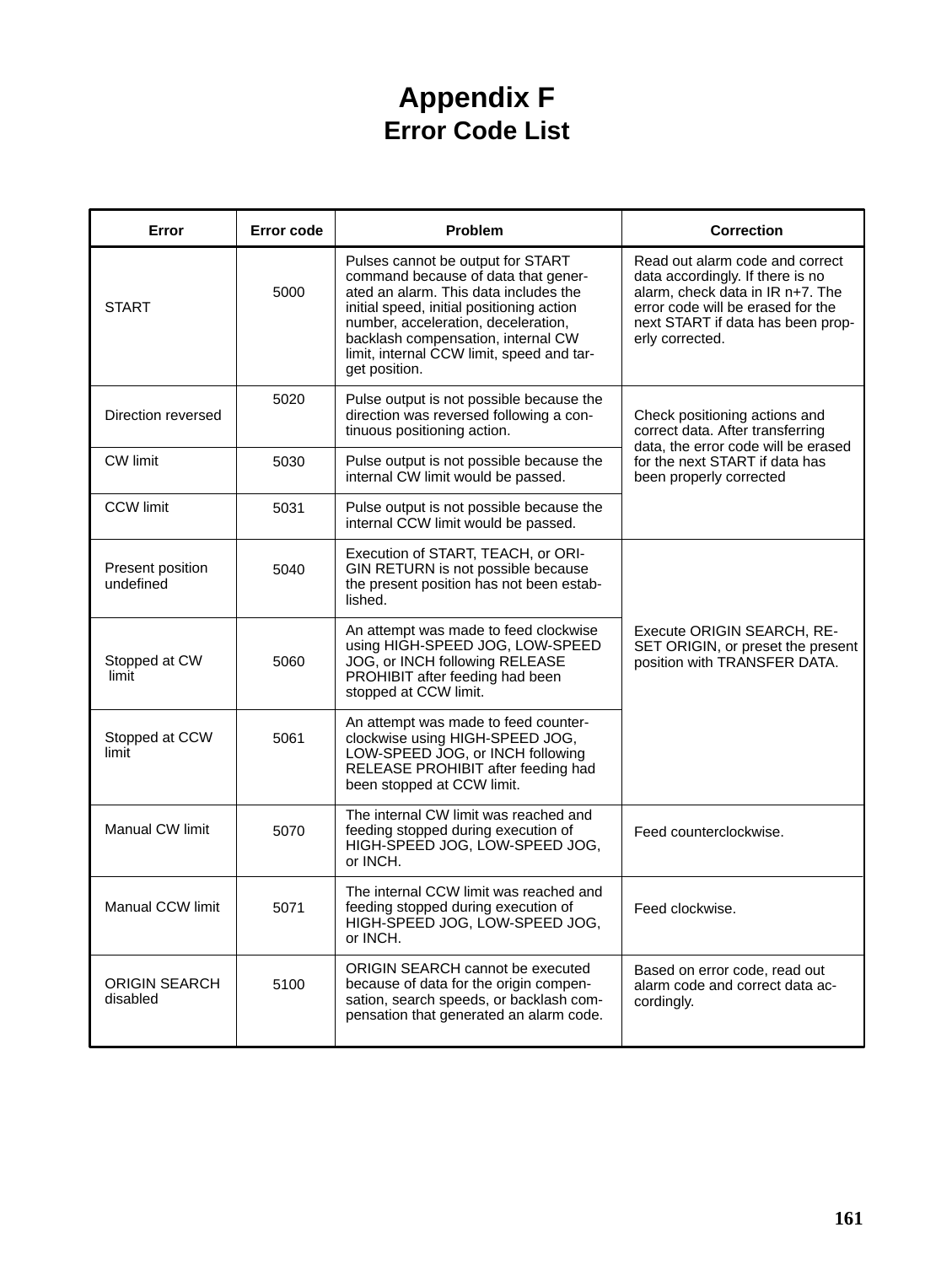| Error                            | <b>Error code</b> | Problem                                                                                                                                                                                                                                                              | <b>Correction</b>                                                                                                                                                                                      |
|----------------------------------|-------------------|----------------------------------------------------------------------------------------------------------------------------------------------------------------------------------------------------------------------------------------------------------------------|--------------------------------------------------------------------------------------------------------------------------------------------------------------------------------------------------------|
| <b>ORIGIN RETURN</b><br>disabled | 5200              | ORIGIN RETURN cannot be executed<br>because of data for ORIGIN RETURN<br>speed or backlash compensation that<br>generated alarm.                                                                                                                                     |                                                                                                                                                                                                        |
| HIGH-SPEED<br>JOG disabled       | 5300              | HIGH-SPEED JOG cannot be executed<br>because of data for HIGH-SPEED JOG<br>speed, initial speed, acceleration, deceler-<br>ation, or backlash compensation that gen-<br>erated an alarm.                                                                             | Based on error code, read out alarm<br>code and correct and correct data<br>accordingly. After transferring data,<br>the error code will be erased for the<br>next operation if data has been prop-    |
| LOW-SPEED JOG<br>disabled        | 5400              | LOW-SPEED JOG cannot be executed<br>because of data for LOW-SPEED JOG<br>speed, initial speed, or backlash compen-<br>sation that generated an alarm.                                                                                                                | erly corrected. For data that cannot<br>be transferred, restart after correct-<br>ing DM.                                                                                                              |
| <b>INCH</b> disabled             | 5500              | INCH cannot be executed because of<br>data for backlash compensation that gen-<br>erated an alarm.                                                                                                                                                                   |                                                                                                                                                                                                        |
| Emergency stop<br>executed       | 6000              | Feeding has been stopped by emergency<br>stop signal input.                                                                                                                                                                                                          | Check wiring. Turn off emergency<br>stop signal and execute RELEASE<br>PROHIBIT and ORIGIN SEARCH.                                                                                                     |
| <b>CW limit</b>                  | 6100              | Feeding has been stopped by CW limit<br>signal input.                                                                                                                                                                                                                | Check wiring. Execute RELEASE<br>PROHIBIT and then feed counter-<br>clockwise using JOG, or INCH (or<br>execute ORIGIN SEARCH, Present<br>Position Reset, or TRANSFER DATA<br>after RELEASE PROHIBIT). |
| <b>CCW limit</b>                 | 6101              | Feeding has been stopped by CCW limit<br>signal input.                                                                                                                                                                                                               | Check wiring. Execute RELEASE<br>PROHIBIT and then feed clockwise<br>using HIGH-SPEED JOG,<br>LOW-SPEED JOG, or INCH (or ex-<br>ecute ORIGIN SEARCH after RE-<br>LEASE PROHIBIT).                      |
| No origin proximity<br>signal    | 6200              | No proximity signal is detected between<br>the CCW and CW limits even though pin<br>#3 on DIP switch designates a proximity<br>signal.                                                                                                                               | Check DIP switch setting, wiring of<br>proximity signal, and signal type (NC<br>or NO).                                                                                                                |
| No-origin flag                   | 6201              | The origin signal is not detected between<br>CCW and CW limits.                                                                                                                                                                                                      | Check wiring of origin signal and<br>signal type (NC or NO)                                                                                                                                            |
| Origin signal<br>position        | 6202              | Feeding was stopped by origin signal in-<br>put during ORIGIN SEARCH before the<br>proximity speed was reached, i.e., prox-<br>imity signal and origin signal are too<br>close relative to time required for decel-<br>eration from high speed to proximity<br>speed | Check position of origin signal and<br>proximity signal relative to required<br>deceleration.                                                                                                          |
| Counterclockwise<br>CW limit     | 6400              | CW limit signal was input while feeding<br>counterclockwise.                                                                                                                                                                                                         | Check wiring of limit signals.                                                                                                                                                                         |
| Clockwise CCW<br>limit           | 6401              | CCW limit signal was input while feeding<br>clockwise.                                                                                                                                                                                                               | Check wiring of limit signals.                                                                                                                                                                         |
| PC mode change                   | 6600              | PC mode was changed between MONI-<br>TOR and PROGRAM during pulse out-<br>put.                                                                                                                                                                                       | Execute ORIGIN SEARCH to obtain<br>present position.                                                                                                                                                   |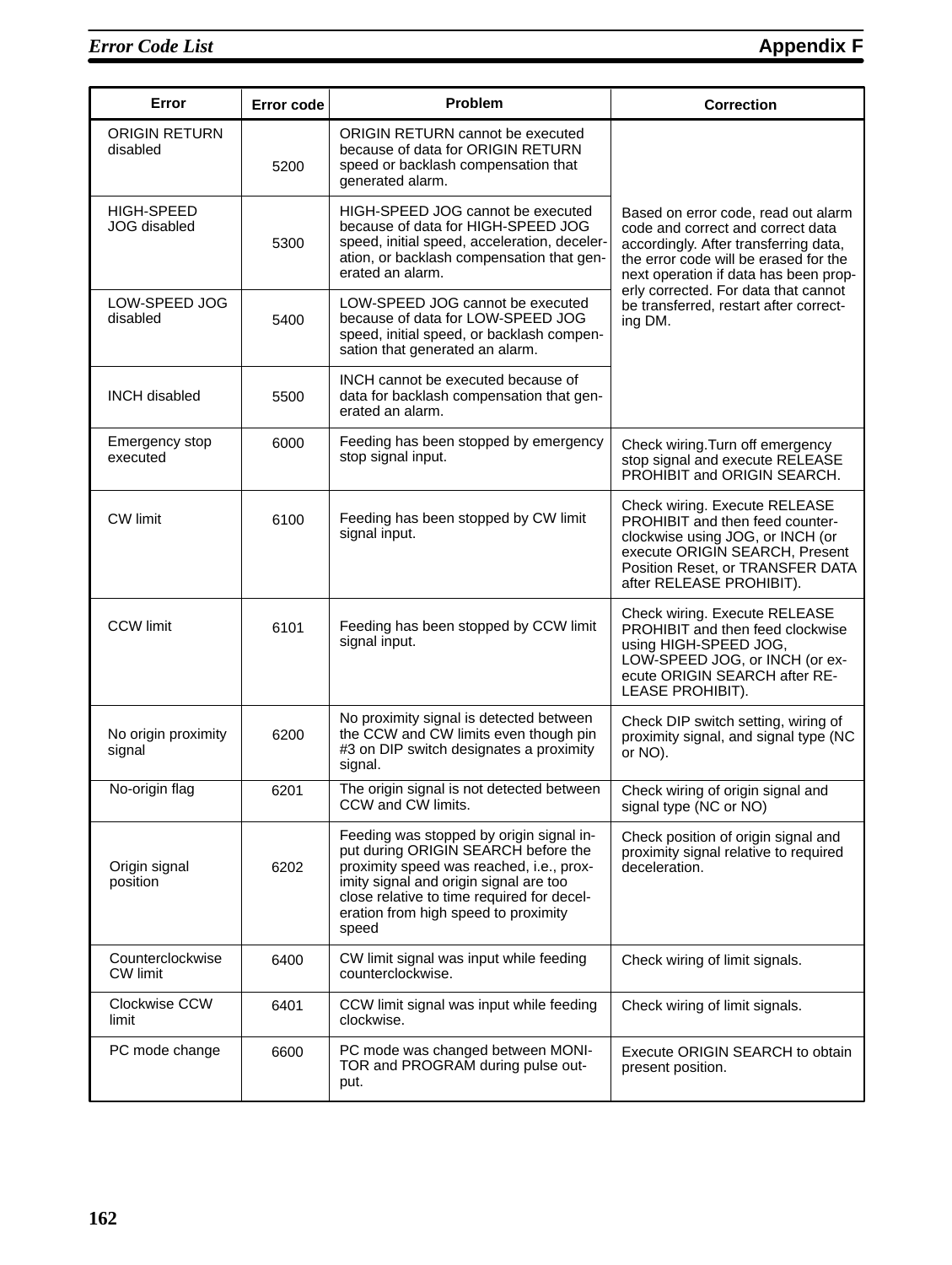| Error                                   | <b>Error code</b> | <b>Problem</b>                                                                                                                                                                          | <b>Correction</b>                                                                                    |
|-----------------------------------------|-------------------|-----------------------------------------------------------------------------------------------------------------------------------------------------------------------------------------|------------------------------------------------------------------------------------------------------|
| <b>CHANGE SPEED</b>                     | 6700              | Feeding has been stopped following<br>CHANGE SPEED due to the speed data of<br>the next positioning action having an error or<br>being set to 0.                                        | Check speed data. If problem is<br>corrected, this error code will be<br>erased by the next START.   |
| Multiple command                        | 8000              | More than one command bit has been set<br>simultaneously in IR word n, bits 00, 02, 03,<br>04, 08, 09, 10, 11, 13, or 14.                                                               | Check program. This error code<br>will be erased when every com-<br>mand bit in channel n goes to 0. |
| Initial positioning<br>action no.       | 8100              | Initial positioning action number contained in<br>IR area is not between 00 and 19.                                                                                                     | Check program. If problem is<br>corrected, this error code will be<br>erased by the next START.      |
| <b>TEACH</b> positioning<br>action no.  | 8200              | TEACH positioning action number is not be-<br>tween 00 and 19.                                                                                                                          | Check program. If problem is<br>corrected, this error code will be<br>erased by the next TEACH.      |
| ROM in PC                               | 8210              | TEACH cannot be executed because PC<br>user program memory is ROM.                                                                                                                      |                                                                                                      |
| Transferred posi-<br>tioning action no. | 8300              | Beginning transfer number for TRANSFER<br>DATA is not between 00 and 25.                                                                                                                | Check program. This error code<br>will be erased by the next<br><b>TRANSFER DATA.</b>                |
| PC beginning word<br>number             | 8301              | Beginning PC word number for TRANSFER<br>DATA is out of range or becomes out of<br>range when the designated number of trans-<br>fers is added. (See Section 4-8 for range<br>details.) |                                                                                                      |
| PC area number                          | 8302              | PC area number for TRANSFER DATA is<br>not between 0 and 4.                                                                                                                             | Check program. This error code<br>will be erased by the next<br><b>TRANSFER DATA.</b>                |
| Number of transfers                     | 8303              | The number of transfers for TRANSFER<br>DATA is not between 1 and 26.                                                                                                                   | Check program. This error code<br>will be erased by the next<br>TRANSFER DATA.                       |
| Present position<br>preset              | 8304              | The position preset with TRANSFER DATA<br>contains a BCD error or is out of range.                                                                                                      | Check program and data in PC.                                                                        |
|                                         | 9000              | LSI initial processing at start-up is not com-<br>pleted normally.                                                                                                                      | Hardware may be faulty.                                                                              |
| Hardware                                | 9100              | Target position for a positioning action has<br>been exceeded.                                                                                                                          | Hardware may be faulty or error<br>may be caused by noise.                                           |
|                                         | 9200              | Speed for a positioning action has been ex-<br>ceeded.                                                                                                                                  |                                                                                                      |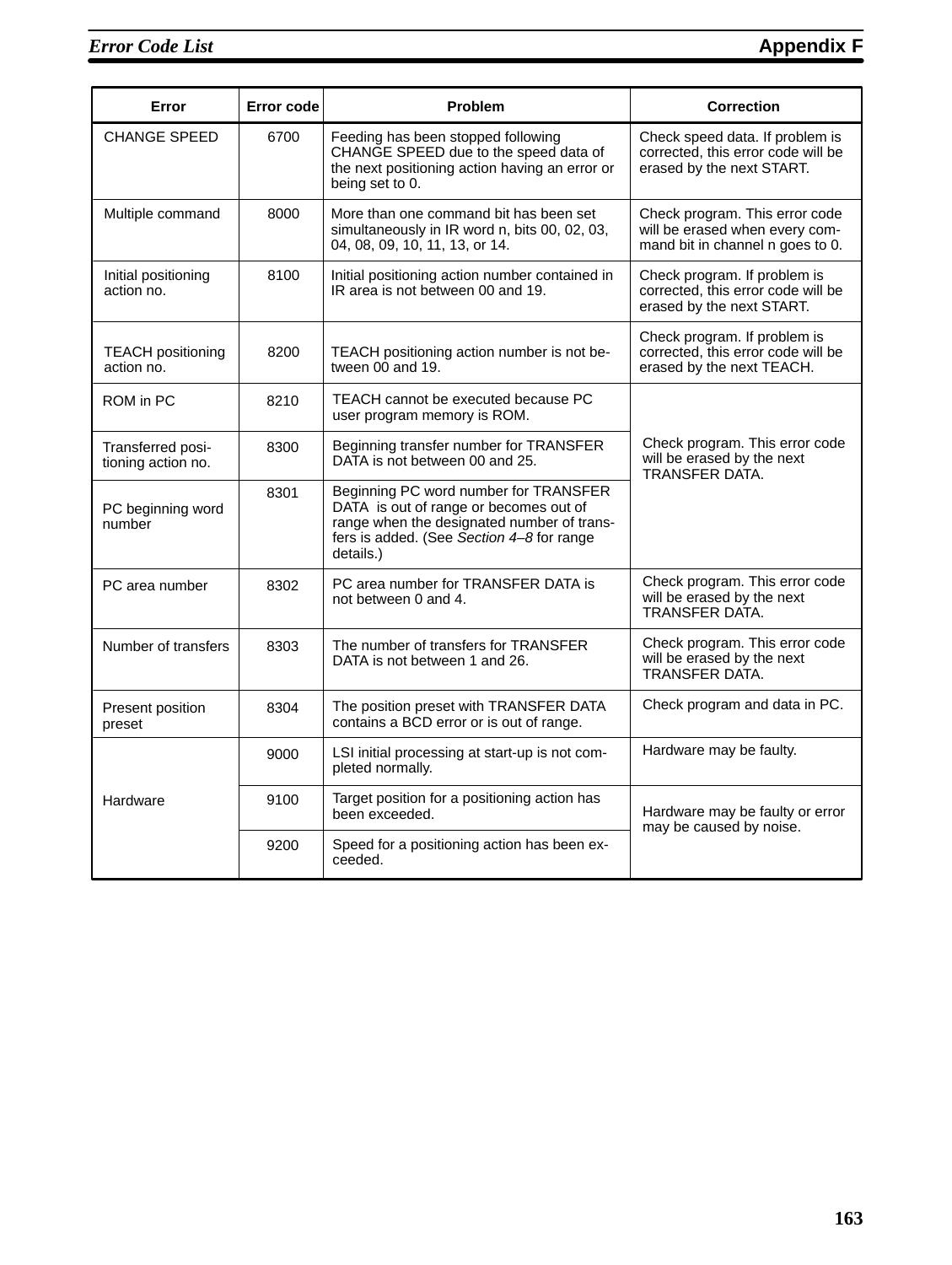# **Appendix G Using the C200H-NC112 with CS1-series PCs**

# **Differences in Memory Allocation**

Note the following differences in the memory areas when using the C200H-NC112 with a CS1-series PC.

## **IR (CIO) Area and DM Area Allocation**

- The beginning word, n, of the IR Area allocated to the C200H-NC112 will change as follows:  $n = IR$  100 + unit number  $\times$  10  $\rightarrow$  n = CIO 2000 + unit number  $\times$  10.
- The beginning word of the DM Area allocated to the C200H-NC112 will change as follows:  $m = DM 1000 + unit number \times 100 \rightarrow m = D20000 + unit number \times 100$ .

## **Transferring Data Using the CIO Area**

Specifying addresses containing position and speed data using words n+3 and n+4 in the CIO Area is performed in the way illustrated in the table below.

 $(n = 2000 + \text{unit number} \times 10)$ 

| Area                          | <b>Address in CS1 PC</b>                       |                                                   | Specifying address from CIO Area                              |  |  |
|-------------------------------|------------------------------------------------|---------------------------------------------------|---------------------------------------------------------------|--|--|
|                               | (See note 1.)                                  | Data area<br>n+4, bits 00 to 07<br>(2 digits BCD) | <b>Beginning word</b><br>n+3, bits 00 to 15<br>(4 digits BCD) |  |  |
| General-purpose DM Area       | D00000 to D00999                               | $00\,$                                            | 0000 to 0999                                                  |  |  |
| DM Area for Special I/O Units | D20000 to D20999                               | $00\,$                                            | 1000 to 1999<br>(See note 2.)                                 |  |  |
| I/O Area                      | CIO 0000 to CIO 0255                           | 01                                                | 0000 to 0255                                                  |  |  |
| Data Link Area                | CIO 1000 to CIO 1063                           | 02                                                | 0000 to 0063                                                  |  |  |
| Holding Area 1                | H000 to H099                                   | 03                                                | 0000 to 0099                                                  |  |  |
| Holding Area 2                | H <sub>100</sub> to H <sub>127</sub>           | 04                                                | 0000 to 0027                                                  |  |  |
|                               | Note: H <sub>101</sub> cannot be<br>specified. |                                                   | Note: 0001 cannot be<br>specified.                            |  |  |

**Note** 1. Only the CS1-series PC addresses given in the above table can be specified.

2. When specifying an address in the DM Area for Special I/O Units (D20000 to D20999), do not specify a number in the range 20000 to 20999. Use the range 1000 to 1999 (as if specifying an address for a C200HX/HG/HE, C200HS, or C200H PC).

# **Data Configuration**

## **Allocated CIO Area**

 $(n = 2000 + \text{unit number} \times 10)$ 

| Bit                  | 15                         | Contents                                                                           | <b>Direction</b>           |
|----------------------|----------------------------|------------------------------------------------------------------------------------|----------------------------|
| n<br>to<br>$n+4$     | Commands from the CPU Unit | START, ORIGIN SEARCH, initial<br>positioning action number,<br>TRANSFER DATA, etc. | CPU Unit $\rightarrow$ PCU |
| $n+5$<br>to<br>$n+9$ | <b>PCU</b> status          | Present position, zones, error<br>flags, etc.                                      | $PCU \rightarrow CPU$ Unit |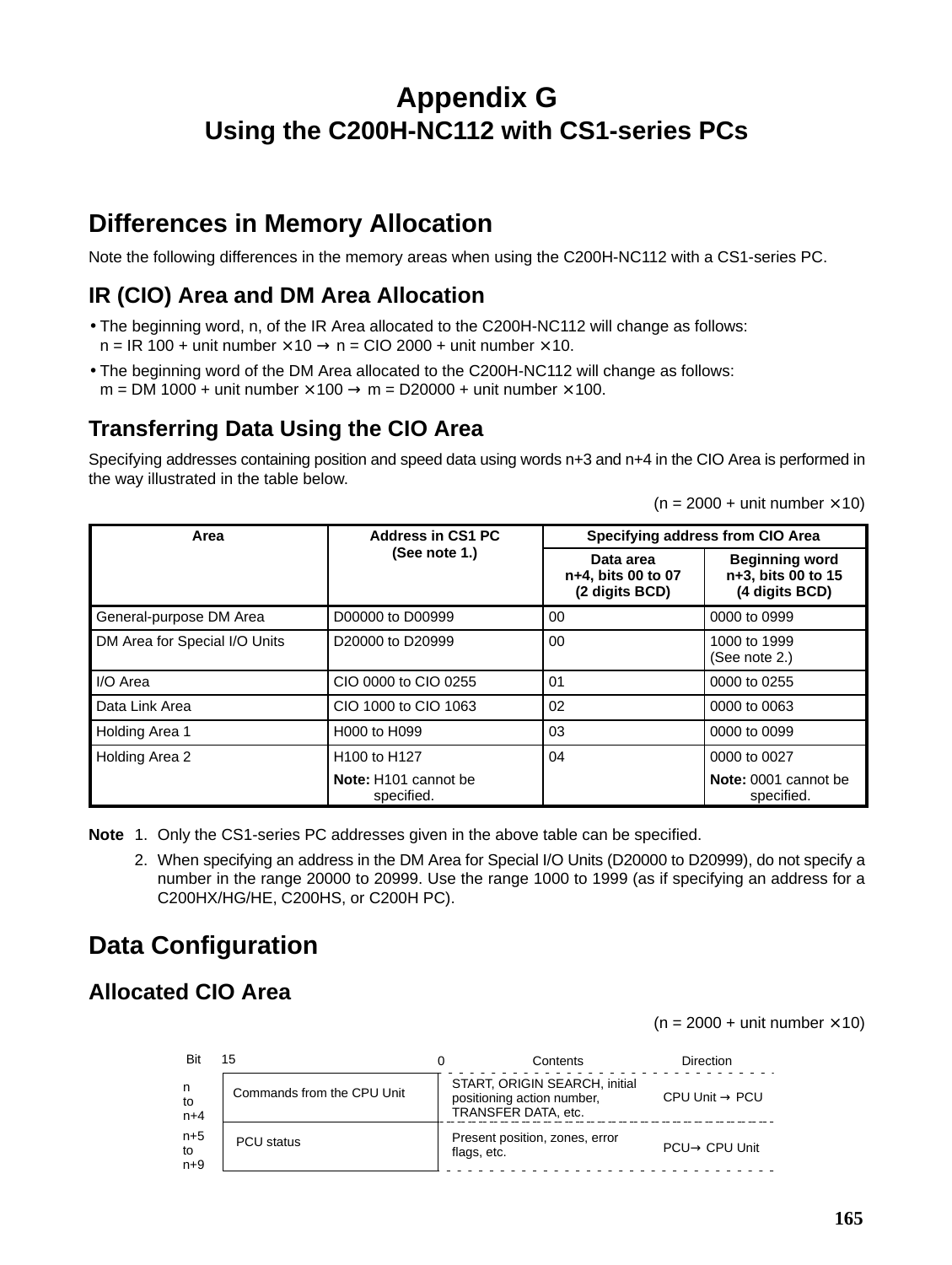## **Allocated DM Area**

 $(m = D20000 + unit number \times 100)$ 

| Bit                      | 15                                           | Contents                                                                             | Direction                  |
|--------------------------|----------------------------------------------|--------------------------------------------------------------------------------------|----------------------------|
| m<br>to<br>$m+20$        | Parameters                                   | Initial positioning action number,<br>initial speed number, backlash<br>compensation | CPU Unit $\rightarrow$ PCU |
| $m+22$<br>to<br>$m + 81$ | Position data                                | Positioning actions #0 to #19                                                        | CPU Unit $\rightarrow$ PCU |
| $m+82$<br>to<br>$m+99$   | Speed and acceleration/<br>deceleration data | Speeds #0 to #15, acceleration<br>data, deceleration data                            | CPU Unit $\rightarrow$ PCU |

# **Setup Procedure**

### **Initial Hardware Settings**

- **1, 2, 3...** 1. Set the unit number and the operation mode using the rotary switches on the front of the PCU.
	- 2. Mount to a CS1 CPU Rack, a C200H I/O Expansion Rack, a CS1 Expansion Rack, or a SYS-MAC BUS Remote I/O Slave Rack. For basic systems, up to 10 PCUs can be mounted. (There are no restrictions on the mounting position.)
	- 3. Connect the external I/O connectors for each of the axes.
	- 4. Connect the Programming Device.
	- 5. Turn ON power to the PC.
	- 6. Create the I/O table.

### **Initial Software Settings**

- **1, 2, 3...** 1. Make the settings for parameters and position, speed, acceleration, and deceleration data in the allocated DM Area.
	- 2. Reset the power, or turn the Unit Restart flag from OFF to ON.

## **Transferring Data**

Use the TRANSFER DATA command to send data in the case where the above settings for position, speed, acceleration, and deceleration data are insufficient, or to change initial settings for this data.

**1, 2, 3...** 1. When the TRANSFER DATA command bit (word n, bit 10) is turned from OFF to ON, the data at the address in I/O memory specified with words n+3 and n+4 in the CIO Area is transferred to the address (transfer number) in the PCU specified with bits 08 to 14 in word n+2 in the CIO Area.

## **Starting Operation**

- **1, 2, 3...** 1. Set the initial positioning action number (word n+1, bits 00 to 07) using MOV or another instruction.
	- 2. Turn the START command bit (word n, bit 00) from OFF to ON using OUT or another instruction.

# **Programming**

Set positioning data (initial data) in the allocated DM Area, and start operation. To do this, with the Busy flag (word n+5, bit 12) as an N. C. input condition, turn the START command bit and the valid initial positioning number bit from OFF to ON using OUT or another instruction.

### **Transferring Additional Data**

**1, 2, 3...** 1. With the Busy flag (word n+5, bit 12) as an N. C. input condition, set the transfer data (words n+2 to n+4) using the MOV instruction.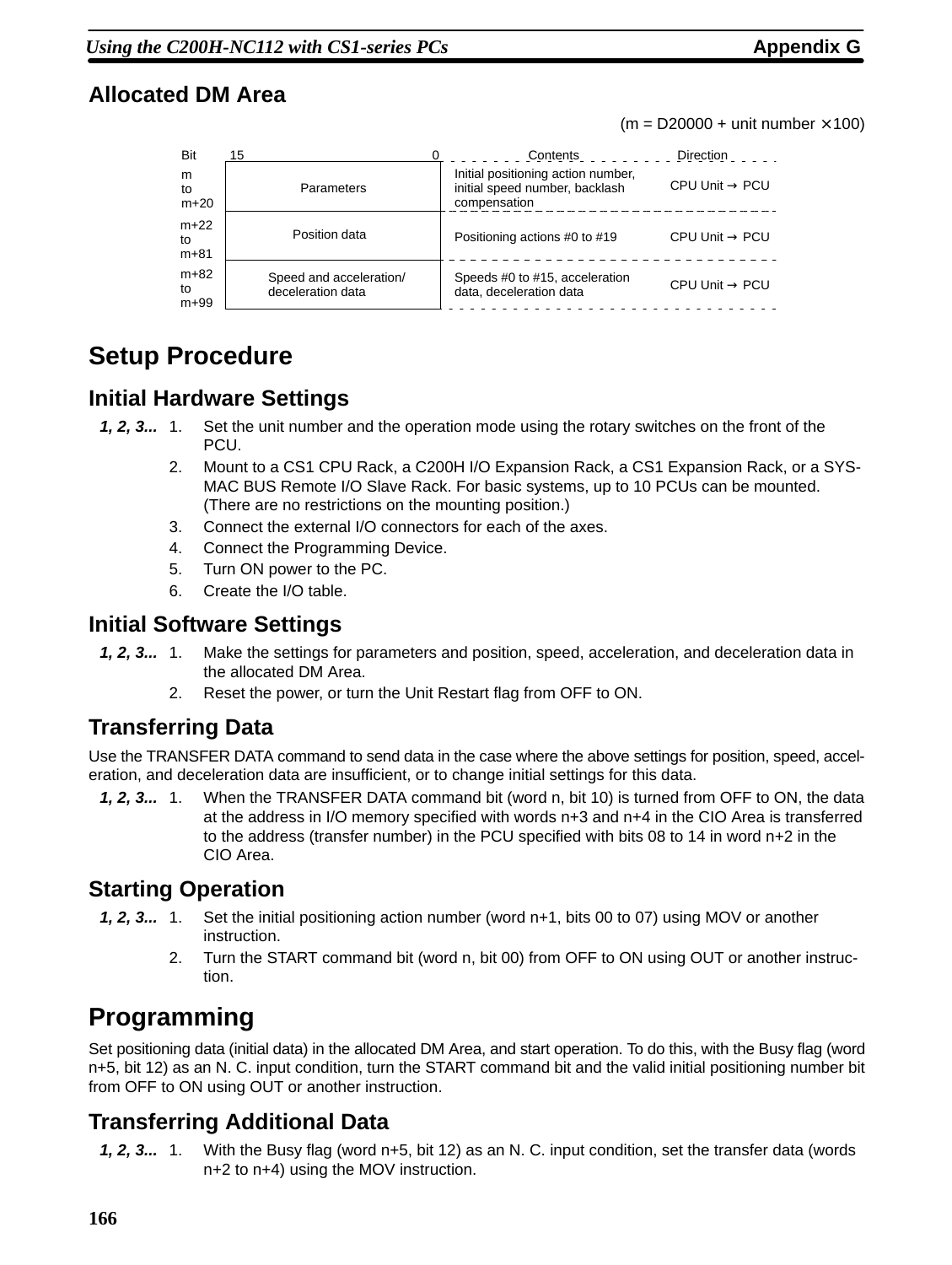- 
- 2. With the same input condition as above, turn the TRANSFER DATA command bit (word n, bit 10) from OFF to ON using OUT or another instruction.

# **Programming Examples**

# **Transferring Data from Other PC Areas**

This programming example shows how to transfer the data for three positioning actions starting from D00010.

**Initial Data**

The initial data is stored in D20022 to D20030. The data and positioning actions are shown below.



#### **Data To Be Transferred**

The transfer data is stored in D00010 to D00018. The data and positioning actions are shown below.



Speed #3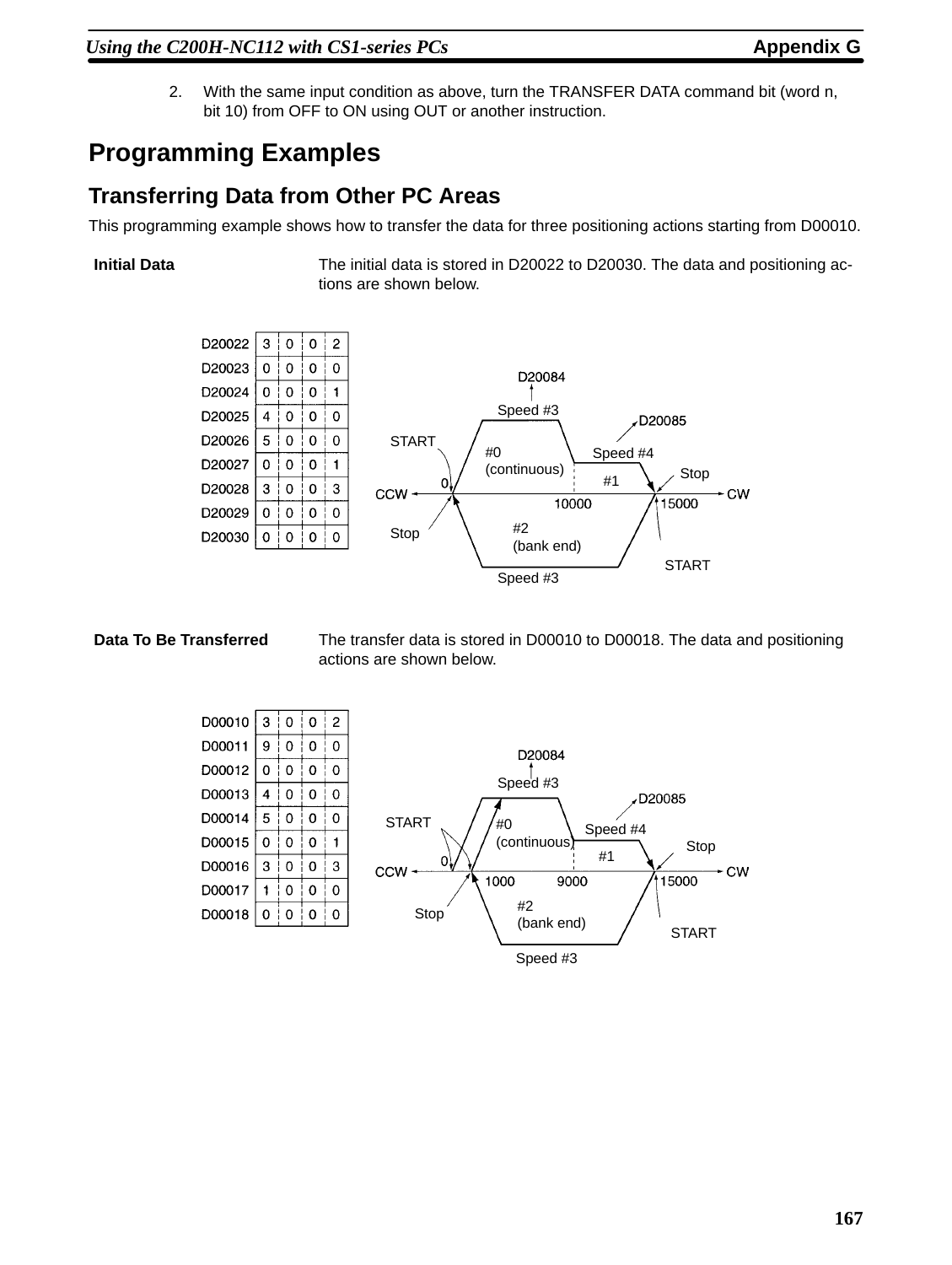#### **Program**

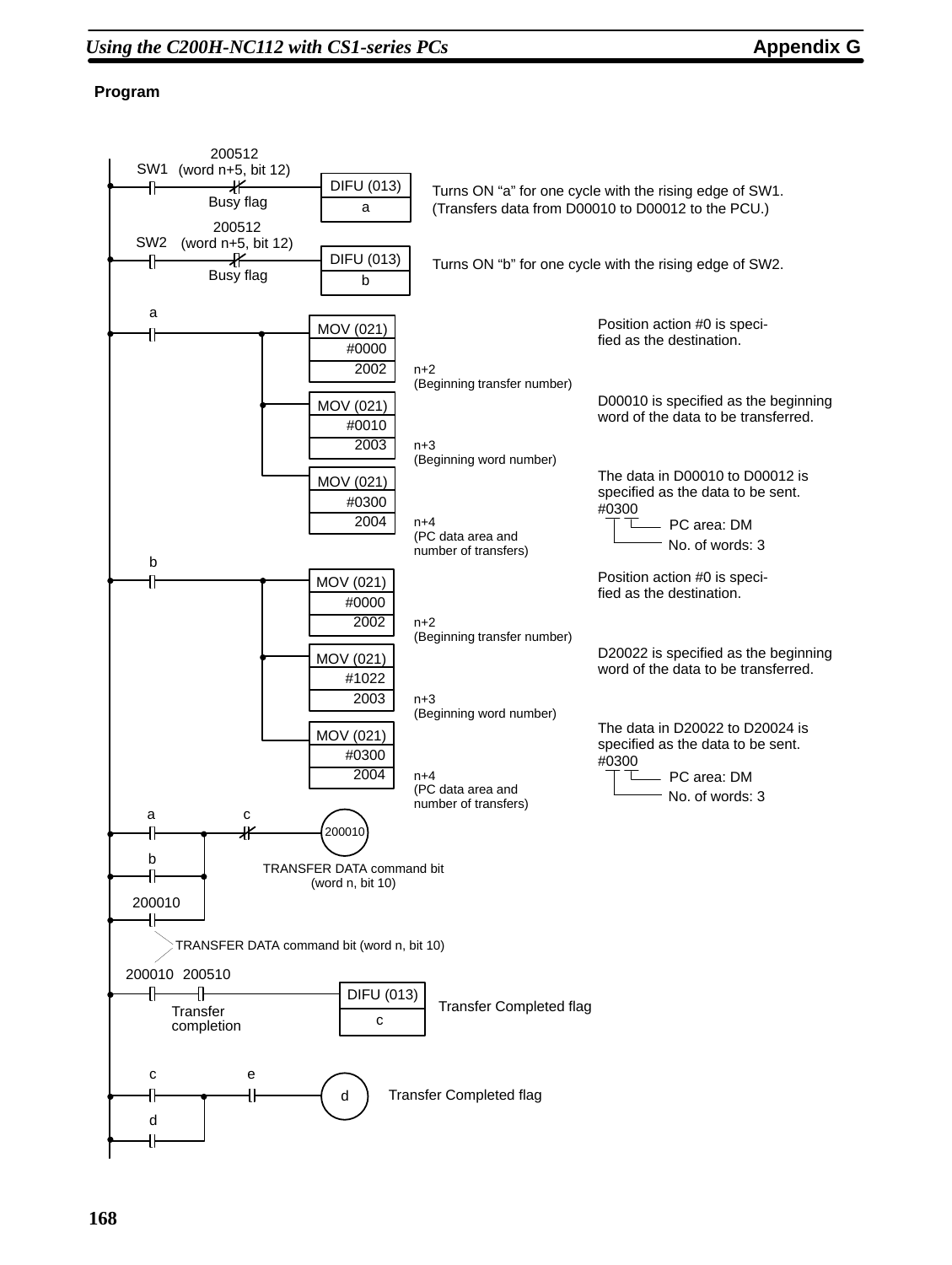# **Using Multiple Banks**

A program that distinguishes between two banks, the bank starting from positioning action #0 and the bank starting from positioning action #5, is given below. In order to select and execute either positioning action #0 or #5, it turns the valid initial positioning action number bit (bit 01 of word n) ON, then immediately OFF. Leaving the valid initial positioning action number bit ON forces execution of IR word n+1.





#### **Second Bank (Positioning Action Numbers 5 to 7)**



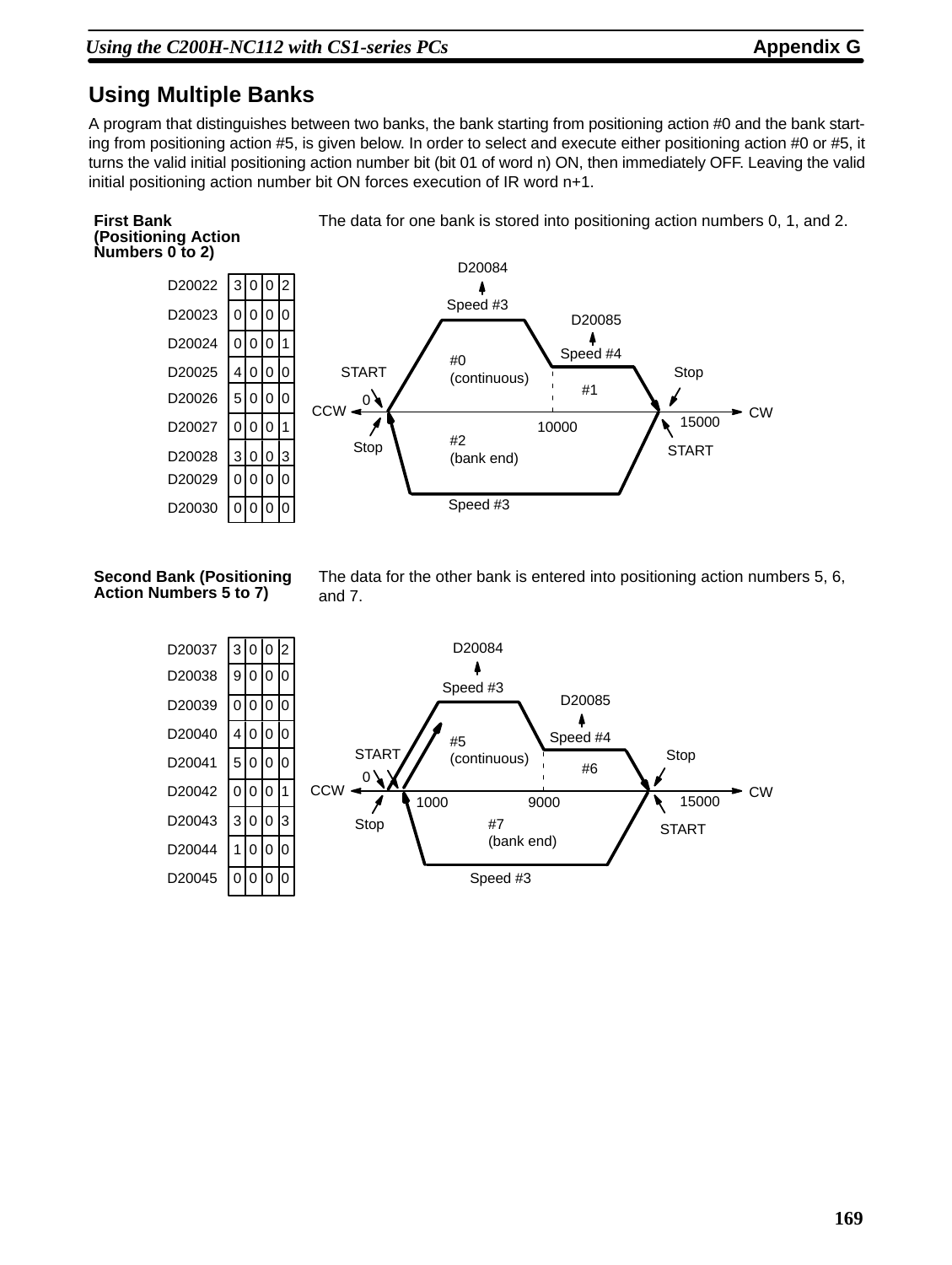#### **Program**

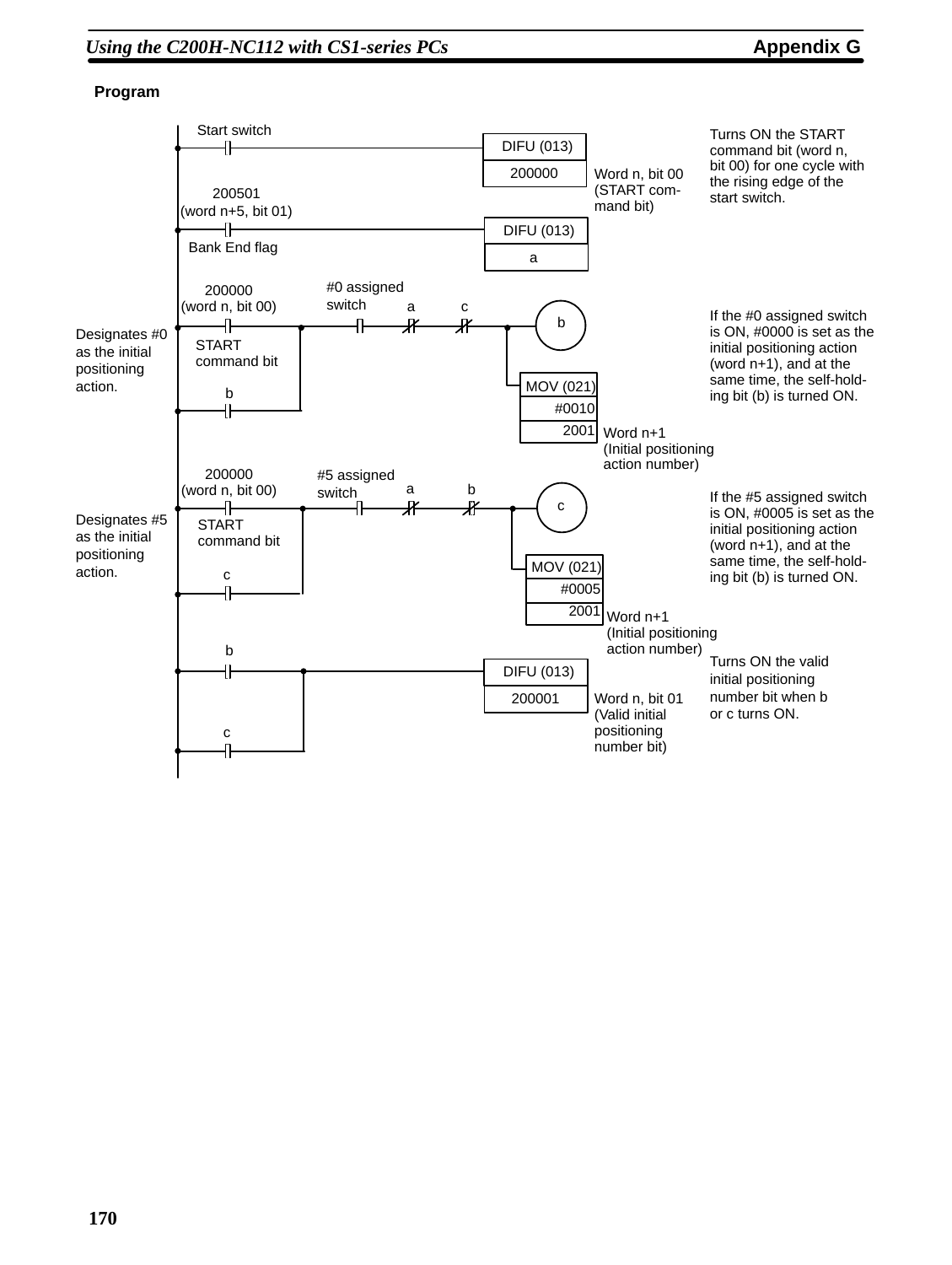## **Timing Chart**

The following chart shows the timing in the case where initial position action #0 is selected.

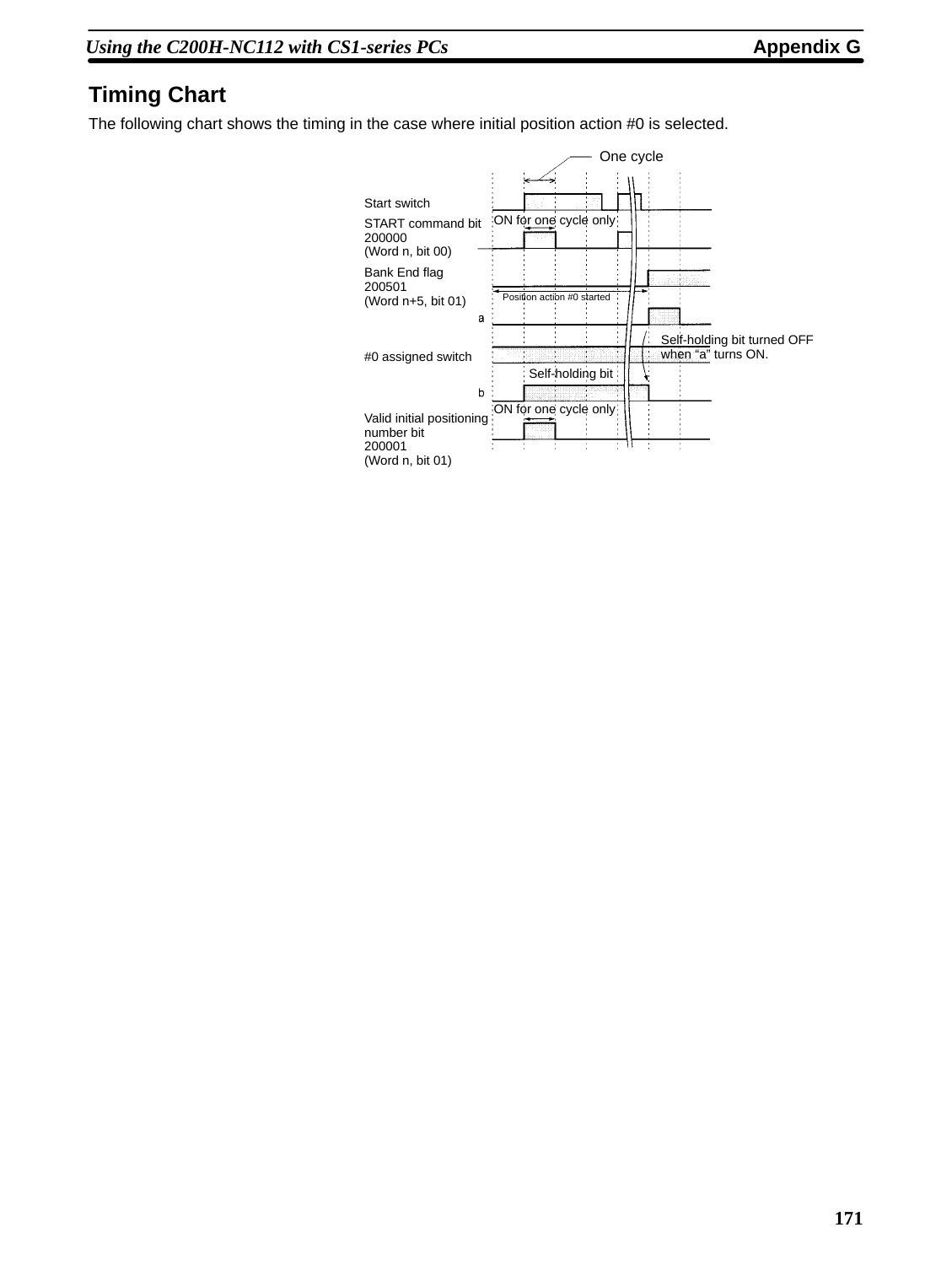# **Glossary**

| absolute position       | A target position given in respect to the origin rather than in respect to the<br>present position.                                                                                                                                                        |
|-------------------------|------------------------------------------------------------------------------------------------------------------------------------------------------------------------------------------------------------------------------------------------------------|
| alarm code              | A four-digit code which is output to a word in the IR area to identify the type<br>of alarm which has occurred.                                                                                                                                            |
| AR area                 | A PC data area which is used for system flags and status information. Data is<br>retained in this area during a power failure.                                                                                                                             |
| backlash compensation   | Compensation for the amount of mechanical play, or 'looseness' present in<br>gears. Such play can create positioning inaccuracy when the direction of po-<br>sitioning changes.                                                                            |
| bank                    | A combination of several positioning actions or sequences. A bank begins<br>when START is executed for the initial positioning action and ends when a<br>position action with a "bank end" completion code has been executed.                              |
| bank end (completion)   | A positioning action completion code that designates the positioning action<br>as the final one in a bank.                                                                                                                                                 |
| <b>BCD</b>              | An acronym for binary-coded decimal. This is used to refer to decimal num-<br>bers encoded in binary.                                                                                                                                                      |
| completion code         | A parameter for positioning actions that designates what is to happen when a<br>particular positioning action has been completed. The four possible comple-<br>tion codes are as follows: single, pause, continuous, bank end, and ex-<br>tended.          |
| continuous (completion) | A positioning action completion code that causes the next positioning action<br>to be executed immediately upon completion of the current one.                                                                                                             |
| <b>CW and CCW</b>       | Abbreviations for clockwise (CW) and counterclockwise (CCW). CW and<br>CCW are defined for a motor shaft in reference to a viewer facing the shaft<br>on the end of the motor from which the shaft extends from the motor for con-<br>nection.             |
| <b>CW/CCW limits</b>    | Limits on the CW and CCW sides of the origin which can be internally set to<br>restrict Position Control Unit operation.                                                                                                                                   |
| data area               | A memory storage area in the PC. Different types of memory blocks, with<br>differing functions, are stored in the various data areas of the PC. These<br>blocks of memory are built up from single units, or bits, which are grouped<br>into 16-bit words. |
| DM area                 | A PC data area in which general operating parameters, speeds, and parame-<br>ters for positioning actions are stored.                                                                                                                                      |
| dwell time              | A parameter that specifies the period of time during which positioning will<br>stop before execution of the next positioning action following a positioning<br>action with a pause completion code.                                                        |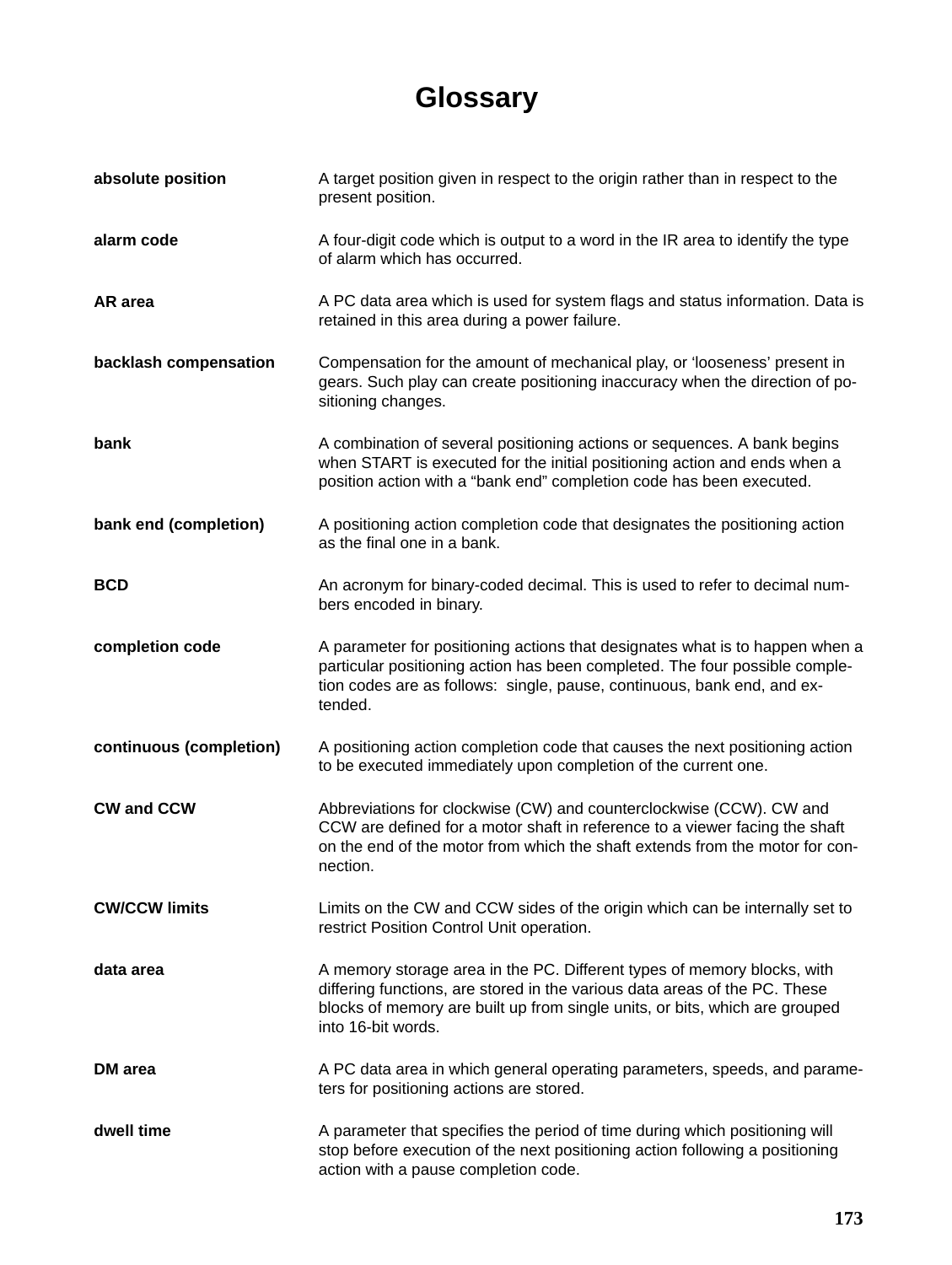|                                           | <b>Glossary</b>                                                                                                                                                                                                                                                                                                                                                                                                                                                                                                                                                     |
|-------------------------------------------|---------------------------------------------------------------------------------------------------------------------------------------------------------------------------------------------------------------------------------------------------------------------------------------------------------------------------------------------------------------------------------------------------------------------------------------------------------------------------------------------------------------------------------------------------------------------|
| error code                                | A four-digit code which is output to a word in the IR area to identify the type<br>of error which has occurred.                                                                                                                                                                                                                                                                                                                                                                                                                                                     |
| error counter                             | A device used to ensure positioning accuracy when positioning via pulse<br>trains. The error counter receives a target position as a specific number of<br>pulses in a pulse train from the Position Control Unit and outputs analog<br>speed voltages to drive a servomotor accordingly. The specified number of<br>pulses in the error counter is counted down by feedback from an encoder<br>measuring actual motor shaft movement, causing voltage output to stop<br>when the number of pulses equals zero, i.e., when the target position has<br>been reached. |
| extended (completion)                     | A positioning action completion code that causes pulses to be continually<br>output until the positioning action is terminated with STOP.                                                                                                                                                                                                                                                                                                                                                                                                                           |
| extended with positioning<br>(completion) | A positioning action completion code that causes pulses to be continually<br>output until the positioning action is terminated with STOP. After STOP is ex-<br>ecuted, positioning does not stop immediately but is executed according to<br>the data set for the positioning action.                                                                                                                                                                                                                                                                               |
| external interrupt                        | A function whereby positioning may be stopped or speed may be changed,<br>during operation, in response to an external command.                                                                                                                                                                                                                                                                                                                                                                                                                                     |
| flag                                      | A bit that is turned ON and OFF automatically by the system to provide sta-<br>tus information.                                                                                                                                                                                                                                                                                                                                                                                                                                                                     |
| host computer                             | A computer that is used to transfer data to or receive data from a PC in a<br>Host Link System. The host computer is used for data management and<br>overall system control. Host computers are generally small personal or busi-<br>ness computers.                                                                                                                                                                                                                                                                                                                |
| <b>IN refresh area</b>                    | The last five of the ten IR words allocated to each Position Control Unit as<br>refresh areas.                                                                                                                                                                                                                                                                                                                                                                                                                                                                      |
| inching                                   | Manual feeding wherein positioning is executed one pulse at a time.                                                                                                                                                                                                                                                                                                                                                                                                                                                                                                 |
| incremental target position               | A target position given in respect to the present position, rather than in re-<br>spect to the origin.                                                                                                                                                                                                                                                                                                                                                                                                                                                              |
| initial position                          | The present position when START is executed.                                                                                                                                                                                                                                                                                                                                                                                                                                                                                                                        |
| IR area                                   | A PC data area allocated for inputs, outputs, and work bits. In the C200H,<br>words 100 through 199 of this area are reserved for Special I/O Units, includ-<br>ing the Position Control Unit. The Position Control Unit uses these words for<br>I/O refresh areas.                                                                                                                                                                                                                                                                                                 |
| mode                                      | An internal circuitry which is selected, via a front-panel switch, based on the<br>type of motor driver and signals which are to be used for a particular type of<br>operation.                                                                                                                                                                                                                                                                                                                                                                                     |
| <b>NC contacts</b>                        | Normally-closed contacts. A pair of contacts on a relay that open when the<br>relay is energized.                                                                                                                                                                                                                                                                                                                                                                                                                                                                   |
| <b>NO contacts</b>                        | Normally-open contacts. A pair of contacts on a relay that close when the<br>relay is energized.                                                                                                                                                                                                                                                                                                                                                                                                                                                                    |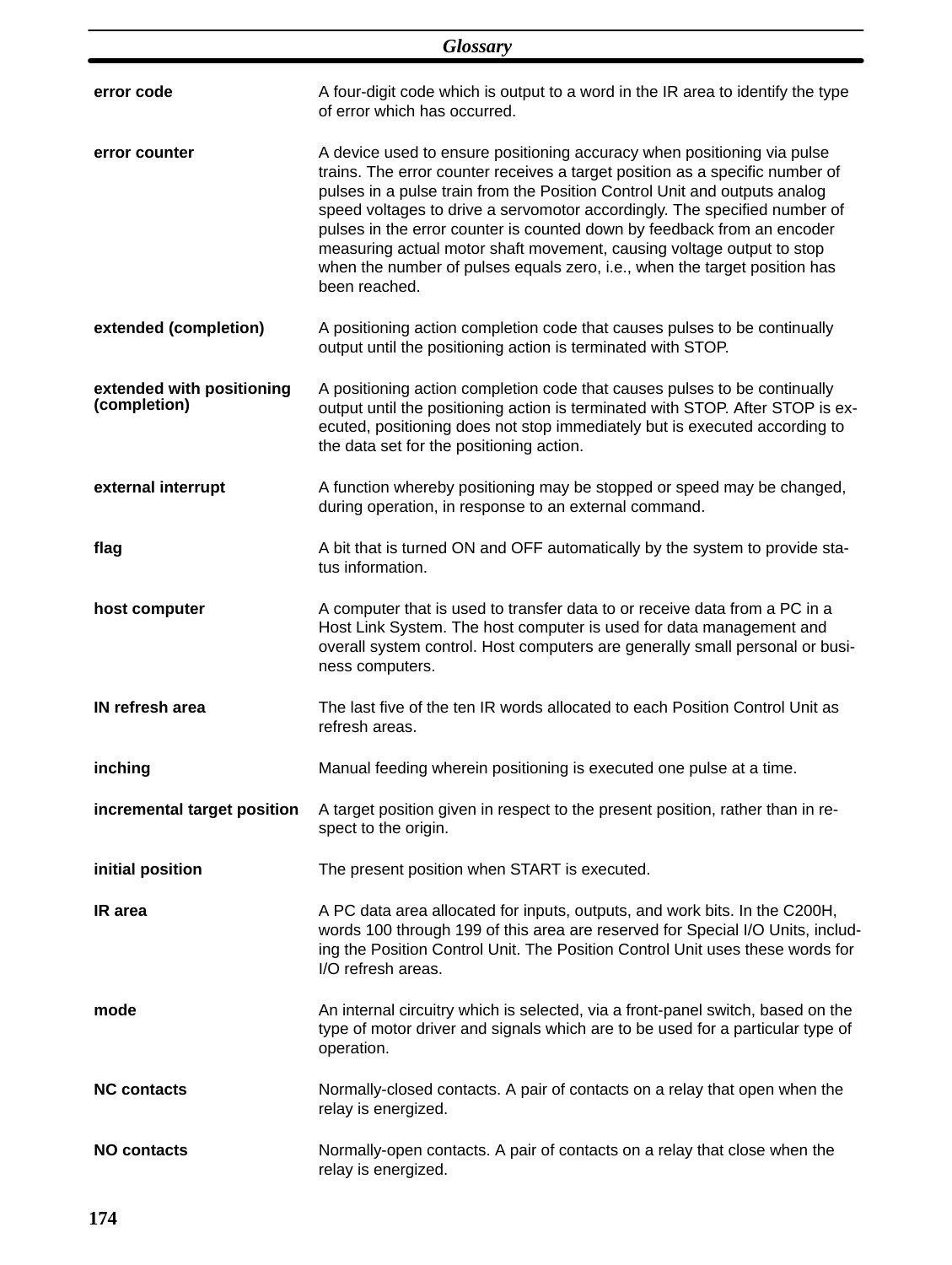| <b>Glossary</b>               |                                                                                                                                                                                                                                                                                                                                              |  |
|-------------------------------|----------------------------------------------------------------------------------------------------------------------------------------------------------------------------------------------------------------------------------------------------------------------------------------------------------------------------------------------|--|
| open-loop system              | A control system in which operations are carried out according to pro-<br>grammed instructions, but in which feedback is not provided for automatic<br>adjustments.                                                                                                                                                                          |  |
| origin compensation           | A parameter used to correct the origin from the position determined accord-<br>ing to the origin input signal.                                                                                                                                                                                                                               |  |
| origin proximity signal       | A signal input to indicate when the position is near the origin to enable shift-<br>ing to a lower speed.                                                                                                                                                                                                                                    |  |
| origin proximity              | The region near the origin. When positioning enters this region, a proximity<br>switch may output a signal for deceleration.                                                                                                                                                                                                                 |  |
| origin                        | The point which is designated as 0 at any given time.                                                                                                                                                                                                                                                                                        |  |
| <b>OUT refresh area</b>       | The first five of the ten IR words allocated to each Position Control Unit as<br>refresh areas.                                                                                                                                                                                                                                              |  |
| output code                   | User-defined codes output following completion of a positioning action.                                                                                                                                                                                                                                                                      |  |
| parameters                    | Data which determines limits and other conditions under which an operation<br>will be carried out. The Position Control Unit has both general parameters<br>and parameters specific to individual positioning actions.                                                                                                                       |  |
| pause (completion)            | A positioning action completion code that creates a pause after reaching the<br>target position for the positioning action and then automatically begins the<br>next positioning action. The length of the pause is specified by the dwell time.                                                                                             |  |
| positioning action            | The fundamental unit of positioning. A positioning action is defined by its<br>completion code, dwell time, output code, speed number, and target position.<br>These actions are generally referred to by number and completion code. For<br>example, "#6, continuous" indicates positioning action #6 with a continuous<br>completion code. |  |
| present position              | The numeric value in pulses defined as being the 'location' of the positioning<br>system at any one point in time. The present position is not absolute, but<br>rather can be defined or redefined as required by positioning operations.                                                                                                    |  |
| proximity speed               | A low speed at which positioning is executed near the origin.                                                                                                                                                                                                                                                                                |  |
| pulse rate                    | The distance moved by an object driven by a motor divided by the number of<br>pulses required for that movement.                                                                                                                                                                                                                             |  |
| pulse train                   | A series of pulses output together.                                                                                                                                                                                                                                                                                                          |  |
| pulses                        | Discrete signals sent at a certain rate. The Position Control Unit outputs<br>pulses, each of which designates a certain amount of movement. Such<br>pulses are converted to an equivalent control voltage in actual positioning.                                                                                                            |  |
| <b>Remote I/O Master Unit</b> | The Unit in a Remote I/O System through which signals are sent to all other<br>Remote I/O Units. The Remote I/O Master Unit is mounted either to a CPU<br>Rack or to an Expansion I/O Rack connected to the CPU Rack.                                                                                                                        |  |
| <b>Remote I/O System</b>      | A Link System in which remote I/O points are controlled through a Master<br>mounted to a CPU Rack or an Expansion I/O Rack connected to the CPU<br>Rack.                                                                                                                                                                                     |  |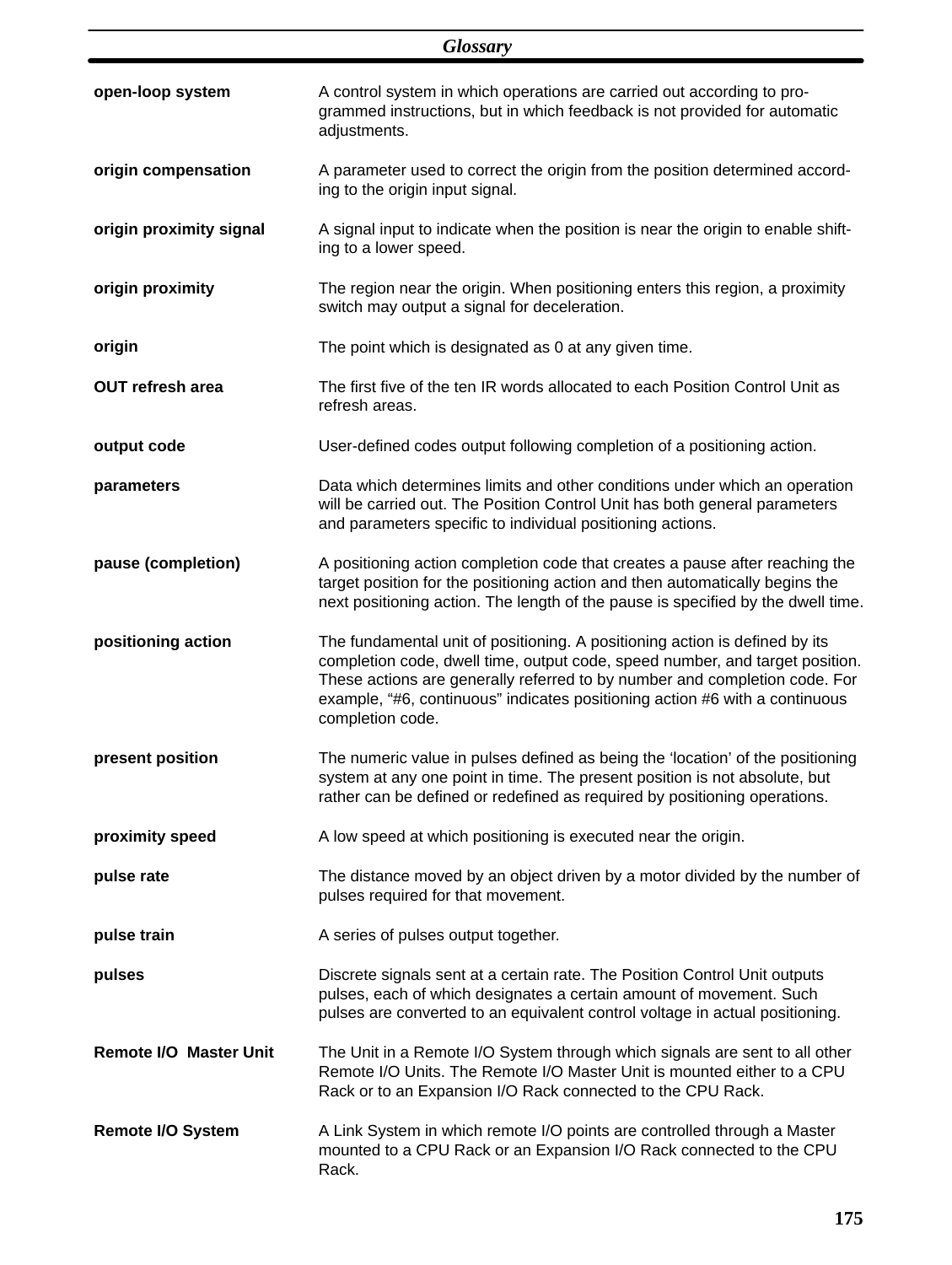| <b>Glossary</b>                          |                                                                                                                                                                                                                                                                                                                                                 |  |
|------------------------------------------|-------------------------------------------------------------------------------------------------------------------------------------------------------------------------------------------------------------------------------------------------------------------------------------------------------------------------------------------------|--|
| <b>Remote I/O Units</b>                  | Any of the Units in a Remote I/O System. Remote I/O Units include Masters,<br>Slaves, Optical I/O Units, I/O Link Units, Remote Terminals, and I/O Termi-<br>nals.                                                                                                                                                                              |  |
| response time                            | The time it takes for the PC to output a control signal after it has received an<br>input signal. The response time depends on factors such as the system con-<br>figuration and when the CPU receives the input signal relative to the start of<br>a scan.                                                                                     |  |
| scan time                                | The total time required for the PC to perform all of the operations involved in<br>executing the program in its memory. The duration of the scan time differs<br>depending on the configuration of the system, the number of I/O points, the<br>programming instructions used, and so on.                                                       |  |
| search pattern                           | The pattern in which origin search is carried out. The particular search pat-<br>tern performed depends on the position of the origin with respect to the initial<br>position and the search direction (CW or CCW).                                                                                                                             |  |
| semiclosed-loop system                   | A control system in which a PC controls an external process without human<br>intervention. This system provides feedback (via a tachogenerator and a<br>rotary encoder) so that actual values (of positions, speeds, and so on) are<br>continuously adjusted to bring them more closely in line with target values.                             |  |
| servolock                                | An operation whereby a rotary encoder is used to maintain the position of a<br>motor while it is stopped. Whenever the motor axis moves, the rotary encod-<br>er sends a feedback pulse to an error counter, causing a rotation voltage to<br>be generated in the reverse direction so that the motor rotates back to its<br>original position. |  |
| single (completion)                      | A positioning action completion code that causes positioning to stop after the<br>target position has been reached.                                                                                                                                                                                                                             |  |
| <b>Slave Rack</b>                        | A Backplane to which a Remote I/O Slave Unit is attached.                                                                                                                                                                                                                                                                                       |  |
| <b>Special I/O Unit</b>                  | A dedicated Unit, such as a Position Control Unit, High-Speed Counter Unit,<br>or Analog Timer Unit, which is designed for a special purpose.                                                                                                                                                                                                   |  |
| speed coefficient                        | An IR area setting which determines the coefficient with regard to the target<br>speed.                                                                                                                                                                                                                                                         |  |
| speed number                             | A number used to designate (as a parameter for an operation) one of fifteen<br>speeds registered in memory.                                                                                                                                                                                                                                     |  |
| speed unit                               | A word in the DM area which can be set to multiply the speed to which it is<br>assigned by a factor of one or ten.                                                                                                                                                                                                                              |  |
| target position                          | A parameter for a positioning action that designates what position is to be<br>reached at the completion of the action.                                                                                                                                                                                                                         |  |
| teaching                                 | Writing the present position into the DM area of the PC as the target position<br>for the designated positioning action.                                                                                                                                                                                                                        |  |
| trapezoidal<br>acceleration/deceleration | Accelerating and decelerating in a stepwise pattern such that a trapezoidal<br>figure is formed.                                                                                                                                                                                                                                                |  |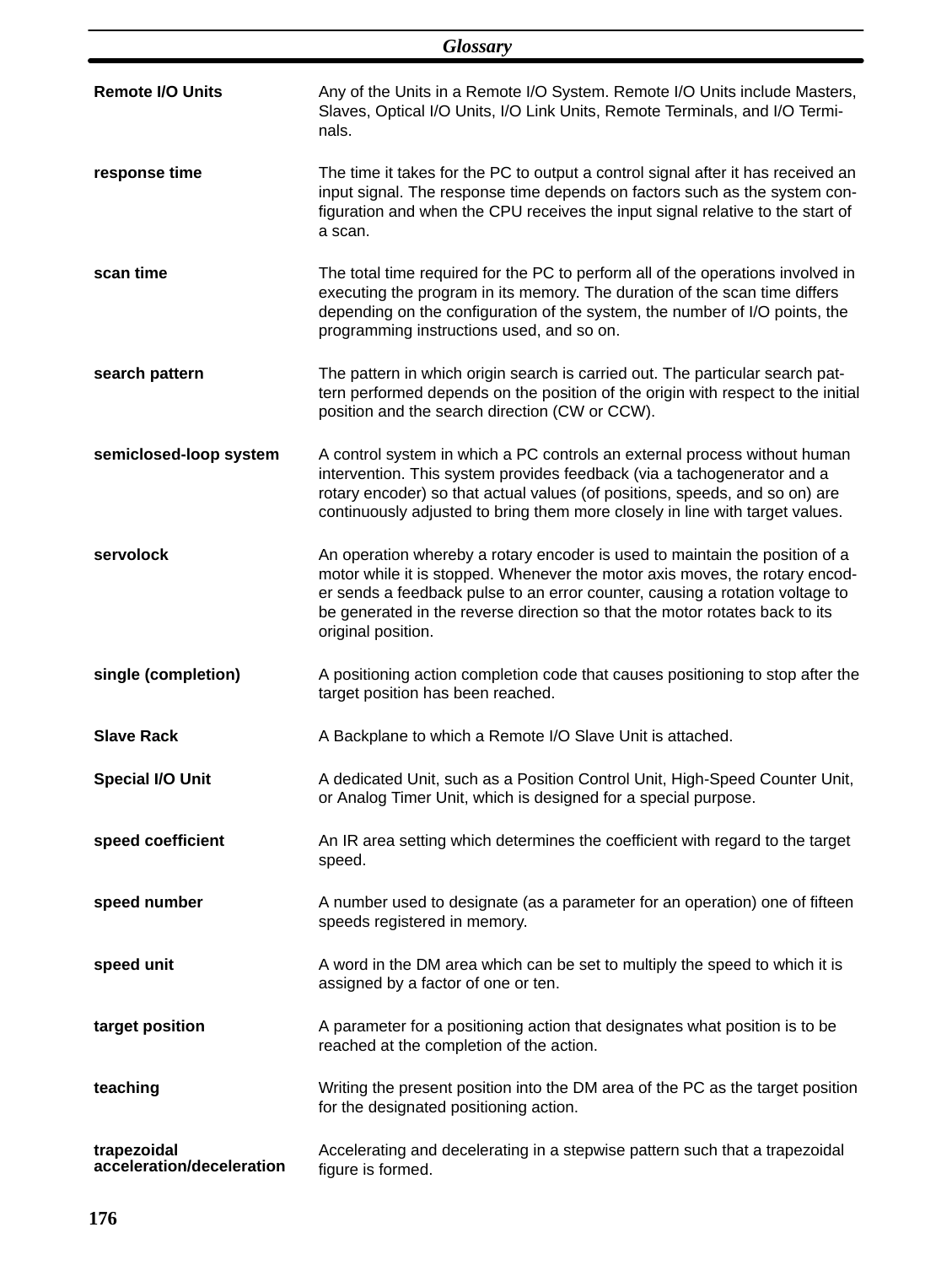| <b>Glossary</b> |                                                                                                                                                                                             |  |
|-----------------|---------------------------------------------------------------------------------------------------------------------------------------------------------------------------------------------|--|
| unit numbers    | Numbers assigned to Special I/O Units for the purpose of allocating specific<br>I/O words to each Unit.                                                                                     |  |
| work bits       | IR area bits that can be used for data calculation or other manipulation in<br>programming. In the IR area, all bits not used as input or output bits can be<br>used as work bits.          |  |
| zone            | A range of positions which can be defined so that flags are turned ON when-<br>ever the present position is within the range. Up to three zones, each with its<br>own flag, can be defined. |  |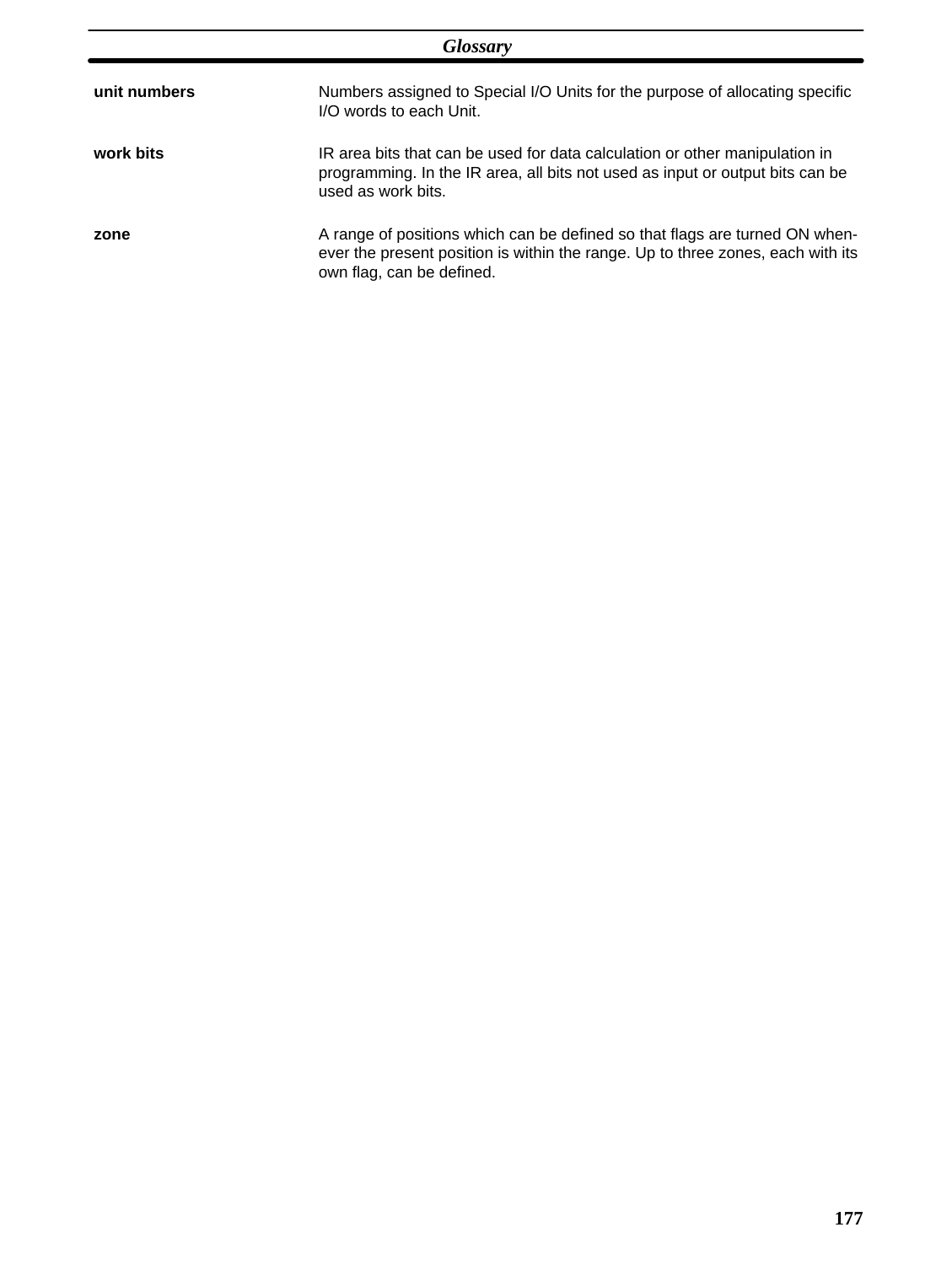# **Index**

## **A**

acceleration, setting for START, 61 alarms, 138 alarm code list, 159–160 alarm codes, 91, 138 alarm flag, 91, 138 indicators, 138–144

applications, precautions, xiii

AR Area, restart flag, 44

## **B**

backlash compensation setting parameters for, 52 using, 52 bank end (completion code), 63 banks, multiple, 134

# **C**

cables, 23, 38, 39 CCW limits for zones, 51 internal, 53 recovery from exceeding, 89, 90 CCW pulse outputs, 44 CHANGE SPEED. *See* commands closed-loop systems, 6 commands, 59 CHANGE SPEED, 115 DIP switch settings for, 106 execution example, 115 external interrupt, 105–115 DIP switch settings for, 106 response time, 56 HIGH-SPEED JOG, 103 setting speed number, 103 used to clear CW or CCW limit flag, 90 INCH, 104 LOW-SPEED JOG, 104 setting speed number, 103 used to clear CW or CCW limit flag, 90 manual operations, 102–115 DM Area settings, 102–115 IR Area settings, 103–115 ORIGIN RETURN, 86–88 DM Area settings, 87–88 execution example, 87 IR Area settings, 87–88 ORIGIN SEARCH, 71–88 completion examples, 84–88

DM Area settings, 71–88 examples in mode 0, 17 examples in mode 1, 18 examples in mode 2, 19 examples in mode 3, 20 executed after emergency stop, 89 execution examples, 73–88 IR Area settings, 72–88 search direction, 14 search patterns, 132 READ ERROR, 91–115 execution example, 92 reading from the Programming Console, 92 RELEASE PROHIBIT, 89–115 RESET ORIGIN, 93–115 execution examples, 119 START, 60–88 activation time, 56 command bit, 67 DM Area settings, 60–88 executing positioning actions, 128 execution examples, 68–88, 121, 128 IR Area settings, 66–88 using with single or bank end actions, 70 STOP, 107–115 DIP switch settings for, 106 executed during backlash compensation, 52 executed during completion code 5, 113 executed during HIGH-SPEED JOG, 112 executed during LOW-SPEED JOG, 113 executed during ORIGIN SEARCH, 111 executed during START, 107 execution examples, 108, 109, 111 TEACH, 93–115 execution example, 94–115 IR Area settings, 94 setting positioning action number, 94 teaching from the Programming Console, 94 TRANSFER DATA, 95–115 and trapezoidal tables, 55 beginning transfer number, 96, 98 beginning word number (for normal transfer), 98 beginning word number (present position preset), 100 data preparation (normal), 97 data preparation (present position preset), 100 execution example (normal transfer), 98 execution example (preset present position), 101 execution examples, 123 IR Area settings, 97–115 normal transfer, 96–115 number of transfers, 98 PC data areas available, 96 present position preset, 99–115 setting PC data area (for normal transfer), 98 setting PC data area (present position preset), 100 transfer time, 57 using external switches, 125 using to preset present position, 87 completion codes, 62, 63 execution example, 68 STOP during completion code 5, 113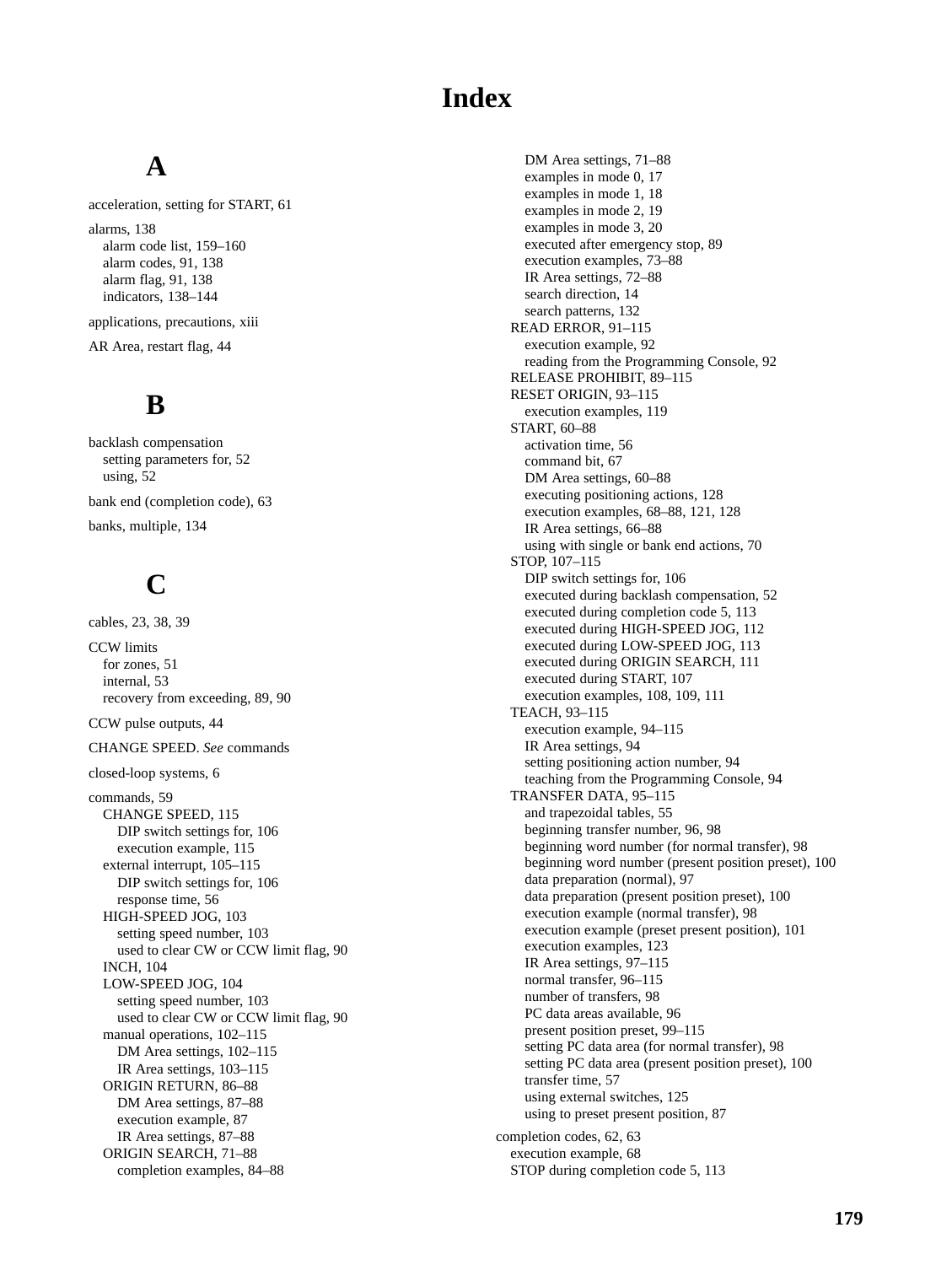*Index*

components, 3–9

connector pins, arrangement, 21 control system principles, 5–9 CPU Racks, 4 CW limits for zones, 51 internal, 53 recovery from exceeding, 89, 90 CW pulse outputs, 44

### **D**

data, writing into DM Area, 44–57 data allocation, 45 data calculations, 53–57 data coding, 48 data configuration, 45 basic chart, 46 data flow diagram, 7 data transfer, 2 deceleration, 16 setting for START, 61 delay time, 64 desired position, setting for START, 65 desired speed number, setting for START, 65 deviation counter reset, 77 wiring, 33 digital-to-analog converters, 6 dimensions, 39 DIP switch, 4 pin 1, 13 pin 2, 14 pin 3, 14 pin 4, 15 pin 5, 15 pin 6, 16 pin 7, 16 pin 8, 16 relation to modes and operation, 73 settings, 3 table of, 13 settings for external interrupt, 106 settings for origin proximity signal, 132 settings for origin signal, 132 direction signals, 13, 44 DM Area allocations, 48–57, 149 coding sheet, 48, 130

minimum data settings, 118, 121, 126 settings for external interrupt, 107 settings for manual operations, 102–115 settings for ORIGIN RETURN, 87–88 settings for ORIGIN SEARCH, 71–88

settings for START, 60–88 transferring data from, 45 writing data into, 44 writing into with TEACH, 93 zones, 50

dwell time, 65, 80 execution example, 69

#### **E**

emergency stop, 89 flag, 90 recovery after, 89 emergency stop switch, 89 error counters, 7, 9 errors, 138 BCD errors, 138 error code generation, 138 error code list, 161–163 error codes, 91, 138 error flags, 91 AR Area, 140 IR area, 138 error list for Special I/O Units, 140–144 error processing, 137 indicators, 138 no-data errors, 138 out-of-range data errors, 138 Expansion I/O Racks, 4 extended (completion code), 63 extended with positioning (completion code), 63 external I/O connections, 21 external interrupt, response time, 56 external interrupt commands, 105–115 external interrupt signal, connection for, 106 external switches, used for TRANSFER DATA, 125

### **F**

feedback, 6, 8 flags, 48, 51 alarm flag, 91 busy flag, 70, 92 during TRANSFER DATA, 57 emergency stop flag, 90 error flags, 91 AR Area, 140 no-origin flag, 93 positioning completed flag, 70

#### **G**

grounds, 27, 39 for inputs, 26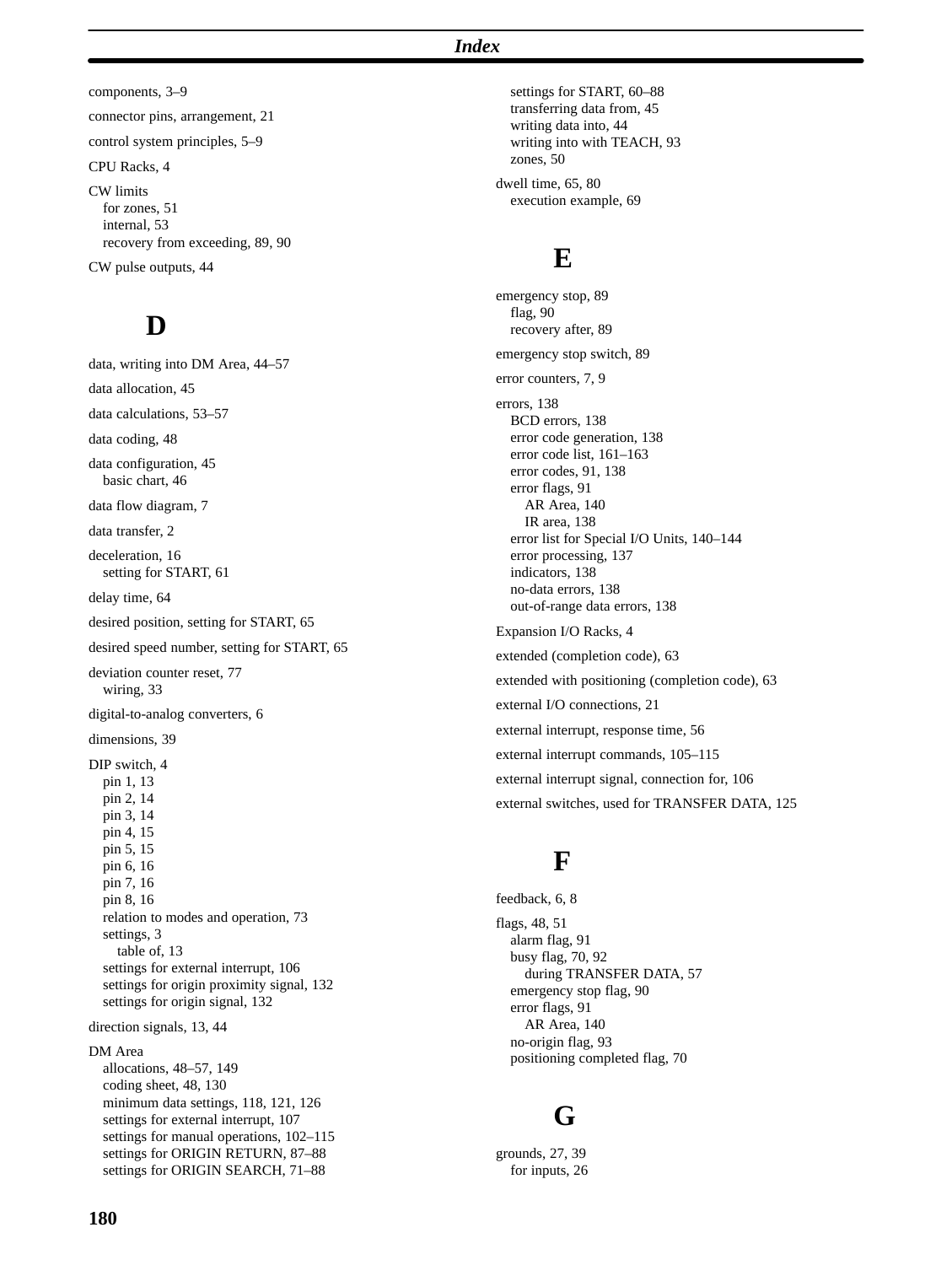# **H–I**

Hand–held Programming Console, 5

high speed number, setting for ORIGIN SEARCH, 72

HIGH-SPEED JOG. *See* commands

host computers, 4

I/O circuits, 24

I/O connections, external, 21

I/O refresh areas, 45, 67

IN refresh area, 45

INCH. *See* commands

indicators (LEDs), 3 alarm/error, 138

inductive loads, 38

initial positioning action number, setting for START, 60, 67

initial speed number, setting for START, 60

Input Units, 4, 5

installation, precautions, xiii

IR Area alarm/error outputs, 138 allocations, 46, 155 detailed table, 157 data format, 48 flags, 48 settings for external interrupt, 107 settings for manual operations, 103–115 settings for ORIGIN RETURN, 87–88 settings for ORIGIN SEARCH, 72–88 settings for START, 66–88 settings for TRANSFER DATA, 97–115

# **L–M**

LOW-SPEED JOG. *See* commands magnetizing distribution circuits, 7 manual operations. *See* commands modes mode 0 connection, 12 DIP switch settings (example), 17 ORIGIN SEARCH executed in, 73–88 stepping-motor driver connection, 34 mode 1 connection, 12 connection wiring example, 34 DIP switch settings (example), 18 ORIGIN SEARCH executed in, 76 servomotor driver connection examples, 34 mode 2 connection, 12 DIP switch settings (example), 19 ORIGIN SEARCH executed in, 80–88 servomotor driver connection examples, 35 mode 3

connection, 13 DIP switch settings (example), 20 ORIGIN SEARCH executed in, 81–88 servomotor driver connection examples, 36 mode switch, 12, 17–40 MONITOR mode, 45 motor drivers, rated at 5 VDC, 31 mounting, Position Control Unit to CPU Rack, 4

## **N–O**

NO and NC inputs, 15, 27 noise (electronic), prevention, 38 nondirectional pulse outputs, 44 open-loop systems, 4, 5, 7–9 operating environment, precautions, xii operation, flowchart, 42 origin, 4 origin adjustment command, 83 wiring, 33 origin compensation, 84, 85, 86 setting for ORIGIN SEARCH, 72 origin input, response time, 26 origin proximity reverse, 16, 74, 75, 77, 78, 81, 83 origin proximity signals, 84, 87, 132 ORIGIN RETURN. *See* commands ORIGIN SEARCH. *See* commands origin signals, 132 OUT refresh area, 45 output code, 65 output pulses, 44

### **P**

pause (completion code), 62 Position Control Unit, starting the, 45 positioning accuracy, computation of, 8 positioning actions bank end, 60, 63 execution example (with START), 70 continuous, 63 errors in data, 138 executed with START, 128 extended, 63 extended with positioning, 63 initial positioning action number, 60, 67 pause, 62 setting positioning action number for TEACH, 94 single, 62 execution example (with START), 70 power amplifiers, 7, 9 power lines, 38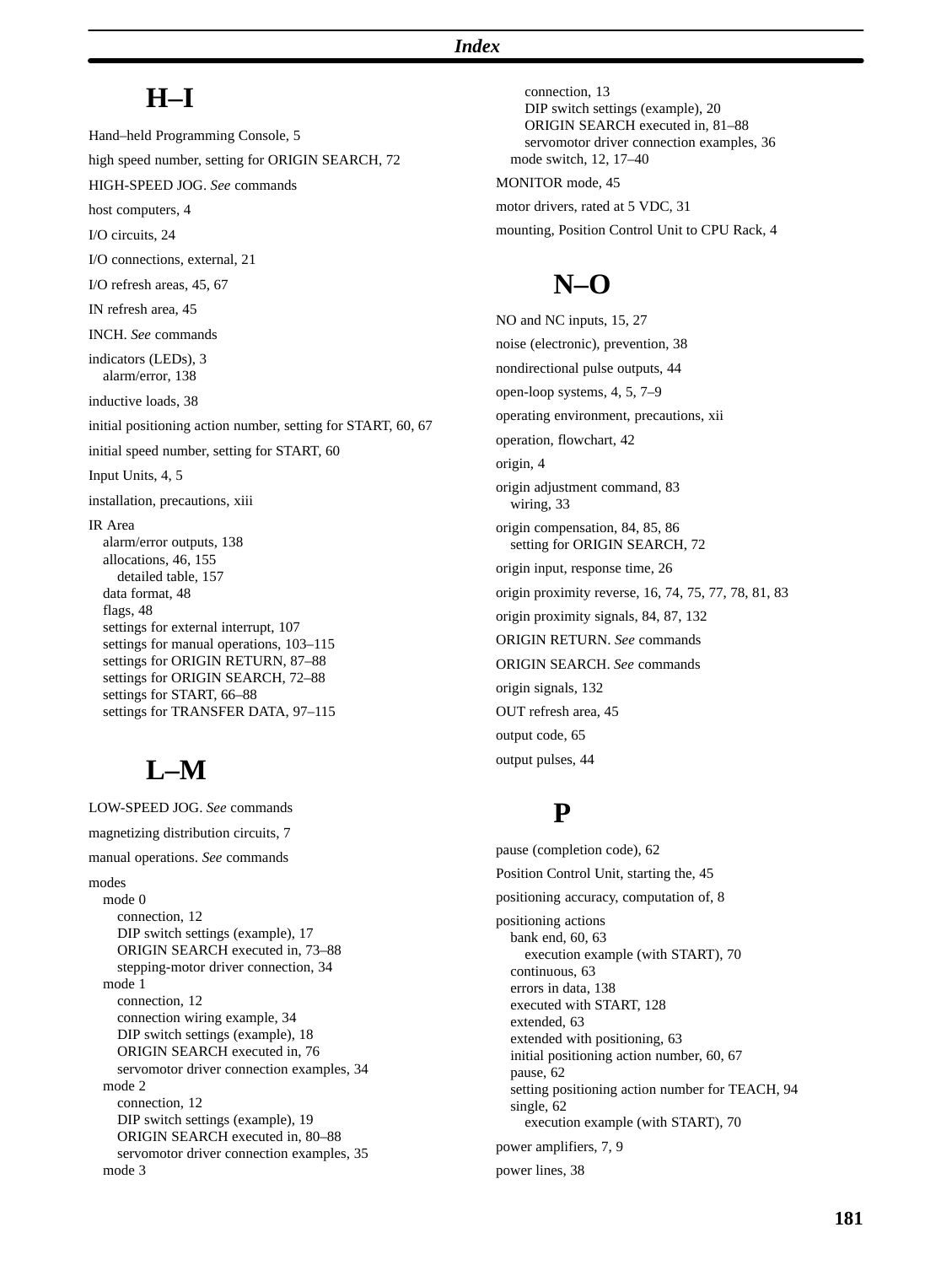power supply, 5, 22, 31, 38 24 VDC, 31 5 VDC, 31, 32, 33 for deviation counter reset output, 33

precautions, xi applications, xiii general, xii operating environment, xii safety, xii

present position changing with TRANSFER DATA, 2, 96 setting for TEACH, 94 when using TEACH, 93 writing in with TEACH, 2

PROGRAM mode, 45

Programming Console reading error/alarm codes, 92 teaching, 94 three-channel change operation, 44 writing data, 44–57

programming examples, 117

proximity sensors, 27, 71

proximity speed number, setting for ORIGIN SEARCH, 71

pulse frequency, computation of, 8

pulse generators, 7

pulse output, prohibited, 89

pulse trains, 4, 7 counting pulses, 143 detection of abnormalities, 143 measuring frequency, 143

### **R**

READ ERROR. *See* commands RELEASE PROHIBIT. *See* commands Remote I/O Master Units, 4 Remote I/O Slave Units, 4 RESET ORIGIN. *See* commands resistors, built-in, 29, 30, 31 restart bits, 44, 45 AR area, 141 rotary encoders, 6, 7, 9

### **S**

safety precautions. *See* precautions scan time, 57 search patterns, 132 semiclosed-loop systems, 4, 6, 8–9 servolock, 9 servomotor drivers, 2, 4, 5, 6, 7, 9, 20

and origin adjustment, 82 connection wiring examples, 34 servomotors, 5, 6, 7, 9 signals direction, 44 origin, 14, 15, 16, 17 wiring, 34, 35 origin adjustment, 20 origin proximity, 14, 15, 16, 17, 18, 19, 20 origin proximity signal, 74, 77, 78, 81 origin search completed, 29, 35 wiring, 36 origin signal, slit disc used as, 74 positioning completed, 20, 29, 35 wiring, 36 Z-phase, 18, 34, 35 single (completion code), 62 slit disc, used for origin signal, 74 solenoids, 38 Special I/O Units error list for, 140–144 maximum number connectable to PC, 4 specifications, 147 speed coefficient, setting for START, 67 speed number, setting for ORIGIN RETURN, 87 speed units example of multiplying, 134 setting for START, 61 speeds calculating data for, 53 example of setting, 134–136 setting for START, 61 START. *See* commands stepping motor drivers, 2, 4, 5, 7 connection wiring diagram, 34 stepping motors, 5, 6, 7 angle of rotation, 7 STOP. *See* commands surge absorbers, 38, 39 switches mode switch, 12, 17–40 settings, 12–40 system configuration basic, 4 diagram, 5 **T** table creation, 55

tachogenerators, 6, 7, 9 TEACH. *See* commands thumbwheel switches, 125 TRANSFER DATA. *See* commands trapezoidal acceleration/deceleration, 55 troubleshooting basic, 141–144 from the PC, 140–144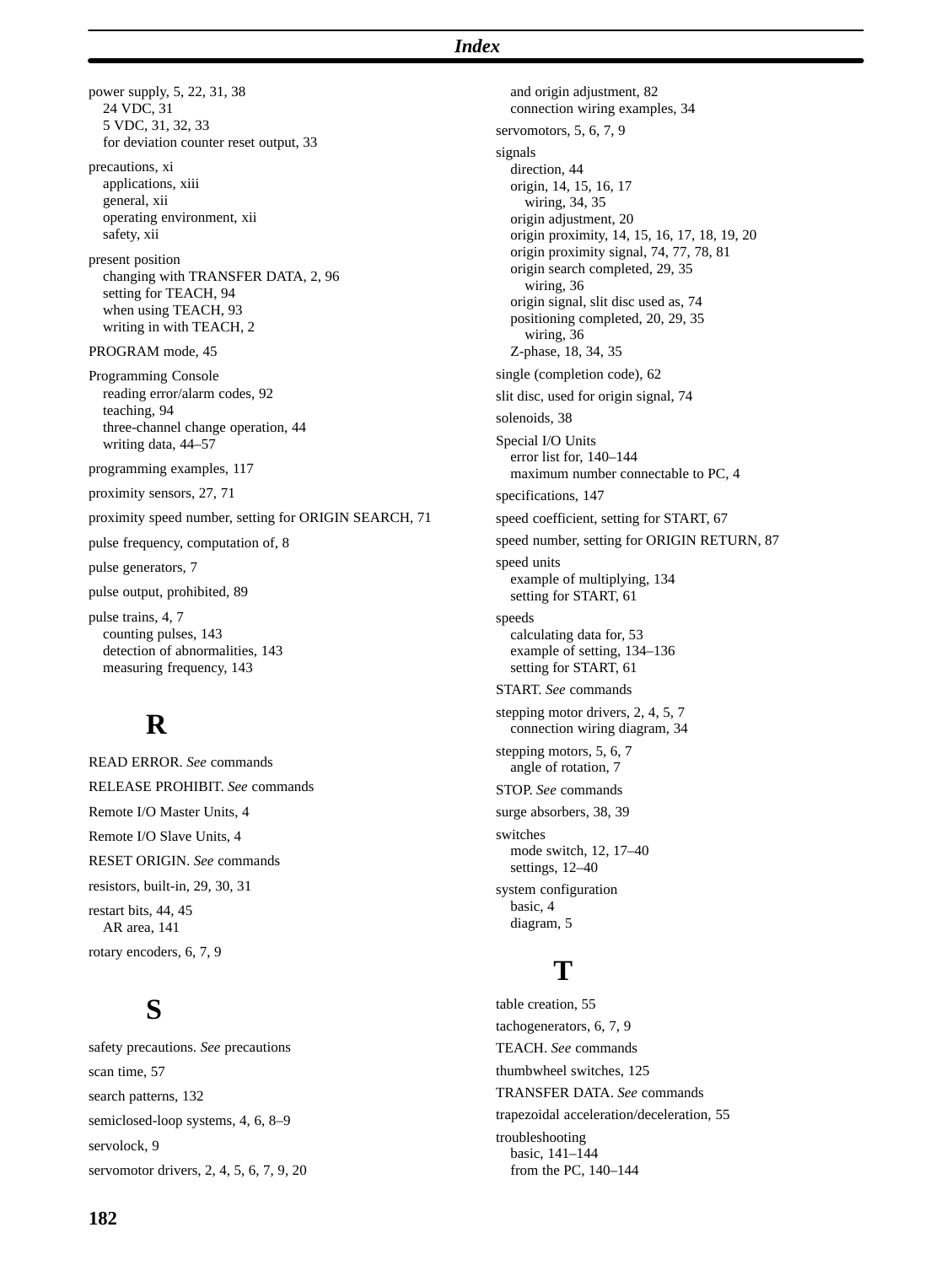# **U–Z**

up/down counters, connections to, 144

valid initial positioning action number, setting for START, 67

valid speed coefficient, setting for STOP, 67

wiring, 21–40

deviation counter reset, 33 I/O circuit diagrams, 25 input connection examples, 27–40 origin input, 28 origin line driver input, 28 positioning completed, 29

origin adjustment command, 33 output connection examples, 29–40 precautions, 38–40 servomotor driver connection examples mode 1, 34 mode 2, 35 mode 3, 36 stepping-motor driver connection, 34 to connectors, 22 with multi-core cable, 22 zones, 50 CW and CCW limits for, 51 flags, 51

using to control jogging, 132